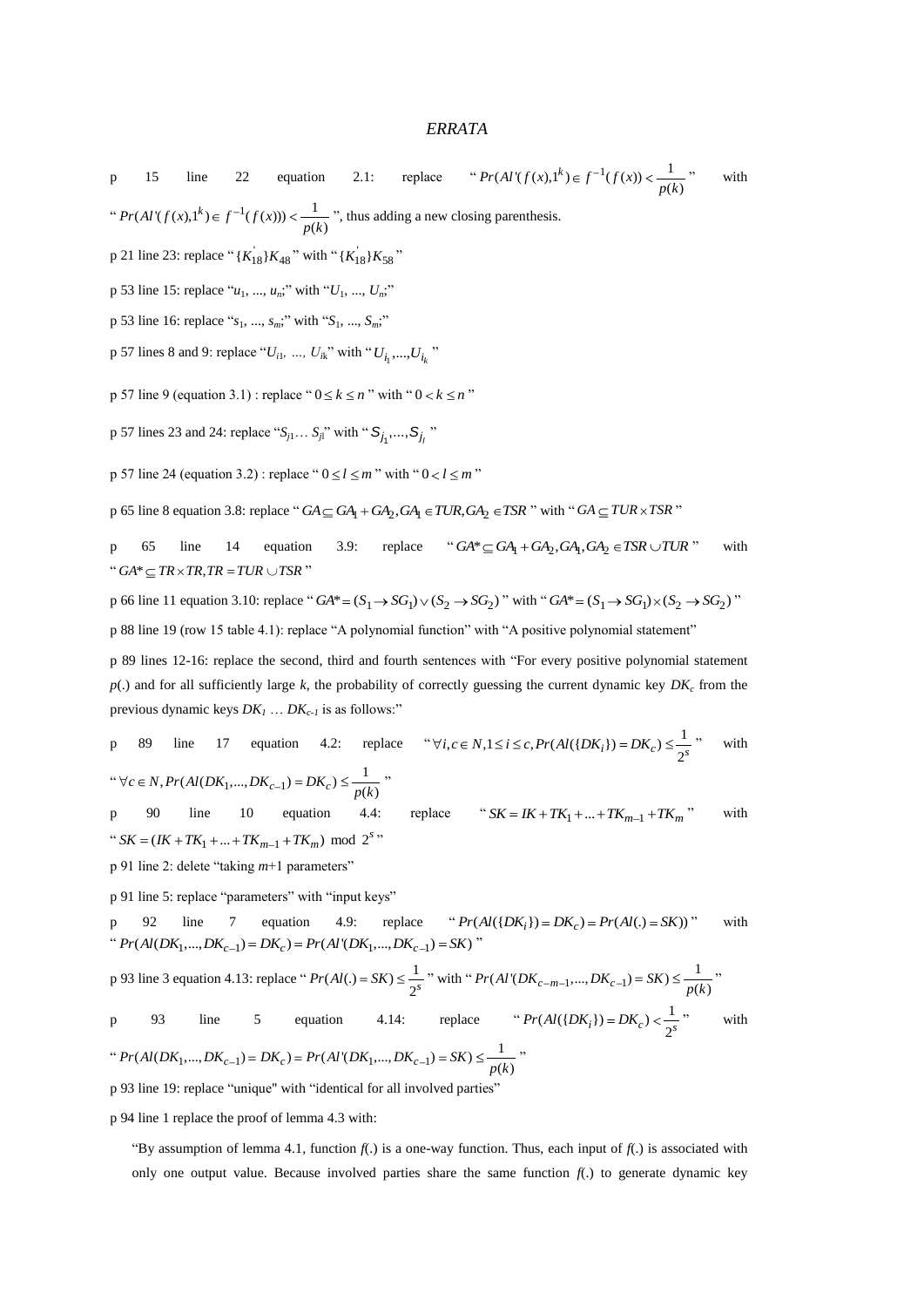sequences and for the same input  $TK_1, TK_2, \ldots, TK_m$  and  $IK$ , the produced dynamic keys are identical. By sharing the same sequence of dynamic keys, involved parties are able to encrypt and decrypt communication messages."

p 94 line 11: replace "By replacing a one-way hash  $h(.)$  with the function  $f(.)$ " with "By replacing function  $f(.)$ with a one-way hash function *h*(.)"

p 95 figure 4.2 top labels: replace "*EK"* and "*IK"* with " *EK* ' " and " *IK* ' "

p 98 lines 1 and 2 replace " $\mathbb{R}$ " with " $\mathbb{R}_{\text{EK}}$ "

p 107 lines 16 and 17: replace "no leader-candidate is available;" with "a replacement leader-candidate is available;"

p 122 line 21: replace "as an authentication request to *u*" with "as an authentication request to *s*"

#### *ADDENDUM*

p 15 line 21: insert before ":" at the end of the sentence ", the probability  $Pr(.)$  to find the reverse function of  $f(x)$ is as follows".

p 15 line 22 equation (2.1): Comment: The equation explains that for any positive polynomial statement *p*(*k*), it is infeasible to find a polynomial algorithm  $Al'$  to compute the reverse function  $f^{-1}(f(x))$ 

p 51 line 25: Comment: The other works on wireless networks [BCEP04, AST00, Han00] named in the section are not reviewed in chapter 2 because they are extensions of the Kerberos authentication model. The WEP and WPA2 authentication protocols are also not mentioned in chapter 2 because they are in a lower level (network level). The scope of the thesis applies to wireless network users and services in middleware and application levels (for example, P2P and Cloud Computing).

p 57: Insert at the end of the page:

"Let *y* be the number of service groups in the system. The set of all service groups in the system is written as P={*SG*<sup>1</sup> , …, *SGy*}."

The definition of the set of all service groups, P, is used to define group authentication relationship in pages 64 and 65.

p 88 table 4.1 row 11, After "polynomial function" insert " (supposed to be a one-way hash function) "

p 88 table 4.1: At the end of table insert :

| ×<br>۰. |
|---------|
|---------|

{*X*}*K X* is encrypted using symmetric key *K*

p 89 property 4.2: Comment: The pseudo-random number generators and hash functions have similar features. In [TW06], some good pseudo-random number generators are also used as one-way hash functions. For better presentation in the thesis, we chose the one-way hash function for its formality in describing the dynamic key generation.

p 89 line 21: After the first paragraph of section 4.1.3, insert the following paragraph:

"The following assumptions are valid for the dynamic key generation:

• Alice and Bob share an initial secure channel to exchange EK and IK. The key exchange can be performed via a message encrypted with a shared symmetric key or an asymmetric key exchange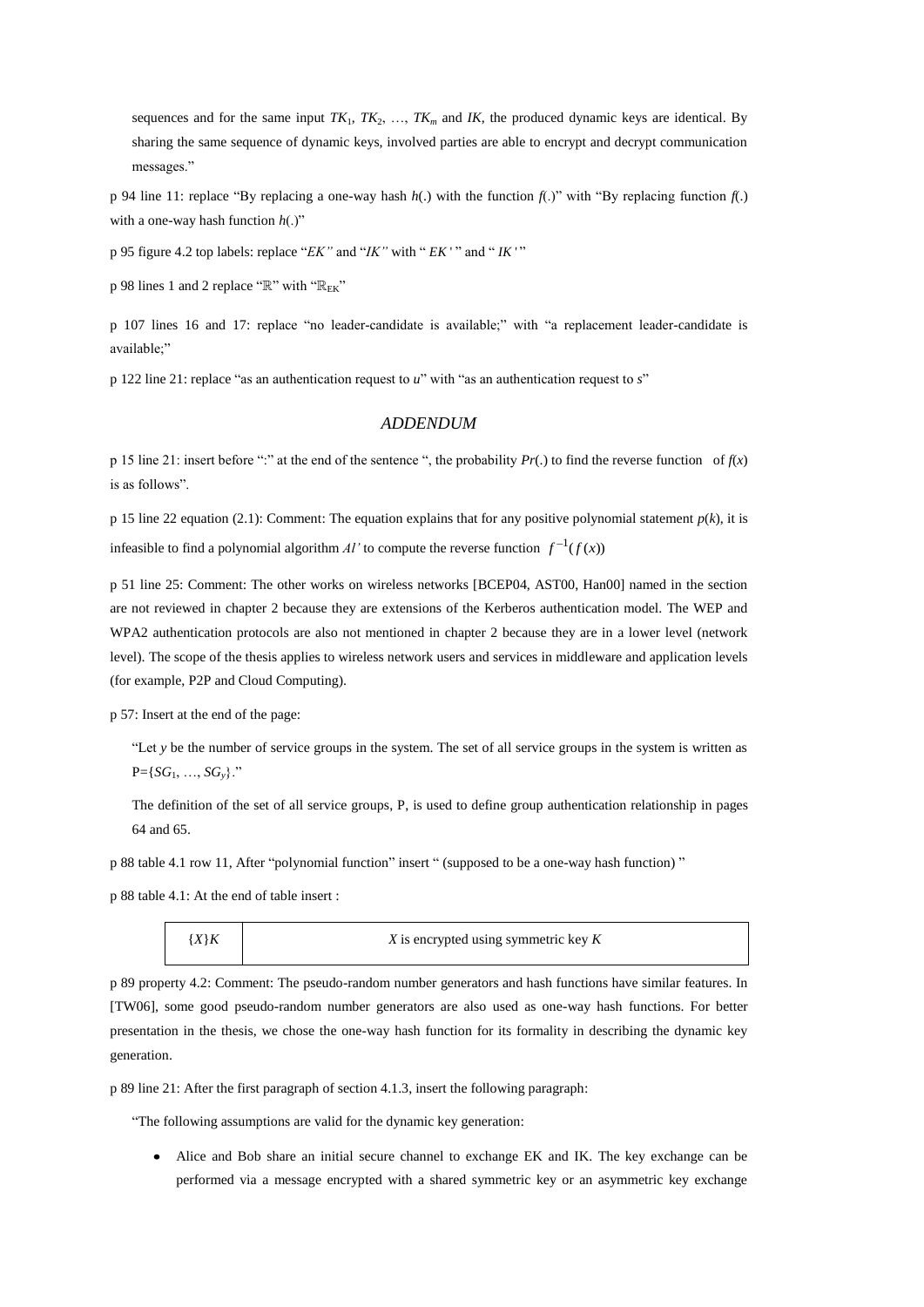protocol (Diffie Hellman, MQV, Oakley …). The secure channel for key exchange is only used once in the dynamic key generation scheme.

- There is no requirement for the symmetric encryption using encryption key *EK.*
- $TK_1$ ,  $TK_2$ , ...,  $TK_m$  and *EK*, *IK* are generated randomly by a secure pseudo-random number generator."

p 91 line 9 equation 4.6: After "...", insert:

$$
DK_m = f(SK \oplus TK_m \oplus DK_1 \oplus ... \oplus DK_{m-2} \oplus DK_{m-1})
$$
  

$$
DK_{m+1} = f(SK \oplus DK_1 \oplus DK_2 \oplus ... \oplus DK_{m-1} \oplus DK_m)
$$

…

p 92 line 5: After "know.", insert: "For every two polynomial algorithms  $Al(.)$  and  $Al(.)$ "

p 93 line 2: After "therefore", insert: ", for every positive polynomial statement *p*(.) and for all sufficient large k, the one-way function condition in equation (2.1) is rewritten as"

p 98 line 9: Comment: The multiple membership entities are explained in the user group assignment and the service group assignment relationships in pages 62 and 63. The multiple membership characteristic is also mentioned in the RBAC model [SCFY96]. In reality, an individual user normally can play multiple roles represented by multiple memberships. For example, a user in an online university system has roles as a student of the multiple classes in which s/he has enrolled. In another example, an employee in a company can be a member of the multiple projects in which s/he is involved. One user with multiple memberships is thus a common occurrence. Similar to users, services can also belong to multiple service groups.

p 101 lines 7 and 8: Comment: *GKS* and *CKS* were introduced as group key servers in [WLS07]. Because of the hybrid-based approach, the group key management scheme contains both a centralised group key server and multiple distributed key servers. *GKS* is the centralised key server that manages group membership changes in the entity layer and key-group layer. In the detail layer, a distributed cell key server, *CKS*, controls the membership changes in its cluster only. Therefore, the wireless network system is divided into (*z*+1) clusters according to (*z*+1) *CKSs*. Among them, one cluster is the leader-cluster, others are member-clusters.

p 103 line 6: After table 4.2, insert the following paragraph:

"The following are assumed for the group key management rekeying operation:

- Each entity *e* shares an individual sequence of dynamic keys  $\{DK_i^e\}$  with the *GKS*.
- Group keys  $K_{KG_i}$ ,  $K_{SG_j}$ ,  $K_{EG}$  and  $K_{cluster}$  are generated by secure pseudo random number generators*.*
- The symmetric encryptions in the rekeying operations are infeasible to break (except through brute- $\bullet$ force attacks)."

p 119 lines 10-20: Comment: The key management module (working with group key management) in the key management layer produces group keys. These keys become inputs for the authentication module (which controls the authentication protocol in the authentication layer) as authentication keys in the description of the authentication architecture on page 71. In the realisation of the AMUS model in chapter 4, they are specified as

K<sup>auth</sup> on page 117. The keys are used to exchange key materials that generate dynamic keys in the authentication protocols described in sections 4.4.1 and 4.4.2.

p 121 line 16: After the end of the paragraph, insert the following paragraph: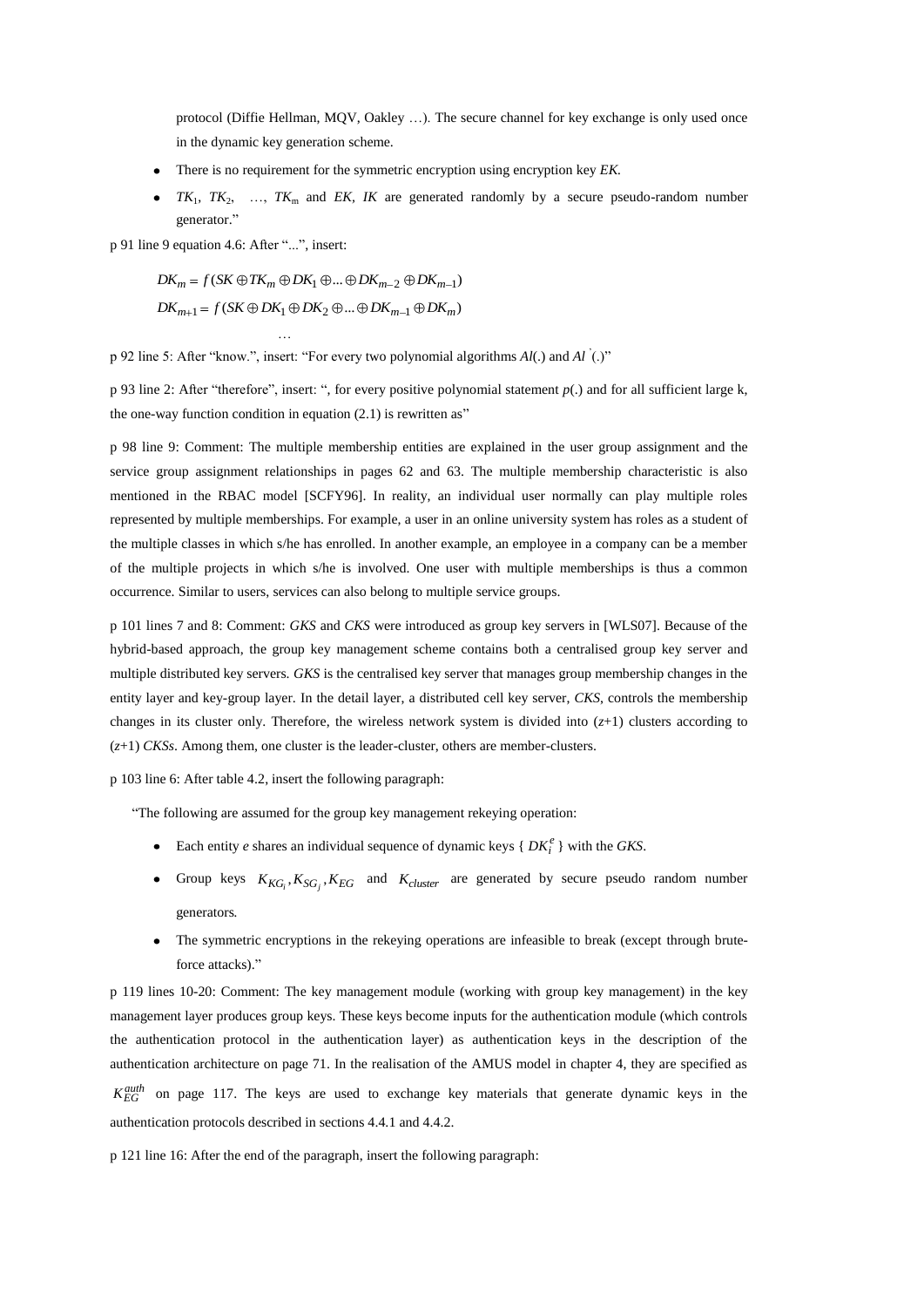"The following assumptions are made for the two authentication protocols:

- User *u* and AS share the authentication key  $K_{UG}^{auth}$ . Because it is a member of user group UG, AS is able to obtain the authentication key  $K_{UG}^{auth}$ . The key exchanging and sharing are performed in the key management layer.
- Service *s* and *AS* share the authentication key  $K_{SG}^{auth}$ . Because it is a member of service group *SG*, *AS* is able to obtain the authentication key  $K_{SG}^{auth}$ . The key exchanging and sharing are also done in the key management layer.
- Both *u* and *s* trust *AS* and utilise *AS* as a trusted third party for authentication.
- The symmetric encryptions used in the protocols are infeasible to break (except through brute-force  $\bullet$ attacks)."

p 145 line 6 theorem 5.2: Comment: In addition to the SVO verification in 5.1.3, all the possible attacks are enumerated and individually analysed in section 5.1.4. Although the ability of the AMUS authentication realisation to resist replay attacks is confirmed by the SVO verification, the analysis in section 5.1.3 is presented in such a way that the resistances of internal, external replay, phishing and cryptanalysis attacks are investigated together. This is to show clearly the security feature of the proposed authentication.

p 179 lines 7 and 14: Comment about equations 5.13 and 5.14: Because the size of the search domain of brute forcing for a dynamic key is  $2^s$ , the probability of correctly guessing an individual dynamic key  $DK_j$  is  $(Al(.) = DK<sub>i</sub>) = \frac{1}{2}$  $Pr(AI(.) = DK_j) = \frac{1}{2^s}$ . Meanwhile, the probability of breaking the whole sequence of dynamic keys (a set of *n* 

dynamic keys) is determined in equations 5.13 and 5.14 by the probability of breaking *m* continuous dynamic keys  $DK_{i-1}$  to  $DK_{i-m}$  and the seed key *SK*. The greater the number of inputs required to generate dynamic keys, the harder it is to correctly guess the whole sequence of dynamic keys (containing multiple dynamic keys).

p183 line 11: Comment: The synchronisation problem in dynamic key cryptography actually does not affect the proposed authentication and its performance. In fact, the authentication protocols presented in pages 121 and 124 only use the first two dynamic keys,  $DK_1$  and  $DK_2$ . The first dynamic key  $DK_1$  is used for the authentication of *u* while  $DK_2$  is used for the mutual authentication of *s*. Attacks on the two dynamic keys,  $DK_1$  and  $DK_2$ , make either *u* or *s* fail to encrypt or decrypt the two last messages with the correct dynamic keys and terminate the authentication protocols. Hence, there is no need for the dynamic key synchronisation.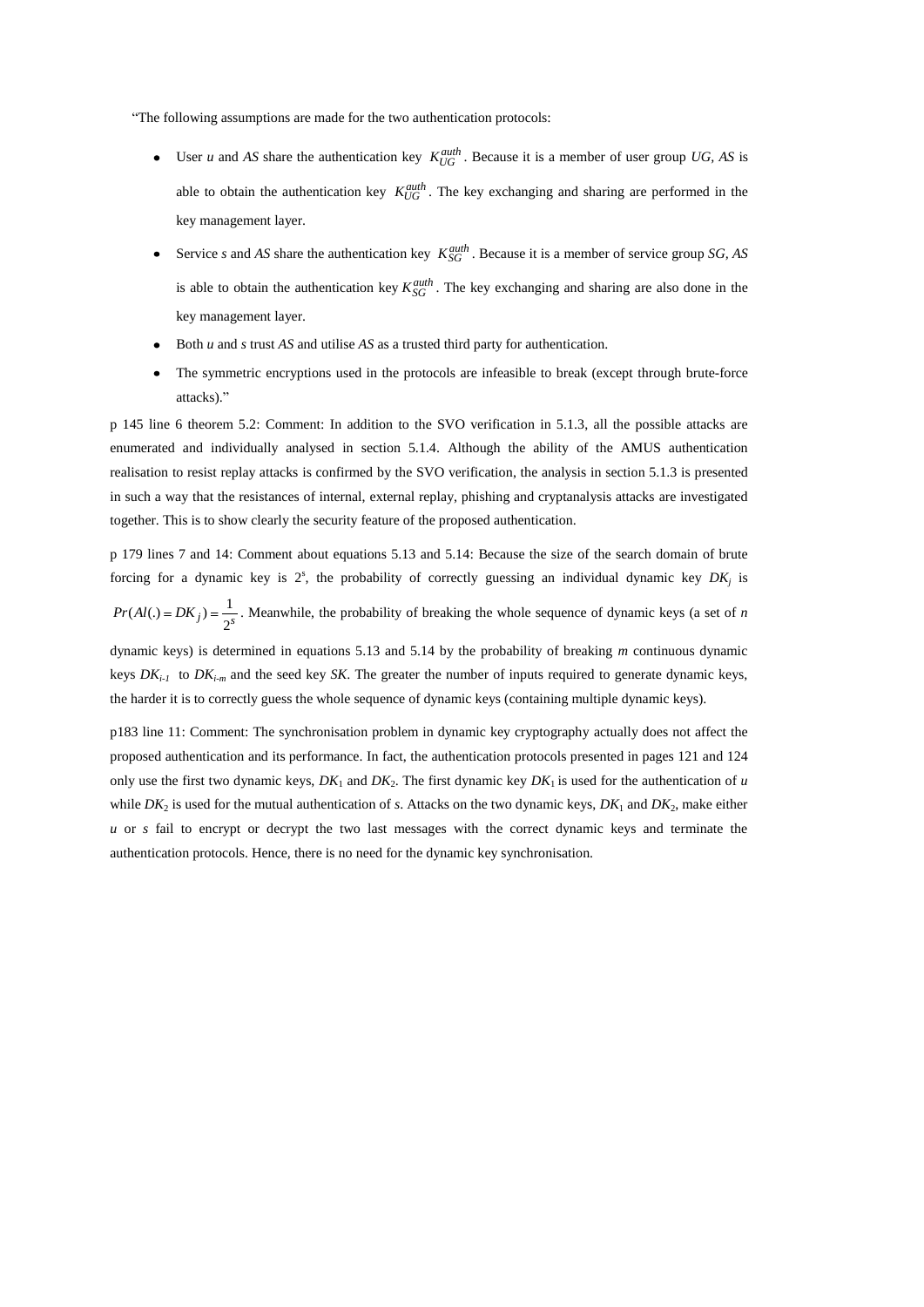## **Dynamic Group-Based Authentication in Wireless Networks**

by

**Huy Hoang Ngo**



**Thesis**

Submitted by Huy Hoang Ngo for fulfillment of the Requirements for the Degree of **Doctor of Philosophy (0190)**

**Faculty of Information Technology Monash University**

June, 2010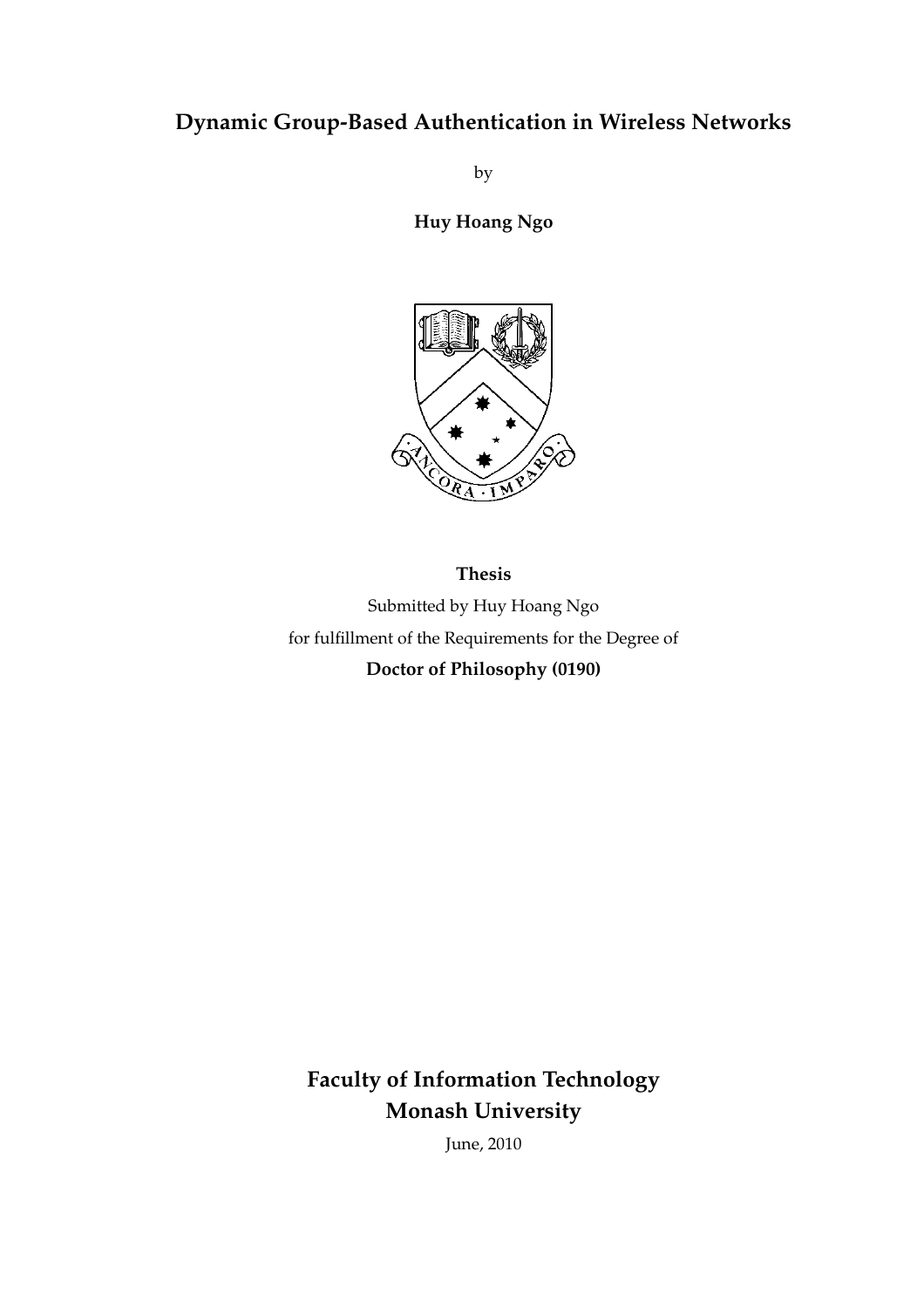c Copyright

by

Huy Hoang Ngo

2010

#### Copyright Notices

Notice 1

Under the Copyright Act 1968, this thesis must be used only under the normal conditions of scholarly fair dealing. In particular no results or conclusions should be extracted from it, nor should it be copied or closely paraphrased in whole or in part without the written consent of the author. Proper written acknowledgement should be made for any assistance obtained from this thesis.

Notice 2

I certify that I have made all reasonable efforts to secure copyright permissions for third-party content included in this thesis and have not knowingly added copyright content to my work without the owner's permission.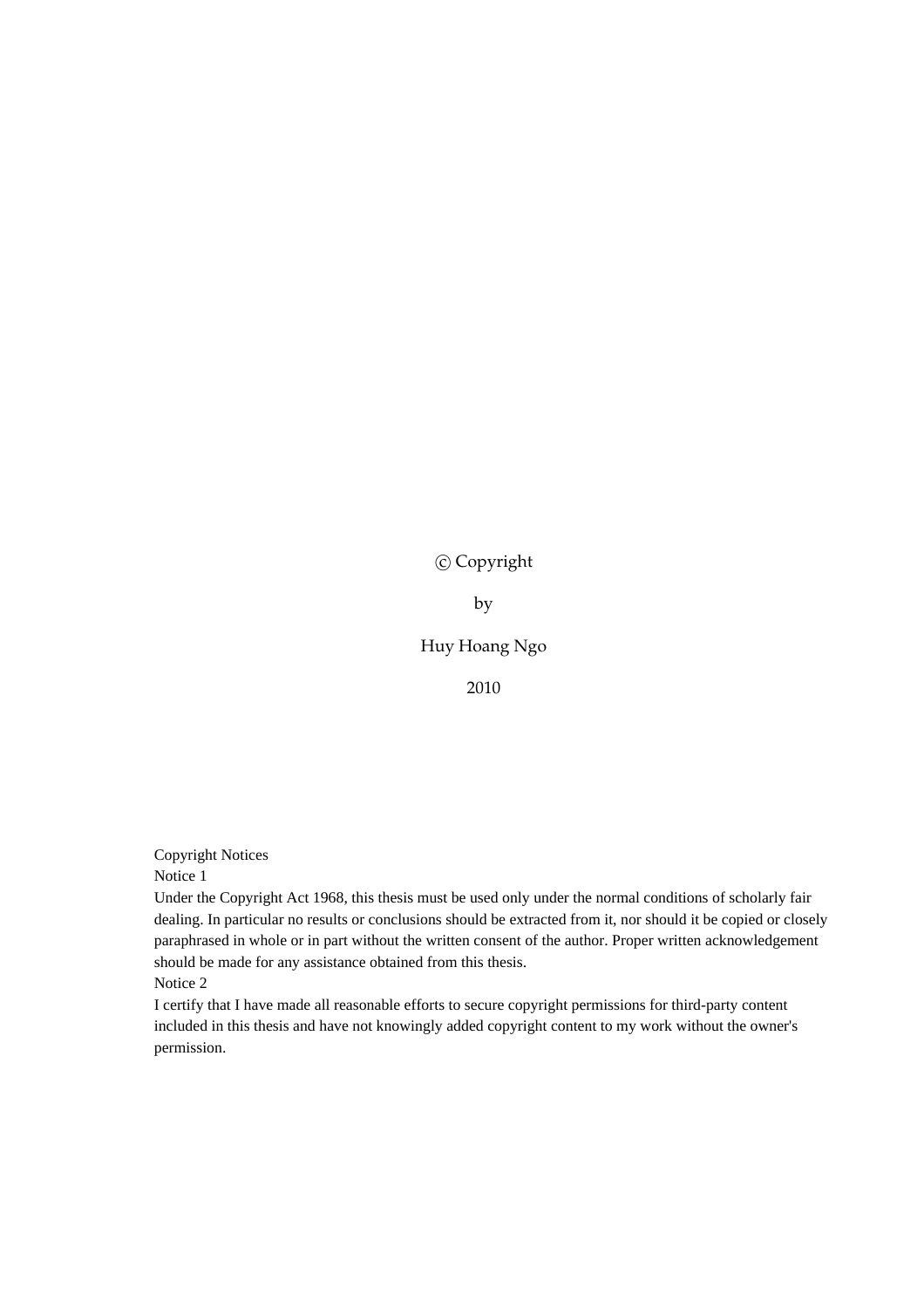#### **Dynamic Group-Based Authentication in Wireless Networks**

#### **Abstract**

Authentication is an important part of any computer network. Authenticating individuals and groups of users and services securely and efficiently is challenging, especially in wireless networks. This is because users and services in wireless networks are vulnerable to attack due to the nature of wireless communication and the limitations of wireless devices. The problem is compounded by the need for authentication processes to also be scalable and flexible. Users and services in wireless networks are not only more dynamic than those of wired networks but also greater in number. Authentication processes also need to be able to employ different authentication protocols so that the requirements of different computer networks can be met. A good authentication model for wireless network users and services thus needs to have four desirable properties: *security, efficiency, scalability and flexibility*. Existing authentication models do not sufficiently possess these characteristics. This thesis presents a novel authentication model aimed to achieve these four major properties.

The proposed authentication model consists of *a collection of relationships, a group manager* and *an authentication controller.* In this model, users and services are grouped into user groups and service groups respectively. The collection of relationships of users, services and their groups in this model is defined and classified in order to provide proper authentication for both individuals and groups of users and services. The group manager and the authentication controller are proposed in order to allow authentication with the four desirable properties to be achieved.

In order to demonstrate the practical value of the proposed authentication model, an architecture is derived followed by a realization. The derived architecture has two layers: the key management layer and the authentication layer. Group management and authentication key distribution are conducted in the key management layer while authentication verification is performed in the authentication layer.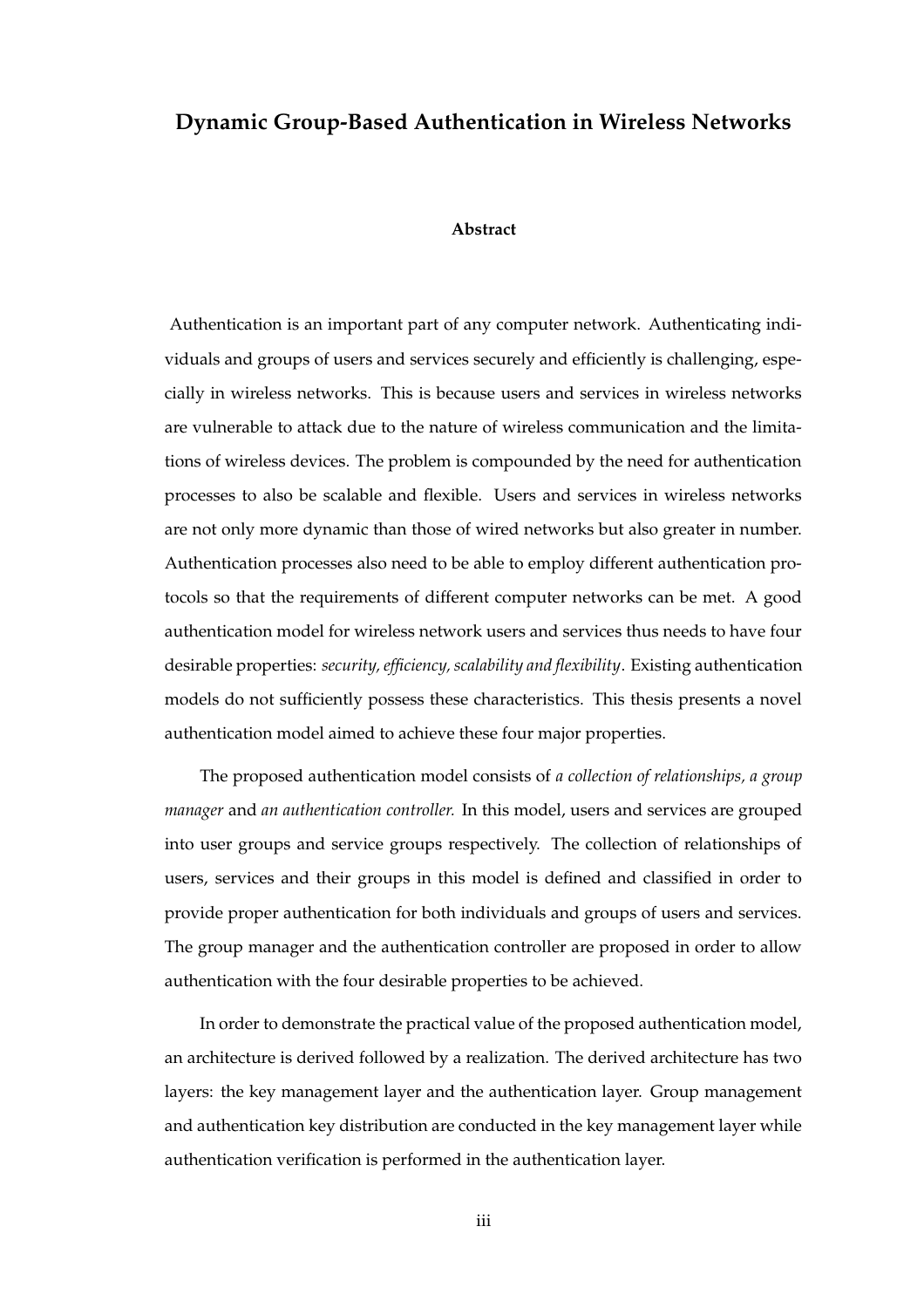We also propose the use of dynamic key technique and group key management in the authentication model. Membership-oriented group key management, adapted for wireless networks, is used to implement the group manager. A dynamic key generation scheme is proposed to create dynamic key sequences and dynamic keys are used to secure communications in both the key management layer and the authentication layer. In order to perform authentication verification, two authentication protocols (ticket-based and request-based) are proposed for the authentication verification of both individuals and groups of users and services and their merits are analysed.

Our analysis and evaluation show that the application of the dynamic key scheme and group key management enable security and efficiency properties for authentication. At the same time, the two layers architecture and the proposed authentication model itself achieve flexibility and scalability.

In summary, the proposed model, along with the derived architecture and its realisation using dynamic key theory and group key management, offers secure, efficient, scalable and flexible authentication for individuals and groups of users and services in dynamic and large wireless networks.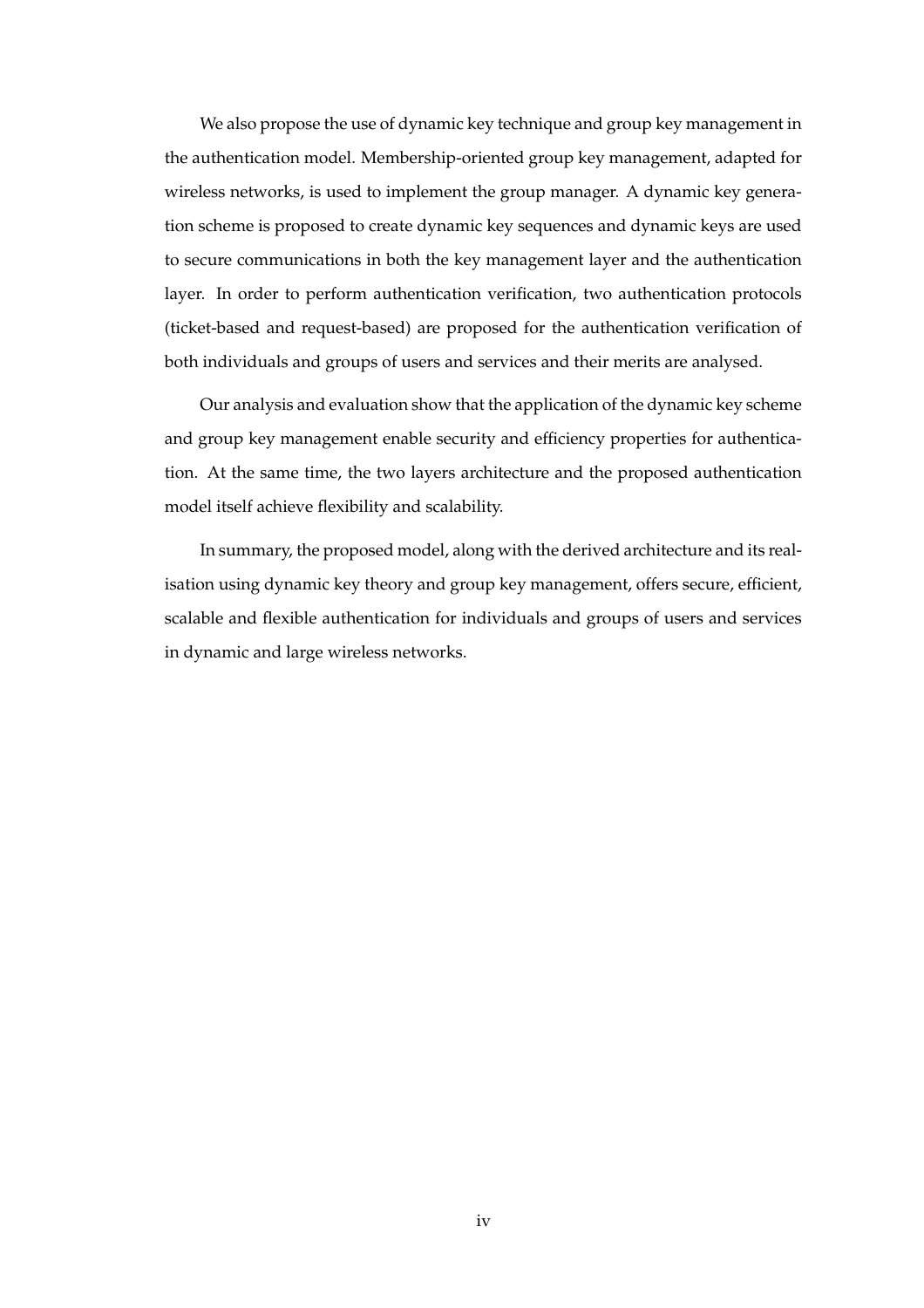### **Dynamic Group-Based Authentication in Wireless Networks**

#### **Declaration**

I declare that this thesis is my own work and has not been submitted in any form for another degree or diploma at any university or other institute of tertiary education. Information derived from the published and unpublished work of others has been acknowledged in the text and a list of references is given.

> Huy Hoang Ngo June 16, 2010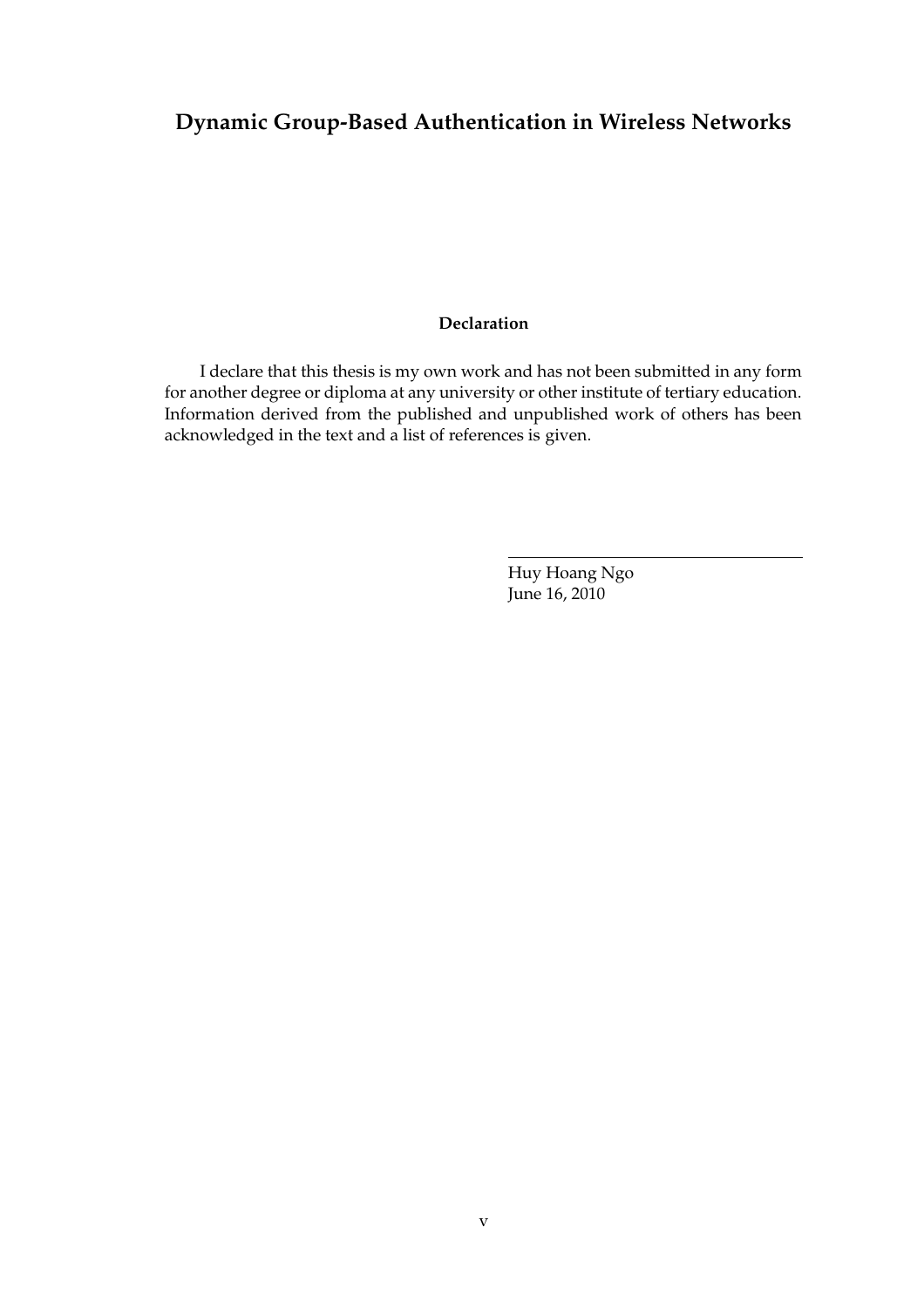This thesis is dedicated to my beloved parents.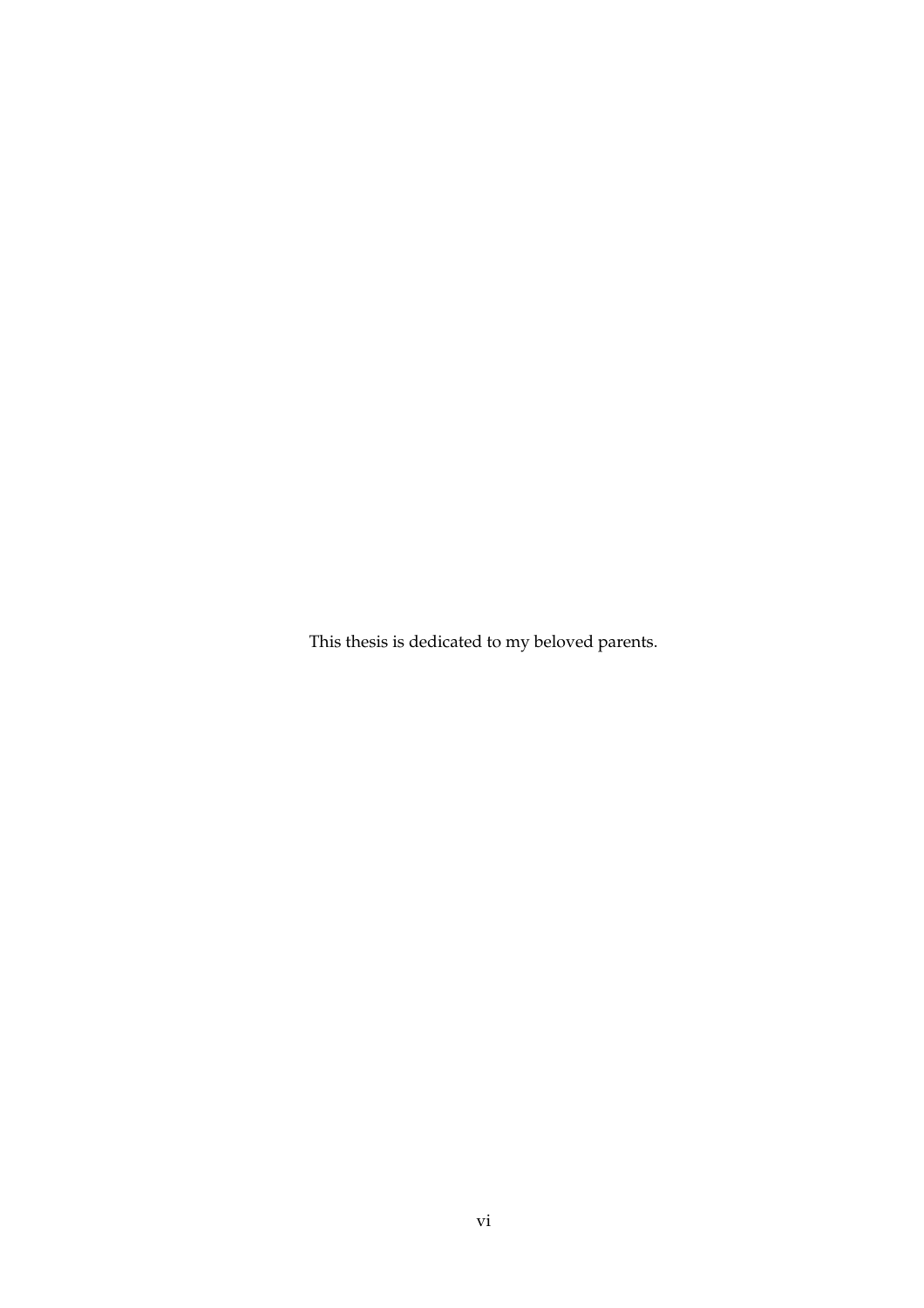# **Acknowledgments**

Thanks to...

... my supervisors Prof. Balasubramaniam Srinivasan, Dr. Phu Dung Le and Dr. Campbell Wilson for their help and guidance.

... my parents Huy Ho Ngo, Phuong Mai Huynh, my uncle The Minh Ngo, and my girlfriend, Thi Hong Nhung Vu, for their love and support.

... my colleague Dr. Xianping Wu and Dr Yi Ling Wang (Tony) for their help, discussion and encouragement.

... my friends Minh Duc Cao, Minh Viet Le, Osama Dandash and Minh Ngoc Nguyen for their support and encouragement.

... Rachel Cawsey and Monash Research Graduate School for their financial support to complete this thesis.

... Dr. Maria Indrawan, Dr. Trent Mifsud, Dr. Flora Dilys Salim, Robert Gray, Duke Fiona and anyone I forgot to mention.

Huy Hoang Ngo

Monash University

June 2010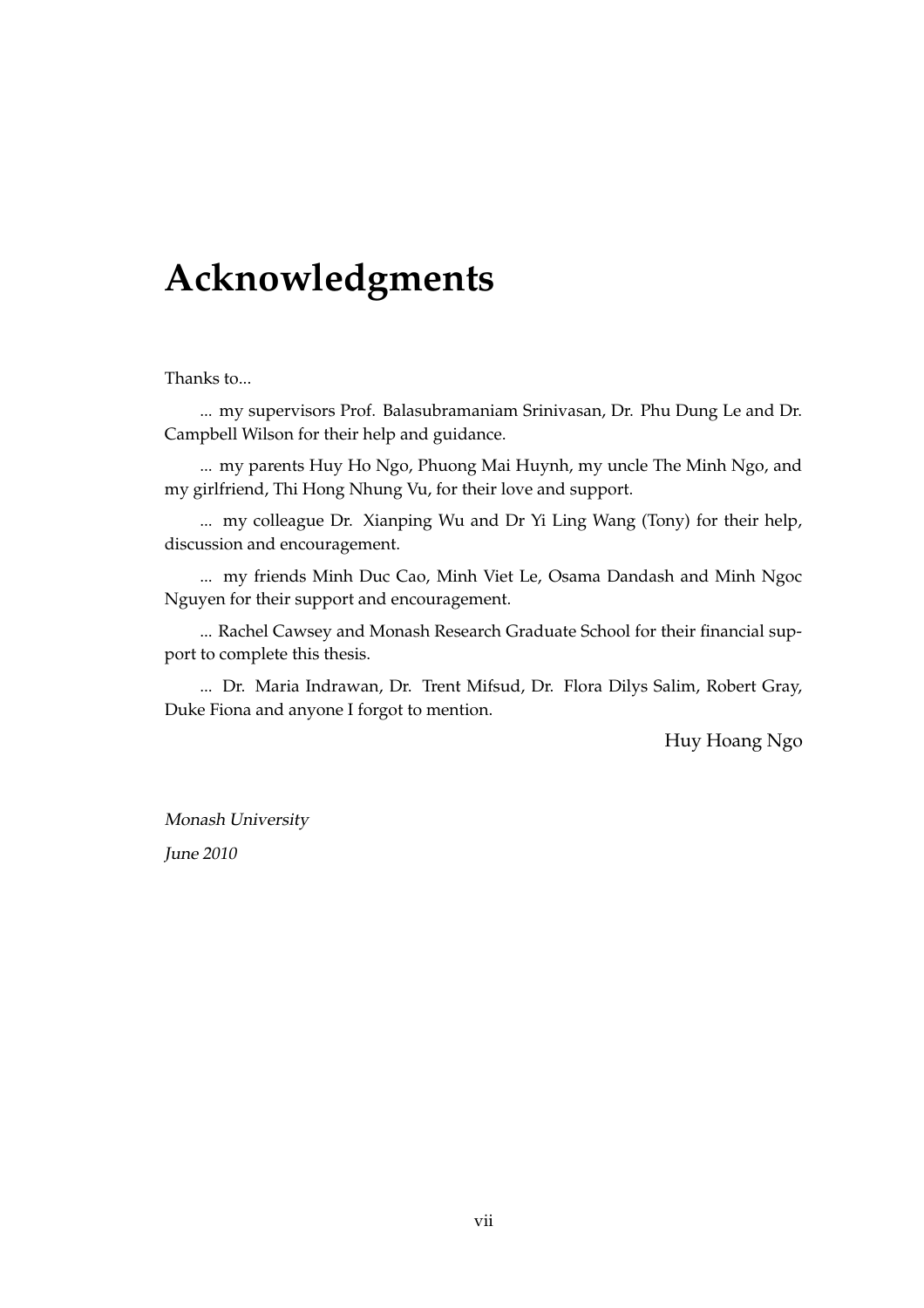# **Publications**

#### **Journal Papers**

Huy Hoang Ngo, Xianping Wu, Phu Dung Le and Balasubramaniam Srinivasan. An Individual and Group Authentication Model for Large Scale Wireless Network Services. *Journal of Convergence Information Technology*, 5(1):82-94, 2010.

Xianping Wu, Huy Hoang Ngo, Phu Dung Le and Balasubramaniam Srinivasan. Novel Hybrid Group Key Agreement for Sensitive Information Systems. *Journal of Convergence Information Technology*, 5(1):69-81, 2010.

Huy Hoang Ngo, Xianping Wu, Phu Dung Le, Campbell Wilson and Balasubramaniam Srinivasan. Dynamic Key Cryptographic and Applications. *International Journal of Network Security*, 10(3):161-174, 2010.

Xianping Wu, Huy Hoang Ngo, Phu Dung Le and Balasubramaniam Srinivasan. Novel Authentication & Authorization Management for Sensitive Information Privacy Protection using Dynamic Key Based Group Key Management. *International Journal of Computer Science and Applications*, 6(3):57-74, 2009.

#### **Conference Papers**

Huy Hoang Ngo, Osama Dandash, Phu Dung Le, Balasubramaniam Srinivasan and Campbell Wilson. Formal Verification of a Secure Mobile Internet Banking Protocol, submitted to *The Second International Conference on Networks & Communications*, Chennai, India, 2010.

Huy Hoang Ngo, Xianping Wu, Phu Dung Le and Balasubramaniam Srinivasan. An Authentication Model for Wireless Network Services - *Proceedings of the 24th IEEE International Conference on Advanced Information Networking and Applications*, pages 996- 1003, Perth, Australia, April 2010.

Huy Hoang Ngo, Yiling Wang, Phu Dung Le, Balasubramaniam Srinivasan and Vishv Malhotra. A Membership Oriented Group Key Management for Application Services. *Proceedings of the 12th International Conference on Network-Based Information Systems*, pages 240-245, Indianapolis, USA, August 2009.

Yiling Wang, Huy Hoang Ngo, Phu Dung Le, Balasubramaniam Srinivasan and Vishv Malhotra. Multicasting Key Management in Wireless Networks. *Proceedings of the 12th International Conference on Network-Based Information Systems*, pages 234-239, Indianapolis, USA, August 2009.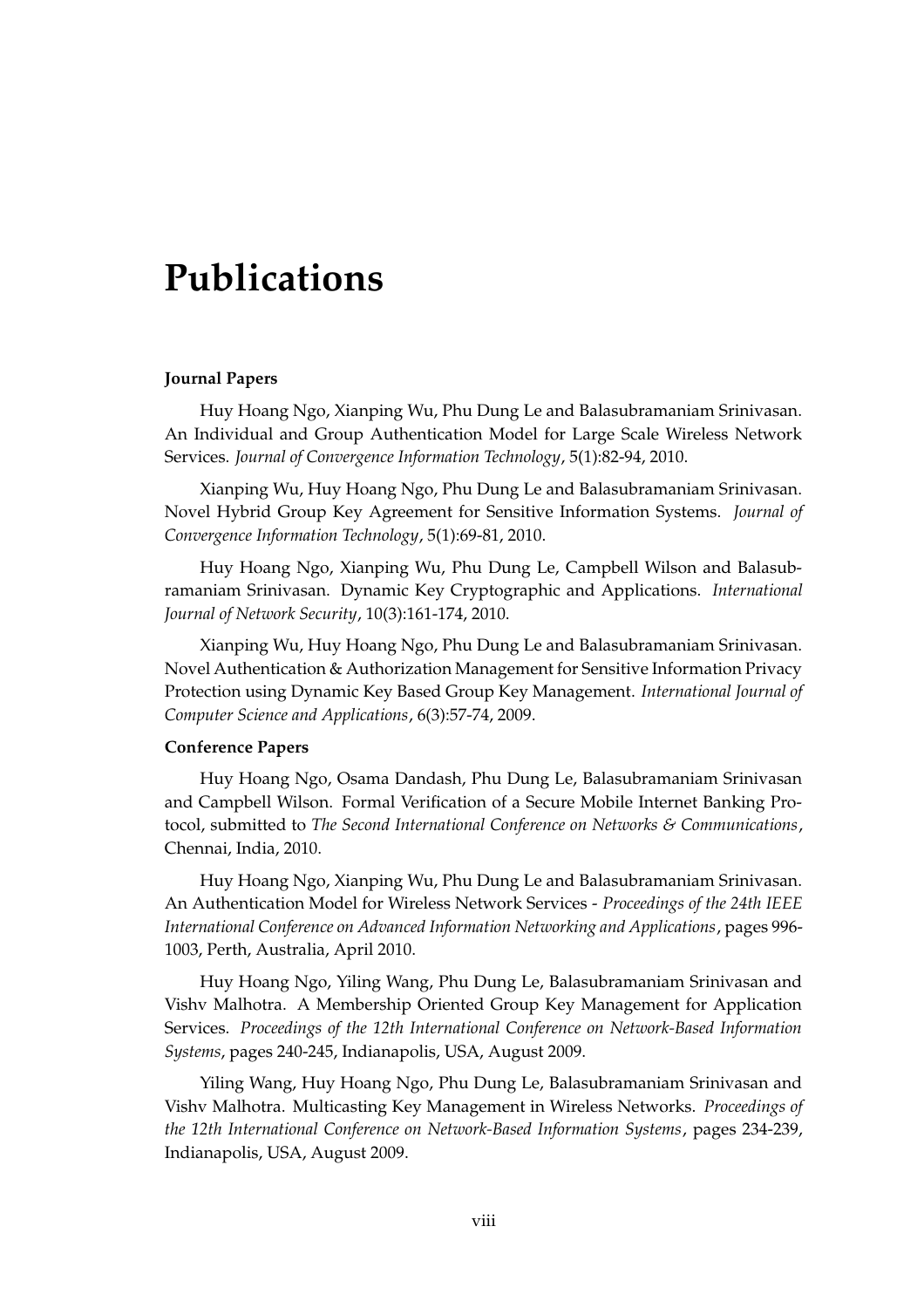Huy Hoang Ngo, Xianping Wu, Phu Dung Le and Campbell Wilson. Package-Role Based Authorization Control Model for Wireless Network Services. *Proceedings of the 4th International Conference on Availability, Reliability and Security*, pages 475-480, Fukuoka, Japan, March 2009.

Xianping Wu, Huy Hoang Ngo, Phu Dung Le and Balasubramaniam Srinivasan. Design & Implementation of a Secure Sensitive Information System for Wireless Mobile Devices. *Proceedings of Australasian Telecommunications Networks and Applications Conference*, pages 45-50, Adelaide, Australia, December 2008.

Xianping Wu, Huy Hoang Ngo, Phu Dung Le and Balasubramaniam Srinivasan. A Novel Authentication Protocol for Sensitive Information Privacy Protection Using Dynamic key based Group Key Management. *Proceedings of The First International Workshop on Network Security & Applications*, pages 1113-1119, Pusan, South Korea, November 2008.

Huy Hoang Ngo, Xianping Wu, Phu Dung Le and Campbell Wilson. A method for Authentication services in wireless networks. *Proceedings of the 14th Americas Conference on Information Systems*, pages 1-9, Toronto, Canada, August 2008.

Xianping Wu, Huy Hoang Ngo, Phu Dung Le and Balasubramaniam Srinivasan. A Novel Group Key Management Scheme for Privacy Protection Sensitive Information Systems. *Proceeding of the 2008 International Conference on Security and Management*, pages 93-99, Las Vegas, United States, July 2008.

Huy Hoang Ngo, Xianping Wu and Phu Dung Le. A Group Authentication Model for Wireless Network Services based on Group Key Management. *Proceedings of the Tenth International Conference on Enterprise Information Systems*, pages 182-188, Barcelona, Spain, June 2008.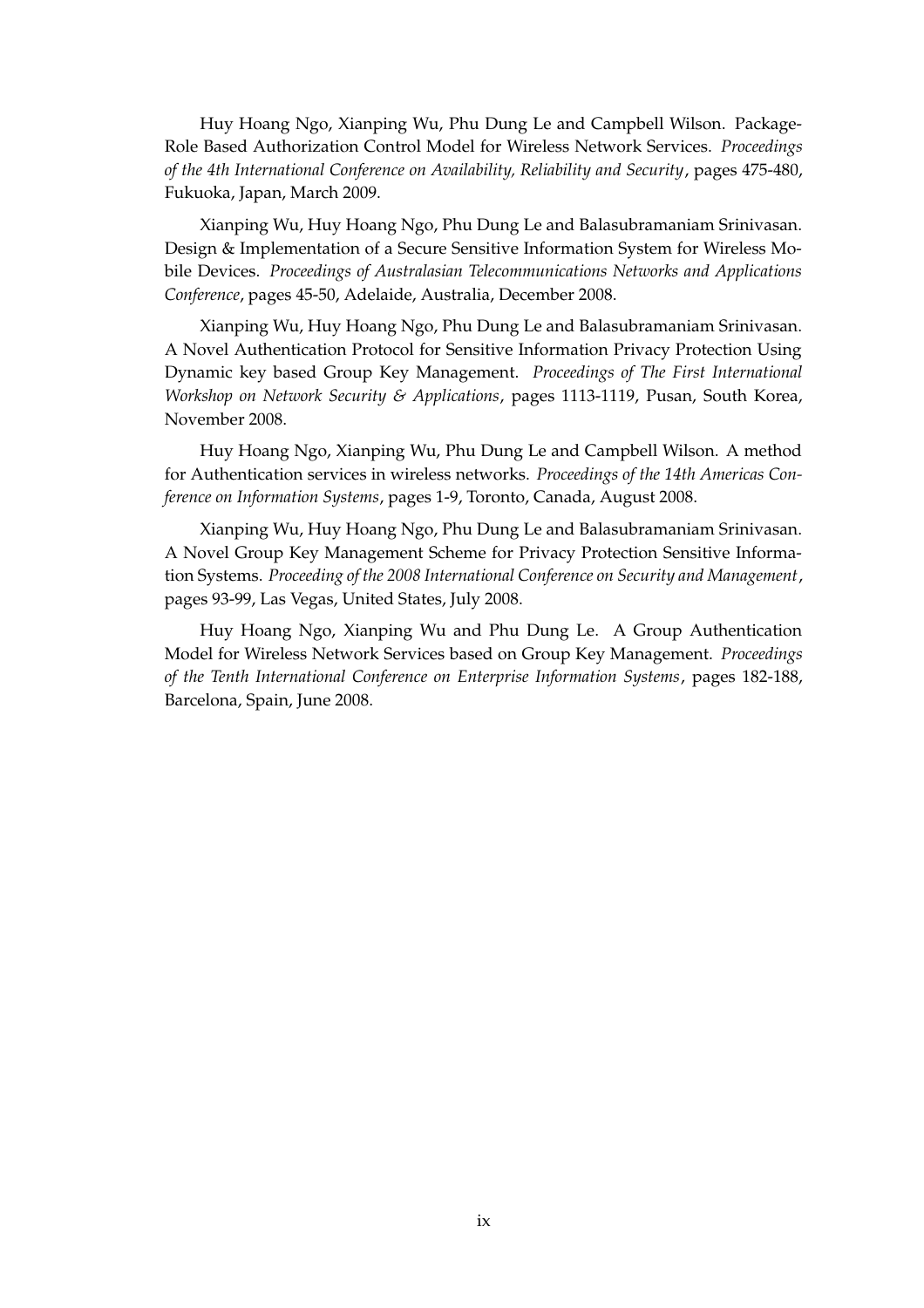# **Contents**

| 1 |     |       |                                                              |
|---|-----|-------|--------------------------------------------------------------|
|   | 1.1 |       |                                                              |
|   | 1.2 |       | The Characteristics of Wireless Network Users and Services 3 |
|   |     | 1.2.1 |                                                              |
|   |     | 1.2.2 |                                                              |
|   |     | 1.2.3 |                                                              |
|   |     | 1.2.4 |                                                              |
|   | 1.3 |       | The Wireless Network Authentication Problem 5                |
|   |     | 1.3.1 |                                                              |
|   |     | 1.3.2 | The Authentication Problem in Wireless Networks 7            |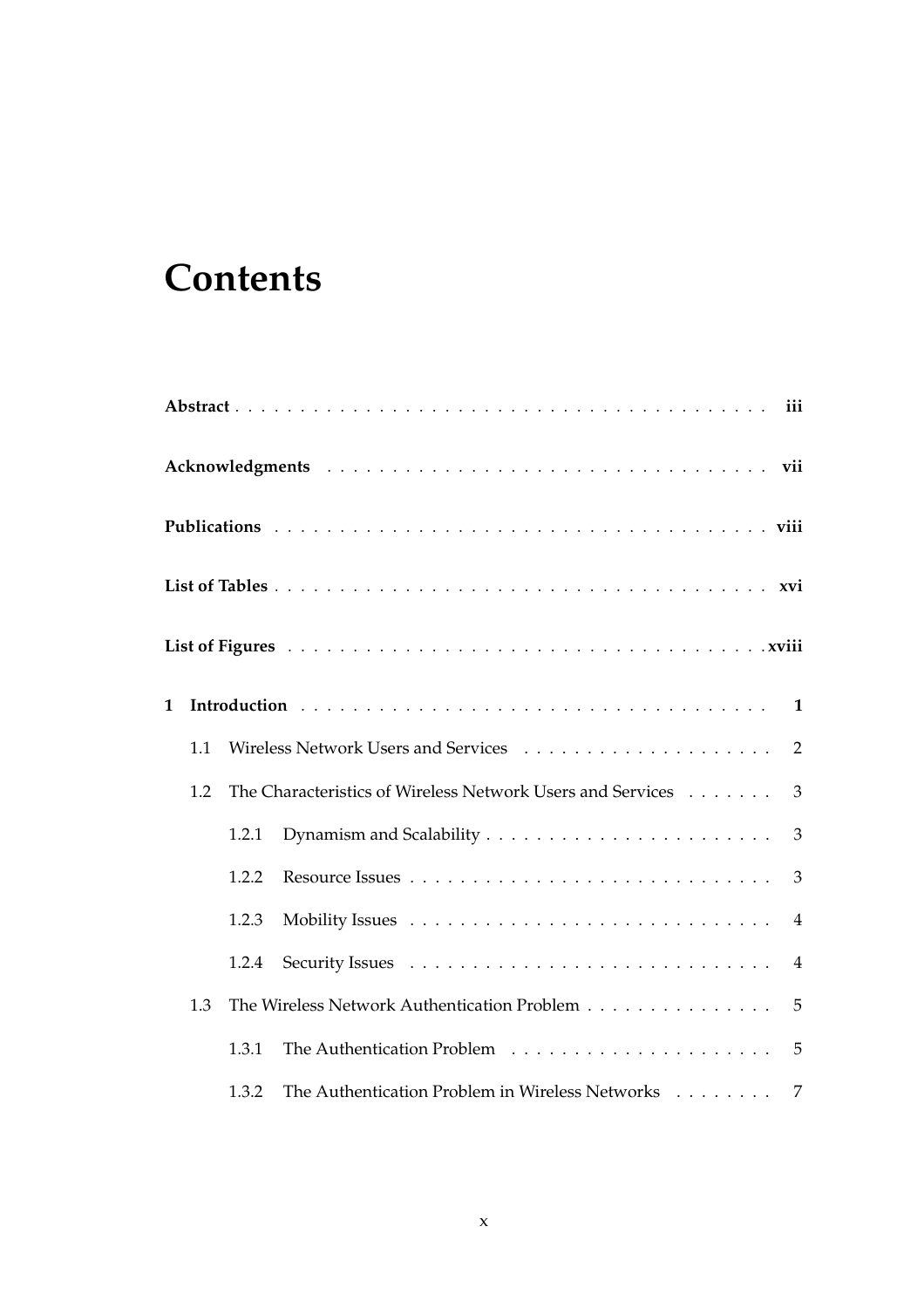|              |     | 1.3.3 | Solution Criteria to the Authentication Problem in Wireless Net-                            |    |
|--------------|-----|-------|---------------------------------------------------------------------------------------------|----|
|              |     |       |                                                                                             |    |
|              | 1.4 |       |                                                                                             |    |
|              | 1.5 |       |                                                                                             | 9  |
|              | 1.6 |       |                                                                                             |    |
| $\mathbf{2}$ |     |       |                                                                                             | 12 |
|              | 2.1 |       |                                                                                             |    |
|              |     | 2.1.1 |                                                                                             |    |
|              |     | 2.1.2 |                                                                                             |    |
|              |     | 2.1.3 | An Evaluation of Symmetric and Asymmetric Cryptography 14                                   |    |
|              |     | 2.1.4 |                                                                                             |    |
|              |     | 2.1.5 | The One-Time Pad $\ldots \ldots \ldots \ldots \ldots \ldots \ldots \ldots \ldots \ldots 16$ |    |
|              | 2.2 |       |                                                                                             |    |
|              |     | 2.2.1 | Group Key Management and the Secure Group Communication                                     |    |
|              |     |       |                                                                                             |    |
|              |     | 2.2.2 |                                                                                             | 19 |
|              |     |       |                                                                                             |    |
|              |     | 2.2.4 |                                                                                             |    |
|              | 2.3 |       |                                                                                             |    |
|              |     | 2.3.1 |                                                                                             |    |
|              |     | 2.3.2 |                                                                                             |    |
|              |     | 2.3.3 |                                                                                             | 25 |
|              |     | 2.3.4 |                                                                                             |    |
|              | 2.4 |       | Possible Attacks on Authentication Methods 26                                               |    |
|              |     | 2.4.1 |                                                                                             |    |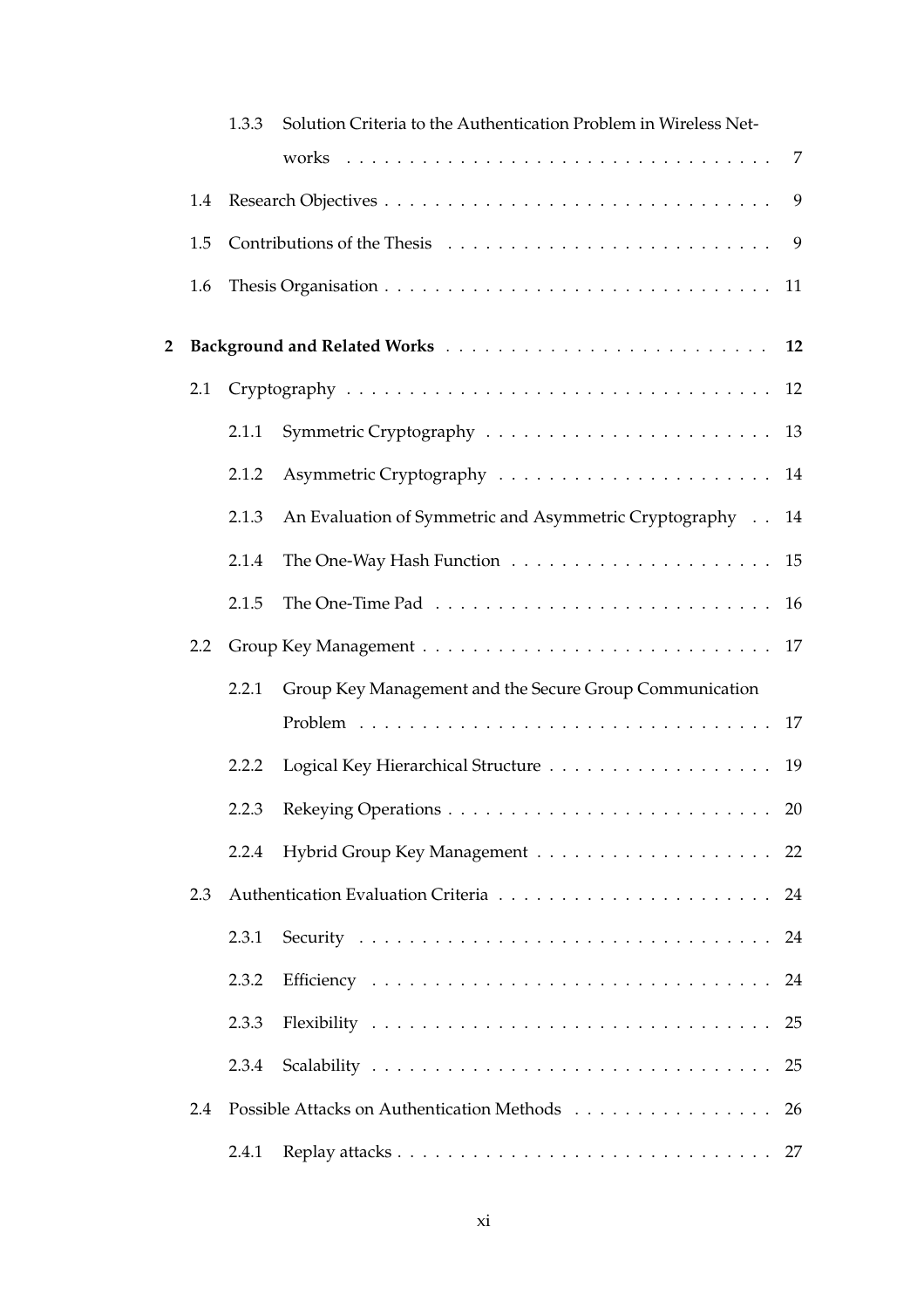|   |     | 2.4.2 |                                                                   |    |
|---|-----|-------|-------------------------------------------------------------------|----|
|   |     | 2.4.3 |                                                                   |    |
|   | 2.5 |       | SVO Logic Method to Formalise Authentication Protocols 31         |    |
|   |     | 2.5.1 |                                                                   |    |
|   |     | 2.5.2 |                                                                   |    |
|   |     | 2.5.3 |                                                                   |    |
|   |     | 2.5.4 |                                                                   |    |
|   | 2.6 |       |                                                                   |    |
|   |     | 2.6.1 |                                                                   |    |
|   |     | 2.6.2 |                                                                   | 38 |
|   |     | 2.6.3 | Password Authenticated Key Exchange Method (PAKE) 41              |    |
|   | 2.7 |       | Evaluation of Existing Authentication Methods 42                  |    |
|   |     | 2.7.1 | The Kerberos Authentication Method                                | 42 |
|   |     | 2.7.2 |                                                                   |    |
|   |     | 2.7.3 | The Password Authenticated Key Exchange Method 45                 |    |
|   |     | 2.7.4 |                                                                   |    |
|   |     |       |                                                                   | 47 |
| 3 |     |       |                                                                   | 50 |
|   | 3.1 |       | The AMUS Authentication Model for Wireless Network Users and Ser- |    |
|   |     | vices |                                                                   | 53 |
|   |     | 3.1.1 | An Overview of the AMUS Authentication Model                      | 53 |
|   |     | 3.1.2 | General Concepts for Authentication                               | 56 |
|   |     | 3.1.3 |                                                                   | 59 |
|   |     | 3.1.4 |                                                                   | 60 |
|   | 3.2 |       |                                                                   | 70 |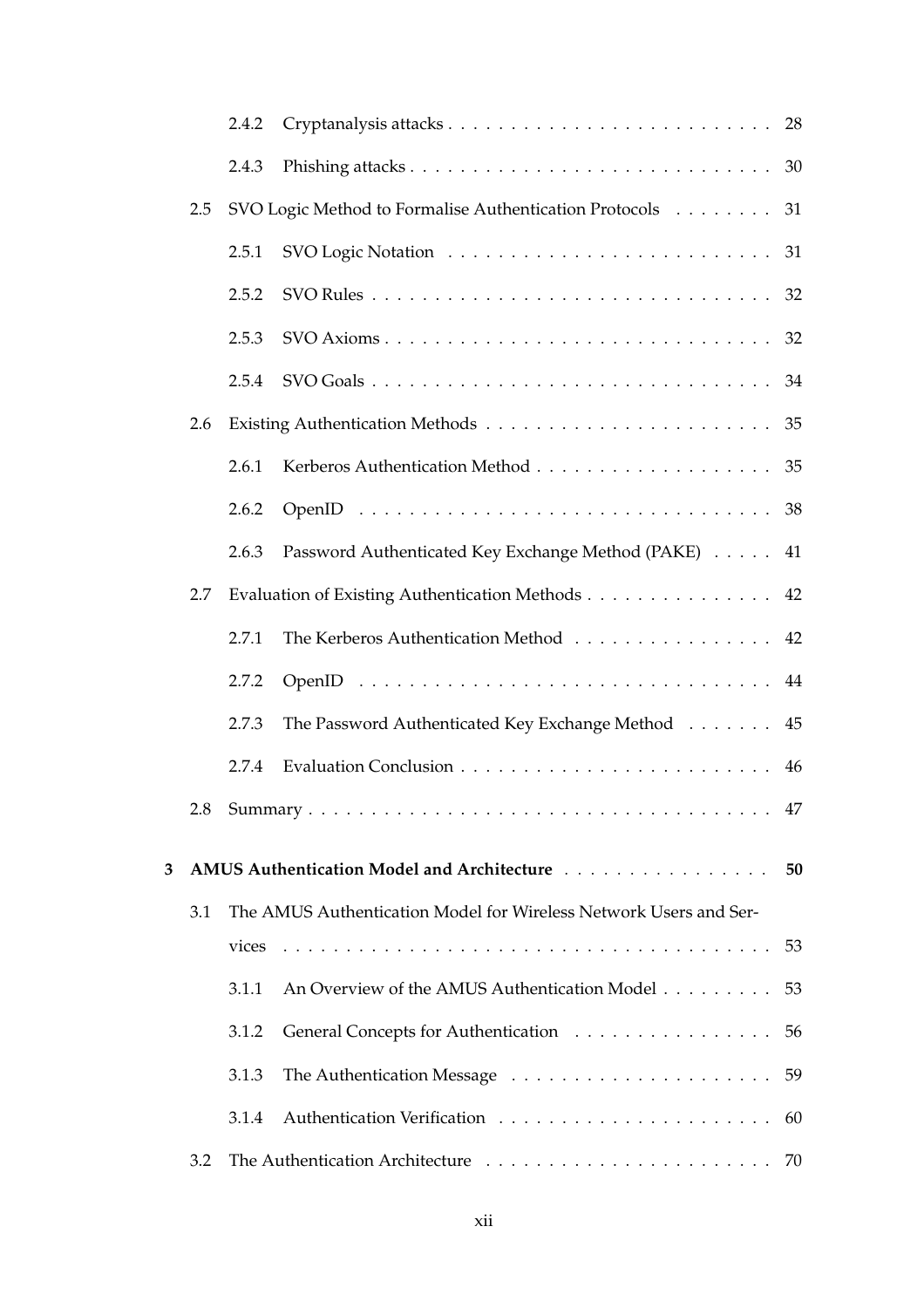|   |     | 3.2.1 | The Key Management Layer and the Group Manager 71                 |
|---|-----|-------|-------------------------------------------------------------------|
|   |     | 3.2.2 | The Authentication Layer and the Authentication Controller 72     |
|   |     | 3.2.3 |                                                                   |
|   |     | 3.2.4 |                                                                   |
|   | 3.3 |       |                                                                   |
|   |     | 3.3.1 |                                                                   |
|   |     | 3.3.2 |                                                                   |
|   |     | 3.3.3 |                                                                   |
|   | 3.4 |       |                                                                   |
| 4 |     |       | An Authentication Realisation of the AMUS Authentication Model 84 |
|   | 4.1 |       |                                                                   |
|   |     |       |                                                                   |
|   |     | 4.1.1 |                                                                   |
|   |     | 4.1.2 |                                                                   |
|   |     | 4.1.3 | A Family of Dynamic Key Generation Schemes 89                     |
|   | 4.2 |       | The Group Key Manager for Wireless Networks 97                    |
|   |     | 4.2.1 | Membership-Oriented Group Key Management Structure for Wire-      |
|   |     |       |                                                                   |
|   |     | 4.2.2 |                                                                   |
|   | 4.3 |       | Applying MOGKM to Realise the Group Manager of the AMUS Au-       |
|   |     |       |                                                                   |
|   |     | 4.3.1 |                                                                   |
|   |     | 4.3.2 | The Group Manager Components and Memberships 118                  |
|   | 4.4 |       | Applying Dynamic Key Cryptography to Realise the Authentication   |
|   |     |       | Controller of the AMUS Authentication Model 119                   |
|   |     | 4.4.1 | The Ticket-Based Authentication Protocol 121                      |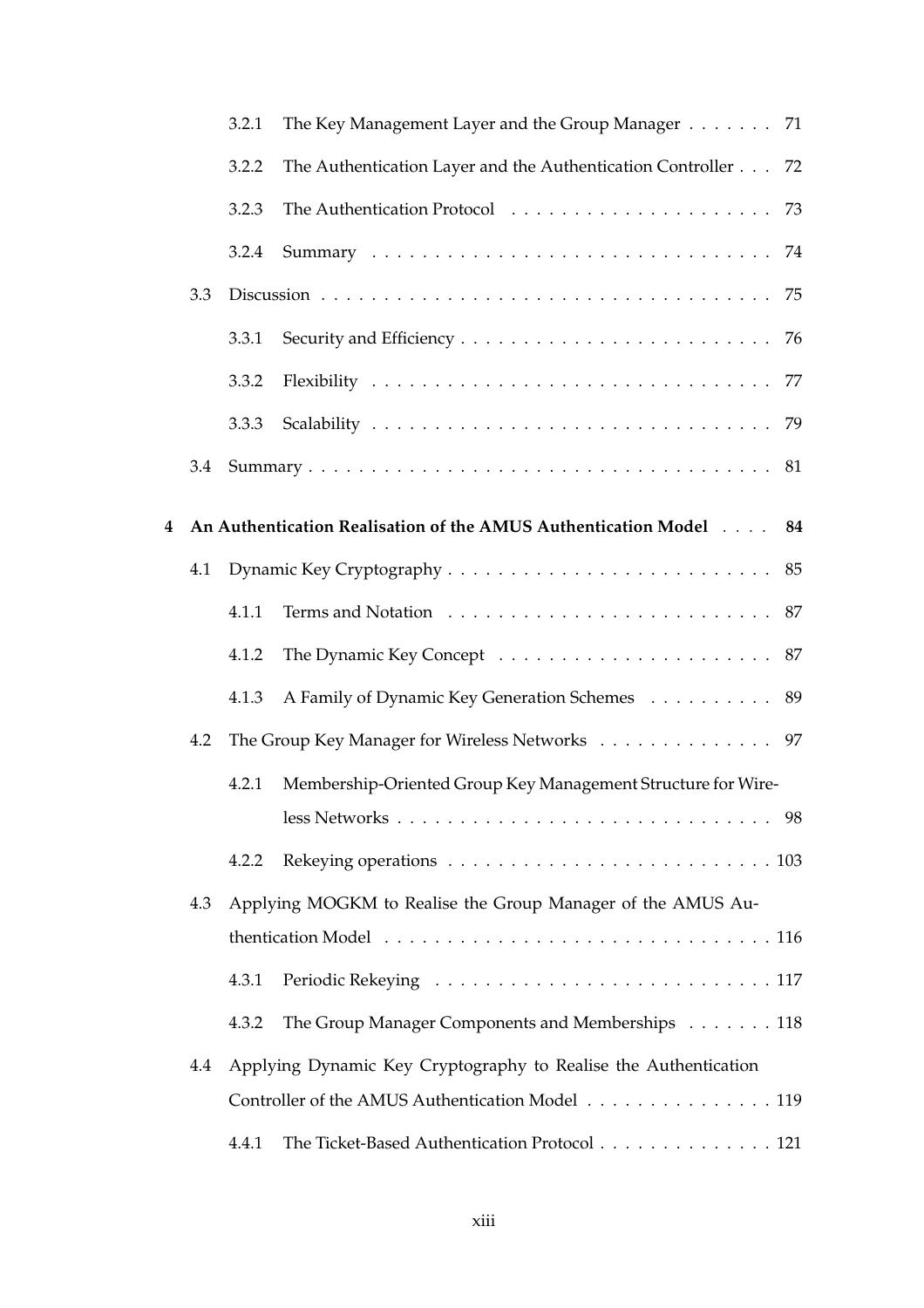|   |     | 4.4.2 | The Request-Based Authentication Protocol 124                         |
|---|-----|-------|-----------------------------------------------------------------------|
|   | 4.5 |       |                                                                       |
| 5 |     |       | Analysis of the AMUS Authentication Realisation 131                   |
|   | 5.1 |       |                                                                       |
|   |     | 5.1.1 | Security Analysis of Membership Oriented Group Key Manage-            |
|   |     |       |                                                                       |
|   |     | 5.1.2 | Security Analysis of Dynamic Key Cryptography 134                     |
|   |     | 5.1.3 | Security Analysis of the Authentication Protocols 135                 |
|   |     | 5.1.4 | Validation of the Authentication Controller using Possible Attacks144 |
|   |     | 5.1.5 | Security Analysis of the Realisation of the AMUS Authentication       |
|   |     |       |                                                                       |
|   | 5.2 |       |                                                                       |
|   |     | 5.2.1 | Performance Analysis of the Membership Management Opera-              |
|   |     |       |                                                                       |
|   |     | 5.2.2 | Performance Analysis of the Authentication Controller 168             |
|   | 5.3 |       |                                                                       |
|   |     | 5.3.1 | A Comparison of the Proposed Authentication Protocols with            |
|   |     |       | Existing Authentication Protocols 174                                 |
|   |     | 5.3.2 | Discussion of the Dynamic Key Cryptography 179                        |
|   |     | 5.3.3 | Comparison Between the MOGKM and LKH 186                              |
|   |     | 5.3.4 | An Extension for Authentication with Audit Tracing 187                |
|   | 5.4 |       |                                                                       |
| 6 |     |       |                                                                       |
|   | 6.1 |       |                                                                       |
|   | 6.2 |       |                                                                       |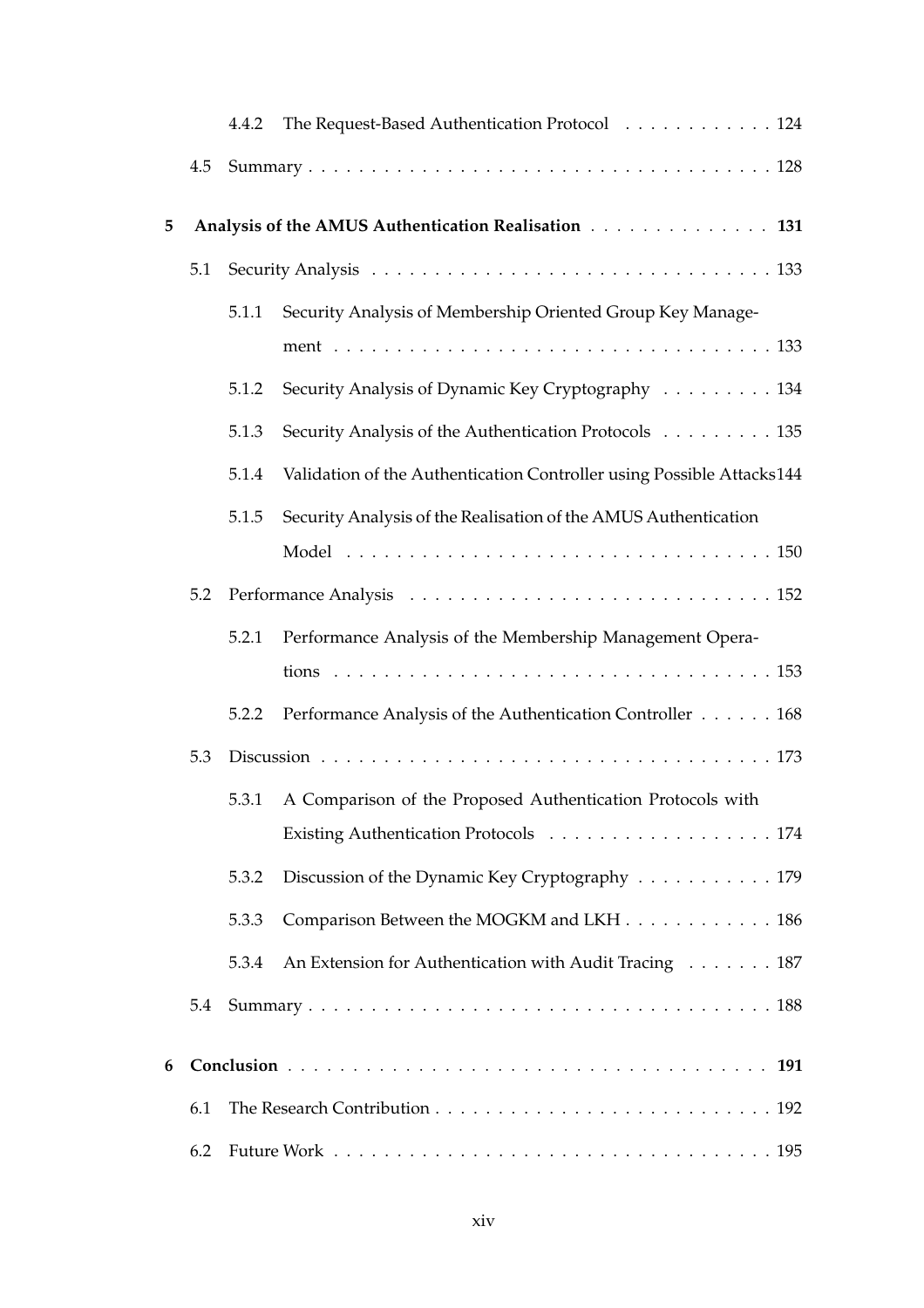|--|--|--|--|--|--|--|--|--|--|--|--|--|--|--|--|--|--|--|--|--|--|--|--|--|--|--|--|--|--|--|--|--|--|--|--|--|--|--|--|--|--|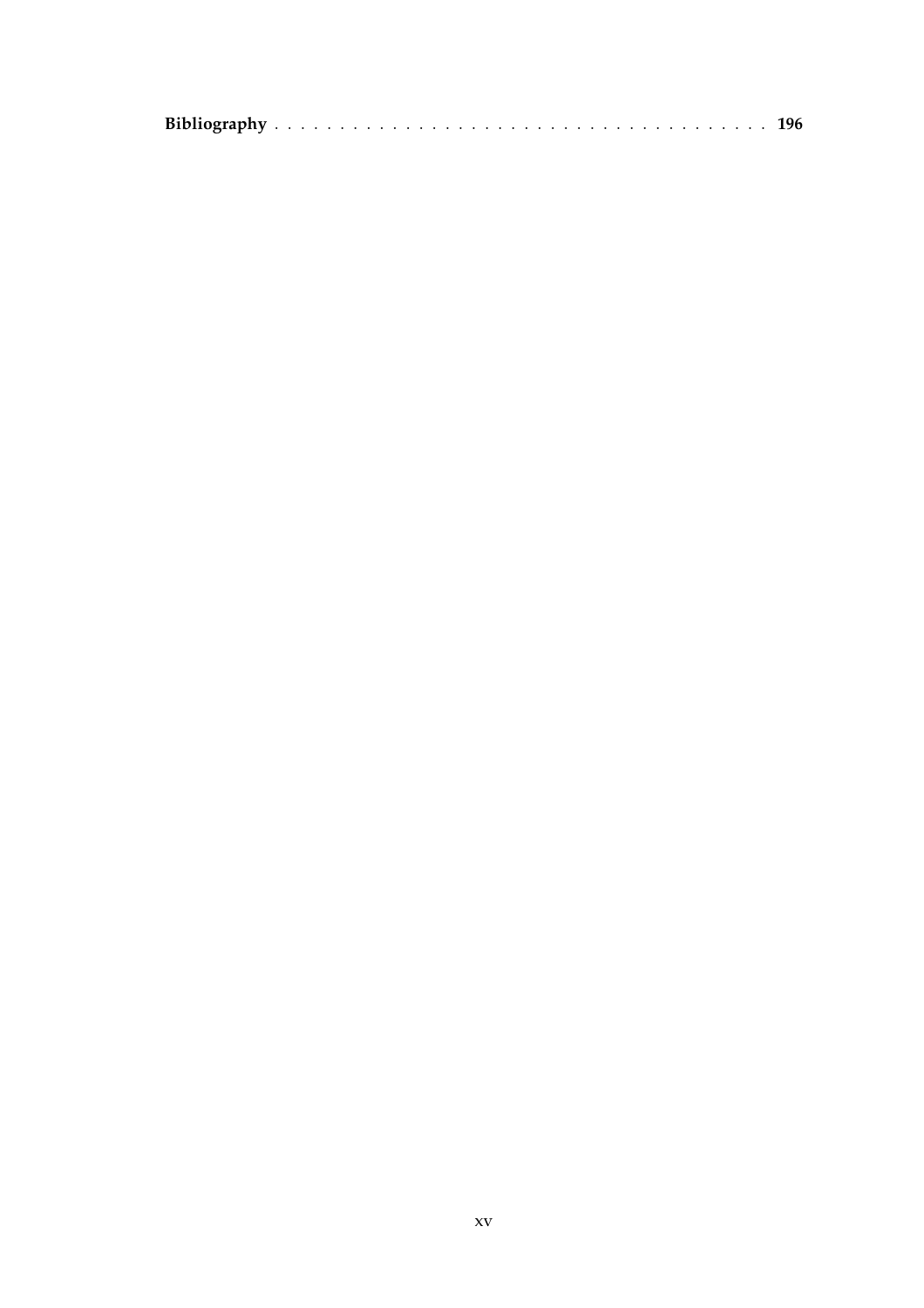# **List of Tables**

| 2.1 | 20                                                                        |
|-----|---------------------------------------------------------------------------|
| 2.2 | 31                                                                        |
| 2.3 | 36                                                                        |
| 2.4 | Analysis of Existing Authentication Methods<br>46                         |
| 4.1 | 88                                                                        |
| 4.2 | Membership-Oriented Group Key Management Notation 103                     |
| 4.3 | Comparison of Two Authentication Protocols 127                            |
| 5.1 | Rekeying Costs for the Member Join Operation in the Leader-Cluster 156    |
| 5.2 | Rekeying Costs for the Member Join Operation in a Member-Cluster 156      |
| 5.3 | Rekeying Costs for a Member Leaving a Member-Cluster 158                  |
| 5.4 | Rekeying Costs for a Leader-Candidate Leaving a Leader-Cluster 158        |
| 5.5 | Rekeying Costs for a Cluster-Leader Leaving with a Leader-Candidate . 158 |
| 5.6 | Rekeying Costs for a Cluster-Leader Leaving Lacking a Leader-Candidate158 |
| 5.7 | Rekeying Costs for the Member Switch Operation in Case (a) 160            |
| 5.8 | Rekeying Costs for the Member Switch Operation in Case (b) 160            |
| 5.9 | Rekeying Costs for the Member Switch Operation in Case (c) 161            |
|     | 5.10 Rekeying Costs for the Member Switch Operation in Case (d) 161       |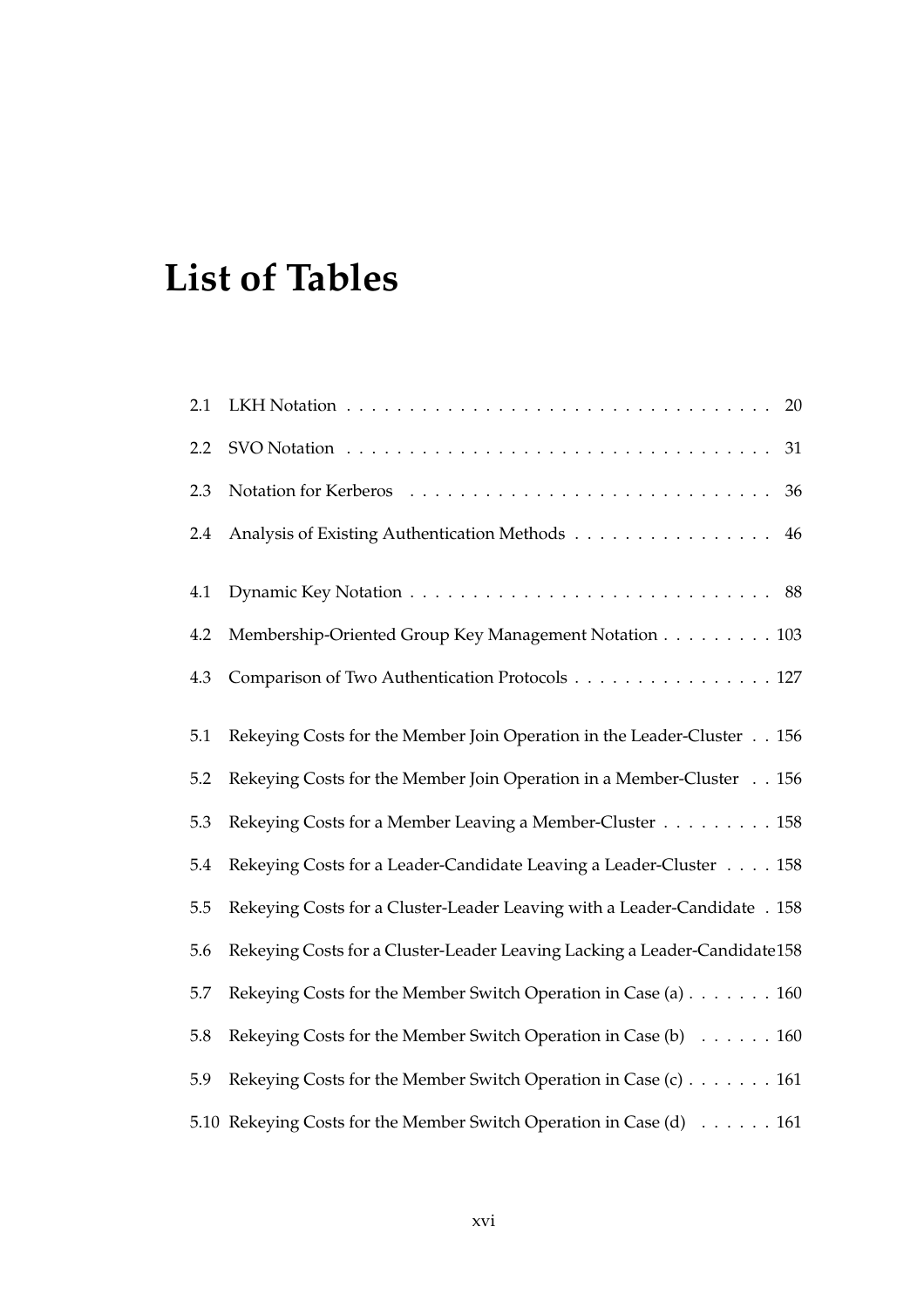| 5.11 Rekeying Costs for the Member Switch Operation in Case (e) 161                               |
|---------------------------------------------------------------------------------------------------|
| 5.12 Rekeying Costs for the Member Switch Operation in Case (f) 162                               |
| 5.13 Rekeying Costs for the Member Switch Operation in Case (g) 162                               |
| 5.14 Rekeying Costs for the Member Switch Operation in Case (h) 163                               |
| 5.15 Notation for Analysing Costs of MOGKM 164                                                    |
| 5.16 The Operations of the Dynamic Key Generation Scheme 169                                      |
| 5.17 Computation Cost of the Ticket-Based Authentication Protocol 170                             |
| 5.18 Communication Cost of the Ticket-Based Authentication Protocol 170                           |
| 5.19 Computation Cost of the Request-Based Authentication Protocol 171                            |
| 5.20 Communication Cost for the Request-Based Authentication Protocol 171                         |
| 5.21 Total Costs for an Authentication in the Authentication Controller 173                       |
| 5.22 Security Comparison of Possible Attacks on the Existing Authentica-                          |
| tion Methods and the Two Proposed Authentication Protocols in the                                 |
|                                                                                                   |
| 5.23 Performance Comparison of the Proposed Authentication Protocols and                          |
| the Existing Authentication Methods $\ldots \ldots \ldots \ldots \ldots \ldots \ldots \ldots 176$ |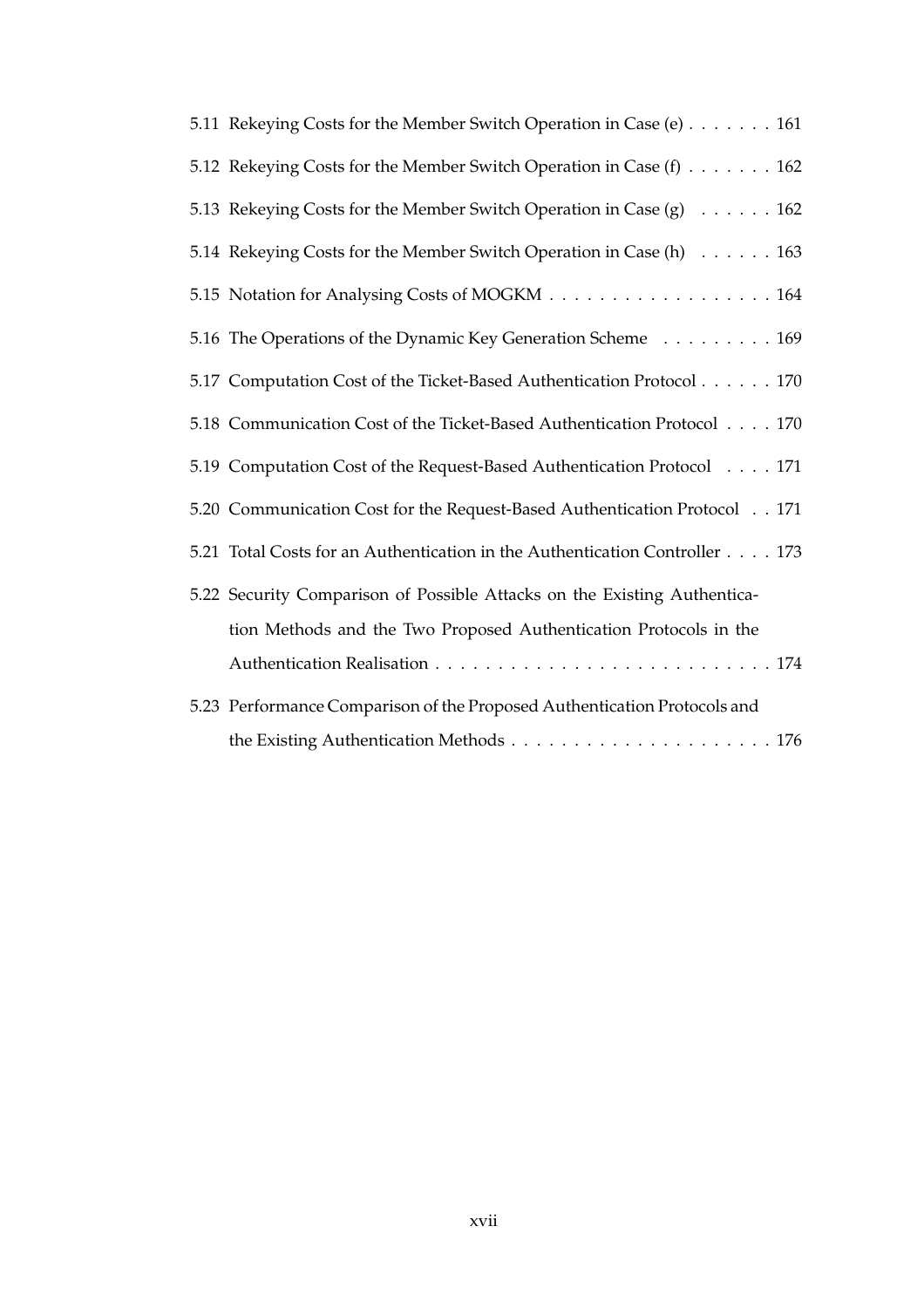# **List of Figures**

| 2.1 | A Tree Structure of the Logical Key Hierarchy                      | 19 |
|-----|--------------------------------------------------------------------|----|
| 2.2 | The Cellular Network Structure of the Hybrid Group Key Management  | 23 |
| 2.3 | The Logical Structure of the Group Key Management                  | 23 |
| 2.4 |                                                                    | 36 |
| 2.5 |                                                                    | 40 |
| 3.1 |                                                                    |    |
| 3.2 | The Overview of Elements in the AMUS Authentication Model 55       |    |
| 3.3 | The Relationship Between Entities in the Model                     | 61 |
| 3.4 |                                                                    | 63 |
| 3.5 | The Service Group Assignment Relationship 64                       |    |
| 3.6 | Summary of Relationships between Entities, Elements and Components | 66 |
| 3.7 | The Authentication Conceptual Model in Greater Detail              | 70 |
| 3.8 |                                                                    | 71 |
| 3.9 | The Components of the AMUS Authentication Model 75                 |    |
| 4.1 |                                                                    | 90 |
| 4.2 | Repeated Dynamic Key Generation Scheme                             | 95 |
| 4.3 |                                                                    | 99 |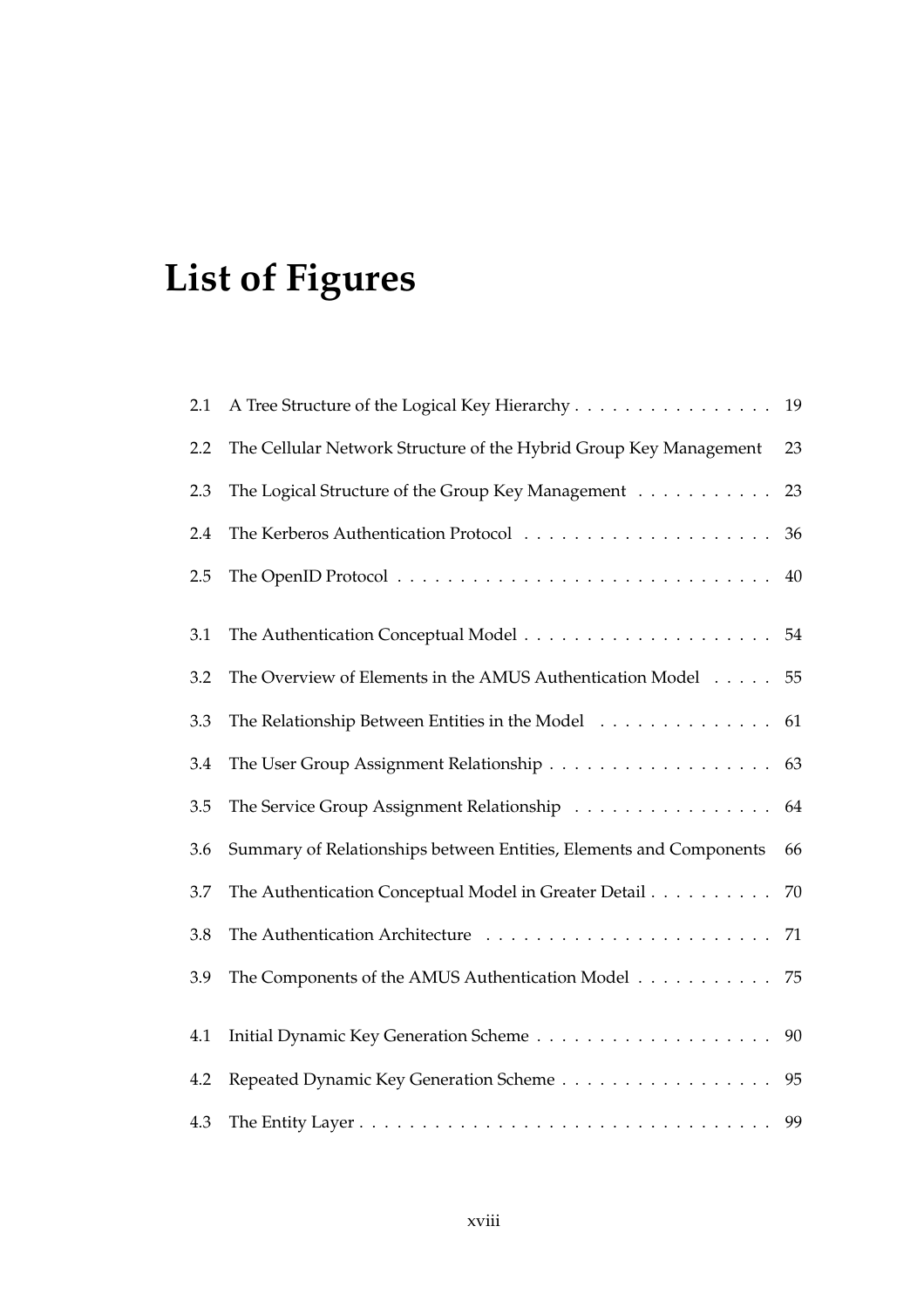| 4.5 | The Structure of a Key-Group in the Detail Layer 102                               |
|-----|------------------------------------------------------------------------------------|
| 4.6 | The Modules of an Authentication Library 120                                       |
|     | 4.7 The Ticket-Based Authentication Protocol 123                                   |
| 4.8 | The Request-Based Authentication Protocol 126                                      |
|     |                                                                                    |
| 5.1 | The Queueing Network Topology for the Authentication Realisation 177               |
| 5.2 | The Response Time versus Authentication Load Comparison 178                        |
| 5.3 | The Relationship Between the Value $ms + s$ and the Value of $r \ldots \ldots 182$ |
|     | 5.4 The Queueing Network Topology for MOGKM 187                                    |
| 5.5 | Comparison of Response Times of Rekeying Operations Between LKH                    |
|     |                                                                                    |
|     |                                                                                    |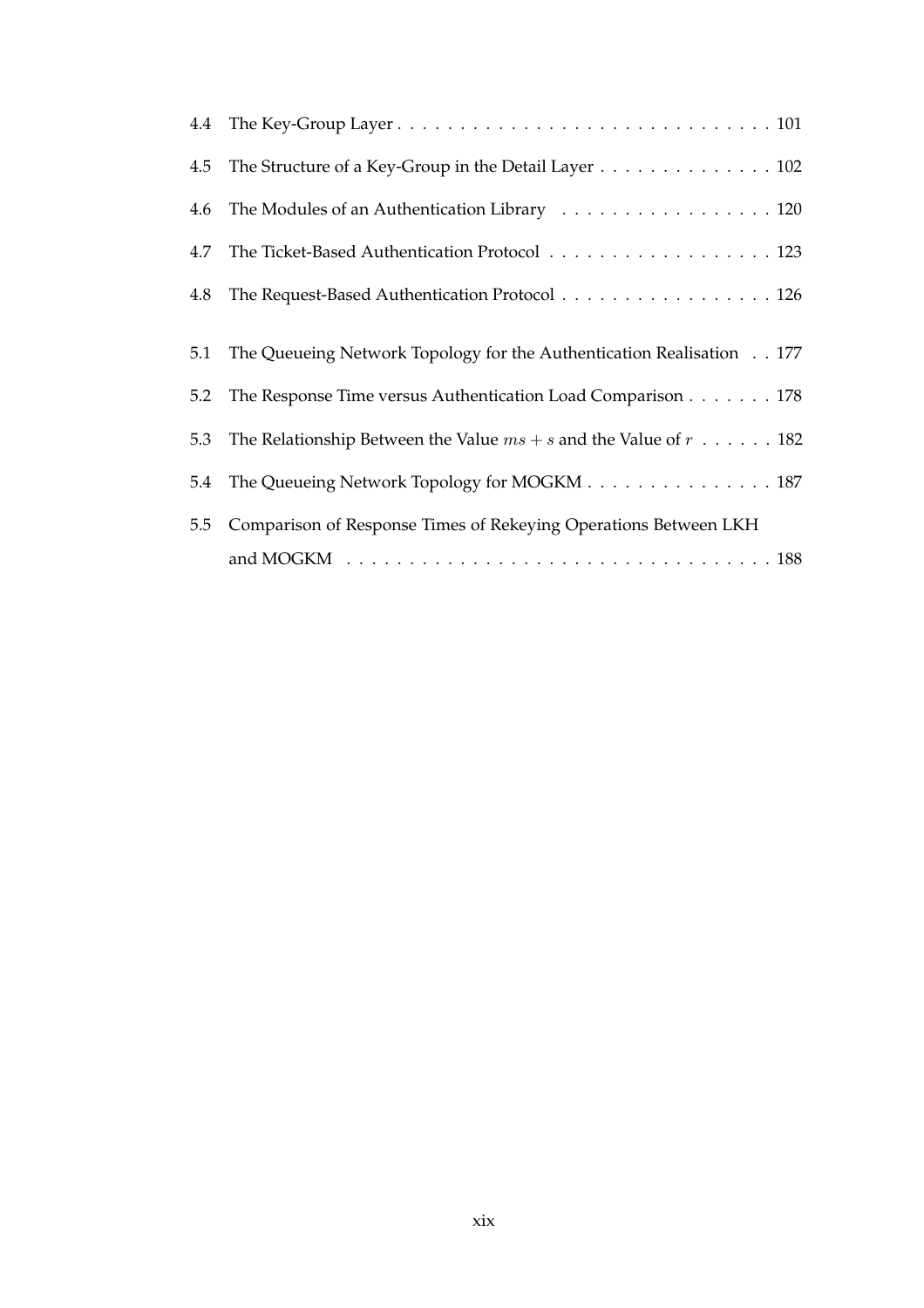## **Chapter 1**

## **Introduction**

Providing strong authentication for wireless network users and services, whether for individuals or for groups, is both important and difficult. It is important because, of all the factors influencing the adoption and use of wireless networks for business, security is the greatest concern [Bry04]. It is also important because of the large number of people and organisations nowadays using mobile devices and wireless networks. During the last few years, with the trend of hosting online applications as services in cloud computing [RR09], the number of services has rapidly increased. With data from individuals and companies being processed and stored online, wireless services are being used more frequently. Yet the characteristics of wireless networks (that is, the physical nature of broadcasting signals in communications, the resource restraints of mobile devices and the large-scale and dynamic nature of users and services) render users and services vulnerable to attack. Providing strong authentication is difficult because the same characteristics make the provision of appropriate security problematic. This chapter explains these issues and key terms, introduces the requirements of a solution and describes the structure of the thesis.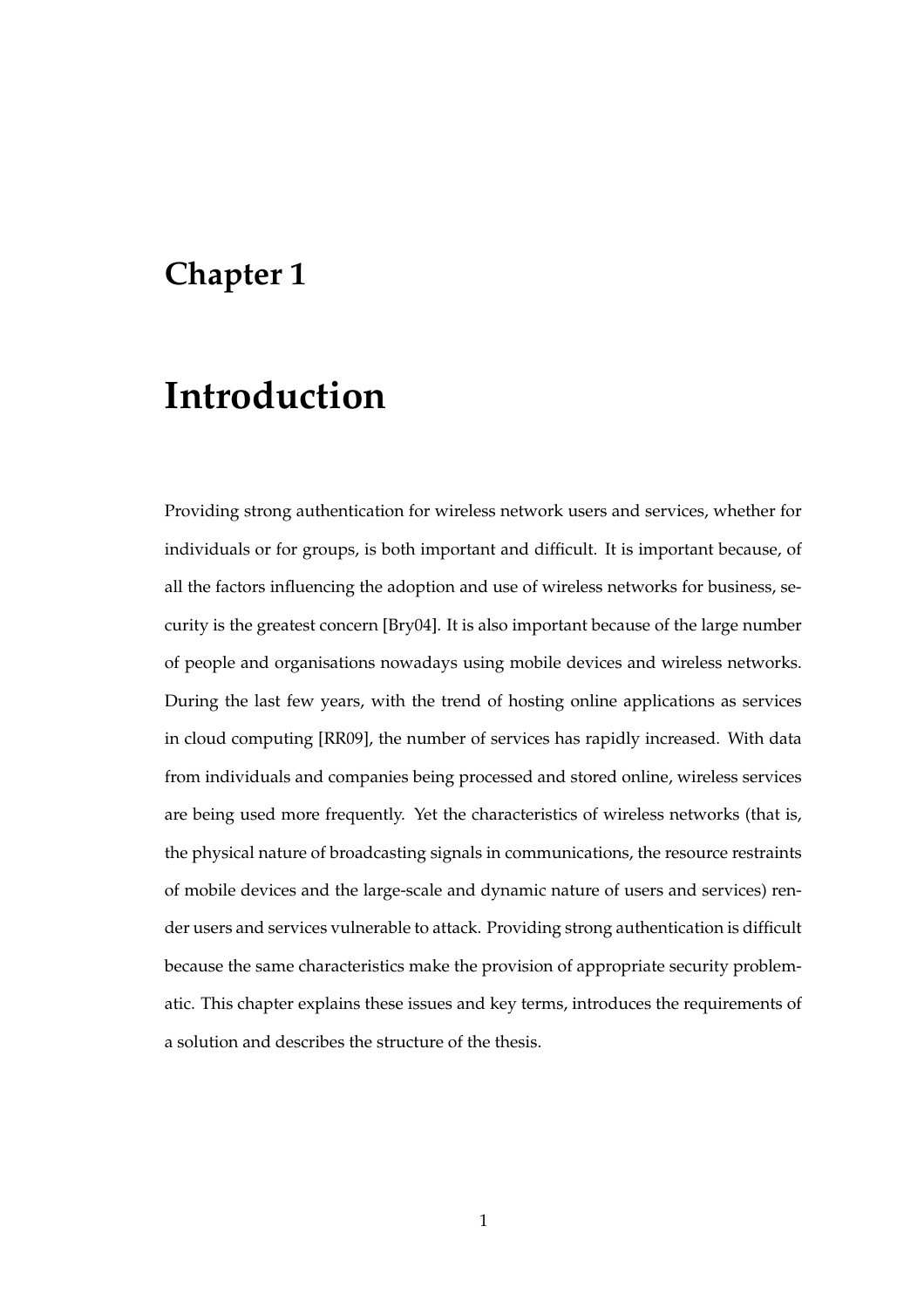#### **1.1 Wireless Network Users and Services**

In wireless networks, the term "users" usually refers to humans using mobile devices to access services via wireless networks, while the term "services" refers to processes receiving requests from users via wireless networks to perform specific tasks. With wireless networks enabling mobile devices, users are able to access services from anywhere and at any time. With the rapid growth of wireless communication techniques and mobile devices, interest in developing wireless network applications and services has also quickly developed [Sal04] and an increasing number of networks are now providing wireless access and services to mobile users [RSA06].

Services can be found in many different forms, especially in wireless networks. They can be found, at the application layer, [RBK08] in communication and messaging services, entertainment services, transaction services and business services. Furthermore, wireless network services can be run on dedicated computers which can either be wired or wireless (such as a web service) or on low-profile mobile devices (such as a peer-to-peer service). Many applications in wireless networks can therefore be seen as services. Cloud computing [DPK+09] (the Software-as-a-Service model (SaaS) [VRMCL09] [BLB+00]) and Service Software Architecture (SOA) [Bel08] are both examples of modeling applications as services.

In regard to structure, users and services can be organised as individuals or groups. Although individual authentication is a common concept, group identities are rarely used in authentication. However, creating group structures is an approach commonly used to reduce the scalability problem of large systems. In distributed systems, grouping users, services or data into sub-groups called domains to be processed locally enhances scalability and availability. Groups of users and groups of services have become familiar in group collaboration and communication applications (for example, Google WAVE [Par10]) and cloud computing services (Google Apps [Cra09]). Group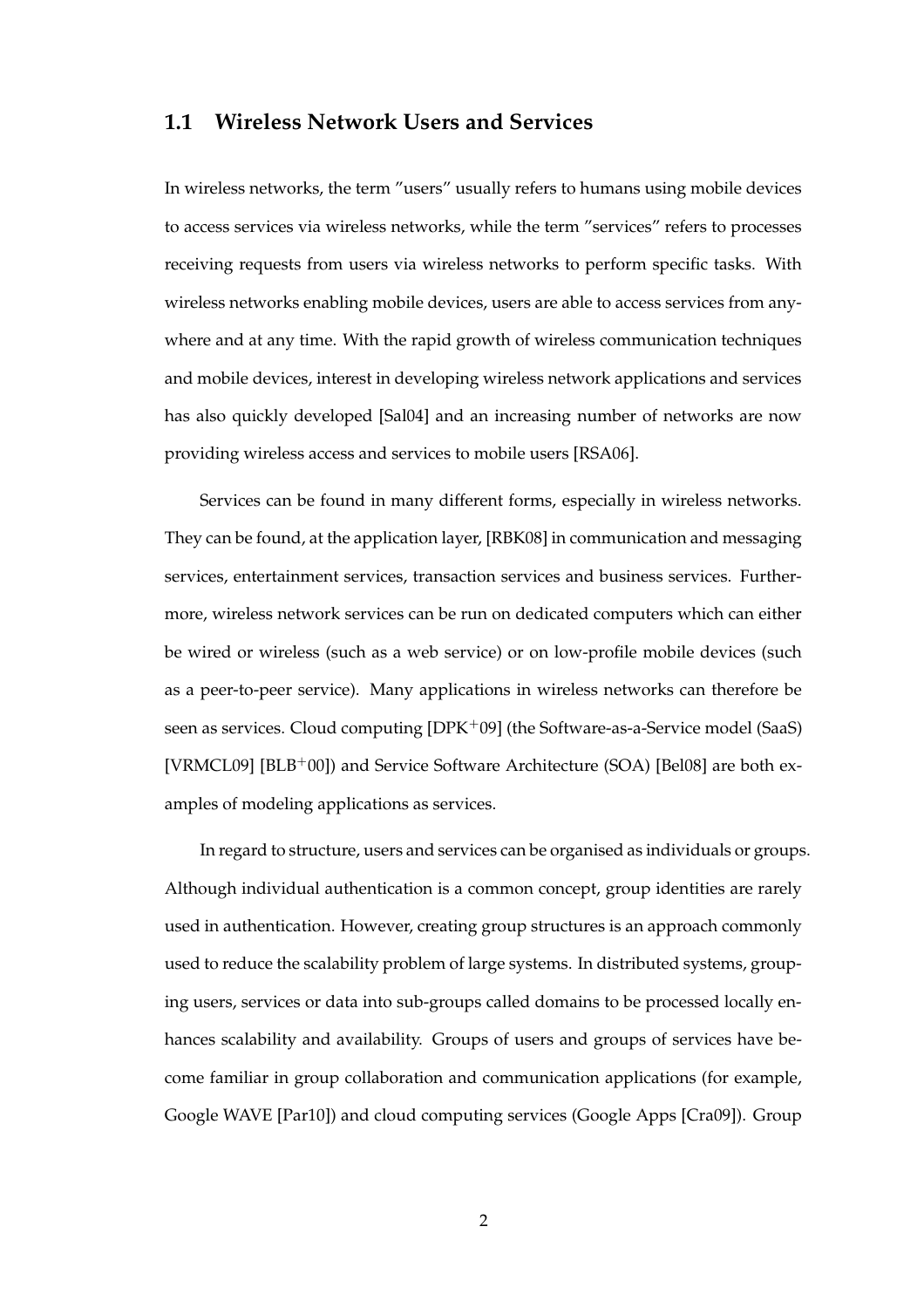communication techniques can also utilise group structures to improve communication among group members in wireless networks.

## **1.2 The Characteristics of Wireless Network Users and Services**

#### **1.2.1 Dynamism and Scalability**

In wireless networks, users and services are more dynamic and greater in number than wired networks. Once free from wires, users and services become dynamic because mobile devices, via wireless networks, enable 'anywhere anytime' computing. This mode of computing facilitates user access, creating changes in the volume of active users and services. In addition, with seamless connections and great numbers of wireless network devices, the number of overall users and services are higher than in wired networks. Because of the ability of roaming between different base stations in wireless networks, mobile devices are no longer bound to fixed network IP addresses. Furthermore, some services, such as mobile agents, are able to migrate among different devices. These features all contribute to the convenience, and hence popularity, of mobile computing. However, alongside the convenience of wireless networks, users and services also experience challenges. Adelstein et. al. [AGIS05] classify the challenges of wireless networks into three categories: resources, mobility and security.

#### **1.2.2 Resource Issues**

Mobile devices, because of their size, have limited bandwidth, limited computational and storage capacity and limited battery power. Yet mobile devices, unlike regular computers, depend on battery power. The more workload the processors have to process, the more battery power they consume. Communications in wireless networks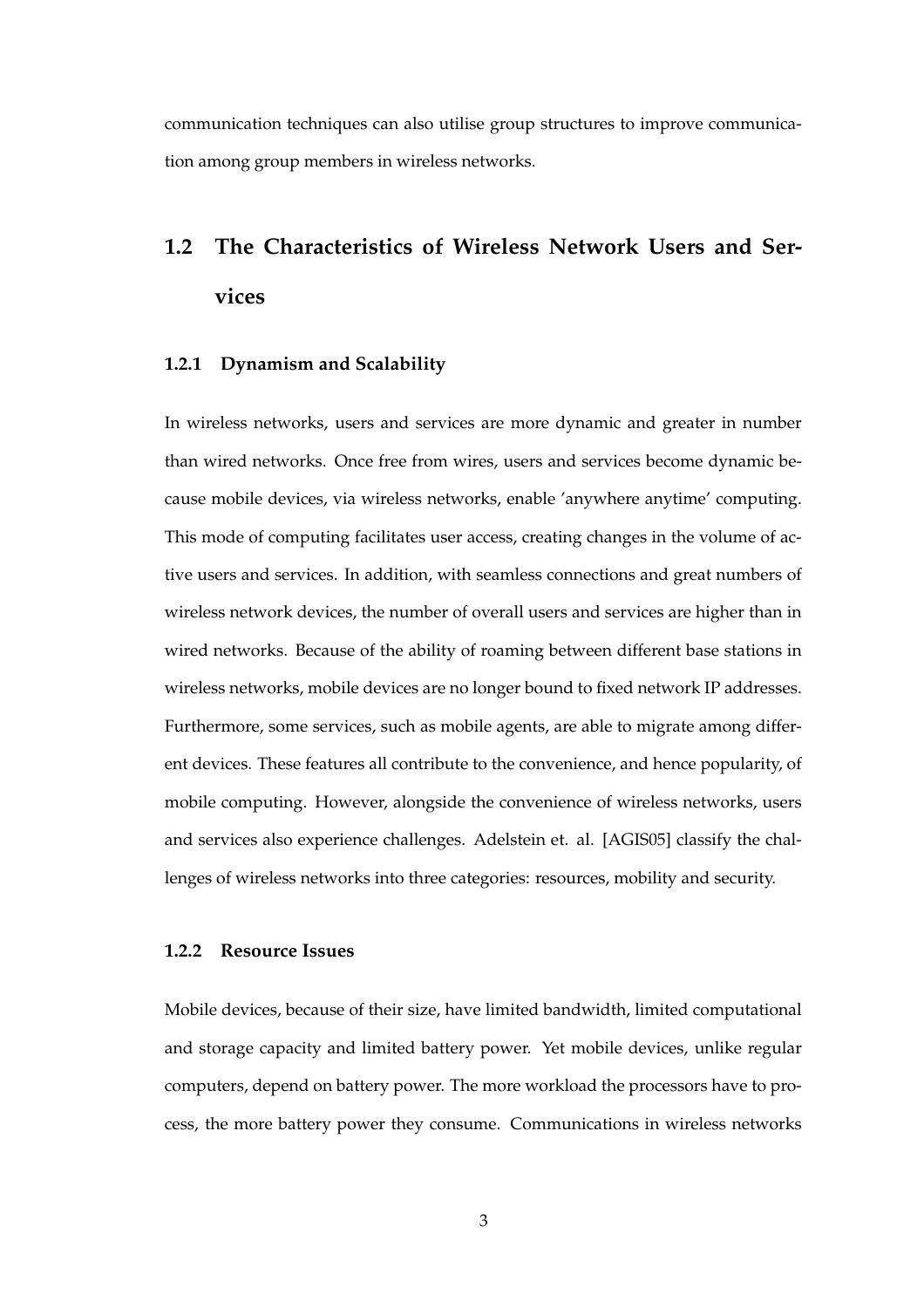usually have low bandwidth, high latency, high error rates and low throughput. Because of the above constraints, applications and services in wireless networks have to be very efficient in computation, communication and storage.

#### **1.2.3 Mobility Issues**

The second challenge of mobile devices in wireless networks relates to changes in location and network signals. While moving, the network bandwidth can vary rapidly depending on the wireless network signals at the current location. In addition, wireless network users and services may experience frequent loss of connections and handoff [HZS03]. The accumulation of overheads from frequent handoff operations may cause serious performance concerns.

#### **1.2.4 Security Issues**

Communications in wireless network services are more vulnerable than in wired networks. Any adversary with a transceiver is able to capture, replay and even modify communication messages in wireless networks. Services and users in wireless networks therefore become more susceptible to security attacks. Sharma and Nakaruma [SN03] summarise security risks in wireless networks as unauthorised access, interception, virus, identity theft, man in the middle attacks (replay attacks; session hijacking), eavesdropping, denial of service attacks and cryptanalysis attacks. These security attack risks (except denial of service attacks) aim to obtain unauthorised access to either sensitive data or services.

One of the main approaches to securing communications and protecting wireless network communications from the above risks is cryptography. Encryption, combined with integrity code, can protect communication data from being accessed by unauthorised parties. As computers become faster, cryptographic key sizes may increase. However, the cost associated with cryptography using large key sizes is a major hurdle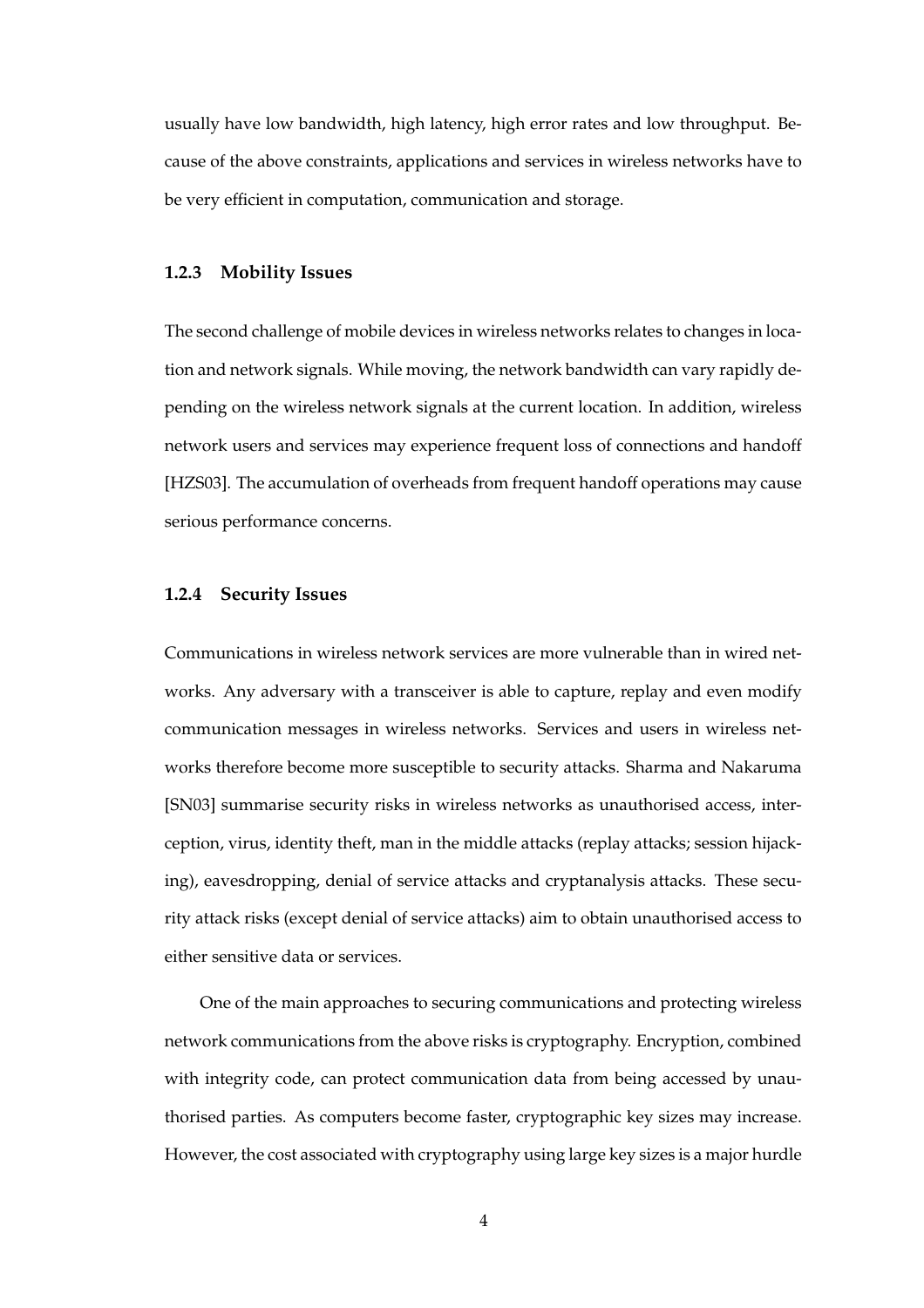for mobile devices in wireless networks. Because mobile devices usually have small storage space and limited computational powers, increasing key sizes to strengthen the cryptography may involve higher costs.

Another approach to preventing unauthorised access to users and services is the use of authentication. Unauthorised access is the use of services without permission. To protect services from unauthorised access, authentication, combined with authorisation control, is used to validate access requests. Authentication is used to verify claimed identity, prevent fraud and support access controls to validate authorisation and other security components for non-repudiation.

#### **1.3 The Wireless Network Authentication Problem**

The wireless network authentication problem is similar to the traditional authentication problem. However, due to the characteristics of wireless users and services, the authentication problem in wireless networks is more challenging. Before examining the authentication problem in wireless networks, we will now briefly review the traditional authentication problem.

#### **1.3.1 The Authentication Problem**

In a traditional definition of authentication [Opp96], authentication is a process in which involved entities try to prove their identities. Normally, entities share secrets with trusted servers, known as authentication servers. By proving the ownership of the shared secrets, trust, represented by a secure communication channel, is created between the entities and requested services. In authentication via networks, the shared secrets are typically used to create cryptographic keys (also known as authentication keys) that encrypt communications between entities and authentication servers.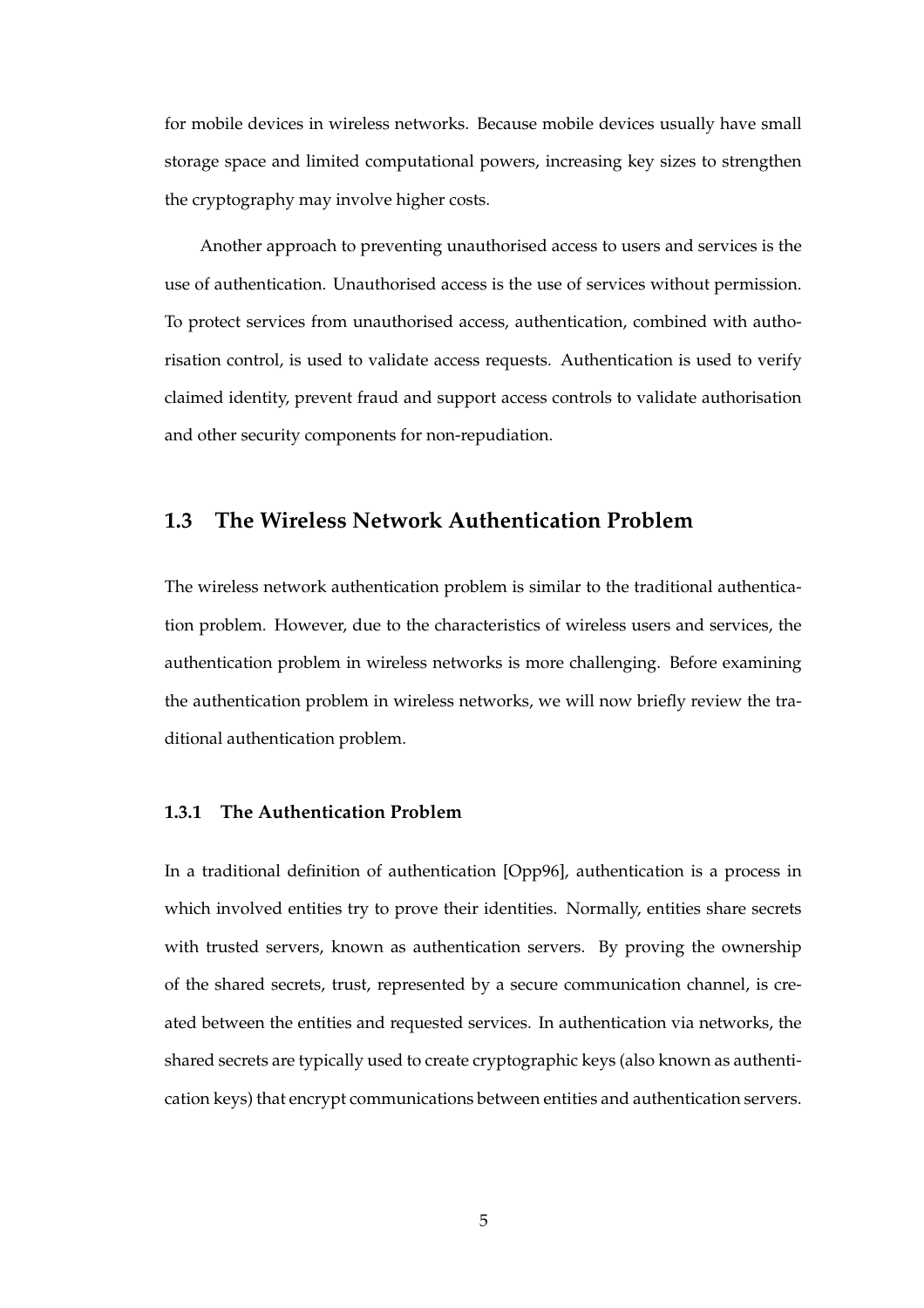The authentication keys are supposed to be known only to the entities and the authentication servers. Other parties cannot encrypt and decrypt data unless they know the correlating authentication keys. Through the use of authentication keys, entities can prove their identities by decrypting and encrypting messages.

The shared secrets (or factors) can be classified into four types:

- "things that you know" such as a password, a PIN code or pass phrases;
- "things that you have" such as an ID card, a smart card, a SIM card or a token;
- "things that you are" such as a fingerprint, a DNA, or an eye's retina pattern; or
- "things that you do" such as a voice or a written signature.

In practice, the most commonly used factor in authentication systems is "things that you know". Most of the authentication systems use passwords or hash values of passwords as shared secrets [WL92]. More recently, highly secure authentication systems (such as internet banking authentication services) prefer to use a combination of multiple factors for authentication.

In this thesis, we focus on authentication using "things that you know" as the shared secret. Services cannot possess shared secrets related to human authentication such as fingerprints, eye retina patterns and smart cards; instead, authentication for services can only use authentication keys or digital signatures derived from "things that you know". So while authentication for users can utilise any of the above four factors, because an authentication process is required to support both users and services, in this thesis, only authentication methods using "things that you know" as authentication keys are discussed.

Authentication is just one of the major security components used to protect confidentiality, system integrity and non-repudiation. Authorisation also plays a key role in protecting services from unauthorised access. While authentication is used to verify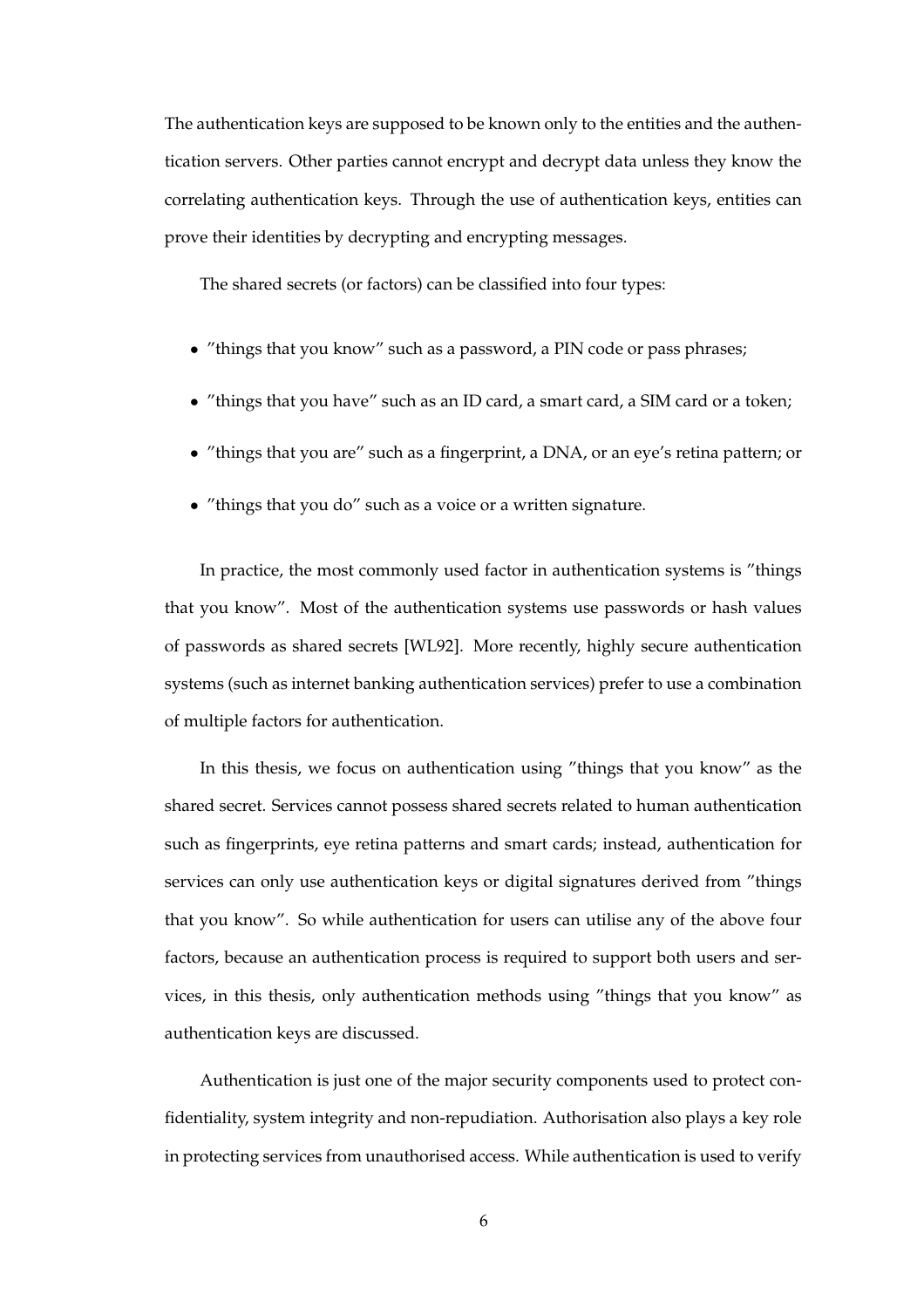the identity of users and services, authorisation control is used to validate permission granted to users so they can then access services. When the identity of a request is verified by authentication, access can be granted based on the verified identity and the permission levels of the identity through authorisation control. Consequently, only authorised users can then access services.

#### **1.3.2 The Authentication Problem in Wireless Networks**

Traditional approaches for authentication in wired networks experience many issues in wireless networks [BCEP04] [CC05] [CJ03]. Security threats in existing authentication methods (such as replay attacks, man in the middle attacks and cryptanalysis attacks via eavesdropping) are magnified because of the vulnerabilities of wireless network communications. However, due to the resource constraints associated with mobile devices, increasing the cryptographic key size to strengthen security for authentication decreases the performance of mobile devices. Moreover, due to their mobility, wireless network users and services are not only more dynamic but also more numerous than wired users. Larger numbers of users, services and authentication requests result in higher costs in terms of storage, management, searching and verification. These costs may adversely affect the performance of authentication systems. Finally, because mobile devices and service requirements vary widely, flexibility is necessary in authentication processes in order to adapt to the different problems and devices in wireless networks. For all these reasons, providing strong authentication within wireless networks is challenging.

#### **1.3.3 Solution Criteria to the Authentication Problem in Wireless Networks**

In order to counter the problems previously described, a strong authentication process for users and services in wireless networks should be able to support dynamic and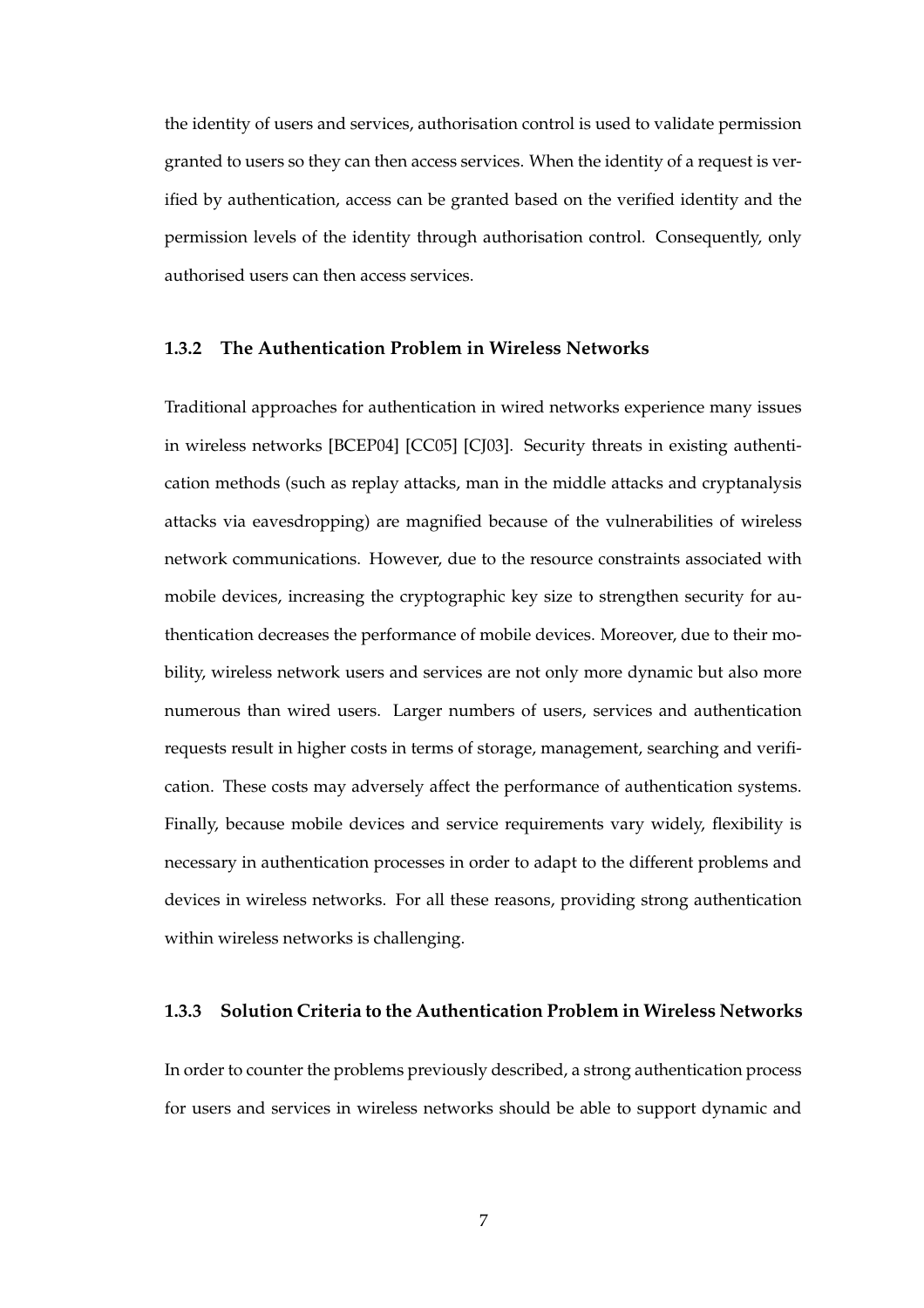numerous users and services to achieve high levels of security, efficiency, flexibility and scalability. These requirements are described as follows:

#### • **Security**

Authentication in wireless networks must secure wireless network services from unauthorised access. It also needs to protect wireless network users from identity theft. In other words, the authentication needs to be able to resist attacks in order to provide strong authentication for both wireless network users and services.

#### • **Performance**

Authentication in wireless networks must provide operational efficiency in terms of communication, computation and storage to overcome the restrictions of both the wireless networks and mobile devices. It is difficult to provide strong, secure and efficient authentication. Normally strong and secure authentication methods suffer from low performance. In contrast, highly efficient authentication methods have security issues. Achieve both security and efficiency for authentication in wireless networks is challenging.

#### • **Flexibility**

Authentication in wireless networks must achieve flexibility in order to adapt to the many different profiles of mobile devices. Because each service has different security requirements, authentication also needs to be flexible to suit the different security requirements of services.

#### • **Scalability**

Authentication in wireless networks must be able to support both small and large-scale wireless network users and services. It also needs to be able to adapt to rapid change in the number of users and services.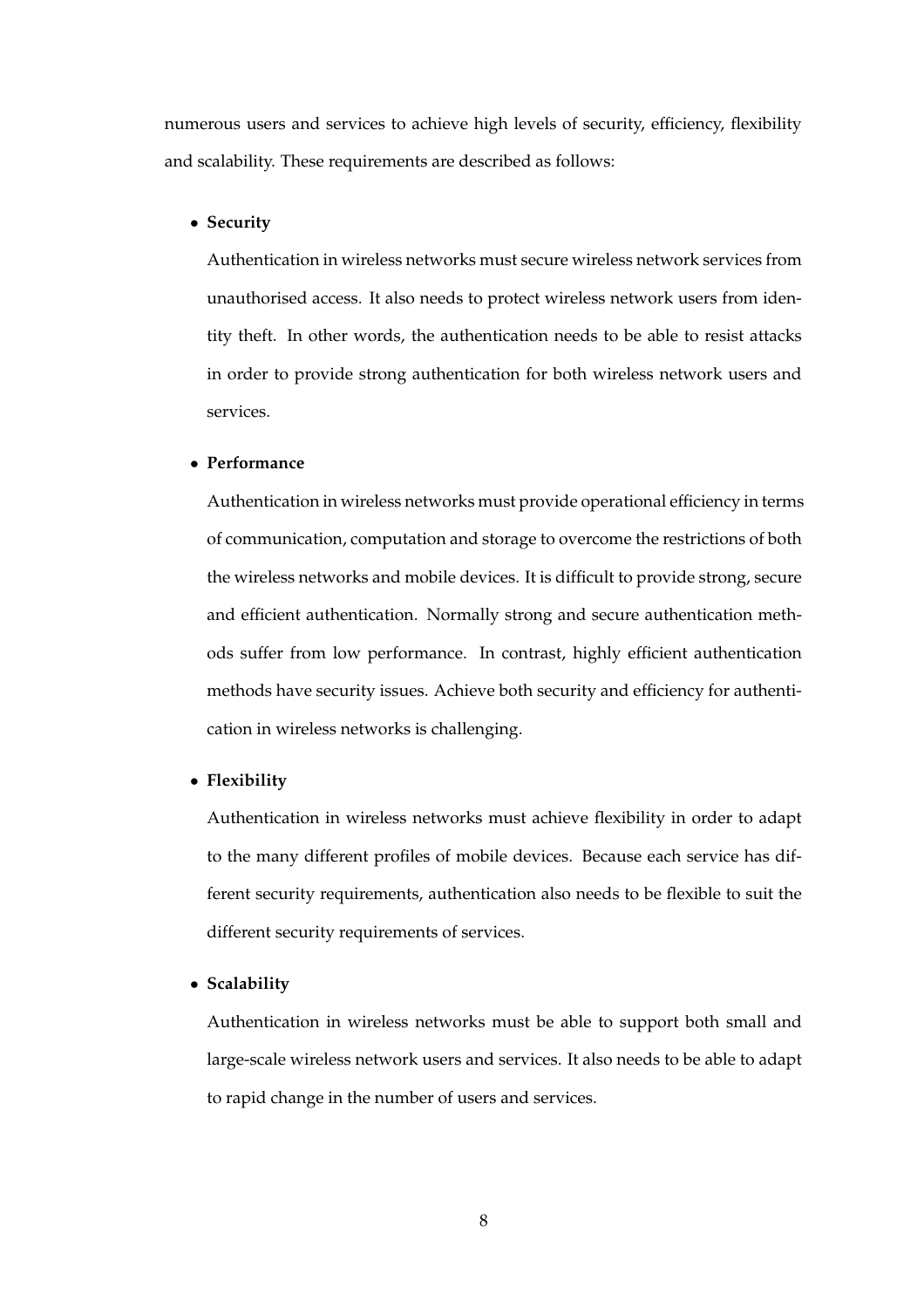#### **1.4 Research Objectives**

Providing strong authentication through which mobile users can access services (that is, most applications), either for individuals or for groups, is not only important but also difficult. Of the authentication criteria, security is the most important objective and is also the hardest to achieve. This thesis proposes a secure, efficient and flexible authentication method for large-scale and dynamic wireless network users and services. We achieve this by comparing different authentication methods to determine an appropriate solution for authenticating group and individual users and services. The primary objectives of this thesis include:

- proposing a new wireless network authentication model to support dynamic and large-scale users and services;
- developing strong authentication mechanisms and schemes to achieve the security and other goals of the proposed authentication model; and
- formally verifying the correctness of the proposed authentication model through a realisation of the model.

#### **1.5 Contributions of the Thesis**

This thesis makes a number of contributions:

• The proposal of a formal and unified authentication model for wireless network services and mobile users.

In this authentication model, components, and the relationships between components, are identified. These building blocks enable the design of a model that is able to provide secure, efficient, flexible and scalable authentication for wireless network services and mobile users. Based on the basic components of this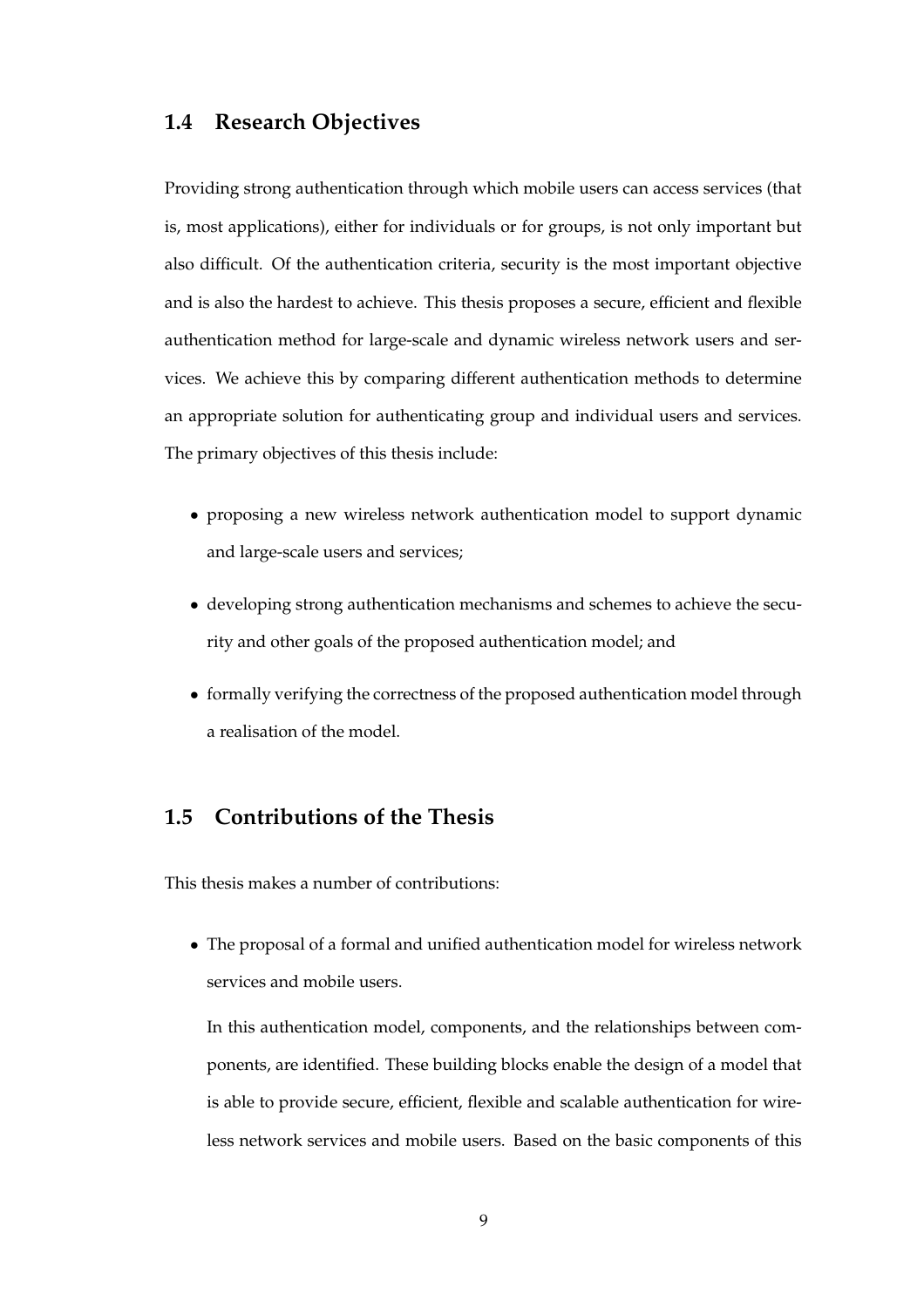model, an authentication architecture is derived as a guideline to implement authentication solutions.

• The development of a dynamic key mechanism for wireless network authentication in order to mitigate some common attacks.

This dynamic key mechanism is used to secure authentication protocols in the proposed authentication model. Based on the ability to resist replay attacks and cryptanalysis attacks, the dynamic key cryptography can support strong authentication. The efficiency of the dynamic key scheme also has implications for lowresource mobile devices and wireless networks.

• The development of a group key management scheme to support secure and efficient authentication.

The group key management scheme is a key management scheme to support group authentication in the proposed realisation. The proposed group key management scheme supports multiple group membership users and services so that it can manage and distribute authentication keys to authorised users and services. In addition to performing key management, the scheme is also used to support services using secure group communications.

• Construction and verification of a realisation of the proposed authentication model for practical use of the research work.

The realisation is developed from the proposed authentication architecture based on the cellular wireless networks. The realisation is used to demonstrate the model's ability to provide both security and efficiency for wireless network users and services. The analysis of the realisation shows that it can achieve security without sacrificing performance.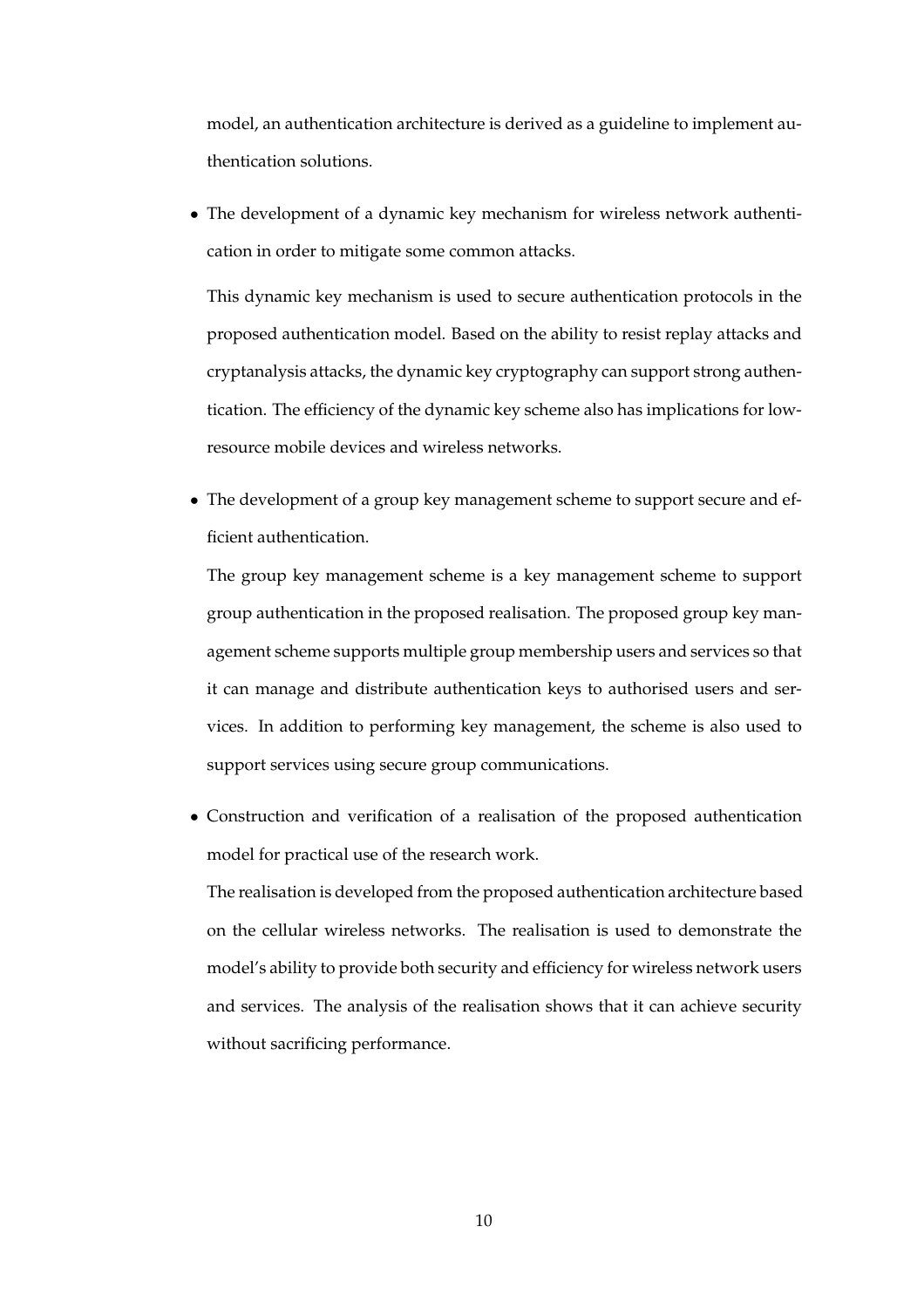#### **1.6 Thesis Organisation**

The thesis is organised as follows:

Chapter 2 reviews existing authentication methods and related work. The advantages and disadvantages of these existing authentication methods are investigated in detail in this chapter.

Chapter 3 presents a novel authentication model for wireless network users and services and an authentication architecture. An authentication architecture is developed from the authentication model to be a guideline to build authentication implementations for the model. A discussion of the scalability and flexibility of the authentication model is also conducted in this chapter.

Chapter 4 describes a realisation of the authentication model based on the proposed authentication architecture. A dynamic key cryptography mechanism and a group key management scheme are also proposed in this chapter. These are used to support components of the authentication architecture.

Chapter 5 analyses and discusses the security and efficiency of the realisation described in the previous chapter. In this chapter, the security is formally verified from each component to the entire realisation of the model. The communication cost and computational cost of each component, and the relationships among these costs, are also examined to determine the total cost for the authentication of the realisation. The results of the analysis for the proposed realisation are compared with existing authentication methods to validate the correctness of the authentication realisation and the model.

Chapter 6 summarises the research work of this thesis and highlights the contributions. Possible future research is also discussed in this chapter.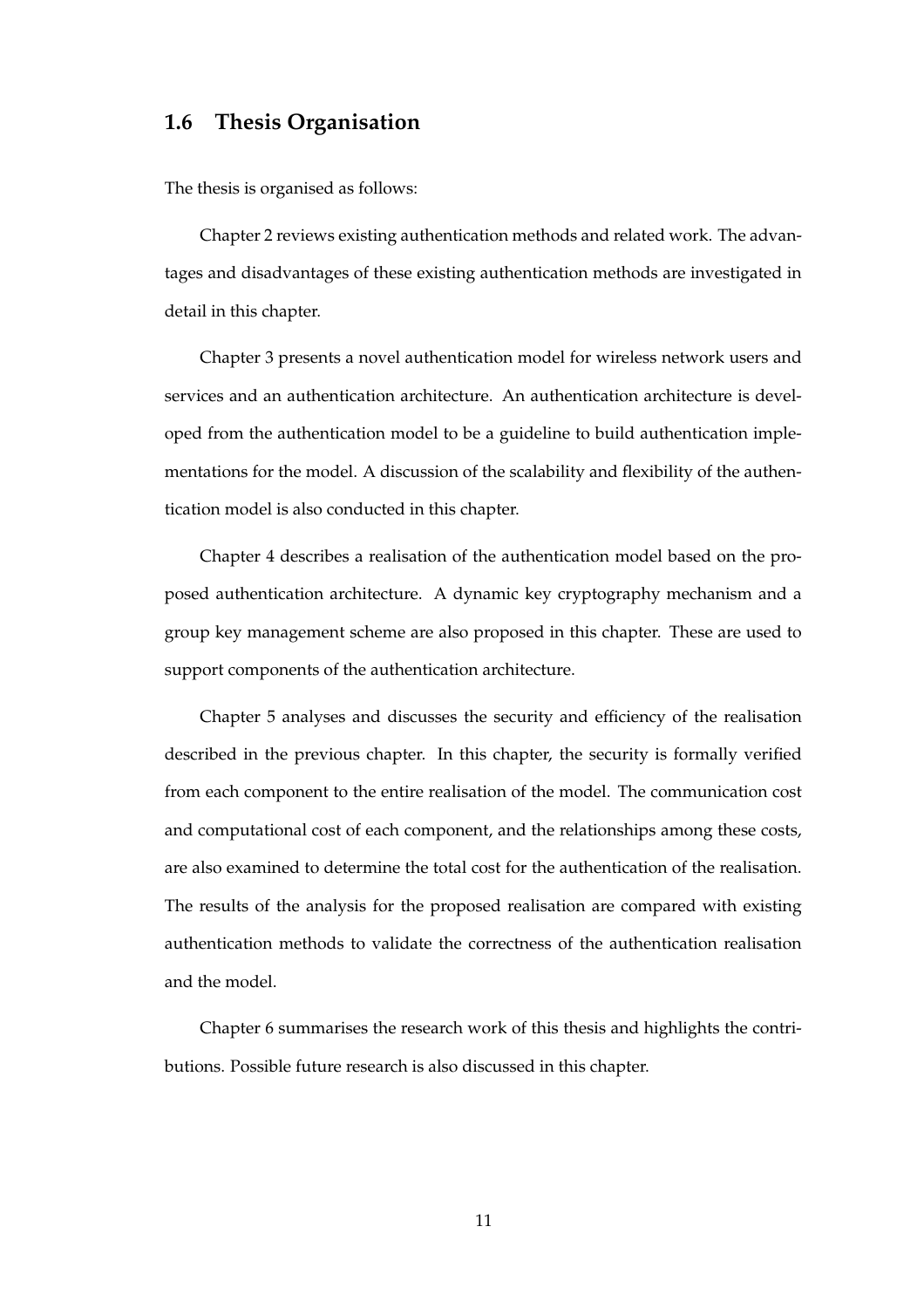## **Chapter 2**

## **Background and Related Works**

This chapter reviews existing approaches, issues and concepts relating to authentication for wired and wireless networks. Because modern authentication approaches in wired and wireless networks rely heavily on cryptography, a brief review of cryptography and key management is presented. Existing authentication approaches are then reviewed and evaluated using the criteria of security, efficiency, flexibility and scalability. Common attacks on authentication are described in order to evaluate the security of the existing authentication approaches. A formal method, SVO Logic, is also introduced. This method is used in a later chapter to formally verify the security of the proposed authentication protocol. We conclude that, as no existing authentication approach meets the four criteria, a new authentication protocol is required that is secure, efficient, flexible and scalable, and is suitable for both individual and group wireless network users and services.

#### **2.1 Cryptography**

Cryptography is a crucial mechanism in any security system, but it is especially relevant to authentication. From a security aspect, data integrity and confidentiality are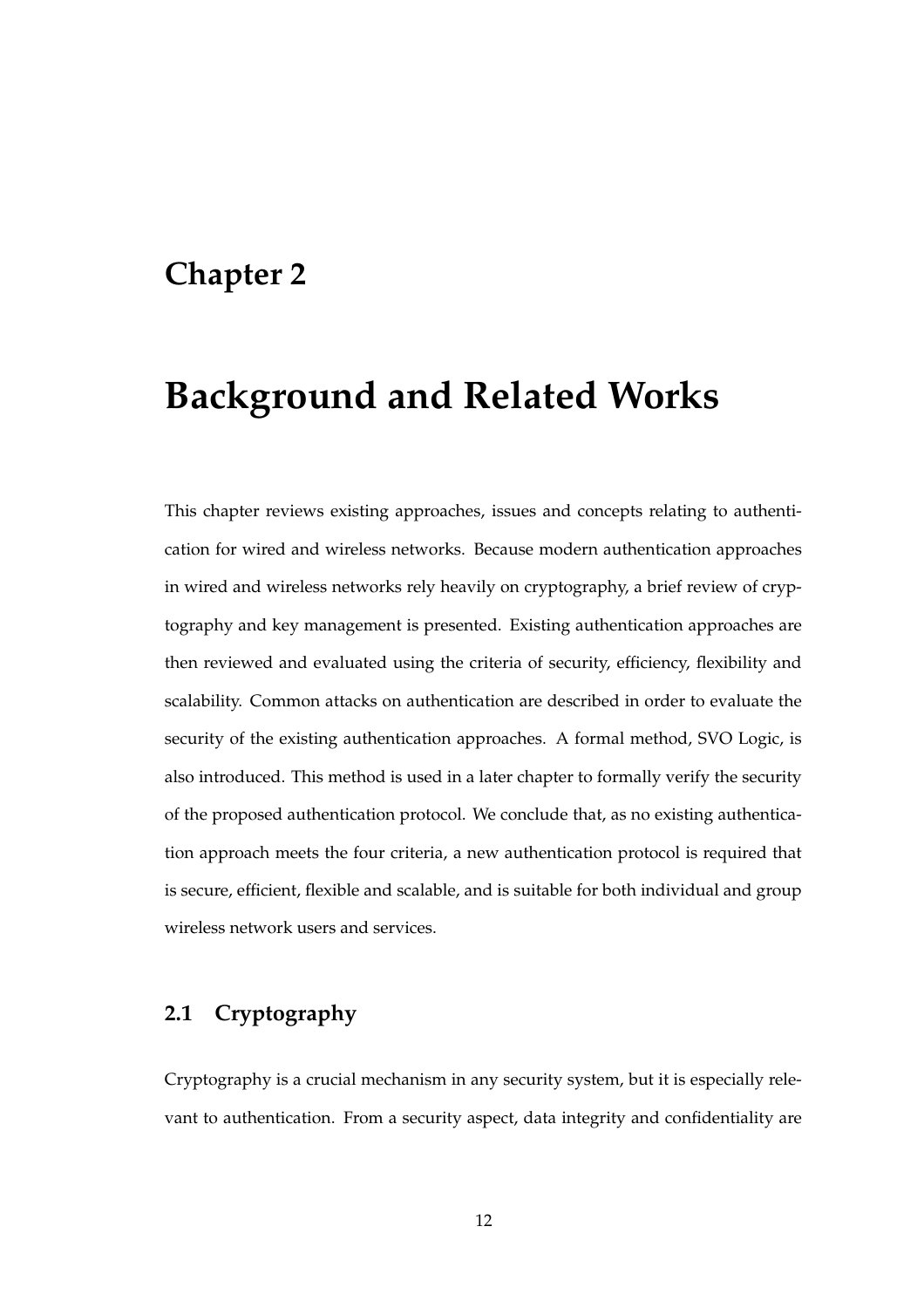also vital. Confidentiality is concerned with resources being accessed only by authorised users while integrity refers to protection against unauthorised modification. Integrity and confidentiality are often related to authentication and authorisation. Cryptography can be used to protect data from unauthorised access; in fact, network authentication utilises cryptography to authenticate users and services. Thus cryptography plays a crucial part in modern authentication.

There are two basic types of cryptosystems [Sch96]: symmetric and asymmetric. In symmetric cryptography, the keys used for encryption are the same as those used for decryption. In contrast, asymmetric cryptography uses different encryption and decryption keys. These two types of cryptosystems are described in the following sections along with two other types of cryptosystems: the one-way hash function and the one-time pad.

#### **2.1.1 Symmetric Cryptography**

Symmetric cryptography refers to encryption methods that require both the encrypting and decrypting parties to share a secret key. In other words, the keys used in encryption and decryption are the same. Symmetric cryptography is often classified into two common methods: block ciphers and stream ciphers. In block ciphers, data are encrypted and decrypted in blocks of the same size. Block cipher algorithms include the Data Encryption Standard (DES) [Sch96] and the Advanced Encryption Standard (AES) [DR02]. In contrast to block ciphers, stream ciphers create a long stream as a key to be combined with plain text for encryption and decryption. The stream cipher most commonly used is RC4 [PP03].

Among its disadvantages, symmetric cryptography has two major weaknesses: key management and key exchange problems. In communication using cryptography, both the sender and the receiver must share a secret key. The more parties a user communicates with, the higher the number of shared keys that have to be managed.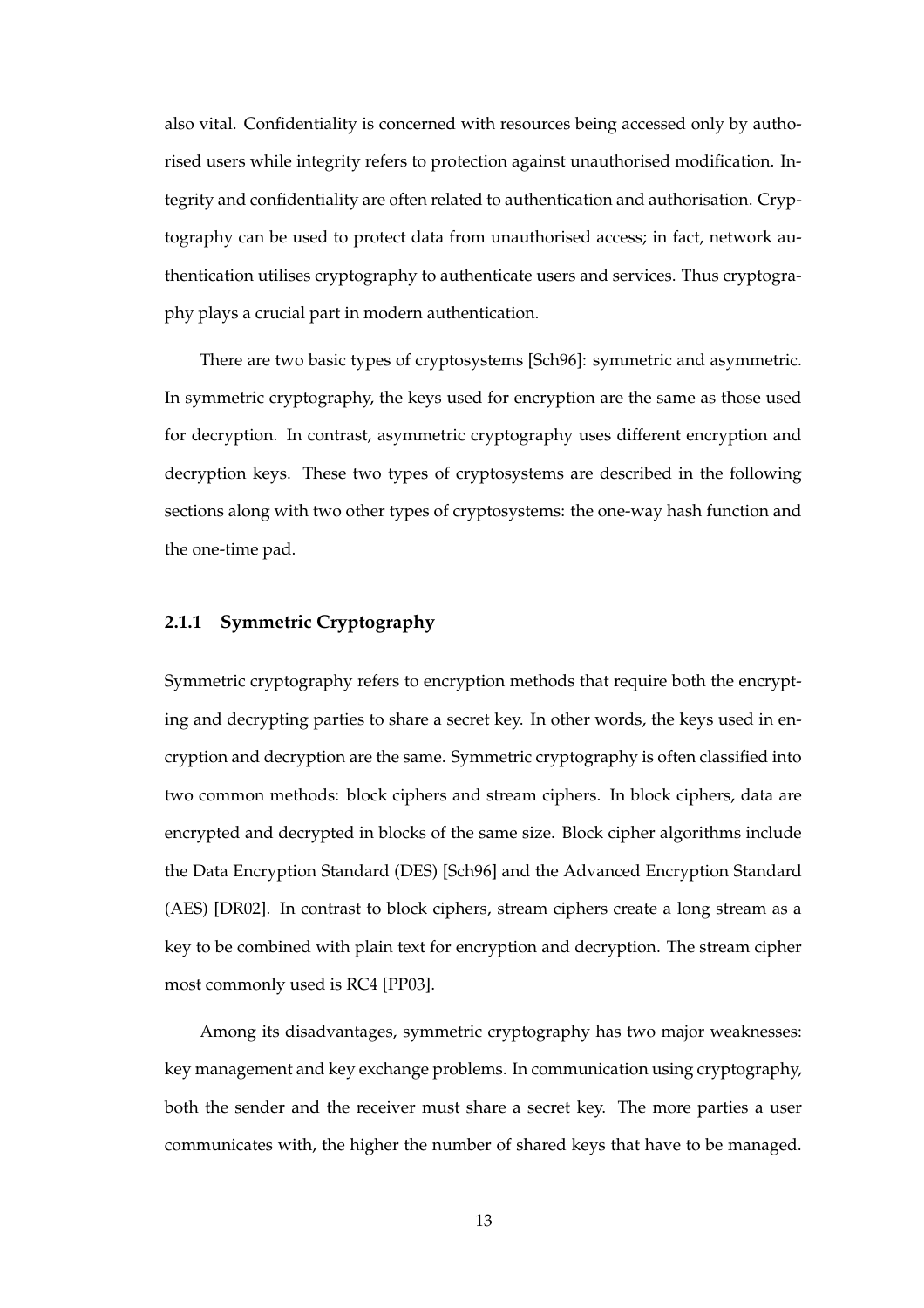Key management consequently becomes more complicated. If there is no pre-defined key, a secure key exchange is required. Public key cryptography techniques are used to overcome these disadvantages.

#### **2.1.2 Asymmetric Cryptography**

Asymmetric cryptography uses two different keys: one for encryption and the other for decryption. The key for encryption - the "public key" - is assumed to be well known. In contrast, the key for decryption is kept secret and therefore called the "private key". This pair of keys is generated from a complex mathematical problem so that the private key cannot be computed from the public key. The two most common asymmetric cryptography techniques are RSA [MvOV96] and elliptic curve cryptography [Kob87].

#### **2.1.3 An Evaluation of Symmetric and Asymmetric Cryptography**

Each type of cryptography has its own advantages and disadvantages. Because of its characteristics, asymmetric cryptography is more secure than symmetric cryptography in key distribution and exchange. However, symmetric cryptography is faster than asymmetric cryptography. According to a benchmark of Crypto++ 5.6 [Dai09] (a library-implemented RSA and AES), an encryption AES/ECB 128 bit key takes 0.14 microseconds while a RSA 1024 bit key takes 0.08 milliseconds for a single encryption operation. Furthermore, Blaze [BDR+96] states that the size of an asymmetric cryptography key must be ten times or more than that of a symmetric cryptography key in order to have a similar level of security. In 2003, RSA Security [Kal03] claimed that an RSA 1024 bit key size cryptography was as secure as an 80-bit symmetric key cryptography and that 2048-bit RSA keys were equivalent to 112-bit symmetric keys. Although increasing key size can enhance the security of the cryptography, it also degrades performance. Because the disadvantages of symmetric cryptography are the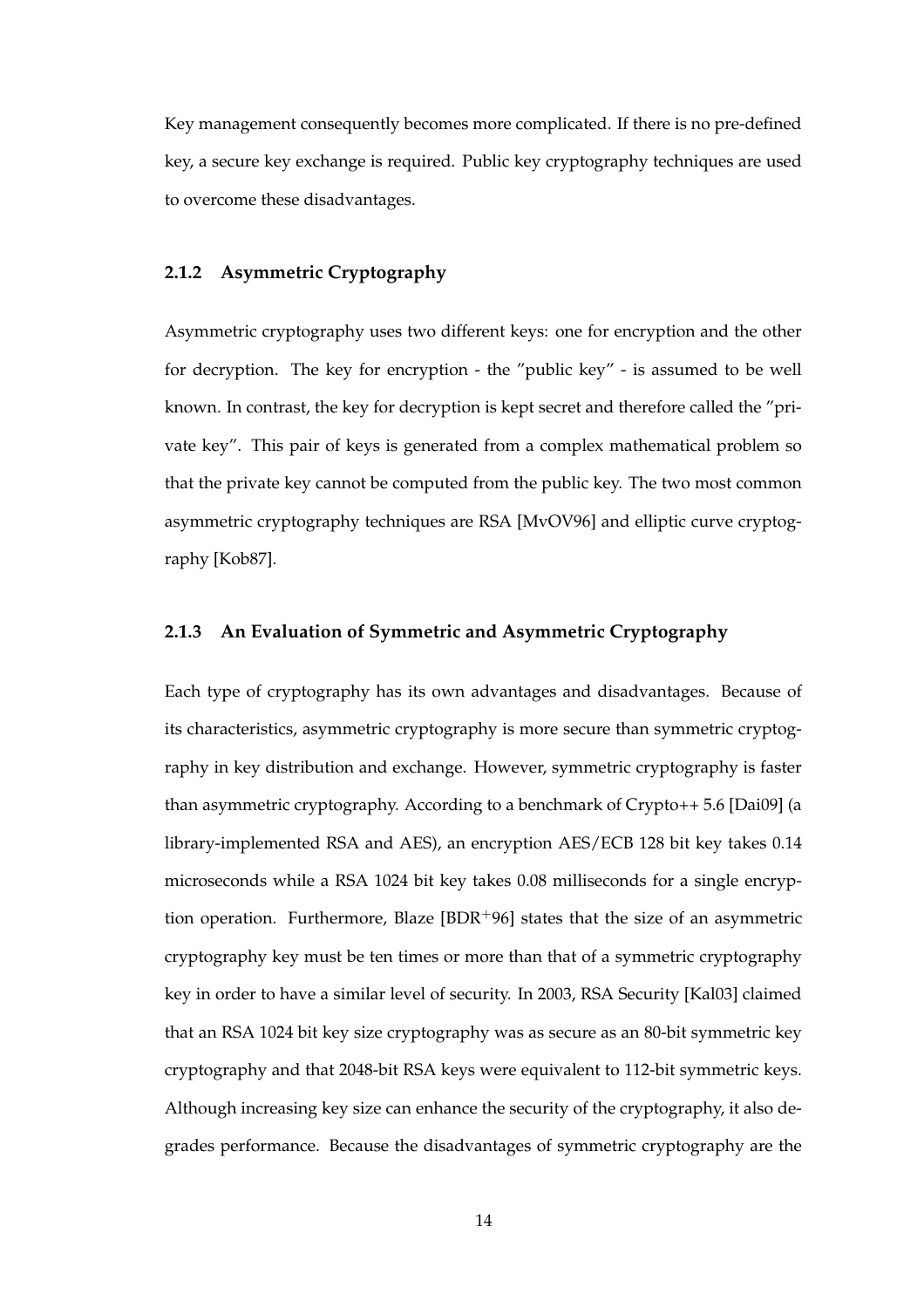advantages of asymmetric cryptography (and vice versa), symmetric and asymmetric cryptographies are often combined together to secure cryptographic protocols.

Asymmetric cryptography is commonly used to exchange session keys while communications are secured by symmetric cryptography using session keys. In SSL [Bar06] / TSL [MSS98], asymmetric cryptography (such as Diffie-Hellman [DH76] and elliptic curve cryptography) [HMV04] operates the key exchange between clients and servers to distribute session keys. After that, session keys are used as symmetric cryptographic keys for encrypting all messages in the one communication session. Each session key can only be used within one session.

# **2.1.4 The One-Way Hash Function**

The one-way hash function is special type of cryptography. In [TW06], a one-way function  $f(.)$  is defined as a mathematical function that is easy to compute but much harder to invert. In other words, an algorithm takes polynomial time to compute function  $f(.)$ . However, there is no probabilistic algorithm to compute the inverse function  $f^{-1}(.)$  in polynomial time. Normally, a hash function is used to compute a signature to authenticate the source of a message. In mathematics, the definition of a one-way hash function contains three parts:

- i.  $f(x)$  is a polynomial function (so that it is easy to compute  $f(x)$  from x);
- ii. a polynomial algorithm Al exists so that $\forall x, A l(x) = f(x)$ ; and
- iii. for every probabilistic polynomial time algorithm  $Al'$ , every positive polynomial statement  $p(.)$  and for all sufficiently large  $k$ :

$$
Pr(Al'(f(x), 1^k) \in f^{-1}(f(x)) < \frac{1}{p(k)}\tag{2.1}
$$

Damgard [Dam90] added a collision-free condition for the one-way hash function and renamed it a strong one-way hash function. When  $Ag$  is any algorithm, to find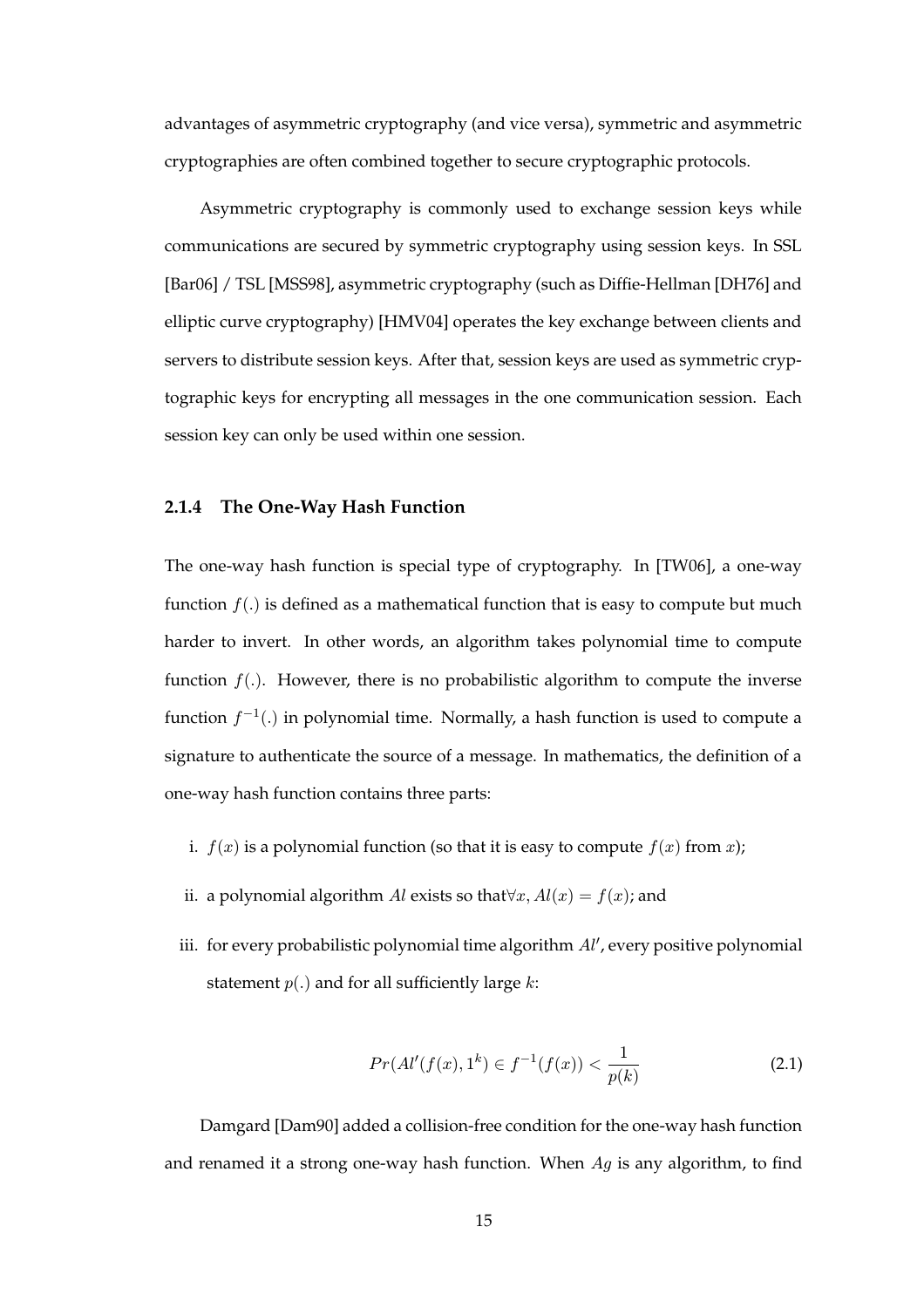two distinct messages, M and M', every positive polynomial statement  $p(.)$  and all sufficiently large  $k$ , the collision-free condition for one-way hash functions is written as follows:

$$
Pr(Ag(M, 1^k) = M', M \neq M', f(M) = f(M')) < \frac{1}{p(k)}\tag{2.2}
$$

There are several well-known one-way functions:

- one-way functions based on computational number theory (for example, RSA [RSA78], Rabin [MvOV96] and Discrete Logarithms [Sti05]);
- trapdoor permutation functions (such as RSA Trapdoor [DH76] and Clawfree Permutations [Gol07]); and
- message hash functions [Sch96] (such as MD2, MD5, SHA and HAVAL [ZPS93]).

# **2.1.5 The One-Time Pad**

The one-time pad [Kah67] is a symmetric key cryptography using random cryptographic keys called pads that are only used once. A pad is derived from a random stream of numbers. When the pad is perfectly random and the size of the pad is the same as the input plain text, the cryptography can be proved to possess perfect secrecy [Sha49].

Despite having the property of perfect secrecy, the one-time pad has the following major obstacles in practice:

- perfectly random pads are hard to achieve;
- the pads require secure generating and distributing among parties; and
- no attempt is made to to ensure the pad is used only once.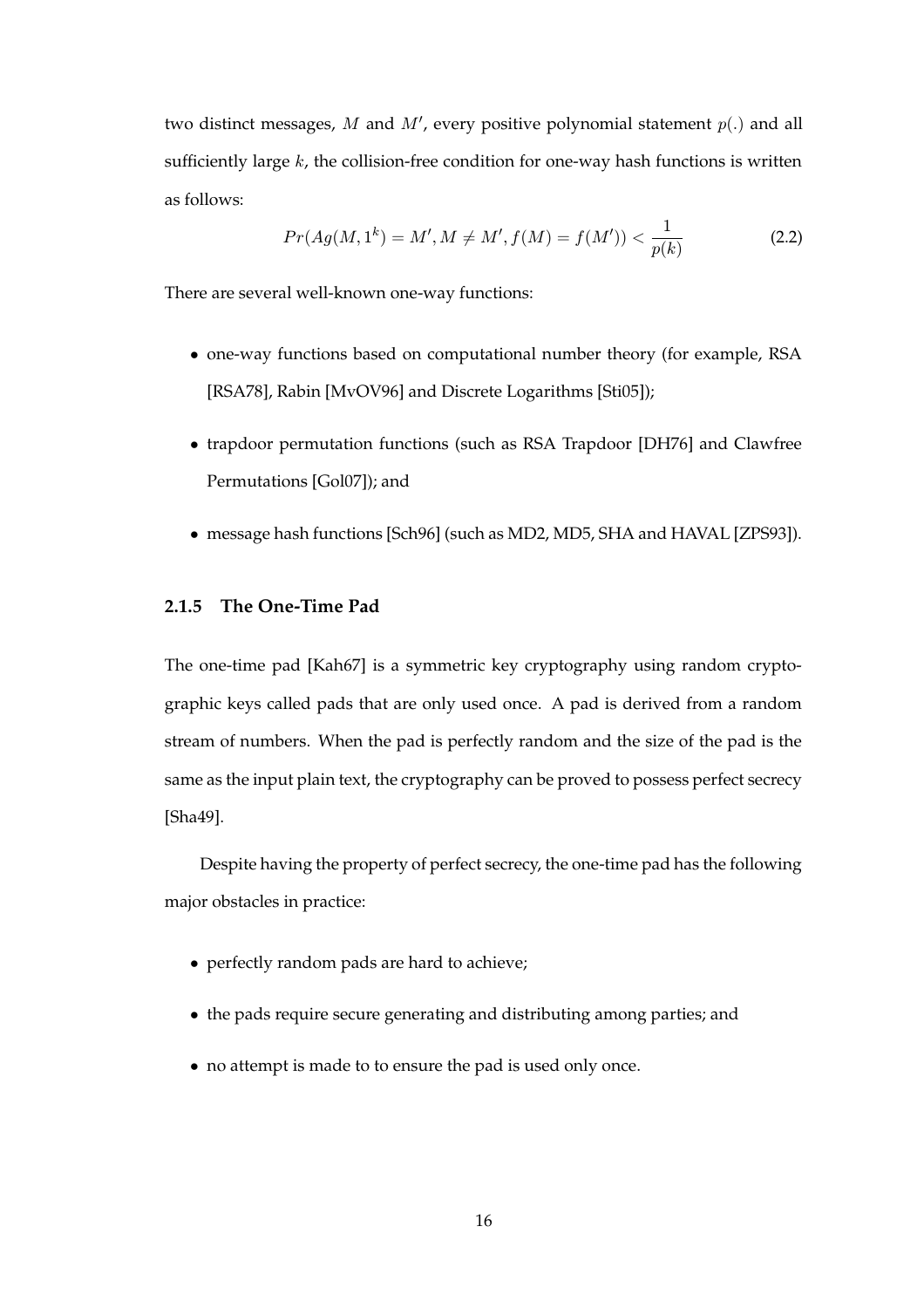Because of the implementation difficulty of securely generating and exchanging the pad, it is not feasible to use one-time pad cryptography to ensure secure communication via networks.

This section reviewed different approaches to cryptography. The following section describes a key management scheme. The scheme manages and distributes symmetric cryptography keys used to secure group communications. These symmetric keys can also be used as authentication keys for group authentication.

# **2.2 Group Key Management**

# **2.2.1 Group Key Management and the Secure Group Communication Problem**

The emergence of the group communication model has enabled the development of collaborative applications that support functions such as emergency response, on-line meetings and on-line live auctions. These applications can use multi-cast addressing to achieve cost effectiveness in communication between group members. With wireless networks, these applications can also utilise the natural broadcasting signal in wireless networks to extend the efficiency of multi-cast in communications. However, multi-cast communications are more vulnerable than traditional uni-cast communications. Securing group communications by assuring integrity and confidentiality is critical.

Among the available solutions to secure group communication, a low-cost approach is to employ group key management [CS05] to manage and distribute symmetric keys among group members. These symmetric keys (also called group keys) are used to secure communications between group members.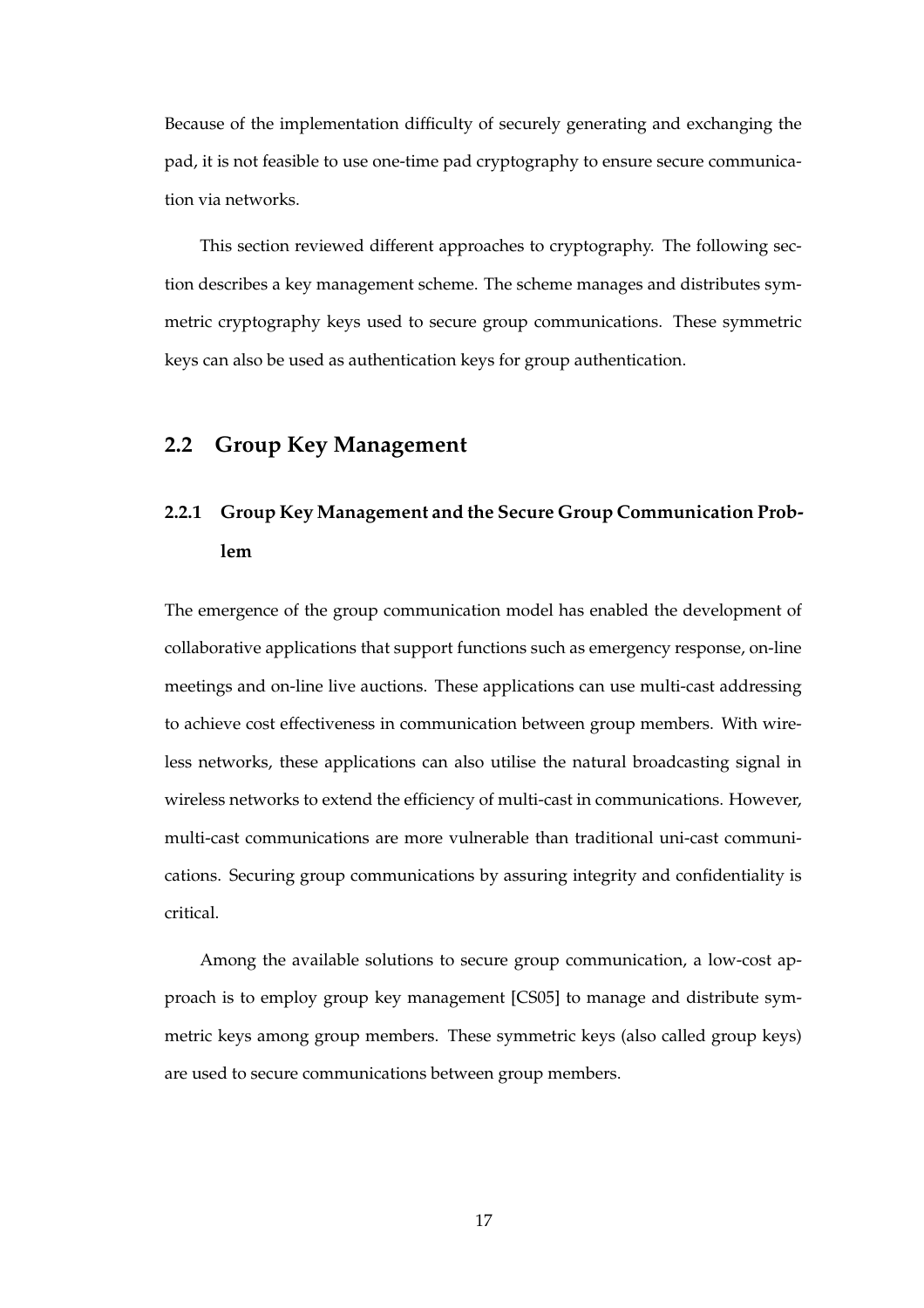Where U denotes a set of users, K a set of keys and  $\mathbb{R} \subset \mathbb{U} \times \mathbb{K}$  denotes a user-key relationship, group key management is formalised as follows:

$$
GKM = \{ \mathbb{U}, \mathbb{K}, \mathbb{R} \} \tag{2.3}
$$

There are five security requirements [CS05] for group key management: forward secrecy, backward secrecy, collusion resistance, key independence and minimal trust. Among these, Zou et. al. [ZRM05] state that *forward secrecy* and *backward secrecy* are the most important requirements. *Forward secrecy* ensures that entities that have left the group cannot obtain any future keys. *Backward secrecy* ensures that entities that have joined the group cannot obtain any previous keys. To ensure *forward secrecy* and *backward secrecy* in group key management, rekeying operations must be performed after each member joins or leaves the group. In large and dynamic groups, the cost of rekeying operations becomes a major performance concern because of the high numbers of multi-cast messages and encryptions necessary to update group keys.

Different approaches have been proposed with the aim of reducing the cost of rekeying operations. In centralised approaches [PACB98] [CQN02], a server called a key controller  $(KC)$  is dedicated to handling the rekeying operations of group key management. In contrast, distributed approaches [CCSI01] [Opp96] use several KCs to manage rekeying operations. However, in large and dynamic groups, join and leave requests can be made frequently and these group key management schemes, despite their laudable aims, cannot perform rekeying operations efficiently in large and changeable groups. In an effort to reduce the computational cost in these groups, Wong et. al. [WGL98] proposed a centralised scheme known as the Logical Key Hierarchy (LKH). LKH utilises a tree of auxiliary keys to reduce the cost of the rekeying operation resulting from a single member leaving a group. To further reduce the rekeying costs associated with multiple join and leave requests, Li et al. [LYGL01] presented a method to batch rekeying requests. Although this batching operation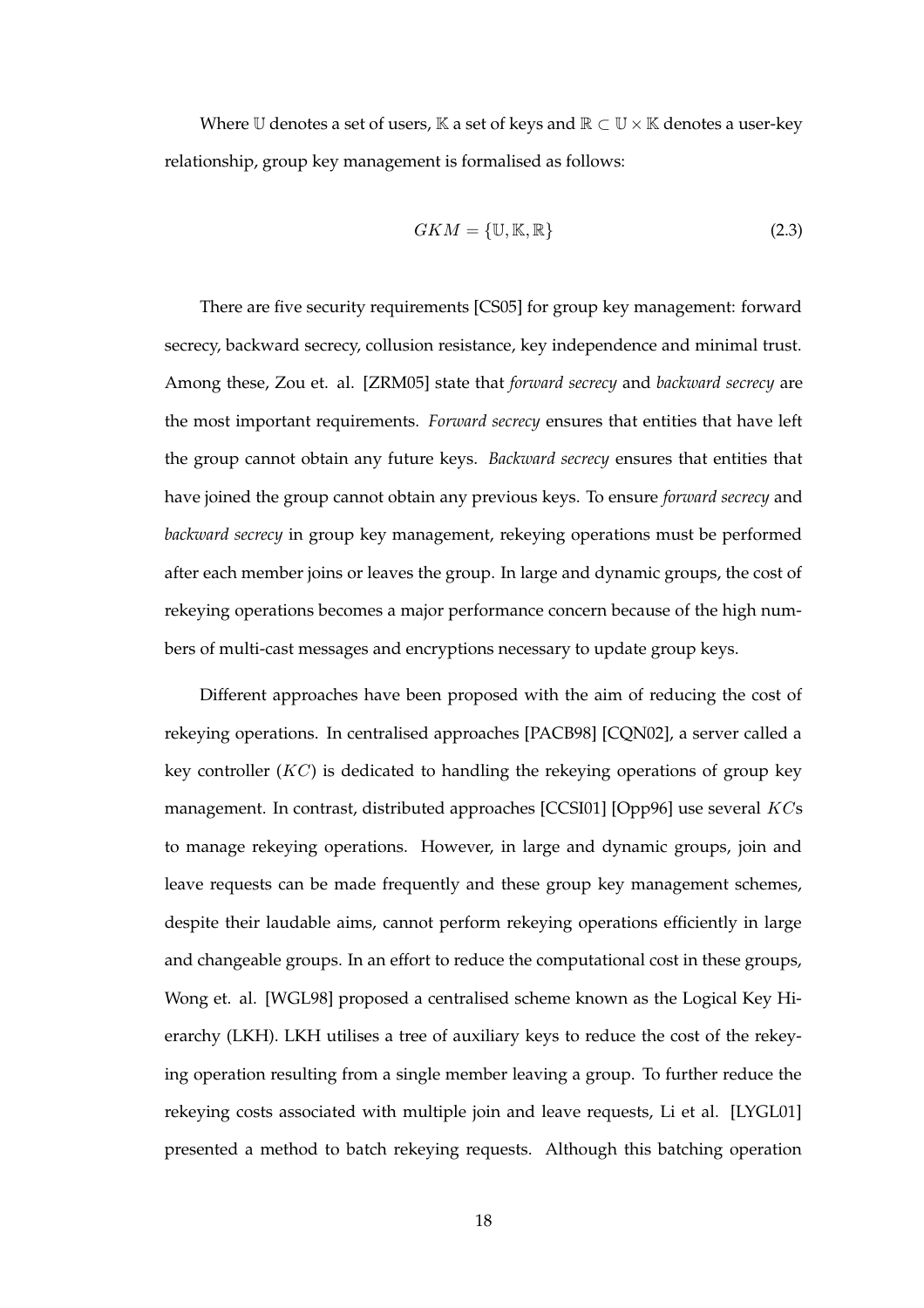improves rekeying performance [ZMBL04] [CCE05] [CCE08], it postpones the rekeying resulting from simultaneous member join and member leave operations. Consequently, during the batching period, evicted group members can still access group keys, thus allowing unauthorised access. Li et al.'s approach [LYGL01] is thus not suitable for use with authentication. Instead, our following discussion reviews the LKH structure as a standard key management scheme.

# **2.2.2 Logical Key Hierarchical Structure**

In an LKH structure [WGL98], the KC manages a secure group with a tree graph structure. To manage group members efficiently, a tree structure of group keys is defined that arranges group members in sub-groups. Each node of the tree, according to the sub-group, contains a secret group key shared among the group members. The highest node of the tree is called the root and stores the key shared by all members in the system. The nodes without child nodes are known as leaf nodes. Each user has an individual secret key and all the group keys according to its group from the leaf node to the root.

Figure 2.1 shows the tree structure of an LKH secure group that has eight members:  $u_1, u_2, u_3, u_4, u_5, u_6, u_7$  and  $u_8$ .



Figure 2.1: A Tree Structure of the Logical Key Hierarchy

The tree structure is specified by three parameters: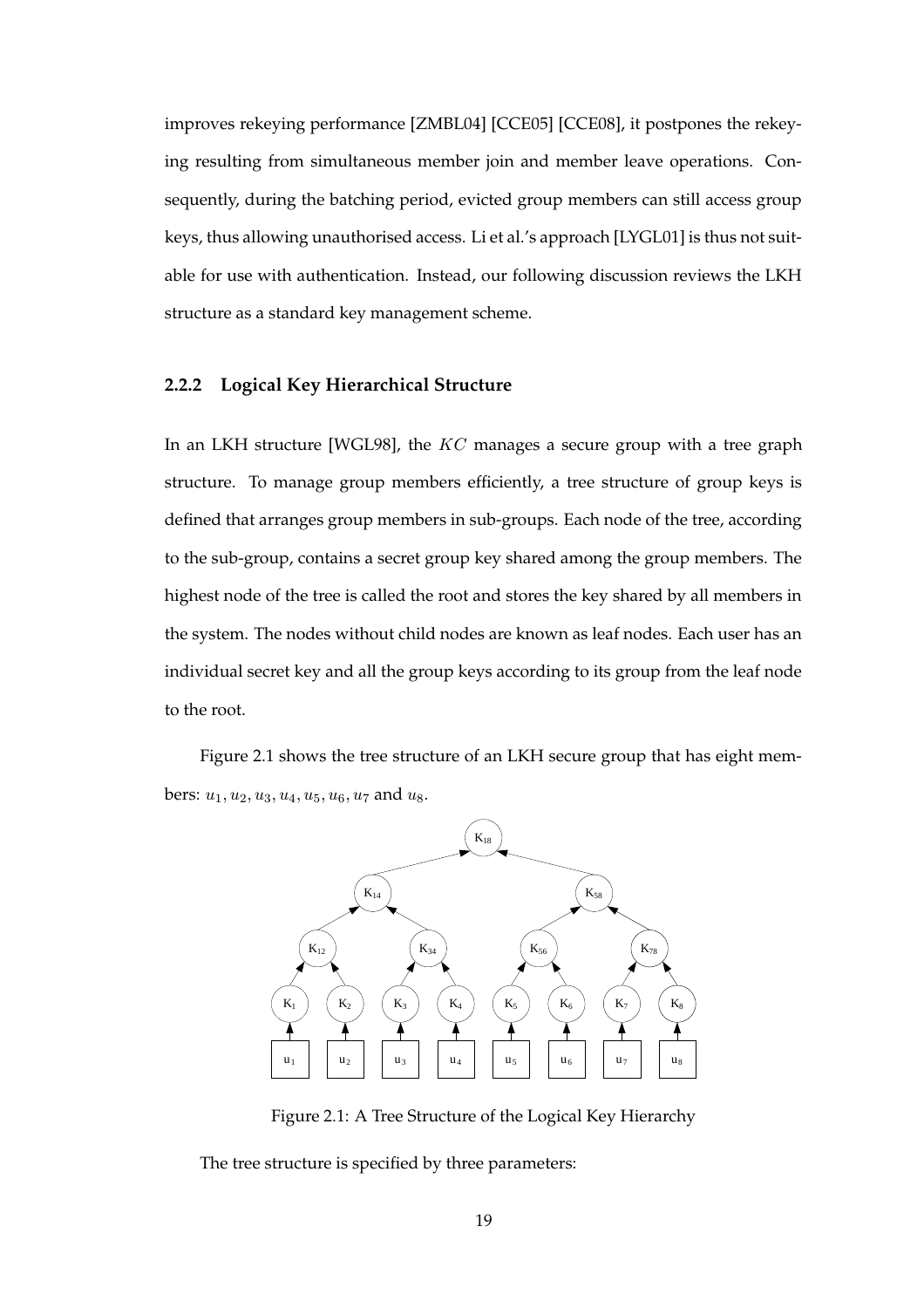- the number of users  $n$ ;
- $\bullet$  the height h that is defined as the length of the longest path from the root to the leaf node; and
- $\bullet$  the degree d that is the maximum number of child nodes from any node in the tree.

If the tree is a balanced tree, we can say that  $h = log_d n$ . These parameters are used to determine the performance of re-keying operations. In the hierarchical structure example in figure 2.1,  $n$  is 8,  $h$  is 3 and  $d$  is 2. As mentioned above, rekeying operations are applied to protect forward secrecy and backward secrecy for the group key.

#### **2.2.3 Rekeying Operations**

### **Notation**

The notation used to describe the rekeying protocols are listed in table 2.1.

| $u_1,\ldots,u_8$ | users of the group keys.                                                                |  |  |  |
|------------------|-----------------------------------------------------------------------------------------|--|--|--|
| $P \to Q: X$     | <i>P</i> sends a message <i>X</i> to <i>Q</i> via uni-casting.                          |  |  |  |
|                  | $P \Rightarrow everyone : X \mid P$ sends a message X to all members in the group using |  |  |  |
|                  | multi-casting.                                                                          |  |  |  |
| $K_{V}$          | group key of group $Y$ .                                                                |  |  |  |

Table 2.1: LKH Notation

This notation is used to describe the rekeying operations. There are two major rekeying operations: rekeying for a member join operation (henceforth abbreviated to "member join") and rekeying for a member leave operation (abbreviated to "member leave").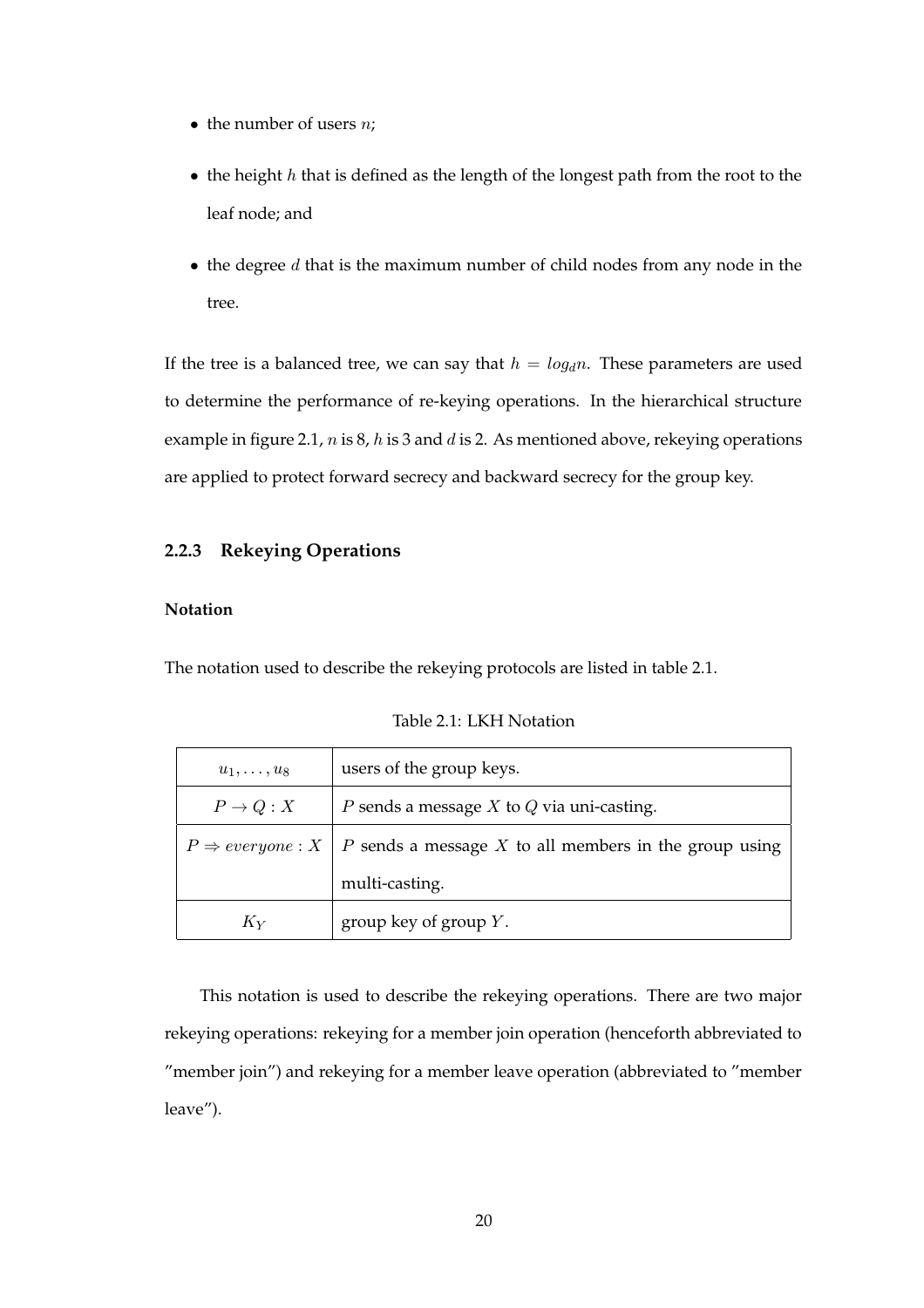#### **Member Join Rekeying**

To describe the rekeying for member join, the example illustrated in figure 2.1 is used. Assume that the key structure is started with seven members ( $u_1, u_2, u_3, u_5, u_6, u_7$  and  $u_8$ ), and user  $u_4$  wants to join the group.  $u_4$  sends a join request to the KC. After being authenticated,  $u_4$  is authorised to join. The group keys  $K_{34}$ ,  $K_{14}$  and  $K_{18}$  are updated by rekeying in preparation for the join request of user  $u_4$ . The rekeying messages are described as follows:

- 1.  $u_4 \rightarrow KC$  : {join request}.
- 2.  $KC \Rightarrow$  everyone :  $\{K'_{18}\}\K_{18}, \{K'_{14}\}\K_{14}, \{K'_{34}\}\K_{34}.$
- 3.  $KC \rightarrow u_4: \{K'_{18}, K'_{14}, K'_{34}\}K_{u_4}.$

The cost of the rekeying for a join request on the server side is  $h$  encryptions and one multi-cast message of h keys. The cost for sending the new group keys to new member  $u_4$  is also h encryptions and one uni-cast message of h keys.

#### **Member Leave Rekeying**

The leaving of  $u_4$  in figure 2.1 can also be used to illustrate the rekeying for member leave. Assume that  $u_4$  wants to leave the group. The leave request is sent to the  $KC$ . The group keys  $K_{34}$ ,  $K_{14}$  and  $K_{18}$  are updated by rekeying for member leave. The update process starts at the leaf node  $(u_3)$  and travels up to the root. The rekeying messages are described as follows:

- 1.  $u_4 \rightarrow KC$  : {leave request}.
- 2.  $KC \rightarrow u_3: \{K_{34}'\}K_3.$
- 3.  $KC \Rightarrow everyone: \{K'_{14}\}K_{12}, \{K'_{14}\}K'_{34}.$
- 4.  $KC \Rightarrow everyone: \{K'_{18}\}K'_{14}, \{K'_{18}\}K_{48}.$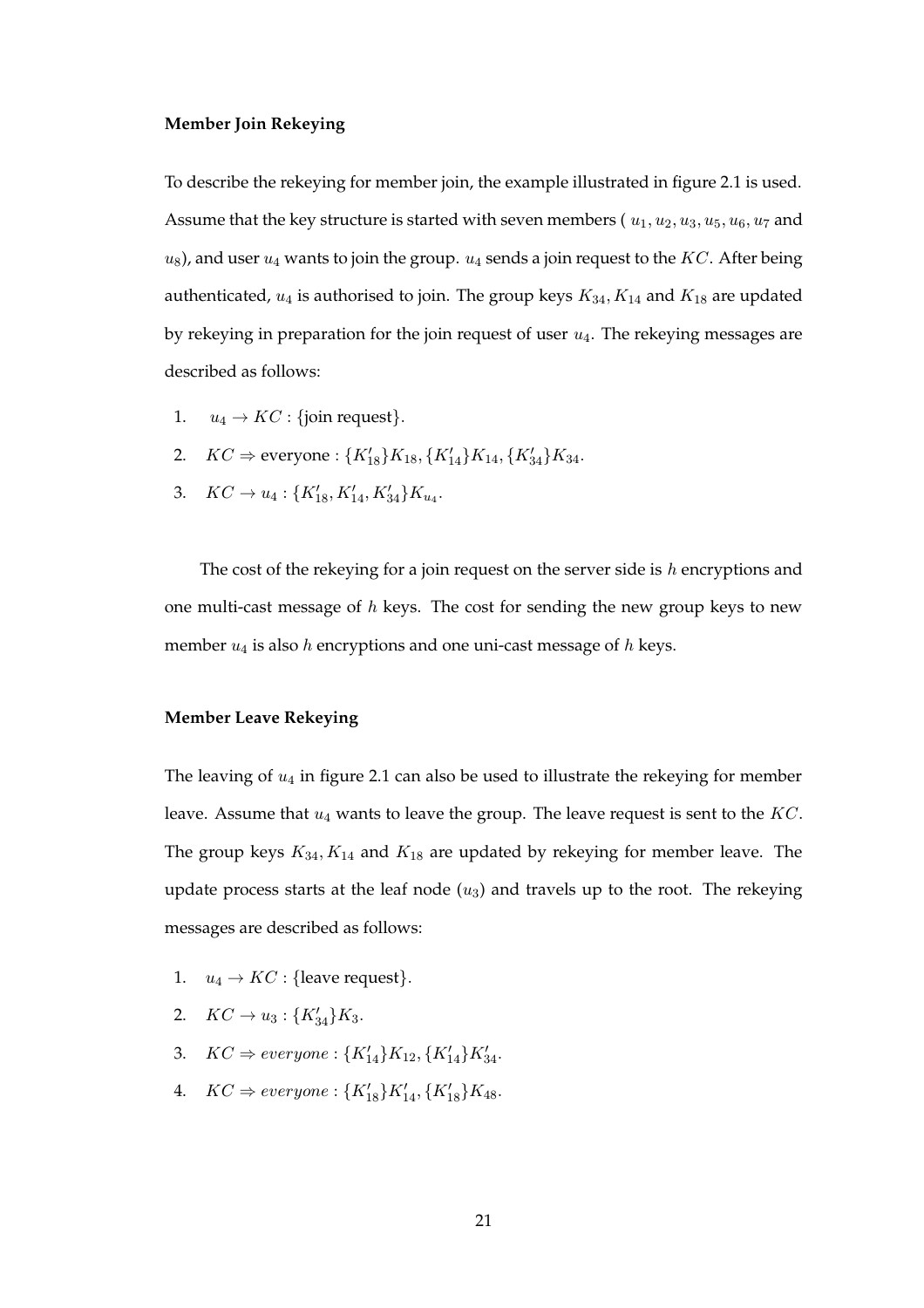The rekeying process is taken from the bottom to the top, excluding the root. Where the height of the tree is h and the degree is  $d$ , an individual rekeying for a leave request takes  $d \times (h - 1) + d - 1$  encryptions. In a multi-cast message, rekeying takes  $d-1$  uni-cast message and  $h-1$  multi-cast messages with d keys.

Wang et al. [WLS07] point out that LKH structures in large and dynamic wireless networks have performance issues. Although logical group neighbour members are not always in the same physical wireless network, rekeying for a membership change in an LKH structure affects all logical neighbour members in the groups. In addition, in large wireless networks, rekeying for members in different physical wireless networks is an inefficient operation. Furthermore, due to LKH's centralised nature, a large group may cause high storage costs for group keys in the key tree of LKH. To address these issues, Wang et al. [WLS07] proposed a hybrid group key management approach for wireless networks.

#### **2.2.4 Hybrid Group Key Management**

Hybrid group key management [WLS07] is a distributed approach to group key management. Based on the structure of wireless cellular networks, the membership management of hybrid group keys is distributed to multiple local wireless network cells. The distributed architecture of the hybrid group key management logical structure is described via two different levels: the fundamental wireless network level and the logical structure level.

In the fundamental wireless network level, the whole wireless network is separated into smaller local wireless cells. Each wireless cell is managed by a key server named CKS that is integrated with the base station of the wireless cell. The CKS locally handles group key operations for members in its wireless cell. A central key server named GKS on the top level manages the messages of CKSs. This structure is illustrated in figure 2.2.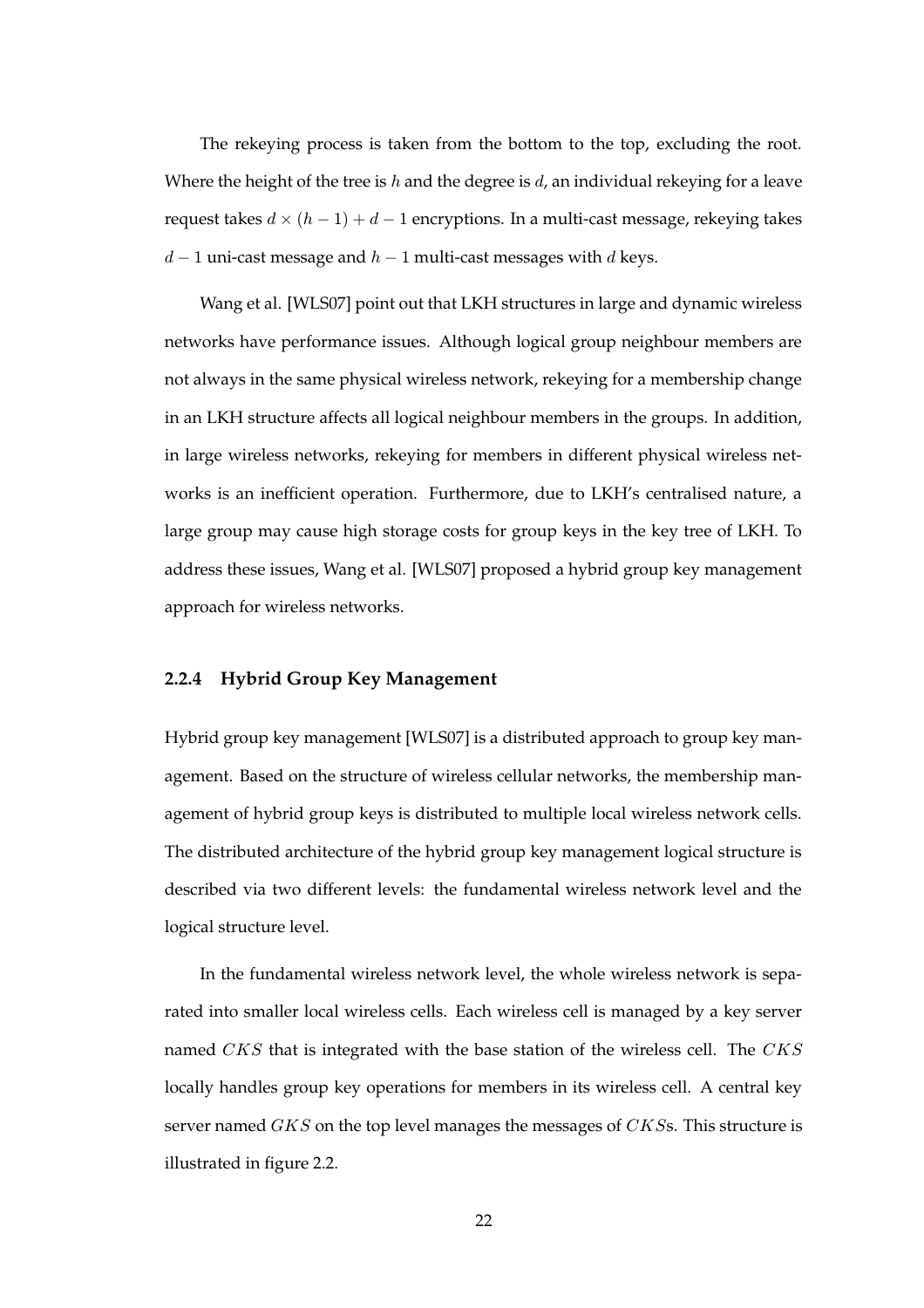

Figure 2.2: The Cellular Network Structure of the Hybrid Group Key Management

Based on the fundamental wireless network structure, the logical structure of the hybrid group key is also divided into two clusters: the leader cluster and the member cluster. Thus the logical structure is separated into two different layers. The leader cluster is in the top layer while the member clusters are in the bottom layer. With these two clusters, rekeying operations in group key management occur independently within each layer. The logic structure is illustrated in figure 2.3.



Figure 2.3: The Logical Structure of the Group Key Management

The distributed architecture of the hybrid group key management approach can overcome the performance issues associated with the LKH scheme. By separating the leader and member clusters, the effects of membership changes are localised within their clusters and the costs associated with rekeying operations are reduced. Furthermore, membership management of the hybrid group key is distributed to one GKS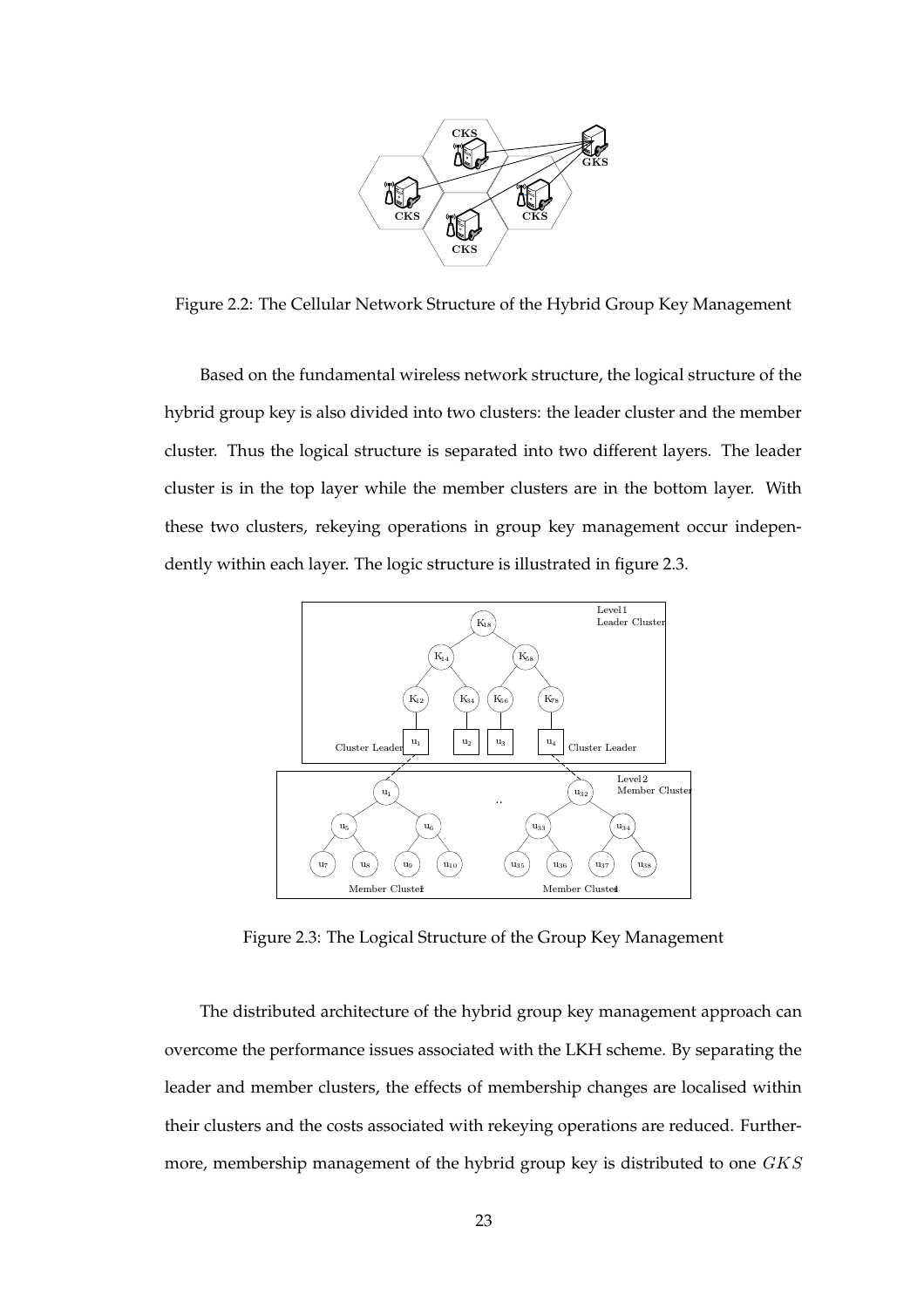and multiple CKSs in the structure. The costs of storage, computation and communication of rekeying are thus further minimised.

Having briefly reviewed cryptography and key management, we will examine existing authentication approaches. However, before reviewing existing authentication methods, a set of criteria is described. These are the criteria against which existing authentication methods are evaluated. In addition, they also serve as guidelines to help build the proposed authentication model.

# **2.3 Authentication Evaluation Criteria**

As said previously, there are four major criteria for good authentication: (i) security; (ii) efficiency; (iii) flexibility; and (iv) scalability.

#### **2.3.1 Security**

Effective security possesses the characteristics of confidentiality and integrity, privacy and attack resistance. Confidentiality and integrity help to protect users and services from unauthorised access. The characteristic of privacy ensures that users are protected from phishing or cryptanalysis attacks that might expose authentication data. Attack resistance refers to the ability to block possible assailment. Attack resistance is discussed in more detail in section 2.4.

#### **2.3.2 Efficiency**

Efficiency within an authentication model is a measure of the costs required to manage computation, communication and storage. Computational costs in authentication include costs from encryption, decryption, searching, key generation and verification operations. The communication cost is the cost related to sending messages between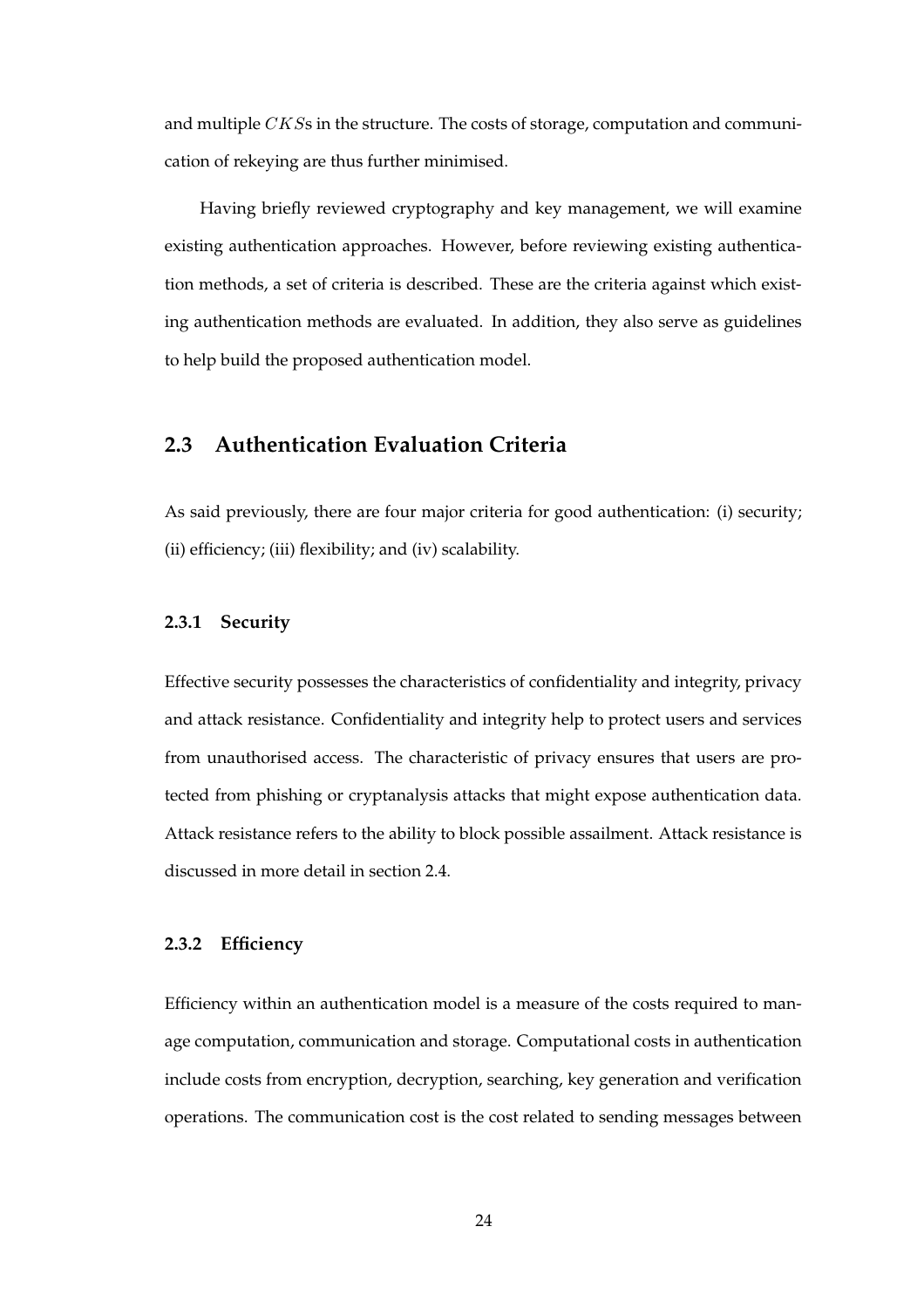the involved principals during the authentication process via both multi-cast and unicast messages. The storage cost results from the number of authentication keys and other materials required to verify authentication.

Behind security, efficiency is the second most important criteria in authentication. Because mobile devices in wireless networks have limited resources, they often have a low-performance processor, small communication bandwidth, small memory and limited battery power. As all operations on mobile devices consume battery power, efficiency in authentication not only reduces the drain on the processing resource and communication bandwidth, but also saves battery power.

#### **2.3.3 Flexibility**

Flexibility within an authentication model describes the ability to apply different authentication protocols and cryptographic systems. Because each mobile device may support a different set of authentication protocols and cryptographic systems, a fixed authentication protocol and cryptographic system is not suitable for mobile devices in wireless networks. Furthermore, a single authentication protocol and cryptographic system is also unsuitable where situations require different security levels.

#### **2.3.4 Scalability**

Scalability in authentication refers to the ability to adapt from small to large (and vice versa) wireless networks and the capacity to support heavy authentication loads. Bondi [Bon00] classifies scalability into two aspects: structural scalability and load scalability.

• Structural scalability: Because of the dynamism and scalability characteristics of users and services in wireless networks (see section 1.2.1), the number of user and service groups may grow and shrink rapidly. The authentication must be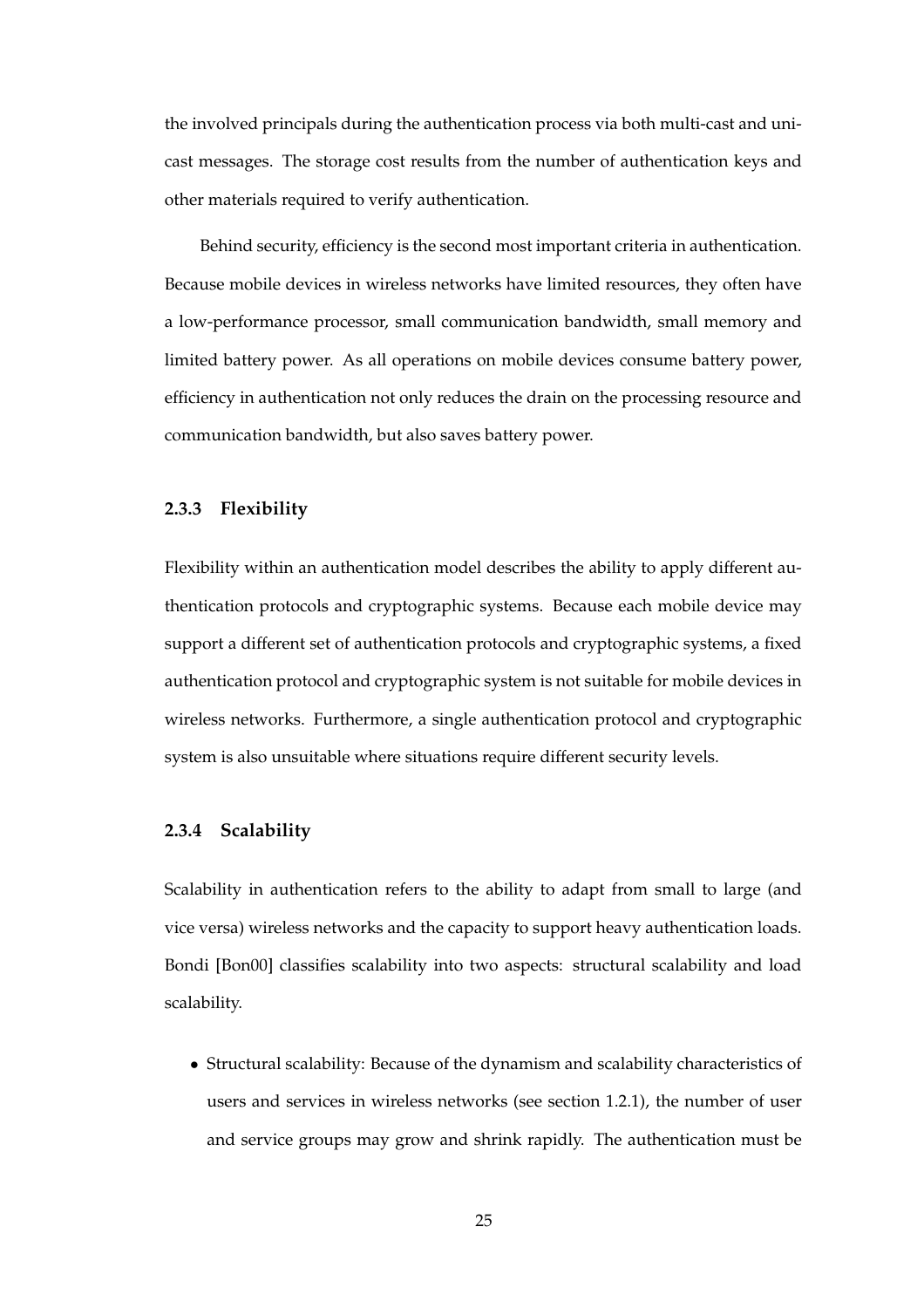able to support rapid growth in the number of users and services without having major changes in its architecture. This requires the process to have low storage and management costs, and a low authentication cost. The low authentication cost requirement is identical to the efficiency criteria discussed in 2.3.2. It is therefore omitted in the evaluation for structural scalability.

• Load scalability: Because of their dynamism and the mobility issues, users and services may more frequently join and leave networks and more frequently experience handoff in their wireless networks. The authentication load in wireless networks is thus usually higher than that in wired networks. The authentication must be able to adapt to rapid increases in work load so that authentication throughput can be improved when resources (usually hardware) are added.

Of the above criteria, security is the most important and challenging. It is difficult to achieve strong security in authentication for wireless network users and services using mobile devices with limited computation and communication resources. Communication messages are also more vulnerable to attack. Yet the other criteria (efficiency, flexibility and scalability) are also necessary so that the authentication model can achieve strong authentication for wireless network users and services.

This section has presented the chief requirements of strong authentication. The next section discusses common attacks on authentication methods. These attacks are then used to help evaluate the security of different authentication methods.

# **2.4 Possible Attacks on Authentication Methods**

In this section, possible attacks on authentication methods are described. Three common attacks are discussed in this thesis: replay attacks, cryptanalysis attacks and phishing attacks. While replay attacks try to obtain unauthorised access by exploiting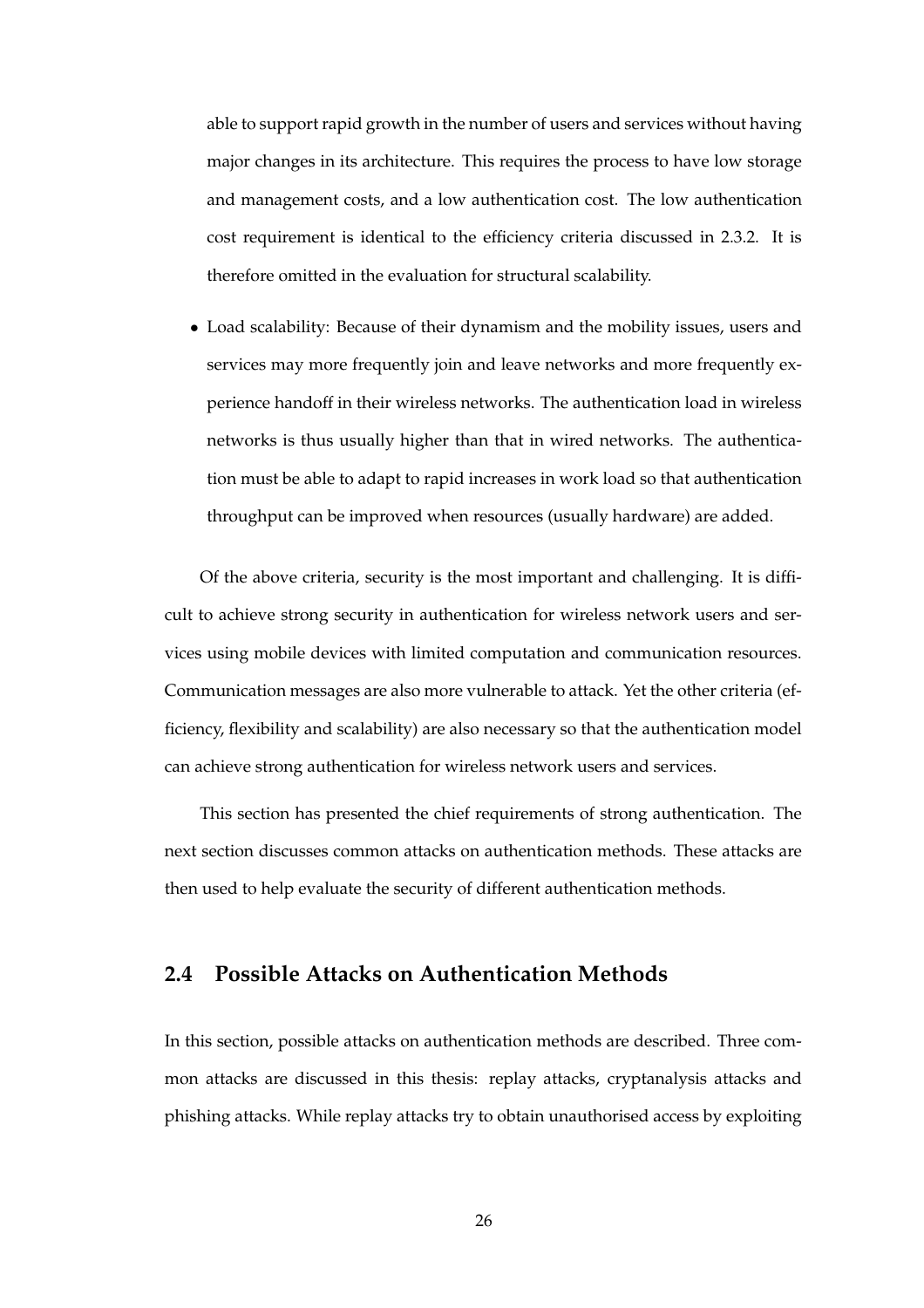vulnerability in authentication protocols, cryptanalysis attacks aim to obtain authentication keys or session keys via cracking cryptography. A phishing attack illegally acquires authentication keys and passwords via social engineering or fraudulent authentication services. These attack methods provide a structure against which the security of the existing authentication methods and the proposed authentication model can be evaluated.

#### **2.4.1 Replay attacks**

Syverson [SC01] defines replay attacks on cryptographic protocols as efforts of using messages captured from previous or current communications to perform unauthorised operations or to obtain unauthorised access. He describes three common methods of replay attacks: deflection, reflection and straight attacks. The attacks may involve minor modification of replay messages. In [Syv94], replay attacks are classified into two different types: internal replay attacks and external attacks.

In external replay attacks, adversaries who are not involved in the authentication protocol capture authentication messages for future penetration attempts. With sufficient time, it is possible for an adversary to break the session keys being distributed in captured messages. The adversary then tries to persuade participants of authentication protocols to re-use previously compromised session keys. During a penetration attempt, the adversary can replay previously captured messages to deceive a principal into believing that a replayed message is another (valid) key exchange message. Existing authentication protocols vulnerable to this attack include Needham Shroeder [NS78] [DS81], Yahalom [BAN89], and Kerberos [Gon92].

In an internal replay attack, the adversary is a principal involved in authentication. The adversary saves one or more part(s) from a previous authentication message in a protocol for use in a future message. The attacks exploit the similarity in message format between the service ticket request message and the ticket distribution message.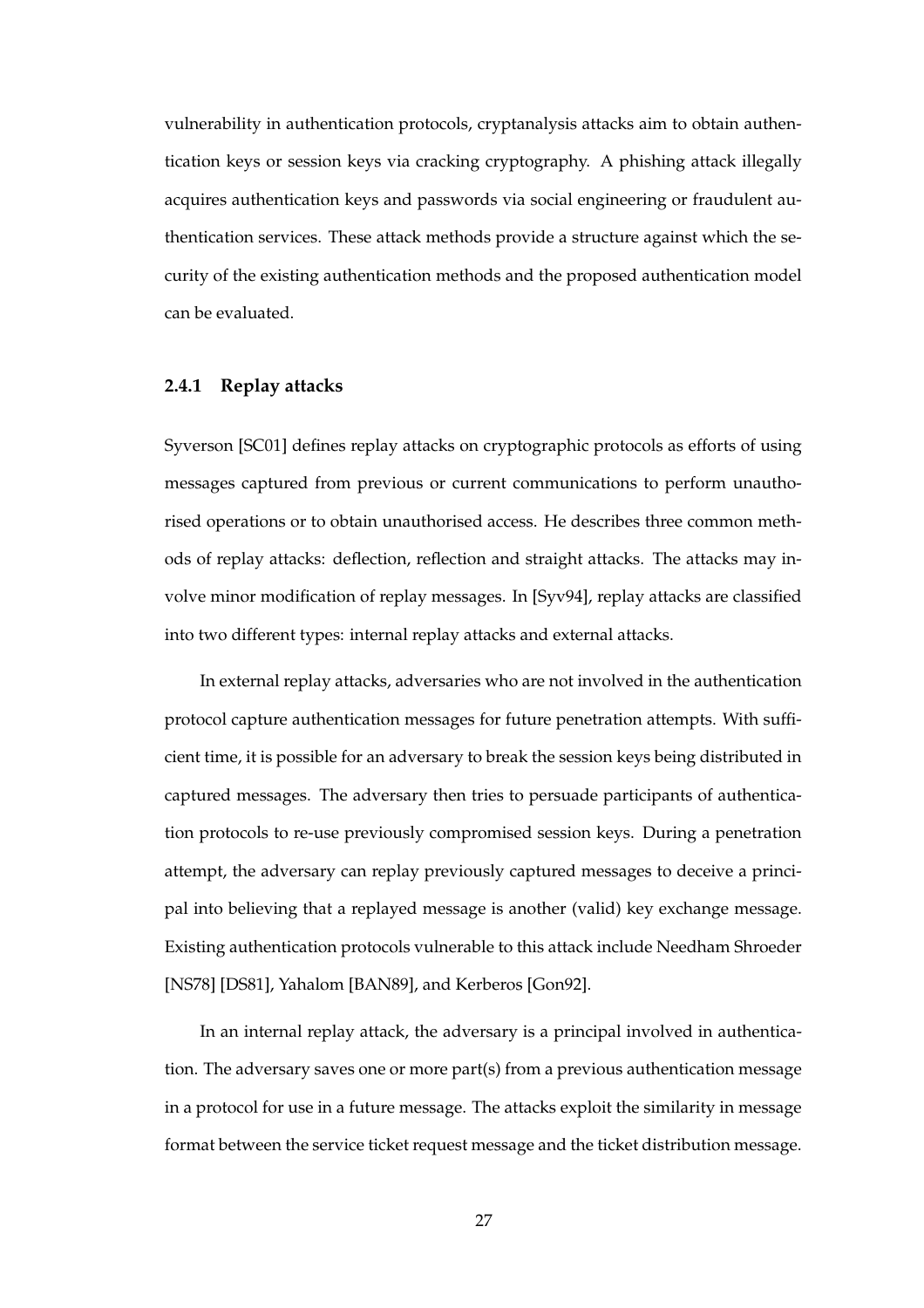The authentication protocol Neuman and Stubblebine [Syv93] is vulnerable to this attack.

In order to prevent risks from replay attacks, authentication protocols typically use a technique called "challenge-response". In a challenge-response authentication, the principal receiving a request (denoted as Bob) issues a random number (that is, a challenge nonce) and sends it to the principal sending the request (denoted as Alice). In order to authenticate her identity, Alice computes a value, called a response, by encrypting the nonce with her shared authentication key and sending it to Bob. Because Bob's challenge nonce is different in every authentication, replay messages can be detected and the fraudulent authentication request denied. However, the challengeresponse technique can be broken by cryptanalysis attacks.

#### **2.4.2 Cryptanalysis attacks**

Cryptanalysis attacks [Kah67] aim to compromise secret keys in both symmetric cryptography and asymmetric cryptography by breaking ciphers. According to Schneier [Sch96], most ciphers (except the one-time pad), regardless of the key size, are breakable by brute-force attack if the adversary has sufficient computational resources. By capturing communication messages, adversaries may be able to detect patterns from encrypted messages that increase the chance of breaking the ciphers. With an adequate amount of time, an adversary is able to capture a greater number of challenge nonces and responses and consequently will have a higher chance of breaking the cryptography and correctly guessing the authentication key.

Of the cryptanalysis attack methods, the most commonly used method is bruteforce attack which performs an exhaustive search of all possible keys in the key space to find the correct key. The brute-force attack is also the most complex method. If the key size is *n* bits, the complexity of the brute-force attack is  $O(2^n)$ . This indicates that the brute-force attack may have to try all possible keys in the key domain to break the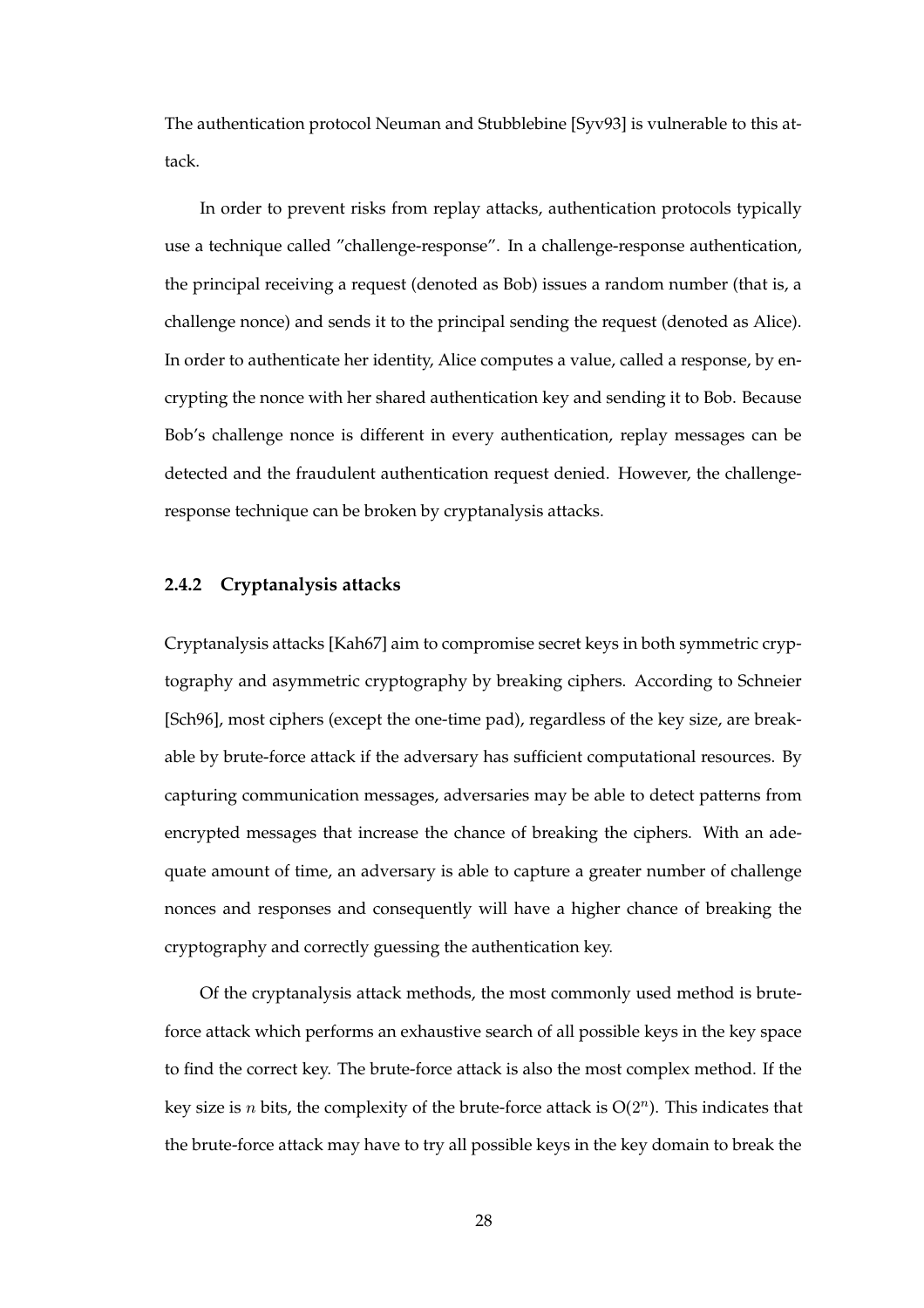cryptography. Therefore, the smallest chance to break a cryptography using a bruteforce attack is  $\frac{1}{2^n}$ .

Another cryptanalysis attack method, dictionary attack [Wu97], targets authentication systems using authentication keys derived from hashing authentication passwords. Wu argued [Wu97] that the authentication passwords to create authentication keys often have low entropy. The domain of generated authentication keys from a low-entropy password is smaller than the key space. The probability of guessing the correct password to find the right authentication key is therefore higher.

Cryptanalysis attack risks are usually related to re-usable long-term cryptographic keys. According to [Jou09], cryptanalysis attack methods are classified into four types: ciphertext only attacks, known plaintext attacks, chosen plaintext attacks and chosen ciphertext attacks. All of these are based on captured ciphertext and/or plaintext. When a cryptographic algorithm uses one cryptographic key over a period of time, an analysis of captured ciphertext and/or plaintext can find patterns that enable the cryptographic key to be correctly guessed.

To reduce the risk of compromised cryptographic keys from cryptanalysis attack, modern authentication methods use session keys [CC03]. In [Opp96], a session key is defined as a single-use symmetric cryptographic key for encrypting all messages in a communication session. Instead of using a long-term shared key (or an authentication key) as a cryptographic key to encrypt all messages, every session uses a different session key to encrypt messages. The long-term shared key or authentication key is used as a cryptographic key to perform session key exchange. Fewer encryptions therefore use the long-term shared key (which can be either symmetric or asymmetric).

Use of session keys also reduces the security risk because even if a session key is compromised, only communication data within a session will be exposed. However, the session key is often created by key exchange protocols relying on permanent asymmetric keys or symmetric authentication keys. The longer these session keys are used,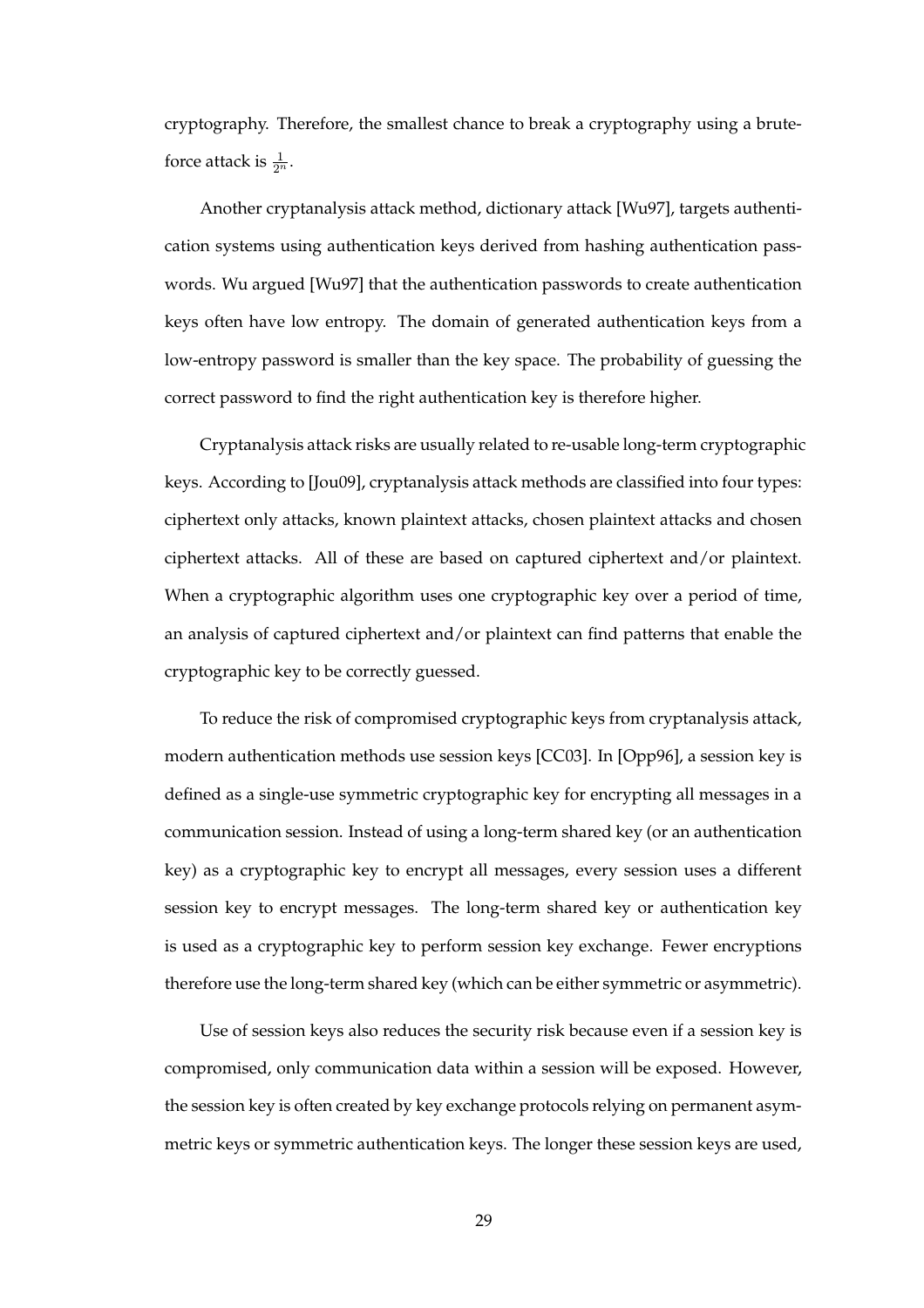the more they expose to cryptanalysis attacks. When these session keys are compromised, the authentication system becomes vulnerable to adversaries. This weakness has been demonstrated many times. For example, in 1995, the long-term cryptography key of the Netscape implementation of SSL 1.0 was broken by Ian Goldberg and David Wagner [VMC02] and successful attempts of cryptanalysis have been made on RSA and SSL/TLS [Bar06] [KPR03] [Koc96] [SHK06]. When a cryptographic key is re-used, even for a limited number of times, an opportunity arises to break the cryptography.

#### **2.4.3 Phishing attacks**

Phishing is another method that attempts to criminally and fraudulently obtain authentication keys or passwords. Traditional attacks may come from emails, phone calls or instant messengers asking for usernames and passwords. Attackers can also divert victims to counterfeit websites masquerading as legitimate in order to capture sensitive information such as authentication data or credit cards. In wireless networks, falsified services can be used to acquire authentication passwords or keys by asking victims to authenticate on fraudulent authentication systems.

Because of the lack of mutual authentication, phishing attacks in wireless networks can be more serious. Without being able to identity falsified services, users may reveal their passwords to attackers. The vulnerability is minimised if a mutual authentication is conducted. With mutual authentication, users are able to validate the identity of services in order to detect faked services.

In the next section, a formal method to analyse authentication protocols, SVO (derived from author's names Syverson and van Oorschot), is described. This method is then used to examine whether an authentication protocol is vulnerable under replay attacks or phishing attacks.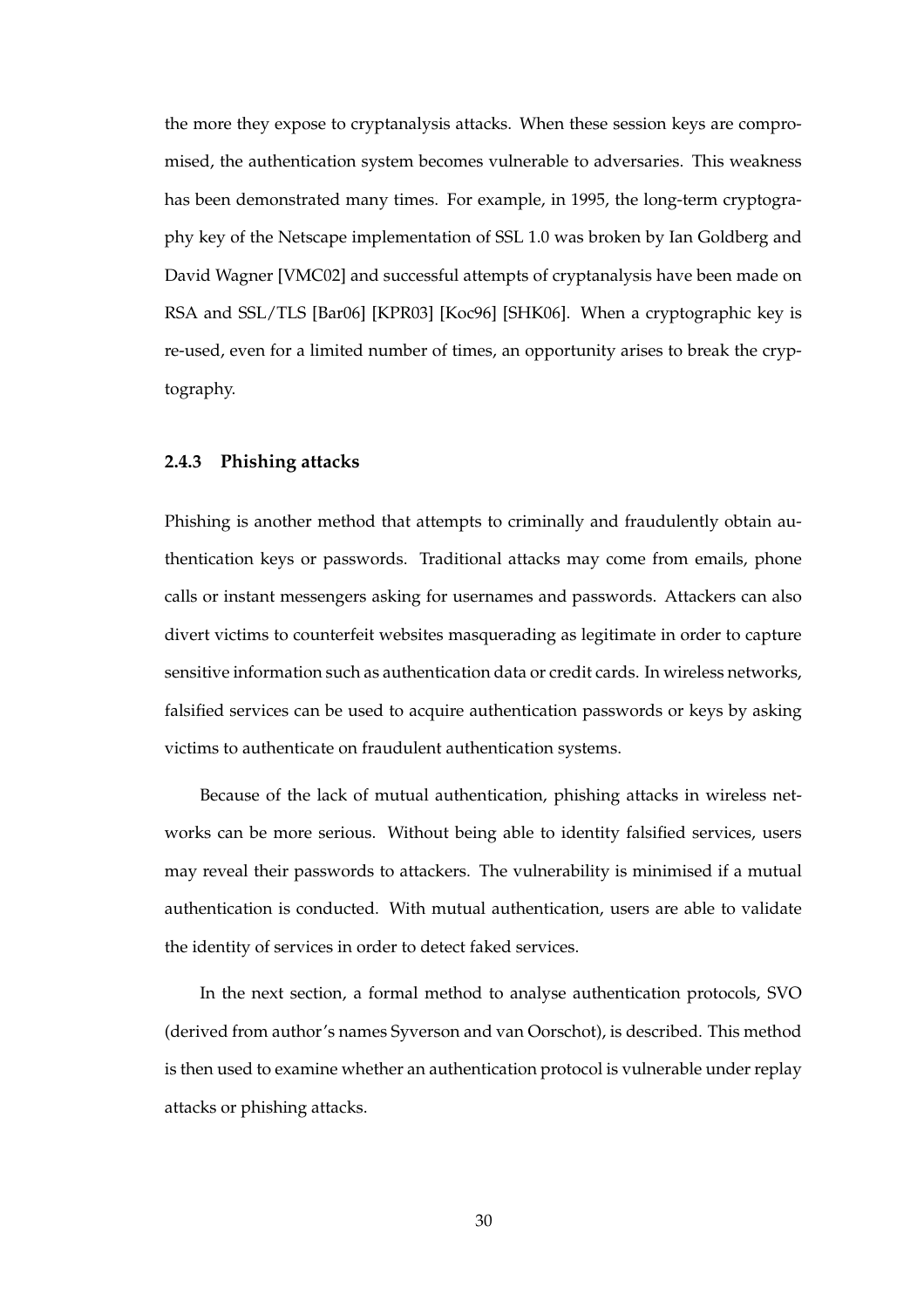# **2.5 SVO Logic Method to Formalise Authentication Protocols**

SVO [SC01] is a widely used technique to verify cryptographic protocols. SVO is a successor of Burrows - Abadi - Needham (BAN) Logic [BAN89], a traditional logic used to verify authentication protocols. A number of extensions [AT91] [GNY90] [vO93] [MB93] have been proposed to overcome the limitations of BAN. In 1993, Syverson and Van Oorschot [SO94] combined these extensions to create SVO.

Among the formal methods to analyse authentication protocols, those incorporating BAN-type logic possess a number of advantages [RH93]. One of the advantages of BAN-type logic is that the goals of the analysed protocols must be specified before the analysis is conducted. The purpose of the protocol analysis using BAN-type logic is to find out whether the goals are achieved or not. Another advantage of BAN-type logic is the simplicity of the notation and logic. According to Rubin and Honeyman [RH93], SVO is a unified logic that inherits notation and semantics from other BANtype logics.

# **2.5.1 SVO Logic Notation**

Table 2.2 summarises the notation for SVO Logic using symmetric cryptography.

| $P$ believes $X$                        | The principal $P$ acts as if $X$ is true                                                         |
|-----------------------------------------|--------------------------------------------------------------------------------------------------|
| $P$ received $X$                        | The principal $P$ received a message containing $X$ . It can read and                            |
|                                         | replay $X$ .                                                                                     |
| $P$ said $X$                            | The principal $P$ sent a message containing $X$ .                                                |
| $P$ has $X$                             | $X$ is initially available to $P$ , received by $P$ or generated by $P$ .                        |
| $P$ controls $X$                        | $P$ has jurisdiction over $X$ .                                                                  |
| fresh(X)                                | $X$ has not been sent in any messages before the current one.                                    |
| $P \stackrel{k}{\longleftrightarrow} Q$ | k is a communication shared key between $P$ and $Q$ . $k$ is only                                |
|                                         | known by $P$ , $Q$ and the trusted party $(AS)$ .                                                |
| ${M}_k$                                 | Encryption result of message $M$ using key $k$ .                                                 |
| $\langle X\rangle_{*P}$                 | <i>P</i> is unable to read <i>X</i> (e.g. <i>P</i> receives $\{X\}_k$ and <i>P</i> does not have |
|                                         | k) or $P$ does not recognise $X$ .                                                               |

Table 2.2: SVO Notation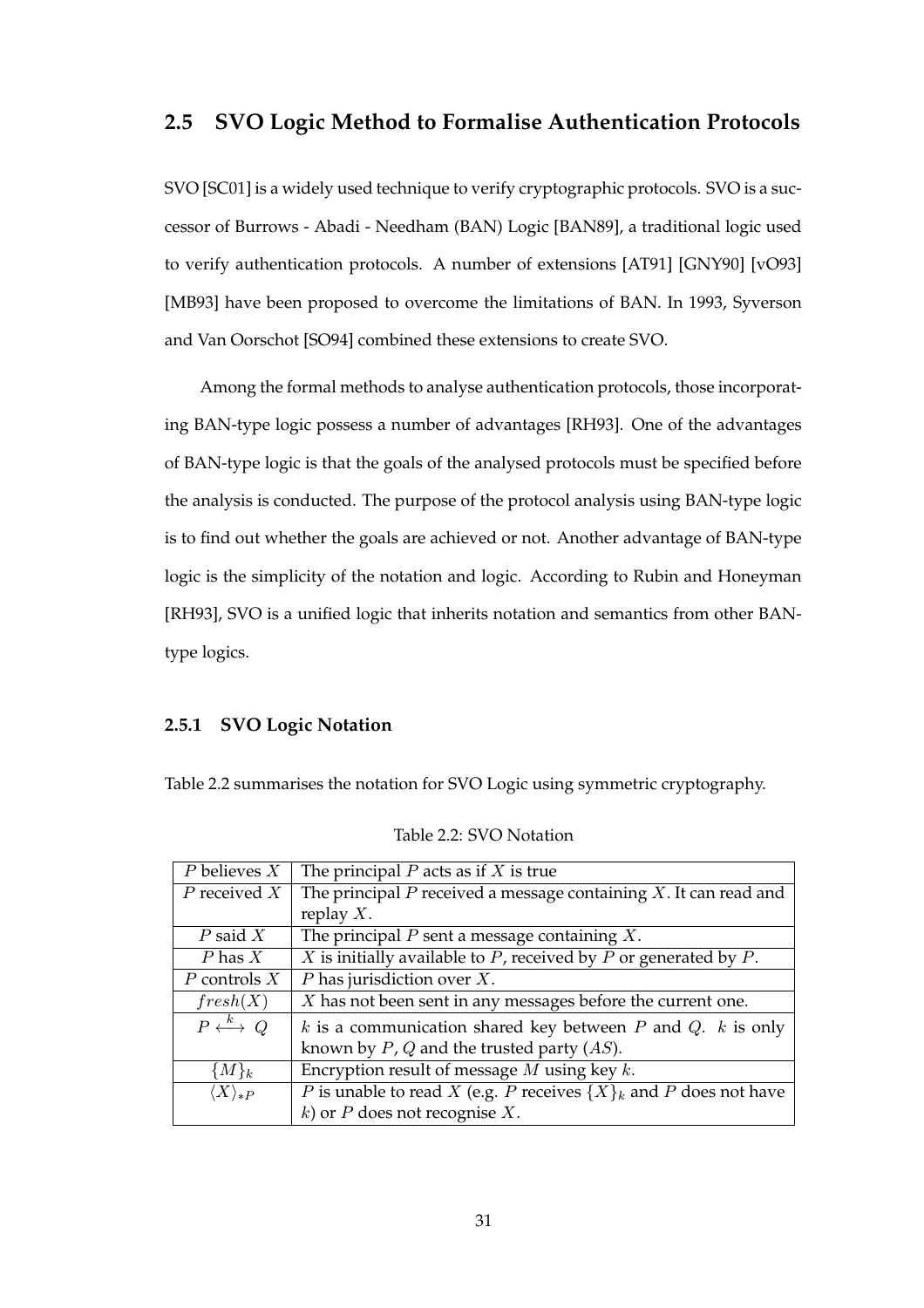#### **2.5.2 SVO Rules**

SVO has the two following deduction rules:

- **Modus Ponens**:  $\varphi \land (\varphi \rightarrow \psi)$  infers  $\psi$ .
- **Necessitation**:  $\vdash \varphi$  infers  $\vdash P$  believes  $\varphi$ .

'<sup> $\vdash'$ </sup> is a meta-linguistic symbol.  $\Gamma \vdash \varphi$  means that  $\varphi$  is derivable from the set of formulae  $\Gamma$  using the above rules.

# **2.5.3 SVO Axioms**

There are sixteen axioms related to symmetric cryptography authentication protocols.

#### **Belief Axioms**

- 1. (*P* believes  $\varphi \wedge P$  believes  $(\varphi \rightarrow \psi) \rightarrow P$  believes  $\psi$ .
- 2. *P* believes  $\varphi \rightarrow P$  believes (*P* believes  $\varphi$ ).

#### **Source Association Axiom**

3.  $(P \stackrel{k}{\longleftrightarrow} Q \wedge R$  received  $\{X \text{ from } Q\}_k) \to Q$  said  $X \wedge Q$  has  $X$ .

#### **Receiving Axioms**

- 4. *P* received  $(X_1, \ldots, X_n) \rightarrow P$  received  $X_i, \forall i = 1, \ldots, n$ .
- 5. (*P* received  $\{X\}_k \wedge P$  has  $k) \rightarrow P$  received X.

#### **Possession Axioms**

- 6. *P* received  $X \rightarrow P$  has *X*.
- 7. *P* has  $(X_1, \ldots, X_n) \to P$  has  $X_i, \forall i = 1, \ldots, n$ .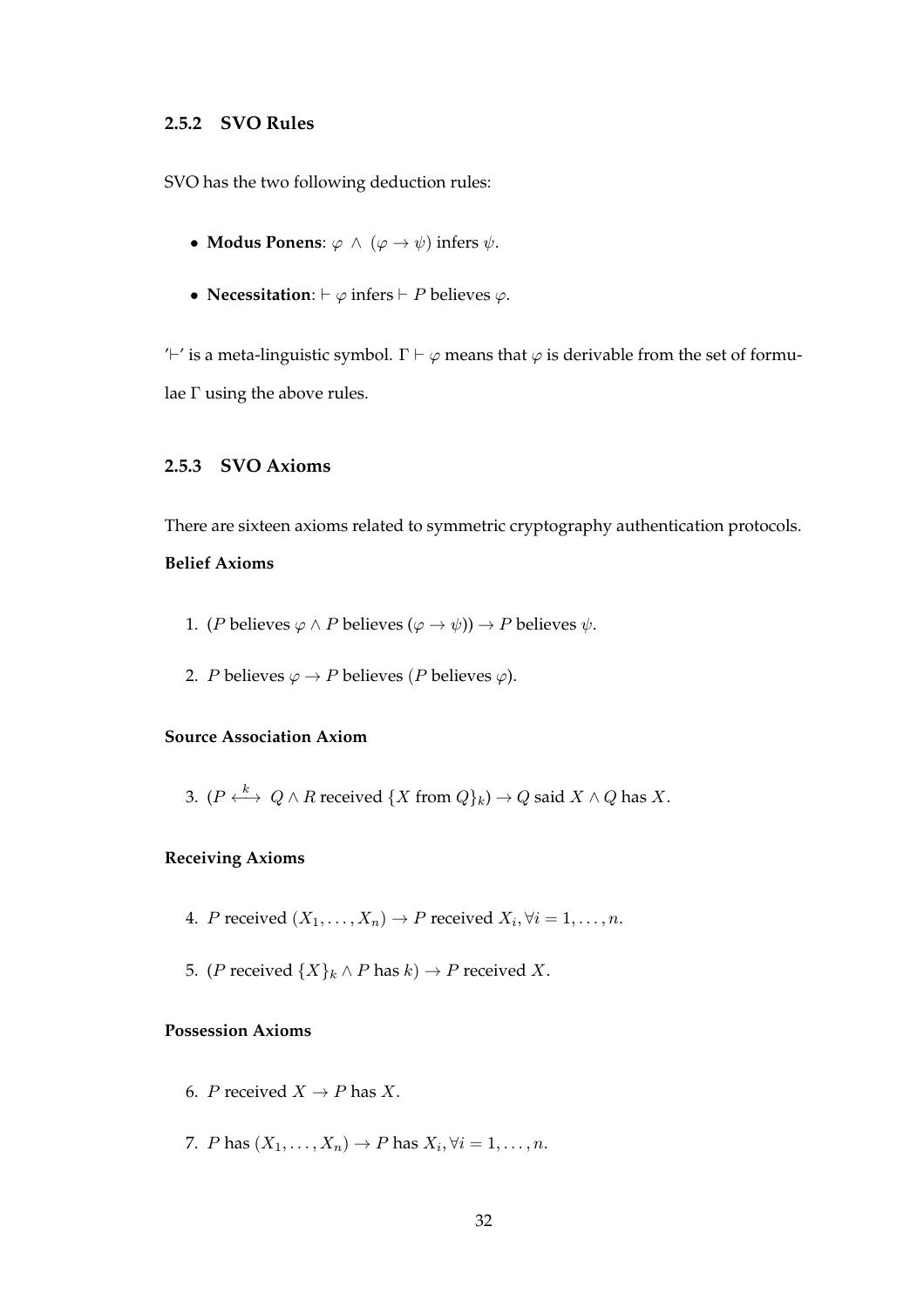8. (*P* has  $X_1 \wedge \ldots \wedge P$  has  $X_n$ )  $\rightarrow$  *P* has  $F(X_1, \ldots, X_n)$ .

 $'F'$  is a meta-notation for any function computable in practice by  $P$ .

### **Comprehension Axioms**

9. *P* believes  $(P \text{ has } F(X)) \rightarrow P$  believes  $(P \text{ has } X)$ .

 $'F'$  is a meta-notation for any function that is effectively one-one and computable in practice by  $P$ .

### **Saying Axioms**

- 10. *P* said  $(X_1, \ldots, X_n) \to P$  said  $X_i \wedge P$  has  $X_i, \forall i = 1, \ldots, n$ .
- 11. P says  $(X_1, \ldots, X_n) \rightarrow (P \text{ said } (X_1, \ldots, X_n) \land P \text{ says } X_i), \forall i = 1, \ldots, n.$

#### **Freshness Axioms**

12. 
$$
fresh(X_i) \rightarrow fresh(X_1, \ldots, X_n), \forall i = 1, \ldots, n.
$$

13.  $fresh(X_1, \ldots, X_n) \rightarrow fresh\ F(X_1, \ldots, X_n).$ 

'F' is a meta-notation for any function that genuinely depends on all  $X_1, \ldots, X_n$ .

# **Jurisdiction and Nonce-Verification Axioms**

- 14. (P controls  $\varphi \wedge P$  says  $\varphi$ )  $\rightarrow \varphi$ .
- 15.  $(fresh(X) \wedge P$  said  $X) \rightarrow P$  says X.

#### **Symmetric Goodness Axioms**

16.  $P \stackrel{k}{\longleftrightarrow} Q \equiv Q \stackrel{k}{\longleftrightarrow} P$ .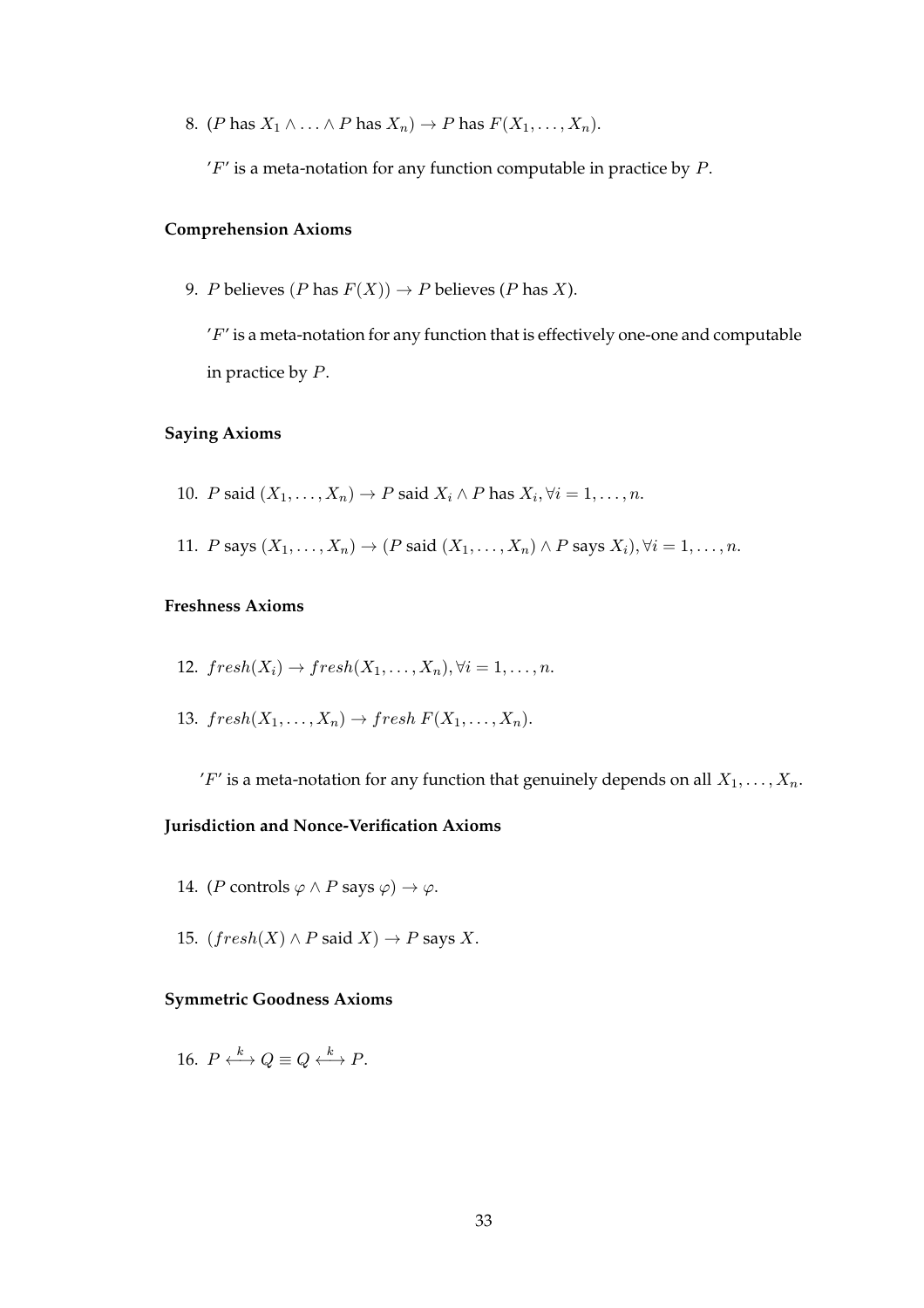#### **2.5.4 SVO Goals**

The process of verifying cryptographic protocols using the SVO technique begins with goal setting. Different types of cryptographic protocols have different goals. Once the goals are set, an analysis is then made in an attempt to deduce these goals from original assumptions and the above axioms. When the SVO goals are met, the cryptography protocols are said to be secure. In SVO, authentication protocols have the six following goals:

- **G1. Ping Authentication** demonstrates that a principal P wants to know whether  $Q$  is alive. It is expressed by "P believes  $Q$  says  $X$ ".
- **G2. Entity Authentication** demonstrates that a principal P wants to know whether  $Q$  says something relevant to the present conversation. Let  $N_P$  be fresh information to  $P$ . Entity authentication requires  $Q$  to have recently sent a message  $F(X, N_P)$  that describes that Q has seen  $N_P$  and processed it. In other words, entity authentication is expressed as "P believes  ${\text{}freeh(N_P) \wedge P}$  believes (Q says  $F(X, N_P)$ ".
- **G3. Secure Key/Channel Establishment** indicates that a principal P believes that it has a good key k to communicate with  $Q$ . It is expressed by "P believes"  $P \stackrel{k}{\longleftrightarrow} Q''.$
- **G4. Key Freshness** demonstrates that a principal P believes in the freshness of the communication key k in G3. It is expressed by "P believes  ${\text{free}} h(k)$ ".
- **G5. Mutual Understand of Shared Keys** specifies that P observes that Q has sent a message using  $k$  as an unconfirmed secret during the conversation between  $P$  and  $Q$ . It is expressed by " $P$  believes  $Q$  says  $(P \stackrel{k}{\longleftrightarrow} Q)$ ".
- **G6. Key Confirmation** demonstrates that P believes that Q has received and processed k. It is expressed by "P believes  $P \stackrel{k}{\longleftrightarrow} Q \land Q$  says  $F(k)$ ".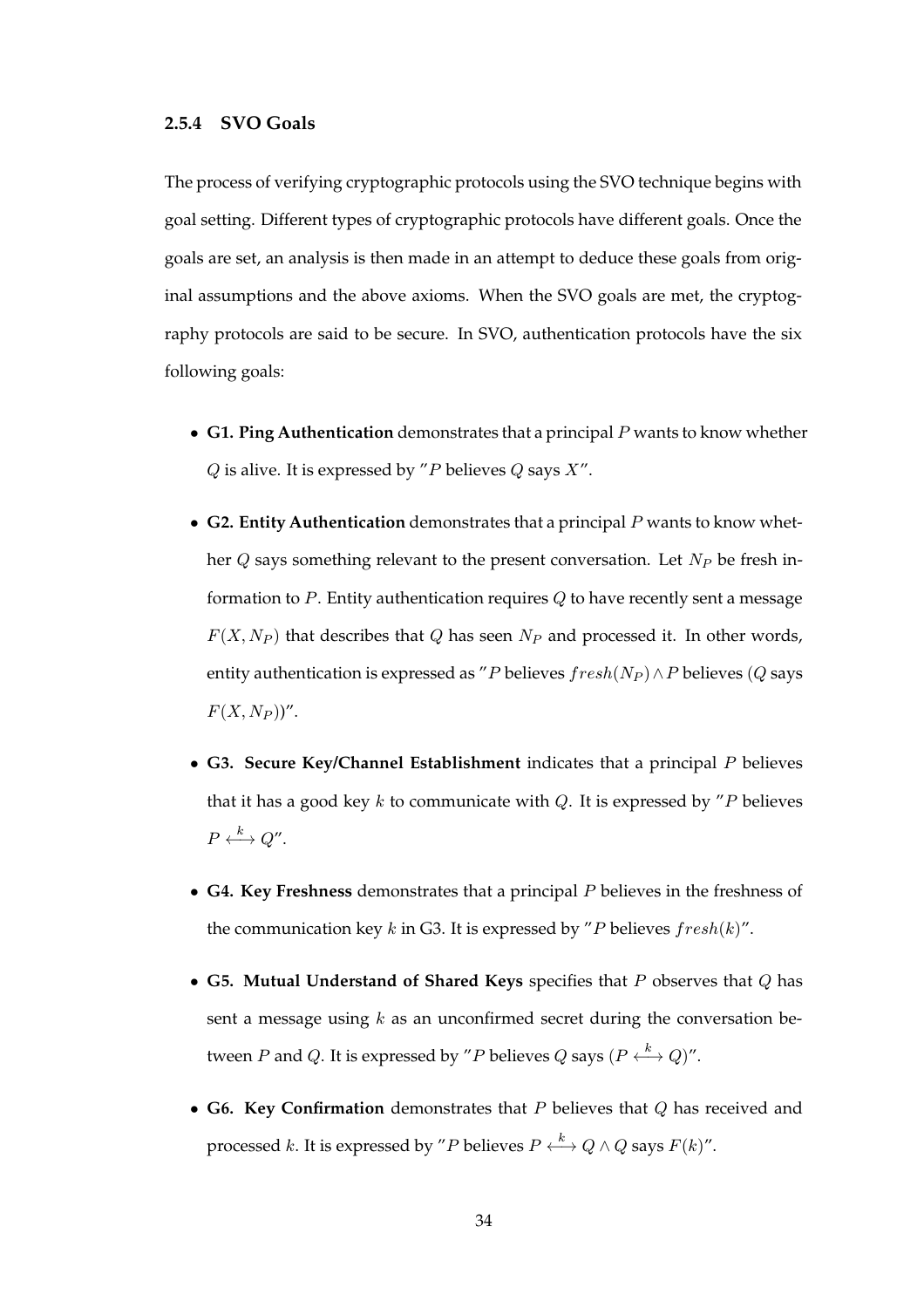The SVO and its six goals are used to analyse protocols in the authentication model in chapter 5. In the next section, existing authentication methods are examined. These methods are revisited in Chapter 5 where they are used to help evaluate the proposed authentication model.

# **2.6 Existing Authentication Methods**

According to Oppliger [Opp96], authentication methods can be classified into two types: authentication with a trusted third party and authentication without a trusted third party. Each type has its own advantages and disadvantages. Authentications using trusted third parties are susceptible to bottlenecks [LC97] [Gon93] and the possibility of a compromised trusted third party [SYS97]. However, without a trusted third party, two parties lacking previous direct mutual trust cannot provide authentication without compromising security [Opp96]. Furthermore, Gong [Gon93] shows evidence of a trade off between increasing security and increasing availability. To counter this problem, he proposed replicating authentication services to remove the bottleneck problem. With a proper mutual authentication protocol, even should a minority of trusted third parties be compromised, the security of the authentication system as a whole would not be jeopardised.

In this section, two authentication methods using trusted third parties (Kerberos and OpenID) and one method without a trusted third party (the Password Authentication Key Exchange Method) are reviewed.

#### **2.6.1 Kerberos Authentication Method**

The Kerberos Authentication Method [NT94] [SNS88] uses a trusted third party (a Key Distribution Center (*KDC*) that includes an authentication server (*AS*) and a Ticket Granting Server  $(TGS)$ ) to distribute session keys via authentication tickets.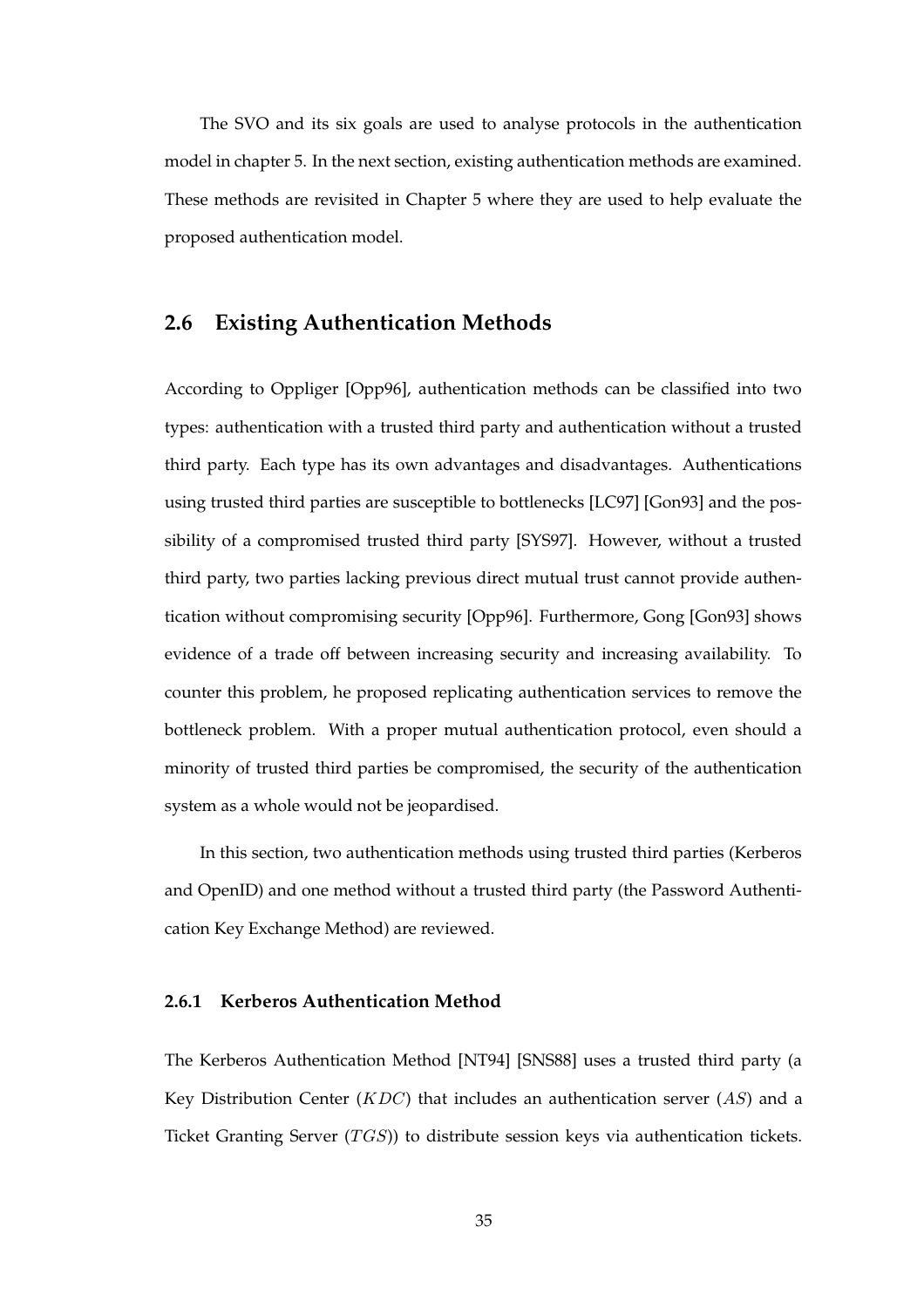With these tickets and session keys, users are able to authenticate their identities with services.

The Kerberos authentication protocol has six steps. In the first step, a user sends a request to AS. In the second step, AS issues a ticket granting ticket  $Ticket_{c,tag}$  for the client to authenticate with  $TGS$ . In the third step, the client combines a message with the ticket  $Ticket_{c,tgs}$  and an authenticator  $A_u$  and sends this combination to  $TGS$ . After verifying the ticket and the authenticator,  $TGS$  creates an authentication ticket  $Ticket_{c,s}$  and a session key  $K_{c,s}$  and sends these to the user. In turn, the user employs the session keys to encrypt  $A_u$  and combine it with  $Ticket_{c,s}$  to send to the service. After verifying the authenticator and the ticket, the service expresses trust in the user identity by sending a confirmation that the service is willing to serve the user's requests. The authentication protocol is shown in figure 2.4.



Figure 2.4: The Kerberos Authentication Protocol

| $\boldsymbol{u}$  | user                                     |  |  |  |  |
|-------------------|------------------------------------------|--|--|--|--|
| $\mathcal{S}_{0}$ | service                                  |  |  |  |  |
| AS                | <b>Authentication Server</b>             |  |  |  |  |
| TGS               | <b>Ticket Granted Server</b>             |  |  |  |  |
| $N_u, N'_u$       | nonces                                   |  |  |  |  |
| $K_{u,tgs}$       | session key shared between $U$ and $TGS$ |  |  |  |  |

#### Table 2.3: Notation for Kerberos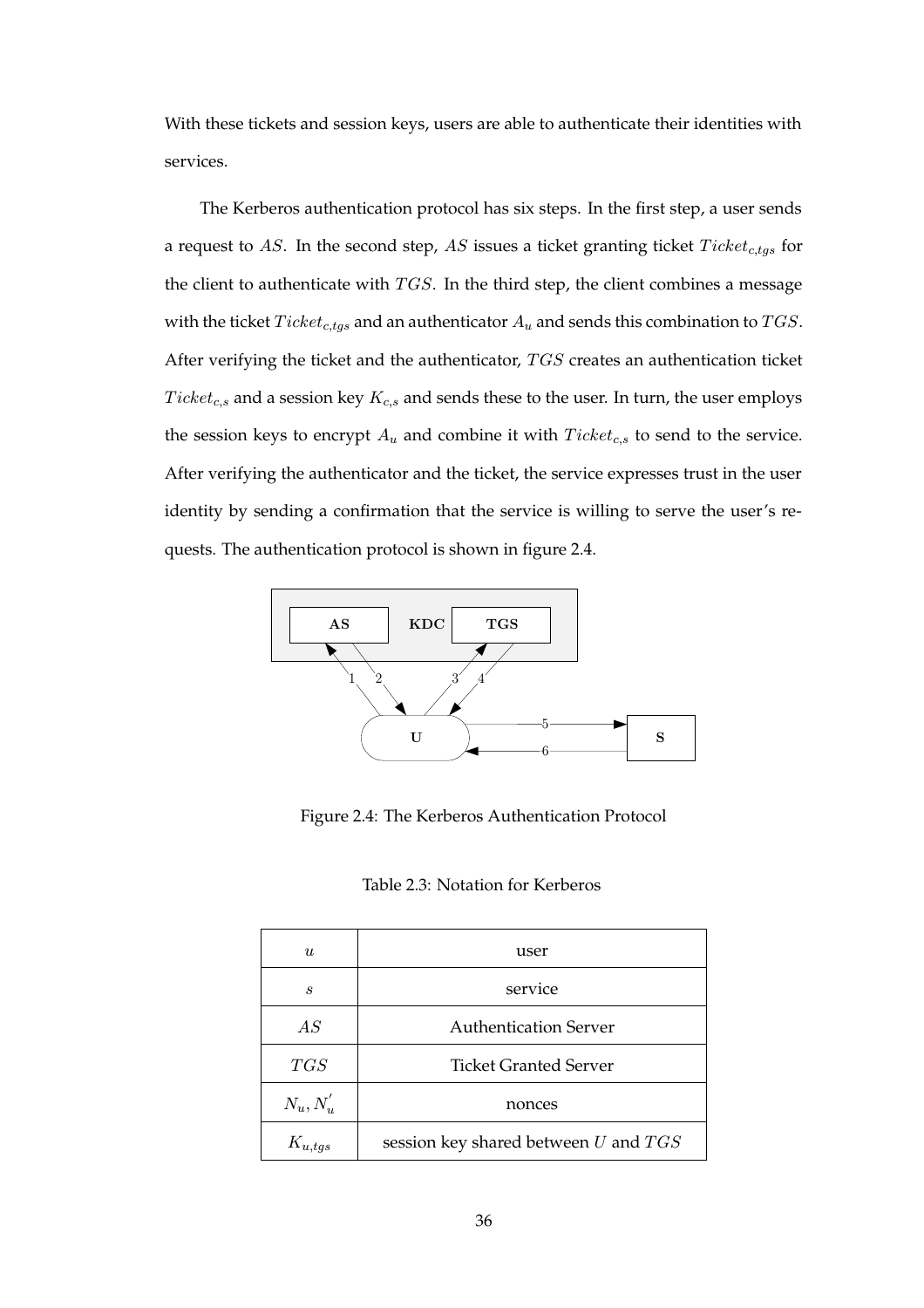| $K_{u,s}$           | session key shared between $U$ and $S$        |  |  |  |  |  |
|---------------------|-----------------------------------------------|--|--|--|--|--|
| $K_u$               | long-term shared key between $U$ and $AS$     |  |  |  |  |  |
| $K_{TGS}$           | long-term shared key between $TGS$ and $AS$   |  |  |  |  |  |
| $T_X, T'_X$         | timestamps from $X$                           |  |  |  |  |  |
| $T_{exp}, T'_{exp}$ | expired timestamps of the tickets             |  |  |  |  |  |
| addr                | network address of $U$                        |  |  |  |  |  |
| $Ticket_{u,tgs}$    | $\{U, addr, T_{AS}, T_{exp}, K_{u, tags}\}\$  |  |  |  |  |  |
| $A_u$               | $\{U, addr, T_U\}$                            |  |  |  |  |  |
| $Ticket_{u,s}$      | $\{U, S, addr, T_{TGS}, T'_{exp}, K_{u,s}\}\$ |  |  |  |  |  |

With the notation in table 2.3, the authentication protocol is formalised as follows:

- 1.  $u \rightarrow AS : u, N_u$
- 2.  $AS \rightarrow u$  :  $\{K_{u, tas}, TGS, N_u\}K_u, \{Ticket_{u,tas}\}K_{TGS}$
- 3.  $u \rightarrow TGS$ : s,  $N'_u$ , {Ticket<sub>u,tgs</sub>}K<sub>TGS</sub>, {A<sub>u</sub>}K<sub>u,tgs</sub>
- 4.  $TGS \rightarrow u: \{K_{u,s}, N'_u\}''K_{u,tgs}, \{Ticket_{u,s}\}K_{tgs,s}.$
- 5.  $u \to s : \{Ticket_{u.s}\}_{K_{tas,s}}, \{A_u\}_{K_{u.s}}.$
- 6.  $s \to u : \{T_u\} K_{u,s}.$

The Kerberos authentication method has been used for many authentication systems. The original Kerberos method relied on symmetric key encryption for authentication and has formed the basis for most of the standard authentication services in Unix and Windows. Several projects have added public key infrastructure to the Kerberos method. For example, Tung et al. proposed the Public Key Cryptography for Initial Authentication in Kerberos (PKINIT) [TNH+00] and the Public Key Cryptography for Inter-realm Authentication (PKCROSS) [TRN+98]. Medvinsky [MHN97] added Public Key Utilising Tickets for Application Server (PKTAPP). Extensions of the Kerberos Authentication Method have also been made for wireless networks. In the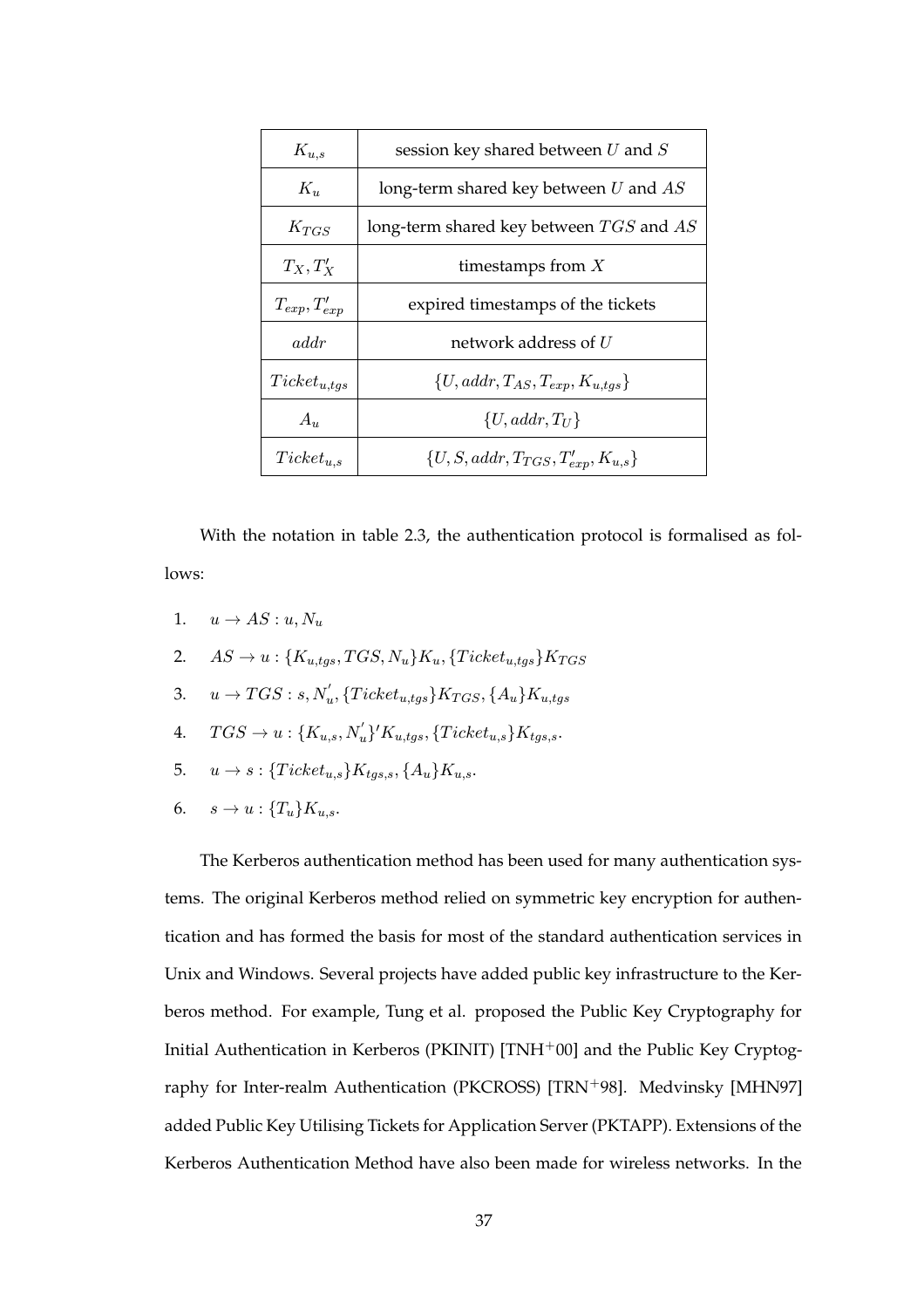Charon method, Fox and Gribble [FG96] proposed to add proxies to Kerberos to authenticate on behalf of wireless clients. In another effort to reduce traffic, Pirzada and McDonald [PM04] proposed one-phase authentication in Kaman. These two methods Charon and Kaman are based on symmetric cryptography and timestamps.

#### **2.6.2 OpenID**

OpenID [Found] is a single-sign-on solution providing a decentralised authentication service for web users. The original OpenID protocol, Yadis [EHG07], was proposed by Brad Fitzpatrick in 2005. It has been widely accepted by many companies including AOL, Symantec BBC, Google, IBM, Microsoft, MySpace, Paypal, Verisign, and Yahoo [Eld09]. Yadis allows web users to use a single identity from an OpenID identity provider to authenticate with many web application services.

OpenID enables decentralised architectures for authentication. Instead of having one centralised identity provider (such as Microsoft .Net Passport [Opp03]), OpenID supports authentication from different OpenID identity providers. Users are not required to create and maintain new accounts on multiple websites. Instead, they can use a subscribed identity from an OpenID provider to authenticate with any OpenIDsupported website.

The OpenID authentication protocol has nine phases:

1. User u establishes a secure channel with  $s$  via HTTPS (SSL/TLS) [MSS98]. The process to create a secure channel involves two steps. The first step is key exchange:

$$
u \rightarrow s: u, SSL\ Version_u, Crypto Preference_u, N_u
$$
  
\n
$$
s \rightarrow u: SSL\ Version_s, Crypto Preference_s, N_s, Sign_{CA}\{s, K_s^+\}
$$
  
\n
$$
u \rightarrow s: Sign_{CA}\{u, V_u\}, \{SSLVersion_u, r_u\}K_s^+, sign_u\{Hash(N_u, N_s, r_u) + Pad_2 +
$$
  
\n
$$
Hash(Mesages + u + K_{us}) + Pad_1\}
$$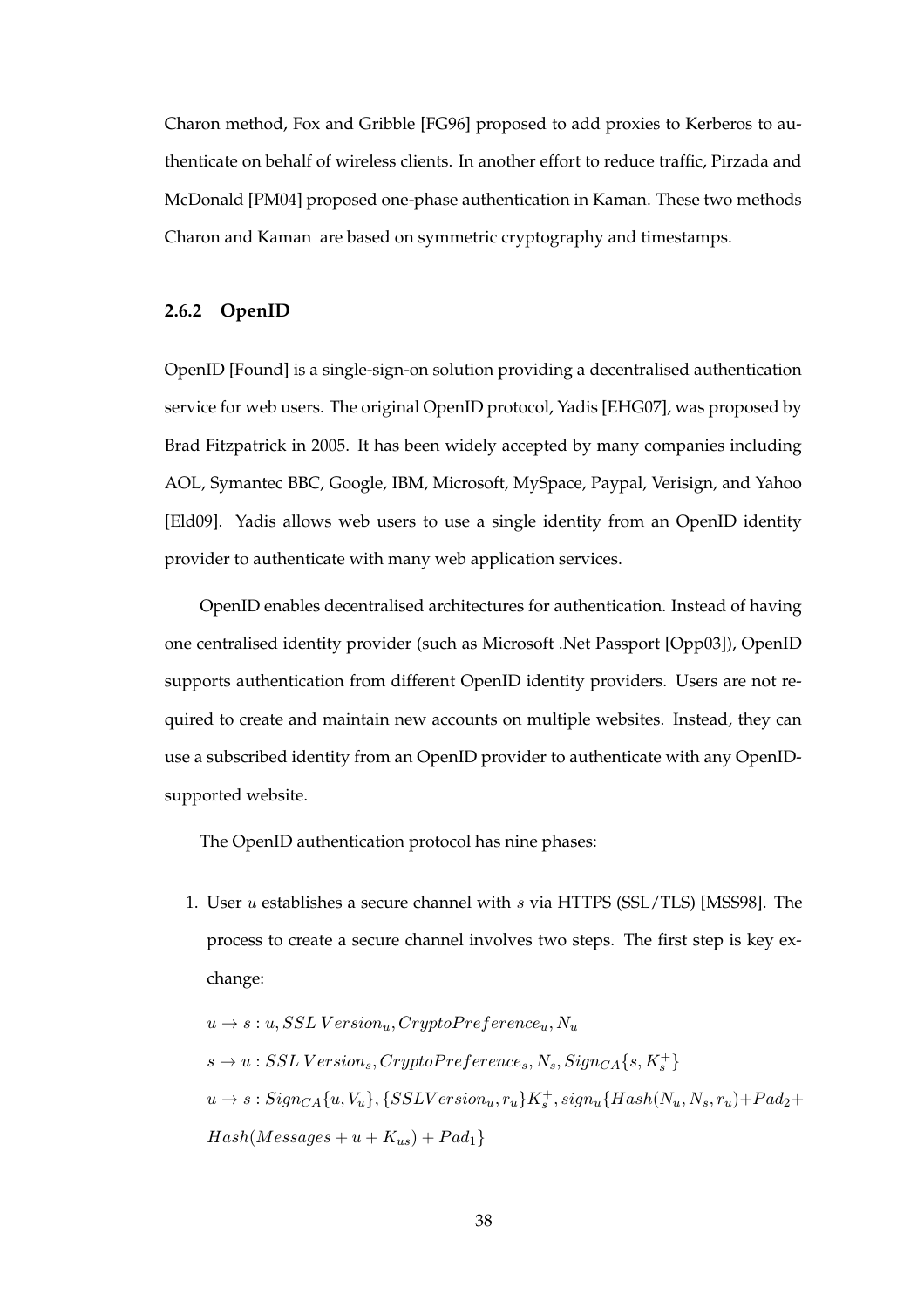The session key is  $K_{us} = Master(N_u, N_s, r_u)$ . After the key exchange, u and s negotiate a cipher (the second step):

$$
s \rightarrow u : \{Hash(K_{us} + Pad_2 + Hash(Messages + s + K_{us} + Pad_1))\}K_{us}
$$

$$
u \rightarrow s : \{Hash(K_{us} + Pad_2 + Hash(Messages + c + K_{us} + Pad_1))\}K_{us}
$$

After the secure channel is established with  $s$  via SSL,  $u$  sends a request with  $u$ 's OpenID UID to web service s.

$$
u \to s : \{u, UID\} K_{us}
$$

- 2. s discovers the user's OpenID identity provider from the OpenID UID of user u using Yadis protocol.
	- $s \rightarrow AS:ping$  $AS \rightarrow s : ACK$
- 3.  $s$  redirects user  $u$  to the authentication service  $AS$  of the OpenID identity provider.  $s \rightarrow u : \{s, AS\}K_{us}$
- 4. u creates another secure channel with AS.

$$
u \rightarrow AS: u, SSL Version_u, Crypto Preference_u, N'_u
$$
  
\n
$$
AS \rightarrow u: SSL Version_{AS}, Crypto Preference_{AS}, N_{AS}, Sign_{CA}{AS, K^+_{AS}}
$$
  
\n
$$
u \rightarrow AS: sign_{CA}{u, V_u}, \{SSLVersion_u, r'_u\}K^+_s, sign_u\{Hash(N'_u, N_{AS}, r'_u) +
$$
  
\n
$$
Pad'_2 + Hash(Messages' + u + K_{uAS}) + Pad'_1\}
$$
  
\nThe session key is  $K_{uAS} = Master(N'_u, N_{AS}, r'_u)$ . After the key exchange, u and  
\n
$$
AS \text{ negotiate a cipher.}
$$
  
\n
$$
AS \rightarrow u: \{Hash(K_{uAS} + Pad'_2 + Hash(Messages' + AS + K_{uAS} + Pad'_1))\}K_{uAS}
$$

$$
AS \rightarrow u: \{Hash(K_{uAS} + Pad_2' + Hash(Messages' + AS + K_{uAS} + Pad_1'))\}K_{uAS}
$$

$$
u \rightarrow AS: \{Hash(K_{uAS} + Pad_2' + Hash(Messages' + u + K_{uAS} + Pad_1'))\}K_{uAS}
$$

$$
u \text{ sends its OpenID and password to } AS \text{ to authenticate}
$$

$$
u \to AS: \{UID, K_u, s\}K_{uAS}
$$

5.  $AS$  creates a session id and a cookie and then redirects user  $u$  back to service  $s$ .  $AS \rightarrow u : \{Session_{ID}, s\}K_{uAS}$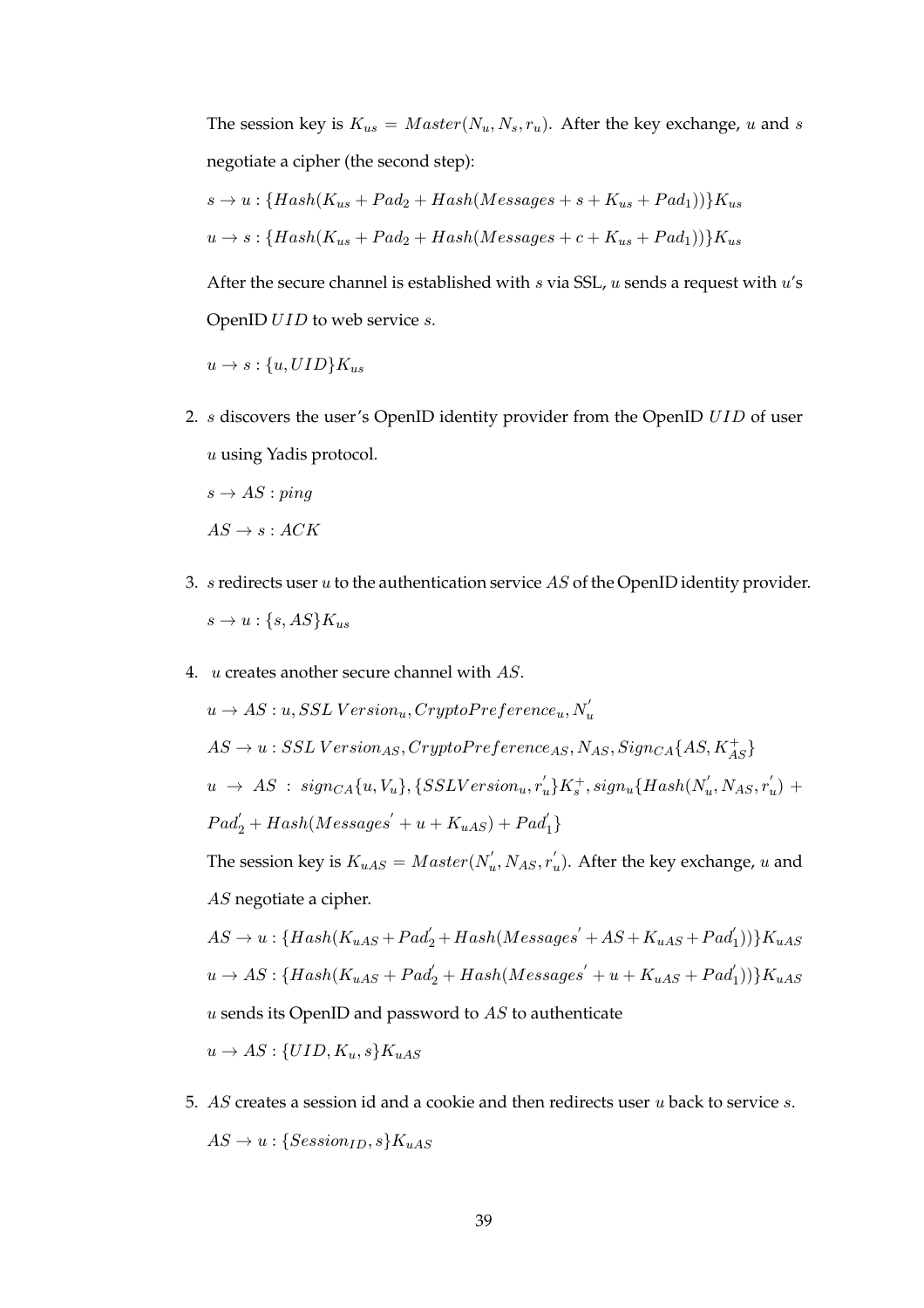6.  $u$  sends the request to  $s$  with the session id in cookies.

 $u \rightarrow s : \{u, Session_{ID}, u\}$ K<sub>us</sub>

7. s establishes a secure channel with AS.

 $s \rightarrow AS : s, SSL \: Version_s, Crypto Preference_s, N_s'$  $AS \rightarrow s : SSL \ Version_{AS}, Crypto Preference_{AS}, N'_{AS}, Sign_{CA}\{AS, K^+_{AS}\}$  $s \rightarrow AS: sign_{CA}\{s,V_s\}, \{SSLVersion_s, r_s\}K_s^+, sign_u\{Hash(N^{'}_{s}, N_{AS}, r_{s}) + Pad^{''}_{2} +$  $Hash(Messages'' + s + K_{sAS}) + Pad_{1}'\}$ The session key  $K_{sAS} = Master(N^{'}_{s}, N^{'}_{AS}, r_s)$ . After the key exchange, s and  $AS$ negotiate a cipher.  $AS \rightarrow s: \{Hash(K_{sAS}+Pad_{2}'' + Hash(Messages'' + AS + K_{sAS} + Pad_{1}''))\}K_{sAS}$  $s \rightarrow AS: \{Hash(K_{sAS}+Pad_2'' + Hash(Messages'' + s + K_{sAS} + Pad_1''))\}K_{sAS}$  $s$  then sends the session id to  $AS$  to verify

- 
- $s \to AS : \{Session_{ID}, u, UID, s\}K_{sAS}$
- 8. AS confirms the session id with s.

 $AS \rightarrow s : \{ACK, Session_{ID}, UID\}$ K<sub>sAS</sub>

9. s decides whether or not to provide service and responses to  $u$ .

 $s \rightarrow u : \{response\}K_{us}$ 

The message flow of the authentication protocol is illustrated in figure 2.5.



Figure 2.5: The OpenID Protocol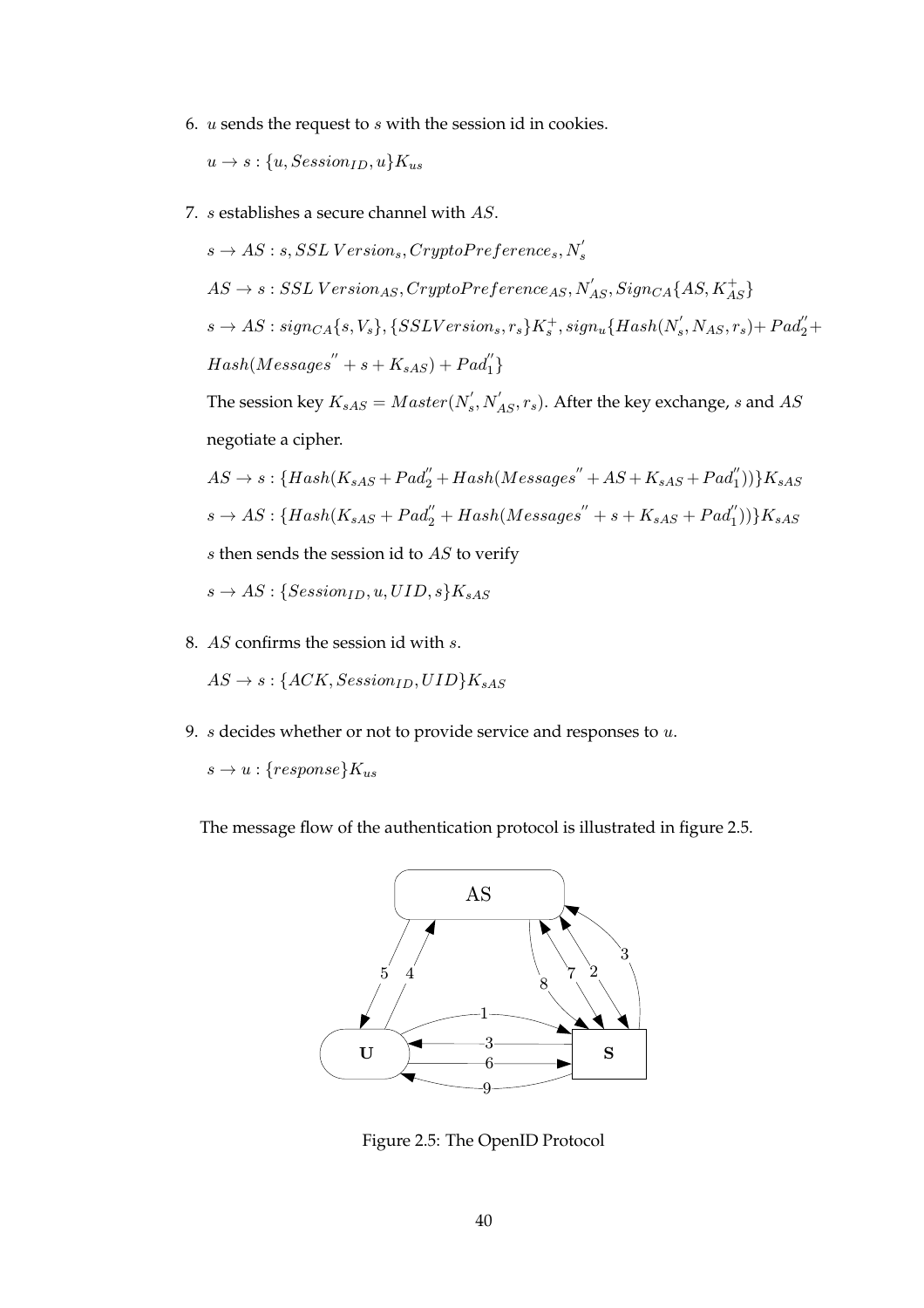#### **2.6.3 Password Authenticated Key Exchange Method (PAKE)**

The PAKE method was first proposed by Steven M. Bellovin and Michael Merritt in [BM92]. The flaw in the first proposal was found and revised in [BM93]. Later, the password authenticated key exchange method and its extensions were proposed in [Jab96] [Wu98] [BPR00].

The main concept underlying PAKE was to minimise the exposure of the shared password. The authentication protocols utilise the hash value of the shared password to exchange random public keys and challenges. To prove identities, two involved parties encrypt challenges with their own private keys. The method does not require a trusted third party.

The PAKE method can be illustrated by one of its implementations, the Augmented Encrypted Key Exchange Authentication Protocol with hashed password [BM93]. Its steps are described as follows:

1. *u* chooses a random number  $r_u$  and sends to *s*:

 $u \to s : \{ \alpha^{r_u} \mod \beta \} h(K_{us}).$ 

2. s also chooses a random number  $r_s$ , uses the hash value of shared key  $K_{us}$  $(h(K_{us}))$  to decrypt  $\alpha^{r_u} \mod \beta$  and computes the session key  $K = ((\alpha^{r_u r_s}) \mod \beta)$ .  $s$  then generates a challenge (random number)  $N_s$  and sends to  $u$  the following message:

$$
s \to u : \{\alpha^{r_s} \mod \beta\} h(K_{us}), \{N_s\} K.
$$

3. u uses  $h(K_{us})$  to decrypt the message to obtain  $\alpha^{r_s}$  mod  $\beta$ , calculates K, extracts the challenge  $N_s$  and responds to the challenge with the following message:  $u \rightarrow s : \{N_u, N_s\}$ K.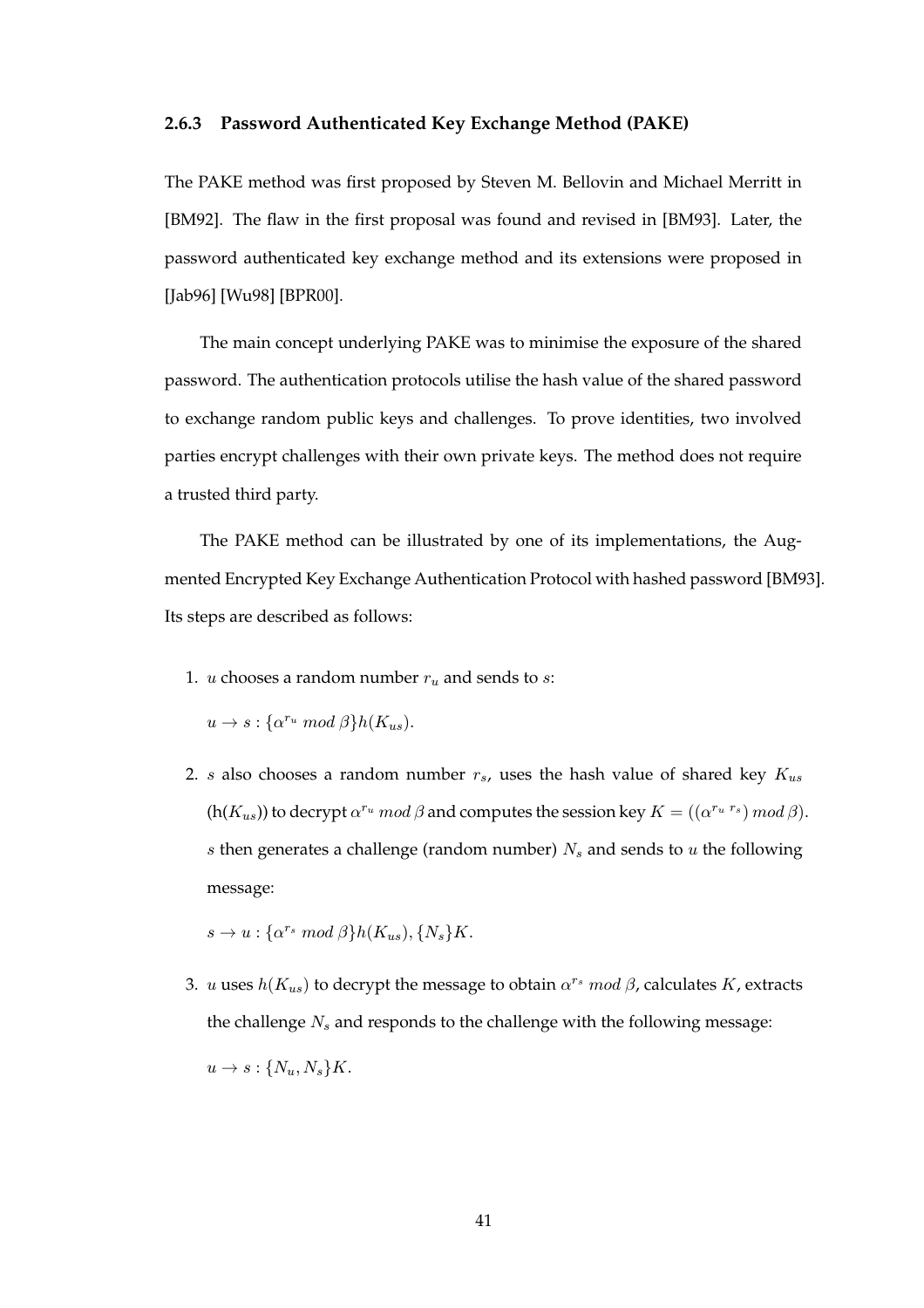4. s decrypts the message to obtain  $N_s$ , and  $N_u$  and verifies  $N_s$  with the original challenge it generated in step 2. If the response is a match, s sends back the following message:

 $s \to u : \{N_s\}$ K.

- 5. *u* decrypts and verifies  $N_s$ .
- 6. At the end of the execution,  $u$  uses its secret key and signs with the session key K.

 $u \to s : \{h(K_{us}, K)\}$ K.

7. s decrypts the message to obtain  $h(K_{us}, K)$  and concludes that the protocol is successful if, and only if, the signature is correct.

In the following section, these three authentication methods are evaluated by the four criteria discussed in section 2.3: security, efficiency, flexibility and scalability.

# **2.7 Evaluation of Existing Authentication Methods**

In this section, the authentication methods discussed in section 2.6 - Kerberos, OpenID and PAKE - are assessed in terms of security, efficiency, flexibility and scalability. The assessment reveals their advantages and disadvantages in a wireless network environment.

#### **2.7.1 The Kerberos Authentication Method**

The Kerberos authentication method provides an efficient and flexible method to authenticate services. In the Kerberos authentication protocol (described in section 2.6.1), user  $u$  takes three decryptions, two encryptions and generates two nonces. Service  $s$ takes one encryption and two decryptions while the authentication service  $(AS+TGS)$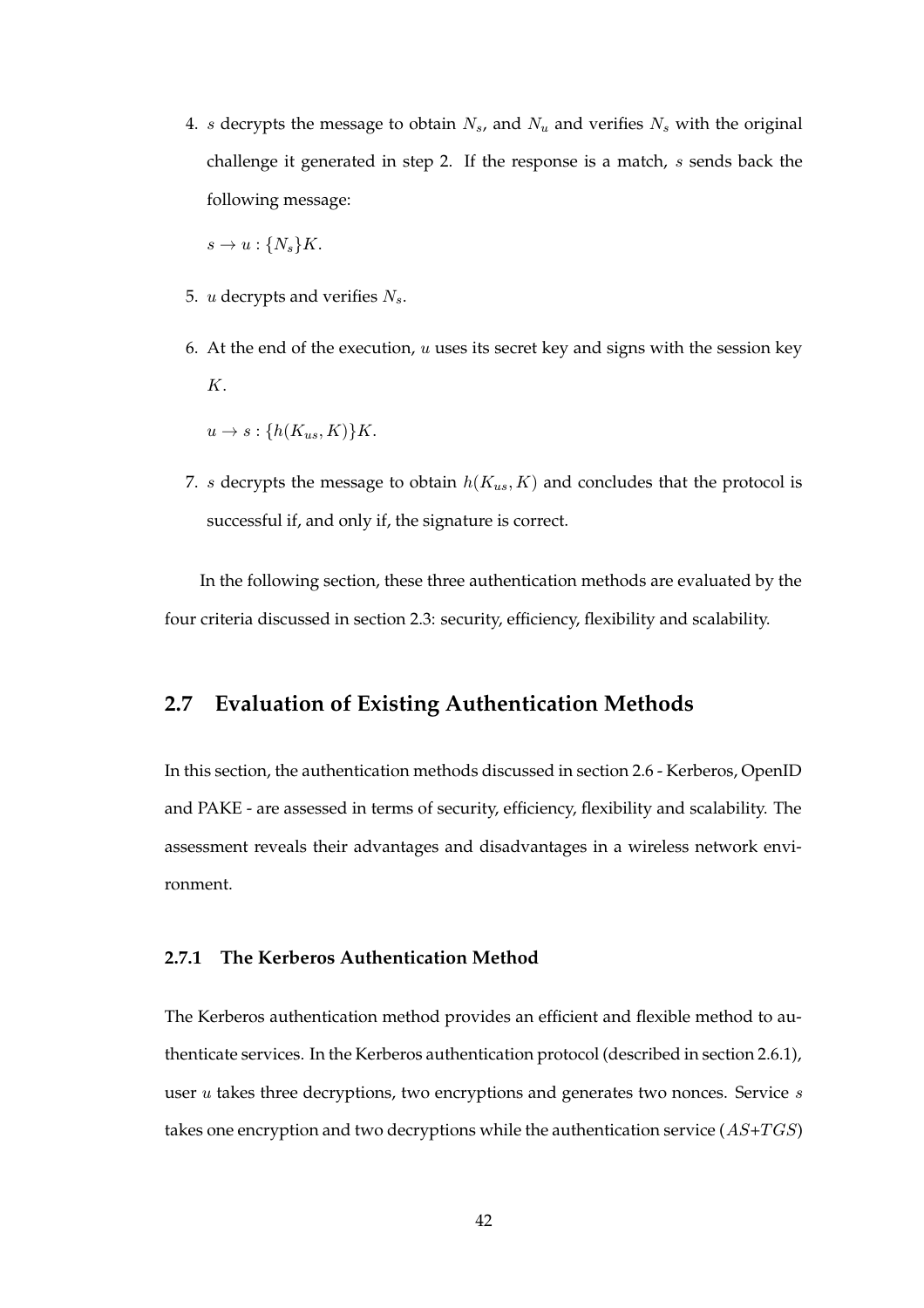takes two decryptions, four encryptions and generates two keys. In terms of communication costs, the protocol uses six messages for an authentication. All encryption in the original Kerberos uses symmetric cryptography. Kerberos can thus provide efficient authentication for network services. Furthermore, there are, as previously discussed, many extensions to Kerberos. The Kerberos authentication method is thus sufficiently flexible to adapt to the different requirements of wireless networks.

Kerberos does have several problems. In Kerberos and its associated extensions, there are two types of cryptography keys: session keys ( $K_{u,tgs}$  and  $K_{u,s}$ ) and longterm shared keys ( $K_u$  and  $K_{TGS}$ ). While session keys are generated anew in every session, long-term shared cryptographic keys are re-usable. These long-term shared cryptographic keys are used to encrypt the messages that exchange the session keys. Although these long-term shared keys are never transferred directly between parties, the cryptography systems are vulnerable to cryptanalysis attacks.

To reduce the above risk, the common solution is to increase the key sizes of the cryptography. However, increasing the key sizes often creates higher computation and storage costs, especially in asymmetric cryptography systems. Therefore, the key sizes of long-term shared keys and the cryptography itself are major issues for Kerberos.

In addition to permanent keys, timestamping is also an issue. Most of the authentication systems in Kerberos rely on a timestamp to verify the freshness of the messages and detect replay attacks from intruders. If the clocks of clients, services and KDCs are not synchronised, the authentication systems are vulnerable under suppress-replay attacks [Gon92]. However, it is inefficient to maintain clock synchronisation for all parties involved in the authentication method regularly [BM91]. While the ticket is still valid, an adversary can re-use the ticket for obtaining unauthorised access. This feature renders Kerberos authentication vulnerable to replay attacks.

The Kerberos authentication method also experiences problems of scalability in large systems. When the number of services increases, the authentication process in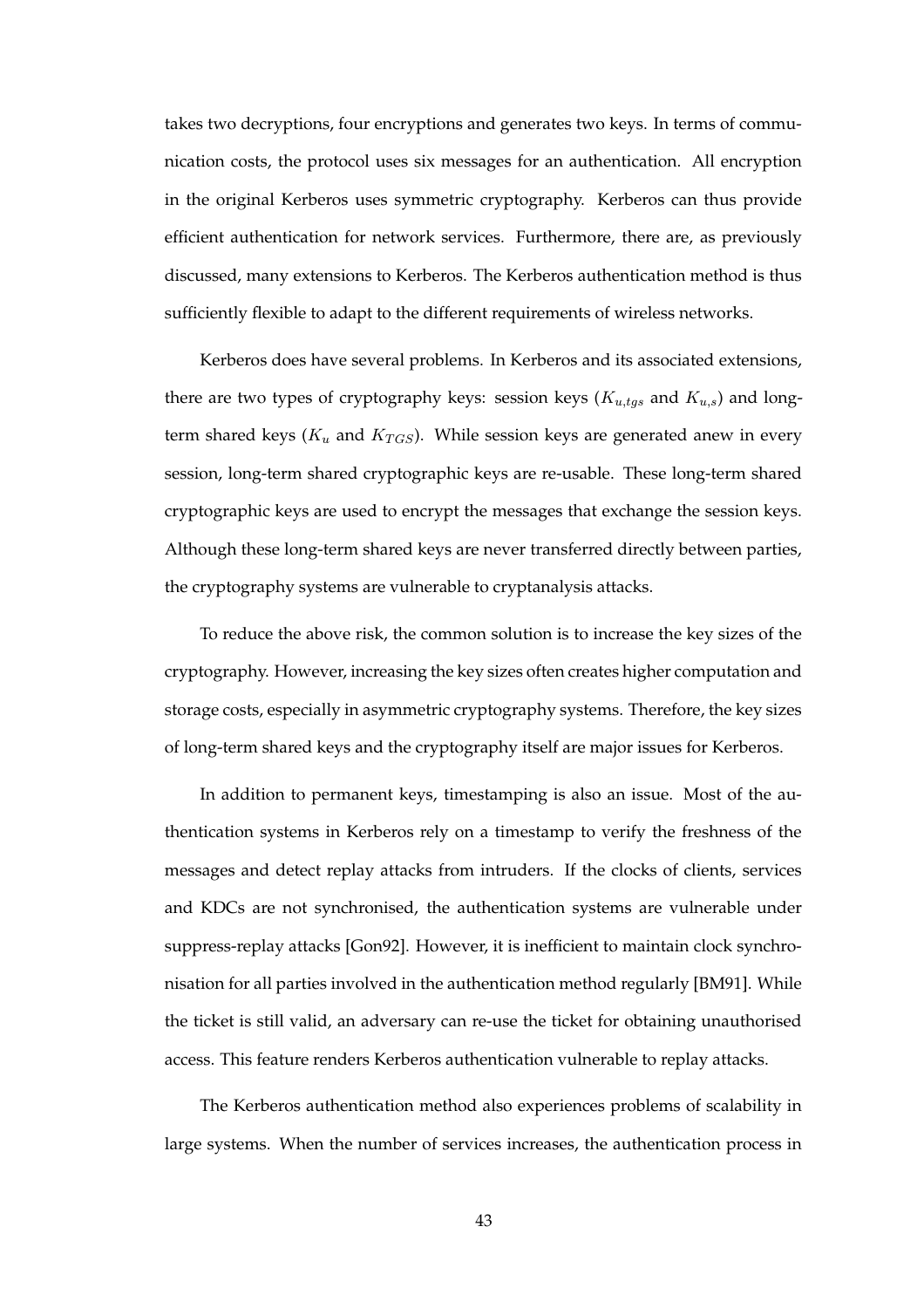Kerberos suffers performance degradation. The process becomes less efficient because it lacks group communication support. Although Kerberos version 5 [NT94] offers multiple realms for distributed authentication to support large networks, cross-realm authentication requires explicit trust between servers and experiences high authentication costs. Due to these characteristics, the majority of Kerberos systems are seen in small network contexts [FE09].

#### **2.7.2 OpenID**

OpenID is a mechanism to provide distributed authentication for web services. It reduces the bottle-neck problem of the Kerberos authentication method by providing distributed Open ID Service Providers that verify identities for users. The method relies on SSL/TSL to establish secure communication channels between user and service, user and authentication service and authentication service and service.

To achieve security for authentication in OpenID, user  $u$  takes two asymmetric encryptions to exchange keys for SSL/TSL, thirteen symmetric encryptions and three symmetric decryptions. Service s takes one asymmetric encryption, one asymmetric decryption, eleven symmetric encryptions and thirteen symmetric decryptions. AS uses two asymmetric decryptions, ten symmetric encryptions and twelve symmetric decryptions. The protocol uses total twenty-five messages for an authentication. With a high cost in both computation and communication, OpenID is not suitable for wireless networks.

In term of security, OpenID is vulnerable under cryptanalysis attacks and phishing attacks. OpenID uses asymmetric cryptography (RSA or Diffie-Hellman in SSL) to perform key exchange. After the key exchange,  $u$  communicates with  $s$  and  $AS$ with session keys. Because both the authentication key  $(K_u)$  and other asymmetric keys used in the key exchange ( $K_s^+$  and  $K_{AS}^+$ ) are long-term shared keys, they may be vulnerable to cryptanalysis attacks. Furthermore, because they are sent to  $AS$  in the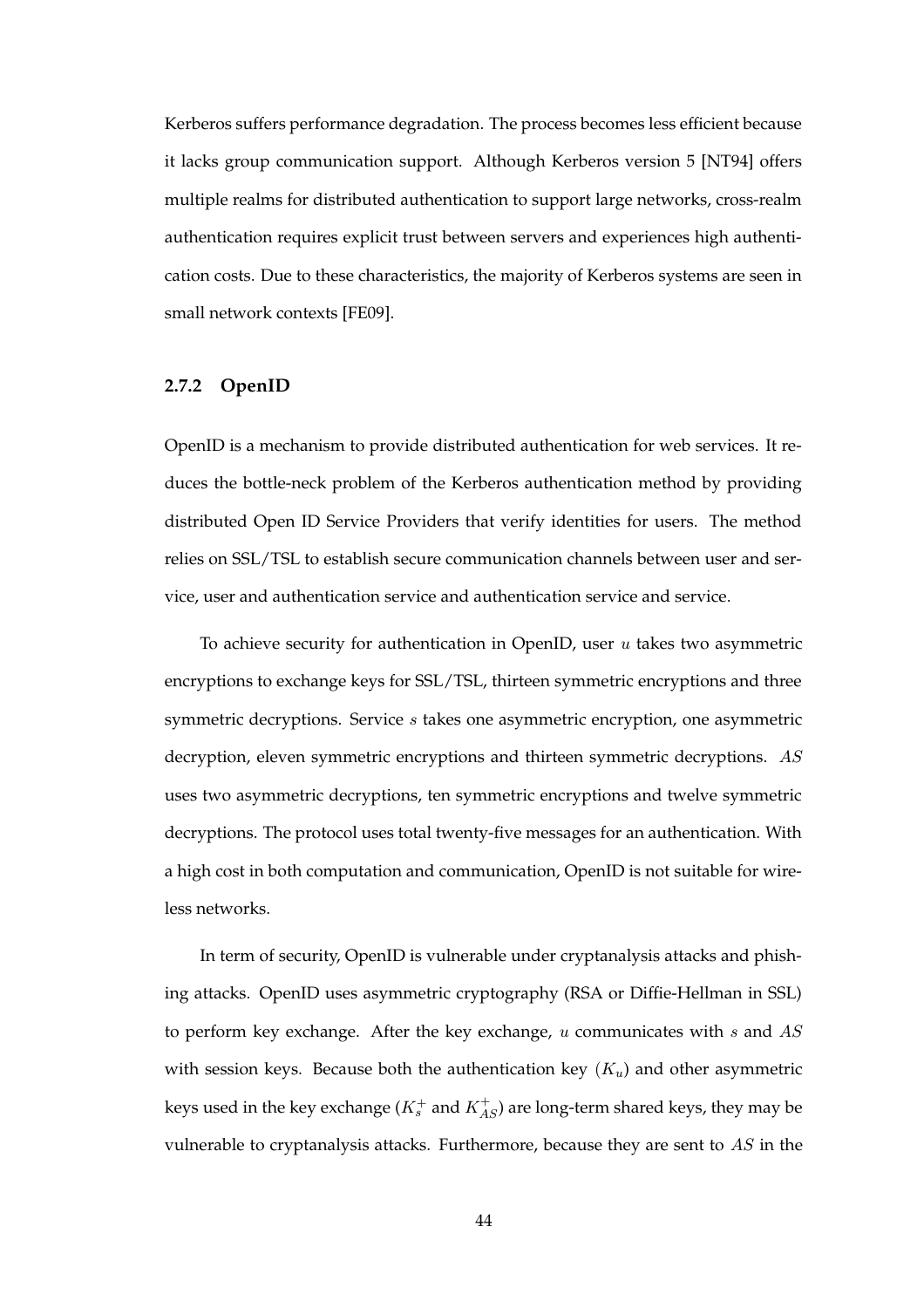last message of step four, the authentication keys  $K_u$  may be broken by adversaries. Le [LJCS08] and Oh [OJ08] both demonstrate successful phishing attack attempts. In these attempts, a malicious service can modify the message in the third stage of the protocol so that user u is redirected to a falsified AS. By masquerading as a valid AS, the fraudulent AS is able to obtain authentication key  $K_u$ . Thus, OpenID is vulnerable to phishing attacks.

Of the four criteria, OpenID performs best in terms of scalability. Using the distributed authentication server AS, OpenID divides users and services into different domains. Each AS handles authentication for users and services in its own domain. The OpenID method is thus able to provide authentication for large systems.

Although scalable, OpenID is not flexible. Because OpenID relies on SSL and authentication protocol, it does not allow the mechanisms required for the different platforms and resources of users and services.

#### **2.7.3 The Password Authenticated Key Exchange Method**

In terms of security, the main focus of the PAKE method is to minimise the risk of dictionary and cryptanalysis attack. The asymmetric keys ( $r_u$  and  $r_s$ ) used to exchange session keys are generated randomly and are not re-usable. The hash value of the longterm key  $K_{us}$  is only used to encrypt a random public key for encryption. Because the long-term shared key  $K_{us}$  is derived from the user password, the PAKE method uses  $h(K_{us})$  as the cryptographic key instead of using  $K_{us}$  to minimise the risk of dictionary attack on the user password. Despite these precautions, cryptanalysis attacks described in [WW04] [ZLR09] [CL06] [CQZ09] [PGW06] [YYC05] [YY05] are able to perform cryptanalysis on the implementation of PAKE protocols to gain unauthorised access. On the other hand, because PAKE employs mutual authentication messages, it is able to prevent phishing attacks. In [BM93], the analysis shows that PAKE is able to prevent replay attacks. However, Shim [Shi07] points out that PAKE is vulnerable to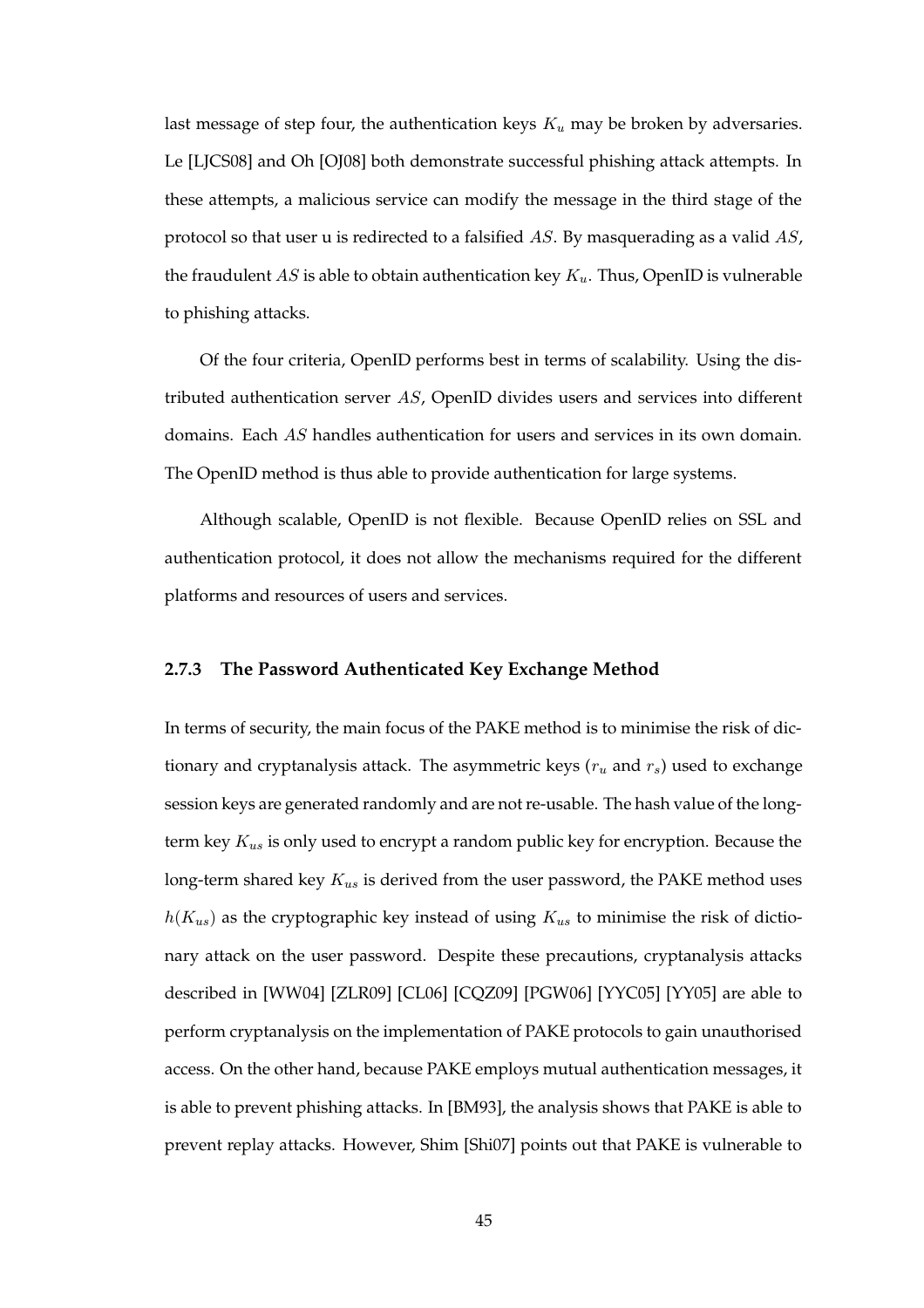certain protocol attacks [KSW98] (including replay attack) that derive incorrect beliefs and denial of service attacks to deceived parties.

PAKE is operationally inefficient. In its authentication process, u takes two asymmetric encryptions and three symmetric decryptions. s also takes the same number of encryptions and decryptions as  $u$ . In terms of communication cost, the authentication process requires five messages.

PAKE has limited flexibility. Some versions of PAKE use asymmetric cryptography (either Diffie Hellman [Jab96], RSA [MS99] or ECC [LW08, YS03] methods). However, while it supports asymmetric cryptography, PAKE does not support symmetric cryptography for key exchange.

PAKE has limited potential for scalability. It does not use a trusted third party and therefore does not support large systems. However, Wu and Zhu [WZ08] propose a method using trusted third parties to perform distributed authentication. The authentication extension concept is based on the crossed realm authentication in Kerberos. The cost of crossed realm authentication in this extension is high; efficiency is traded for scalability.

# **2.7.4 Evaluation Conclusion**

In this section, the three authentication methods are compared in terms of security, efficiency, flexibility and scalability and the results of our evaluation are presented.

The findings of the previous section are summarised in table 2.4.

| <u>table = 1. Thanyold of Exhanger Franchmenton</u> methodd<br><b>Authentication Method</b> | Security       |     | Efficiency   Flexibility | Scalability |
|---------------------------------------------------------------------------------------------|----------------|-----|--------------------------|-------------|
| Kerberos                                                                                    | N <sub>0</sub> | Yes | Yes                      | Limited     |
| <b>OpenID</b>                                                                               | N <sub>o</sub> | No  | No                       | Yes         |
| PAKE                                                                                        | No             | No  | Limited                  | Limited     |

Table 2.4: Analysis of Existing Authentication Methods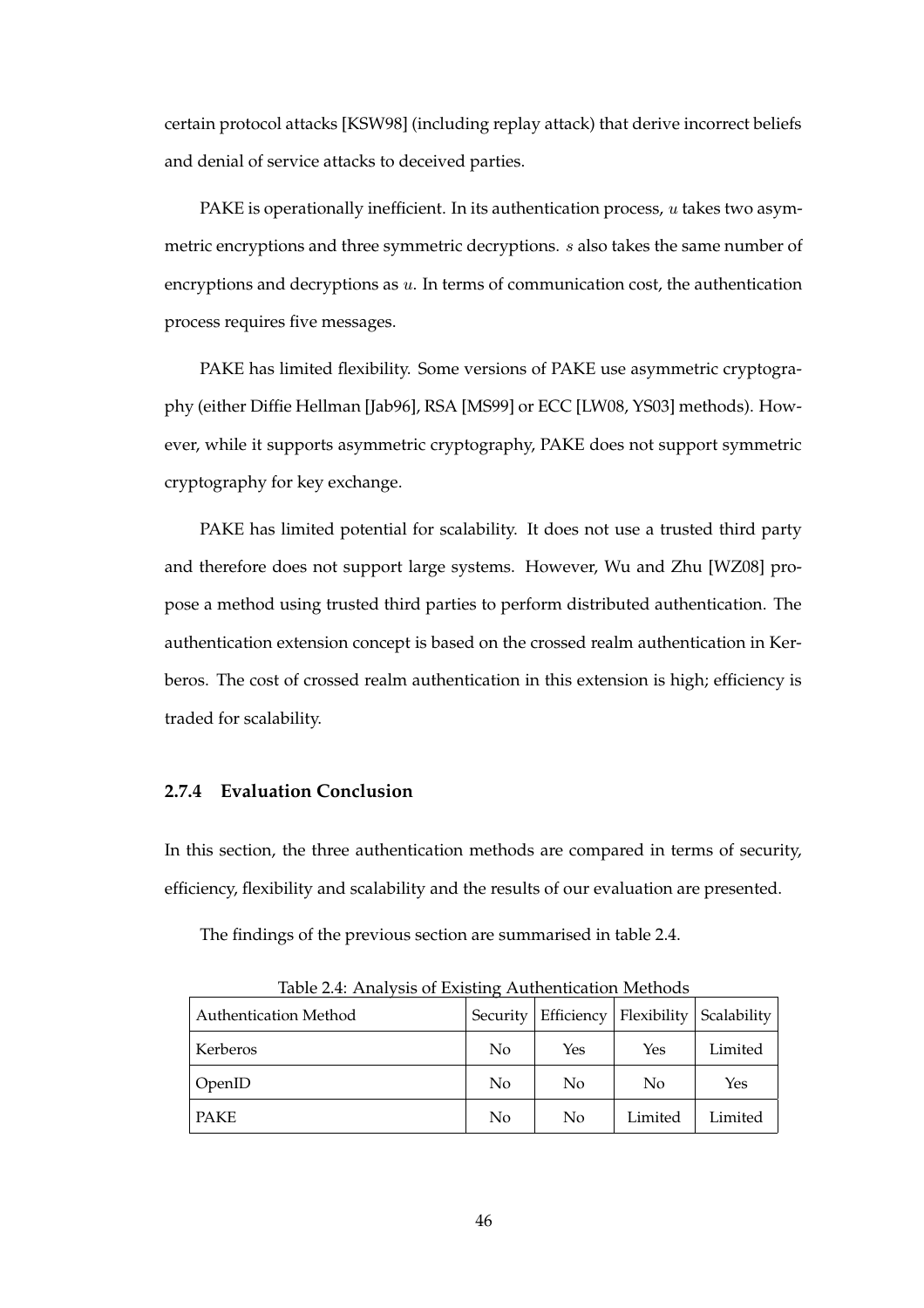As can be seen, no single authentication method substantially meets all criteria. Kerberos has good efficiency and flexibility, but suffers limited scalability and low security. It is vulnerable to replay attacks and cryptanalysis attacks. OpenID rates well only on the criteria of scalability while PAKE suffers security vulnerability, limited flexibility and scalability and poor efficiency.

In conclusion,

- the authentication methods listed in table 2.4 are either scalable or flexible (but not both), and achieve security only at a high computational cost;
- authentication methods with high efficiency do not provide sufficient security;
- there is a trade off between security and efficiency; and
- no single existing authentication method possesses the four properties necessary for large, dynamic wireless networks and their users and services.

To fill this void, in chapter three we propose an authentication model that is secure, efficient, flexible and scalable, and is suitable for both individual and group wireless network users and services.

# **2.8 Summary**

In this chapter, existing authentication methods and their related techniques to support authentication were introduced. Cryptography and key management are the two most basic and important techniques for authentication. Modern authentication methods employ these techniques. Of these authentication methods, three commonly used authentication methods were reviewed in this chapter. To analyse these authentication methods and the mechanisms of the proposed authentication model in the next chapter, a set of criteria comprising security, efficiency, flexibility and scalability were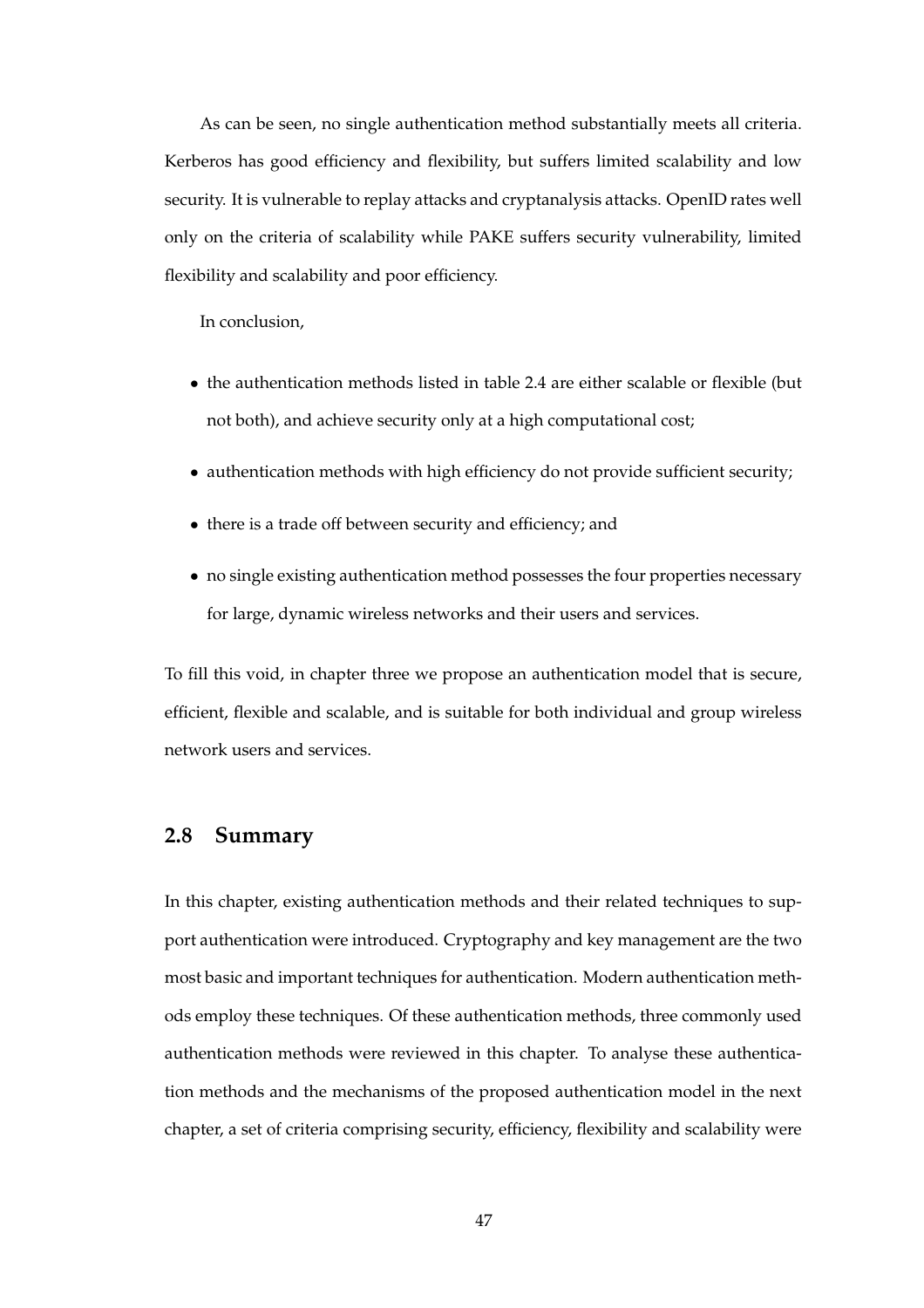used. Of these criteria, security is the most important. To assess security, common attack methods on authentication were examined. A method to validate security, SVO, was also described. The discussion showed that the three commonly used authentication methods are unsuitable to provide secure and efficient authentication for wireless network users and services.

Of the basic techniques, cryptography plays an important role in securing authentication. There are two major types of cryptography: asymmetric and symmetric cryptography. Each type has its own advantages and disadvantages. While the major weakness of symmetric cryptography is the requirement of a shared cryptographic key that relates to key exchange and key management, its strength is its low computational cost. In contrast, asymmetric cryptography does not require a pre-shared cryptographic key. However, the computational cost of asymmetric encryption and decryption is much higher than the cost of symmetric cryptography. To manage cryptographic keys used to secure group communication and authentication keys, the logical key hierarchical scheme was described. Two other cryptographic types used in authentication, the one-way hash cryptography and the one-way pad, were also reviewed.

Three common authentication methods used for wired network services - Kerberos, OpenID and PAKE - were examined. To evaluate these authentication methods, four criteria were proposed: security, efficiency, flexibility and scalability. Of these, security is the most important. The security features of the authentication methods were evaluated by their ability to cope with common attacks: replay attacks, cryptanalysis attack and phishing attacks.

The evaluation results showed that the existing authentication methods do not provide secure, efficient, flexible and scalable authentication for wireless network users and services. While Kerberos is an efficient and flexible authentication method, it is not secure and has some limitations in scalability. In contrast, OpenID was built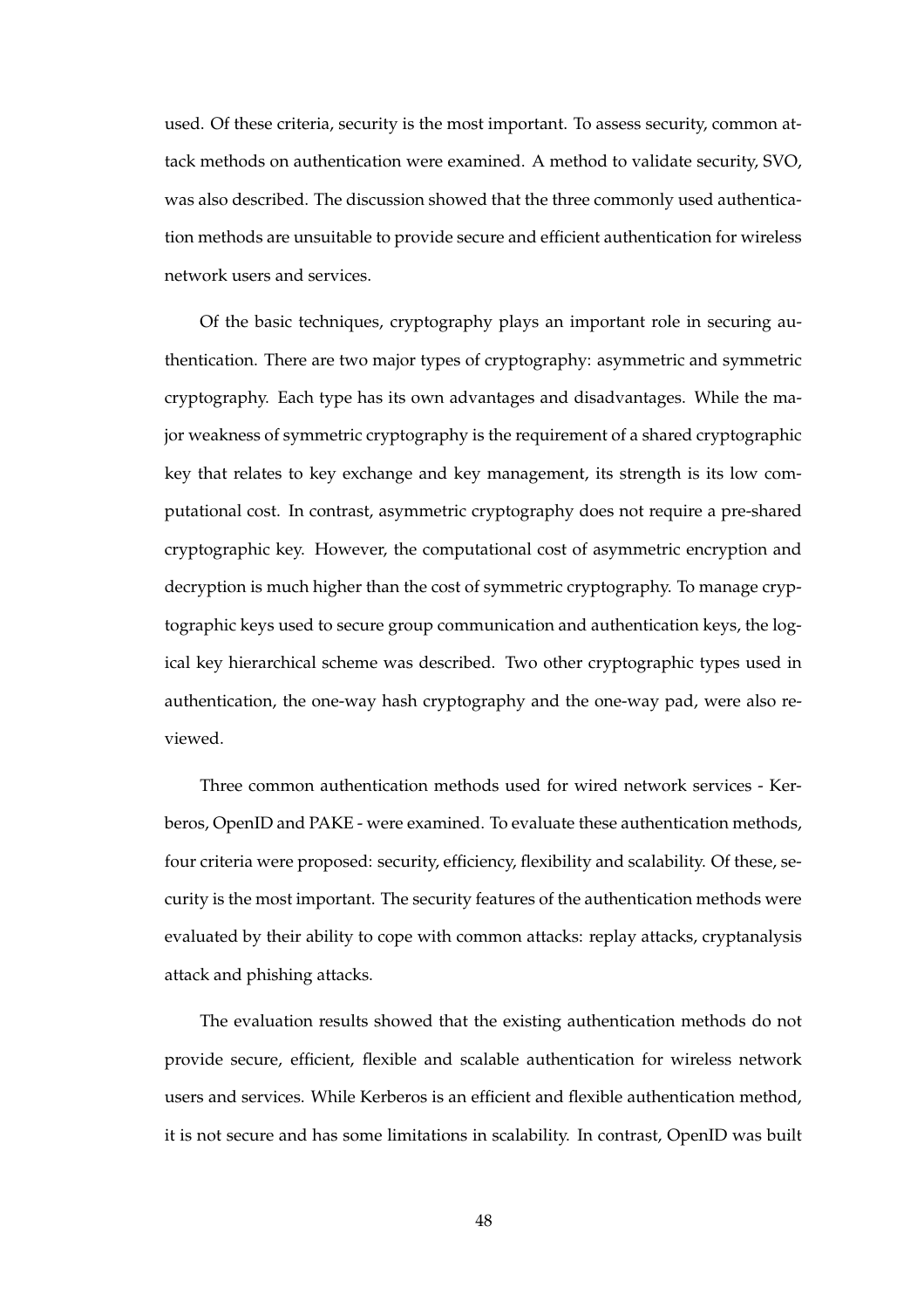for large authentication systems. However, OpenID is neither efficient nor sufficiently flexible for wireless networks. It is also vulnerable to phishing and cryptanalysis attacks. Although the PAKE method has a strong cryptography system and secure authentication, it has limited efficiency and scalability. Furthermore, the PAKE method is vulnerable to cryptanalysis attacks. In conclusion, no existing authentication method supports secure, efficient, flexible and scalable authentication for wireless network users and services.

In the next chapter, we propose an authentication model designed to overcome these shortcomings and to provide authentication for individual and group wireless network users and services.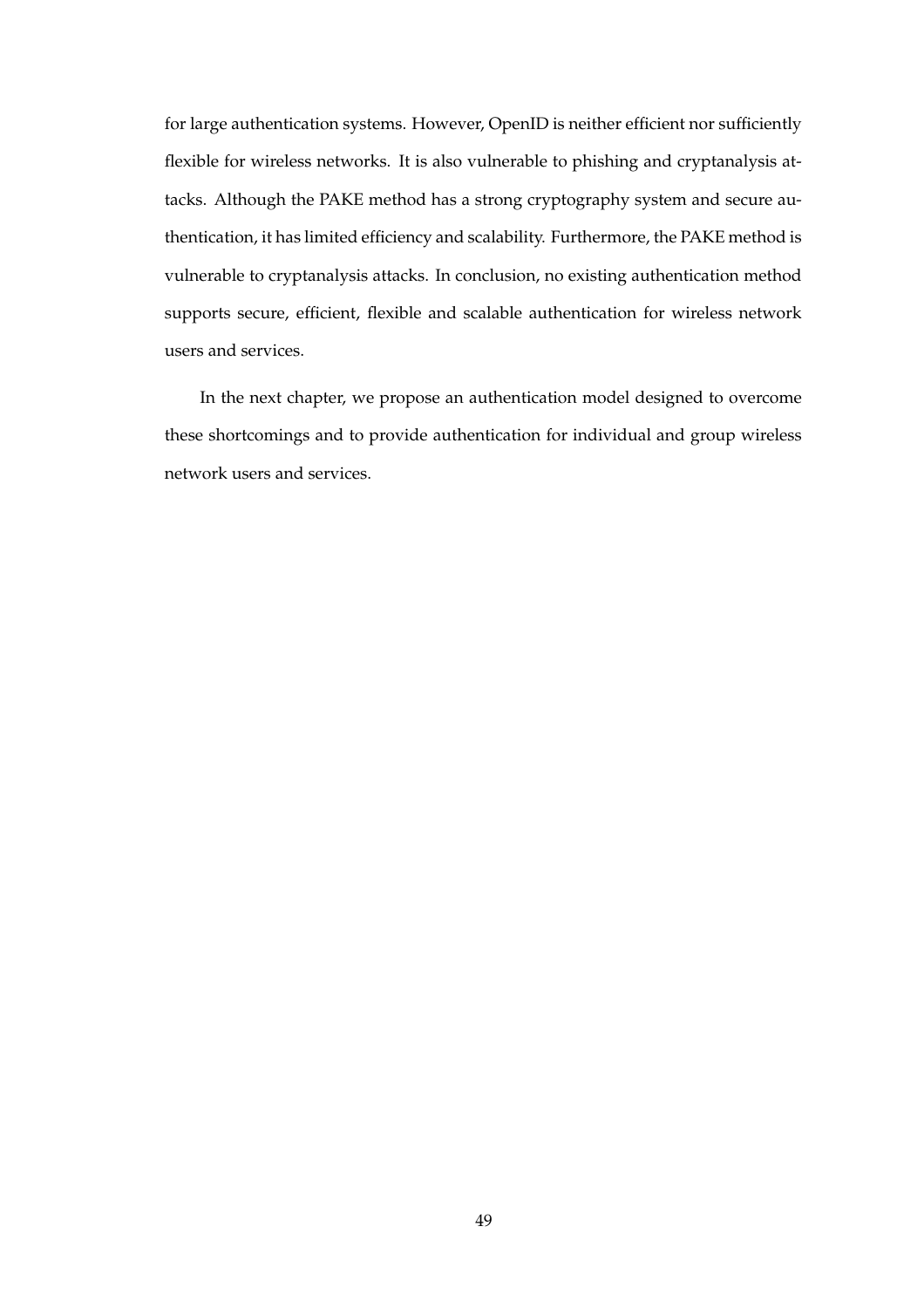## **Chapter 3**

# **AMUS Authentication Model and Architecture**

We showed in the previous chapter that the current authentication approaches do not provide authentication that is both secure and efficient for services in wireless networks. Because of the nature of signals broadcast in the air, communications in wireless networks are more vulnerable to security attacks (described in section 2.4) than wired networks [Mil01] [Hen03]. However, strengthening the authentication of mobile devices in wireless networks by increasing cryptographic key sizes can result in high computation costs  $[BDR+96]$ , especially in asymmetric cryptography [WGE+05] [Lop06]. Current mobile devices often have limited resources [Tar03] such as low-power processors, small memory, limited battery power and low network bandwidths. Providing authentication for wireless network users and services that is both secure and efficient is therefore challenging.

Flexibility and scalability are also of concern [LB01] [JTY97] when applying existing authentication methods to wireless networks. Because users and services in wireless networks are dynamic, the current authentication approaches may become unfeasible due to the high costs related to management, storage and search operations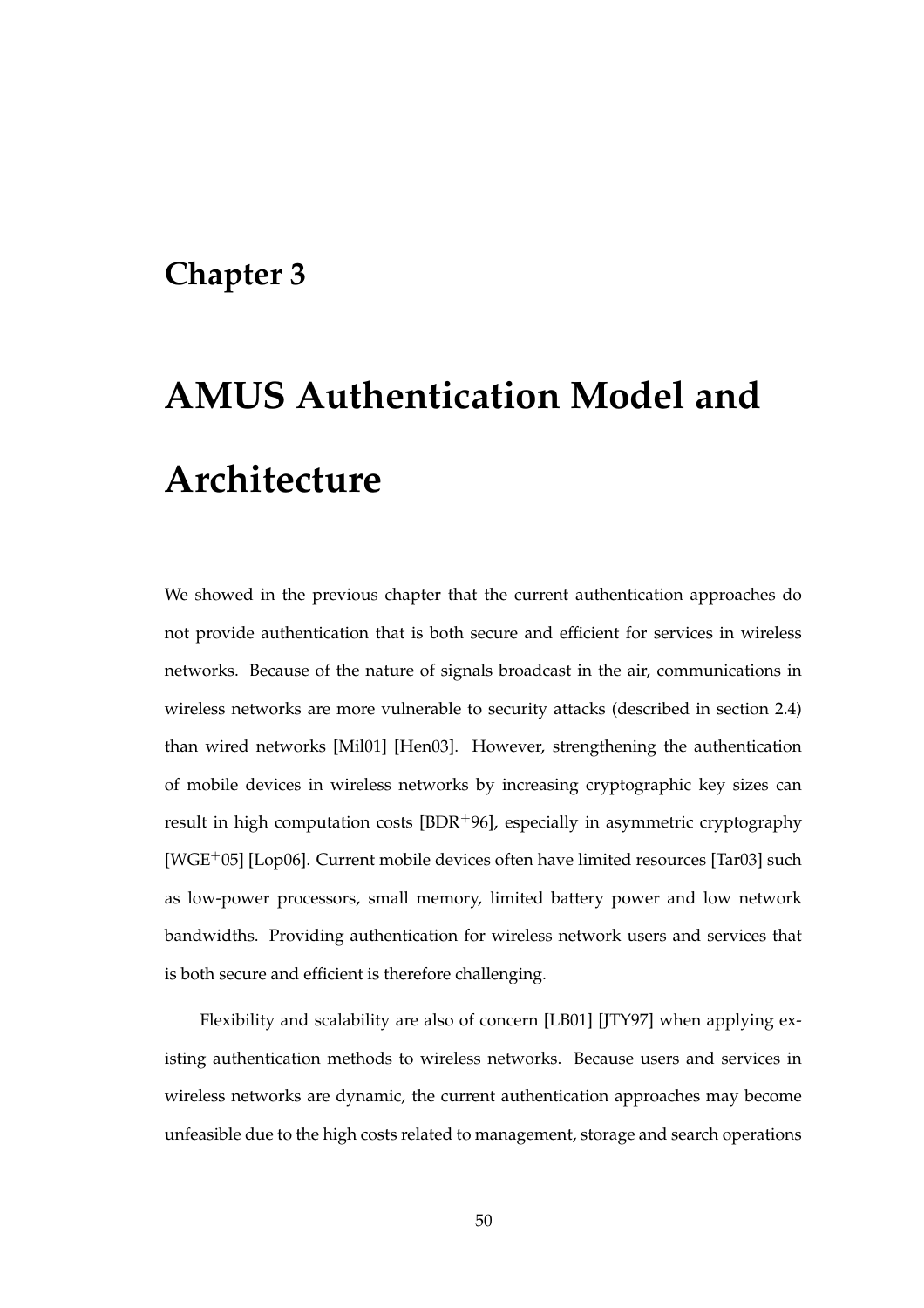on high numbers of identities in large wireless networks. Operation costs that are minor in small-scale authentication situations may be magnified to constitute a large part of the authentication cost in large-scale authentication situations. In addition, a specific authentication method that suits one situation may not suit other situations in wireless networks. Because of the limited resources of mobile devices, not all mechanisms can be used in all mobile devices. An authentication model is required that can support multiple mechanisms in order to adapt to different mobile devices and different situations.

Grouping is an approach commonly used to solve the efficiency problem in large systems. The grouping of users [CCL05] [FKC03] [CS05], applications [JLP97] [Haa08] and requests [KM02] [TLP03] is commonly used to achieve scalability in large systems. In authorisation processes, user groups have been employed in Unix [GS03] and Windows [CG06]. Role Based Authorisation Control [SCFY96] [FKC03] develops the user group concept into a "role" in order to decrease management costs and to improve efficiency for authorisation updates in large systems. Meanwhile, authorisation for group collaboration [PWFK02] [JL96] and distributed applications [Var05] [Zur96] also works with groups of adjacent network nodes to achieve security and efficiency in scalable authorisation systems.

Authentication involving groups of users and services (as opposed to individual users and services) presents further issues as no existing method offers both secure and efficient authentication for groups of users and services in large systems. Although grouping users and services is common and straightforward, providing secure, efficient and flexible authentication for them is difficult. Because current authentication methods are neither secure nor efficient for user groups and service groups, some efforts [AST00] [Han00] [BCEP04] have been made to propose group authentication methods. However, while these methods support authentication for user groups, they neglect support for service groups. Moreover, these methods are vulnerable to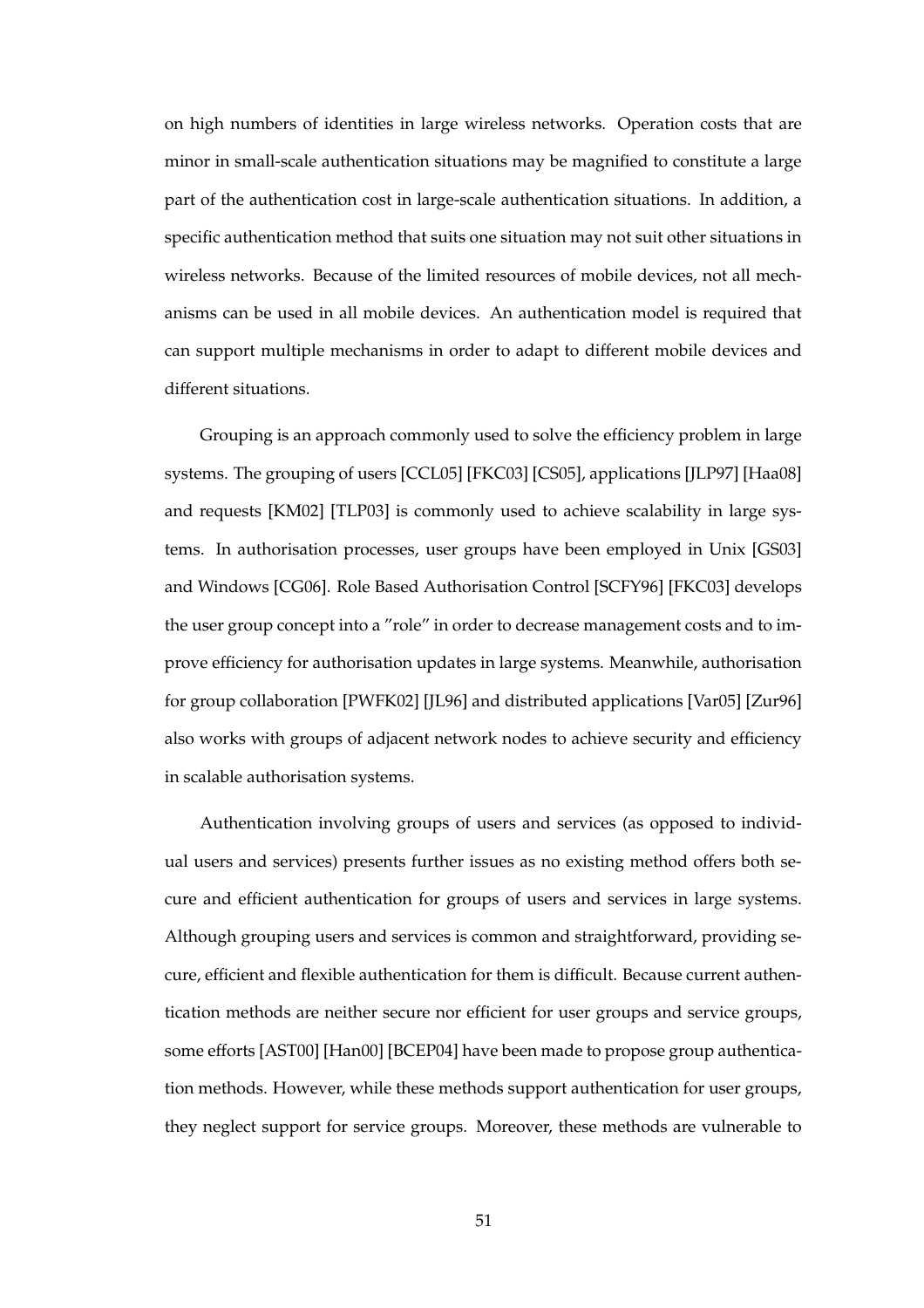replay and man-in-the-middle attacks [JP02] [PQ02] [NKW04]. Furthermore, the dynamic nature of user group and service group members in wireless networks renders the issue of balancing security and efficiency in authentication for both individuals and groups of users and services problematic.

In this chapter, a new authentication model for wireless network users and services, named **AMUS** (**A**uthentication **M**odel for wireless network **U**sers and **S**ervices), is proposed in order to overcome the shortfalls of the current authentication methods described in section 3.1. In the model, a collection of relationships among the basic elements of the authentication model is formed. Based on this collection of relationships, two main components, a group manager and an authentication controller, perform authentication verification for users and services in the model. The group manager is used to handle membership management of user groups and service groups while the authentication controller conducts the authentication verification process in the model. Based on the authentication model, an authentication architecture is also derived to serve as a guide to realise authentication.

The authentication architecture described in section 3.2 has two layers: the key management layer and the authentication layer. In the key management layer, authentication keys are distributed among group members. This layer is used to support the authentication verification process performed in the authentication layer. Although the two layers are linked, the authentication layer is transparent to the key management layer. The two layers thus enable flexibility as implementations can use different mechanisms in each layer.

Further discussion in section 3.3 shows that the AMUS model is able to provide flexible and scalable authentication for users and services in wireless networks. Of the four evaluation features (security, efficiency, flexibility and scalability), security and efficiency depend on mechanisms used to realise the AMUS authentication model. Scalability is enabled by the model's ability to adapt to rapid growth and shrinkage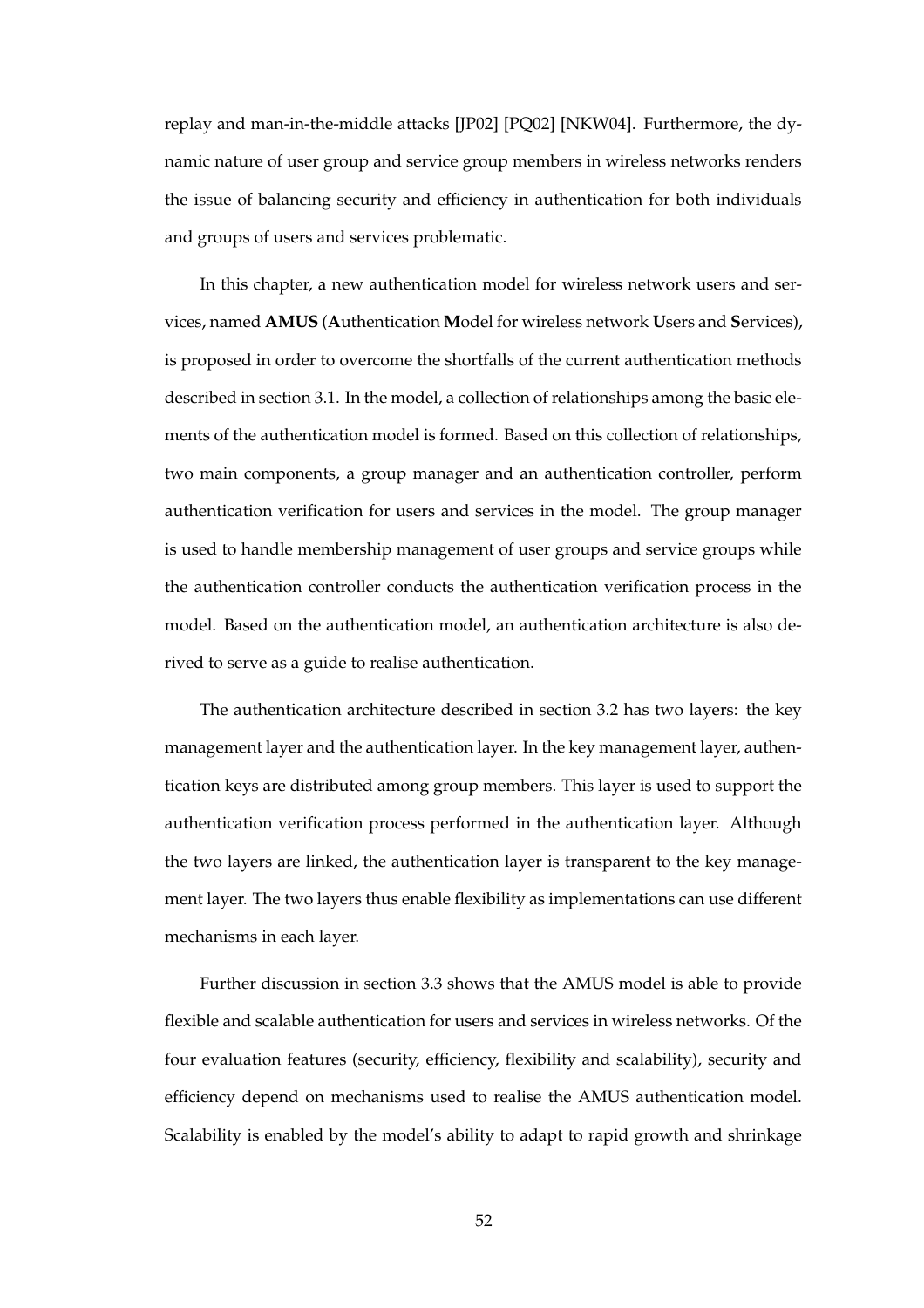in large wireless network users and services. Due to the model's structure, multiple mechanisms can be applied in the authentication model to suit different configurations and security requirements, thus enabling flexibility.

## **3.1 The AMUS Authentication Model for Wireless Network Users and Services**

Before a formal description of the proposed authentication model is presented, an overview and description of the basic entities (including users, services and the user group and service group) in the model are given. Later, the formal description of the model includes definitions of general concepts, the authentication message and components of the authentication verification.

#### **3.1.1 An Overview of the AMUS Authentication Model**

Let the authentication model have *n* users and  $m$  services. These are grouped into  $x$  user groups and  $y$  service groups respectively. Notation for users, services, user groups and service groups are specified as follows:

- *n* users written as  $u_1, \ldots, u_n$ ;
- *m* services written as  $s_1, \ldots, s_m$ ;
- x user groups denoted as  $UG_1, \ldots, UG_x$ ; and
- y service groups denoted as  $SG_1, \ldots, SG_u$ .

Grouping users and services can enhance scalability and efficiency without sacrificing security for authentication and authorisation. Assembly by groups is a natural characteristic of users and services. In authentication and authorisation, users are grouped according to their roles in organisations. No constraints are attached to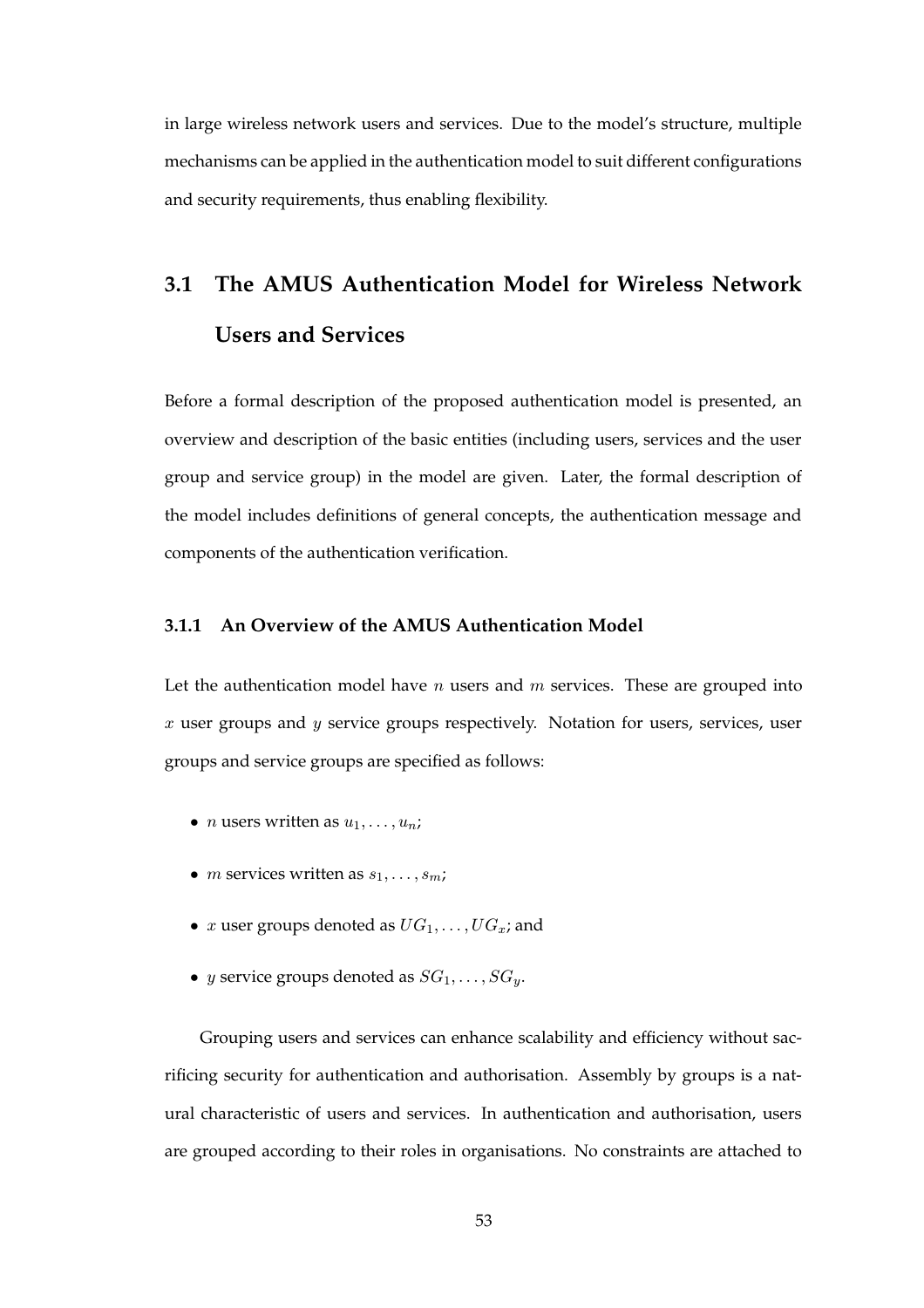grouping services; services can be grouped as long as they share the same security requirements. Because of the freedom of grouping users and services, a user or service may belong to more than one group. While the privileges of users can be dynamic, roles are generally more stable. This stability reduces management costs and enhances scalability.

The underlying concept of the AMUS authentication model is to provide authentication for user groups and service groups. Unlike traditional authentication models representing individual users and services, AMUS connects users with user groups and services with service groups. By grouping users and services into user groups and service groups, individual users in the system become members of user groups. Individual services also become members of service groups. Authentication for users and services employs group identities instead of individual identities. Authentications are therefore considered to be performed for user groups and service groups, rather than for individuals or individual services. Hence, the individual authentication problem becomes a group authentication problem. The conceptual model of AMUS is illustrated in figure 3.1.



Figure 3.1: The Authentication Conceptual Model

Because the AMUS authentication model has a simple structure, it requires expansion before it can be applied to wireless networks. While group concepts have been known previously (see earlier discussion in section 1.1), users and services in wireless networks can be grouped in many different ways. Furthermore, because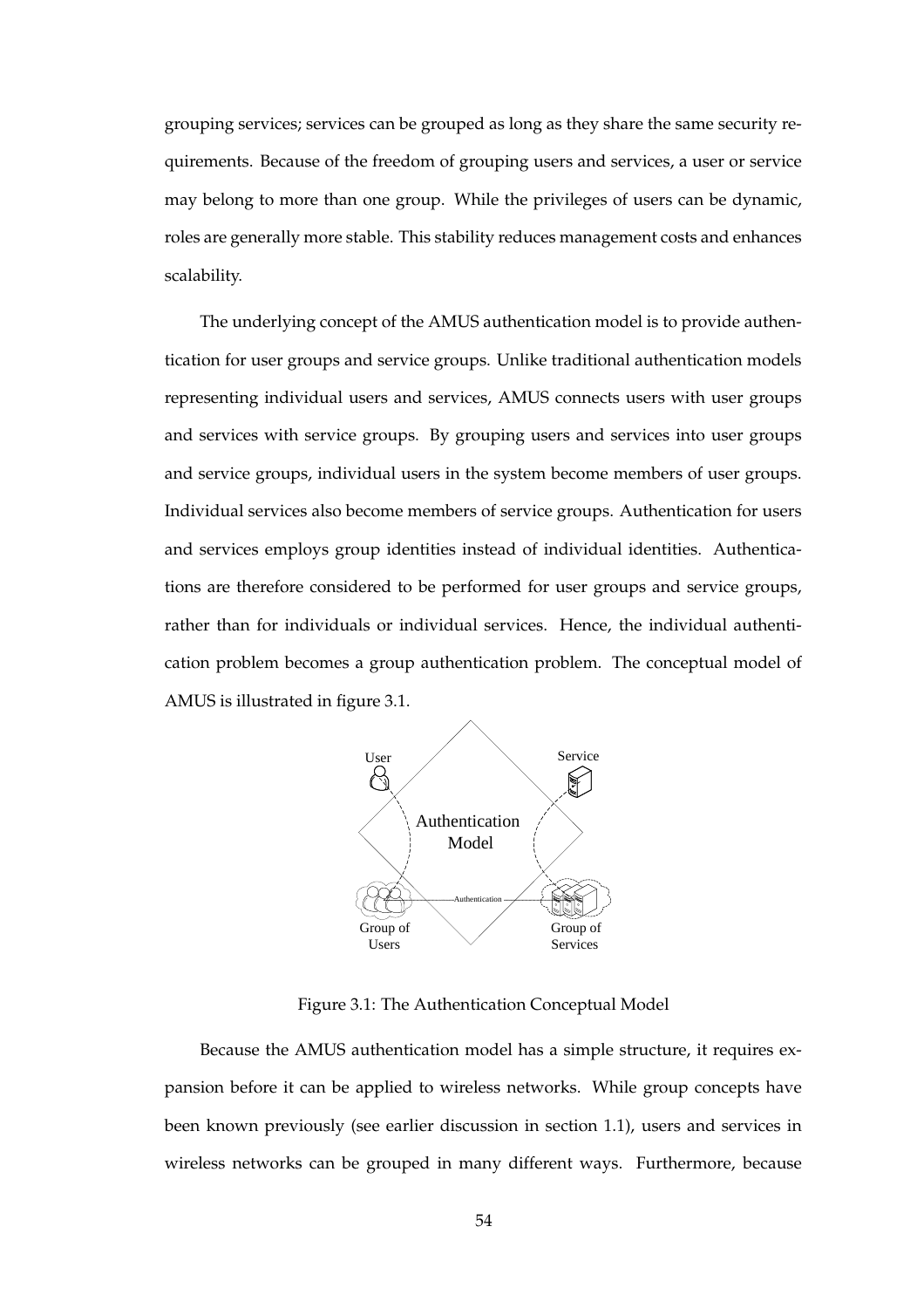group memberships of wireless network users are large and dynamic, it is essential that the AMUS model include a comprehensive authentication component to manage these memberships securely and efficiently. This core authentication component allows the AMUS model to meet its strong authentication goals.

The expanded authentication model comprises basic elements (users, services, user groups and services groups) and components (an authentication message, a collection of relationships, a group manager and an authentication controller). During authentication, users and services create authentication messages and exchange them via communication channels. An authentication message usually comprises authentication data and non-authentication related data. In order to verify the claimed identities in the authentication data of the authentication messages, we propose three components for authentication verification: the collection of relationships, a group manager and an authentication controller. The collection of relationships and the group manager are created to support different ways of grouping users and services and authentication. Based on these relationships and the group manager, the authentication controller is designed to protect users and services in the authentication model. The basic elements and components of the AMUS model are illustrated in figure 3.2.



Figure 3.2: The Overview of Elements in the AMUS Authentication Model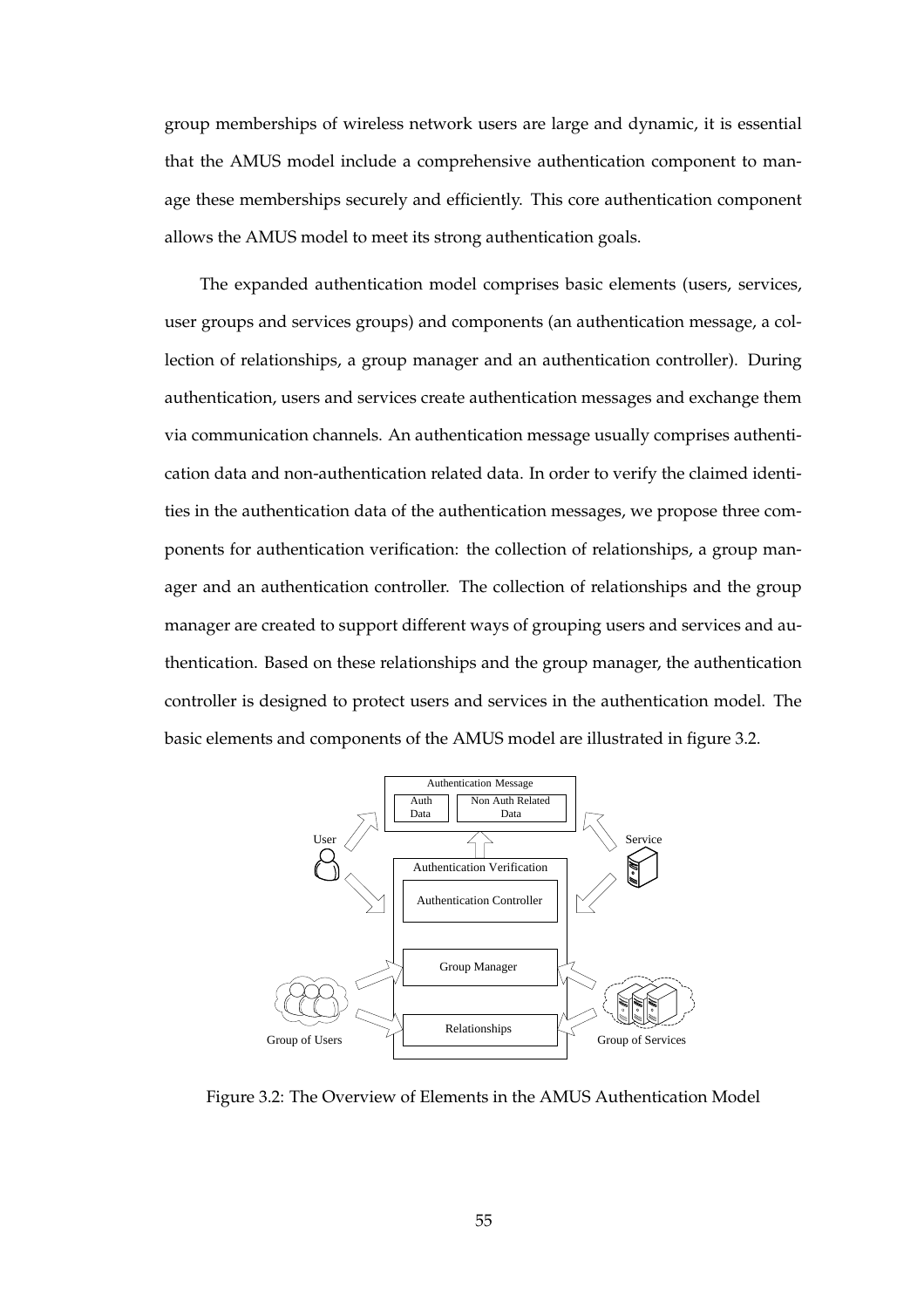#### **3.1.2 General Concepts for Authentication**

The basic concept of any authentication involves a user, a service, an identity and an authentication request. Usually the user is the source of an authentication request while the service is the target. In other words, the user expresses a desire to access the service and claims ownership of the identity in the authentication request. In the AMUS authentication model, each user is assumed to have a single unique user identity. Therefore, an individual user identity, denoted as  $U$ , also refers to the user owning the identity. Let  $n$  be the number of users in the system. The set of users in the system is symbolised as  $\mathbb{U} = \{U_1, U_2, \ldots, U_n\}.$ 

The service is also a common concept in wireless networks. In [Bel08], network services (commonly shortened to "services") are defined as software modules that offer sets of utilities to provide access to resources. Among services, Web service [Wiknd] is currently one of the most developed service types. In traditional wired network systems [TvS06], services are normally tied to specific nodes to receive user requests via networks. In wireless network systems, services become more dynamic. Instead of being statically located at dedicated nodes, services are able both to roam among different wireless networks and also to migrate between different mobile devices.

Similar to users, each service has a unique service identity denoted as  $S$ . Let m be the number of services in the system. The set of users in the system is symbolised by  $\mathbb{S} = \{S_1, S_2, \ldots, S_m\}$ . In the model, the service identity is used to determine the service's validity and right to operate in the system. Service authentication is therefore crucial in the AMUS authentication model. Service authentication protects users from the phishing attacks of illegal services. In short, service authentication prevents malicious services from operating in systems.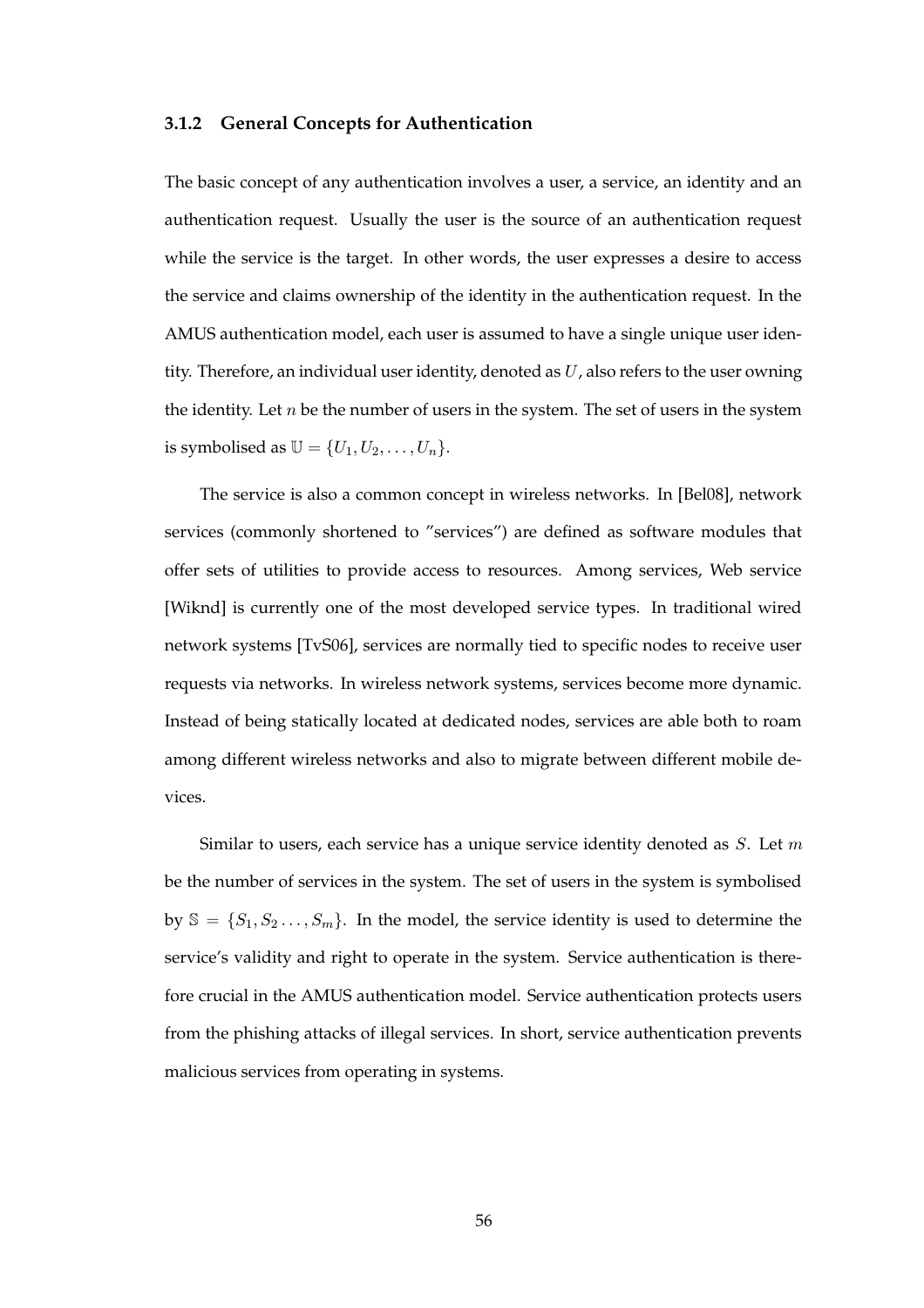In the AMUS model, users are grouped together to form *user groups*. A user group is not a new concept in security. User groups have been used in access control for operating systems [Ray03], in authorisation control [SCFY96] and in group authentication [MCR04] [DGS98]. User groups are usually derived from existing groups of users in reality such as groups of friends, employees of a company, students in a class or members of a family. Users are also grouped by their roles in a system. Usually a role correlates to a privilege in the system. In other words, users are grouped by their authorities. A user group UG of k members,  $U_{i1}, \ldots, U_{ik}$ , is formalised as follows:

$$
UG = \{U_{i1}, \dots, U_{ik}\}, k \in \mathbb{N}, 0 \le k \le n, U_{i1}, \dots U_{ik} \in \mathbb{U}
$$
\n(3.1)

Let  $x$  be the number of user groups in the system. The set of all user groups in the system is written as  $\mathbb{R} = \{UG_1, \ldots, UG_x\}.$ 

By joining a group, users share permissions with other members in the same user group. In the model, each user group has its own privileges via a represented role. The privileges stand for permissions to access different services in the system. Because members can obtain privileges from their user groups, those who are in a user group share privileges. To ensure the privileges are given only to authorised users, each user group has specific security requirements. A user wanting to become a member of the user group has to satisfy the security requirements of the group. In this model, users in a user group can therefore use a single authentication key from the group to authenticate to services.

The service group is a new concept introduced in the AMUS model. In the model, like users, services are collated into groups. A service group, SG, of l services  $S_{j1}, \ldots, S_{jl}$ , is formalised as follows:

$$
SG = \{S_{j1}, \dots, S_{jl}\}, l \in \mathbb{N}, 0 \le l \le m, S_{j1}, \dots S_{jl} \in \mathbb{S}
$$
\n(3.2)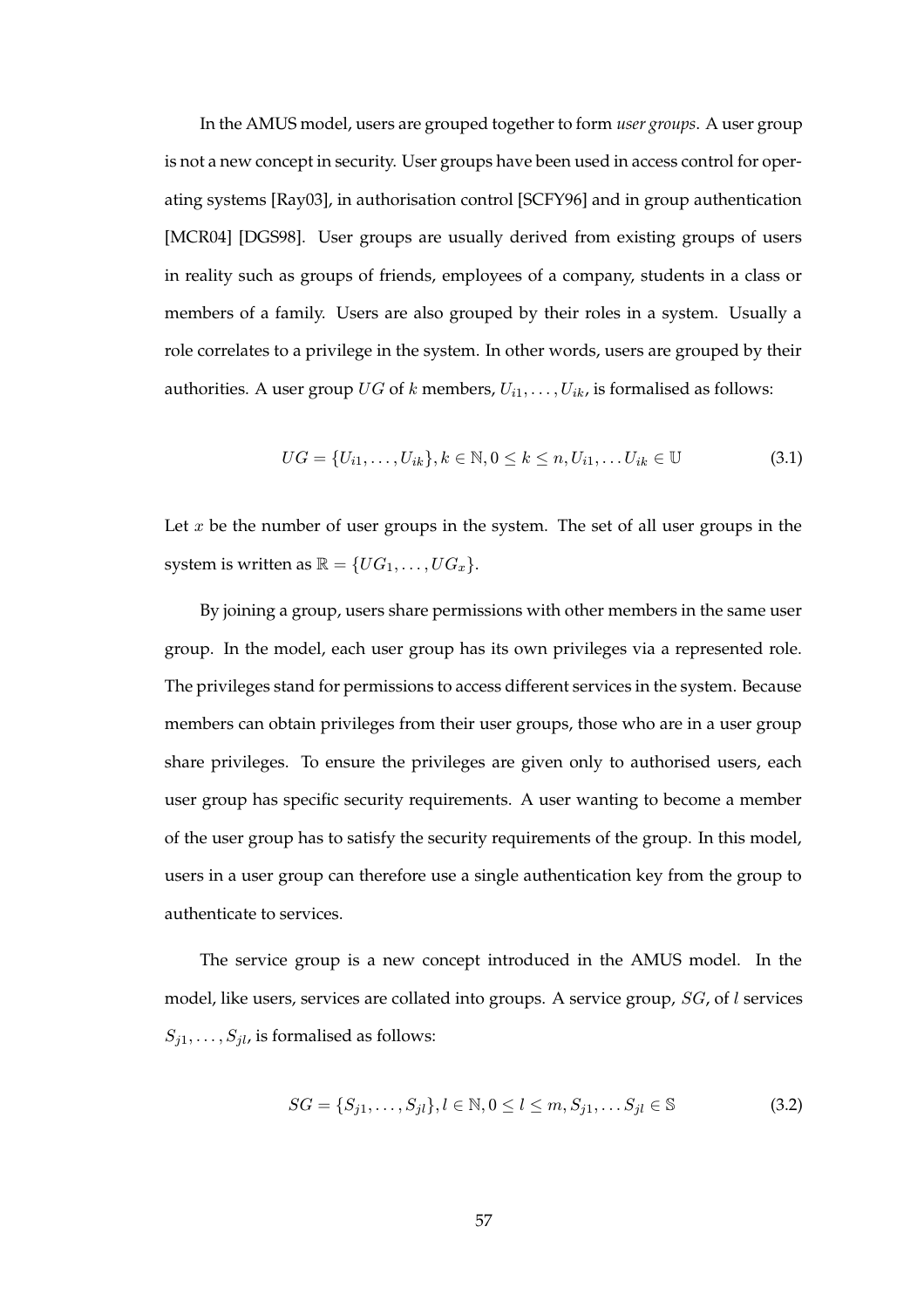Services in a group share the same security requirements. Membership of a service group requires a service to grant permission to members of authorised user groups to access the service. Services are therefore grouped by security requirements. A service can belong to multiple service groups. Although these service groups may have different security requirements, the service adopts the security requirement from the service group accessing the authentication.

Services are often grouped by existing application packages [Haa08]. For example, a multimedia company provides multiple 'pay TV' channels as services. Although they are classified into categories (such as music, movie, news, fashion, cartoon or adult), the television channels are grouped by paid packages. When a user subscribes to a package, the user is able to access channels in the package. Instead of controlling authorisation and authentication for individual channels, the company manages its services via service packages.

Taking another example, an Enterprise Resource Planning (ERP) [EP01] system used to control and manage the business processes of a company includes many services for different operations in different business processes. The complexity of the business requires numerous services. The services are grouped into modules defined as software packages such as human resources, project management, supply chain management and customer relationship management. Each package has services to support business activities for the company. From a security perspective, these packages are considered service groups. To efficiently manage authentication and authorisation for these services, the security system controls service groups (packages) instead of individual services.

Security requirements of services are derived from their service groups. By accepting membership of a service group, a service agrees to share security levels with other services in the same group. A service's security may be compromised if the service is assigned into an inappropriate service group. When a service belongs to more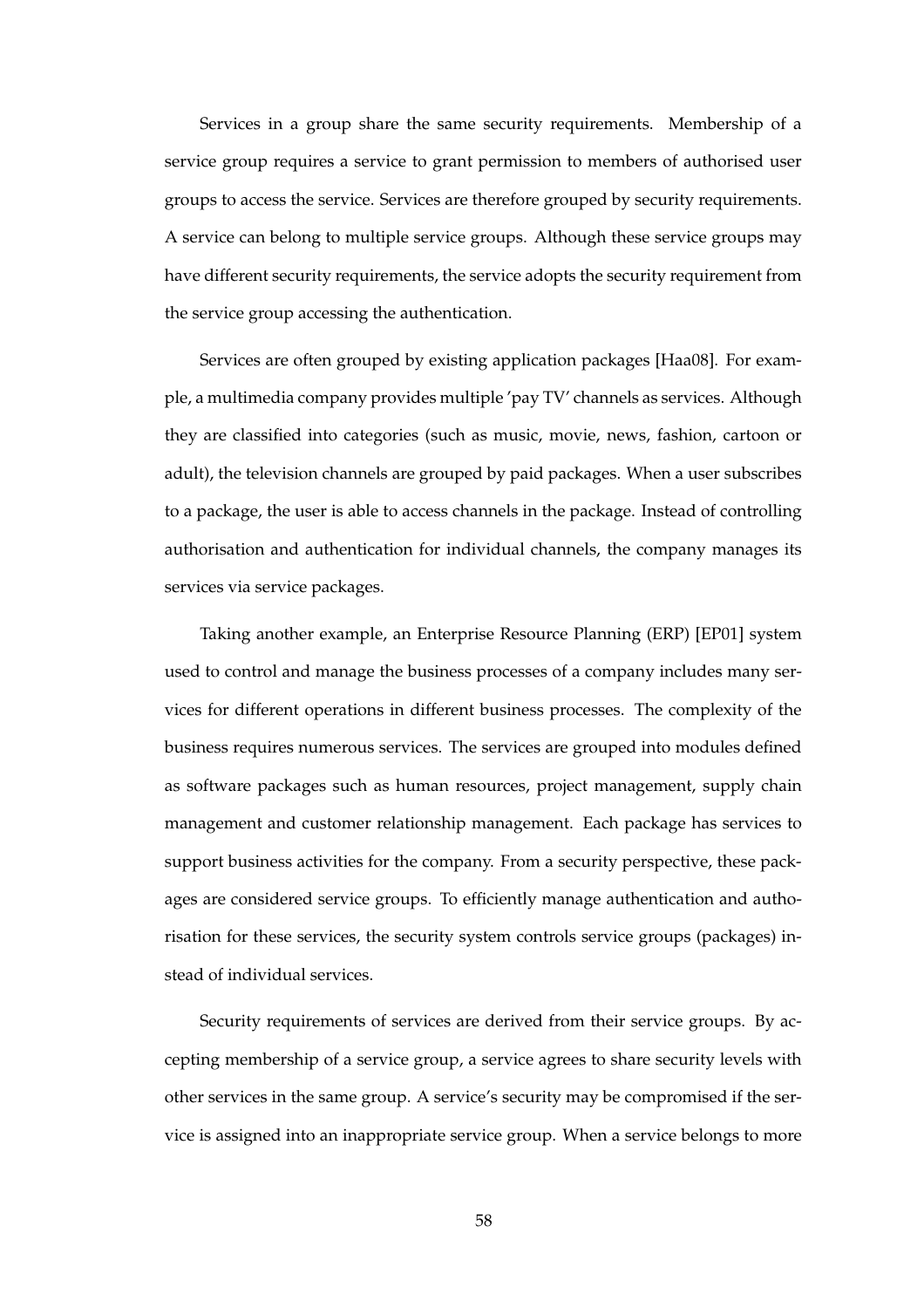than one service group, the security requirements of the service depend on the active service group in a specific authentication.

In order to provide authentication for users and services, the AMUS model includes authentication verification as a core component. This component performs authentication by validating claimed identities in authentication messages.

#### **3.1.3 The Authentication Message**

An authentication message (also called an authentication request) comprises two parts: elements related to authentication and elements not related to authentication. The authentication-related elements include authentication entities and their claimed identities. This element type also includes the supporting data for authentication such as authentication keys, nonces (random numbers to validate the freshness of message) and time stamps. The elements not related to authentication comprise the parameters of the request used to perform tasks in the service. Because these elements are irrelevant to the scope of the authentication model we exclude them from the model. Only the authentication-related elements of entities, authentication entities and supporting data are further discussed.

#### **Entities**

In an authentication message, entities are both the source and the target of an authentication request. The source is the entity making the request while the target is the entity receiving the request. In most cases, the source is the user and the target is the service. However, it is possible for the source and target of an authentication request to be either or both user and/or service. In the AMUS authentication model, the term entity can refer to either user or service.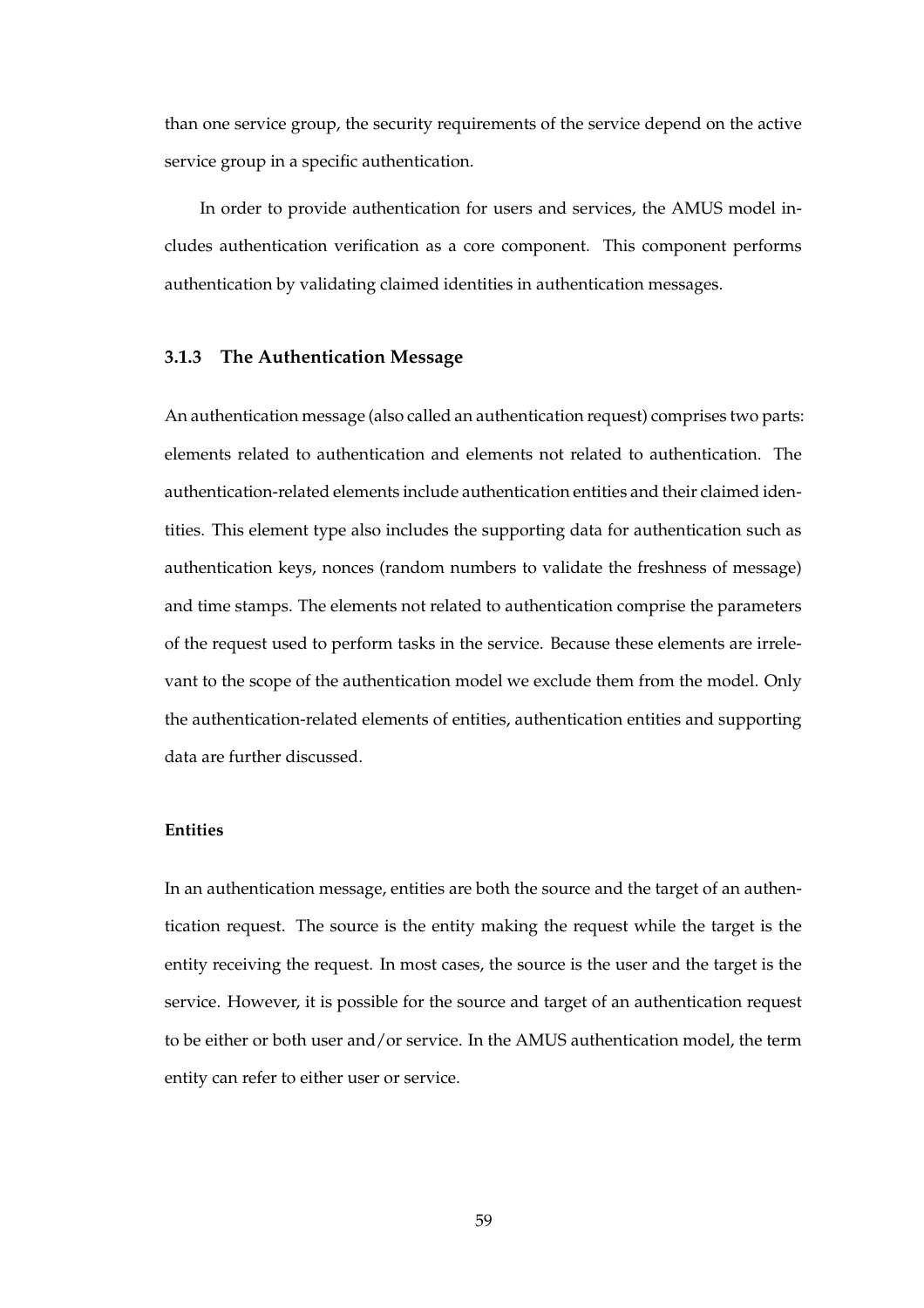#### **Claimed Identities**

An identity is claimed from the entities involved in an authentication message. In an authentication request, the source usually claims its identity by attaching the identity in the message for authentication and authorisation. In the AMUS model, users and services do not use their individual identities for authentication. Instead, their group memberships are used as their identities for authentication. Users utilise their user groups while services utilise their service groups as their authentication identities. In other words, during an authentication, a user or service claims that it is a member of a user or service group in an authentication request. The claimed identities are also the group identities of a user or service group.

These three elements entities, claimed identities and authentication-related data together with task-related data (not discussed) form the authentication message. The authentication-related data includes nonces, timestamps, tickets, authentication keys and other supporting materials for authentication. The existence and combination of these data to support authentication verification depend upon implementation of authentication messages in the protocol. Therefore, authentication messages are subject to authentication verification.

#### **3.1.4 Authentication Verification**

The AMUS model has authentication verification as a core component. The authentication verification itself has three main parts: a collection of relationships, a group manager and an authentication controller. The tasks of the group manager and the authentication controller carry out the relationships between entities and identities. To perform authentication verification, the group manager and the authentication controller need to identify the relationships that exist between entities and identities. The collection of relationships between entities and identities is thus fundamental to the group manager and the authentication controller in the model.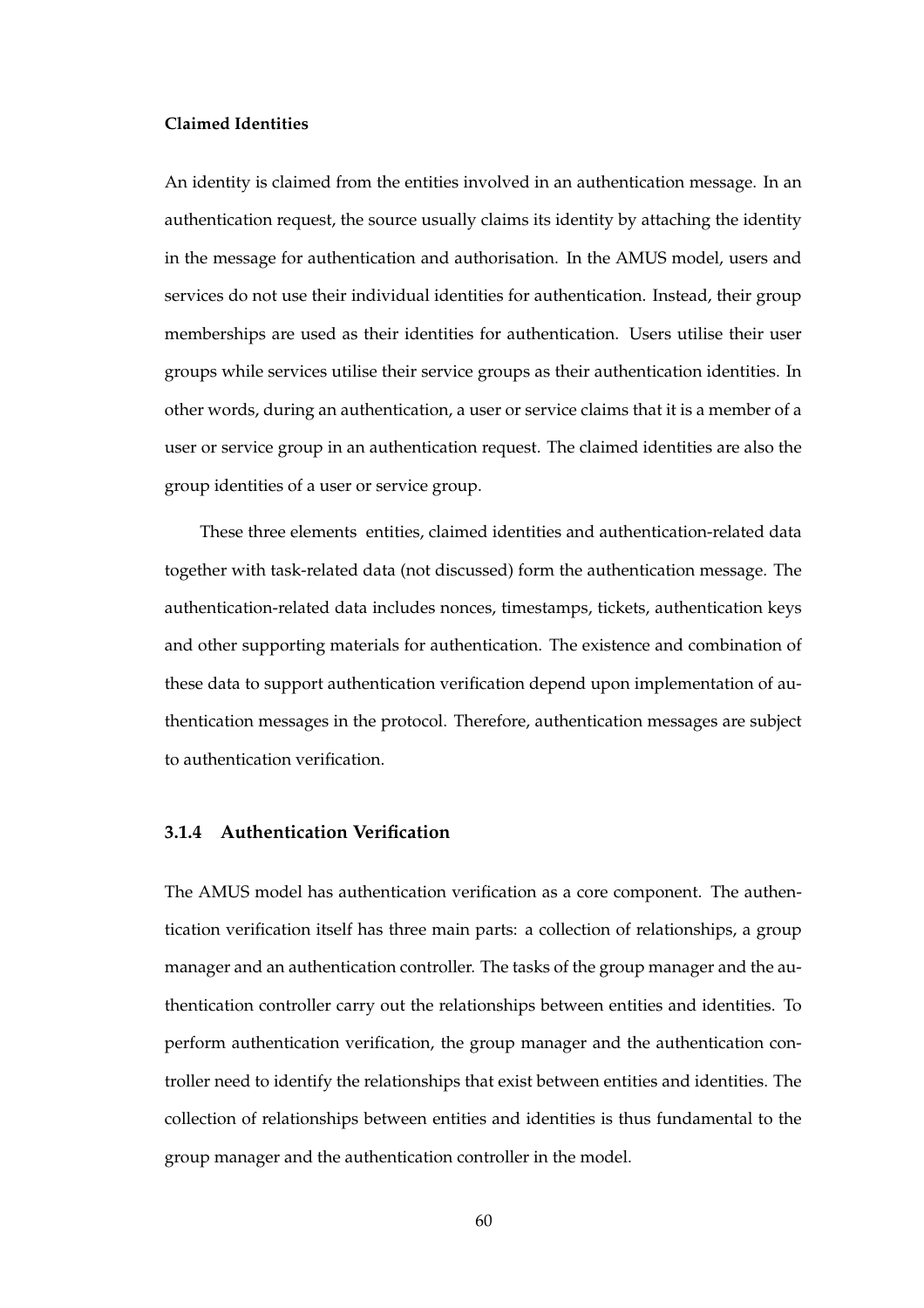#### **The Collection of Relationships**

Within an authentication domain, a number of relationships exist. The authentication relationship between a user  $U$  and its identity is called a user authentication relationship or  $UA$ . Similarly, the authentication relationship between a service  $S$  and its identity is called a service authentication or  $SA$ . Between user  $U$  and user group  $UG$ , the user group assignment relationship is denoted  $UGA$ . Correspondingly, the relationship between entity service  $S$  and identity service group  $SG$  is called a service group assignment or SGA. In an authentication request, when the source is a user and the target is a service, between two identities  $UG$  and  $SG$ , the group authentication relationship is GA. The collection of relationships between entities and identities is illustrated in figure 3.3.



Figure 3.3: The Relationship Between Entities in the Model

#### **Relationship 3.1.** *User Authentication*

A user authentication  $(UA)$  is a relationship between a user and its individual user identity  $U$  at the group manager level.  $UA$  describes the authenticity status after the user performs an authentication with the group manager. The status explains that the group manager trusts the claimed identity  $U$  of the user. The user authentication relationship is formalised as follows:

$$
UA \subseteq user \times \mathbb{U}, \text{a many-to-many, user-to-identity relationship} \tag{3.3}
$$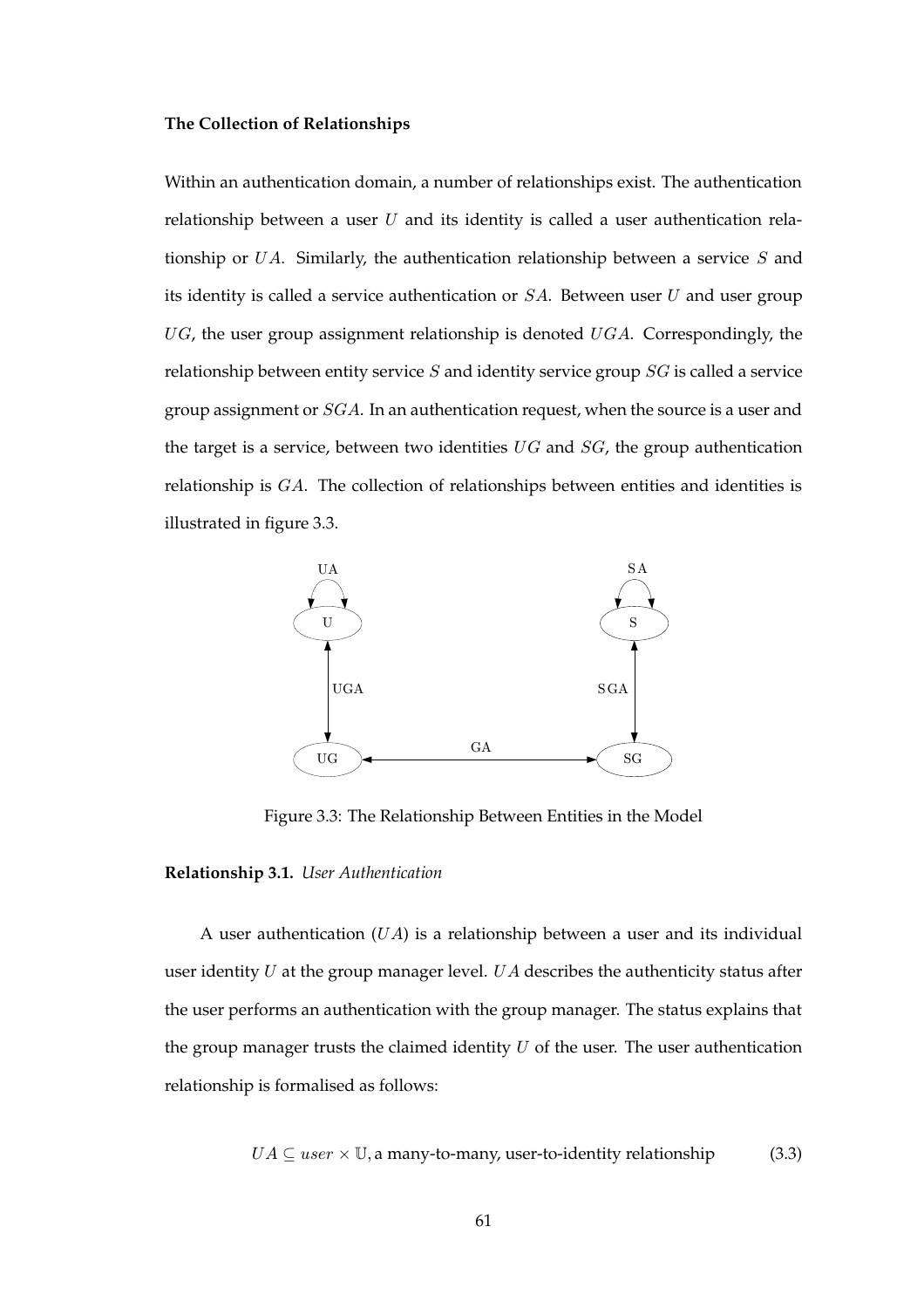The user authentication relationship is achieved only when the user proves its identity to the group manager in a user group join request. Ownership of a shared individual authentication key with the group manager constitutes evidence. By demonstrating the ability to encrypt data using the individual authentication key, the user creates trust in its identity and establishes a user authentication relationship.

After obtaining authenticity status,  $U$  is assigned to the user groups of which it has membership. In other words, the user group assignment  $UGA$  relationship is established only after user authentication.

#### **Relationship 3.2.** *User Group Assignment*

The relationship between a user and a user group is called a user group assignment (UGA). UGA enables a user to become a member of a user group. The  $UGA$ relationship is formalised as follows:

 $UGA \subseteq \mathbb{U} \times \mathbb{R}$ , a many-to-many, user-to-user group assignment relationship (3.4)

In the AMUS model, a user can belong to multiple user groups. A user can thus have multiple roles in the system. Although user groups have varying security requirements, different authentication keys are used for different groups. This prevents security from being compromised for the different user groups. If a user has more than one membership, it has to use different keys for authentication. In the example of the software development company in figure 3.4, Robin, Harry and Michael are three users while the three user groups are based on three roles: manager, programmer and test engineer. In this example, each user is a member of more than one user group. In the example, user Harry has memberships with both the developer and the tester groups. The figure shows that Harry can be either a developer or a tester.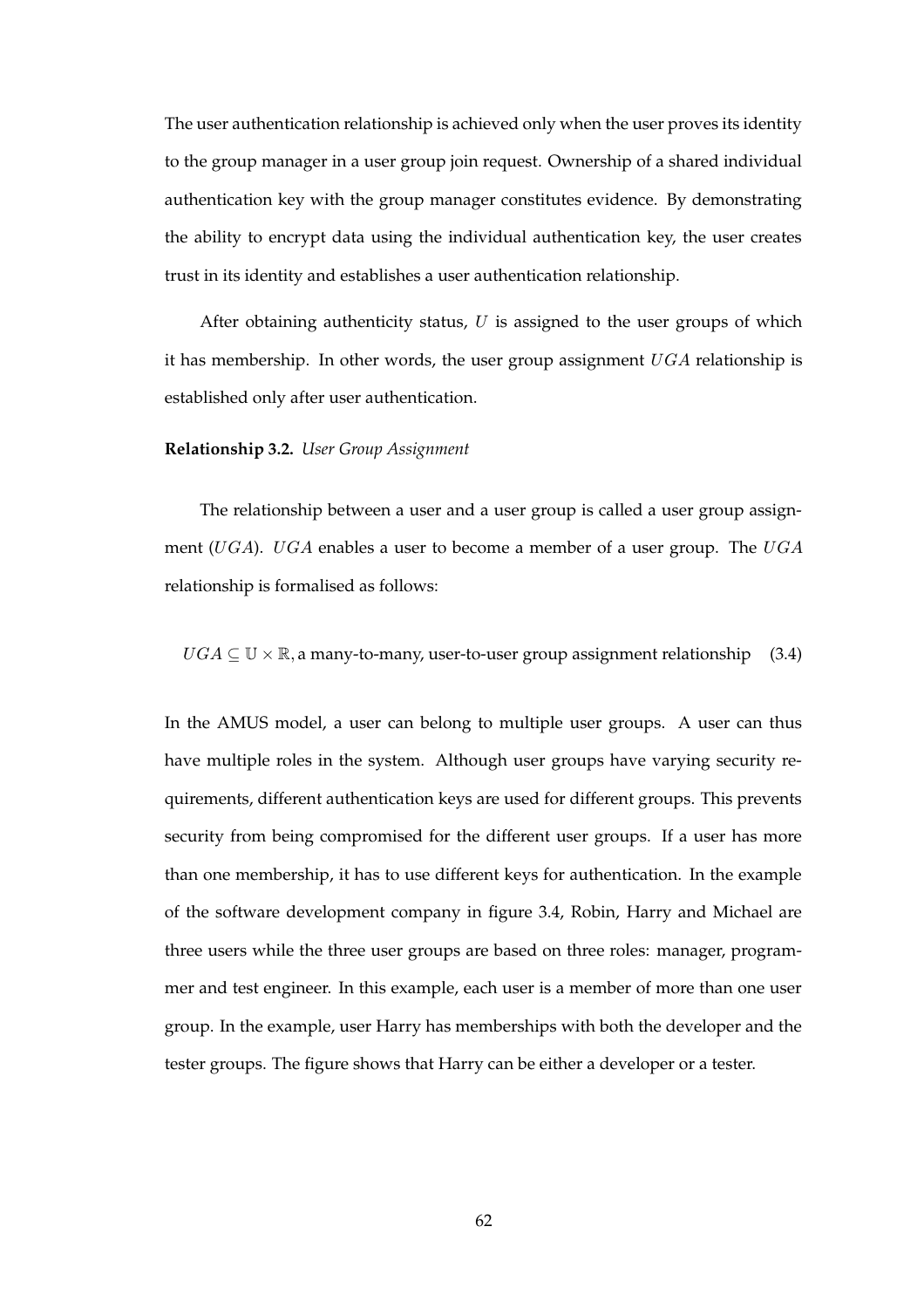

Figure 3.4: The User Group Assignment Relationship

#### **Relationship 3.3.** *Service Authentication*

Similar to user authentication, a service authentication  $(S_A)$  is a relationship between a service and its service identity  $S$  at the group manager level.  $SA$  describes the authenticity status after the authentication process is performed between the service and the group manager. The status explains that the group manager trusts the service identity that S has claimed. SA warrants that the service is not fraudulent. A service authentication relationship is formed after the service authenticates its identity through a service group join request. The service authentication relationship is written as follows:

$$
SA \subseteq service \times \mathbb{S}
$$
, a many-to-many, service-to-its-identity relationship (3.5)

SA protects users from the security attacks of malicious processes masquerading as legitimate services. In the AMUS model, only legitimate services are able to respond to requests from users in the system. In phishing attacks on OpenID authentication [LJCS08], malicious services masquerading as legitimate services were able to steal private personal information (including authentication keys). Using the AMUS authentication model, when a service fails to authenticate its identity, the service authentication relationship is not formed. Consequently, under this model, fraudulent services are detectable.

#### **Relationship 3.4.** *Service Group Assignment*

A service group assignment ( $SGA$ ) describes that a service S is a member of a service group  $SG$ . In other words, service S is assigned into the service group  $SG$ .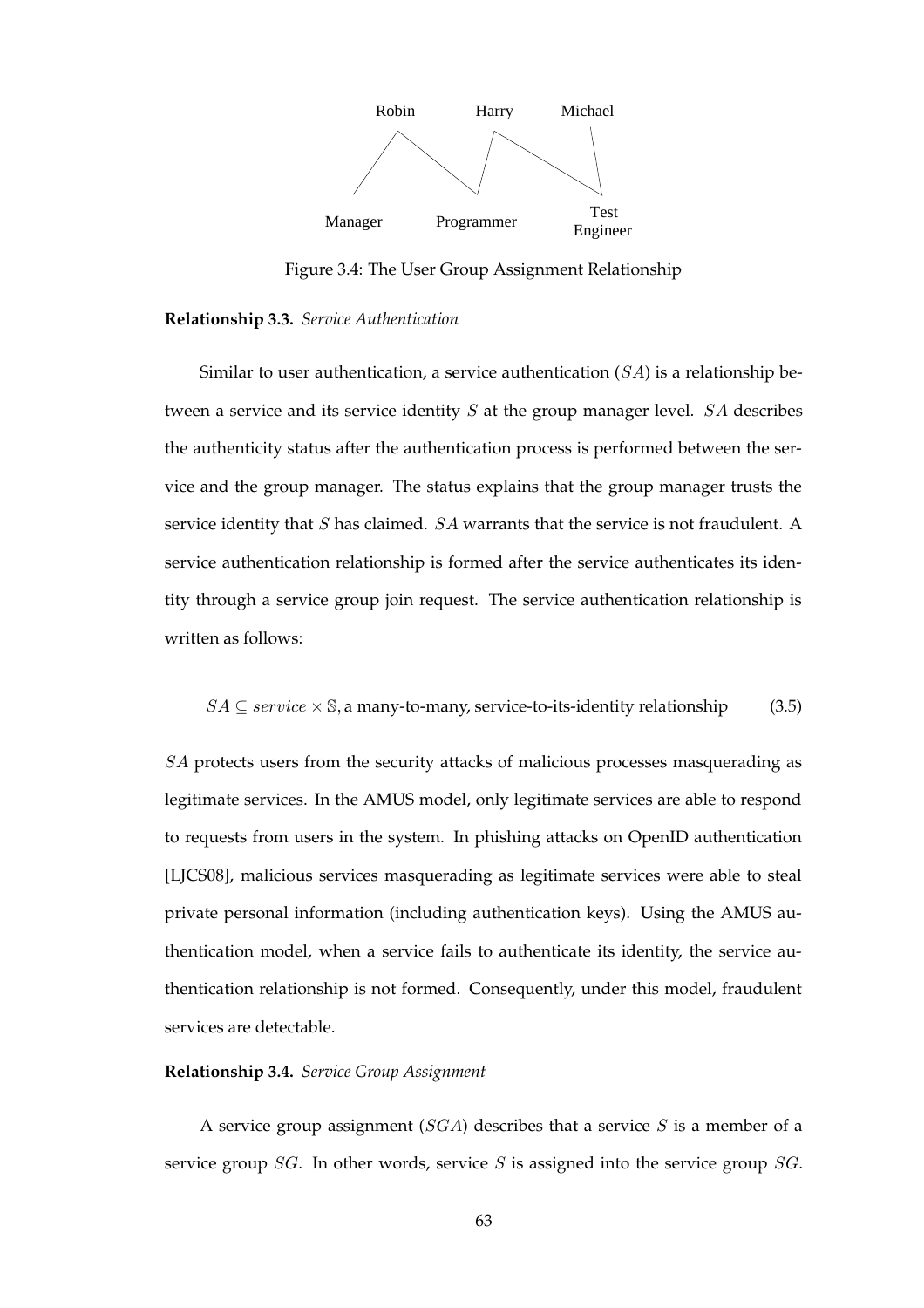The relationship is formally defined as follows:

 $SGA \subseteq \mathbb{S} \times \mathbb{P}$ , a many-to-many, service-to-service group assignment relationship

(3.6) Similar to UGA, this relationship allows a single service to have multiple memberships of service groups. Each service group has a different security level. For authentication, each service uses the group key that correspond to a particular service group. Figure 3.5 illustrates an example of a service assignment for two service groups named code and tester respectively.



Figure 3.5: The Service Group Assignment Relationship

In this example, four services are named: update code, read code, update document and read document. These services are grouped into two service groups: the code group and the test group. The code group contains three services: update code, read code and read document. When a developer can access the code group, that person is able to update and read code. The developer is also able to read the document but is not able to update the document.

#### **Relationship 3.5.** *Group Authentication*

A group authentication  $(GA)$  is built from two types of relationships:

- i. a trust relationship of the claimed user group identity of a user; and
- ii. a trust relationship of the claimed service group identity of a service.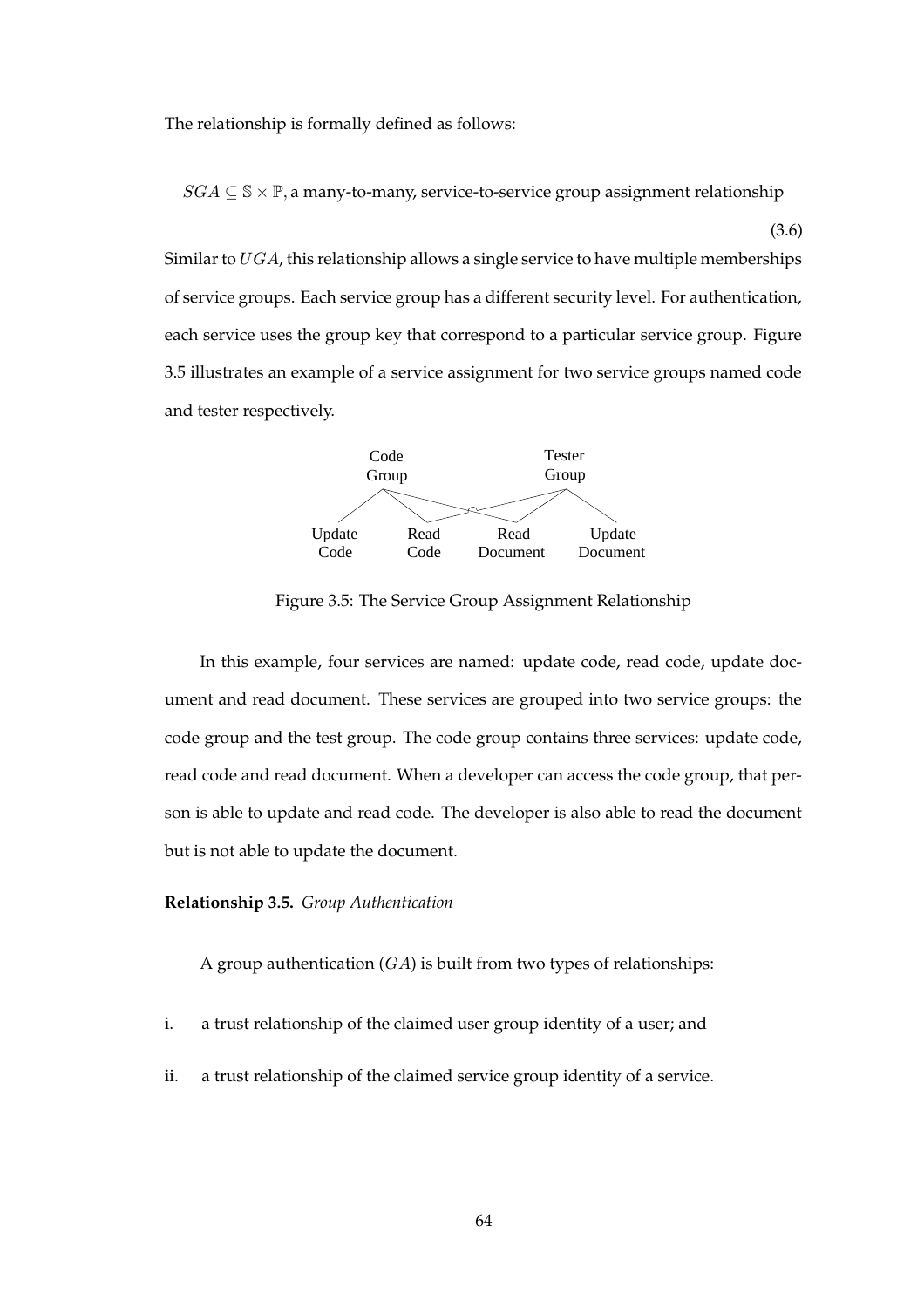These are formally defined as follows:

$$
TUR \subseteq U \times \mathbb{R}
$$
, a relationship between a user and a user group; and  
 
$$
TSR \subseteq \mathbb{S} \times \mathbb{P}
$$
, a relationship between a service and a service group. 
$$
(3.7)
$$

By default, when a user and a service are the source and the target of the authentication respectively, a group authentication relationship GA is defined as a combination of two trusted relationships  $GA_1$  and  $GA_2$  where  $GA_1$  is from  $TUR$  and  $GA_2$  is from TSR.

$$
GA = GA_1 + GA_2, GA_1 \in TUR, GA_2 \in TSR \tag{3.8}
$$

The AMUS authentication model also can be extended to authenticate between a user and another user, a service and a user or a service to another service. Therefore, the extended group authentication relationship  $GA^*$  can be defined as a combination of two trusted relationships  $GA_1$  and  $GA_2$  where  $GA_1$  and  $GA_2$  are from  $TUR \cup TSR$ , as follows:

$$
GA^* = GA_1 + GA_2, GA_1, GA_2 \in TUR \cup TSR \tag{3.9}
$$

The combination of the two relationships  $GA_1$  and  $GA_2$  represents mutual authentication for the group authentication GA. The authentication relationship requires a mutual trust between the source and the target of the authentication. Because  $GA_1$ is responsible for forward trust, it also named as the forward group authentication relationship. This relationship explains that the source has authenticated its claimed group identity with the target and has thus created trust. Similarly,  $GA_2$  uses the backward group authentication relationship to explain that the source can also trust the claimed identity of the target. The group authentication relationship is established only after both relationships  $GA_1$  and  $GA_2$  are established. The condition warrants that the group identities claimed from both the source and the target in the request have been successfully verified. This mutual trust helps authentication prevent phishing attacks from fraudulent services.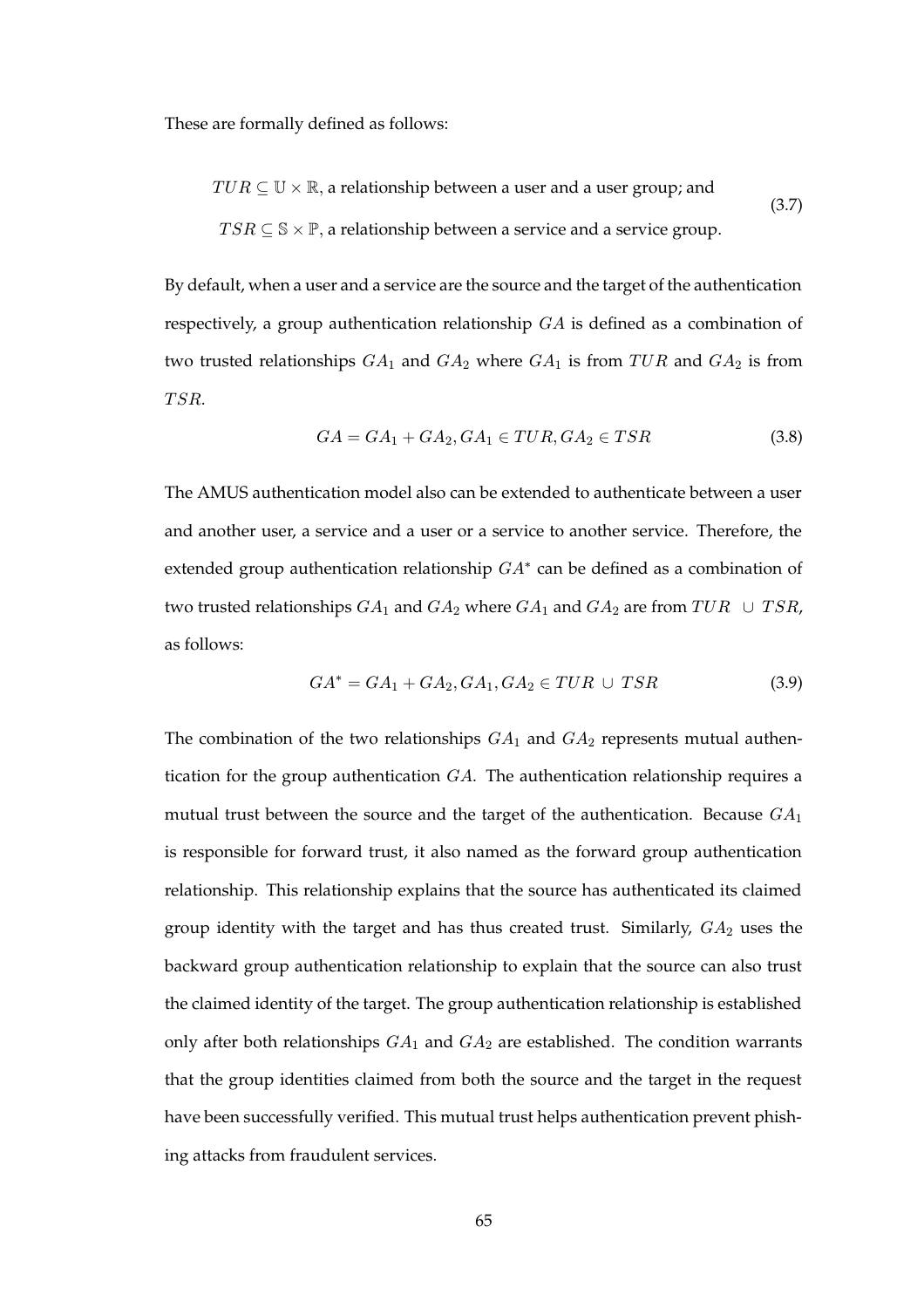In most of the authentication requests, the source is a user  $U$  and the target is a service S. The group authentication relationship GA is established from the forward group authentication relationship  $GA_1$  (created from the authentication of user group identity  $UG$  of  $U$  at service  $S$ ) and the backward group authentication relationship  $GA_2$  (which represents trust of U with the claimed service group identity  $SG$  of service S).

In another example, service  $S_1$  tries to access service  $S_2$  by making an authentication request. In this request, the source is a service  $S_1$  and the target is another service  $S_2$ . While  $SG_1$  and  $SG_2$  are the claimed identities of service  $S_1$  and  $S_2$  respectively, the group authentication relationship  $GA^*$  is re-written as follows:

$$
GA^* = (S_1 \to SG_1) \lor (S_2 \to SG_2) \tag{3.10}
$$

This expression explains that both services  $S_1$  and  $S_2$  have to authenticate their claimed identities before the mutual group authentication relationship can be formed.

Based on the collection of relationships, other components in the authentication verification process can be built. The group manager is built from the UA, UGA, SA and SGA relationships. The authentication controller is built from the GA relationship. Figure 3.6 illustrates the entities and components, and the relationships between entities and components, in the model.



Figure 3.6: Summary of Relationships between Entities, Elements and Components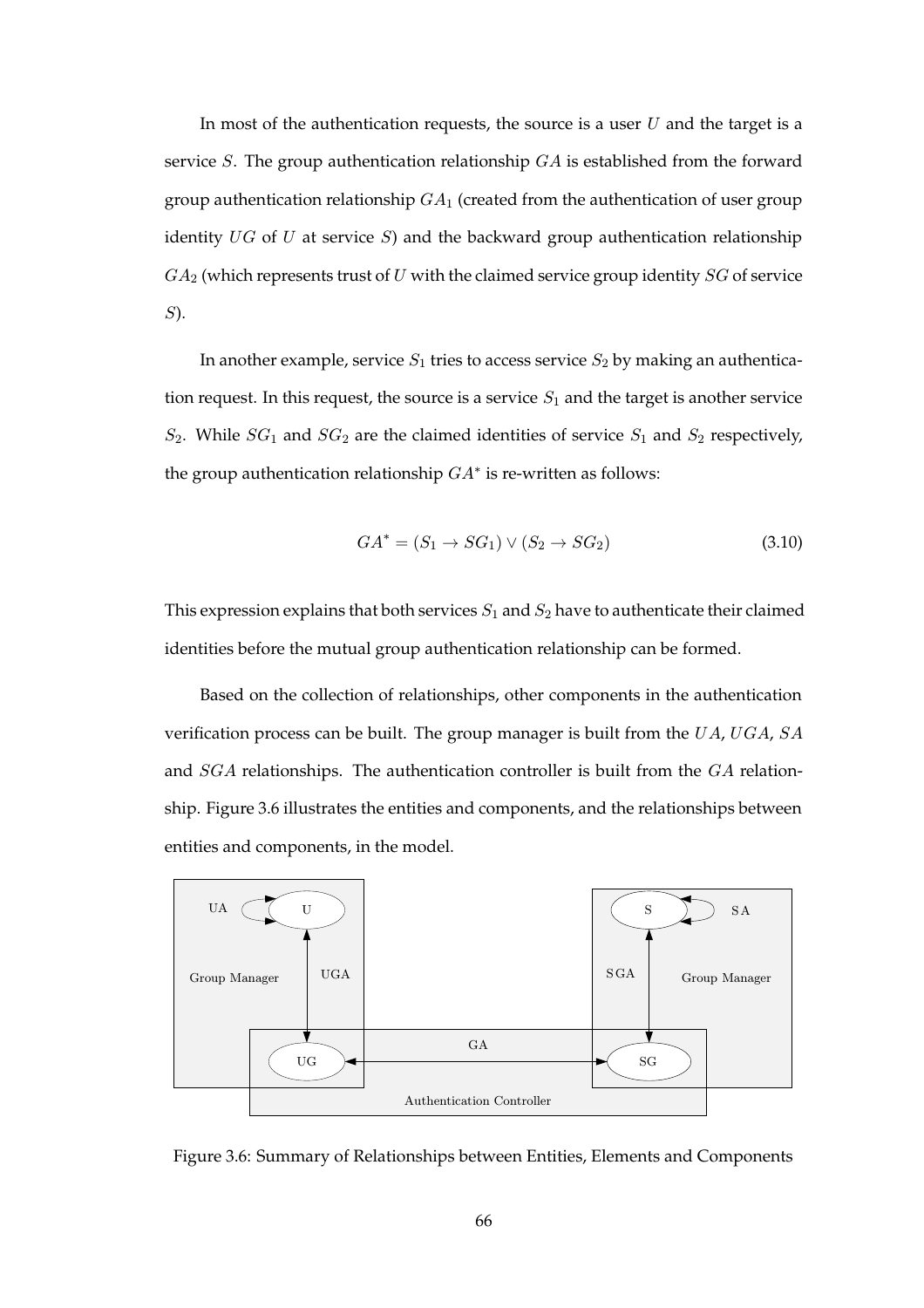#### **The Group Manager**

The group manager is built from two relationships: the user group assignment  $(UGA)$ and the service group assignment  $(SGA)$ . These relationships involve the two entities of a user and a service. The group manager is therefore divided into two sub-group manager components: the user group manager and the service group manager. The user group manager supervises the  $UGA$  relationship while the service group manager handles the SGA relationship.

#### **Component 3.1.** *User Group Manager*

The user group manager  $(UGM)$  is a key management service designed to manage memberships of user groups. This service handles group operations including group join and group leave requests from users in the system. At the initial stage, before authenticating with services in the model, users have to join appropriate user groups. At this stage, the UGM verifies the individual identity and memberships of users. The status after successfully verifying a user identity is named user authentication. This status forms the user authentication relationship  $(UA)$ . In other words, the UGM controls the UGA relationship and the UA relationship.

#### **Component 3.2.** *Service Group Manager*

The service group manager  $(SGM)$  is another key management service used to manage membership of service groups. Similar to the  $UGM$ , the  $SGM$  handles group operations from services in the model. The service authentication relationship forms the SGA relationship. In summary, the SGM manages two relationships in the AMUS model: the service group assignment SGA and the service authentication SA.

#### **The Authentication Controller**

The authentication controller is the core component that verifies authentication requests for wireless network users and services in the AMUS model. The centre of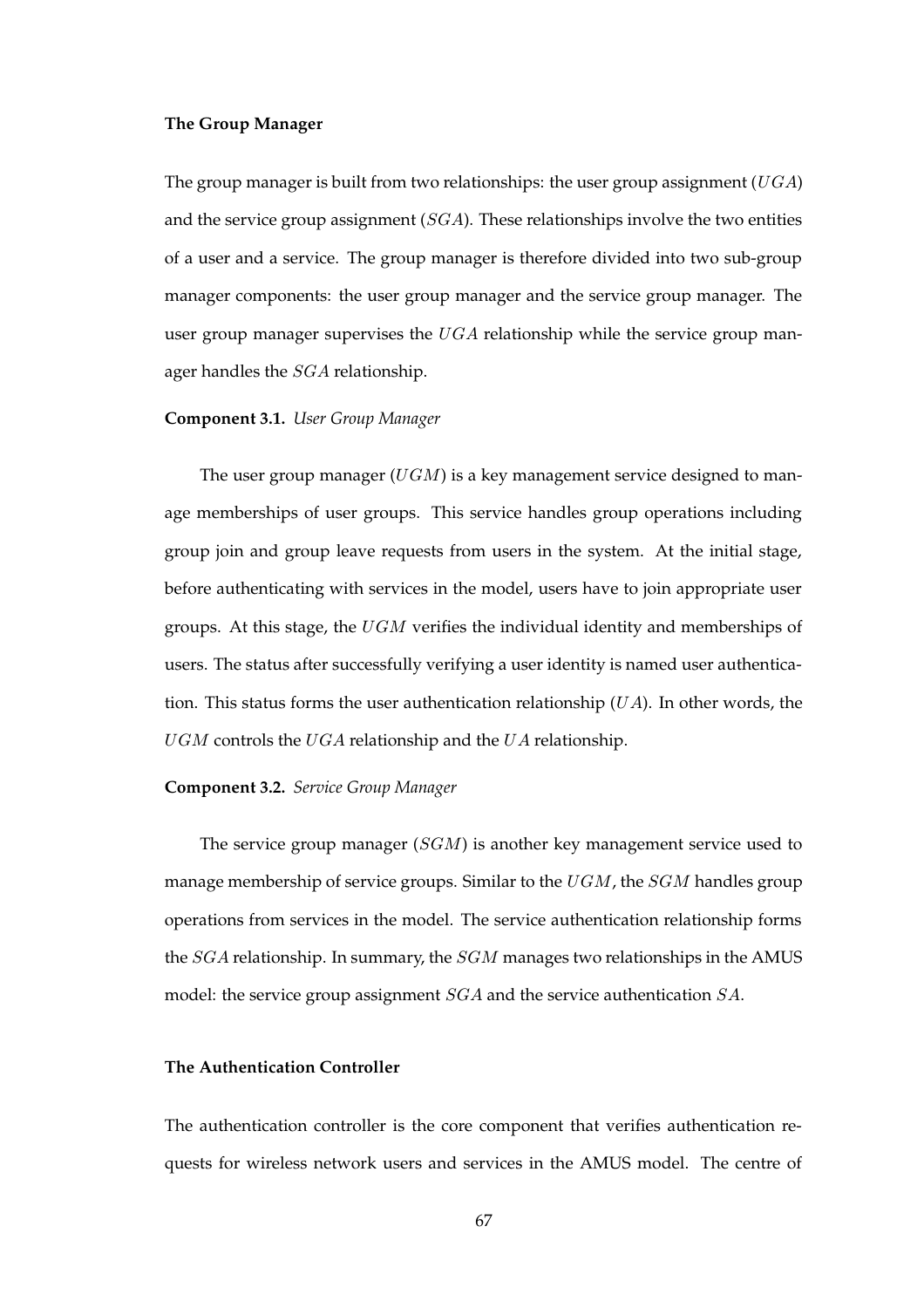the authentication controller is an authentication verifier. To verify authentication requests, the authentication verifier employs authentication protocols. Because services and users usually have different characteristics and security requirements, using one authentication protocol for different users and services is not appropriate. In AMUS, the authentication verifier chooses an authentication protocol that suits the characteristics and requirements of both services and users. The authentication controller employs a special service, called an authentication service, to handle the authentication process.

### **Component 3.3.** *The Authentication Service (*AS*) is a specific service used to verify the claimed identities of entities in requests.*

The authentication service  $AS$  is a trusted third party that verifies authentication requests from users and services in the model. Unlike previous authentication approaches where authentication is tightly integrated with services, in the AMUS authentication model the authentication module is separated into a service, similar to the Key Distribution Centre in the Kerberos authentication model. It is assumed that users and services in the AMUS authentication model have the full trust of AS. Trust is represented by sharing authentication keys between users and  $AS$  or between other services and AS.

Each authentication entity (either user or service) shares a secret with AS. The shared secret is only known by AS and the entities. Shared secrets are usually implemented as authentication keys. When an entity wants to prove its claimed identity, it has to show evidence that it knows the shared secret (the authentication key). AS verifies the claimed identity of the entity by creating a random number, called a nonce, and challenging the entity to encrypt this nonce. Apart from  $AS$ , only valid entities have the authentication key. Hence, if the nonce is correctly encrypted by the authentication key, the entity can create trust in its claimed identity for AS. The verification process is called authentication.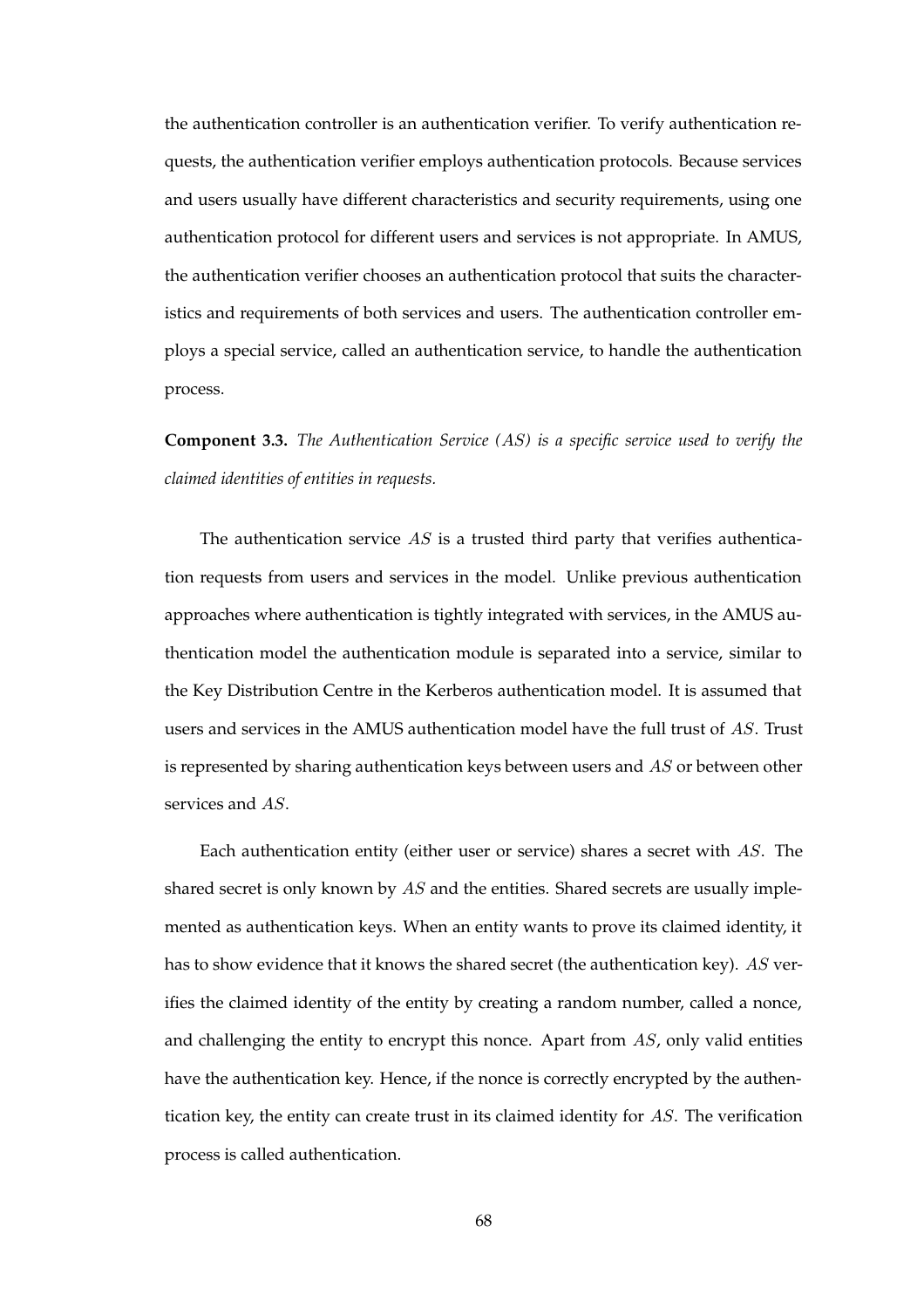In the AMUS model, authentication identities verified by AS are group identities instead of individual identities. These claimed identities are either user group  $UG$  or server group SG. The authentication of a user group identity from a user identifies whether a user is a legitimate member of user group  $UG$ . The evidence of user group identities and service group identities is represented by shared group keys obtained from the group manager. These group keys are used as authentication keys for user groups and service groups.

To validate the group identity from the authentication keys, authentication protocols are used by the authentication service.

#### **Authentication Protocols**

**Definition 3.1.** Authentication protocols are defined in [BFMT03] as cryptography protocols that enable an entity to prove its identity to other entities. These protocols contain a sequence of authentication messages that are sent in a specific order among the parties in the authentication. In the AMUS authentication model, authentication messages are exchanged between users, services and the authentication service. In the authentication messages, users and services try to prove their identities by showing their knowledge of authentication group keys as evidence for authentication.

An authentication protocol is formalised as follows:

$$
Authentication Protocol = (Message_1, \ldots, Message_k), k \in \mathbb{N}, k \ge 1
$$
 (3.11)

All of the above entities, identities, components and relationships are used to construct the AMUS authentication model. To manage the relationships and connect all entities, identities and components together in the model, the group manager and the authentication controller work together. Authentication verification in the AMUS model relies on these two main components (illustrated in figure 3.7). Based on these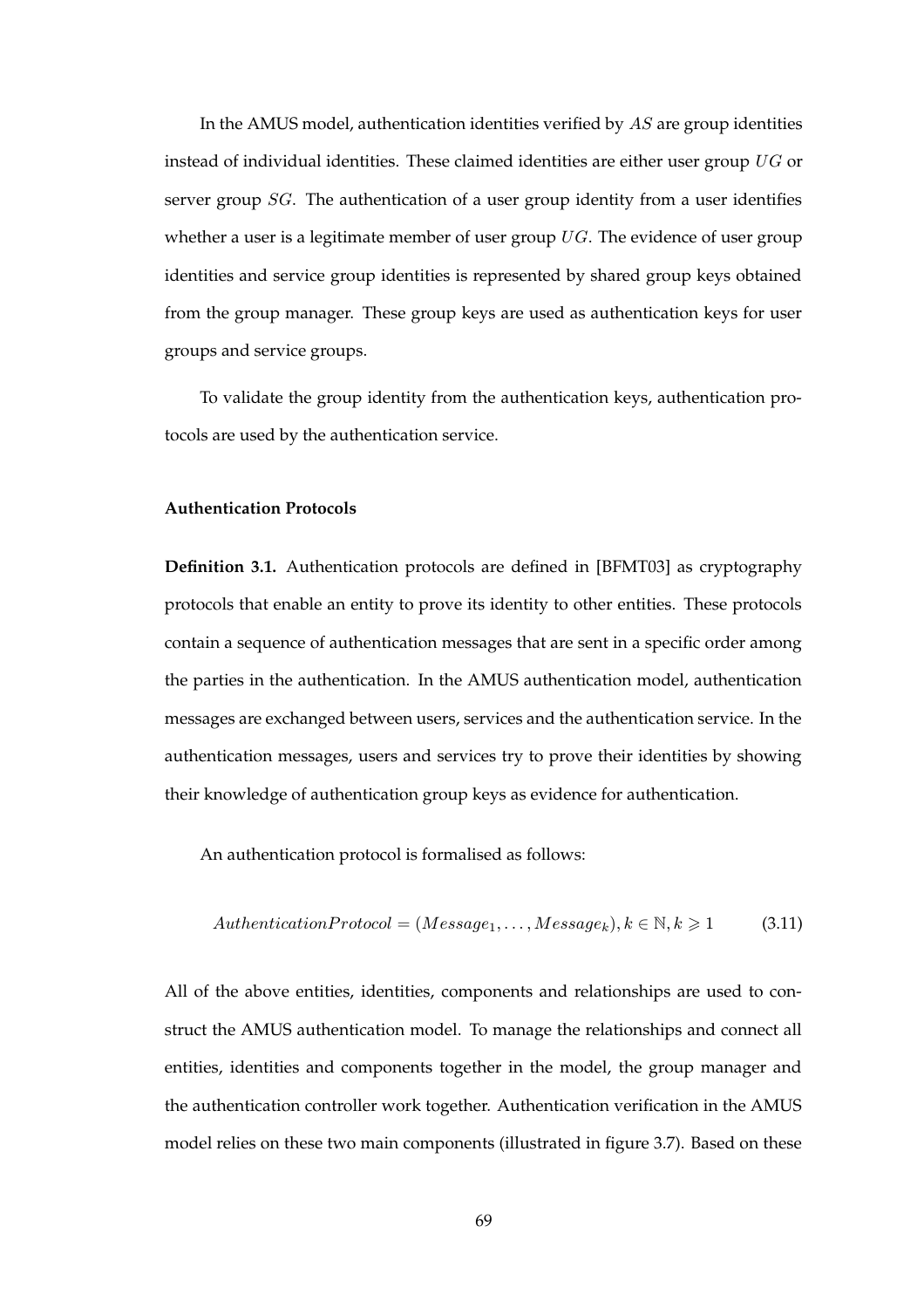two components, in the next section we propose an authentication architecture. The authentication architecture is used as a framework to build different authentication realisations to adapt to different security requirements of wireless network service systems.



Figure 3.7: The Authentication Conceptual Model in Greater Detail

#### **3.2 The Authentication Architecture**

The authentication architecture is an abstract description to guide the realisation of the AMUS authentication model. The authentication architecture is divided into two layers: key management and authentication. These two layers are derived from the group manager and the authentication controller in the AMUS authentication model. The group manager creates a transparent layer to provide operations related to group memberships and group authentication keys for users and services. The authentication controller builds an authentication layer to control group authentication operations. This layer supports the authentication protocols in order to perform authentication. Figure 3.8 illustrates the two-layer authentication architecture.

In the architecture, each user  $U$ , a service  $S$  or the authentication service  $AS$  is integrated with a key management module and an authentication module. The key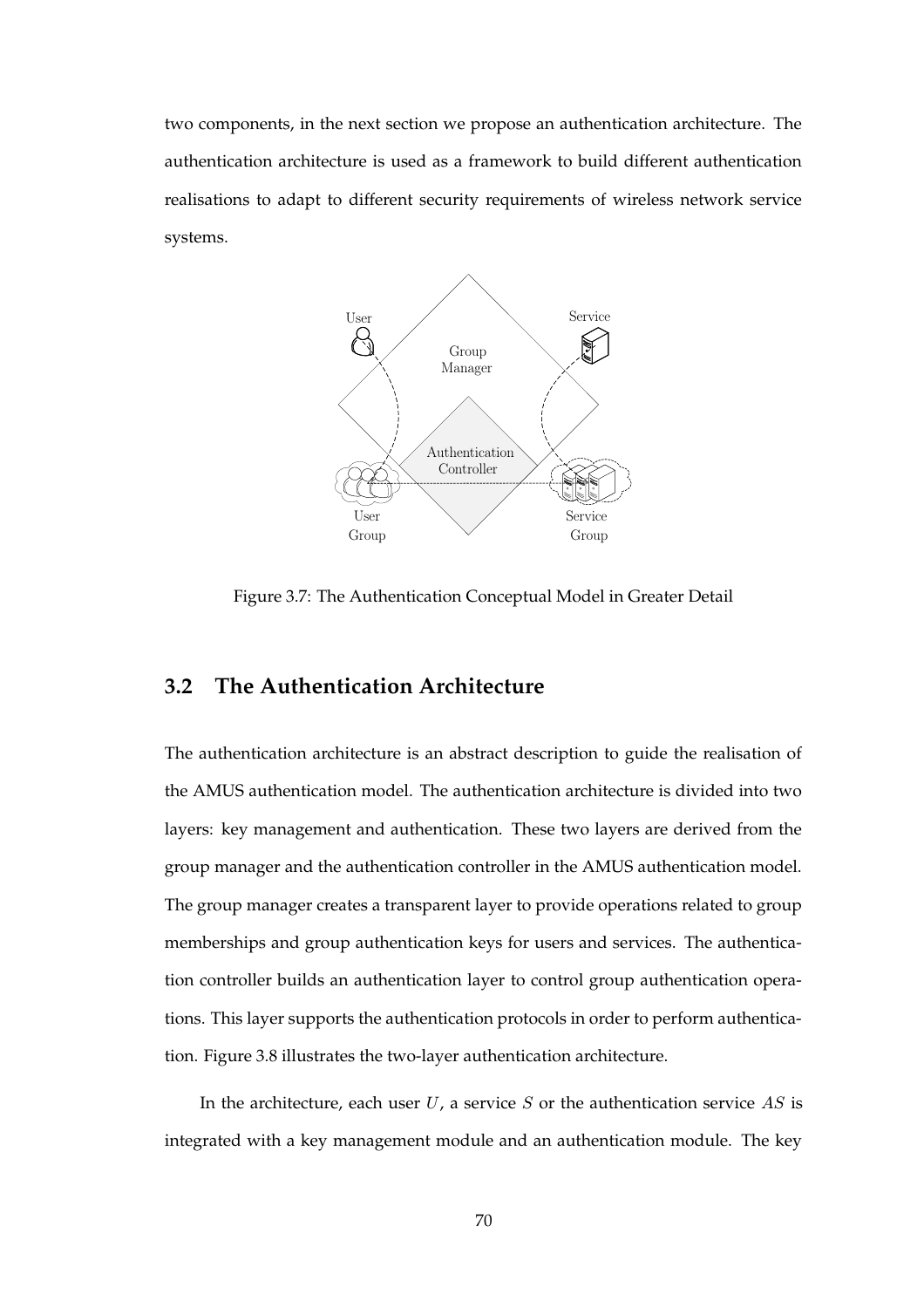

Figure 3.8: The Authentication Architecture

management module updates group keys from the group manager via the key management layer. The authentication modules use the group key obtained from the key management module to authenticate with authentication services via the authentication layer.

#### **3.2.1 The Key Management Layer and the Group Manager**

Operations of the key management layer rely on the key modules of the involved entities of the authentication model. The main function of the key management modules is to connect users to user groups and services to service groups. In order to connect to user groups, the key management module of a user associates with the user group manager  $UGM$ . Likewise, the key management module of a service associates with the service group manager SGM to connect a service to its service groups. After connecting to one group, the user or service obtains a cryptographic key for group communication related to the group. This key (the group key) is also used as a group token to validate membership to relevant user or server groups in the authentication layer. In other words, the group manager provides a facility to connect users and services to their group identities.

To connect users and services to user groups and service groups, the group manager provides two basic operations: user or service member join and leave. During the user or service member join and member leave operation, group keys are securely updated and distributed to the key manager module of affected users or services. The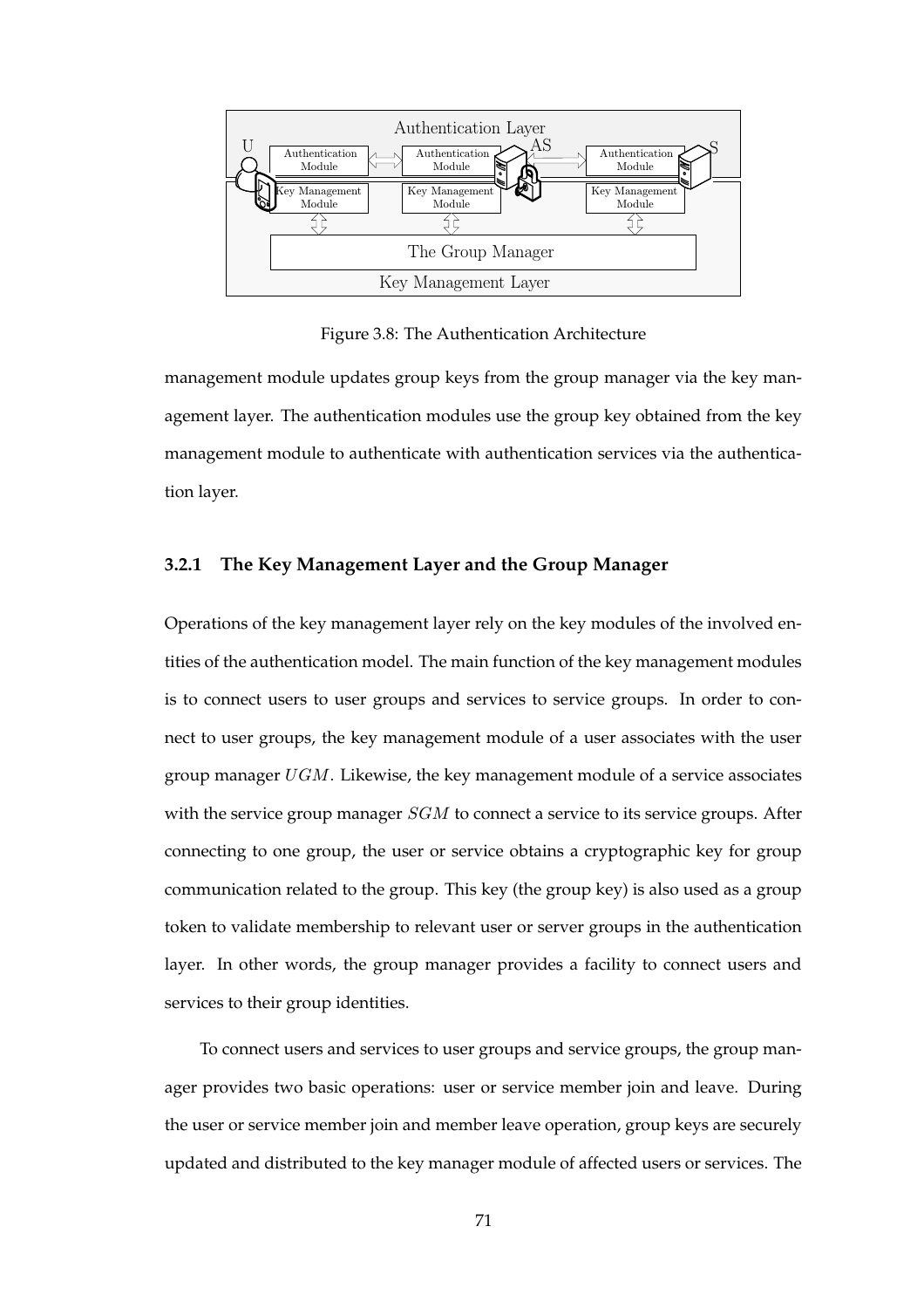group key updates in the member leave operation prevent evicted member users or services from obtaining current group keys to perform unauthorised authentication. Similarly, the group key update in the member join operation protects past communication data from unauthorised access by newly joined members.

In addition to the two basic group operations, the group manager also supports frequent handoffs of members in the wireless networks and periodical rekeying. A single handoff from a user or a service invokes one member leave operation and one member join operation. Frequent handoffs from wireless networks users and services can create overheads for key updating. We propose the group manager in order to reduce the overhead cost associated with handoff operations. Meanwhile, periodical rekeying protects group keys from cryptanalysis attacks.

After users and services are connected with user groups and service groups, their key management modules obtain group keys from the group manager. In turn, their authentication layer uses the group keys as authentication keys to prove their group identity. In summary, the group manager operates as a transparent key management layer to update, synchronise and secure authentication keys for members of these groups. The operations of this layer are independent from the authentication controller. The layer focuses primarily on providing security for key distribution.

#### **3.2.2 The Authentication Layer and the Authentication Controller**

The authentication controller performs authentication in the authentication layer via the authentication modules of involved entities. There are three types of entities involved in the authentication layer: user  $U$ , service  $S$  and authentication service  $AS$ . Among these, the authentication service AS must be trusted by all users and services; it is a trusted third party to verify authentication requests from users and services. The trust indicates that the authentication keys of user groups  $UG$  and  $SG$  are known by the authentication service AS. In contrast, users and services do not share their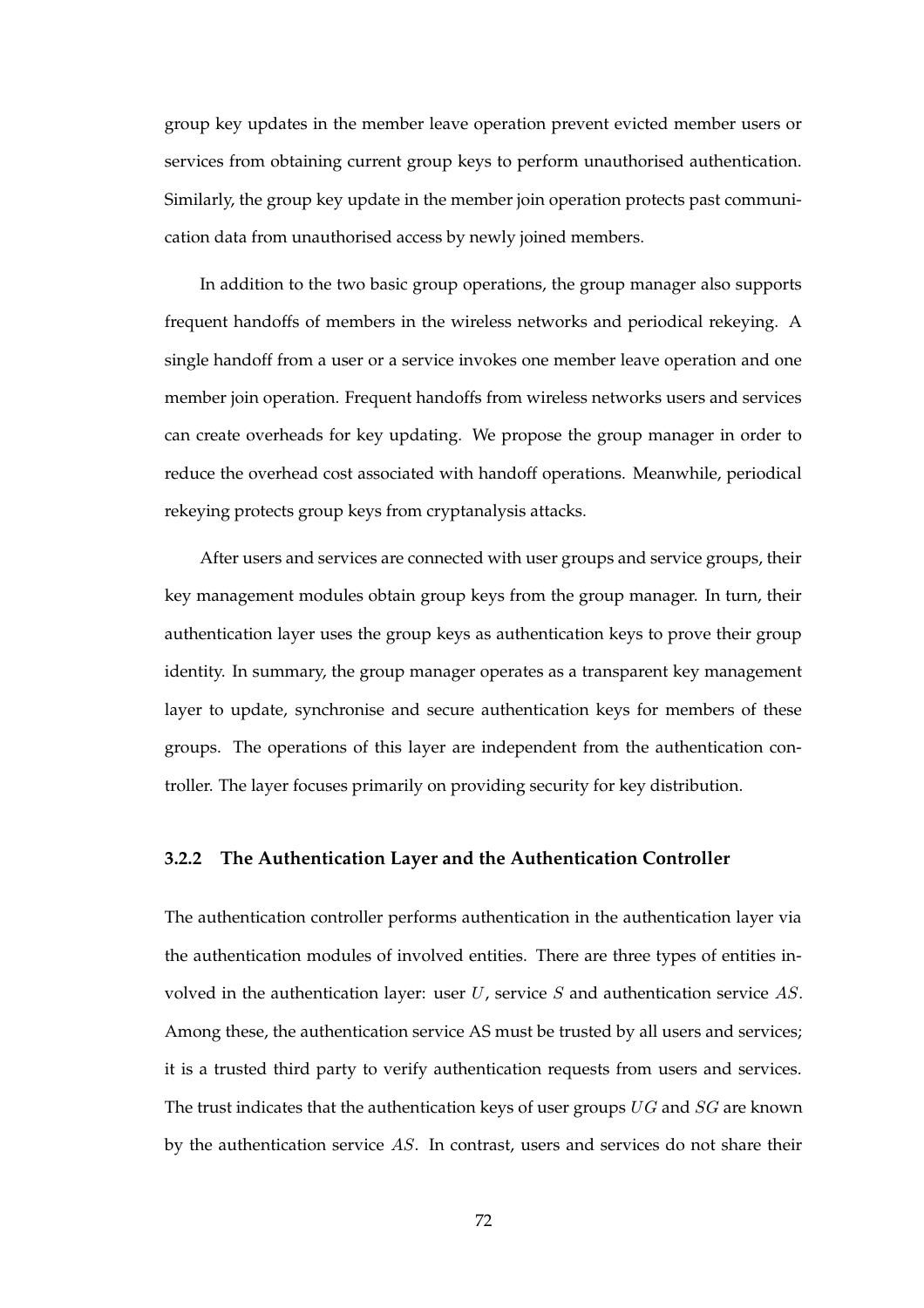authentication keys. Consequently, only the authentication service is able to perform authentication for members of both user groups and service groups.

#### **3.2.3 The Authentication Protocol**

The authentication protocol plays a crucial role in verifying authentication in the authentication layer. Authenticity status [WL92] is only achieved once the current authentication protocol run verifies that the response messages are within the validity windows. The verification process normally involves checking nonces (random numbers used as authentication challenges), timestamps and a ticket or token. The goal of the authentication protocol is to create trust in the identity of one (or more) communicating entities. The trust manifests as a secure channel that is established through the protocol run. The protocol and the checking process are conducted by the authentication modules of the involved parties (that is, the users, the services and the authentication services).

An authentication protocol based on Kerberos is proposed to complete the authentication architecture. Many possible authentication protocols could be employed and realised in the AMUS authentication model. Kerberos, OpenID and PAKE, for example, could all be employed. Of these, the Kerberos protocol is the most efficient and is also an open standard. For the architecture, we apply a simplified version of Kerberos using authentication tickets to perform authentication for a group of users and a group of services.

The authentication protocol has five steps. In the first step, user  $U$  sends a ticket request to AS to authenticate with S and claim that it is a member of user group  $UG$ . In the second step, AS responds to the request from U with a ticket ( $\{UG, S, T_{AS}, \}K_{SG}$ ) and the session key  $K_{session}$  encrypted by  $K_{UG}$ . In the third step, U uses the ticket received from AS to authenticate with S and sends a challenge  $(N_U)$  to S. In the fourth step, S responds to the challenge and encrypts the response with the session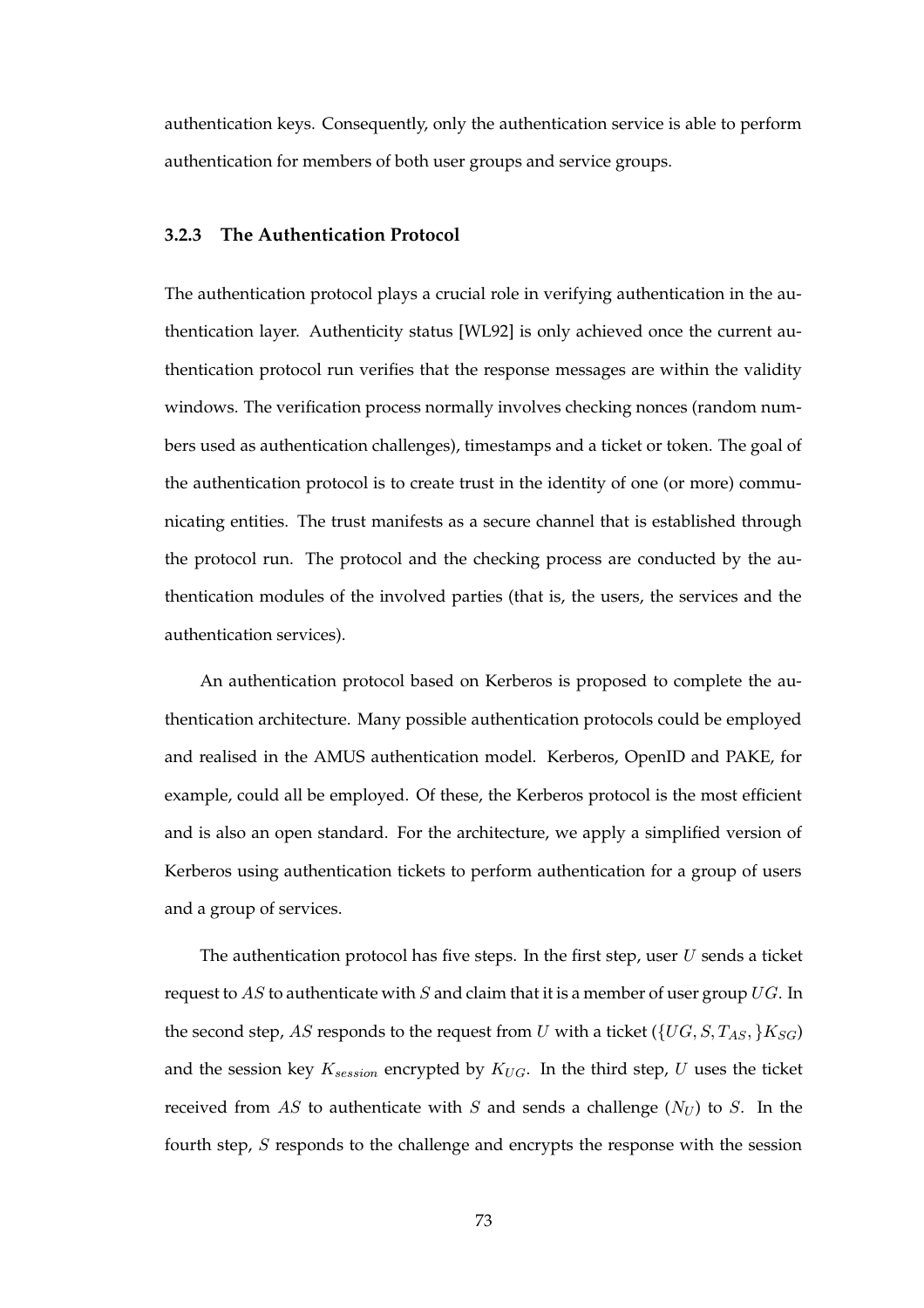key  $K_{session}$  to confirm its identity. During this step,  $S$  also sends another challenge  $(N<sub>S</sub>)$  to U to verify the identity of U. In the final step, U completes the authentication by responding to the challenge from  $S$  and encrypts the response with the session key  $K_{session}$ . The five steps of the protocol are formalised as follows:

- 1.  $U \rightarrow AS : UG, s$ .
- 2.  $AS \rightarrow U$ : { $K_{session}$ } $K_{UG}$ , {Ticket} $K_{SG}$ .
- 3.  $U \rightarrow S$ : {Ticket}K<sub>SG</sub>, Challenge<sub>u</sub>.
- 4.  $S \rightarrow U$ : {Response<sub>s</sub>}K<sub>session</sub>, Challenge<sub>s</sub>.
- 5.  $U \rightarrow S: \{Response_u\}K_{session}.$

Kerberos is not the only approach that could be used in the AMUS model. We emphasise that the authentication model could, for example, also adapt the authentication methods of OpenID or PAKE. The protocol is simplified so that it can be realised in different ways when being used by different mechanisms. The proposed simplified authentication protocol in this architecture is an example, and not a constraint that limits authentication realisation from the authentication model. With its simplified authentication protocol, the authentication model offers flexibility in wireless networks.

#### **3.2.4 Summary**

In summary, the framework of the authentication architecture divides the model into two separate layers. The authentication layer contains the authentication controller while the key management layer contains the group manager. The authentication controller and the group manager both rely on the collection of relationships to manage group memberships and provide authentication. Using the authentication protocols, the authentication controller can examine authentication messages and verify the claimed identities of involved entities. The summarised authentication components are illustrated in figure 3.9.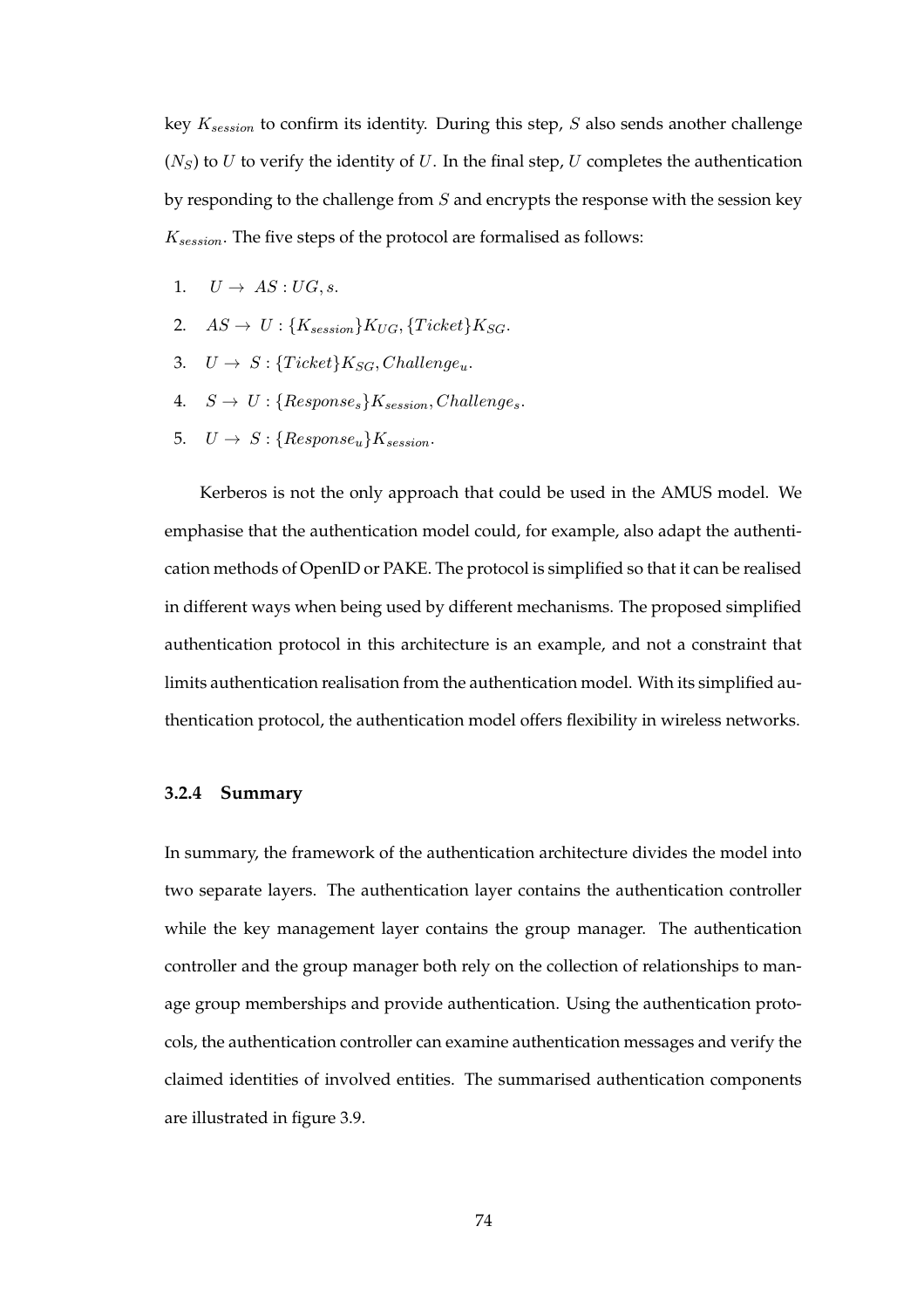

Figure 3.9: The Components of the AMUS Authentication Model

#### **3.3 Discussion**

In this section, we assess the authentication model for security, efficiency, flexibility and scalability. We discuss these criteria in order of importance. Security and efficiency are the most important properties of the authentication model. Security refers to the ability to resist attacks to protect users and services from unauthorised access. Efficiency refers to the frugal usage of computational and communication resources and storage memory. Flexibility describes the range of variation in different techniques for the authentication model and the ability to adapt to system changes. Scalability is a property that enables the authentication model to adapt to large wireless network systems and empowers it to handle changing numbers of users, services and authentication requests. These properties of the authentication model are assessed to confirm that the authentication model is suitable for wireless network users and services.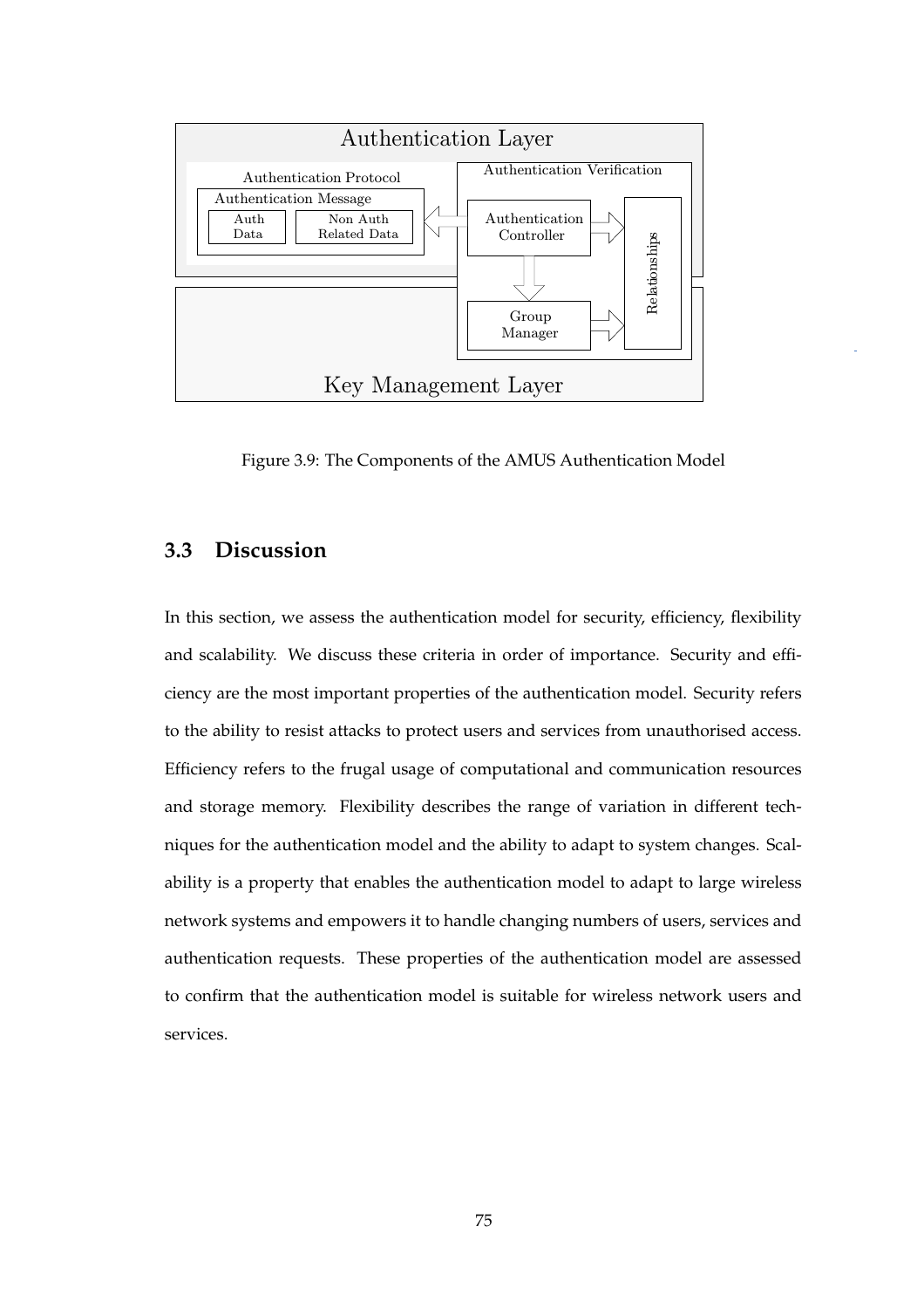#### **3.3.1 Security and Efficiency**

The security of the authentication model depends on the security of the individual components in the model. The AMUS authentication model comprises two main processes: the authentication key distribution process handled by the group manager and the authentication verification process controlled by the authentication controller. The security of these processes therefore has implications for the security of the authentication model as a whole. A security compromise in either process could lead to unauthorised access of a system. The security of the authentication model is thus dependent upon every mechanism used to realise the group manager and the authentication controller.

In contrast to its security, the performance of the AMUS authentication model is mostly derived from the authentication verification process. With the group manager separated from the authentication controller in the model, the key management layer becomes transparent to the authentication layer. The performance of the authentication verification process is therefore independent of the key distribution process. Although authentication key distribution contributes to the total cost of the authentication model, authentication requests account for most of the computation and communication costs of the authentication verification process. Hence, the performance of the authentication model mainly depends on the performance of the mechanism used to realise the authentication controller.

It is difficult to achieve both security and efficiency using existing mechanisms to realise the authentication model. The existing mechanisms to realise the group manager or the authentication controller each have their own advantages and disadvantages in security and efficiency. For example, a Diffie-Hellman key agreement protocol consumes more computational power but is more secure than group key management. Conversely, authentication protocols using asymmetric cryptography are more secure but less efficient than those using symmetric cryptography (see earlier

76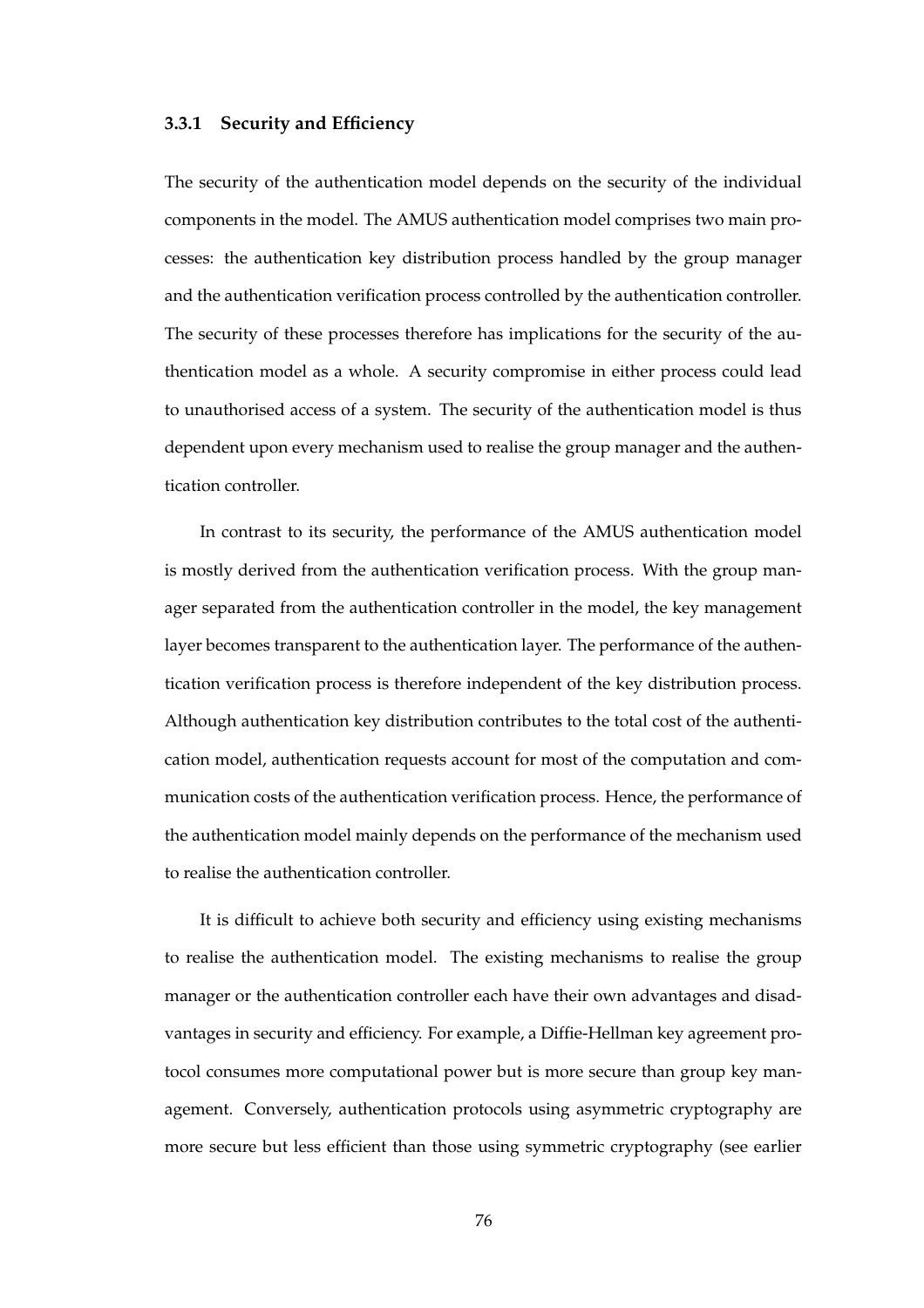discussion in section 2.1.3). Other protocols have their own strengths and weaknesses. Consequently, no combination of existing mechanisms can provide both efficient and secure authentication for wireless network users and services.

To overcome the limitations associated with existing mechanisms, in the next chapter we propose a realisation that demonstrates that the AMUS authentication model can provide authentication with both strong security and high efficiency. The realisation is built based on a dynamic key scheme and a group key management scheme in a wireless network. Both of these mechanisms rely on symmetric cryptography to offer efficient and secure protection against security attacks on wireless networks. In the realisation for the group manager, the group key management is customised so it can support authentication for user groups and service groups. Two authentication protocols using the dynamic key scheme are proposed to realise the authentication controller. Each of these is suitable for one type of wireless network services. The dynamic key scheme is used to strengthen the security of the authentication protocols to resist authentication attacks. An analysis and discussion are undertaken in chapter 5 to verify the adaptation of the AMUS authentication model in wireless networks by examining the security and efficiency of the proposed realisation presented in chapter 4.

#### **3.3.2 Flexibility**

The two-layer architecture of the authentication model enables a range of realisations. Because of the separation and transparency between the two layers, each of the layers can be independently realised and implemented. A realisation for the authentication controller in the authentication layer does not restrain the realisation for the group manager in the key group layer and vice versa. Both the group manager and the authentication controller have many possible realisations and implementations. The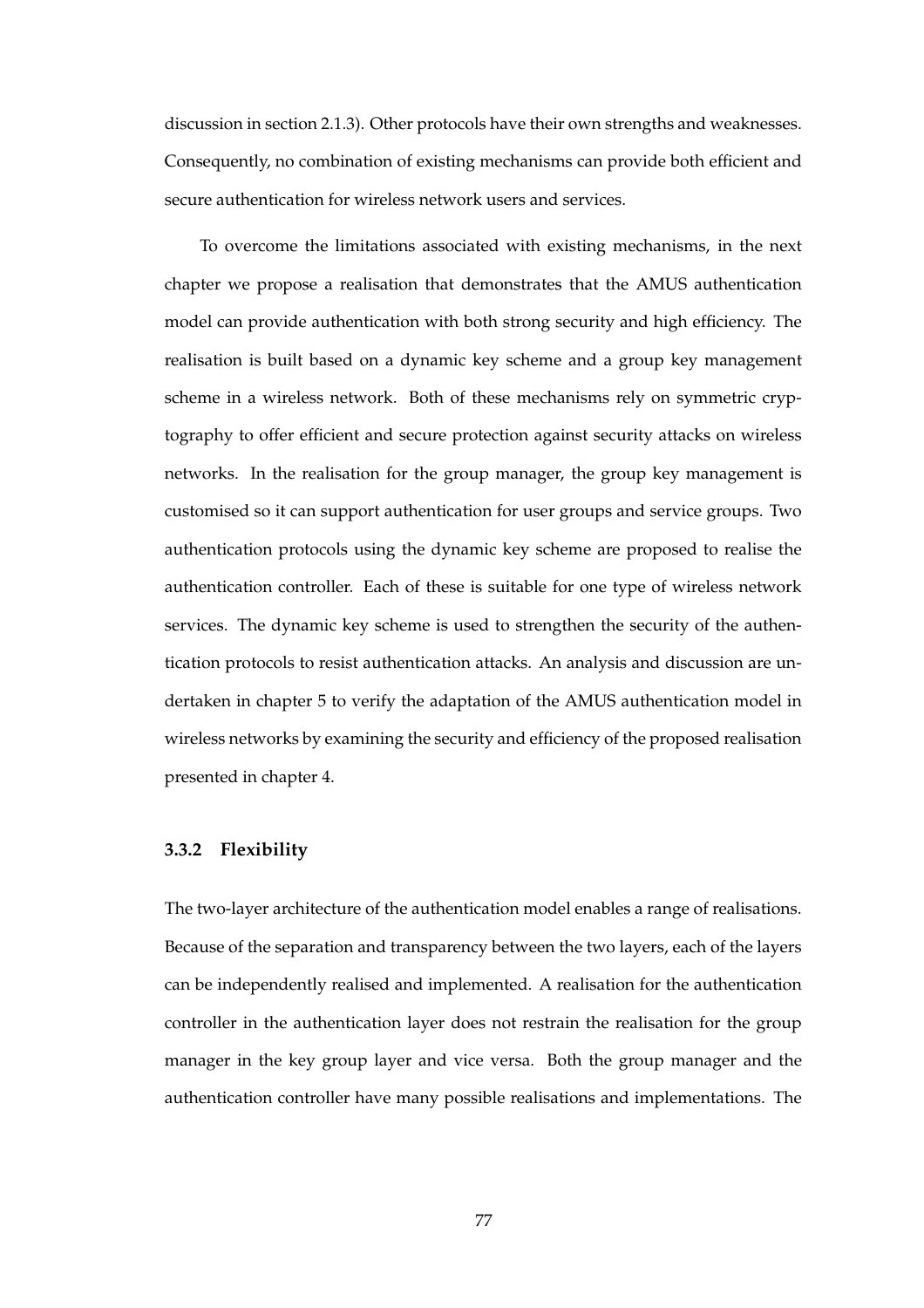number of possible combinations from the different realisations of these two components is therefore large.

Several methods are available to effectuate the group manager in the key management layer. Available candidates are the Perfect Secret Sharing Scheme [DGS98] [Dij95], the Key Distribution Scheme [BSH<sup>+98]</sup> and group key management. Of these, group key management is the most effective method to secure user and service groups. Group key management provides a means to update and distribute group keys among group members. It also offers support for rekeying operations brought about by support member changes. Moreover, besides distributing and updating keys among group members in the key management layer, group key management can also be used to secure group communications.

Both symmetric cryptographic authentication protocols and symmetric authentication protocols can be used to effectuate the authentication controller. In the authentication layer, symmetric cryptographic authentication protocol such as the Kerberos protocol [NT94], one-time password authentication [Hal94] [LB07] or the RADIUS protocol [Luo08] can provide efficient authentication schemes for groups of users and services. Likewise, asymmetric cryptographic authentication protocols such as the Needham Shroeder public key protocol [DS81], the OpenID protocol [Found], the OAuth protocol [Wor09] and the Hybrid Authentication protocol [CJ03] offer strong authentication in the authentication layer. However, when applied to authentication for wireless network users and services, both symmetric cryptographic authentication protocols and symmetric authentication protocols have disadvantages (described in chapter 2). To overcome these limitations, in the next chapter, a set of two protocols is proposed in a realisation for the AMUS authentication model that provides both strong security and high efficiency.

The authentication model can be applied to both wireless and wired networks. The range of available realisations for the components in both layers offers different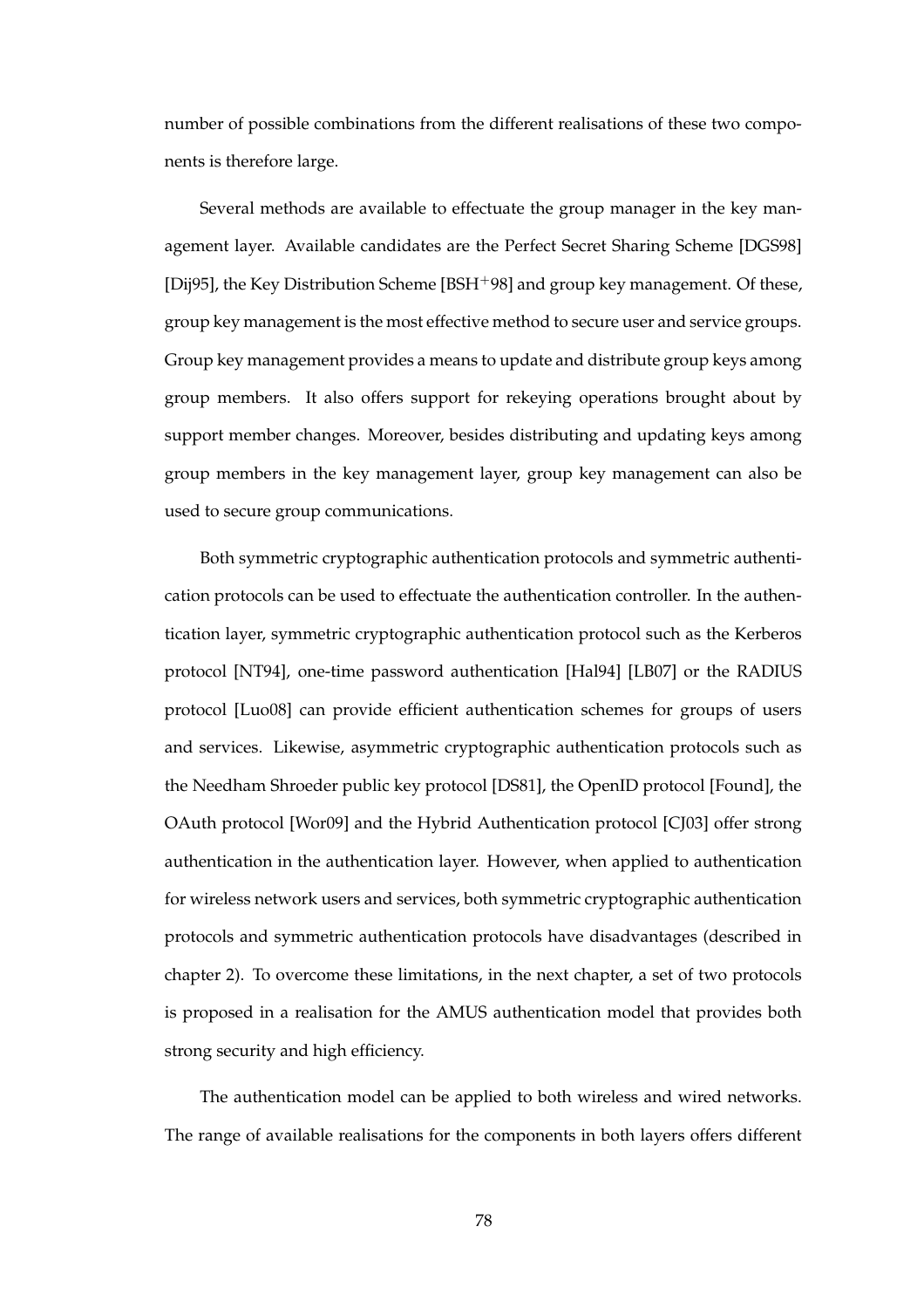levels of security and efficiency. Realisations exist that are suitable, because of their efficiency, for large wireless network users and services operating on limited resource devices. Strong, secure realisations also exist that can be used to protect sensitive services and users in wired networks.

The AMUS authentication model can be applied to both group authentication and individual authentication. Existing user and service groups can use the authentication model to obtain access in wireless networks via their group identities. When a group has only one entity (either a user or a service), the authentication between the user group and the service group presents as individual authentication. In chapter 5, we present an extension of the authentication model that simultaneously supports individual identity authentication as well as group identity authentication.

#### **3.3.3 Scalability**

Two types of scalability need to be considered: structural stability and load stability. The following discussion describes how the AMUS authentication model achieves each of these.

The AMUS authentication model achieves *structural* scalability by grouping users and services. In the authentication layer, the number of user groups and service groups in a large system is typically smaller than the number of users and services. An authentication service consequently uses less space to maintain these group identities. A smaller search space also enhances the performance of the identity look-up process during authentication. Furthermore, these user and service groups are assumed to be more stable than individual users and services in a wireless network. With user and service groups playing a larger role, the ramifications of the actions resulting from the remaining individual users and services is minimised. Hence, management costs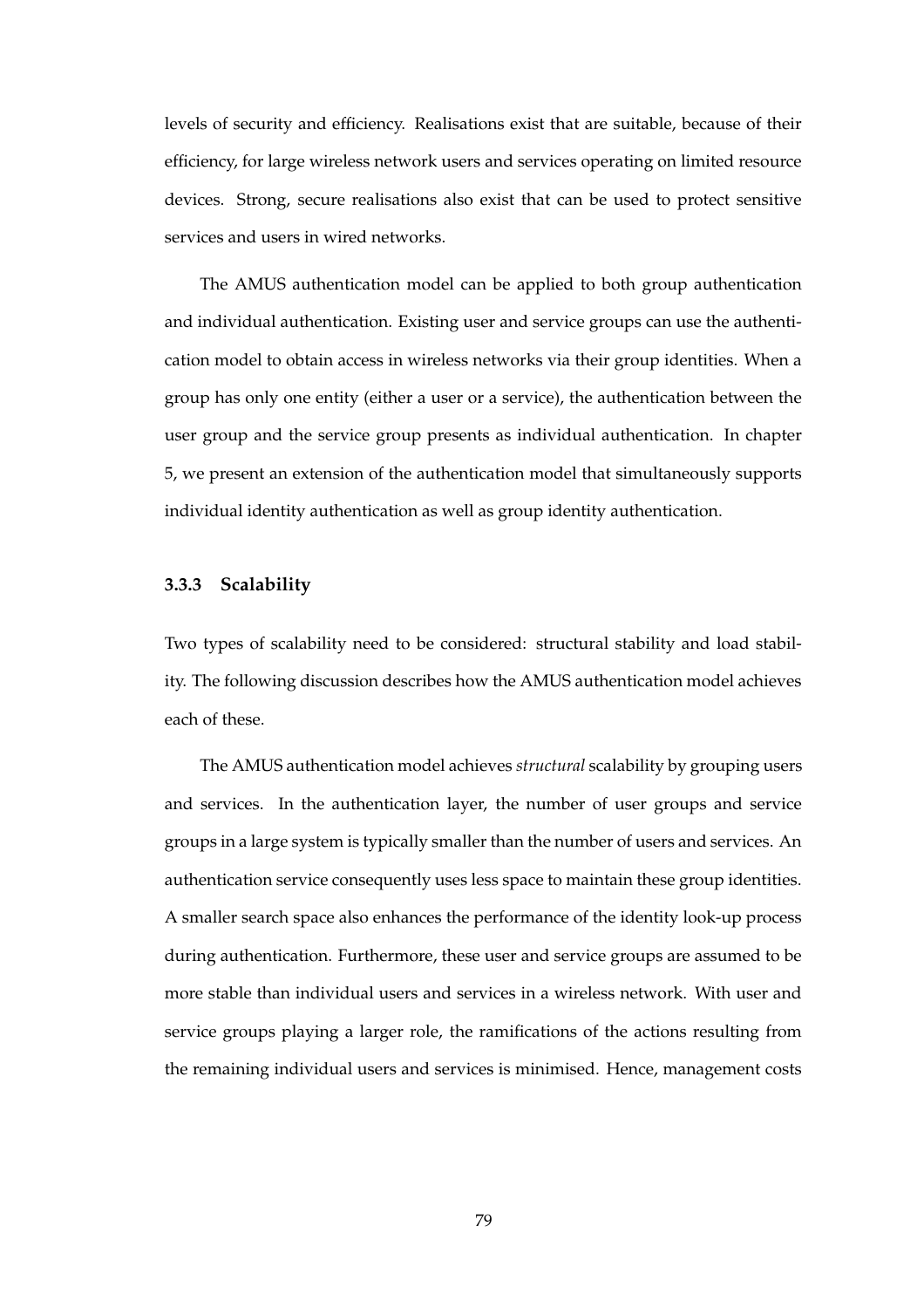(including storage, updating and searching costs) are reduced. Because of its low management costs and subsequent efficiency, the AMUS authentication model can achieve structural scalability.

The authentication model achieves *load* scalability from its two-layer authentication architecture. In the key management layer, load scalability is achieved by applying secure distributed approaches for scalable authentication key distribution. In the authentication layer, load scalability can be achieved via duplicated authentication services for large wireless networks. In the key management layer, using distributed approaches, user groups and service groups can be divided into multiple sub-groups based on their physical wireless networks. Each sub-group can be managed by a distributed key management service in a cell of the wireless network. Users and services in large wireless networks are thus separated into sub-groups. The work load from membership management tasks is distributed and localised in distributed key management services. When the load is increased, one or more key management service(s) can be added to share the load and thus enhance the performance of group membership management in the key management layer.

In the authentication layer, load scalability can be achieved via duplicated authentication services for large wireless networks. Instead of relying on a single authentication service, Gong presented in [Gon93] a model that used distributed and duplicated authentication services as a solution to the scalability problem in authentication. However, he also identified drawbacks of this approach: low security and high updating costs required to synchronise the database. To overcome these limitations, the AMUS authentication model, rather than depends on a distributed or duplicated database, utilises the group manager in the key management layer for secure authentication key distribution among authentication services. Using the two-layer authentication architecture, the duplicated authentication services can obtain authentication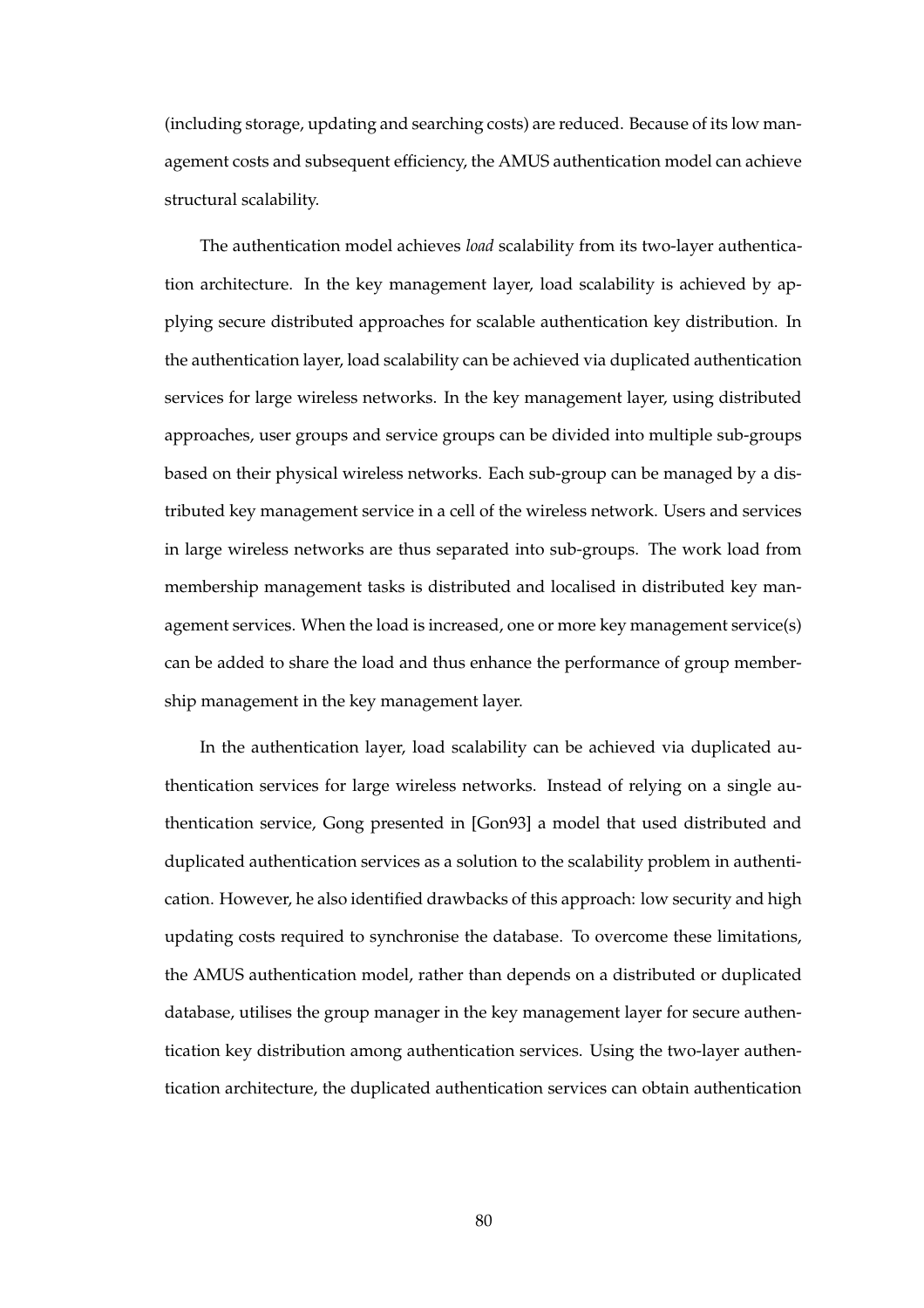keys in the key management layer from the group manager. In this way, the authentication keys are securely synchronised with the duplicated authentication services at a minimum cost without requiring a major modification in architecture. When the authentication load is increased, the authentication performance can be improved by either adding more computation resources for existing authentication service(s) or by adding more authentication service(s).

#### **3.4 Summary**

In this chapter, a formal authentication model for wireless network users and services named AMUS was described. The main idea underlying the AMUS authentication model is to provide authentication for users and services through user groups and service groups. While current approaches authenticate individual user and service identities, the AMUS authentication model operates on user group identities and service group identities. The model is built based on four basic elements: the user, the service, the user group and the service group.

To form a background to build up components for the AMUS authentication model, a collection of five relationships was proposed. These are the user authentication relationship, the service authentication relationship, the user group assignment relationship, the service group assignment relationship and the group authentication relationship. The user authentication relationship and service authentication relationship are created by verifying the authenticity of individual users and services at the group manager level. A relationship that maps between a user and a user group is called a service group assignment relationship. Similarly, a service is put into a service group via a service group assignment relationship. Based on these relationships, the group authentication relationship connecting an entity group and another entity group describes the mutual trust of the two entities from both the source and the target of an authentication. Based on these relationships, two further components of the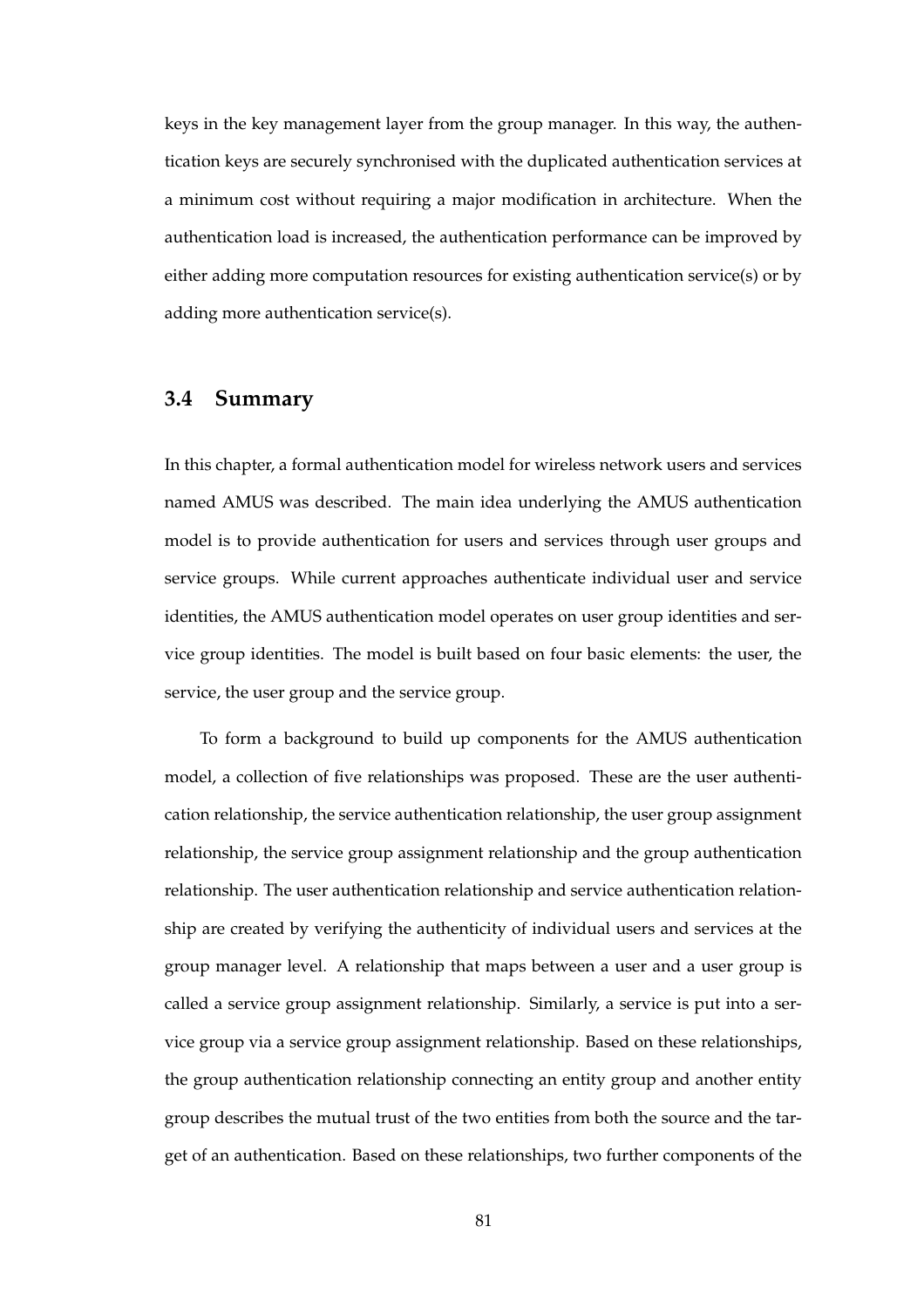AMUS authentication model were proposed: the group manager and the authentication controller. The group manager handles the user groups and service groups in the AMUS model. Its operations are related to four relationships: the user authentication relationship, the service authentication relationship, the user group assignment relationship and the service group assignment relationship. The group authentication relationship is created by the authentication task of the authentication controller. The major task of the group manager is to distribute and synchronise authentication keys to members of user groups and service groups. Based on the authentication keys, the authentication controller performs authentication for members of user groups and service groups.

Drawn from the two components in the AMUS authentication model, an authentication architecture was proposed as a guide to help implement the AMUS authentication model. The authentication architecture has two layers: the key management layer and the authentication layer. Every entity in the model also has two modules: the key management module and the authentication module. These correlate to the two layers of the architecture. In the key management layer, the key management module performs operations and communications related to the group manager. Similarly, in the authentication layer, the authentication module uses the keys obtained from the key management layer to authenticate according to the authentication controller.

The AMUS model and its architecture achieve flexibility and scalability to provide authentication for wireless network users and services. The two-layered architecture offers flexibility for realising and implementing the authentication model. Different mechanisms can be independently used to implement components in the two layers to suit different security and efficiency requirements of systems. The scalability of the AMUS authentication model is derived via user groups and service groups. By grouping users and services, the authentication cost of the authentication service can be reduced and the authentication service can consequently adapt to large systems.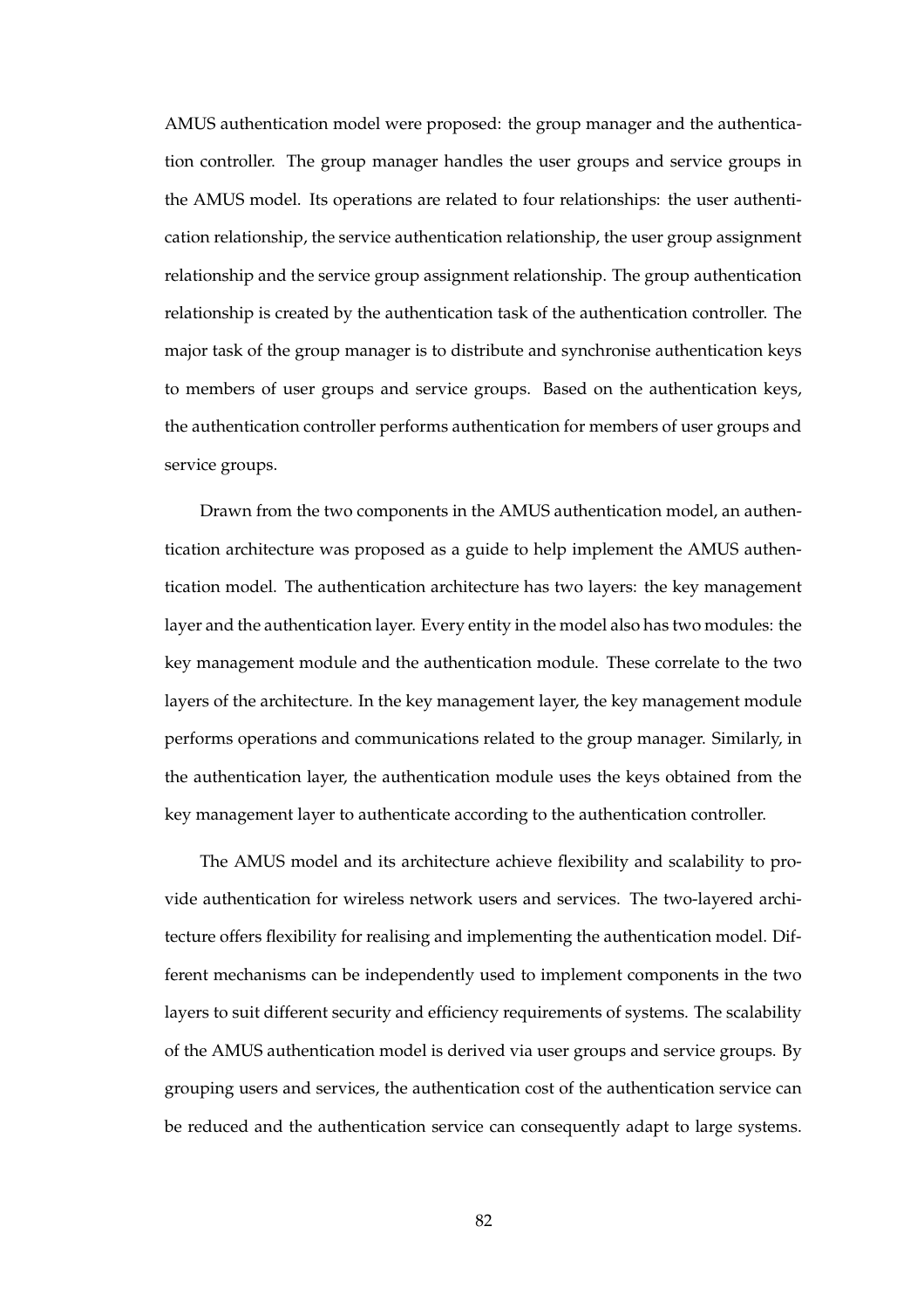The same flexibility enables the authentication service to adapt to shrinking numbers of users and services.

The AMUS authentication model also offers security and efficiency. The extent to which these two properties exist in an authentication depends on the protocols used in the model's realisation. If existing protocols are employed, their limitations are such that no combination of existing mechanisms can provide both efficient and secure authentication for wireless network users and services. New protocols are required to overcome the limitations associated with existing mechanisms. These new protocols, presented in chapter 4, involve a group key management scheme and a dynamic key cryptography scheme.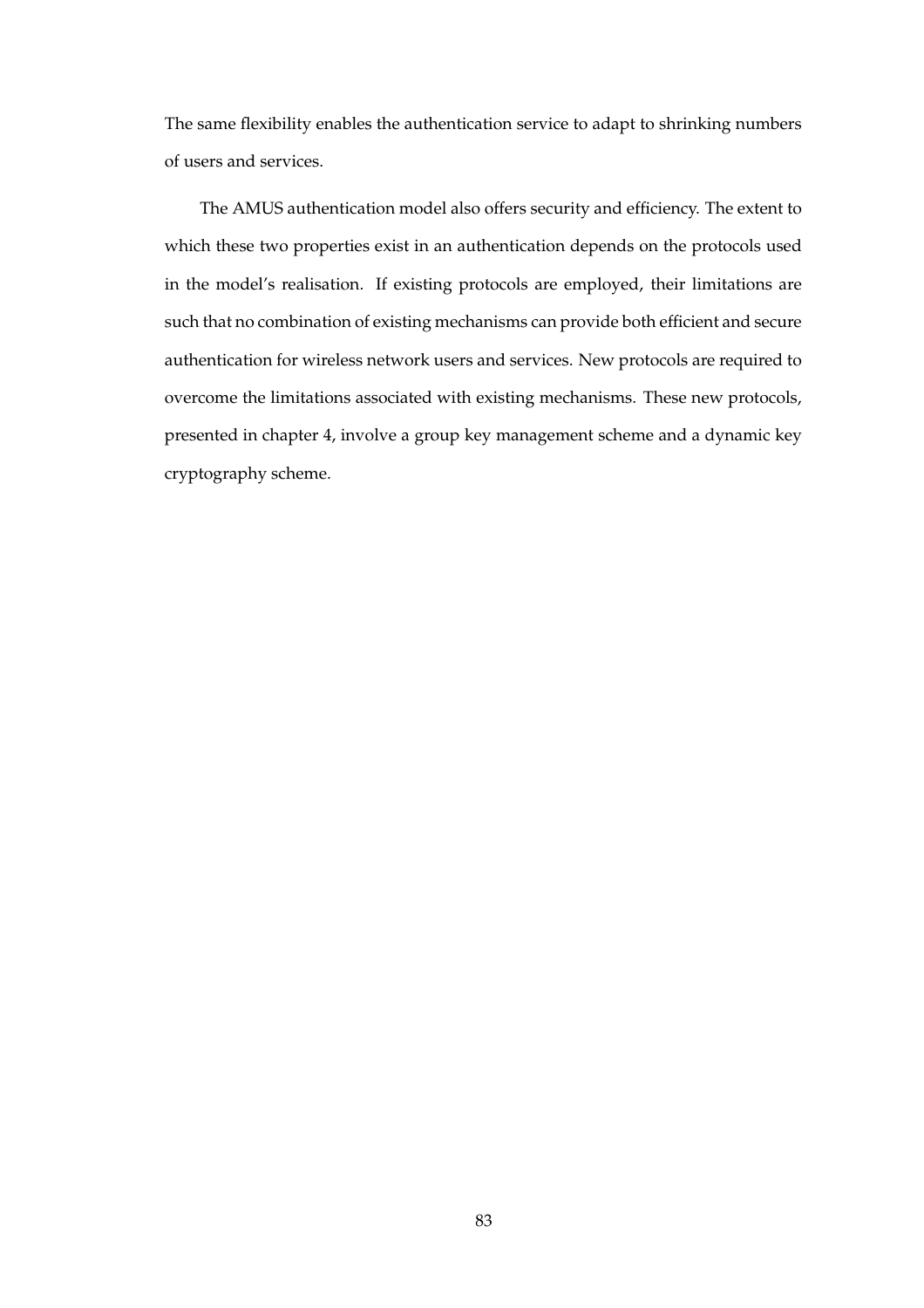## **Chapter 4**

## **An Authentication Realisation of the AMUS Authentication Model**

In this chapter, an authentication is described in order to show how to realise the authentication model proposed in the previous chapter to achieve both security and efficiency in authentication for wireless network users and services. It has previously been argued  $[AGG^{+09}]$   $[ZCY^{+08}]$   $[AG03]$   $[AR07]$   $[BWZ06]$  that operations in wireless networks usually experience a trade-off between security and efficiency. In other words, to achieve higher levels of security, authentication usually needs to incur higher computation and/or communication costs. To help overcome this problem, the authentication employs a dynamic key cryptography mechanism  $[NWL+10]$ and a group key management scheme  $[NWL+09]$ . The group manager in the key management layer is realised using the group key management scheme while the authentication protocols of the authentication controller in the authentication layer are substantiated with dynamic key cryptography.

The group key management scheme and the dynamic key cryptographic mechanism are the means by which the AMUS authentication model enables efficiency and security in wireless networks. However, while the proposed authentication achieves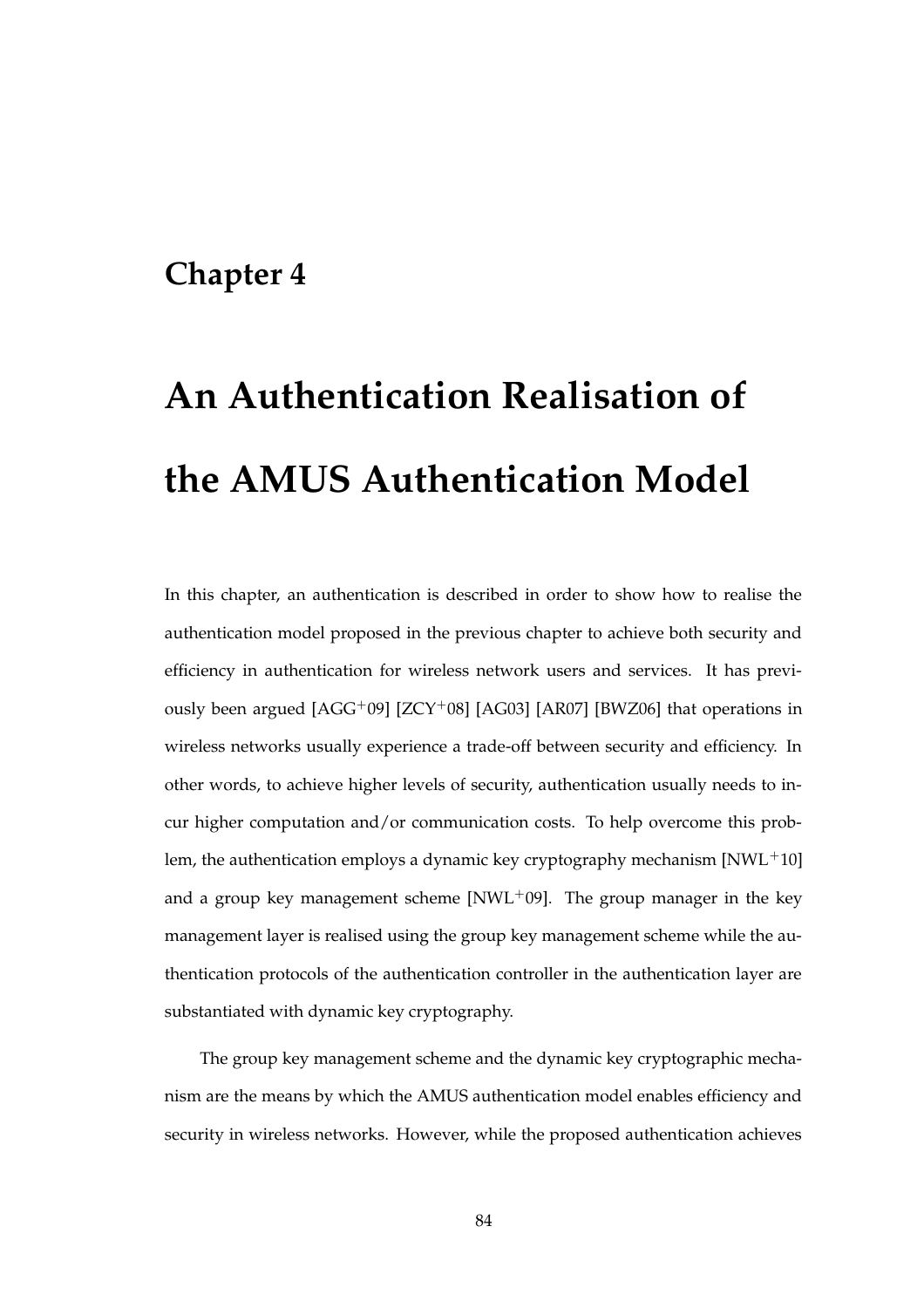high levels of security without sacrificing performance, it is not the only possible realisation of the AMUS authentication model; nor are group key management and dynamic key cryptography compulsory for use in other realisations.

Dynamic key cryptography and group key management have been chosen to realise the authentication model because of their balancing of security and efficiency. Dynamic keys  $[NWL+10]$  are one-time symmetric cryptographic keys. The idea of dynamic key cryptography is similar to one-time pads. However, instead of having pad/key exchange before encryptions, dynamic key cryptography has an off-line key generation scheme to generate sequences of dynamic keys for involved parties. This process helps prevent replay attacks and cryptanalysis attacks. Authentication realisation using dynamic keys can achieve security without degrading performance. Meanwhile, although group key management [CS05] is not the most efficient approach for managing and distributing authentication keys, it is an efficient and secure method to secure group communications among group members. Services using multi-casting to communicate with user groups in wireless networks can utilise group key management to secure their communications.

The structure of this chapter is organised as follows. Two main mechanisms used to realise the AMUS authentication model - dynamic key cryptography and the multiple membership group key management scheme - are reviewed in sections 4.1 and 4.2. The following sections, 4.3 and 4.4, describe how to use these mechanisms to realise group key management and the authentication controller. The chapter concludes with section 4.5.

### **4.1 Dynamic Key Cryptography**

Cryptanalysis, mentioned in section 2.4.2, is a serious threat to authentication methods. By capturing and analysing ciphertexts from authentication, attackers may be able to break the cryptography by cryptanalysis. Because communications in wireless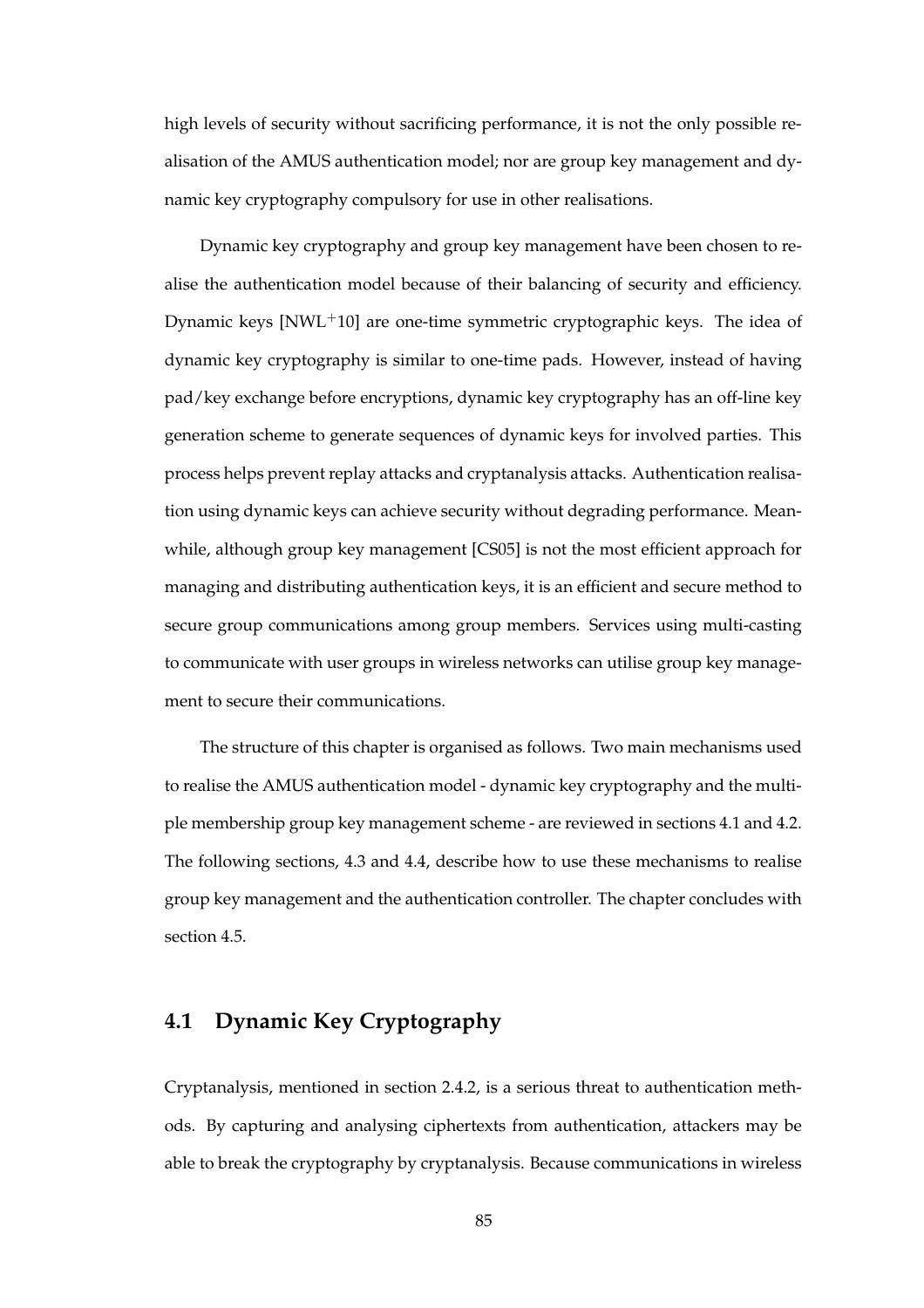networks are more vulnerable than those of wired networks, authentication in wireless networks becomes more vulnerable under cryptanalysis. Cryptanalysis attack affects both symmetric cryptography and asymmetric cryptograph. The more a cryptographic key is used to encrypt messages in authentication, the higher the risk that the key will be compromised. Furthermore, replay attacks on authentication re-use captured ciphertexts and plaintexts from previous authentication messages. Because the cryptographic key does not change, attackers may be able to replay previously captured messages to obtain unauthorised access. Session keys are not the solution to preventing cryptanalysis attacks and replay attacks. The longer the duration of a session, the more vulnerable its session key. By capturing communication messages, an adversary may be able to detect patterns in the encrypted messages to crack the ciphers. The compromise of one session key exposes all communication data in the session. In addition, key exchange protocols used to distribute session keys also rely on long-term cryptographic keys (either symmetric [NT94] or asymmetric [MSS98] [DH76]). These long-term cryptographic keys are normally authentication keys of users and services. Although the number of exposed ciphertexts from these long-term cryptographic keys is smaller, the opportunity to break the key exchange cryptography still exists [Kir07].

In the past, the major solution for enhancing security and reducing the risk of such cryptanalysis attacks was to increase the key size used in the cryptographic systems. However, increasing the cryptographic key size is not always the best solution. No matter how large the key, its cryptography is still ultimately breakable. Every cryptographic key is only secure for a certain amount of time. In addition, larger key sizes often require higher computational resources, especially in asymmetric cryptography. In practice, excessively large key sizes may admit denial of service possibilities whereby adversaries can cause excessive cryptographic processing. Large key sizes are also unsuitable for mobile devices with slow processing units and/or limited battery power.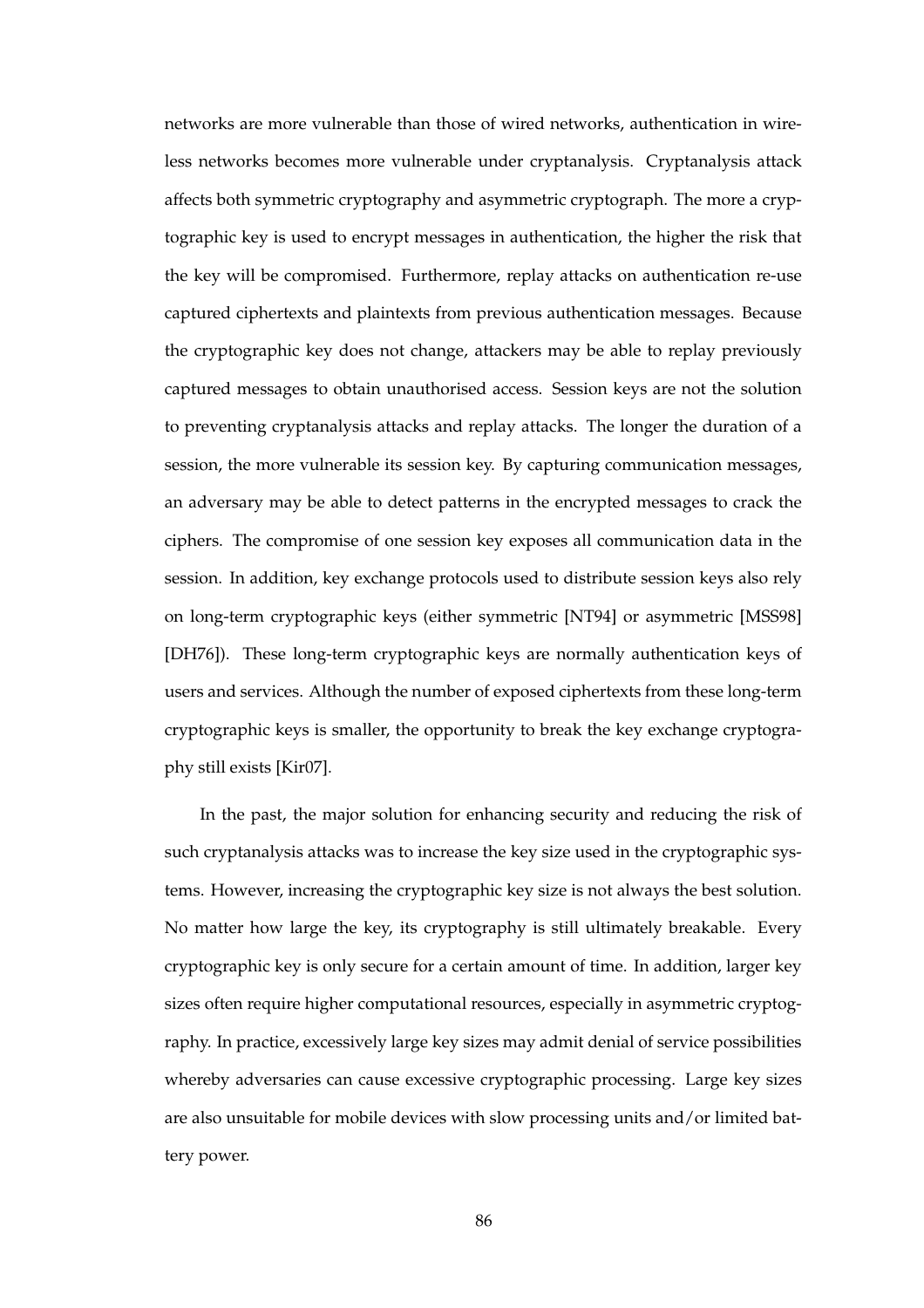To overcome the risk of cryptanalysis attack, we propose a use of dynamic key cryptography. The main idea of dynamic key cryptography is based on the one-time pad. Each message is encrypted by a different pseudo-random key called a dynamic key. This dynamic key is a one-time cryptographic key that is not reusable. Instead of having key exchange between involved parties at the beginning of every session, these dynamic keys are generated secretly for involved parties only once in the initial stage. Apart from the initial stage, dynamic key cryptography does not require any other key exchange. By inheriting features of the one-time pad, dynamic key cryptography can minimise cryptanalysis attack risks, resist replay attacks and secure communication.

In the next section, we explain the terminology and notation used to describe dynamic key cryptography and the generation scheme. Following the terms and notation, a dynamic key definition is reviewed and dynamic key theory is discussed. The final section introduces a family of dynamic key generation schemes including a function for first-time dynamic key generation and a revised version for repeated dynamic key generation.

#### **4.1.1 Terms and Notation**

Table 4.1 lists the notation used to describe dynamic keys and the generation scheme. This notation are not related to the notation in the above authentication model. Instead, they explain dynamic key sequences, intermediate keys and functions used in the generation scheme.

### **4.1.2 The Dynamic Key Concept**

**Definition 4.1.** Dynamic keys are one-time symmetric cryptographic keys forming a sequence of keys.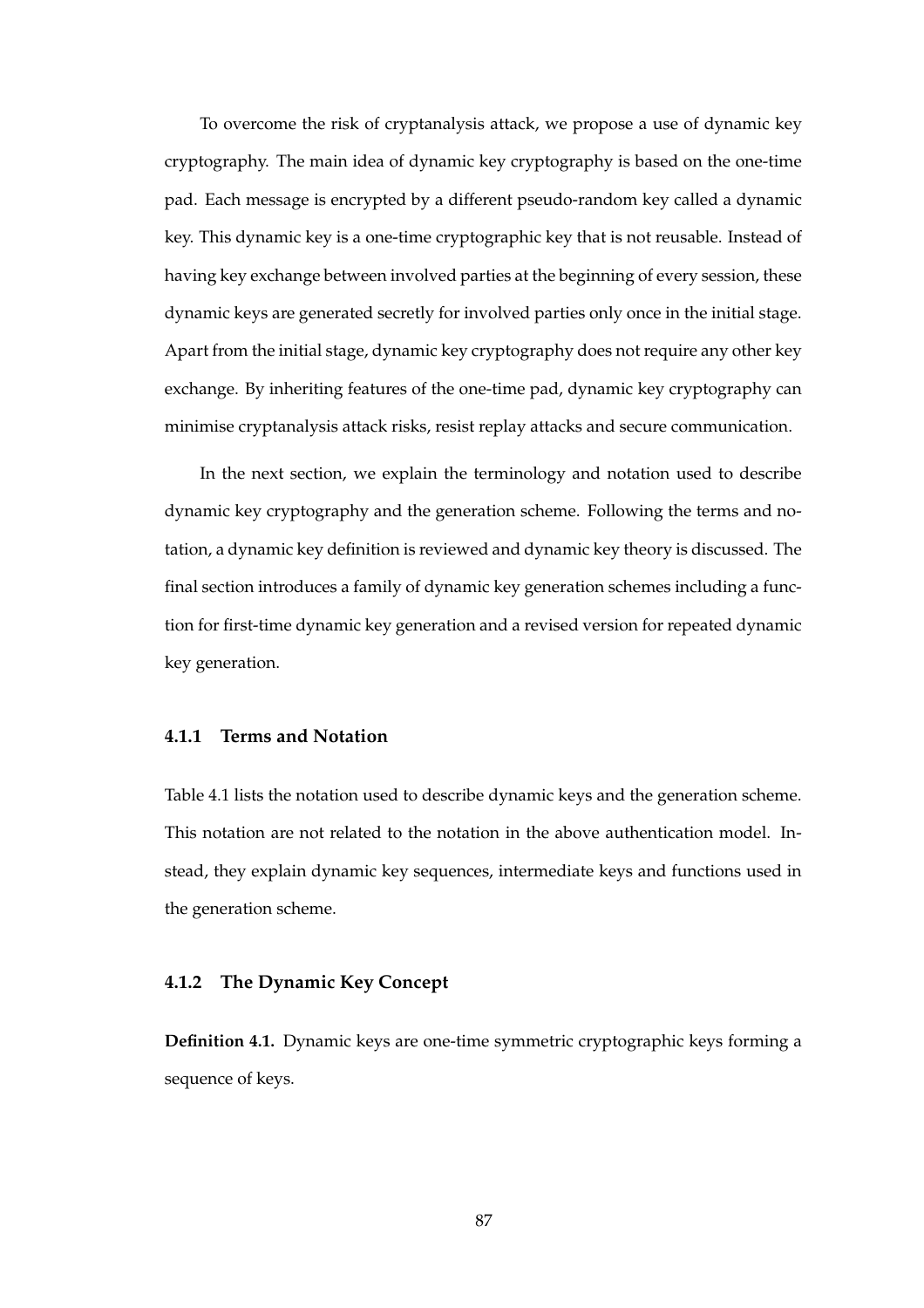| Table 4.1: Dynamic Key Notation |  |  |
|---------------------------------|--|--|
|                                 |  |  |

| $\{\overline{D}K_i\}$         | A sequence of dynamic keys                                            |
|-------------------------------|-----------------------------------------------------------------------|
| $\, n$                        | The number of dynamic keys in a sequence                              |
| $\boldsymbol{m}$              | The number of temporary keys used in the generation scheme            |
| $DK_i, 1 \leq i \leq n$       | Dynamic keys                                                          |
| $\mathcal{S}_{0}$             | The bit length of the dynamic key $DK_i$                              |
| $DK_c, 1 \leq c \leq n$       | The dynamic keys in current use in the sequence                       |
| EK                            | A one-time encrypted cryptographic key                                |
| ΙK                            | The initial key. This key is another one-time initial key to generate |
|                               | seed key SK                                                           |
| $\overline{TK_1,\ldots,TK_m}$ | Temporary keys. These are used as parameters to calculate dy-         |
|                               | namic keys in the sequence at the beginning. During the process       |
|                               | to create other dynamic keys in the sequence, these parameters        |
|                               | are replaced one after another by previous dynamic keys.              |
| SK                            | A seed key generated from <i>IK</i> and $TK_1, \ldots, TK_m$          |
| $\frac{f(.)}{f^{-1}(.)}$      | A polynomial function to generate dynamic keys                        |
|                               | An inverted function of $f$ , supposed to be a non-polynomial func-   |
|                               | tion                                                                  |
| Pr                            | A probability function                                                |
| Al                            | A polynomial algorithm to guess dynamic key                           |
| p(.)                          | A polynomial algorithm                                                |
| $NK_1, NK_2$                  | One-time keys computed from $IK, EK, DK_{n+1}$ , and $DK_{n+2}$       |
| h(X)                          | A one-way hash function $h$ of message $X$                            |
| $\oplus$                      | A bit-wise exclusive-OR operation                                     |

Dynamic keys in a cryptography form a sequence of dynamic keys. Each dynamic key in the sequence is used to encrypt one message. After the dynamic key is used, it is discarded and the next key in the sequence is used to encrypt the next message. Mathematically, a sequence of dynamic keys is presented as follows:

$$
n \in N, n > 1, \{DK_i\} = \{DK_1, DK_2, \dots DK_n\}
$$
\n(4.1)

In theory, the number of dynamic keys in a sequence can be infinite. However, in practice, a sequence usually has a limited number of dynamic keys. To guarantee the security of the dynamic key cryptography, a sequence of dynamic keys should have the two following properties.

**Property 4.1.** *The sequence of dynamic keys for relevant parties must be identical.*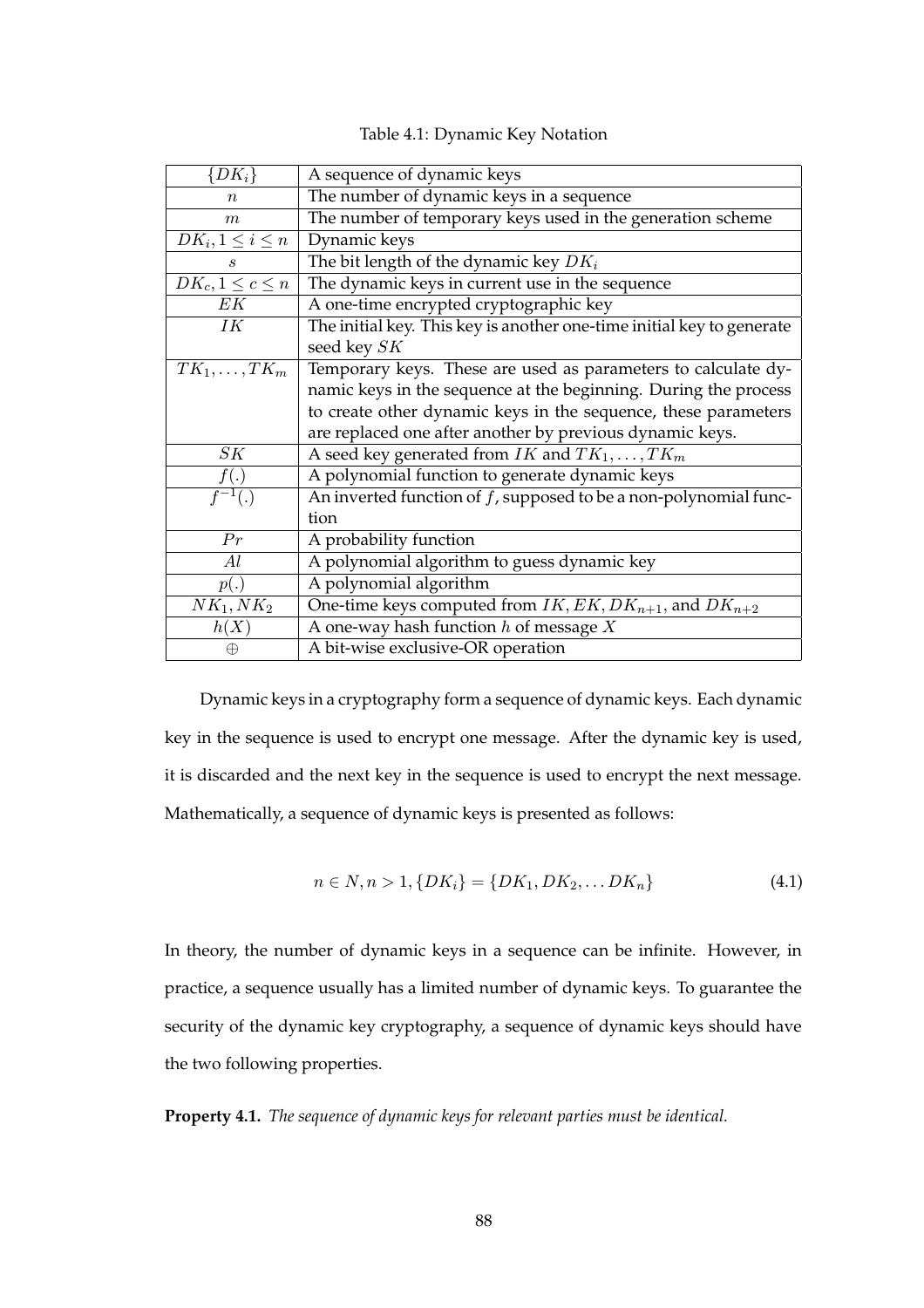In a symmetric cryptographic system, the involved parties must share the same dynamic keys to encrypt and decrypt messages. The cryptographic key used by senders (entities encrypting the message) must be identical to the cryptographic key used by receivers (entities decrypting the message) so that encrypted messages can be decrypted by receivers. If the dynamic key used to encrypt a message is different from the dynamic key used to decrypt a message, receivers will not be able to access messages. The dynamic keys of a sequence thus must be identical for all involved parties.

**Property 4.2.** *Discarded dynamic keys that have been compromised must not create vulnerability for current and future dynamic keys in a sequence.*

The property can be explained as follows. For every polynomial algorithm  $Al$ , it is infeasible for Al to guess correctly the current dynamic key  $DK_c$  from the discarded dynamic keys  $DK_1, \ldots, DK_{c-1}$ . In other words, with s being the bit length of a dynamic key, the highest probability of Al guessing correctly the current dynamic key is equivalent to that of brute force attacks on  $DK_c$ . Assuming that the probability of guessing  $DK_c$  correctly using brute force is  $\frac{1}{2^s}$ , the property is formally re-written as follows:

$$
\forall i, c \in N, 1 \le i < c, Pr(Al(\{DK_i\}) = DK_c) \le \frac{1}{2^s} \tag{4.2}
$$

#### **4.1.3 A Family of Dynamic Key Generation Schemes**

To generate secure sequences of dynamic keys that possess both the above properties, we propose a family of dynamic key generation schemes. The proposed family of dynamic key generation schemes has two parts: the initial phase and the repeat phase.

#### **Dynamic Key Generation Initialisation**

Dynamic key generation can be divided into the four following steps (see figure 4.1):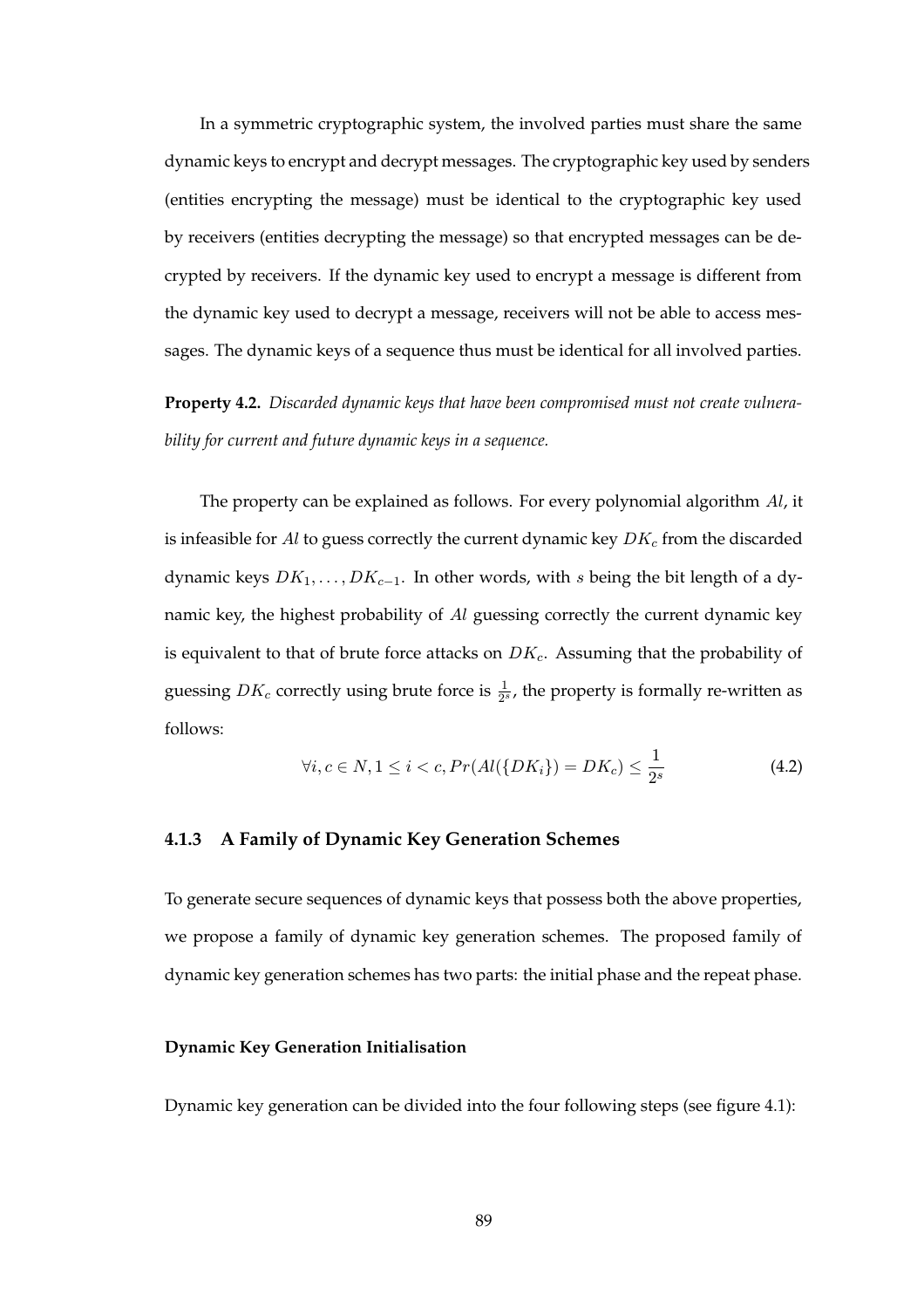

Figure 4.1: Initial Dynamic Key Generation Scheme

**Step 1:** Alice and Bob exchange two keys *EK* and *IK* via a secure channel.

**Step 2:** Alice randomly generates m initial temporary keys  $TK_1, \ldots, TK_m$  and sends the message to Bob, encrypted by EK.

$$
A \to B: \{TK_1, \ldots, TK_m\} EK, h(TK_1 \oplus \ldots \oplus TK_m \oplus EK) \tag{4.3}
$$

The result of the hash function  $h(TK_1 \oplus \ldots \oplus TK_m \oplus EK)$  is the message authentication code (MAC) used to authenticate the source of the message. The MAC verifies Alice as the sender of the message.

**Step 3:** Both Alice and Bob compute a seed key SK from the initial key IK and the temporary keys  $TK_1, \ldots, TK_m$  using a normal addition operation.

$$
SK = IK + TK_1 + TK_2 + \ldots + TK_m \tag{4.4}
$$

**Step 4:** Both Alice and Bob generate dynamic keys.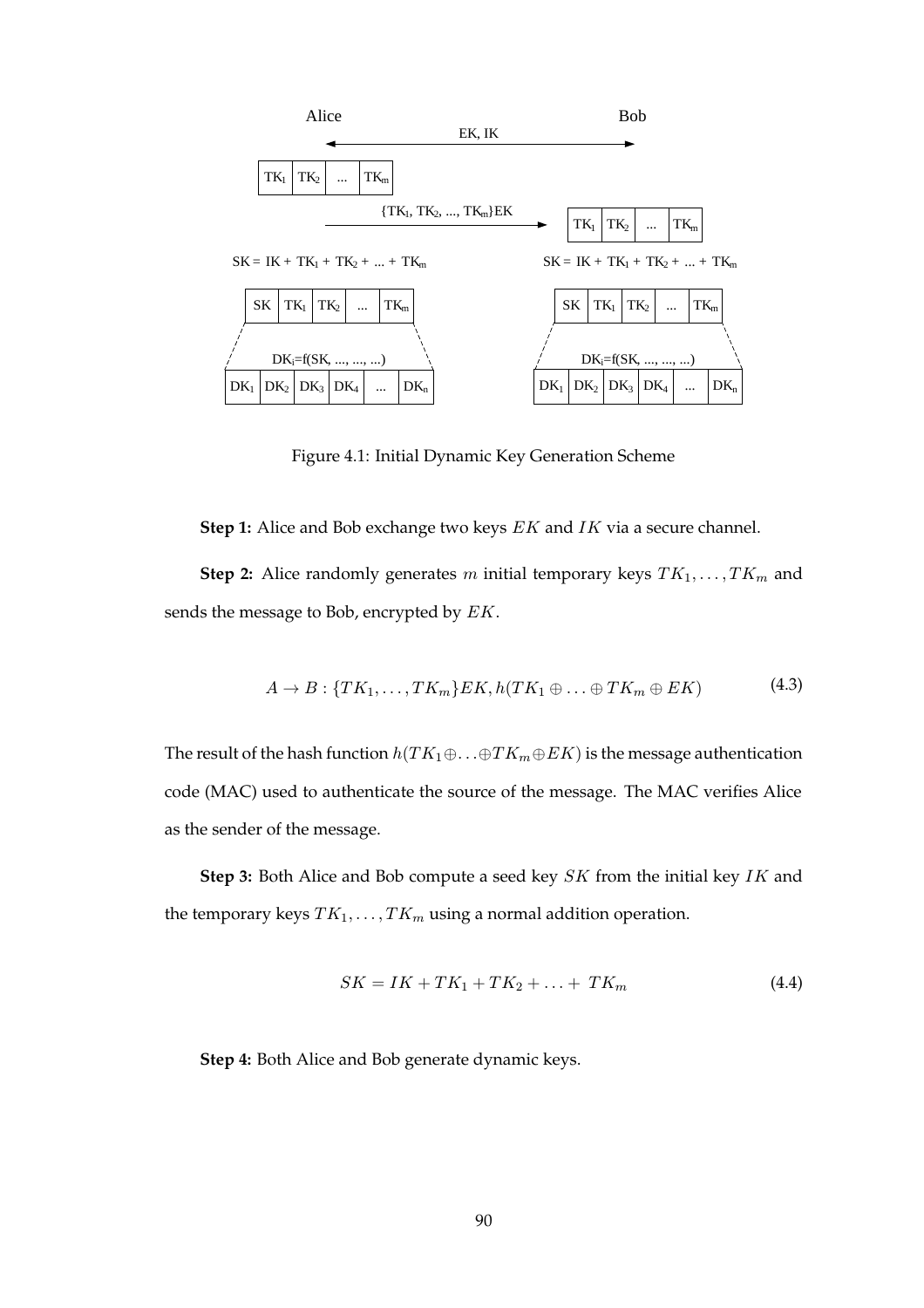The first dynamic key  $DK_1$  is generated from the seed key  $SK$  and the temporary keys  $TK_1, \ldots, TK_m$  by using the function  $f(.)$  taking  $m + 1$  parameters as follows:

$$
DK_1 = f(SK \oplus TK_1 \oplus \ldots \oplus TK_{m-2} \oplus TK_{m-1} \oplus TK_m)
$$
\n(4.5)

With *n* the length of the dynamic key sequence  $(n > m)$ , the other dynamic keys in the sequence are also generated by the function  $f(.)$  with the parameters being replaced one after the other by the discarded dynamic keys as follows:

$$
DK_2 = f(SK \oplus TK_2 \oplus \dots \oplus TK_{m-1} \oplus TK_m \oplus DK_1)
$$
  
\n
$$
DK_3 = f(SK \oplus TK_3 \oplus \dots \oplus TK_m \oplus DK_1 \oplus DK_2)
$$
  
\n...  
\n
$$
DK_n = f(SK \oplus DK_{n-m} \oplus \dots \oplus DK_{n-3} \oplus DK_{n-2} \oplus DK_{n-1})
$$
\n(4.6)

Of the available functions to implement function  $f(.)$ , the one-way function [KL07] is the most suitable function to implement  $f(.)$  in order to compute secure dynamic keys.

**Theorem 4.1.** *The dynamic key sequence created by the scheme is secure if and only if function* f(.) *is a one-way function.*

To prove the theorem, the three following lemmas are used.

**Lemma 4.1.** *If function* f(.) *is a one-way function, the proposed scheme produces secure dynamic key sequences.*

*Proof.* Assume that the discarded dynamic keys in the sequence  $DK_1, \ldots, DK_{c-1}$  are compromised. The probability of correctly guessing these keys is 1. Or, expressed another way:

$$
Pr(Al(.) = DKi) = 1, \forall i \in \{1...c-1\}.
$$
 (4.7)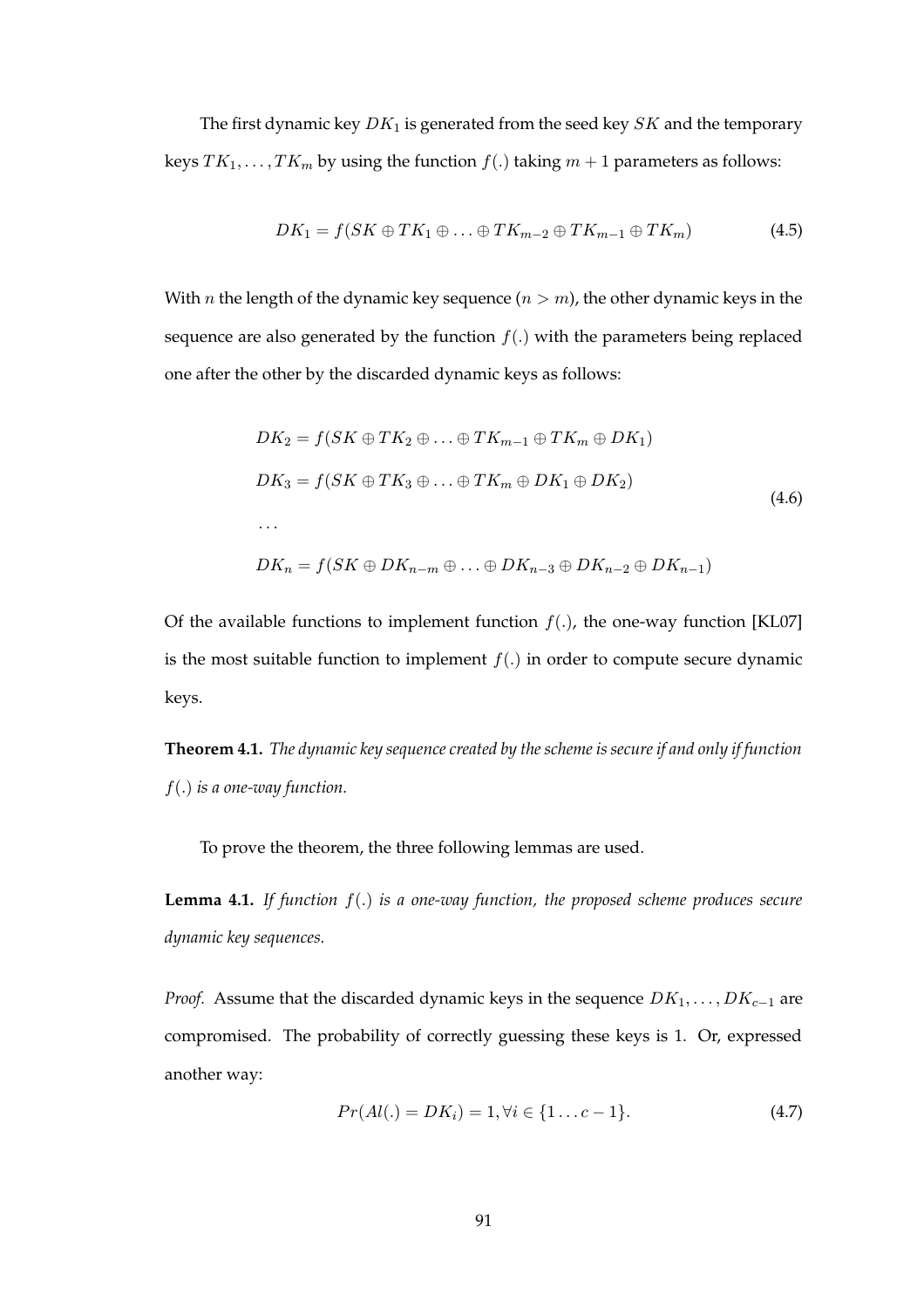From the equation (4.6) to generate the dynamic key:

$$
DK_c = f(SK \oplus DK_{c-m} \oplus \ldots \oplus DK_{c-3} \oplus DK_{c-2} \oplus DK_{c-1})
$$
(4.8)

The function  $f(.)$  can be also assumed to be known by everyone. To break the dynamic key generation scheme,  $SK$  is the only parameter of the function  $f(.)$  that the adversary does not know. The chance of correctly guessing the current dynamic key  $DK_c$  can therefore be rewritten as:

$$
Pr(Al(\{DK_i\}) = DK_c) = Pr(Al(.) = SK)).
$$
\n(4.9)

By assuming the key exchange in step 1 and step 2 is secure, the temporary keys  $TK_1, \ldots, TK_m$  in equation (4.3) are secure under cryptanalysis attack. Hence, the creation of SK in step 3 makes guessing SK also infeasible from the equation (4.4). The final method to compute  $SK$  is by calculating it from compromised discarded keys through an equation in (4.6), such as:

$$
DK_{c-1} = f(SK \oplus DK_{c-m-1} \oplus \ldots \oplus DK_{c-3} \oplus DK_{c-2}). \tag{4.10}
$$

Or:

$$
f^{-1}(DK_{c-1}) = f^{-1}(f(SK \oplus DK_{c-m-1} \oplus ... \oplus DK_{c-3} \oplus DK_{c-2})).
$$
  
= SK  $\oplus DK_{c-m-1} \oplus ... \oplus DK_{c-3} \oplus DK_{c-2}.$  (4.11)

Thus, SK can also be computed by:

$$
SK = f^{-1}(DK_{c-1}) \oplus DK_{c-m-1} \oplus \ldots \oplus DK_{c-3} \oplus DK_{c-2}.
$$
 (4.12)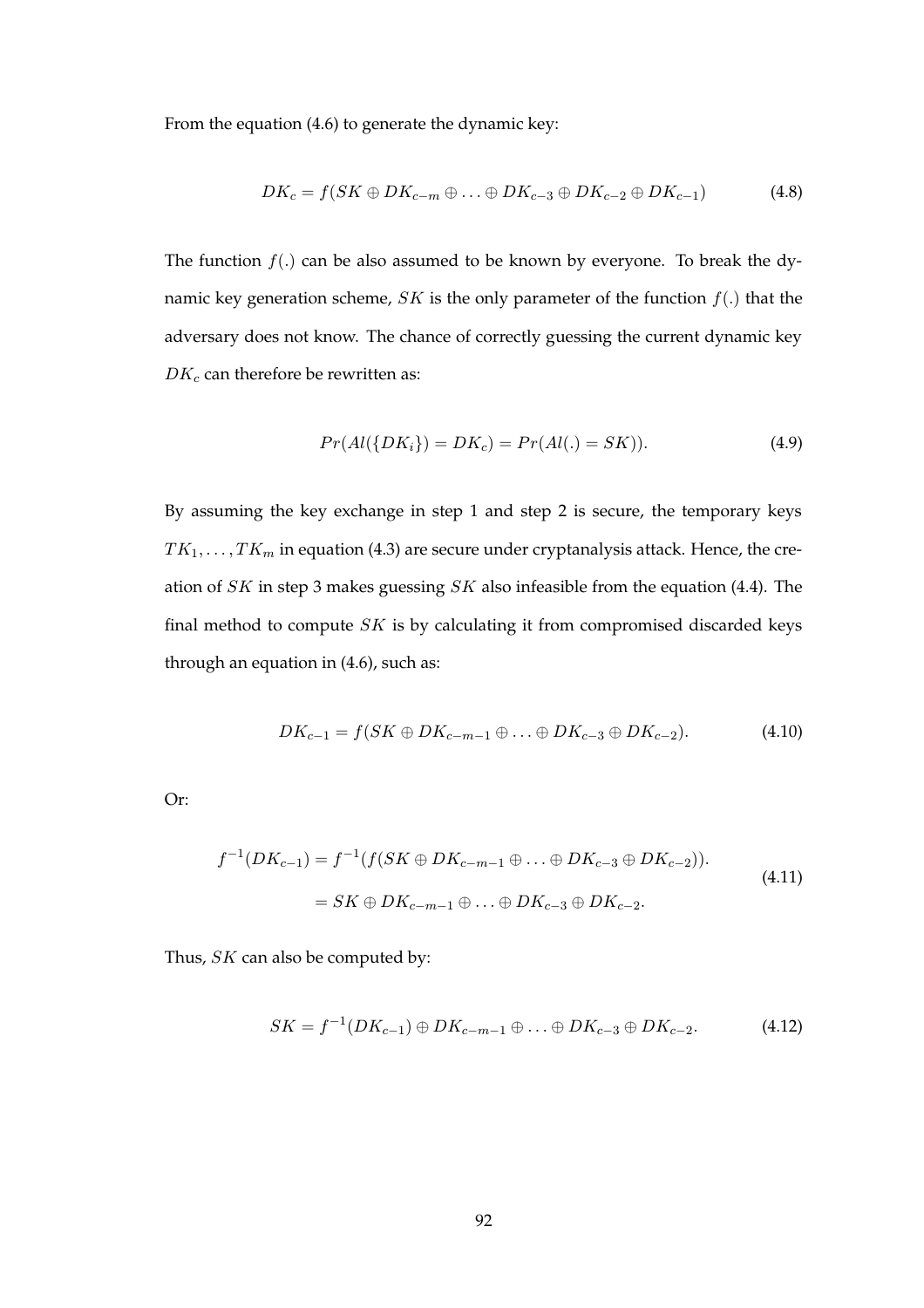However, when  $f(.)$  is a one-way function, it becomes infeasible to compute the reverse function of  $f^{-1}(.)$ ; therefore:

$$
Pr(Al(.) = SK)) \le \frac{1}{2^s}.\tag{4.13}
$$

Hence, we can deduce that:

$$
Pr(Al(\{DK_i\}) = DK_c) < \frac{1}{2^s}.\tag{4.14}
$$

In other words, it is infeasible to compute the current dynamic key  $DK_c$  from compromised discarded dynamic keys in the sequence; property 4.2 is therefore satisfied.  $\Box$ **Lemma 4.2.** If there is a feasible way to compute a reverse function  $f^{-1}(.)$  of the function f(.)*, it is possible to guess the next dynamic key from the compromised discarded keys.*

*Proof.* As in the proof in lemma 4.1, SK can be computed using the reverse function  $f^{-1}$ (.) of function  $f(.)$  in equation (4.12):

$$
SK = f^{-1}(DK_{c-1}) \oplus DK_{c-m-1} \oplus \ldots \oplus DK_{c-3} \oplus DK_{c-2}.
$$
 (4.15)

Hence, if the reverse function  $f^{-1}(.)$  is feasible to compute, it is also feasible to compute SK. When m continuous dynamic keys  $DK_{c-m}, \ldots, DK_{c-1}$  in the sequence are compromised, the next dynamic key can also be computed by the equation (4.6). In other words, when function  $f(.)$  is not a one-way function, the products from the dynamic key generation scheme are not able to secure the dynamic key sequences.  $\Box$ 

**Lemma 4.3.** *Dynamic key sequences produced by the dynamic key generation function are unique.*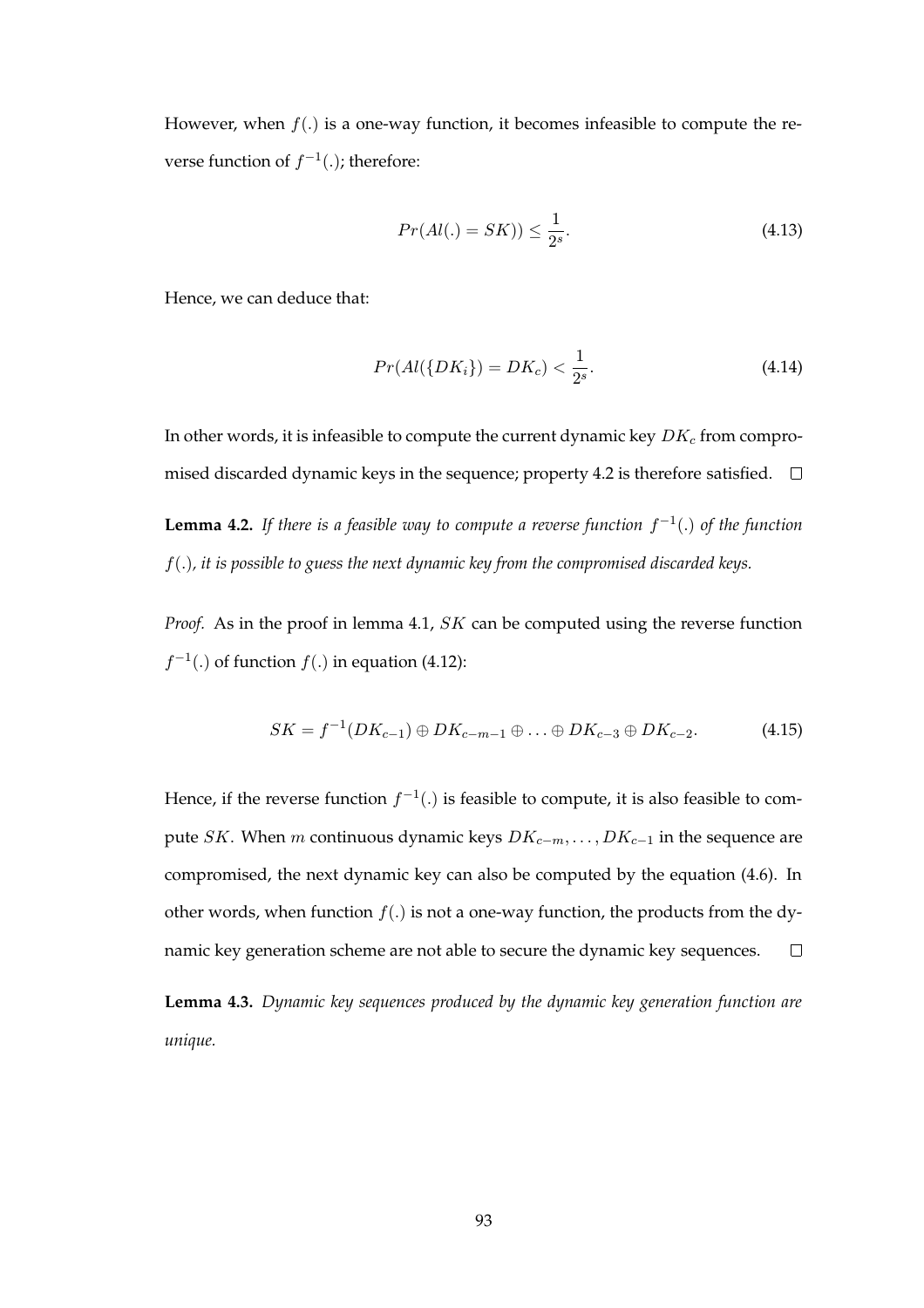*Proof.* Function  $f(.)$  gives only one unique value from  $m + 1$  input parameters including  $SK$  and  $parameter_1, \ldots, parameter_m$ . Therefore, with the identical input, the produced dynamic keys of any party are duplicated.  $\Box$ 

Based on the above three lemmas, theorem 4.1 is proved as follows:

*Proof.* From lemma 4.1 and lemma 4.2, we can deduce that only one-way functions can be used to create secure dynamic keys. Lemma 4.3 verifies that the dynamic key generation scheme is able to produce unique dynamic key sequences. Based on these three lemmas, the conditions in property 4.1 and property 4.2 are satisfied; therefore, the dynamic key generation schemes using one-way functions can produce secure dynamic key sequences.  $\Box$ 

By replacing a one-way hash function  $h(.)$  with the function  $f(.)$ , the function  $f(.)$ in equation (4.5) and (4.6) is rewritten as follows:

$$
f(SK \oplus param_1 \oplus \ldots \oplus param_m) = h(SK \oplus param_1 \oplus \ldots \oplus param_m).
$$
 (4.16)

For implementation, any simple and fast one-way hash function can be used to generate sequences of dynamic keys. Most of the one-way functions based on the idea of public keys require more computational power than simple message hash functions such as MD5 and SHA. Although MD5 and SHA are efficient, they have a fixed output size that is not suitable for producing dynamic keys. In our opinion, HAVAL, which can produce different output sizes, is the most suitable one-way function for function  $f(.)$ .

The following corollary is used to prove that dynamic keys can be used to secure authentication protocols.

**Corollary 4.1.** Without knowing  $TK_1, \ldots TK_m$  and IK, it is infeasible to compute the dy*namic keys*  $DK_1$  *and*  $DK_2$ *.*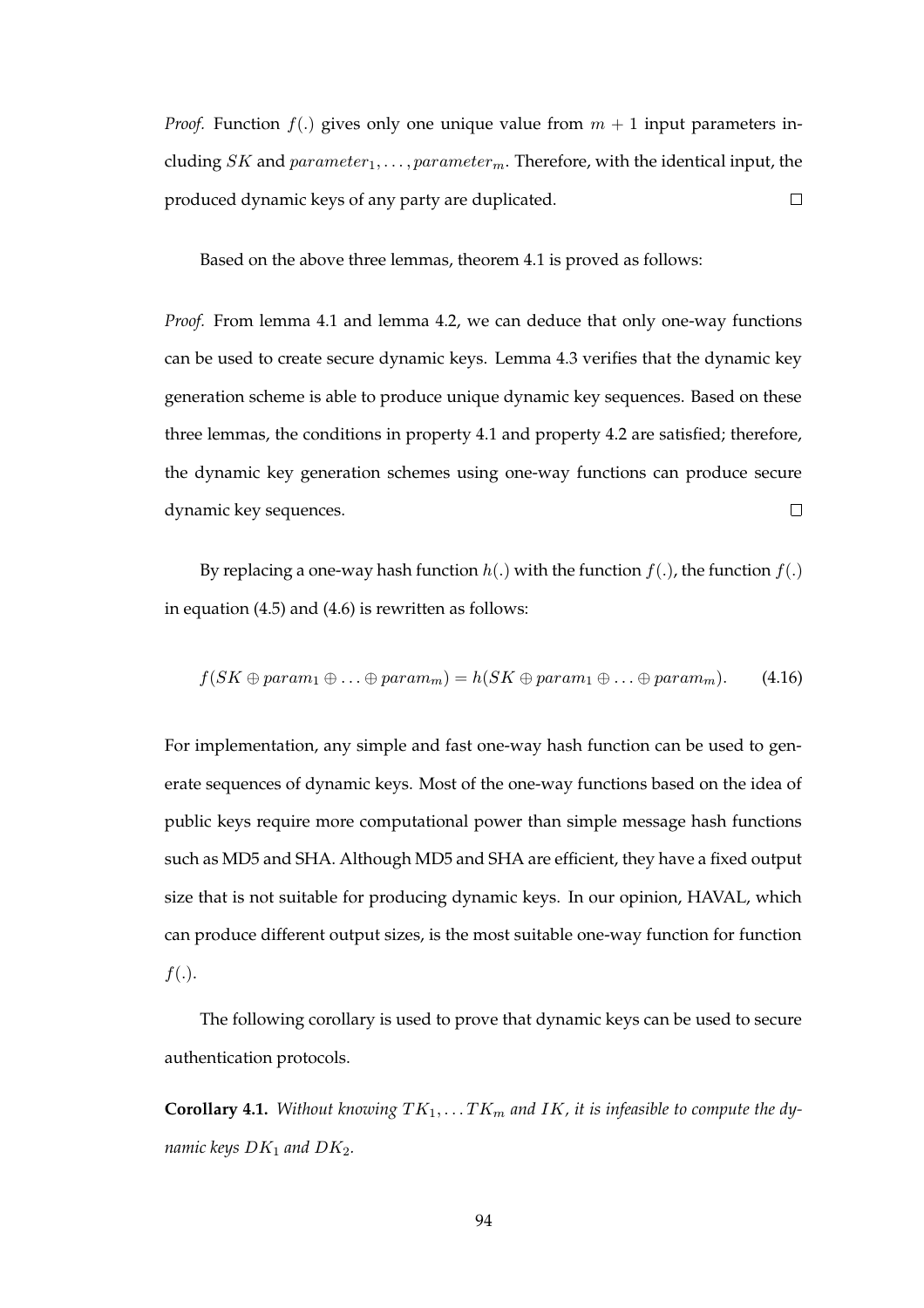*Proof.* From theorem 4.1 and equation (4.5), without knowledge of  $TK_1, \ldots, TK_m$  and  $SK$ , it is infeasible to compute  $DK_1$  and so on  $DK_2$ . However, because of the equation  $(4.4)$ , the possibility of guessing SK is equivalent to the possibility of guessing the sum of  $TK_1 \ldots TK_m$  and  $IK$ :

$$
Pr(Al(.) = SK)) = Pr(Al(.) = IK + TK_1 + ... + TK_m).
$$
 (4.17)

Hence, we can conclude that it is infeasible to compute  $DK_1$  and  $DK_2$  without knowing  $TK_1, \ldots, TK_m$  and IK.  $\Box$ 

#### **Repeated Dynamic Key Generation**

Once the sequence of  $n$  dynamic keys has been consumed, a new sequence of dynamic keys is generated by the repeated dynamic key regeneration scheme. The repeated dynamic key generation scheme has four steps (shown in figure 4.2):



Figure 4.2: Repeated Dynamic Key Generation Scheme

**Step 1:** Both Alice and Bob calculate two new initial keys  $EK'$  and  $IK'$  from the last dynamic keys in the old sequence using a one-way hash function  $h(.)$ :

$$
EK' = h(DK_{n-1} \oplus IK)
$$
  
\n
$$
IK' = h(DK_n \oplus EK)
$$
\n(4.18)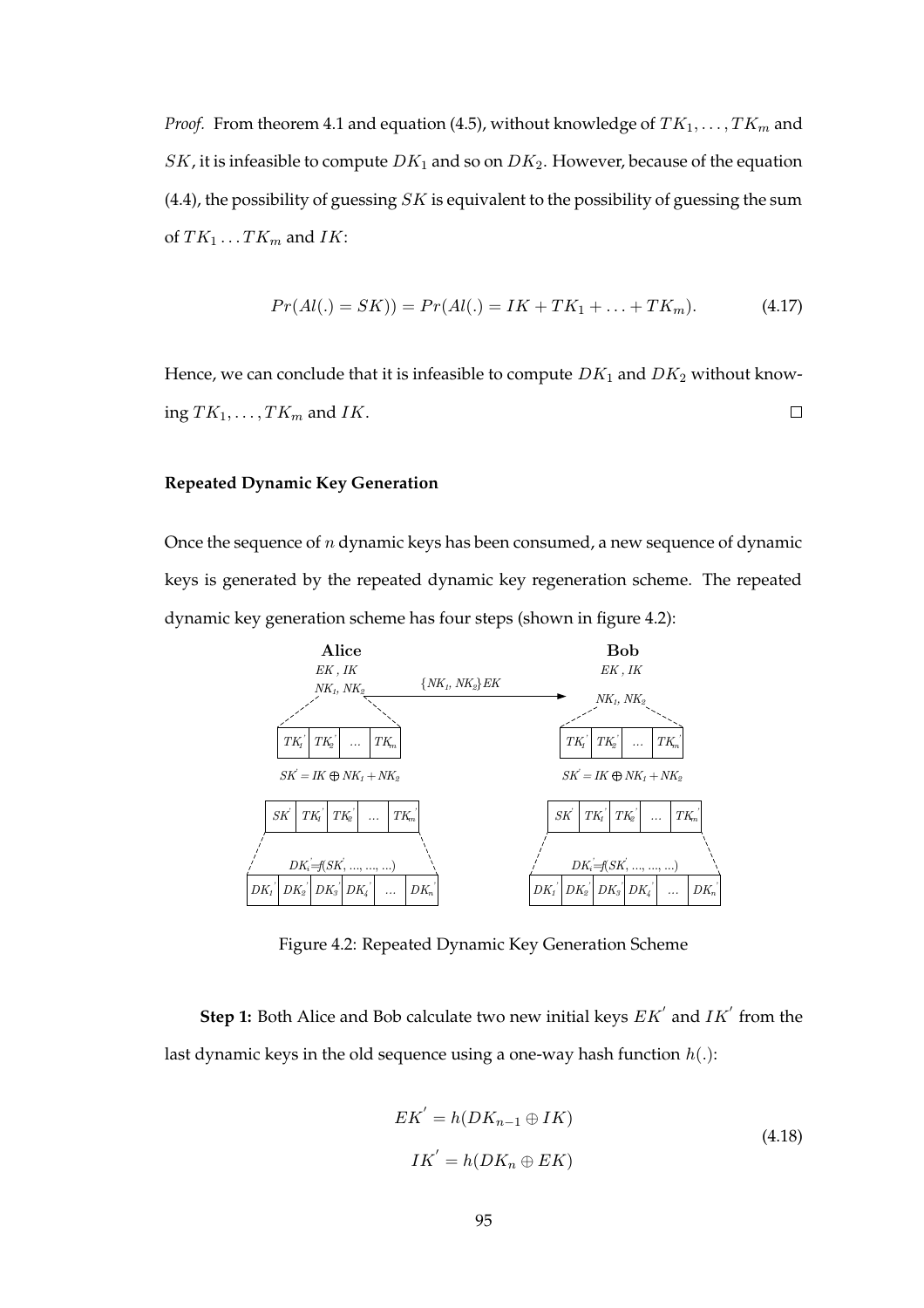**Step 2:** Alice and Bob need a new set of temporary keys  $TK'_1, \ldots, TK'_m$  to generate a new sequence of dynamic keys. To create the new set of temporary keys, Alice randomly generates two keys  $NK_{1}$  and  $NK_{2}$  and sends these, encrypted by  $EK^{\prime}$ , to Bob:

$$
A \to B: \{NK_1, NK_2\} EK', h(NK_1 \oplus NK_2 \oplus EK') \tag{4.19}
$$

Both Alice and Bob use these keys to compute the set of temporary keys  $TK_1',\ldots, TK_m'$ as follows:

$$
TK_1' = h(DK_{n-m+2} \oplus NK_1)
$$
  
\n
$$
TK_2' = h(DK_{n-m+3} \oplus NK_1)
$$
  
\n...  
\n
$$
TK_{m-1}' = h(DK_n \oplus NK_1)
$$
  
\n
$$
TK_m' = h(NK_1 \oplus NK_2)
$$
 (4.20)

**Step 3:** Both Alice and Bob compute a new seed key  $SK'$  from  $IK', NK_1$  and  $NK_2$ using a bit-wise exclusive-OR and an addition operation:

$$
SK' = IK' \oplus NK_1 + NK_2 \tag{4.21}
$$

**Steps 4:** Both Bob and Alice generate the sequence of dynamic keys.

This step is the same as step 4 in the initial dynamic key generation scheme. The new seed key  $SK'$  and the new set of temporary keys  $TK'_1, \ldots, TK'_m$  are used to calculate a new sequence of dynamic keys  $DK_1', \ldots, DK_m'.$ 

$$
DK'_{1} = f(SK' \oplus TK'_{1} \oplus ... \oplus TK'_{m-2} \oplus TK'_{m-1} \oplus TK'_{m})
$$
  
\n
$$
DK'_{2} = f(SK' \oplus TK'_{2} \oplus ... \oplus TK'_{m-1} \oplus TK'_{m} \oplus DK'_{1})
$$
  
\n...  
\n
$$
DK'_{n} = f(SK' \oplus DK'_{n-m} \oplus ... \oplus DK'_{n-3} \oplus DK'_{n-2} \oplus DK'_{n-1}).
$$
\n(4.22)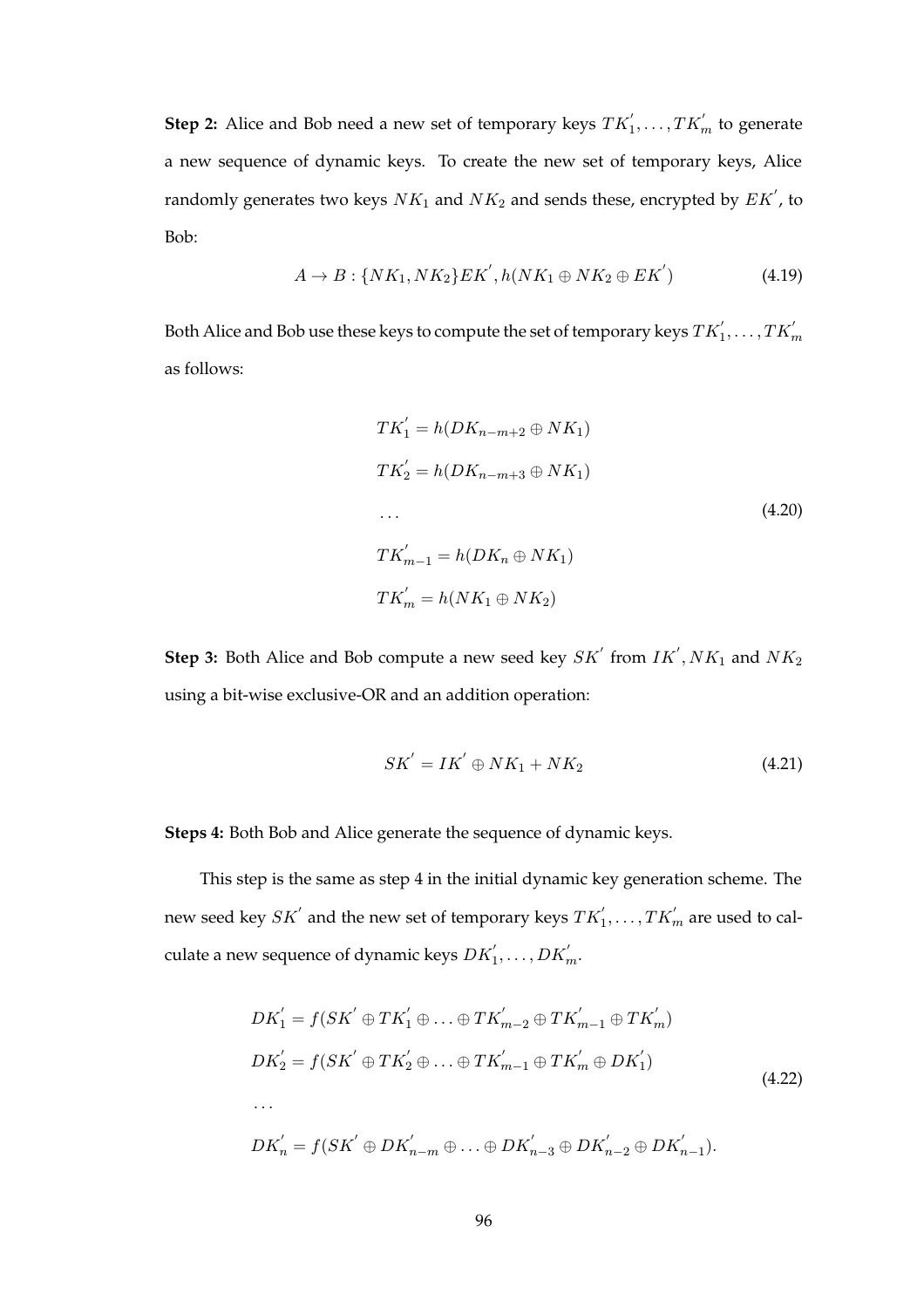The repeated dynamic key generation scheme is used to generate a new sequence of dynamic keys when the old sequence is consumed. Each sequence of dynamic keys normally has a limited number of dynamic keys due to security issues. The maximum number of dynamic keys in a sequence is discussed in section 5.3.2. This ensures that the sequence of dynamic keys is renewed before the whole sequence becomes vulnerable to cryptanalysis attacks. In the next repeated dynamic key generation process, EK and IK are discarded. They are replaced by  $EK'$  and IK'. Thus, even if a discarded sequence of dynamic keys were to be compromised, the new sequence created by the repeated dynamic generation scheme is secure.

# **4.2 The Group Key Manager for Wireless Networks**

In this section, based on the hybrid group key management structure described in chapter 2, we develop a membership-oriented group management scheme that provides a secure group communication mechanism for managing user groups and service groups in wireless networks. The original idea of the membership-oriented group key management scheme was first proposed in [Wan09]. We developed and improved its performance in [NWL+09]. This group key management scheme supports users and services with multiple group memberships. By grouping the rekeying operations of multiple group members, rekeying operations for multiple membership users and services can be performed more efficiently. Before continuing this discussion, we point out that when discussing group key management, we do not use the term "user" as in other group key management schemes because in wireless networks, both users and services can be "users". One user can be a member of a user group and one service can also be a member of a service group. Instead, we replace the term "user" with the term "entity". In wireless networks, an entity can be either a user or a service. Where  $E = U \cup S$  is denoted as a set of all users and services or set of entities, K is denoted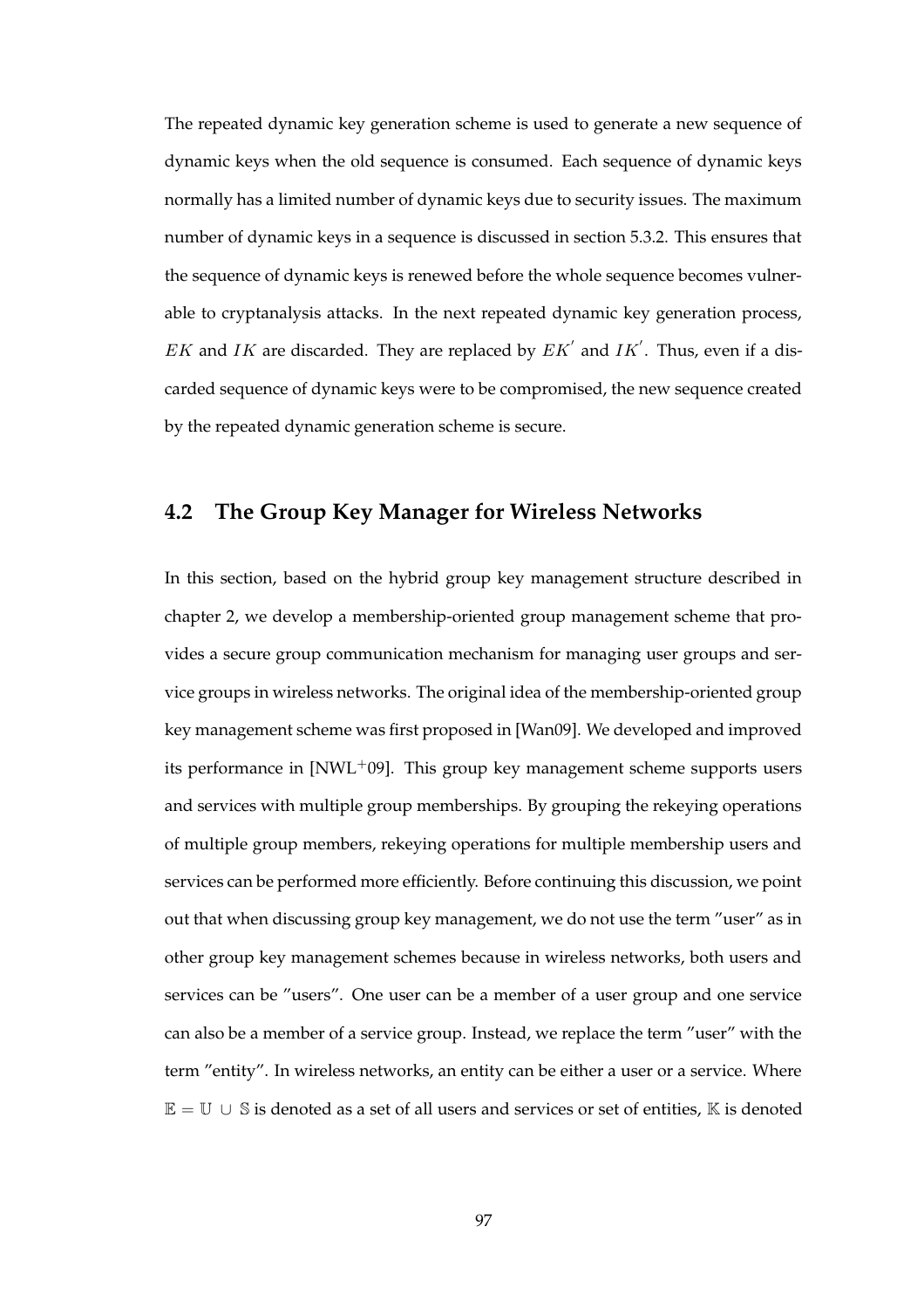as a set of keys and  $\mathbb{R} \subset \mathbb{E} \times \mathbb{K}$  is denoted as an entity-key relationship. The group key management definition in equation (2.3) is re-defined as the trio  $\{E, K, \mathbb{R}\}.$ 

# **4.2.1 Membership-Oriented Group Key Management Structure for Wireless Networks**

The structure of membership-oriented group key management (MOGKM) [NWL+09] is divided into three different layers: the entity layer, the key-group layer and the detail layer. In the entity layer, the structure simply contains entity-groups (that is, service groups and user groups). In the key-group layer, the structure contains keygroups that support entities having multiple memberships. In the detail layer, each key-group is treated as an independent group. The detail layer is divided into multiple sub-groups to locally optimise the performance of individual rekeying operations for this key-group in wireless networks.

#### **The Entity Layer**

In the authentication model, entities (users/services) are grouped into entity-groups (user groups/service groups) or  $EGs$ . The set of all  $EGs$  is written as  ${EG}$ . Entities in an entity-group share a key named entity-group-key for securing group communication among group members in the entity-group. In this layer, there is no optimisation for group key management operations. All groups are directly derived from the user groups and service groups. Figure 4.3 illustrates a group key having three entity-groups: A, B and C. This layer is used to set up the key-group structure.

#### **The Key-Group Layer**

Entities with the same membership(s) are grouped in a key-group for the purpose of key management. In this layer, entities are separated into key-groups based on their membership(s). Each key-group has its own key named key-group-key so that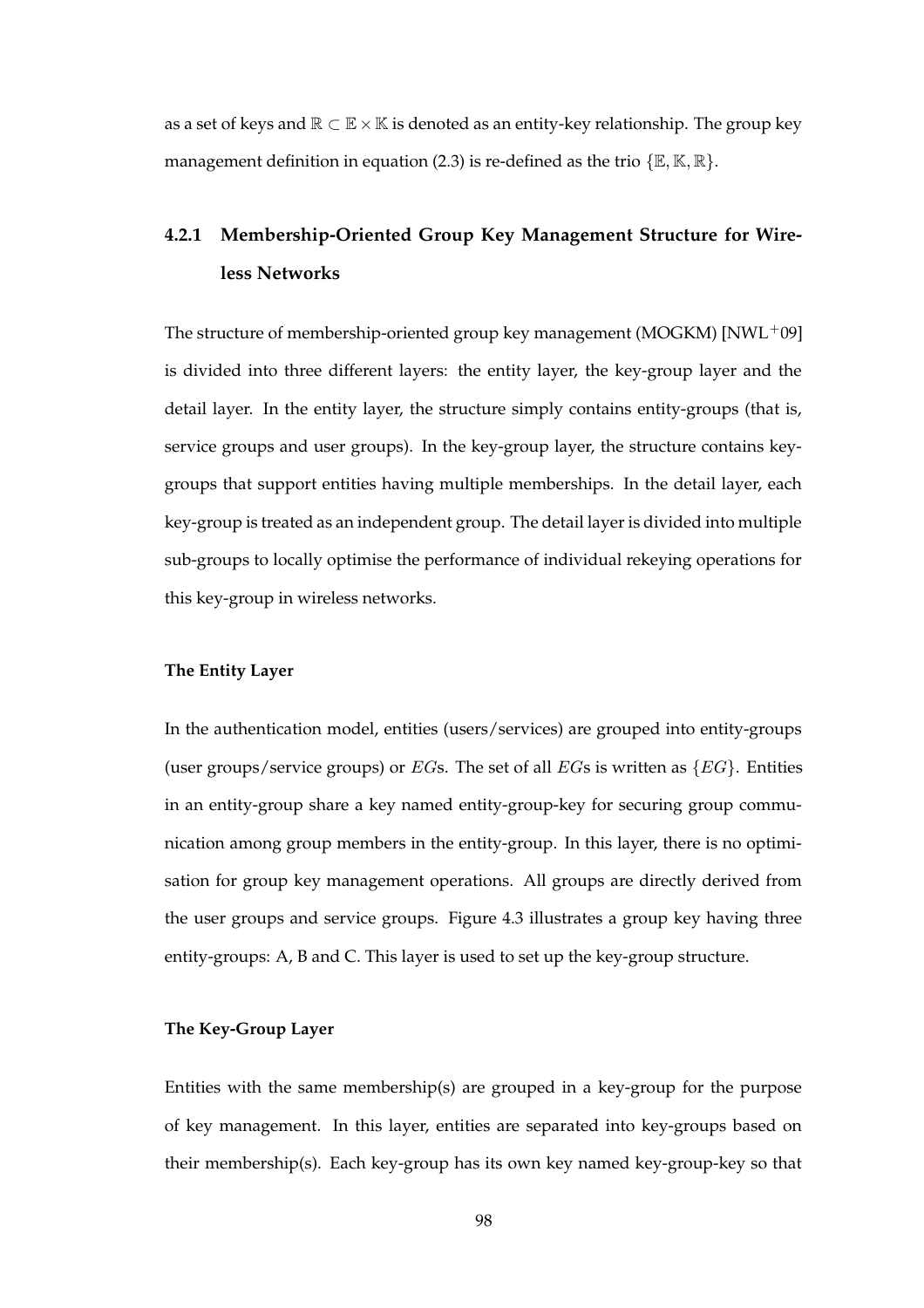

Figure 4.3: The Entity Layer

rekeying operations in the key-group can be handled securely and efficiently. The number of key-groups is determined by the number of combinations offered by service providers. The maximum possible number of key-groups from  $n$  entity-groups is  $\sum_{n=1}^{\infty}$  $i=1$  $C_n^i$ . In reality, however, the number of key-groups may be smaller. Based on the membership, key-groups are classified into two types:

- single-membership key-groups that only contain entities having single membership; and
- multiple-membership key-groups that contain entities having two or more memberships.

A group KG is a key-group of entities having m membership(s) of  $EG_1, \ldots, EG_m$ , when all entities *e* in KG have *m* memberships of entity-group  $EG_1, \ldots, EG_m$ . Let the function to extract the set of entities groups from  $KG$  be  $AEGS(KG)$ . The formalisation to assign entity  $e$  into the key-group  $KG$  is then specified as follows:

$$
e \in KG, if f
$$
  
(i).  $\forall EG \in AEGS(KG), e \in EG \text{ and}$   
(ii).  $\forall EG' \in \{EG\} \land EG' \notin AEGS(KG), e \notin EG'.$  (4.23)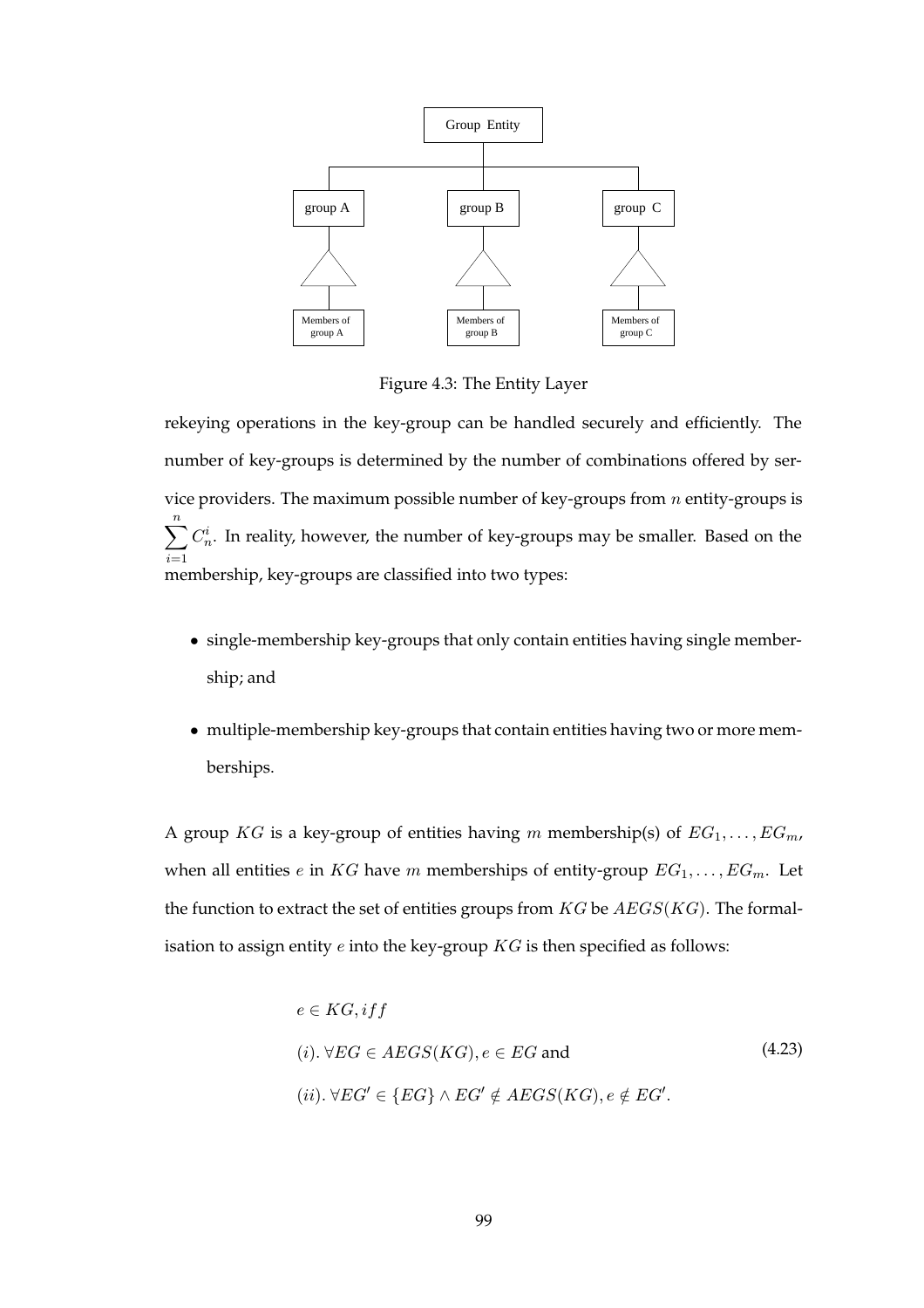The key-groups in the group key form a hierarchical structure. The hierarchical structure is divided into three levels according to the two different types of key-groups. The height of its tree structure is three, corresponding to its three levels. The root node is in level one. Below this, the second level contains single membership key-groups. The third level contains multiple membership key-groups. In the example in figure 4.4, the key-group  $KG_A$  in the second level is the key-group of entities having only one membership of entity-group  $EG_A$ . In the third level, another key-group,  $KG_{AB}$ , is recognised as a "sub-group" of the key-group  $KG_A$  if all entities in  $KG_{AB}$  also have membership of  $EG_A$ .

Each key-group possesses a key-group-key and entity-group-keys. Because keygroups in the second level of the hierarchical structure are single-membership keygroups, they are also recognised as entity-groups. Thus, each member of a singlemembership key-group has one key being the key-group-key as well as the entitygroup-key. The third level of the hierarchical structure contains multiple-membership key-groups. Each member of a key-group in this level obtains one key-group-key from the key-group and multiple entity-group-keys derived from its entity-groups memberships.

Figure 4.4 shows an example of a hierarchical structure of key-groups. The second level has three key-groups, A, B and C, for entities having a single membership with entity-groups A, B and C respectively. The third level contains key-groups of entities having either two or three memberships. These are key-groups A-B, A-C, B-C and A-B-C according to the key-group of entities having memberships of two entity-groups (A and B), (A and C) and (B and C) and entities having memberships of all three entity-groups A, B and C.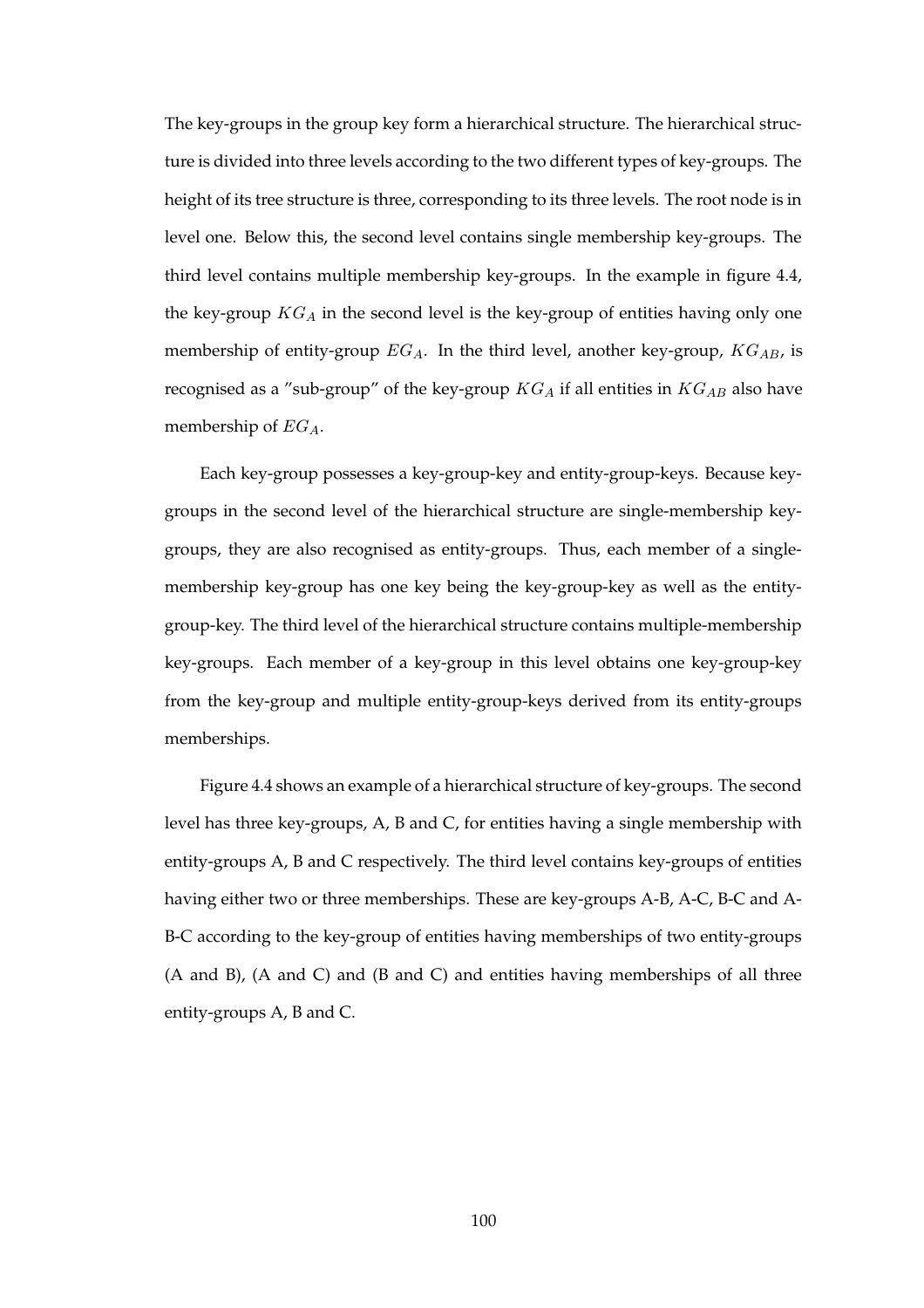

Figure 4.4: The Key-Group Layer

#### **The Detail Layer**

In the detail layer, each key-group is considered an independent group in order to optimise the rekeying operations for this group in wireless networks. To optimise rekeying operations in this key-group, the hybrid group key management scheme [WLS07] described in chapter 2 is employed. The hybrid group key management scheme in the realisation is managed by one centralised group key server  $(GKS)$  and  $z + 1$  cell key servers (CKS). Rekeying operations in the detail layer are distributed in the hybrid group key management scheme via these key servers.

In the hybrid group key management scheme, entities of a key-group are categorised into  $z + 1$  clusters. One cluster is named the "leader-cluster" and the others are named "member-clusters". The group key shared by all entities in a cluster is called the "cluster-key". Each member-cluster contains entities either in local or adjacent wireless networks so that they can have efficient group communication using multi-casting. The leader-cluster includes  $z$  entities selected to be "cluster-leaders" and the rest are called "leader candidates". The leader-cluster connects to  $z$  memberclusters via z cluster-leaders respectively. In each connection to a member-cluster, a cluster-leader has a cluster-key to the connected member-cluster. The leader-cluster and member-clusters divide the key-group in the detail layer into two logical levels (shown in figure 4.5).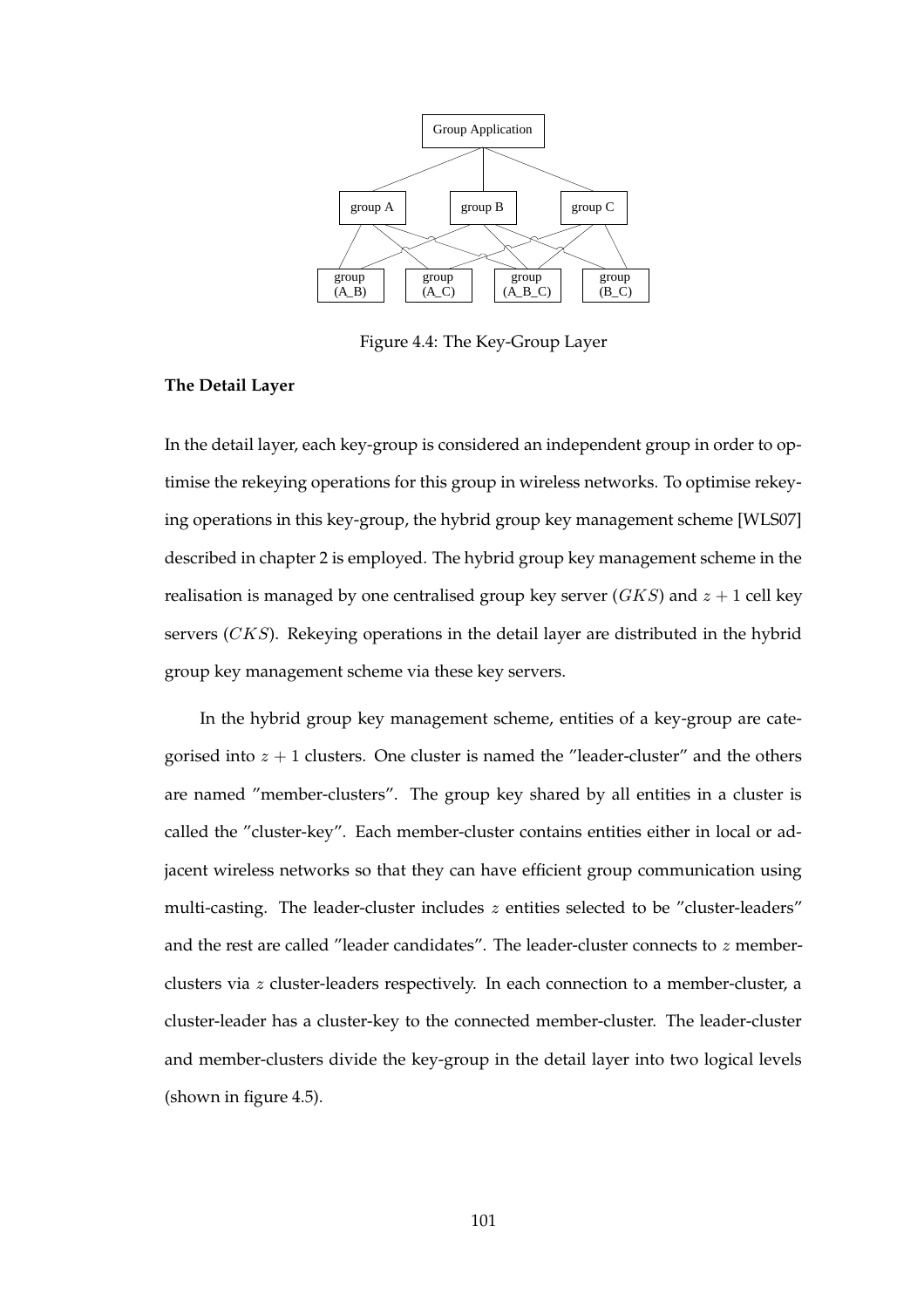

Figure 4.5: The Structure of a Key-Group in the Detail Layer

A key-group in the detail layer is separated into two levels. Level 1 contains the leader-cluster; level 2 contains member-clusters. The separation matches the two different levels in the wireless network architectures of hybrid group key management. By dividing the key-group into two levels, the effect of rekeying operations in a cluster is localised within one level.

Two stages are used to form the structure of the detail layer. In the first stage, the key tree of the leader-cluster of level 1 is formed. The size and the height of the key tree for the leader-cluster are set in the cluster policy. As entities join the detail layer, they are assigned into the key tree of the leader level until the leader-cluster is full. The first z entities become cluster-leaders while the others become leader-candidates. The second stage starts when the leader-cluster is full. In the second stage, memberclusters are formed and newly joined group entities are assigned into the membercluster corresponding to their wireless network cell key servers.

Having explained the structure of MOGKM with multiple layers and levels of group key management, we now present rekeying operations.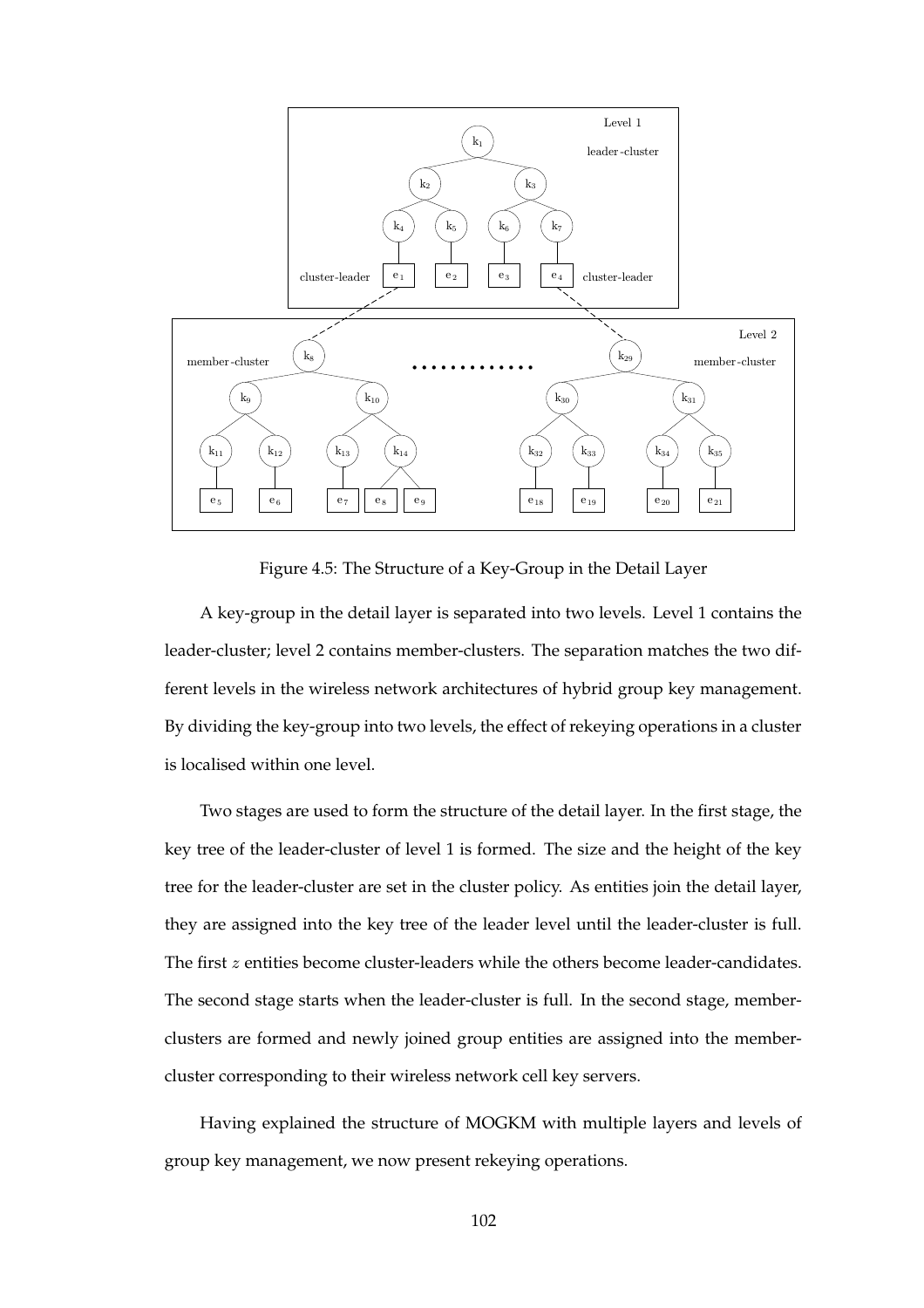#### **4.2.2 Rekeying operations**

In this section, key management operations in MOGKM are discussed. Because join and leave requests from the same entities are combined into new rekeying operations, MOGKM has four different types of rekeying operations: member join, member leave, key-group switch and handoff. Before describing the rekeying operations, commonly used notation in MOGKM are specified in table 4.2.2.

| $\epsilon$        | the joining/leaving/switch en-      | $\boldsymbol{r}$                 | the number of entity member-      |
|-------------------|-------------------------------------|----------------------------------|-----------------------------------|
|                   | tity                                |                                  | ships of $e$                      |
| GKS               | the centralised group key server    | CKS                              | a local cell group key server     |
| $h_l$             | the height of the leader-cluster    | $h_m$                            | the height of the member-cluster  |
| $\overline{d}$    | the degree of the key tree          | $\overline{KG_e}$                | the key-group of $e$              |
| $\overline{EG}_i$ | an entity-group                     | $K_{KG_e}$                       | the key-group-key of key-group    |
|                   |                                     |                                  | $KG_{e}$                          |
| $SG_{l(i)}$       | a sub-group level $i$ of the        | $K_{SG_{l(i)}}$                  | the group key of $SG_{l(i)}$      |
|                   | leader-cluster                      |                                  |                                   |
| $SG_{m(i)}$       | a sub-group $level$ <i>i</i> in the | $K_{SG_{m(i)}}$                  | the group key of $SG_{m(i)}$      |
|                   | member-cluster                      |                                  |                                   |
| $es_i$            | an entity being in the same leaf    | $DK_{es_i}$                      | the current dynamic key of $es_i$ |
|                   | node of $e$                         |                                  |                                   |
| $SG_{m(i+1)(j)}$  | a sub-group of $SG_{m(i)}$          | $K_{SG_{m(i+1)(j)}}$             | the group key of $SG_{m(i+1)(j)}$ |
| $SG_{l(i+1)(j)}$  | a sub-group of $SG_{l(i)}$          | $K_{SG_{\underline{l(i+1)(j)}}}$ | the group key of $SG_{l(i+1)(j)}$ |
| $e_{leader_i}$    | a cluster-leader                    | $K_{EG_i}$                       | the entity-group-key of $EG_i$    |
| $e_{newleader}$   | an entity selected to be a new      | $DK_i^e$                         | the current individual dynamic    |
|                   | cluster-leader                      |                                  | key of $e$                        |
| $w_i$             | the number of affected key-         | $KG_{i(j)}$                      | an affected key-group<br>from     |
|                   | groups from the rekeying of         |                                  | rekeying of $EG_i$                |
|                   | $EG_i$                              |                                  |                                   |
| $K_{KG_{i(j)}}$   | the key-group-key of $KG_{i(j)}$    | $er_i$                           | an entity in the same leaf node   |
|                   |                                     |                                  | $of$ $e_{newleader}$              |
| $\rightarrow$     | sends a uni-cast message            | $\Rightarrow$                    | sends a multi-cast message        |
| $\boldsymbol{z}$  | the number of member-clusters       | $K_{cluster_{(i)}}$              | the cluster-key of $cluster_i$    |

Table 4.2: Membership-Oriented Group Key Management Notation

#### **A. Rekeying for Member Join**

In MOGKM, a member join request is made by a non-membership entity that wants to be a member of one or more entity-group(s). Simultaneous requests to join multiple entity-groups of an entity e are combined into one member join request in MOGKM. Consequently, when the GKS receives a member join request, it determines the keygroup for the joining entity based on the set of entity-group memberships. The relevant keys, including a key-group-key, entity-group-keys and sub-group's keys, are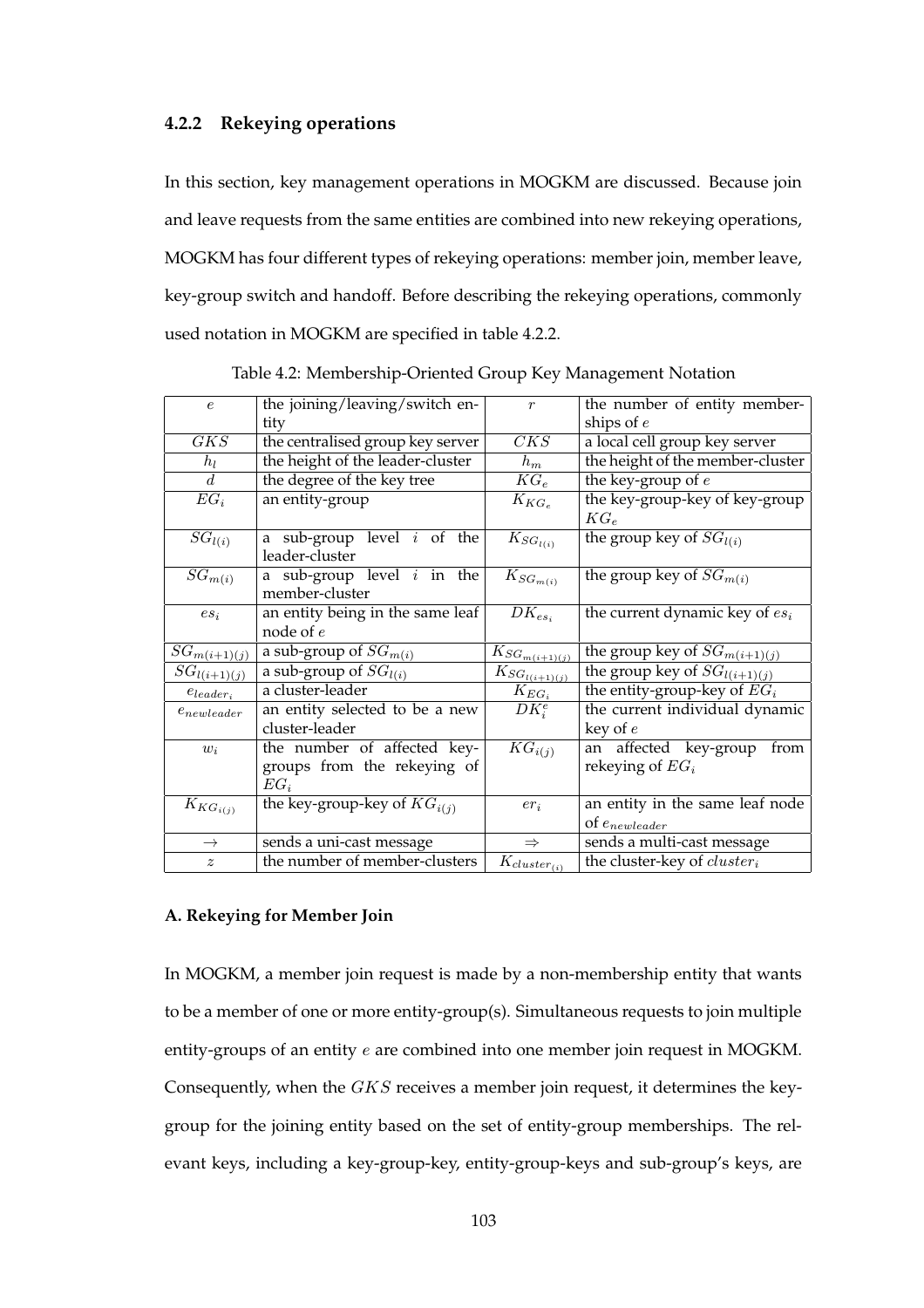required to be updated in order to ensure backward secrecy for the related groups. In MOGKM, the join process can be accomplished with the three following steps: (1) updating keys in the detail layer; (2) updating keys in the key-group layer; and (3) distributing keys to the entity.

**Step 1:** Updating keys in the detail layer.

Assume an entity *e* wants to join to  $r$  ( $r \in \mathbb{N}, r > 0$ ) entity-groups  $EG_1, \ldots, EG_r$ . To begin,  $e$  sends a join request to the group key server  $(GKS)$ . Before joining the key-group  $KG_e$ , e has to authenticate with the key server by sending a hash value of the result of its current dynamic key  $DK_i^e$  exclusive-OR with a nonce  $N_1$ .  $GKS$  responses to the authentication request by sending back  $N_1$  encrypted by the dynamic key  $DK_{i+1}^e$ . GKS also sends another nonce  $N_2$  to challenge e. e sends back  $N_2$  encrypted by its dynamic key  $DK_{i+2}^e$  as the response to complete the authentication step. Once successfully authenticated to the  $GKS$ , e is assigned to the key-group  $KG_e$ according to its r membership(s) of entity-groups  $EG_1, \ldots, EG_r$ . In order to enforce backward secrecy, the  $GKS$  notifies local cell key server  $(CKS)$  to rekey key-group  $KG_{e}$ .

- 1.  $e \rightarrow GKS$ : join request,  $e, EG_1, \ldots EG_r, N_1, h(N_1 \oplus DK_i^e)$ .
- 2.  $GKS \to e : N_2, \{N_1\} DK_{i+1}^e$ .
- 3.  $e \to GKS : \{N_2\} DK_{i+2}^e$ .
- 4.  $GKS \Rightarrow$  all  $CKSs$  : {member join rekeying for key-group  $KG_e$ }.

In the detail layer, the next step - that is, the assignment of  $e$  - depends on the status of the key tree. There are two possible scenarios. If the key tree in the leadercluster is not full, the entity  $e$  is inserted into the leader-cluster (a). Otherwise, the  $CKS$  assigns  $e$  to a member-cluster (b).

(a). If e is assigned into the leader-cluster, the rekeying in the detail layer is locally performed by the CKS in the leader cluster. To do the rekeying, the CKS controlling the leader-cluster generates a new key-group-key  $K'_{KG_e}$  for the key-group  $KG_e$  and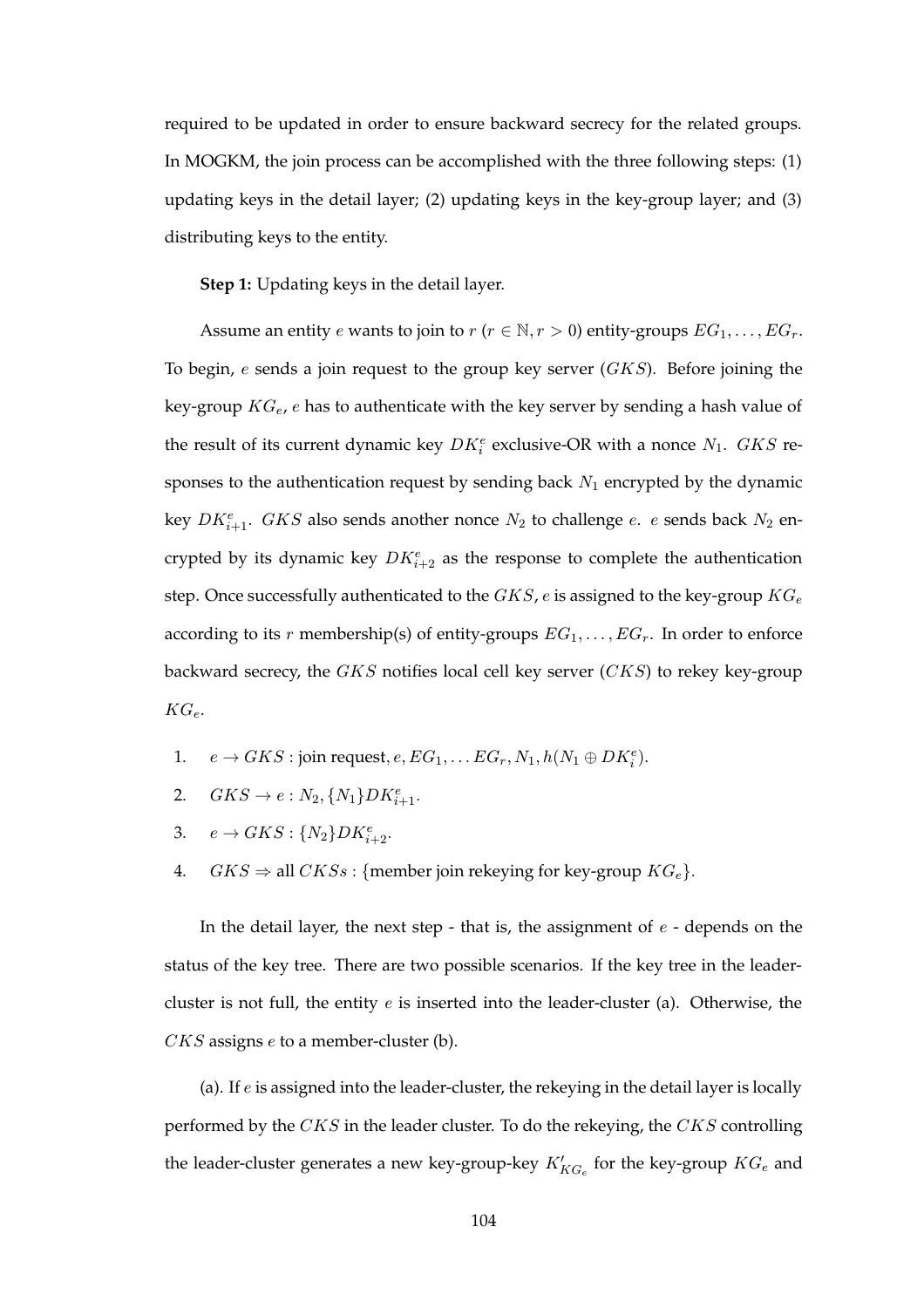related sub-groups' keys. Let the height of the leader-cluster of the key-group  $KG_e$  be  $h_l$ . Let  $SG_{l(h_l)}$  be the sub-group at the leaf node where e is going to be assigned in the key tree of the leader-cluster. Let  $SG_{l(1)}, \ldots, SG_{l(h_l-1)}$  be sub-groups on the path from the root to  $SG_{l(h_l)}$ . The  $CKS$  generates  $h_l$  new keys  $K_{SG_{l(1)}}^{'}, \ldots, K_{SG_{l(h_l)}}^{'}$  to replace the old keys  $K_{SG_{l(1)}}, \ldots, K_{SG_{l(h_l)}}$  of sub-groups  $SG_l(1), \ldots, SG_l(h_1)$  respectively. The new keys are updated to all existing entities in the cell as follows:

5. 
$$
CKS \Rightarrow \text{the leader-cluster}: \quad \{K'_{KG_e}\}K_{KG_e}, \{K'_{SG_{l(1)}}\}K_{SG_{l(1)}}, \ldots,
$$

$$
\{K'_{SG_{l(h_l)}}\}K_{SG_{l(h_l)}}.
$$

(b). If  $e$  is assigned into a member-cluster, the rekeying is locally performed by the CKS in the member cluster. Like the rekeying in the leader-cluster, the CKS controlling the member-cluster generates a new key-group-key  $K_{KG_e}'$  and related subgroups' keys. Let the height of the member-cluster be  $h_m$ . Let  $SG_{m(h_m)}$  be the subgroup at the leaf node where  $e$  is going to be assigned in the key tree of the membercluster. Let  $SG_{m(1)}, \ldots, SG_{m(h_m-1)}$  be sub-groups on the path from the root to  $SG_{m(h_m)}$ . The  $CKS$  updates  $h_m$  new sub-groups' keys  $K_{SG_{m(1)}}^{'}, \ldots, K_{SG_{m(h_m)}}^{'}$  to replace old keys  $K_{SG_{m(1)}}, \ldots, K_{SG_{m(h_m)}}$  of sub-groups  $SG_{m(1)}, \ldots, SG_{m(h_m)}$  respectively. The rekeying message in the detail layer is specified as follows:

5. 
$$
CKS \Rightarrow \text{the member-cluster}: \quad \{K'_{KG_e}\}K_{KG_e}, \{K'_{SG_{m(1)}}\}K_{SG_{m(1)}}, \ldots,
$$

$$
\{K'_{SG_{m(h_m)}}\}K_{SG_{m(h_m)}}.
$$

After rekeying the detail layer, the *GKS* rekeys the key-group layer, as follows.

**Step 2:** Updating keys in the key-group layer.

In step 2, the GKS determines and updates the affected keys that relate to the key-group  $KG_e$ . When e joins key-group  $KG_e$ , the affected keys are the entity-group keys of the entity-groups in  $AEGS(KG_e)$ . These entity-group-keys must be changed in order to ensure backward secrecy in the key-group layer. Let  $r$  affected entitygroups be  $EG_1, \ldots, EG_r$ . Let their entity-group-keys be  $K_{EG_1} \ldots K_{EG_r}$ . The  $GKS$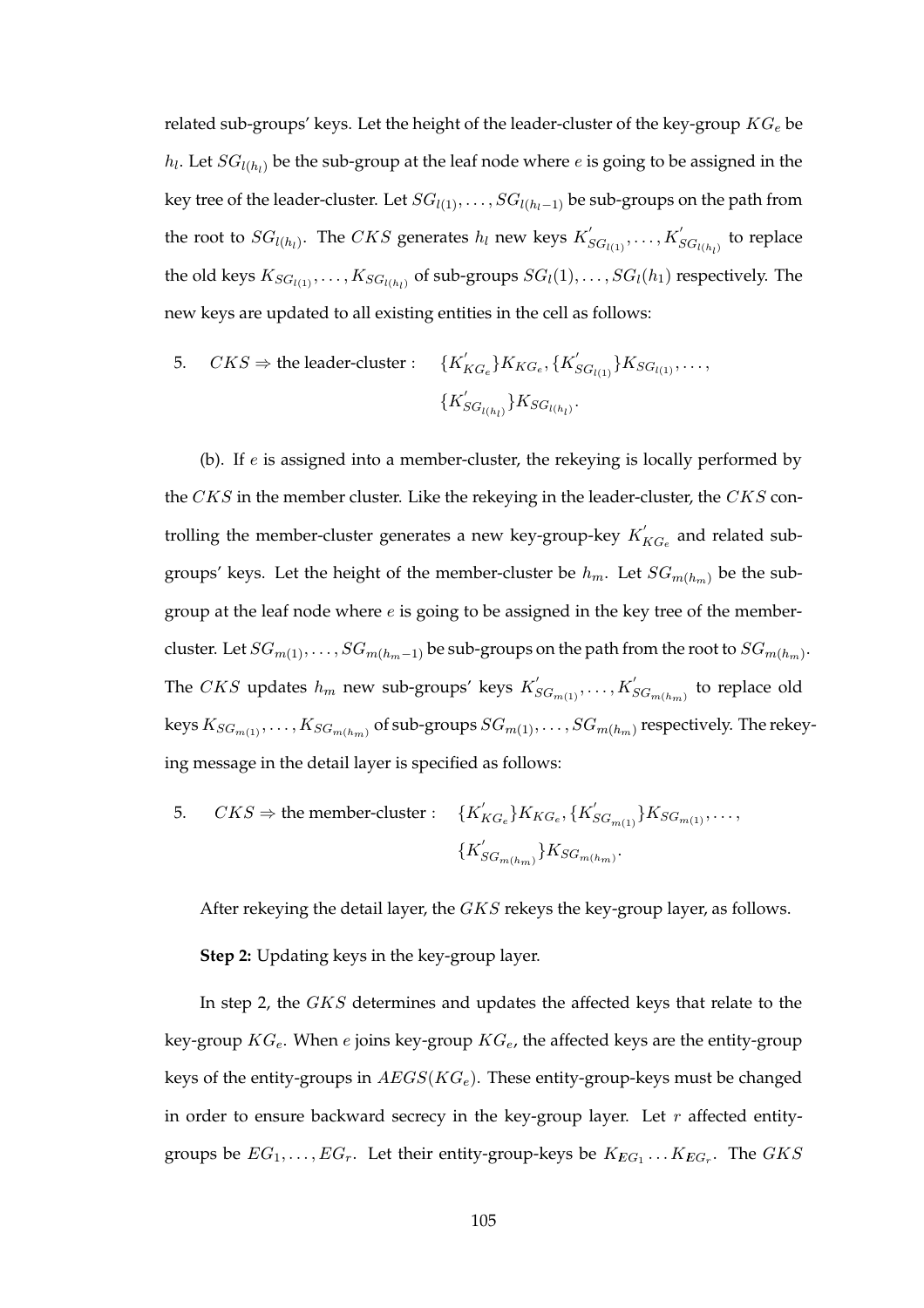generates r entity-group-keys  $K_{EG_1}', \ldots, K_{EG_r}'$  to replace old keys  $(K_{EG_1} \ldots K_{EG_r})$ . The entity-group-key rekeying message is specified as follows:

6.  $GKS \Rightarrow$  all entity-groups :  $\{K_{EG_1}'\}K_{EG_1}, \ldots, \{K_{EG_r}'\}K_{EG_r}.$ 

**Step 3:** Distributing keys to the entity.

After the rekeying is performed, e receives the new keys it is entitled to know. These keys include the new key-group-key, the new sub-groups' keys (  ${KG}_e^{\prime}$  and either  $K_{SG_{m(1)}}',\ldots,K_{SG_{m(h_m)}}'$  or  $K_{SG_{l(1)}}',\ldots,K_{SG_{l(h_l)}}'$  from step 1) and the new keys of entitygroups  $(K_{EG_1}^{'}, \ldots, K_{EG_r}^{'}$  from step 2). All of these are encrypted by the dynamic key  $DK_{i+1}^e$  of *e*. There are two possible scenarios:

(a). If  $e$  was to be assigned into the leader-cluster, the key distribution message for entity e would be specified as follows.

7. 
$$
GKS \to e: \{K'_{SG_{l(1)}}, \ldots, K'_{SG_{l(h_l)}}, K'_{EG_1}, \ldots, K'_{EG_r}, K'_{KG_e}\} DK_{i+1}^e.
$$

(b). Otherwise, after  $e$  is assigned into the member-cluster,  $e$  receives the following message from the GKS:

7. 
$$
GKS \to e: \{K'_{SG_{m(1)}}, \ldots, K'_{SG_{m(h_m)}}, K'_{EG_1}, \ldots, K'_{EG_r}, K'_{KG_e}\} DK_{i+1}^e.
$$

#### **B. Rekeying for Member Leave**

In MOGKM, a leave operation occurs when a member  $e$  wants to exit all the entitygroups to which it subscribes. (Should an entity want to remain a member of some groups, a switch operation, rather than a leave operation, is required. This situation is described in the next section). The leave operation can be either voluntary (when the entity makes the decision to leave all entity-groups) or involuntary (when the entity is evicted from all entity-groups by the  $GKS$ ). The leave operation can be considered a combination of multiple simultaneous member leave requests by an entity. Rekeying must be performed to ensure forward secrecy. Three steps are involved in the rekeying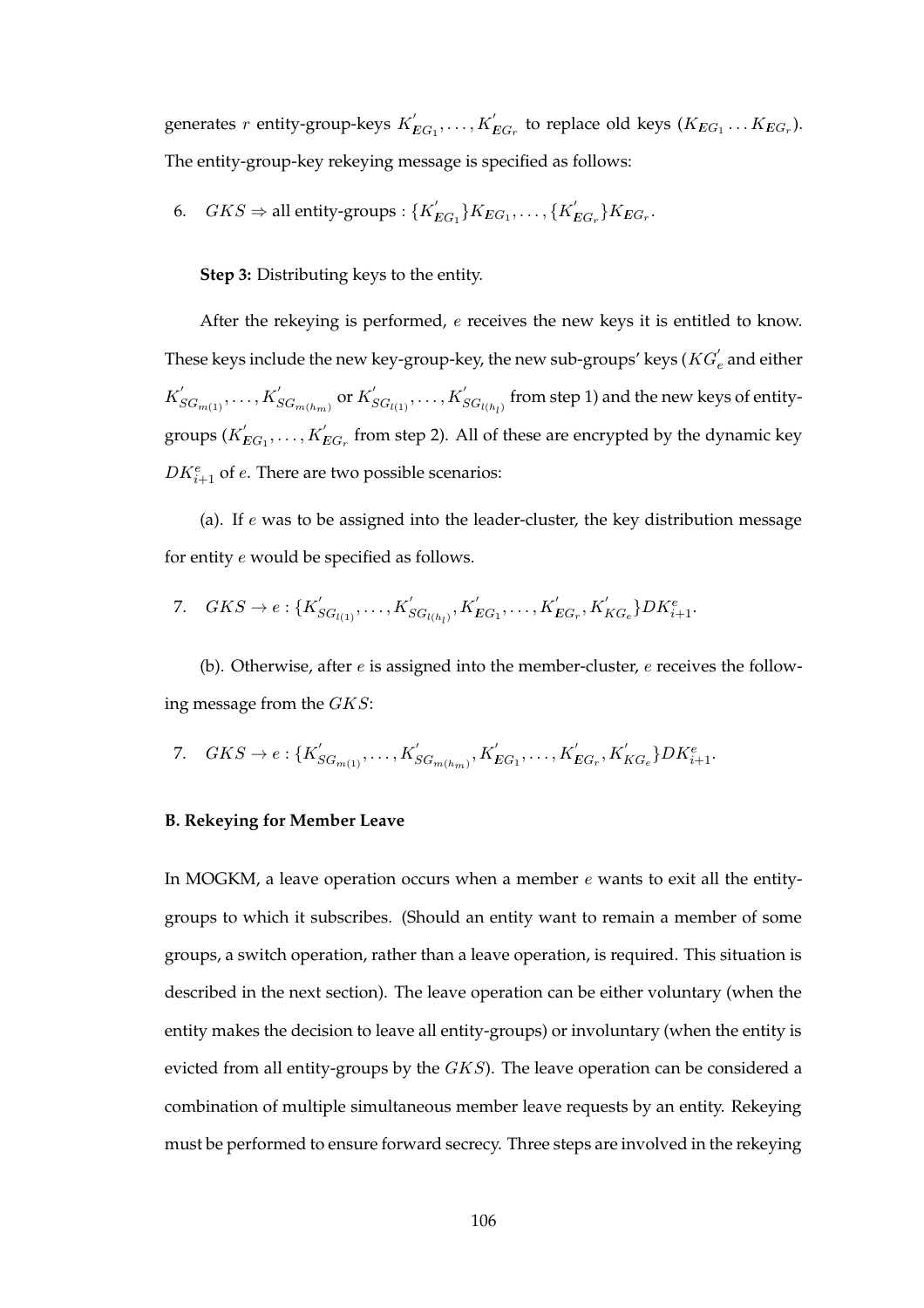for a leave operation: (1) de-registering the member; (2) updating keys in the detail layer; and (3) updating keys in the key-group layer.

#### **Step 1:** De-registering the member.

In this step, an entity  $e$  submits a leave request to the  $GKS$  to leave all groups:

- 1.  $e \rightarrow GKS$  : {leave request}.
- 2.  $GKS \Rightarrow \text{all } CKSs : \{\text{rekey for leaving of } e, \{K'_{KG_e}\}DK_i^{CKS}\}.$

After receiving this leave request, the  $GKS$  deletes  $e's$  membership from the corresponding group member list.

**Step 2:** Updating keys in the detail layer.

After removing  $e$  from the key-group, to protect forward secrecy, the  $GKS$  updates the related keys of sub-groups and the key-group  $KG_e$  in the detail layer. The original location of entity  $e$  - either in the leader-cluster or in a member-cluster - affects the rekeying process, as does the composition of the cluster. Consequently, there are four situations that require different rekeying treatments: (a) the leaving entity  $e$ is from a member-cluster; (b) the leaving entity  $e$  is a leader-candidate from a leadercluster; (c) the leaving entity  $e$  is a cluster-leader and no replacement leader-candidate is available; and (d) the leaving entity  $e$  is a cluster-leader and no leader-candidate is available.

(a). When  $e$  is originally in a member-cluster, the rekeying is performed locally within the member-cluster. Related sub-groups are groups having membership of  $e$ in the member-cluster. Let the related sub-groups on the path from the root to the leaf node be  $SG_{m(1)}, \ldots, SG_{m(h_m)}$  and let their keys be  $K_{SG_{m(1)}}, \ldots, K_{SG_{m(h_m)}}$  respectively. In order to update these keys, the  $CKS$  generates new keys  $K_{SG_{m(1)}}^{\prime},\ldots,K_{SG_{m(h_m)}}^{\prime}$ and updates them to related sub-groups. Let  $d(d \in \mathbb{N}, d > 0)$  be the degree of the key tree in the member-cluster. Let  $es_1, \ldots, es_{d-1}$  be entities in the same leaf node as  $e$  and let  $DK_{es_1}, \ldots, DK_{es_{d-1}}$  be their dynamic keys. Let  $SG_{m(i)(1)}, \ldots, SG_{m(i)(d)}, i \in \mathbb{N}, 0 \leq$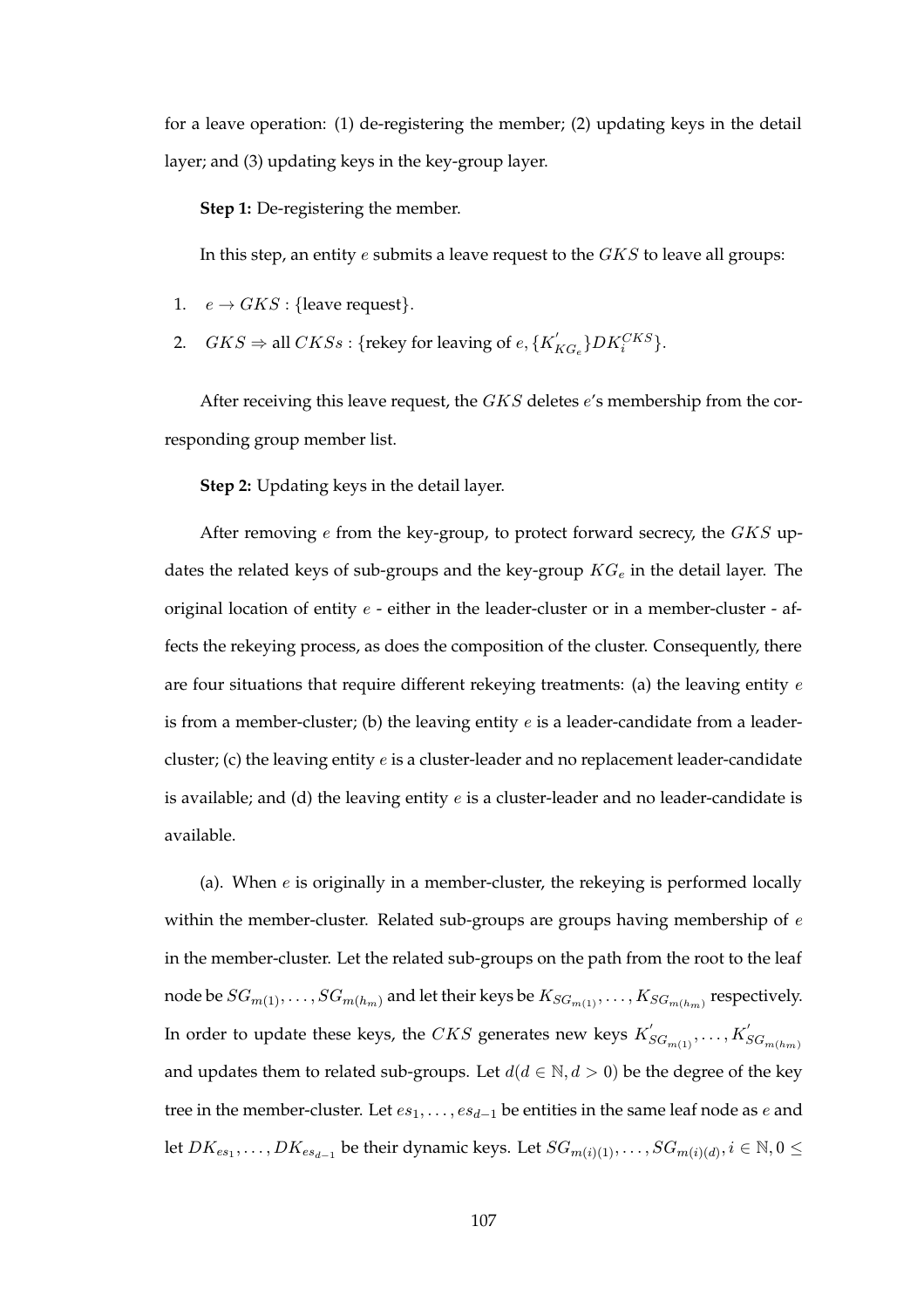$i \leq h_m - 1$  be sub-groups of  $SG_{m(i)}$  and let  $K_{SG_{m(i)(1)}}, \ldots, K_{SG_{m(i)(d)}}$  be their keys. The procedure to update the keys is performed in a bottom-up order, as follows:

3.  $CKS \rightarrow es_1: \{K_{SG_{m(h_m)}}' \} DK_i^{es_1}.$ . . . d + 1.  $CKS \rightarrow es_{d-1} : \{K'_{SG_{m(h_m)}}\} DK_i^{es_{d-1}}.$ *d* + 2. *CKS*  $\Rightarrow$  the member-cluster : { $K_{SG_{m(h_m-1)}}'$ } $K_{SG_{m(h_m)(1)}} \dots$  $\{K_{SG_{m(h_m-1)}}' \} K_{SG_{m(h_m)(d)}}$ .

 $h_m+d$ .  $CKS \Rightarrow$  the member-cluster:  $\{K_{SG_{m(1)}}^{'}\}K_{SG_{m(2)(1)}}, \ldots \{K_{SG_{m(1)}}^{'}\}K_{SG_{m(2)(d)}}.$ 

. . .

After the rekeying, the cluster-key (the key of the root of the member-cluster in the detail level) has a new value,  $K_{SG_{m(1)}}^{'}$ . The  $GKS$  updates this new key to the cluster-leader of the member-cluster denoted as  $e_{leader}$ .

$$
h_m+d+1. \quad CKS \to e_{leader}: \{K_{SG_{m(1)}}^{'}\} DK_{i}^{e_{leader}}.
$$

Finally, the key-group-key of  $KG_e$  is rekeyed as follows:

- $h_m+d+2.$   $CKS \Rightarrow$  the member-cluster :  $\{K_{KG_e}'\}_{K_{SG_m(1)}}'$ .
- $h_m+d+3.$   $CKS \Rightarrow$  the leader-cluster :  $\{K_{KG_e}'\}_{K_{SG_{l(1)}}}.$

If  $e$  was originally in the leader-cluster, the rekeying is more complicated. Three different scenarios relate to the three different roles of  $e$  in the leader-cluster: (i)  $e$  is a leader-candidate; (ii)  $e$  is a cluster-leader and a leader candidate is available; or (iii)  $e$ is a cluster-leader and no leader-candidate is available.

(b). In the first scenario, when  $e$  is only a leader candidate, the rekeying is performed locally within the leader-cluster. Related sub-groups are groups having membership of e in the leader-cluster. Let the related sub-groups on the path from the root to the leaf node be  $SG_{l(1)}, \ldots, SG_{l(h_l)}$  and let their keys be  $K_{SG_{l(1)}}, \ldots, K_{SG_{l(h_l)}}$  respectively. In order to update these keys, the  $CKS$  generates new keys  $K_{SG_{l(1)}}^{'},\ldots,K_{SG_{l(h_l)}}^{'}$ and updates them to related sub-groups. Let  $es_1, \ldots, es_{d-1}$  be entities in the same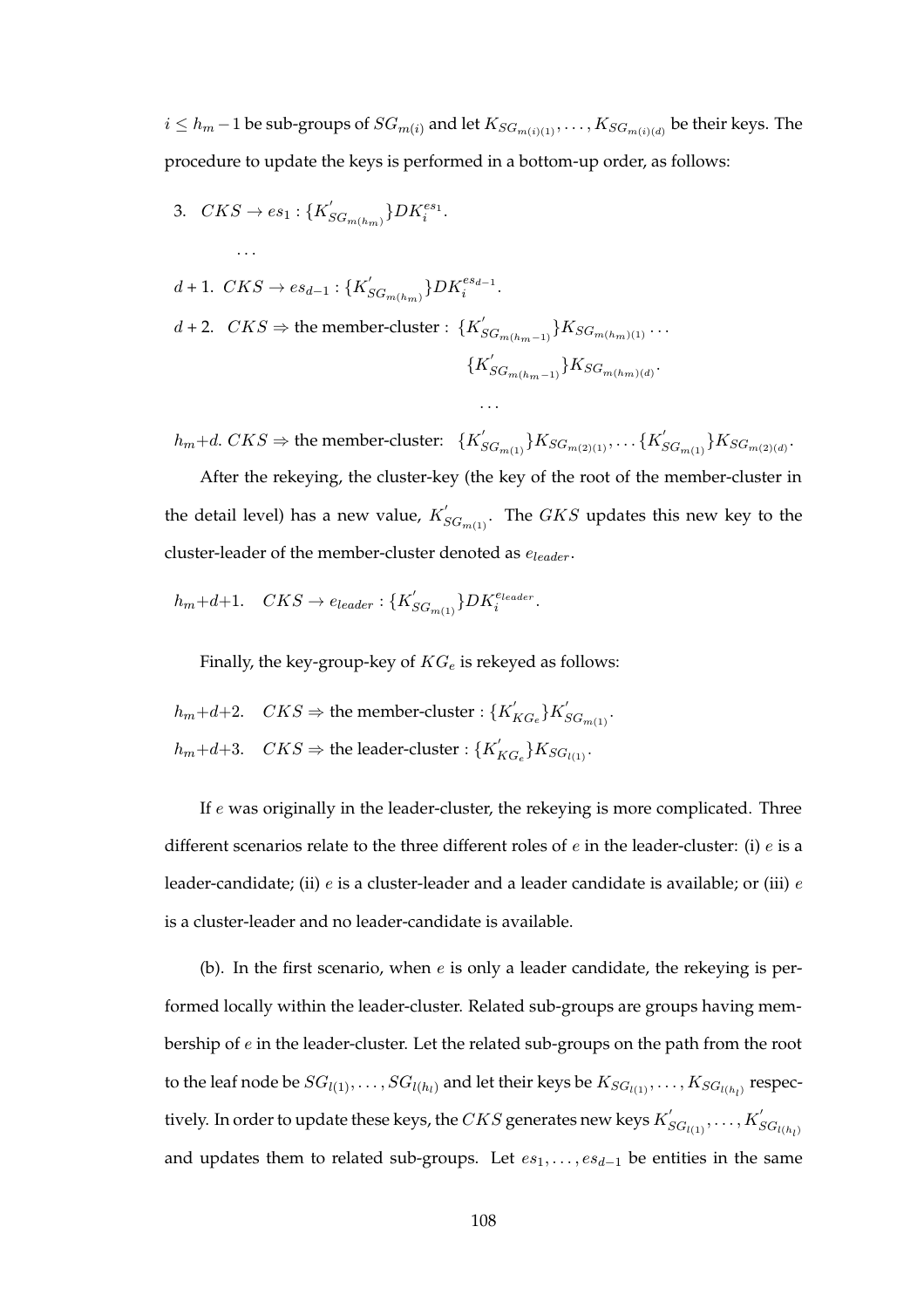leaf node as  $e$  and let  $DK_i^{es_1}, \ldots, DK_i^{es_{d-1}}$  be their dynamic keys. Let  $SG_{l(i)(1)}, \ldots,$  $SG_{l(i)(d)}, i \in \mathbb{N}, 0 \leq i \leq h_l - 1$  be sub-groups of  $SG_{l(i)}$  and let  $K_{SG_{l(i)(1)}}, \ldots, K_{SG_{l(i)(d)}}$ be their keys. The procedure to update the keys is performed in a bottom-up order, as follows:

3.  $CKS \rightarrow es_1: \{K_{SG_{l(h_l)}}' \} DK_i^{es_1}.$ 

. . .

 $d+1. \ \ \textit{CKS} \rightarrow es_{d-1} : \{K_{SG_{l(h_l)}}' \} \textit{DK}_{i}^{es_{d-1}}.$  $d+2.$   $CKS \Rightarrow$  the leader-cluster :  $\{K_{SG_{l(h_l-1)}}^{'}\}K_{SG_{l(h_l)(1)}} \dots \{K_{SG_{l(h_l-1)}}^{'}\}K_{SG_{l(h_l)(d)}}$ . . . .  $h_l+d. \ \ CKS \Rightarrow$  the leader-cluster  $: \{K^{'}_{SG_{l(1)}}\} K_{SG_{l(2)(1)}}, \dots \{K^{'}_{SG_{l(1)}}\} K_{SG_{l(2)(d)}}.$  $h_l+d+1. \ \ CKS \Rightarrow$  the leader-cluster :  $\{K_{KG_e}^{'}\}K_{SG_{l(1)}}^{'}$ .

Finally, the cluster-leaders multi-cast the new key-group-key to their memberclusters. Let the cluster-leaders in the detail layer be  $e_{leader_1}, \ldots, e_{leader_z}$  and let  $K_{cluster_{(1)}},$  $\dots, K_{cluster(z)}$  be the cluster-key of the member-clusters corresponding to  $e_{leader_1}, \dots,$  $e_{leader_z}$ . The key-group-key update messages are written as follows:

 $h_l + d + 2.$   $e_{leader_1} \Rightarrow$  the member-cluster<sub>1</sub> :  $\{K_{KG_e}'\}_{KCluster_{(1)}}$ .

 $h_l+d+z+1.$   $e_{leader_z} \Rightarrow$  the member-cluster<sub>z</sub> :  $\{K_{KG_e}'\}_{KCluster_{(z)}}$ .

(c). When  $e$  is a cluster-leader and at least one leader-candidate is available, the rekeying procedure in (b) is performed and one of the leader-candidates is promoted to be cluster-leader. In addition to the rekeying messages in (b), there are extra messages when the leader-candidate,  $e_{newleader}$ , is promoted to cluster-leader. The extra messages contain the new cluster-key for the new cluster-leader to control its cluster. The rekeying process begins with rekeying messages for the leaving member in the leader-cluster, as follows:

3.  $CKS \rightarrow es_1: \{K_{SG_{l(h_l)}}' \} DK_i^{es_1}.$ 

. . .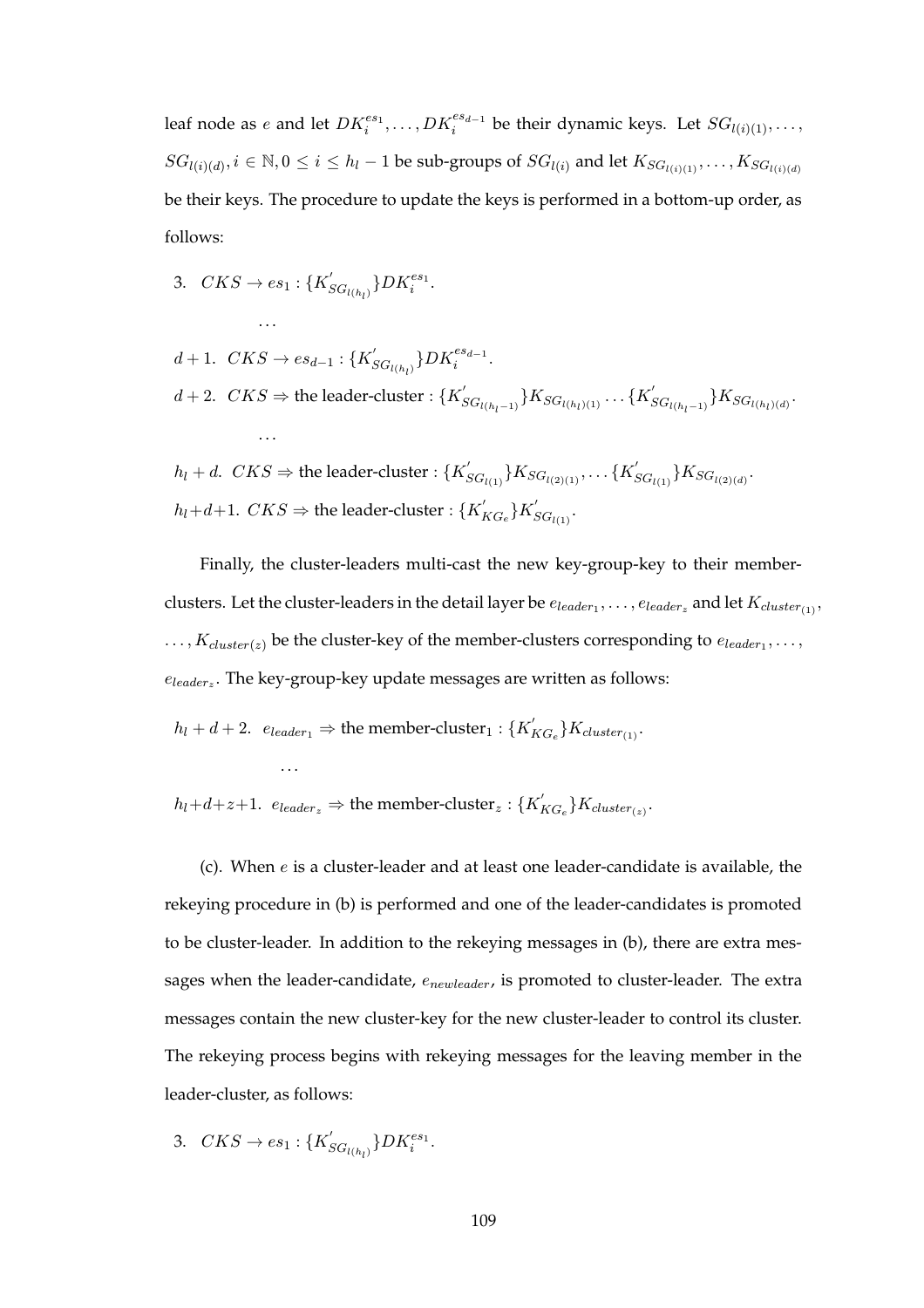$d+1. \ \ \textit{CKS} \rightarrow es_{d-1} : \{K_{SG_{l(h_l)}}' \} \textit{DK}_{i}^{es_{d-1}}.$  $d+2.$   $CKS$   $\Rightarrow$  the leader-cluster :  $\{K_{SG_{l(h_l)-1)}}^{'}\}K_{SG_{l(h_l)(1)}} \dots \{K_{SG_{l(h_l-1)}}^{'}\}K_{SG_{l(h_l)(d)}}$ . . . .

 $h_l+d. \;\; CKS \Rightarrow$  the leader-cluster  $: \{K^{'}_{SG_{l(1)}}\} K_{SG_{l(2)(1)}}, \dots \{K^{'}_{SG_{l(1)}}\} K_{SG_{l(2)(d)}}.$ 

The  $CKS$  then updates the new cluster-key,  $K^{'}_{SG_{m(1)}'}$  for the member-cluster:

 $h_l+d+1.\ CKS \Rightarrow$  the member-cluster:  $\{K_{SG_{m(1)}}^{'}\}K_{SG_{m(2)(1)}},\ldots,\{K_{SG_{m(1)}}^{'}\}K_{SG_{m(2)(d)}}.$ 

and promotes the leader candidate  $e_{newleader}$  to be the new leader.

$$
h_l + d + 2. \quad CKS \rightarrow e_{newleader} : \{ K'_{SG_{m(1)}} \} DK_{i}^{e_{newleader}}.
$$

. . .

Finally, the  $CKS$  sends the new key-group-key  $K_{KG_e}'$  to everyone in the leadercluster and in turn each cluster-leader  $e_{leader_1}, \ldots, e_{leader_z}$  sends this new key-groupkey to members in its member cluster. (Note that  $e \notin \{e_{leader_1}, \ldots, e_{leader_z}\}, e_{newleader} \in$  $\{e_{leader_1}, \ldots, e_{leader_z}\}\$ :

 $h_l + d + 3$ .  $CKS \Rightarrow$  the leader-cluster :  $\{K_{KG_e}'\}_{K_{SG_{l(1)}}}'$ .  $h_l + d + 4$ .  $e_{leader_1} \Rightarrow$  the member-cluster<sub>1</sub> :  $\{K_{KG_e}'\}_{KCluster_{(1)}}$ .

 $h_l+d+z+3.$   $e_{leader_z} \Rightarrow$  the member-cluster<sub>z</sub> :  $\{K_{KG_e}'\}_{K_{cluster(z)}}$ .

(d). When  $e$  cannot find any leader candidate, the  $CKS$  selects a new leader,  $e_{newleader}$ , from the member-cluster. To perform the rekeying for this scenario, the  $CKS$  updates related sub-group keys for the departure of  $e_{newleader}$  in the membercluster:

3. 
$$
CKS \to es_1 : \{K'_{SG_{m(h_m)}}\} DK_i^{es_1}.
$$
  
\n...  
\n $d+1. \quad CKS \to es_{d-1} : \{K'_{SG_{m(h_m)}}\} DK_i^{es_{d-1}}.$ 

. . .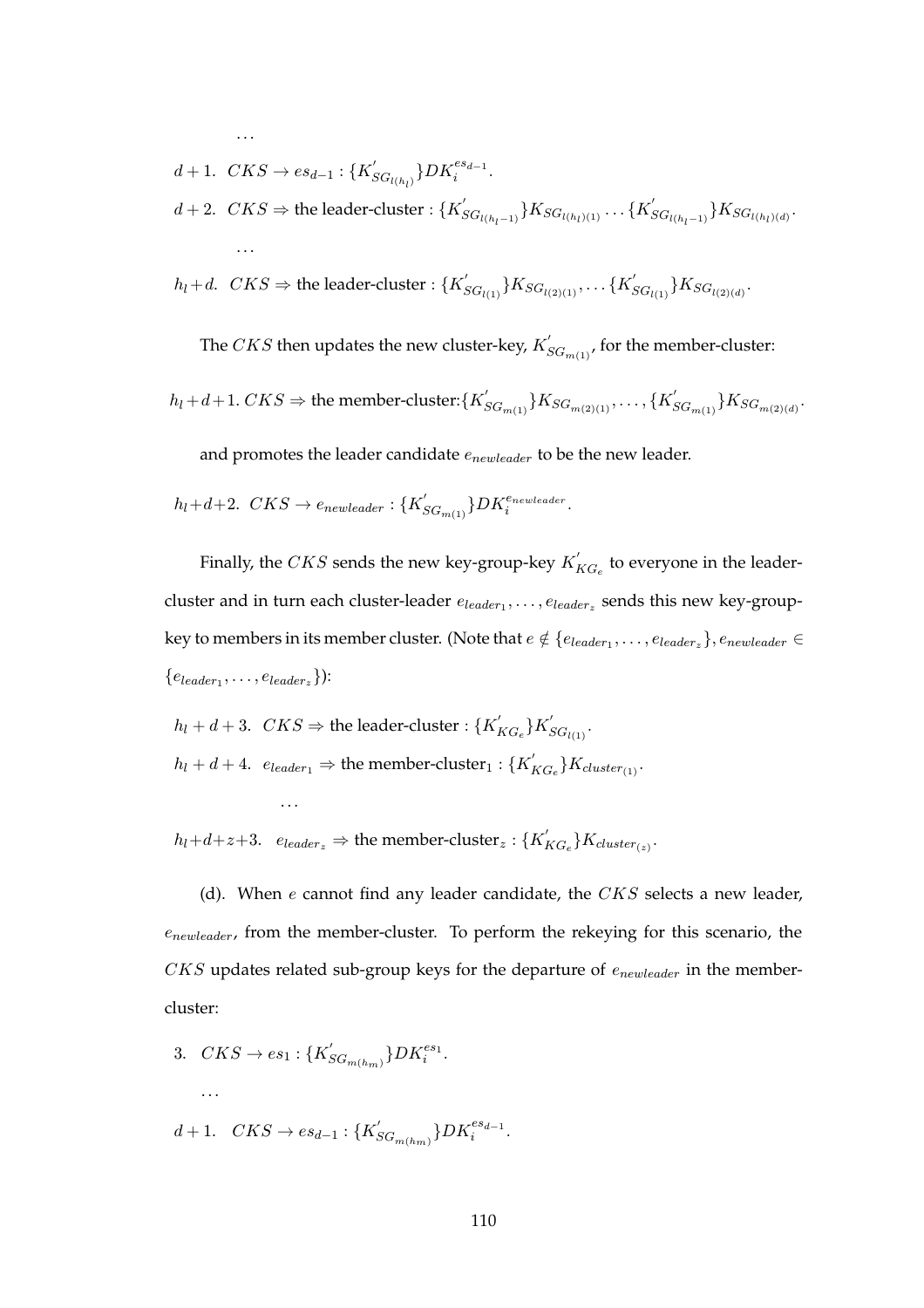$d+2.$   $CKS \Rightarrow$  the member-cluster:  $\{K_{SG_{m(h_m-1)}}^{'}\}K_{SG_{m(h_m)(1)}}, \ldots$  $\{K_{SG_{m(h_m-1)}}' \} K_{SG_{m(h_m)(d)}}$ .

. . .

 $h_m+d.$   $CKS \Rightarrow$  the member-cluster:  $\{K_{SG_{m(1)}}^{'}\}K_{SG_{m(2)(1)}}, \ldots \{K_{SG_{m(1)}}^{'}\}K_{SG_{m(2)(d)}}.$ 

The  $CKS$  also rekeys the related sub-group keys for the leaving  $e$  from the leadercluster:

$$
h_m + d + 1. \quad CKS \to er_1: \{K'_{SG_{l(h_l)}}\} DK_i^{er_1}.
$$
  
\n...\n
$$
h_m + 2d - 1. \quad CKS \to er_{d-1}: \{K'_{SG_{l(h_l)}}\} DK_i^{er_{d-1}}.
$$
  
\n
$$
h_m + 2d. \quad CKS \Rightarrow \text{the leader-cluster: } \{K'_{SG_{l(h_l-1)}}\} K_{SG_{l(h_l)(1)}} \dots \{K'_{SG_{l(h_l-1)}}\} K_{SG_{l(h_l)(d)}}.
$$
  
\n...\n
$$
\dots
$$

 $h_m+2d+h_l-2. \ CKS \Rightarrow$  the leader-cluster: $\{K^{'}_{SG_{l(1)}}\}K_{SG_{(2)(1)}}, \dots \{K^{'}_{SG_{l(1)}}\}K_{SG_{l(2)(d)}}.$ 

 $e_{newleader}$  is promoted into the position of cluster-leader in the leader-cluster. After that, the  $CKS$  sends the updated key-group-key for the key-group  $K_{KG_e}'$  to members of the leader-cluster:

$$
h_m + 2d + h_l - 1. \quad CKS \to e_{newleader}: \{K'_{SG_{m(1)}}, K'_{SG_{l(1)}}, \dots, K'_{SG_{l(h_l)}}, \} DK_i^{e_{newleader}}.
$$
  

$$
h_m + 2d + h_l. \quad CKS \Rightarrow \text{the leader-cluster}: \{K'_{KG_e}\}K'_{SG_{l(1)}}.
$$

In turn, cluster-leaders send the new key-group-key  $K^{'}_{KG_{e}}$  to their member-clusters:

$$
h_m+2d+h_l+1
$$
.  $e_{leader_1} \Rightarrow$  the member-cluster<sub>1</sub>:  $\{K'_{KG_e}\}K_{cluster_{(1)}}.$ 

 $h_m+2d+h_l+z.$   $e_{leader_z} \Rightarrow$  the member-cluster<sub>z</sub> :  $\{K_{KG_e}'\}_{Kcluster_{(z)}}$ .

**Step 3:** Updating keys in the key-group layer.

. . .

The GKS determines and generates new supporting keys to replace affected entity-group-keys after the departure of  $e$ . When  $e$  leaves the key-group  $KG_{e}$ , the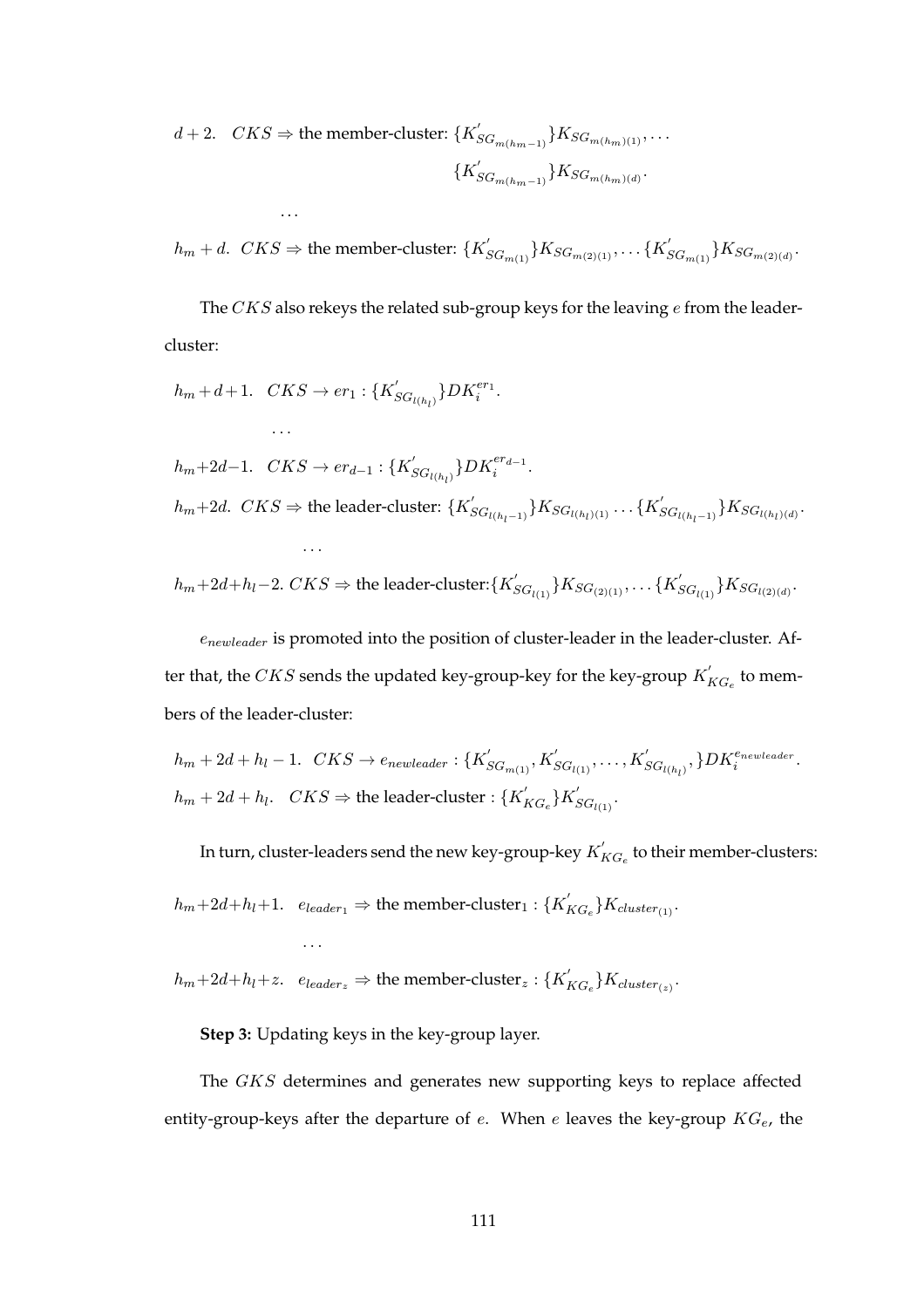directly affected key-group is the key-group  $KG_e$ . Let  $KG_e$  be the subgroup of entitygroups  $EG_1, \ldots, EG_r$  in the entity layer. The affected entity-groups in the entity layer are therefore  $EG_1, \ldots, EG_r$ . Let entity-group-keys of these affected entity-groups be  $K_{EG_1}, \ldots, K_{EG_r}$ , These keys must be changed in order to ensure forward secrecy in the entity layer. The  $GKS$  generates new values of the keys  $K_{EG_1}^{'}, \ldots, K_{EG_r}^{'}$ . These new keys are sent to the related key-groups in the key-group layer. Therefore, the indirectly affected key-groups are the key-groups that are sub-groups of the entity group  $EG_1, \ldots, EG_r$ . For each affected entity-group  $EG_i, EG_i \in \{EG_1, \ldots, EG_r\}$ , let  $w_i$  be the number of the indirectly affected key-groups  $KG_{i(1)}, \ldots, KG_{i(w_i)}$ . Let the indirectly affected keys of these key-groups be  $K_{KG_{i(1)}}, \ldots, K_{KG_{i(w_i)}}$ . The process of rekeying for both directly and indirectly affected group keys is specified as follows:

$$
h_m + 2d + h_l + z + 1.
$$
  $GKS \Rightarrow$  all key-groups :  $\{K'_{EG_1}\}K_{KG_{1(1)}}, \dots, \{K'_{EG_1}\}K_{KG_{1(w_1)}},$   
  $\dots$   

$$
h_m + 2d + h_l + z + 2.
$$
  $GKS \Rightarrow$  all key-groups :  $\{K'_{EG_r}\}K_{KG_{r(1)}}, \dots, \{K'_{EG_r}\}K_{KG_{r(w_r)}}.$ 

#### **C. Rekeying for Key-Group Switch**

The previous discussion focused on member leave operations. Member leave operations occur when a member e wants to exist all the entity-groups to which it subscribes. However, should an existing member of a key-group exit or/and join other entity-groups, then a key-group switch operation is required. For example, assume that e has subscribed to r entity-groups. If e only leaves p entity-group(s) ( $p < r$ ), then a key-membership switch operation is used, because the entity is still a member of one or more group entity-group(s). A key-group switch request is equivalent to the combination of multiple normal member join and leave requests. Its rekeying can therefore be considered a combination of two rekeyings: a rekeying of a member leave from the old key-group and a rekeying of a member join to the new key-group.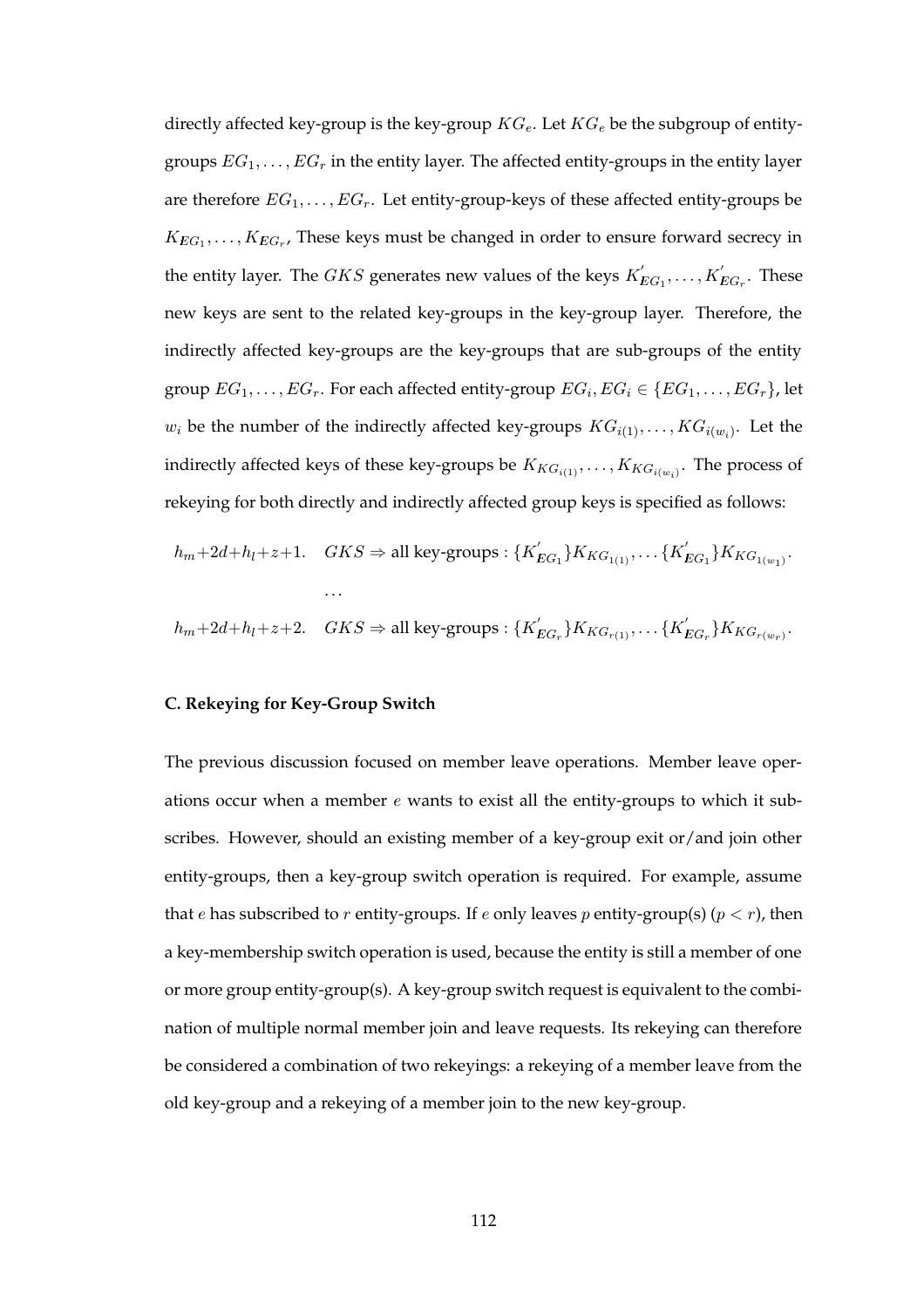When  $e$  makes a key-group switch request from key-group  $KG<sub>O</sub>$  to key-group  $KG_F$ , the GKS rekeys the affected group keys from the list of ceased memberships and the list of new memberships. Let  $OEG_1, \ldots, OEG_r$  be entity-group memberships of key-group  $KG_O$  and let  $FEG_1, \ldots, FEG_s$  be entity-group memberships of key-group  $KG_F$ . By removing the memberships common to the two lists, the GKS determines the list of ceased memberships and the list of new memberships. Let the list of ceased entity-group memberships of e be  $CEG_1, \ldots, CEG_p$  and the list of new entity-group memberships be  $NEG_{1}, \ldots, CEG_{q}$  (note that  $\{CEG_{1}, \ldots, CEG_{p}\} \cap$  ${CEG_1, \ldots, CEG_q} = \emptyset$ . The list of affected entity-group-keys from ceased memberships and new memberships is written as  $K_{CEG_1}, \ldots, K_{CEG_p}$  and  $K_{NEG_1}, \ldots, K_{NEG_q}$ . To ensure both forward and backward secrecy in MOGKM, the rekeying is performed through the following three steps: (1) updating keys in the detail layer; (2) updating keys in the key-group layer; and (3) distributing the new keys to the entity.

**Step 1** Updating keys in the detail layer.

In this step,  $e$  sends a request to the  $GKS$ :

1.  $e \rightarrow GKS$ : {group switch request,  $KG_O, KG_F$  }.

After receiving the request, the  $GKS$  updates memberships with the corresponding group member list. The request to move from the old key-group  $KG_O$  to  $KG_F$ is a combination of two requests: the first a request to leave key-group  $KG_O$  and the second a request to join key-group  $KG_F$ . Hence, the rekeying in this step comprises two parts: a) updating keys in the detail layer of the rekeying member leave operation (step 2 in the previous discussion B) in order to change  $KG_O$  and b) updating keys in the detail layer of the rekeying member join operation (step 1 in the previous discussion A) in order to change  $KG_F$ .

**Step 2** Updating keys in the key-group layer.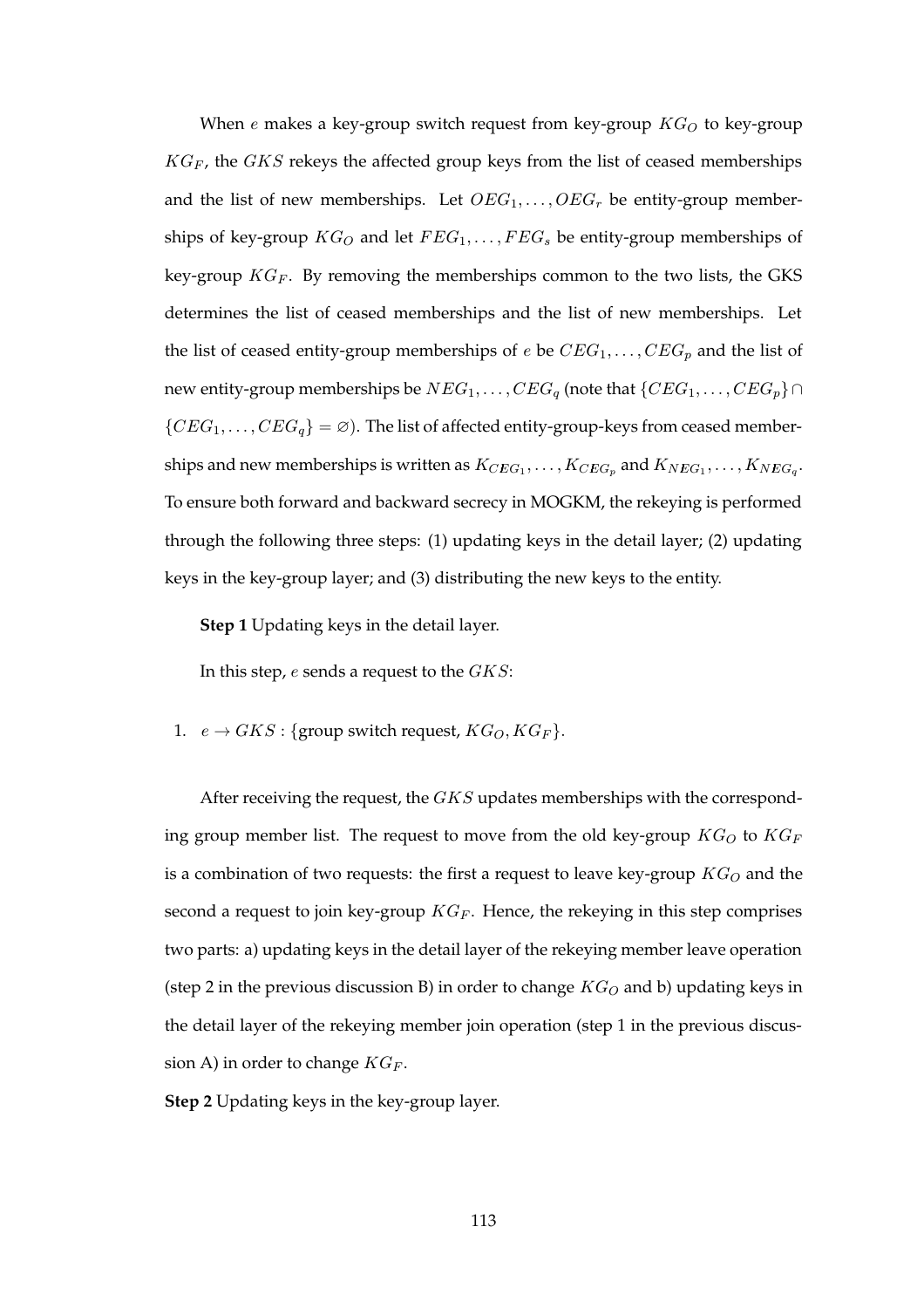Once memberships are updated, the entity-group-keys also need to be updated for forward and backward secrecy.  $GKS$  generates the new entity-group-keys  $K_{CEG_1}^{'}$ ,  $\dots$   $K_{CEG_{p}}^{'}$  and  $K_{NEG_{1}}^{'} ,\dots K_{NEG_{q}}^{'}$  to ensure forward and backward secrecy. This rekeying step is another combination of updating keys in the key-group layer of the rekeying member leave operation (step 3 in the previous discussion B) and updating keys in the key-group layer of the rekeying member join operation (step 2 in the previous discussion A).

**Step 3** Distributing the new group keys to the entity.

Finally, the GKS sends the new sub-group keys, key-group-keys and entitygroup-keys to e.

3. 
$$
GKS \to e: \{K'_{SG_1}, \ldots, K'_{SG_h}, K'_{NEG_1}, \ldots, K'_{NEG_q}, K'_{KG_e}\} DK^e_i.
$$

The above discussion describes three rekeying operations that make MOGKM suitable for use in wireless networks. As MOGKM efficiently supports entities with multiple membership entities it can be used as a group manager to manage group memberships of user and service groups. A further benefit is that MOGKM's extension for wireless networks includes a handoff operation. This operation, described in the following section, provides a mechanism that enables mobile devices to move between different wireless networks.

#### **D. The Handoff Operation**

Because of their mobility, entities may experience frequent handoff while moving between different wireless networks. Handoff in wireless networks occurs when the wireless signal received from the current base station of the wireless network decreases while the wireless signal received from the new base station increases. During handoff, an entity disconnects from one wireless network base station and reconnects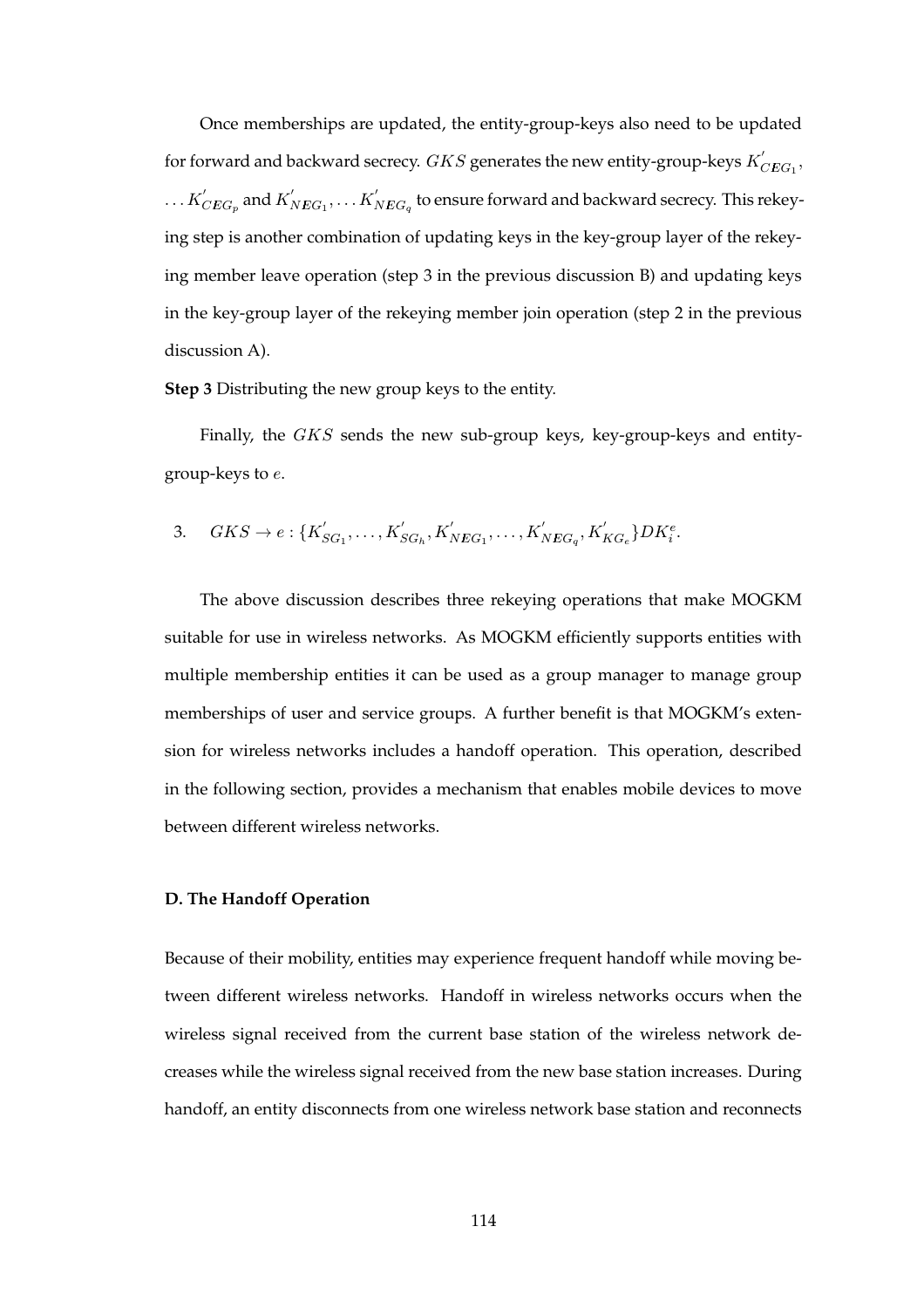to another. In the process, the connections of the entity are interrupted. When reconnecting in new wireless networks, the entity may have to re-authenticate before continuing its services. As handoff in group key management for wireless networks can be considered a combination of a member leave and a subsequent member join operation, handoff processes may involve substantial rekeying. When an entity experiences frequent handoff, rekeying operations may create major performance concerns for MOGKM.

Many approaches ([UD06] [KKRD03] [STL04]) can be used to reduce the overhead associated with the handoff problem and the associated rekeying operations. In this thesis, we adopt the approach described in [WLS07] and [Wan09] to solve the handoff issue in wireless networks. This approach relies on the handoff patterns investigated in [BCS+99] to improve rekeying performance in wireless cellular networks.

When an entity  $e$  detects that handoff is about to happen, it sends a handoff join request to the new CKS in the new base station. After receiving the handoff request, the new  $CKS$  validates the entity by asking the current  $CKS$  for member authentication. The communication messages among parties are written as follows:

- 1.  $e \rightarrow new \, CKS$  : {handoff request, current  $CKS, e$  }.
- 2. new  $CKS : \rightarrow$  current  $CKS : \{$  handoff authentication,  $e\}K_{CKS}$ .
- 3. current  $CKS : \rightarrow$  new  $CKS :$  {authentication response} $K_{CKS}$ .

If the authentication for the entity  $e$  from the current  $CKS$  is successful, the new  $CKS$  puts  $e$  into a handoff waiting list. When the handoff operation is completed,  $e$ is placed in the new CKS. The new CKS performs join rekeying for  $e$  by invoking step 1 in member join so that  $e$  can join the new group key. At the old  $CKS$ , step 2 in member leave is invoked in order to rekey e's leaving the key-group.

No entity-group membership changes in this operation. Rekeying is performed locally in the detail layer without involving the central GKS. The rekeying of the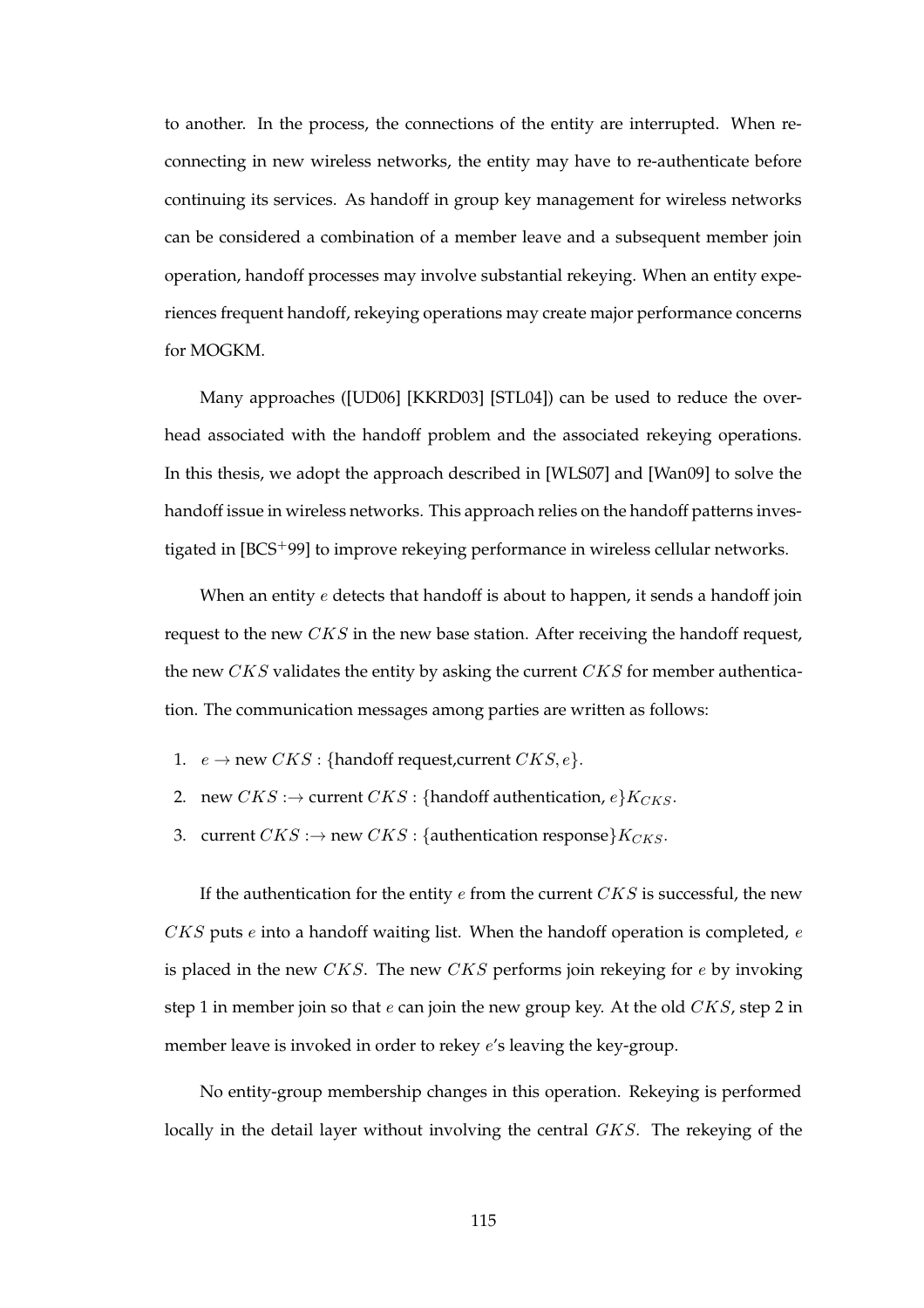old  $CKS$  and the rekeying of the new  $CKS$  can be performed simultaneously, thus minimising performance overhead.

# **4.3 Applying MOGKM to Realise the Group Manager of the AMUS Authentication Model**

The group manager is realised by MOGKM. It has two main functions: to manage group memberships for user and service groups and to distribute authentication keys to authorised group members. An application of MOGKM is able to manage, securely and efficiently, user groups and service groups of members having multiple memberships. Authentication keys can also be distributed to users via secure group communications in MOGKM. MOGKM thus provides a framework that supports the basic functions of the group manager and secures group communication for wireless network users and services.

In addition to serving as the group manager, MOGKM in this model also supports group communications among members. Many services in wireless networks (such as emergency systems, tele-conferences, mobile IPTV [PJH08], online games [JSB07], Google WAVE group communication and Google WAVE collaboration [Par10]) utilise multi-casting for communicating with their users. Using multi-casting, the information from these services can be delivered efficiently to members of user groups. Similar to users, members of service groups can also obtain efficient communication among group members via multi-casting. However, even when using multi-cast communication among group members, a platform is required that can provide strong security. The following discussion demonstrates how MOGKM in wireless networks can also provide an advanced security platform for authentication and group communication among members of user groups and service groups.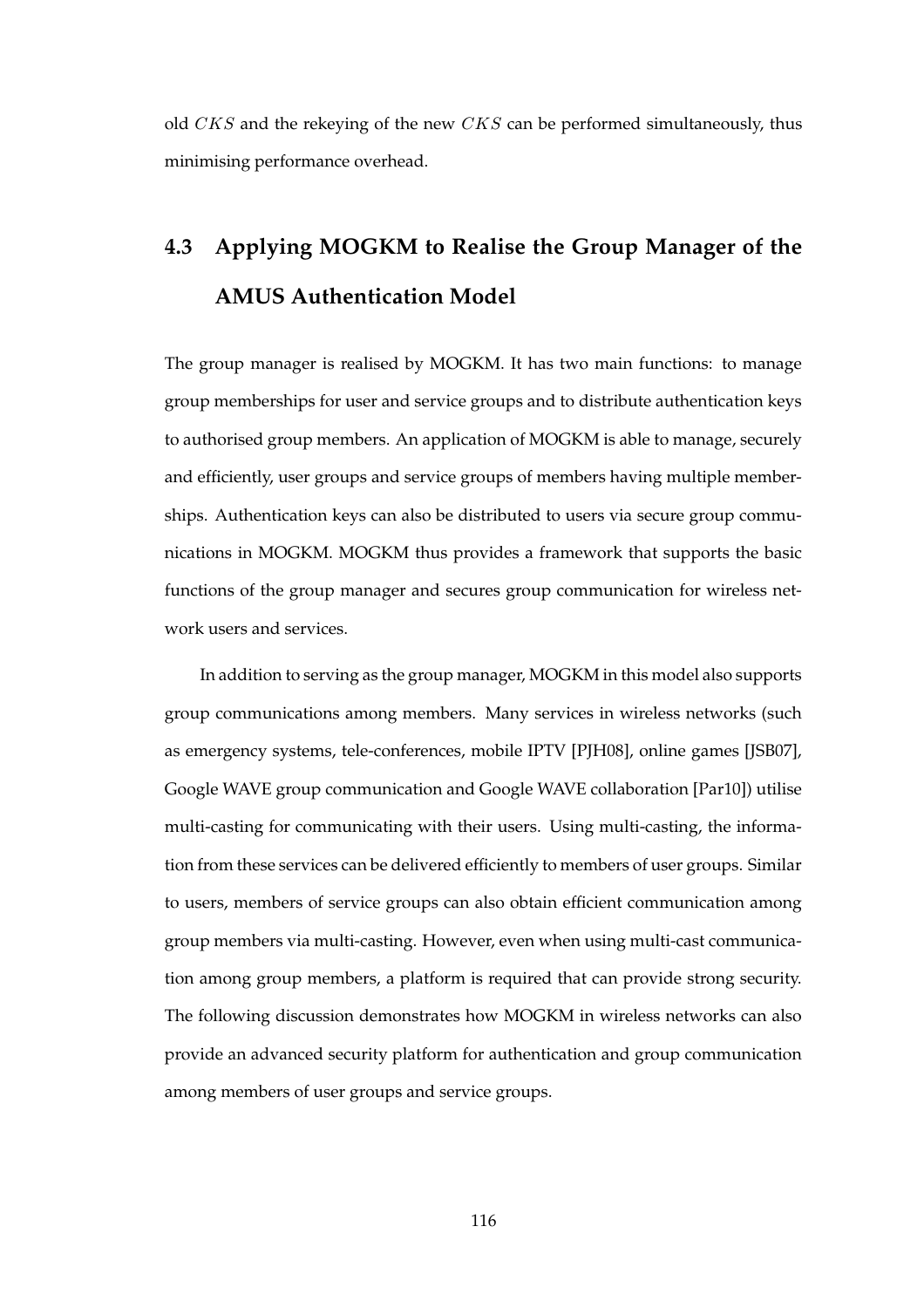To support authentication in the AMUS model, each group in MOGKM has two keys: an entity group key,  $K_{EG}^{entity}$ , and an authentication key,  $K_{EG}^{auth}$ . The entity group key is derived from the entity layer in MOGKM. The entity group can be either a user group or a service group. Communications among members of an entity group can be secured by the entity group key,  $K_{EG}^{entity}$ . However, this key is not used for authentication in the authentication layer. Instead,  $K_{EG}^{auth}$  is the authentication key for the group identity of group members. The process to distribute and update the authentication key among members of the entity group using multi-casting is secured by the entity group key,  $K_{EG}^{entity}$  . Any group membership change also invokes rekeying the two keys ( $K_{EG}^{entity}$  and  $K_{EG}^{auth}$ ).

To protect the authentication key  $K_{EG}^{auth}$  from cryptanalysis attack, a periodic rekeying operation is added to MOGKM. This operation is independent of membership changes; no relationship exists between the periodic rekeying operation and the four original rekeying operations in MOGKM. The rekeying frequently refreshes the authentication keys and consequently reduces the risk of cryptanalysis attack. In general, users are more likely to change group memberships than service groups. Periodic rekeyings for user groups are thus less frequent than those for service groups because service groups have more frequent rekeying resulting from membership changes.

### **4.3.1 Periodic Rekeying**

Because long-term authentication keys are susceptible to cryptanalysis attack risks, they need to be refreshed after a certain amount of time. With an adequate computation resource, an adversary is able to break any cryptography key in a specific amount of time. Hence, depending on the security requirement, the period between two rekeyings can be determined. If the security requirement for an authentication key for an entity group is  $a$ , the security requirement to secure the authentication key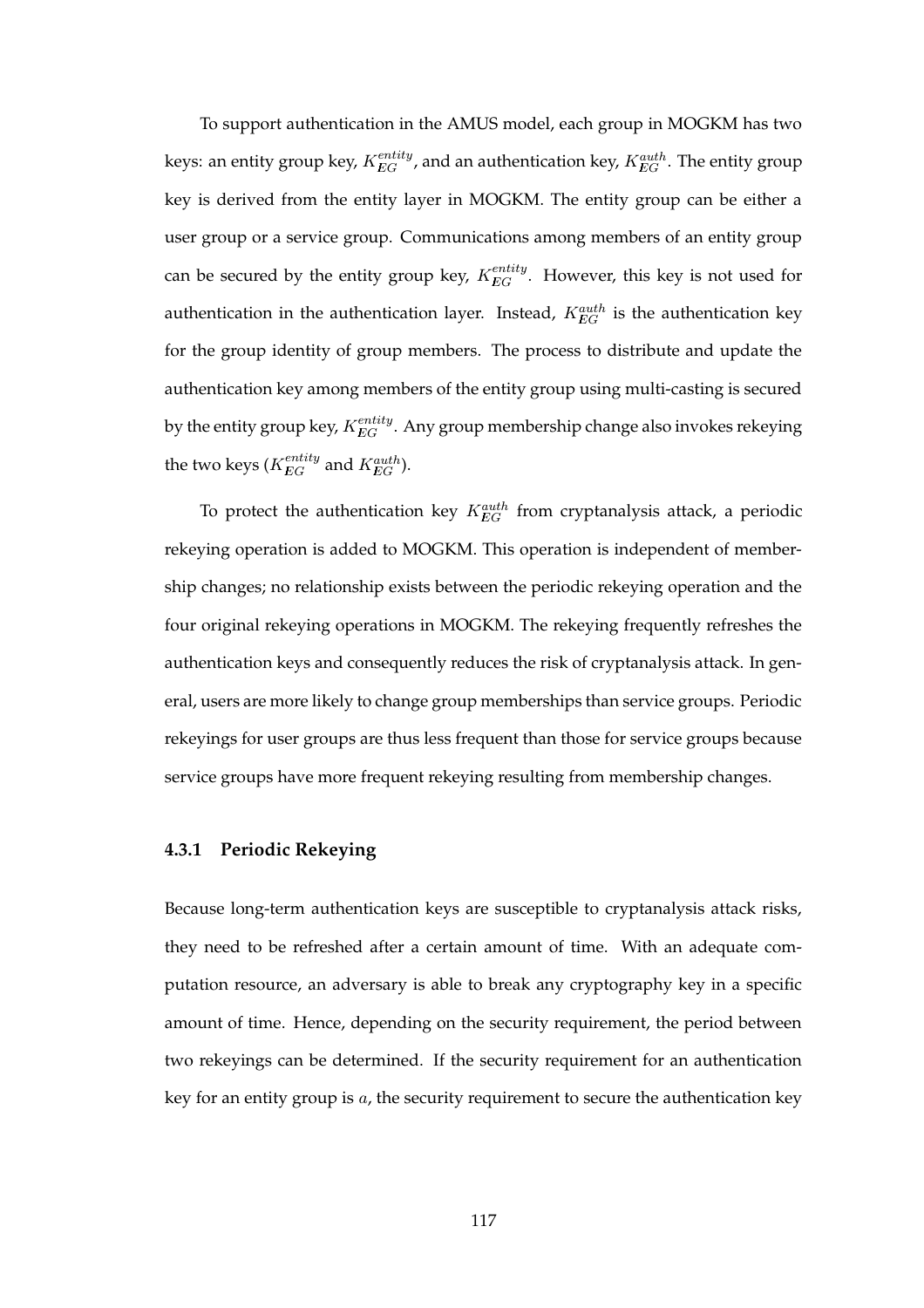from cryptanalysis attack risks is then written as:

$$
Pr(Al(K_{EG}^{auth})) \le a \tag{4.24}
$$

If the key size of  $K_{EG}^{auth}$  is s bit length and within a unit of time, an adversary is able to perform z trials to break the cryptography of  $K_{EG}^{auth}$ . After T units of time, the adversary can conducts  $zT$  trials. Assuming that the adversary can only use brute force to break the cryptography, the equation (4.24) is rewritten as follows:

$$
\frac{1}{2^s - zT} \le a \tag{4.25}
$$

Or:

$$
T \le \frac{2^s}{z} - \frac{1}{az} \tag{4.26}
$$

After T units of time ( $T \leq \frac{2^s}{z} - \frac{1}{az}$ ) without being rekeyed, the authentication key is refreshed by a periodic rekeying operation. This operation is invoked by GKS. The periodic rekeying is specified as follows:

1. 
$$
GKS \Rightarrow EG : \{K_{EG}^{auth'}\}K_{EG}^{entity}.
$$

#### **4.3.2 The Group Manager Components and Memberships**

As derived from the AMUS authentication model, the group manager has two group key management components: UGM and SGM. These two components can either be merged into one service or separated into two different services. Because of the differences in the security requirements of the two types of groups, in the realisation UGM and SGM are denoted as two separate services.

 $UGM$  and  $SGM$  are the two group key servers of MOGKM that manage user groups and service groups. In the model, user groups form a hierarchical structure. Membership changes in the user group hierarchical structure are controlled by the rekeying operations of UGM. Each membership of a user is correlated to a group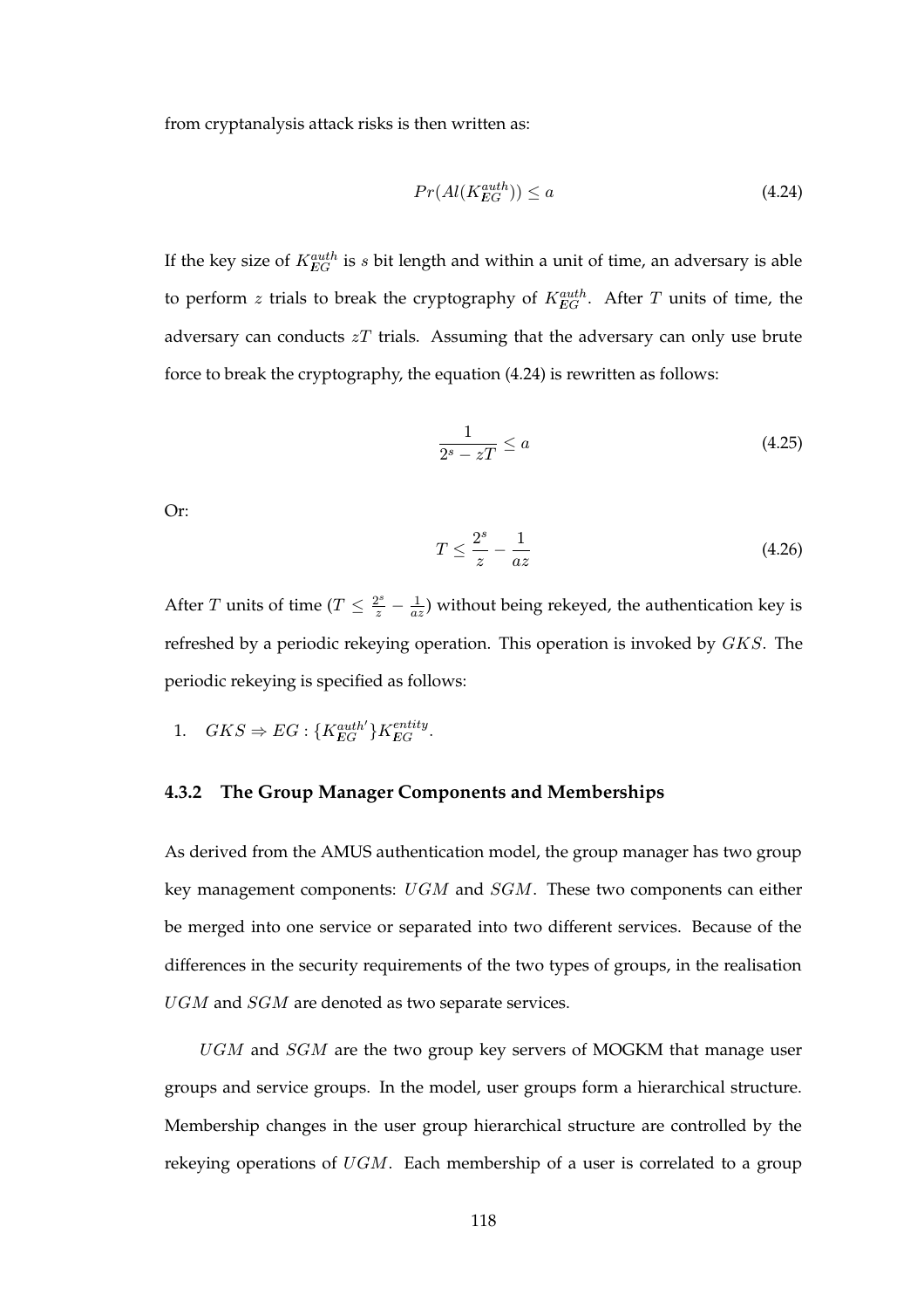key and an authentication key. Users use their group keys to communicate with other group members and authentication keys to authenticate their group membership. Similar to user groups, service groups also form a hierarchical structure managed by *SGM*. Both of the two hierarchical key structures use the periodic rekeying operation to refresh the authentication keys. The details of how to use the authentication keys of user groups and service groups for authentication are described in the next section.

# **4.4 Applying Dynamic Key Cryptography to Realise the Authentication Controller of the AMUS Authentication Model**

Each entity (service or user) in this authentication has an authentication library containing three modules: a dynamic key module, a group key management module and an authentication protocols module. The dynamic key module handles the process to generate dynamic keys from the dynamic key sequences. This is the basic module used by all components in the realisation. The group key management module handles communication with the group manager to update group authentication keys of the entity. The group key management module has a sequence of individual dynamic keys to authenticate and communicate with the group manager. Finally, the authentication protocols module handles authentication protocols and performs these protocols during the authentication. The authentication library is illustrated in figure 4.6.

The core of the authentication controller in the AMUS authentication model is the authentication service AS. Similar to other entities, AS also has an authentication library that receives authentication requests from users and services. In order to validate the claimed identities of authentication requests, AS is, by default, a member of all the user and service groups so that it knows the group authentication keys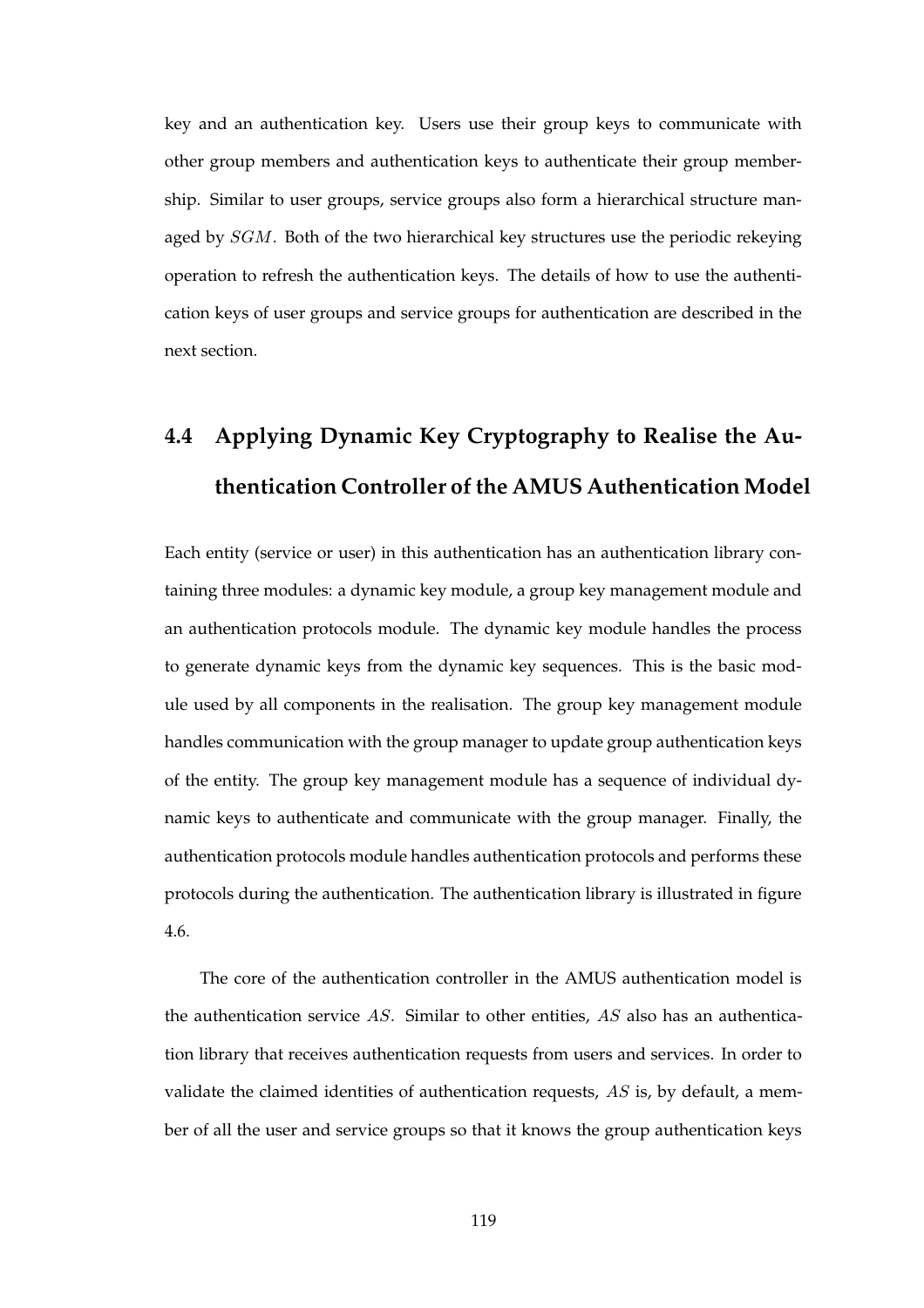

Figure 4.6: The Modules of an Authentication Library

of all these groups. Based on its knowledge of shared authentication keys, AS can validate identities and issue authentication tickets to authorised users and services via authentication protocols. The security of authentication within the realisation is heavily reliant upon the important role of AS and the authentication protocols.

Because existing authentication protocols do not achieve high levels of both security and efficiency in wireless networks, new authentication protocols are proposed for this realisation. Current authentication protocols, whether based on symmetric or asymmetric long-term authentication keys, are vulnerable to (among others) replay attacks, phishing attacks and cryptanalysis/dictionary attacks. Furthermore, proposals using asymmetric cryptography to secure authentication are unsuitable for lowprofile mobile devices with limited battery power. Large-scale wireless authentication systems using asymmetric key cryptography may experience substantial overheads from cryptography costs. In contrast, the proposed authentication realisation must be able to provide secure authentication without compromising performance.

The following subsections propose a mechanism to overcome the shortcomings of existing authentication protocols. This mechanism utilises the proposed dynamic key cryptography scheme in section 4.1.3 to strengthen the security of authentication. Although dynamic key cryptography is a form of symmetric cryptography, it is able to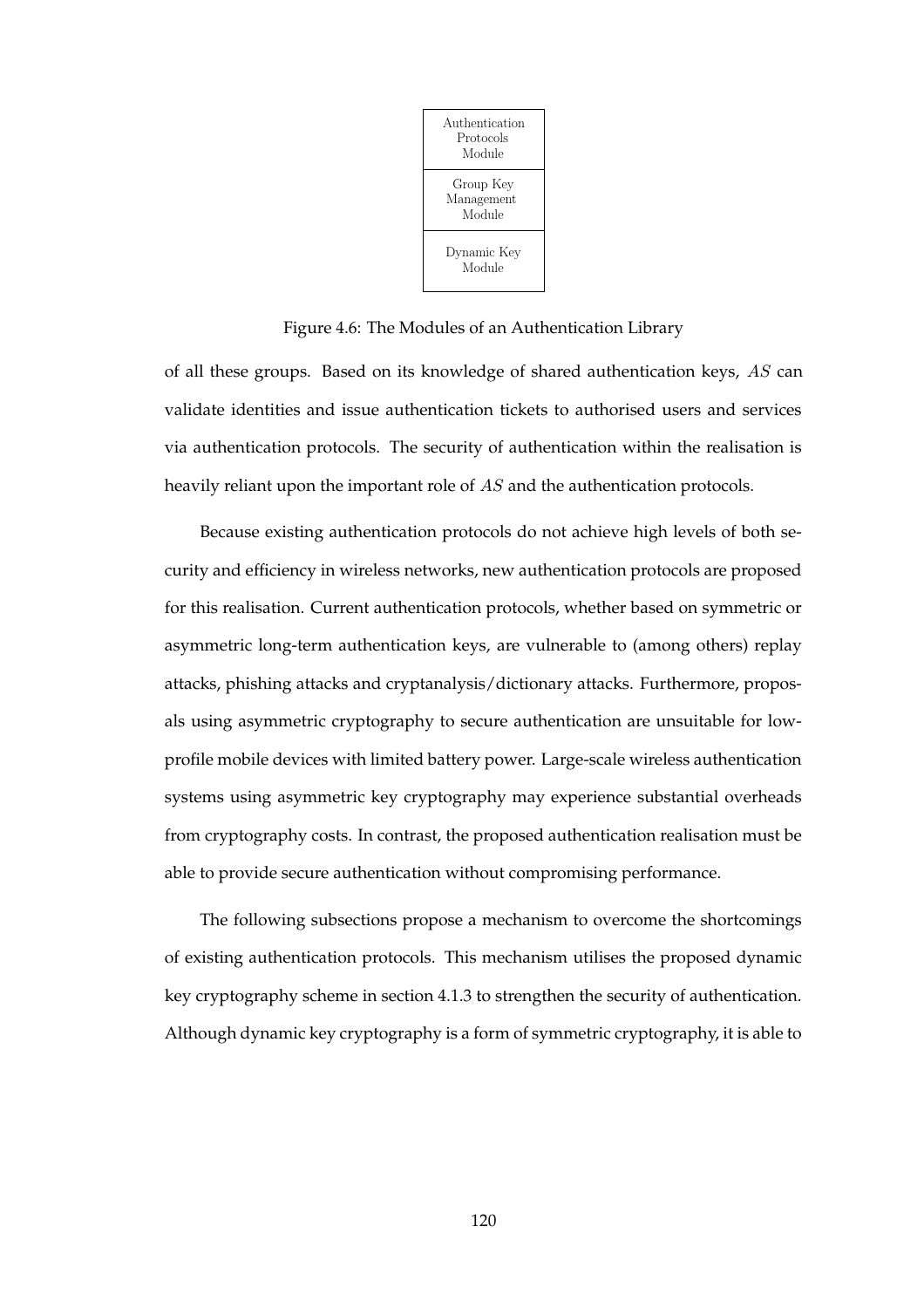resist security attacks on authentication [NWL+10] such as replay attacks and cryptanalysis attacks. Because of the mechanism's simplicity and the low cost of the dynamic key scheme and the protocols, there is no trade off between performance and security.

A ticket-based authentication protocol is adapted from the authentication protocol proposed in the authentication architecture in chapter 3. The original idea of the protocol is derived from the Kerberos protocol of using tickets for authentication. Because of the efficiency of the authentication protocol, ticket-based authentication is suitable for services running on low-performance mobile devices. In order to save battery power and storage, services running on mobile devices prefer to move authorisation controls and authentication to other services with greater computation and storage resources. The authentication service AS thus conducts an authorisation control service (not included in this model) to validate permission before continuing authentication verification. Dynamic key cryptography is then employed in the ticket-based authentication protocol to overcome the security weakness evident under replay attacks and cryptanalysis attacks.

## **4.4.1 The Ticket-Based Authentication Protocol**

The concept underlying the ticket-based authentication protocol is that AS issues a ticket for  $u$  to authenticate with  $s$ . The idea is derived from the Kerberos authentication method. However, instead of using a long-term authentication key, the ticketbased authentication protocol uses a dynamic key for authentication. The protocol is therefore able to resist replay attacks.

In the ticket-based authentication protocol, a user  $u$  sends an access request to  $AS$  for authentication to service s. In the request, u claims that it is a member of user group  $UG$ . In this authentication protocol, AS conducts an authorisation verification service for  $UG$  for accessing  $s$ . Once  $UG$  is confirmed as having permission to access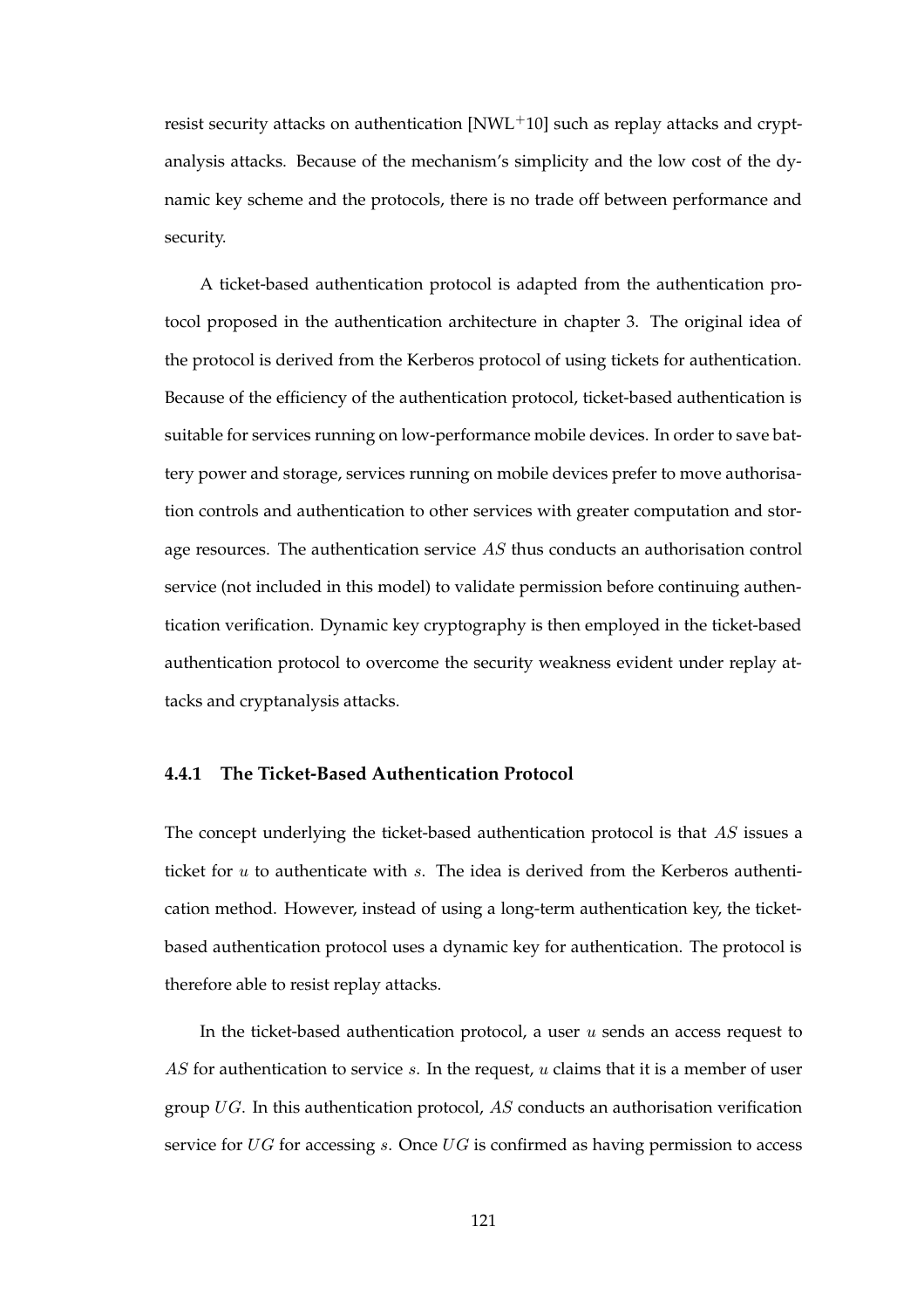s as a member of service group  $SG$ , AS issues an authentication ticket for  $u$ .  $u$  then uses this ticket and an authentication token to authenticate to s. The authentication protocol has the five following phases:

- i. In the first phase, u sends the request to AS claiming that it is a member of  $UG$ and wants to access service s. In addition to the claimed user group identity and the service identity s, the message contains a nonce  $(N_u)$  and a hash value of the nonce exclusive-OR operation with the group authentication key of  $UG$  $(N_u \oplus s \oplus K_{UG}^{auth}).$
- ii. In phase 2, after receiving the message from phase 1,  $AS$  validates the hash value. After the validation, AS can trust<sup>\*</sup> that the message from phase 1 has been created by a member of  $UG$ . In the next step, AS verifies the authorisation and looks up the service group  $SG$  among the service groups of s to ensure that  $UG$  has the authorisation to access  $SG$ . If service group  $SG$  exists so that  $UG$  can access it,  $AS$  creates and sends to  $u$  an authentication ticket containing the two initial keys (that is, EK and IK), the expiry time of the ticket ( $T_{expire}$ ) and the group identity  $\mathit{UG}$  encrypted by the service group authentication key  $K^{auth}_{SG}$  . The ticket can only be comprehended by members of service group SG. Besides the authentication ticket,  $AS$  also sends materials to  $u$  to create dynamic keys including the two initial keys (*EK* and *IK*) encrypted by the user group authentication key  $K_{UG}^{auth}$ .
- iii. In phase 3, after receiving the authentication ticket and the materials,  $u$  sends the authentication ticket,  $SG$  and a nonce  $(N^{\prime}_u)$  as an authentication request to  $u.$
- iv. In phase 4,  $s$  receives and extracts  $EK$  and  $IK$  from the authentication ticket. It generates m temporary keys  $(TK_1, \ldots, TK_m)$  and then creates a message to exchange them with  $u$ . The temporary key exchange message is encrypted by EK. From the dynamic keys generation material  $(EK, IK, TK_1, \ldots TK_m)$ , s generates a sequence of dynamic keys  $(DK_1, DK_2, \ldots, DK_n)$  by using the dynamic

<sup>∗</sup>AS cannot trust that message 1 is sent by a member of UG because adversaries can replay message 1.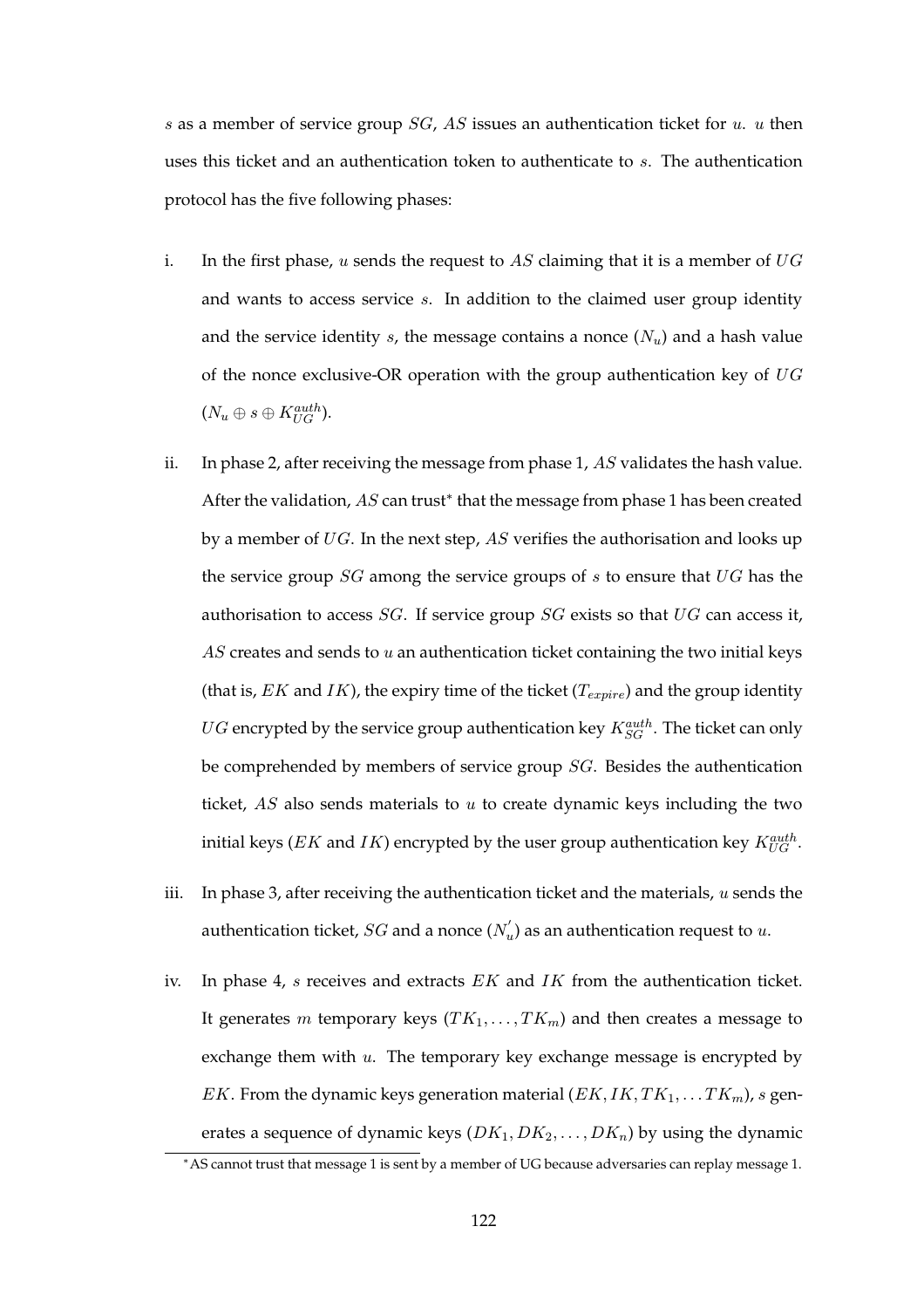key generation scheme. The temporary message key exchange is added  $N_{u}^{'}$  to be a response to the message in phase 3. Later, s also sends another message containing  $N_s'$  to challenges  $u$  to encrypt  $N_s'$ . This second message is encrypted by the first key  $(DK_1)$  in the dynamic key sequence.

v. In phase 5, once u receives the first message, it extracts  $TK_1, \ldots, TK_m$  and generates the dynamic key sequence using the dynamic key generation scheme with  $EK, IK$  and  $TK_1, \ldots, TK_m$ . It uses the first dynamic key in the sequence  $(DK_1)$ to decrypt the second message from  $s$  and then validates  $N^{'}_{u}$ . Finally,  $u$  responds to the challenge of s by encrypting  $N_s'$  with the second dynamic key  $DK_2$ .

The protocol is formalised as follows:

- 1.  $u \to AS : UG, N_u, s, h(N_u \oplus s \oplus K_{UG}^{auth}).$
- 2.  $AS \rightarrow u: \{EK, IK, SG, N_u\} K_{UG}^{auth}, \{UG, SG, EK, IK, T_{expire}\} K_{SG}^{auth}.$
- 3.  $u \rightarrow s : SG, \{UG, SG, EK, IK, T_{expire}\}K_{SG}^{auth}, N'_u.$
- 4.  $s \to u: \{TK_1, \ldots, TK_m\} EK, \{N'_u, N'_s\} DK_1.$
- 5.  $u \to s : \{N'_s + 1\} DK_2.$

The message flow in the five phases of the authentication protocol is described in figure 4.7.



Figure 4.7: The Ticket-Based Authentication Protocol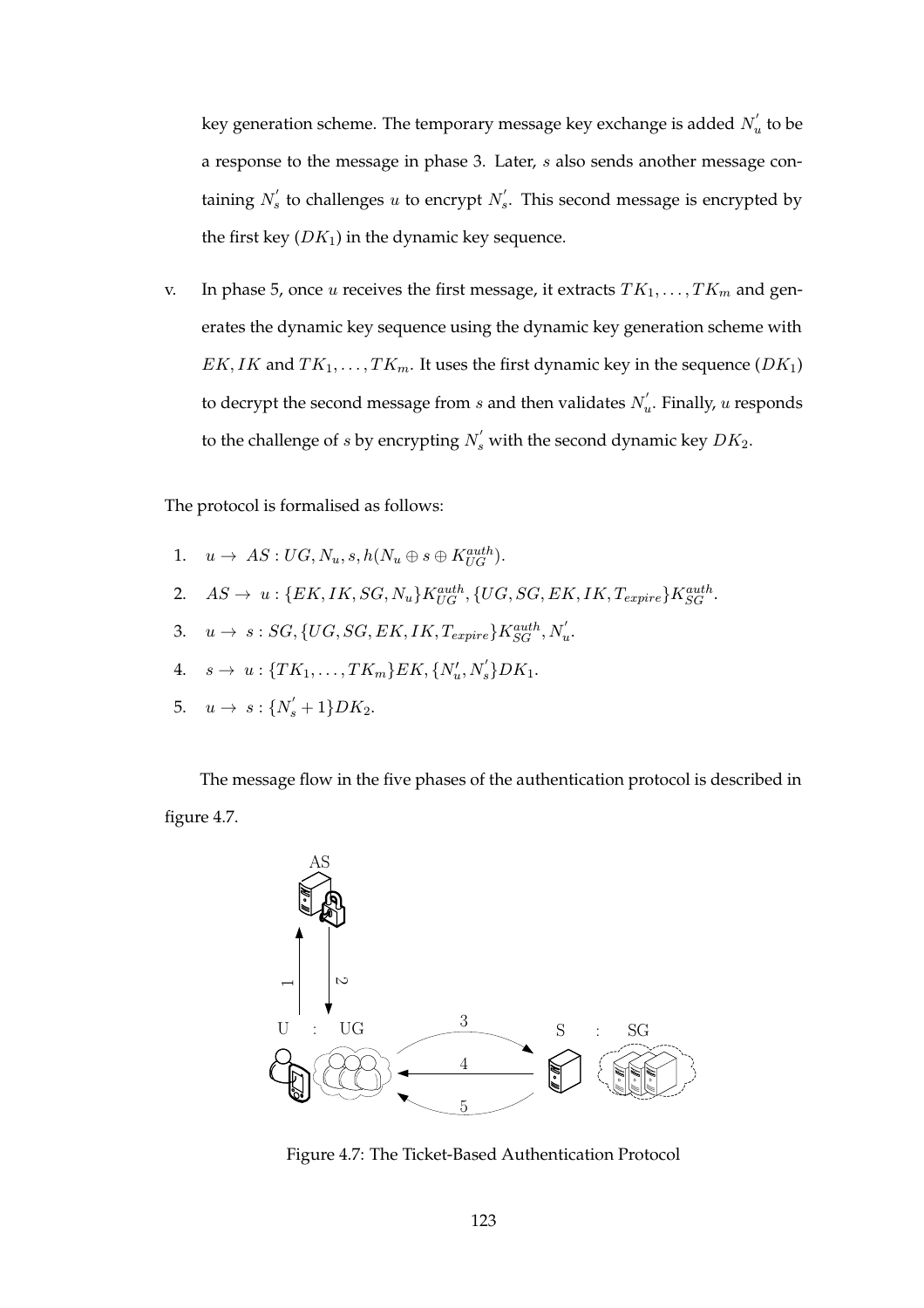At the end of a successful authentication, a secure channel between  $u$  and  $s$  is established. The channel is secured by the dynamic keys  $DK_3$  and  $DK_4 \dots$  The material keys used to create the dynamic keys are created by AS and u and are exchanged in phases 2 and 3. The two keys  $K_{UG}^{auth}$  and  $K_{SG}^{auth}$  used in the key exchange are the group authentication keys of user group  $UG$  and service group  $SG$  respectively.

After a successful authentication between  $u$  and  $s$ ,  $u$  can re-use the authentication ticket to authenticate to any services in the service group  $SG$ . In the ticket-based authentication protocol, phase 1 and phase 2 are used to obtain an authentication ticket from AS. Therefore, when u wants to re-authenticate, phase 1 and phase 2 are not repeated. While the ticket lifetime is still valid and the service group key  $K^{auth}_{SG}$  has not been rekeyed, the authentication ticket can be re-used for repeat authentication. The repeat authentication protocol thus has only three phases - phase 3, phase 4 and phase 5 - in the ticket-based authentication protocol.

# **4.4.2 The Request-Based Authentication Protocol**

In the request-based authentication protocol, the service s receives a direct access request from the user  $u$ . In the request,  $u$  claims that it is a member of user group  $UG$ . First,  $s$  verifies whether  $UG$  is allowed to manage authorisation control when integrating with s. After confirming that members of  $UG$  can access s via permission from  $SG$ while s is a member of  $SG$  using the authorisation control service, s forwards the request to  $AS$  to ask for authentication. Finally,  $AS$  verifies the authenticity of the user group identity  $UG$  of user  $u$  and service group identity  $SG$  of service  $s$ .

The authentication protocol consists of six phases. The phases are described as follows:

i. In the first phase,  $u$  sends a request to  $s$  claiming that it is a member of  $UG$ . In addition to the claimed user group identity, the message contains a nonce  $(N_u)$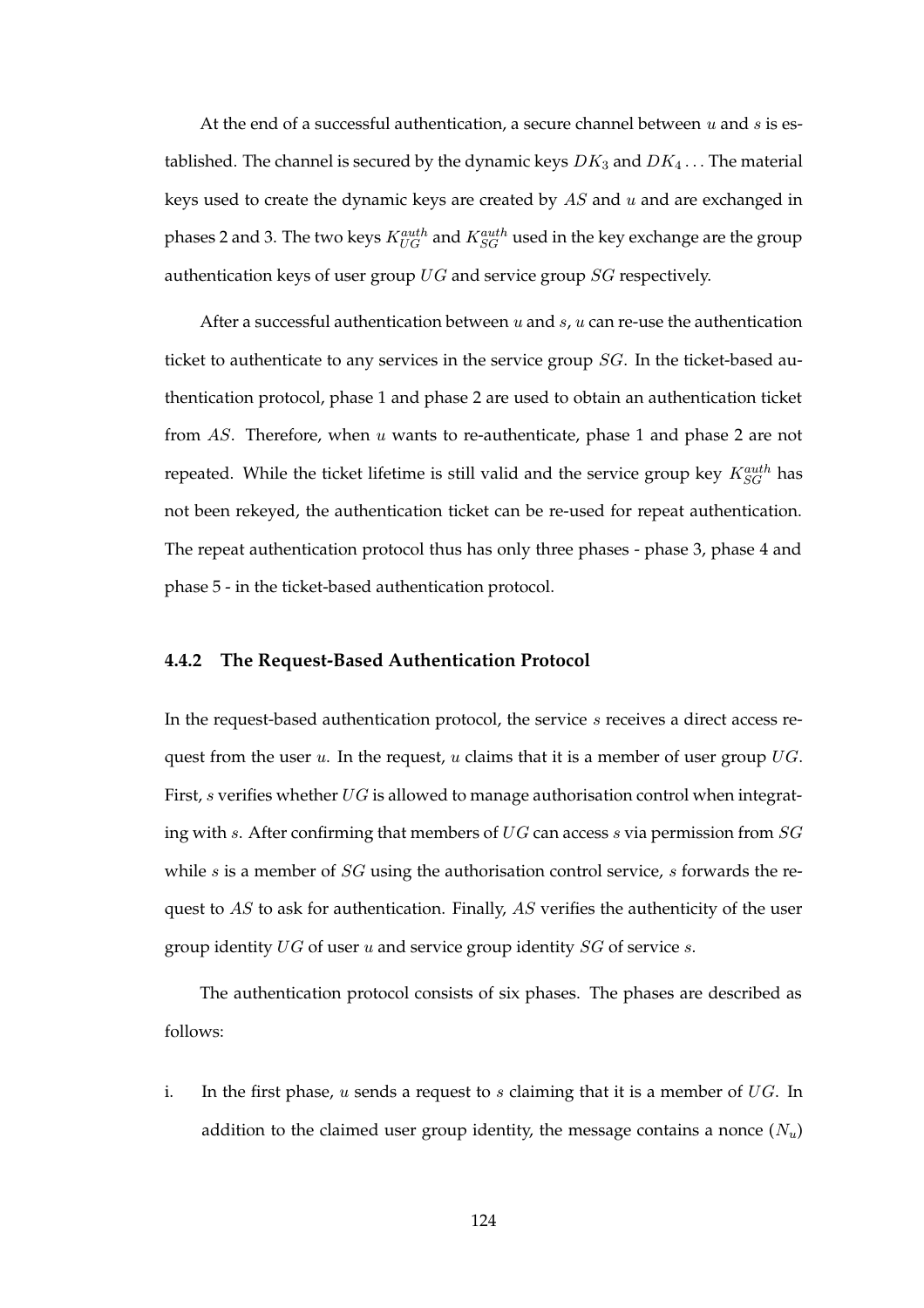and a hash value of the nonce exclusive-OR operation with the user group authentication key of  $UG$  ( $N_u \oplus K_{UG}^{auth}$ ).

- ii. In phase 2, after receiving message 1,  $s$  validates the authorisation of the request and then sends message 2 to AS. Message 2 contains information concerning the request in message 1 and also the claimed service group identity SG of s. In addition,  $s$  also adds into the message a nonce  $N_s$  and a hash value of the nonce exclusive-OR operation with the service group authentication key  $(K_{SG}^{auth})$
- iii. In phase 3, after receiving the message from  $s$ , AS generates the two keys  $EK$ and  $IK$  as material keys for  $s$  and  $u$  to generate dynamic keys. AS produces two messages and sends these to s. The first message is the material to generate dynamic keys for  $u$ . It contains the two keys  $EK$  and  $IK$  and the nonce  $N_u$ encrypted with the user group authentication key  $K_{UG}^{auth}$ . The second message includes  $EK$  ,  $IK$  and  $N_s$  encrypted by  $K^{auth}_{SG}$  . These messages are sent to  $s$  as the material to generate the dynamic key for both  $s$  and  $u$ .
- iv. In phase 4, s decrypts the second message from  $AS$  in phase 3 to extract  $EK$ and  $IK. s$  also forwards the first message received from  $AS$  (the key material for  $u$ ) to  $u$ . A message is generated and sent to  $u$  containing  $m$  temporary keys  $TK_1, \ldots, TK_m$  (as in step 2) to create dynamic keys. The message also includes another nonce  $(N'_s)$  as a challenge for  $u$  to encrypt.
- v. In phase 5, u extracts  $EK$ , IK and  $N_u$  from the key material message. The extracted value of  $N_u$  is compared with the original value of nonce  $N_u$  when it was created. When the values match,  $u$  can trust that  $EK$  and  $IK$  have been created by AS. u uses EK to decrypt the temporary keys  $TK_1, \ldots, TK_m$  and the nonce  $N_s'$  from the second message. u uses the initial key IK and temporary keys  $TK_1, \ldots, TK_m$  to create SK and then  $DK_1$  (as in steps 3 and 4) to create a sequence of dynamic keys. Finally,  $u$  creates a new nonce  $(N'_u)$  and combines a message with  $N'_u$  and  $N'_s + 1$  encrypted by  $DK_1$  in response to the challenge of  $s$ .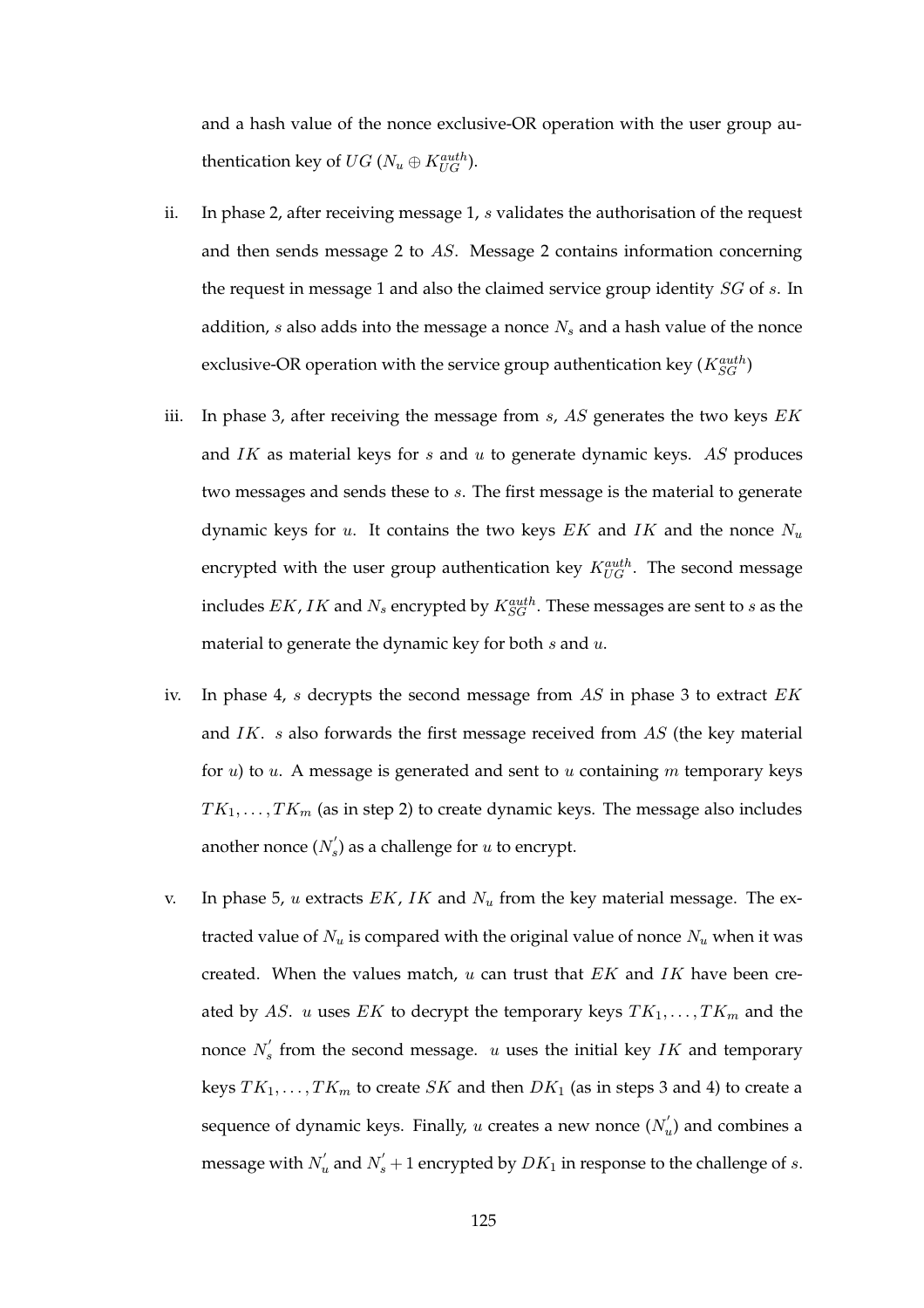vi. In the last phase, s also computes the dynamic keys  $DK_1$  and  $DK_2$  and uses  $DK_1$ to extract the message from  $u$  in phase 5.  $s$  then validates  $N'_{s}$  to authenticate  $u$ . After the validation process is completed, s responds to u with the value  $N'_u - 1$ encrypted by  $DK_2$  as confirmation of authentication and its willingness to serve  $u$ . After this phase,  $u$  and  $s$  continue the session and use the next dynamic keys  $(DK_i, i > 2)$  in the sequence as the cryptographic key to secure the communication.

The messages in the request-based authentication protocol are specified as follows:

1.  $u \to s : UG, N_u, h(N_u \oplus K_{UG}^{auth})$ 2.  $s \to AS : UG, N_u, h(N_u \oplus K_{UG}^{auth}), SG, N_s, h(N_s \oplus K_{SG}^{auth})$ 3.  $AS \rightarrow s: \{EK, IK, N_u\}K_{UG}^{auth}, \{EK, IK, N_s\}K_{SG}^{auth}$ 4.  $s \to u: \{EK, IK, N_u\} K_{UG}^{auth}, \{TK_1, \ldots, TK_m, N_s'\} EK$ 5.  $u \to s: \{N_s' + 1, N_u'\} DK_1$ 

$$
6. \quad s \rightarrow u: \{N'_u - 1\}DK_2
$$

The message flow in the six phases of the authentication protocol is described in figure 4.8.



Figure 4.8: The Request-Based Authentication Protocol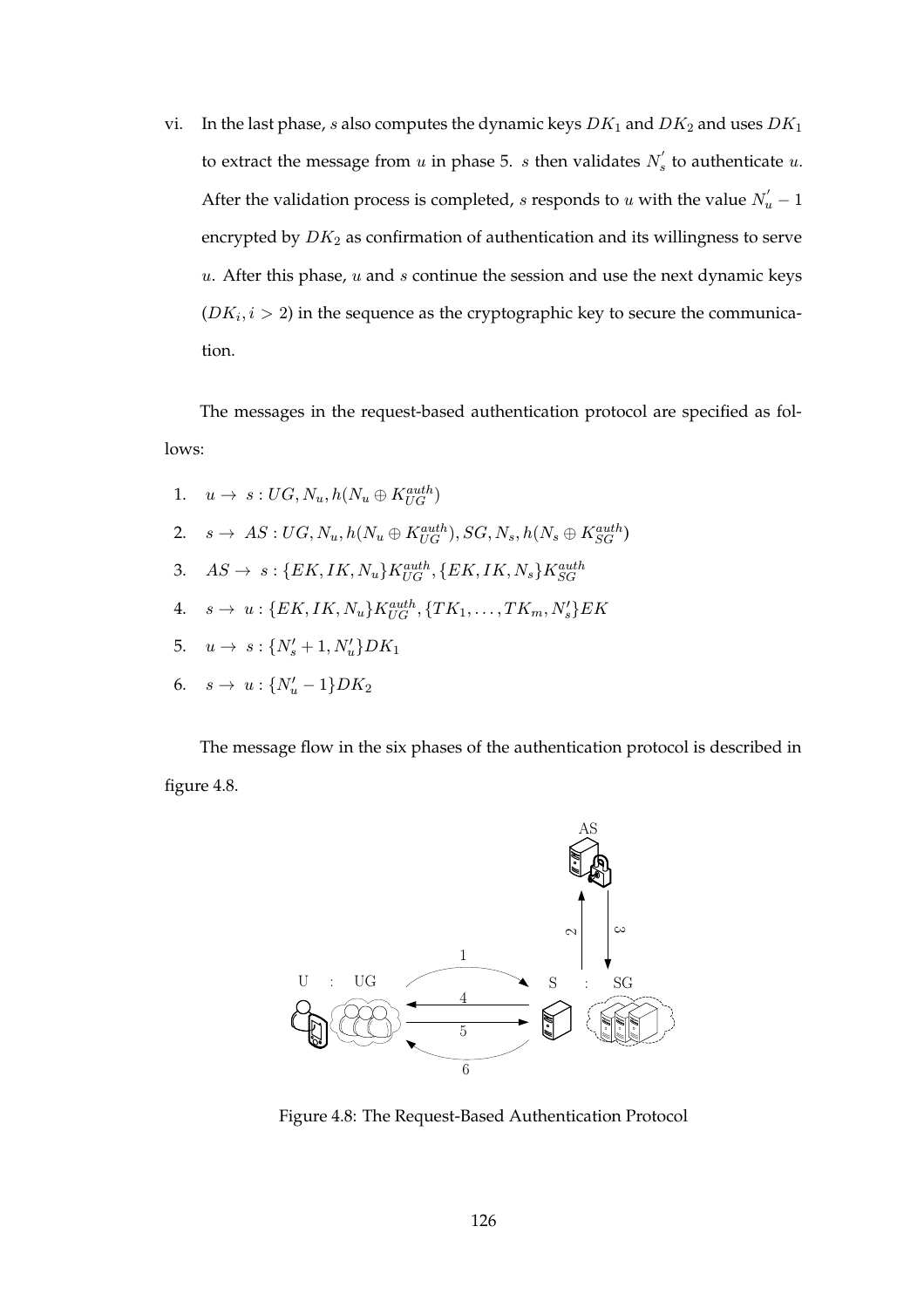Similar to the ticket-based authentication protocol, the result of the authentication protocol is the establishment of a secure channel between  $u$  and  $s$ . The secure channel uses a sequence of dynamic keys as cryptographic keys for communication. In phases 2, 3 and 4 during the authentication,  $s$  exchanges  $EK$  and  $IK$  indirectly via AS. In phase 4, s directly sends the temporary keys  $TK_1, \ldots TK_m$  to u so that both  $u$  and  $s$  have enough material to generate a sequence of dynamic keys. In phase  $5$ ,  $u$ uses the dynamic key  $DK_1$  to encrypt the authentication message and sends this to  $s$ . During phases 5 and 6, both  $u$  and  $s$  start to use the shared sequence of dynamic keys  $DK_1, DK_2, \ldots$  in order to secure the communication between them.

Each authentication protocol has its own advantages and disadvantages. The computation cost of the authentication service of the request-based authentication protocol is less than that of the ticket-based authentication protocol. In contrast, the authentication cost of the service of the ticket-based authentication protocol is smaller than that of the request-based authentication protocol. While the ticket-based authentication protocol may create a bottleneck problem for the authentication service, on the other hand, efficient repeat authentication can only be performed by the ticket-based authentication protocol. These advantages and disadvantages are shown in table 4.3. The detailed performance analysis in the next chapter will further demonstrate these advantages and disadvantages.

|                     | The Ticket-Based               | The Request-Based          |
|---------------------|--------------------------------|----------------------------|
|                     | <b>Authentication Protocol</b> | Auth Protocol              |
| Authorisation       | allows centralised             | allows services to control |
|                     | authorisation control by AS    | authorisation themselves   |
| Services running on | unsuitable                     | suitable                   |
| dedicated servers   |                                |                            |
| Services running on | suitable                       | unsuitable                 |
| mobile devices      |                                |                            |
| Number of messages  |                                | n                          |

Table 4.3: Comparison of Two Authentication Protocols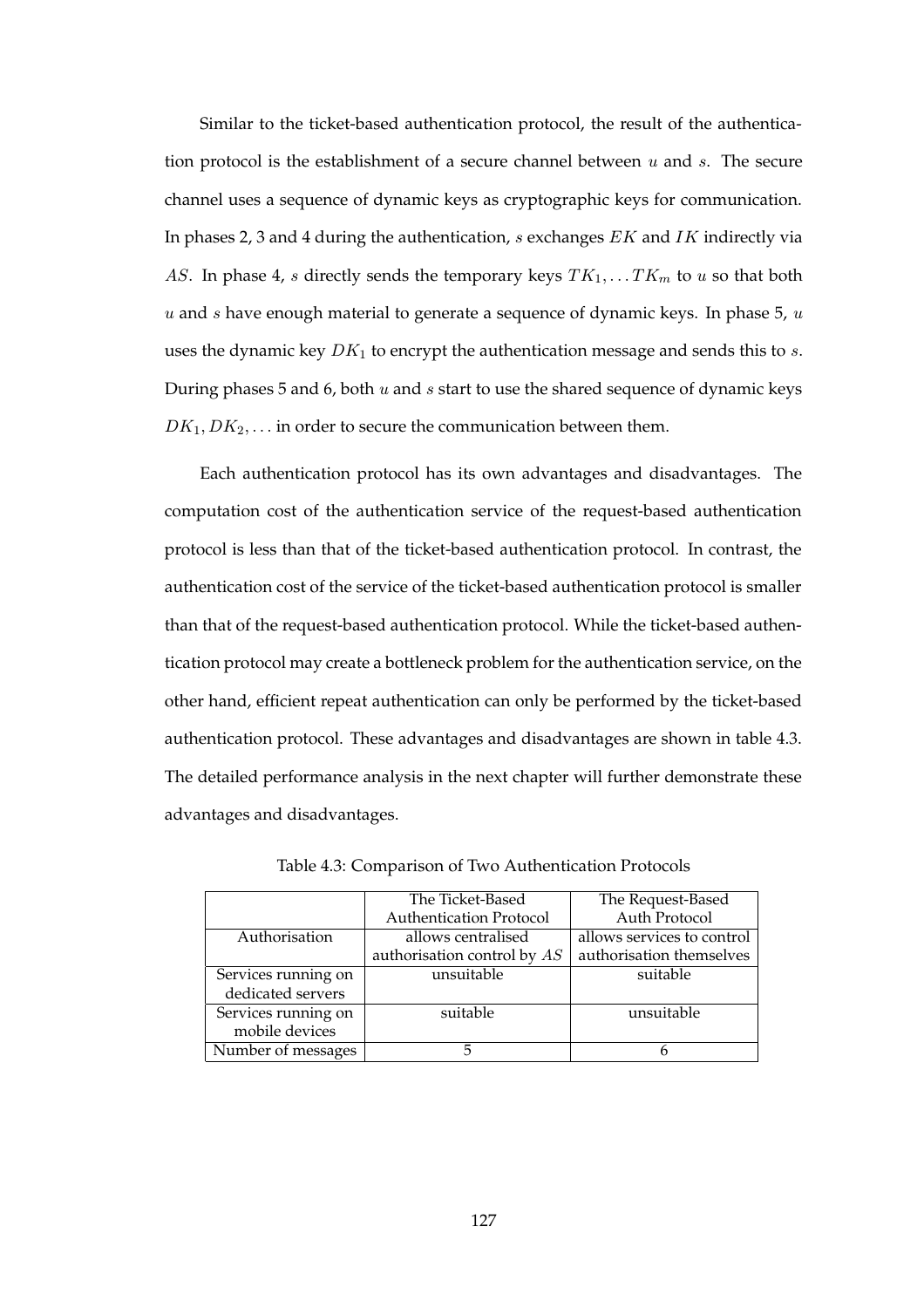# **4.5 Summary**

In this chapter, we demonstrated a realisation of the AMUS authentication model. Two main components were realised in the proposed authentication: the group manager and the authentication controller. The group manager controls user group memberships via group keys. In the authentication controller, users and services use their group keys to perform authentication via authentication protocols. These two components are realised based on two basic mechanisms: dynamic key cryptography and group key management.

Dynamic keys are one-time symmetric cryptographic keys that secure communication messages. In this chapter, we proposed a family of dynamic key generation schemes to generate dynamic keys. The family has two different schemes: one to generate the initial sequence of dynamic keys and the other to generate further dynamic key sequences once the previous sequence of dynamic keys is consumed. These dynamic keys are used to secure authentication and communications among entities and components in the model. The analysis in the next chapter will prove that the family of dynamic key generation schemes can enhance security and reduce the risks associated with cryptanalysis attack and replay attack. In addition to the dynamic key generation schemes, a membership-oriented group key management (MOGKM) scheme was developed to manage memberships of user and service groups.

The MOGKM structure is divided into three layers: the entity layer, the key-group layer and the detail layer. Each layer adapts to different requirements. The entity layer (the top level) contains the original user groups and/or service groups. The key-group layer contains key-groups for entities with multiple memberships. Key-groups in this layer are used to optimise rekeying operations relating to multiple memberships of individual members. The detail layer is a hybrid group key management structure adapted to wireless networks.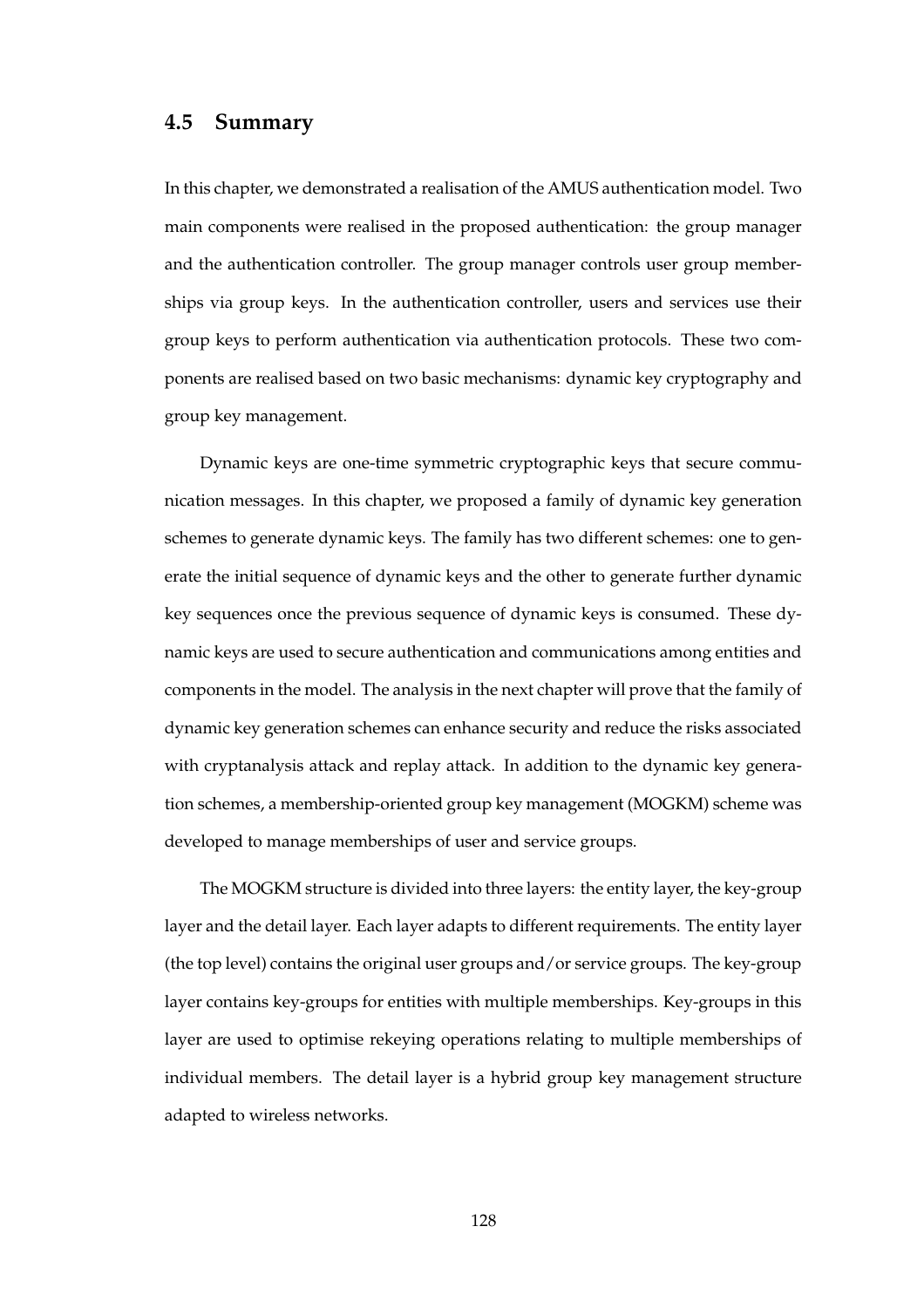Based on this structure, MOGKM has four rekeying operations: member join, member leave, group switch and handoff. The rekeying for member join contains three steps: updating keys in the detail layer; updating keys in the key-group layer; and distributing keys to the entity. The rekeying for member leave also has three steps: de-registering the member; updating keys in the detail layer; and updating keys in the key-group layer. The group switch is a combination of a member leave and a member join operation. It contains three steps according to the rekeying requirements of the different layers. Finally, the member handoff operation has two steps: the first step is preparing the handoff and the second step is performing rekeying in the detail layer after the handoff.

MOGKM was extended with an extra rekeying operation in order to realise the group manager. Each entity group in the group manager has two keys: the group key from MOGKM and the authentication key. To reduce cryptanalysis attacks on the authentication keys of user groups and service groups, a periodic rekeying operation was proposed. Depending on the security requirements of each entity group, the group manager periodically invokes this rekeying operation to refresh authentication keys at regular intervals.

The authentication controller of the proposed authentication has two authentication protocols to ensure compatibility with authorisation control. Ticket-based authentication protocol is designed to suit services running on low-performance mobile devices. It has five authentication messages. In this protocol, users send requests to the authentication service to ask for authentication tickets. They can use the tickets to authenticate to services, similar to the Kerberos authentication protocol. The second authentication protocol is the request-based authentication protocol. This protocol is designed for services controlling authorisation themselves. It contains six authentication messages. In this protocol, users send the requests directly to the services, similar to authentication methods for web applications. While the ticket-based protocol is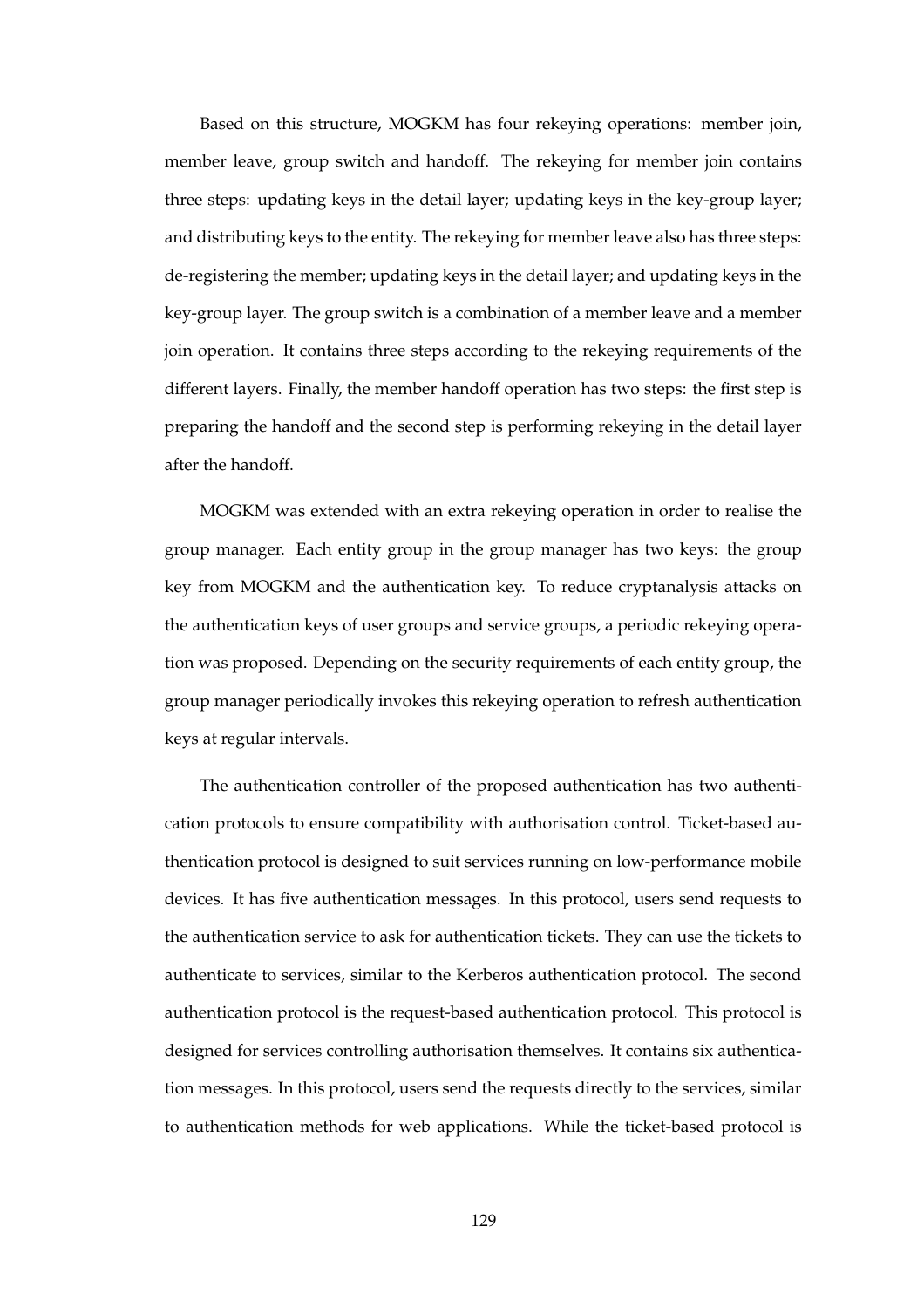best suited to services running on mobile devices, the request-based authentication protocol is best suited to services running on dedicate servers.

In the following chapter, chapter 5, both the proposed mechanisms and the authentication realisation from this chapter are discussed and analysed. The security and efficiency of the proposed authentication and its mechanism are examined and analysed in order to validate the realisation. The security and efficiency of the components of the authentication realisation, such as dynamic keys and group key management, are also investigated in detail. Based on the analysis, discussion and comparison of the components, the realisation and the proposed authentication model, we can then determine whether the AMUS model enables security, efficiency, scalability and flexibility for authentication in wireless networks.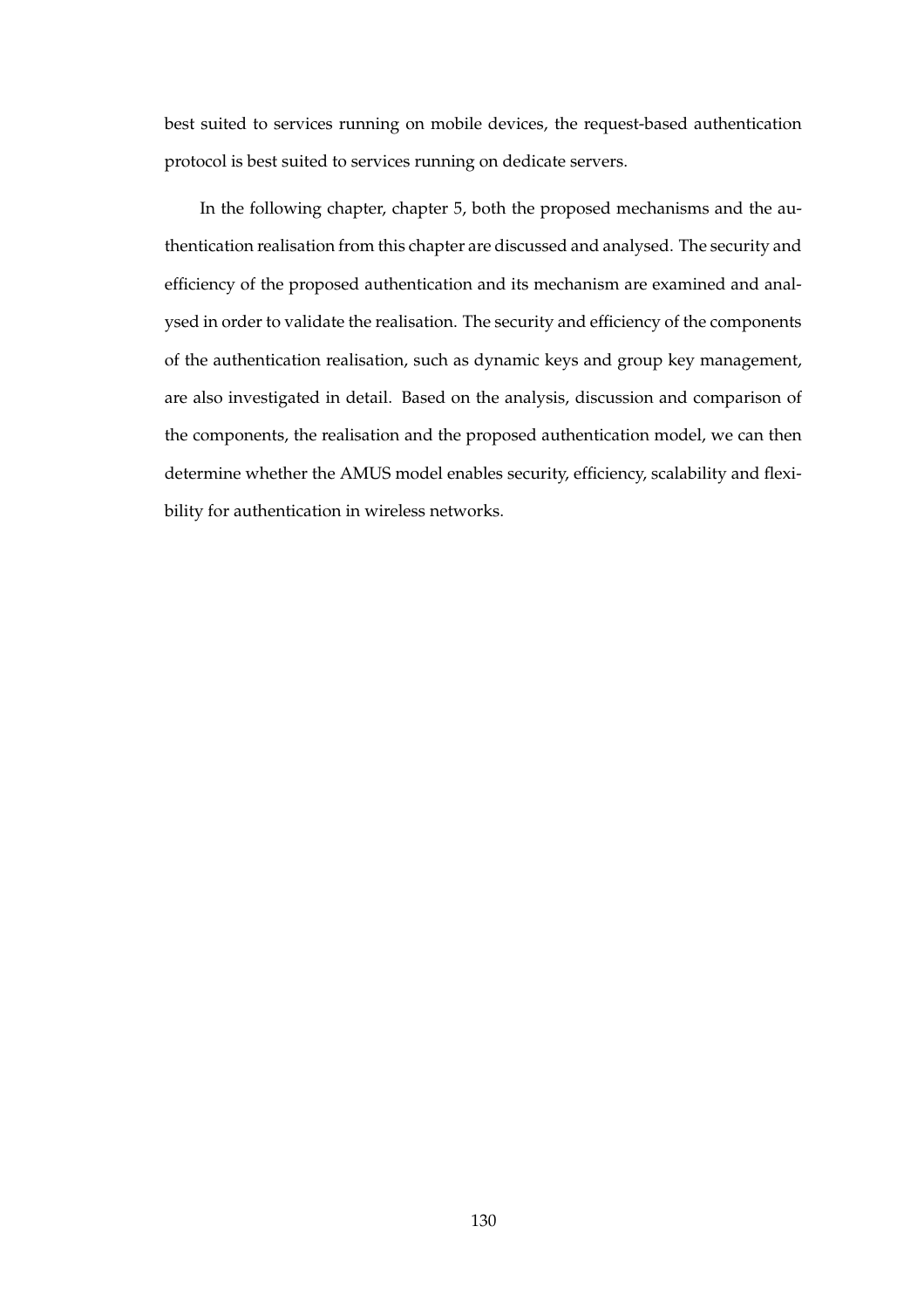# **Chapter 5**

# **Analysis of the AMUS Authentication Realisation**

In the previous chapter, an authentication realised from the AMUS authentication model was described. The two components (the group manager and the authentication controller) in the authentication rely on two mechanisms (dynamic key cryptography and MOGKM) to secure the authentication. MOGKM is used to realise the group manager while dynamic key cryptography is adopted in two authentication protocols of the authentication controller. The group manager is designed to manage group memberships and distribute group keys for the authentication controller. Security of the proposed authentication thus depends both on the components and the mechanisms employed to realise them. The two components are separately realised and perform independently.

In this chapter, the security and performance of the proposed authentication presented in chapter 4 are analysed and discussed. The mechanisms and realised components are examined. We then formally analyse the combination of these components; the realisation as a whole. Discussion is provided to support the analysis of the realisation in terms of the extra security features and the ability of the realisation to resist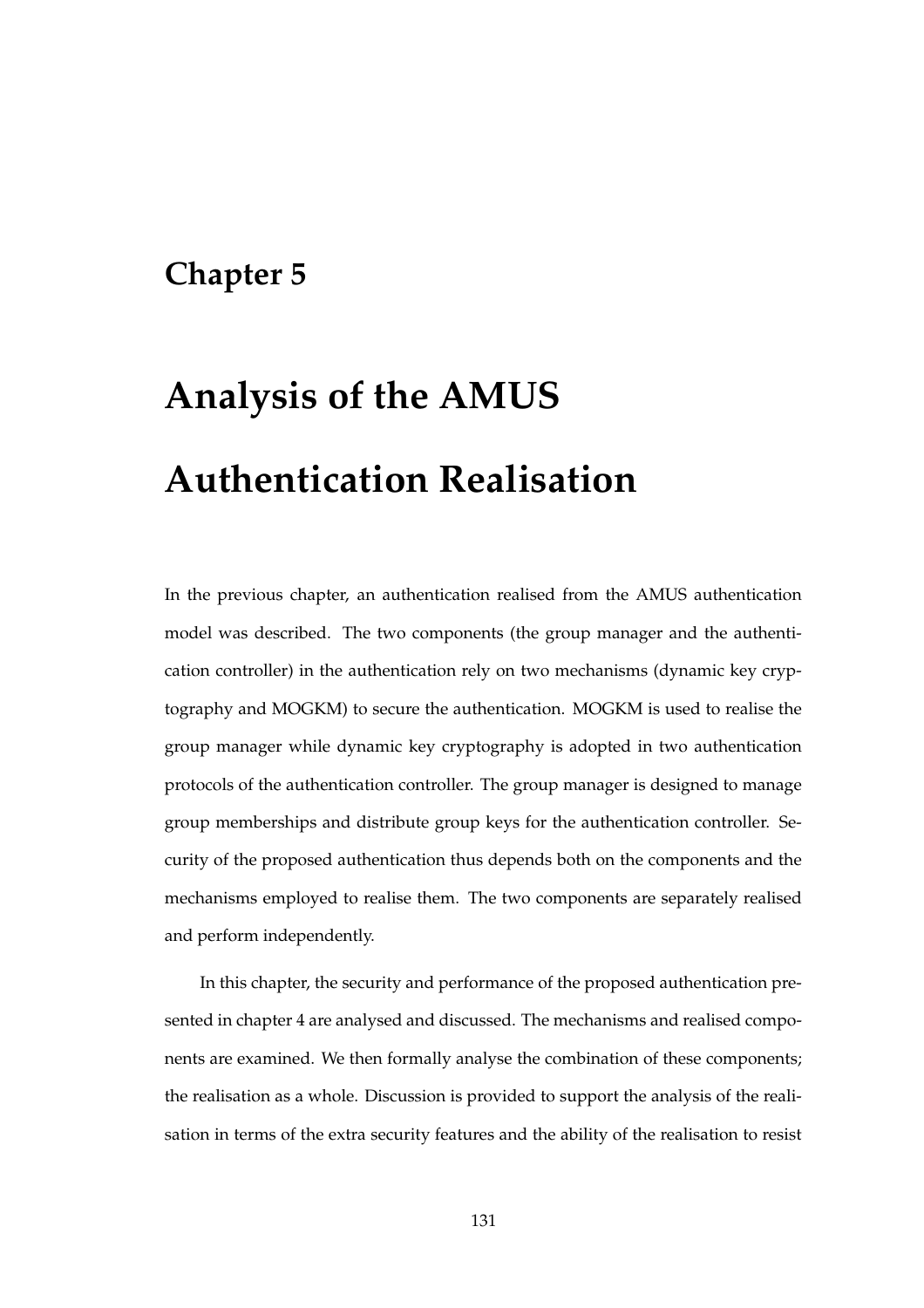attacks. The discussion also contains a comparison of the security and performance features of the proposed authentication from chapter 4 with existing authentication methods.

The analysis and discussion in this chapter have a number of purposes. The first purpose is to validate the correctness of the proposed authentication and its ability to provide strong authentication by examining the security of the proposed authentication realisation. The second purpose it to verify the efficiency of the proposed authentication by analysing and comparing the performance of the realisation to the other authentication methods described in chapter 2. Finally, the third purpose is to examine the ability of the proposed authentication to meet the four desired properties of security, efficiency, scalability and flexibility in authentication for wireless network users and services.

The structure of this chapter is organised as follows. In the first section, we present a formal security analysis of the mechanisms (MOGKM and the dynamic key cryptography) used in the authentication, the components (the group manager and the authentication controller) and the authentication as a whole. The second section analyses the performance of the components (the group manager and the authentication controller) and the authentication as a whole. The analysis results found in the first and the second sections are used in the third section to compare and discuss the security and efficiency features of the authentication realisation and its proposed mechanisms (that is, dynamic key cryptography and MOGKM) with the existing approaches originally described in chapter 2. This section also includes an extension of the AMUS authentication model to support audit tracing. The chapter concludes with a summary.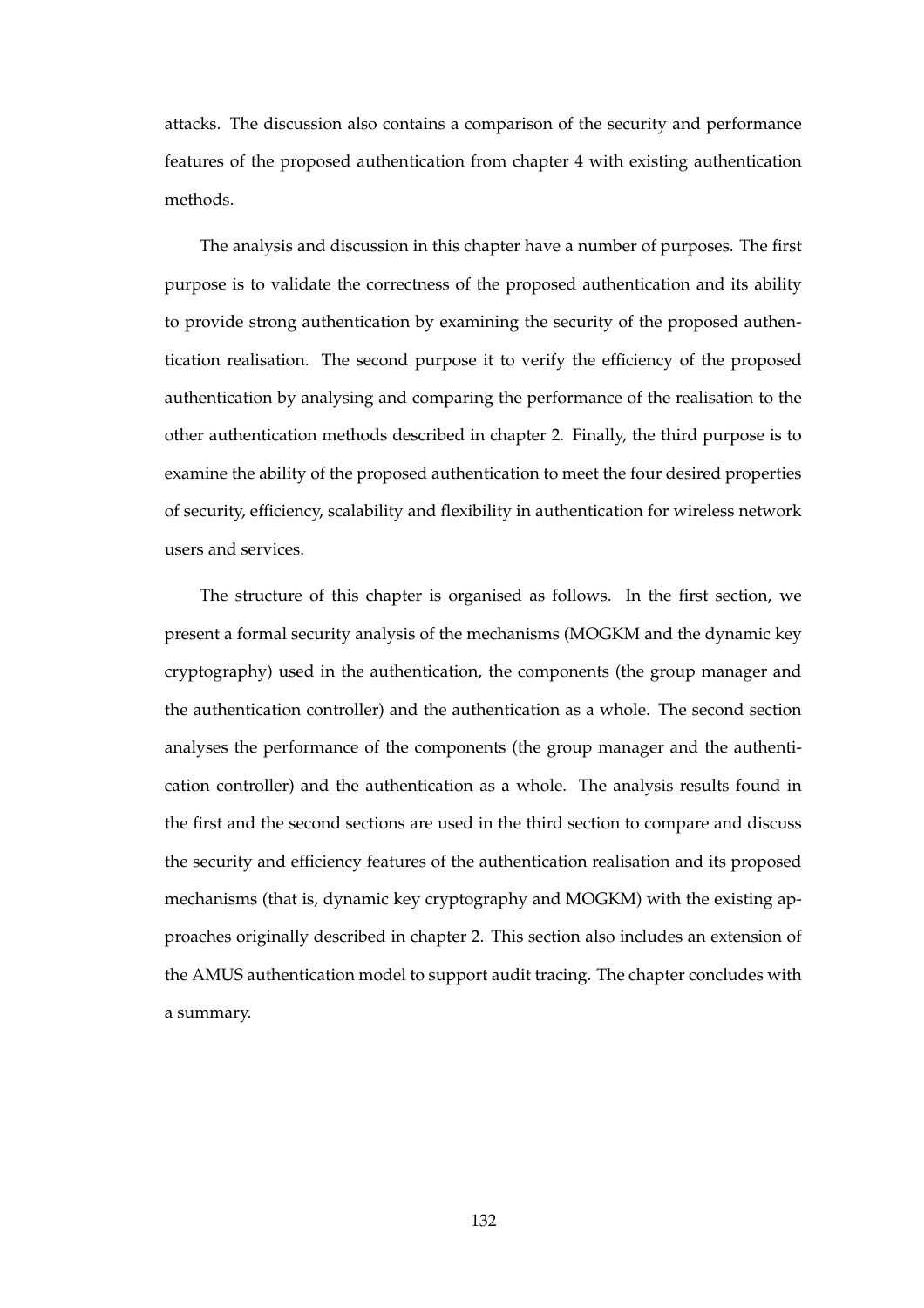# **5.1 Security Analysis**

The security analysis in this section is presented using a bottom-up approach for each mechanism and component of the entire authentication realisation. First, the security features of MOGKM and dynamic key cryptography are investigated. From the analysis of the dynamic key cryptography, the authentication protocols of the authentication controller are then analysed using a formal method. Later, the two authentication protocols are validated using security attacks to confirm their security. Finally, we present the proof of the security of the authentication based on the combination of the group manager and the authentication controller.

# **5.1.1 Security Analysis of Membership Oriented Group Key Management**

The security of MOGKM reflects the security of the process of authentication key distribution among user groups and service groups. Because group keys in the group manager are also group authentication keys for user groups and service groups, the security of MOGKM is very important in this realisation. MOGKM warrants that only valid members can obtain group authentication keys. Authentication is thus able to prevent unauthorised access and phishing attacks. MOGKM therefore plays an important role in enhancing security for the authentication realisation.

MOGKM ensures the security requirements for group key management are met. The five security requirements (mentioned in previous chapters) are forward secrecy, backward secrecy, collusion resistance, key independence and minimal trust. Because MOGKM is customised and extended from [Wan09], it inherits security features from its predecessor. As in the proof in [Wan09], forward and backward secrecy are obtained from the rekeying operations of member join, member leave and member switch. Evidence of key independence, collusion resistance and minimal trust in rekeying operations is shown in [Wu09] and [Wan09]. These security features show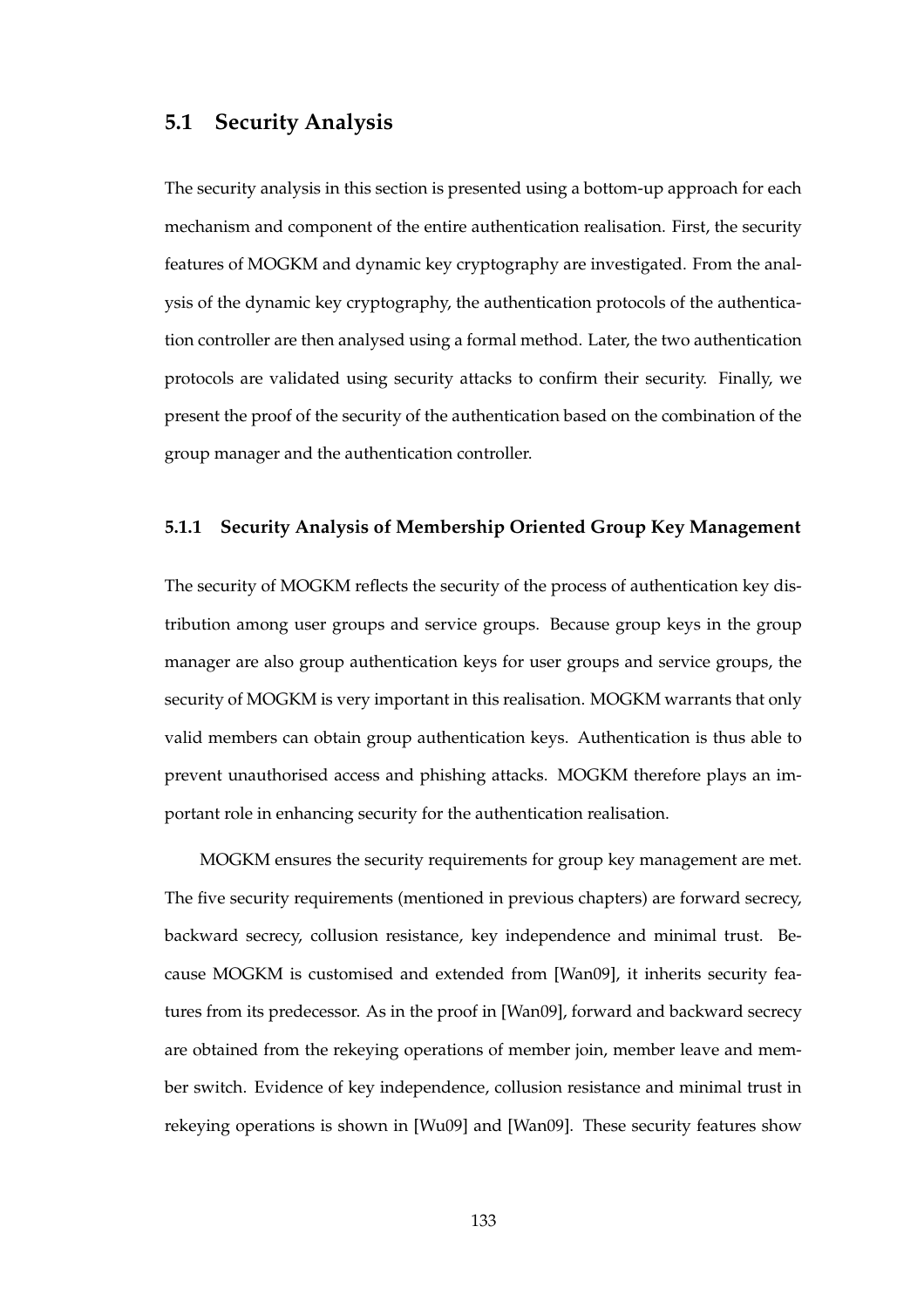that the proposed MOGKM offers security when managing and distributing authentication keys to authorised members.

# **5.1.2 Security Analysis of Dynamic Key Cryptography**

In this analysis, dynamic keys generated in section 4.1.3 are investigated to determine whether dynamic key cryptography is sufficiently secure to support our proposed authentication. The belief in the goodness of cryptographic keys is mentioned in [BAN90] as a base from which to construct the logic to verify authentication protocols. In addition to goodness, the freshness of authentication keys is also mentioned as the authentication key is not used prior to the current run of the authentication. The following theorem is used to explain the goodness and the freshness of dynamic keys from their dynamic key generation input:

**Theorem 5.1.** *If an entity* P *believes that two keys* EK *and* IK *are produced and sent by* AS *and it also believes in the freshness of either of the initial keys* EK *and* IK *or temporary keys*  $TK_1, \ldots, TK_m$ , the produced dynamic keys  $DK_1, \ldots, DK_n$  are believed to be good and fresh *keys to communicate with other entities in an authentication.*

*Proof.* All entities in an authentication are assumed to believe that AS has jurisdiction over EK and IK. In other words, they believe that AS generates good keys EK and IK. Therefore, it is deduced that P believes in the goodness of  $EK$  and IK. Expressed another way:

*P* believes *AS* controls *EK*, *IK* 
$$
\wedge
$$
 *P* believes *AS* says *EK*, *IK*  $\rightarrow$  *P* believes *EK*, *IK*. 
$$
(5.1)
$$

With the corollary 4.1 and the collision freedom condition for the strong hash function  $f(.)$ , the goodness of the first dynamic key  $DK_1$  (derived from equation (4.5) based on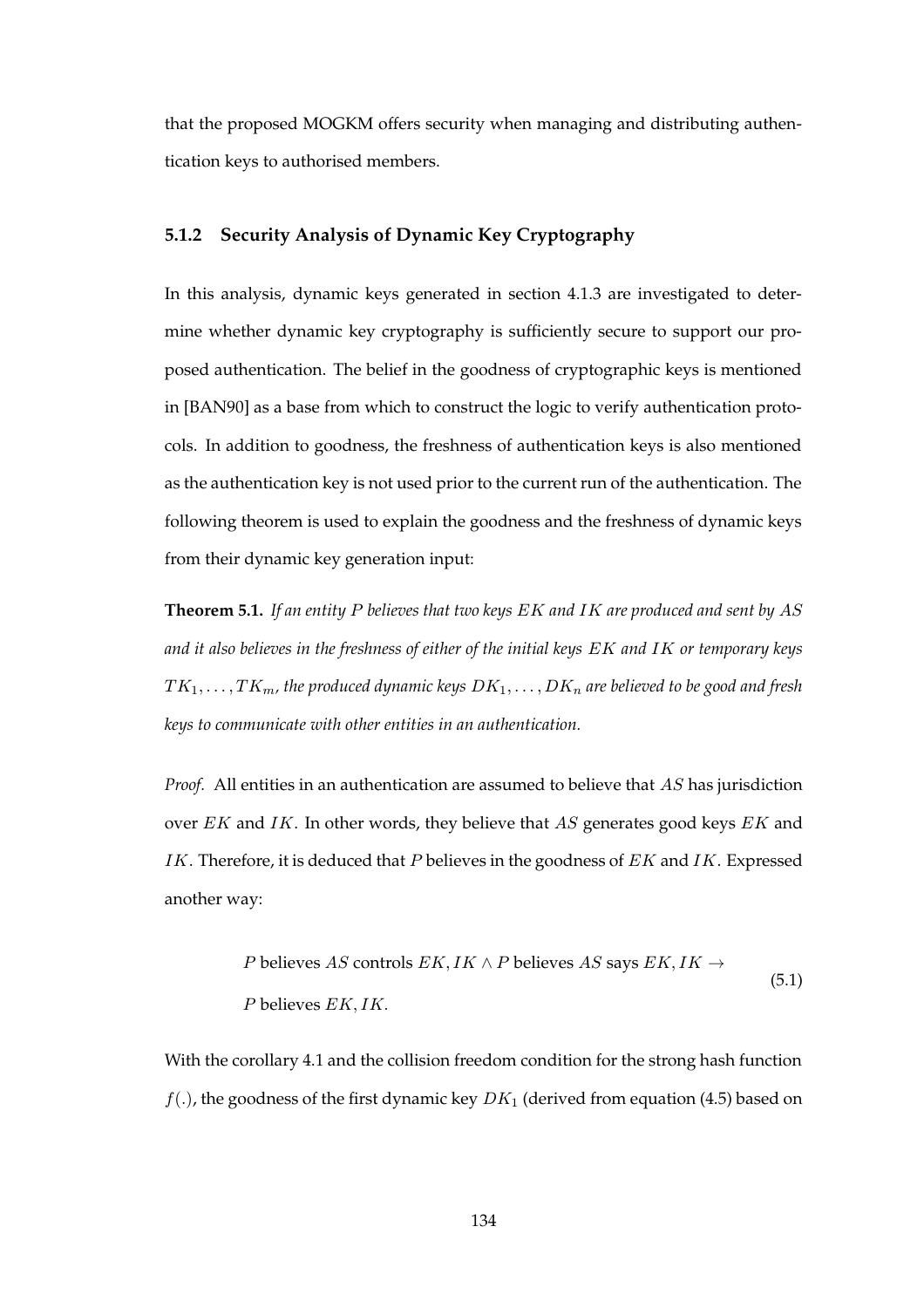$EK$  and  $IK$ ) can be deduced:

$$
P \text{ believes } EK, IK \to P \text{ believes } DK_1. \tag{5.2}
$$

From equation (4.5), when entity P believes in  $DK_1$ , P also believes in the next dynamic key  $DK_2$  derived from equation (4.6). Therefore, the other dynamic keys in the sequence,  $DK_3, DK_4, \ldots, DK_n$  are also believed by P.

The freshness of the first dynamic key  $DK_1$  in the sequence is also deduced from the freshness of one of the initial keys (either  $EK, IK$ , or  $TK_1, \ldots, TK_m$ ). Because  $DK_1$  is computed by the collision free one-way hash function  $f(.)$  with input parameters  $TK_1, \ldots, TK_m$  and  $SK$ , the freshness of either  $TK_1, \ldots, TK_m$  or  $SK$  can warrant the freshness of  $DK_1$ . However, SK is computed by  $IK, TK_1, \ldots, TK_m$  in equation (4.4). Therefore, SK is fresh if one of the keys (IK or  $TK_1, \ldots, TK_m$ ) is fresh. Hence the first dynamic key  $DK_1$  is fresh.

Similar to calculating the goodness of other dynamic keys in the sequence, the dynamic keys  $DK_2, DK_3, \ldots, DK_n$  are also fresh when one of the initial keys (IK,  $TK_1$ ,  $\Box$  $\ldots$ ,  $TK_m$ ) is fresh.

The theorem 5.1 is used to support the security analysis of the authentication protocols in the authentication controller in the next subsection.

# **5.1.3 Security Analysis of the Authentication Protocols**

In this subsection, the request-based authentication protocol and the ticket-based authentication protocol described in section 4.4 are analysed by SVO logic to determine whether they achieve the six authentication goals. This formal method is chosen to analyse the two proposed authentication protocols because of its simplicity and the desired properties for authentication. There is no session key in either of the two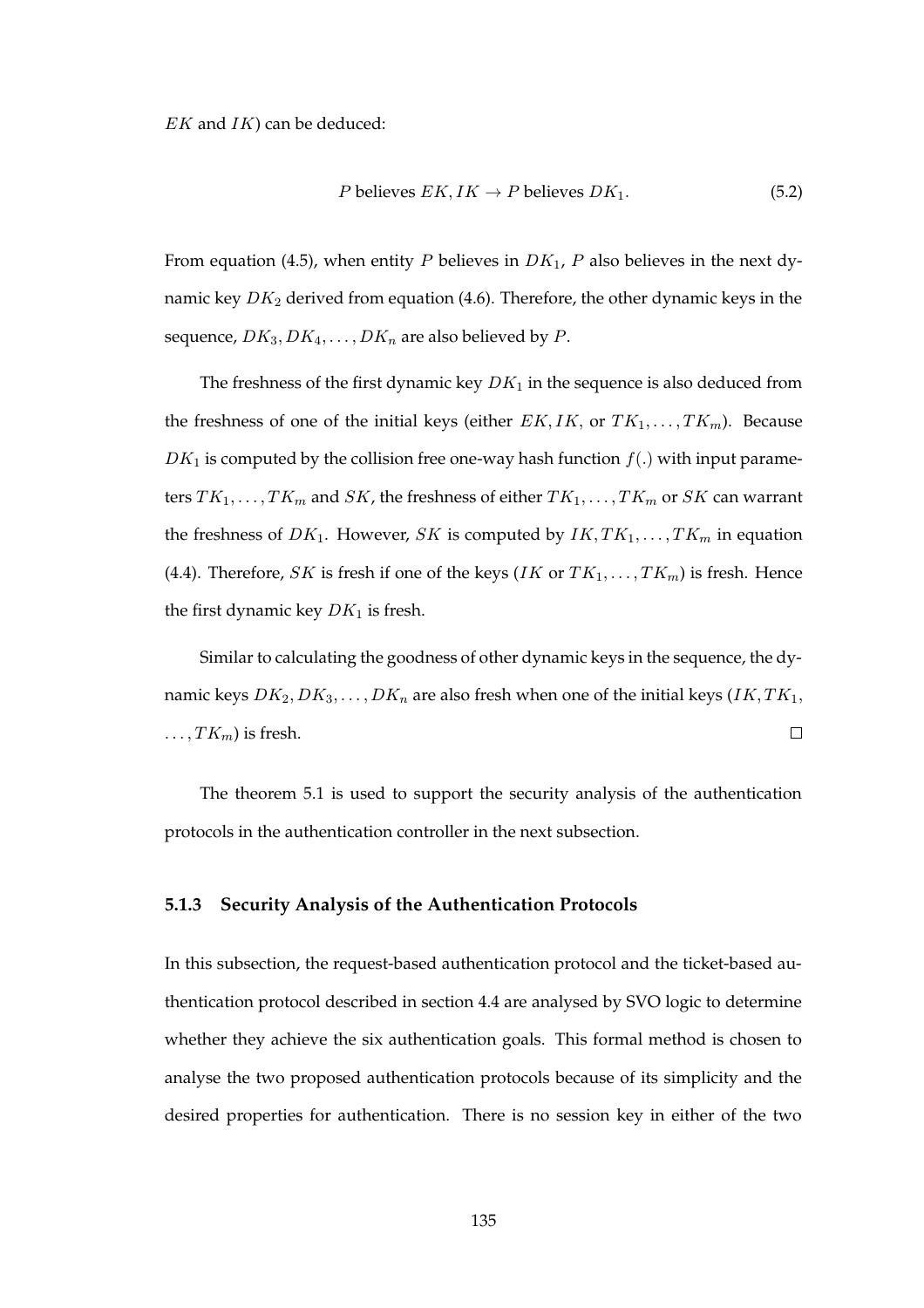authentication protocols as it is replaced by the dynamic keys,  $DK_i$ ,  $\forall i > 0$ , as cryptographic keys to secure communications between u and s. With the dynamic key  $DK_{i}$ , the six authentication goals of SVO in chapter 2 are rewritten as follows:

**G1.** *u* believes  $s$  says  $X$ 

- **G2.** *u* believes (*s* says  $F(X, N'_u)$ ,  $fresh(N'_u)$ )
- **G3.** *u* believes  $u \leftrightarrow s$
- **G4.** *u* believes  $fresh(DK_i)$
- **G5.** *u* believes *s* says  $(u \leftrightarrow BK_i \leftrightarrow S)$
- **G6.** *u* believes ( $u \stackrel{DK_i}{\longleftrightarrow} s \land s$  says  $\{N'_u\}DK_i$ )

These six authentication goals must be derived for both  $u$  and  $s$  in the two authentication protocols. G1 explains that  $P$  (either  $u$  or  $s$ ) knows that  $Q$  is alive. G2 explains that Q says something relevant to the present conversation (via the nonce  $N_P'$ ). G3 explains that a secure channel with Q is established using dynamic keys  $DK_i$ . G4 explains that the dynamic keys securing the communication channel with  $Q$ are fresh. G5 explains that  $Q$  has a mutual understanding of the shared dynamic keys  $DK_i$  with P. Finally, G6 explains that  $Q$  confirms that it knows the current dynamic key by encrypting the nonce  $N_P'$ .

Before analysing the request-based authentication protocol and the ticket-based authentication, we introduce two corollaries related to dynamic keys. The first corollary relates to services creating temporary keys  $TK_1, \ldots, TK_m$ ; the second relates to users receiving  $TK_1, \ldots, TK_m$ . The corollaries interpret that when entities believe in received dynamic key materials  $EK, IK$  and  $TK_1, \ldots, TK_m$ , they also believe in their produced dynamic keys. In other words, both the goodness and the freshness of the dynamic keys  $DK_i$  are derived from the initial materials  $EK, IK$ , and  $TK_1, \ldots, TK_m$ . These two corollaries are used to prove that the two authentication protocols in sections 4.4.2 and 4.4.1 meet the mutual understanding of the dynamic key goal **G5** and the dynamic key confirmation goal **G6**.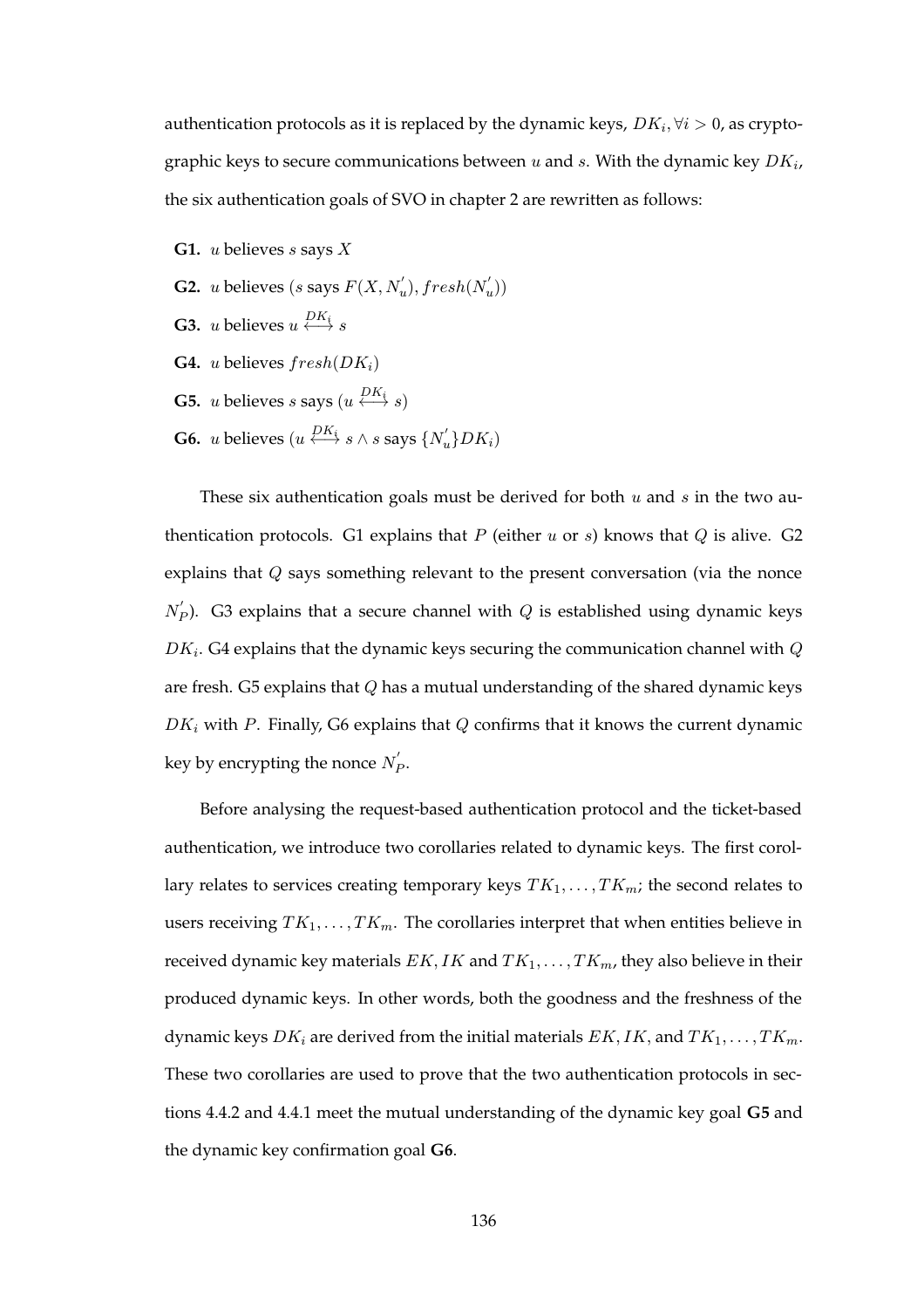# **Corollary 5.1.** *First Dynamic Key Generation Corollary*

*P* believes *AS said* 
$$
(EK, IK) \wedge P
$$
 believes  $fresh(TK_1, ..., TK_m) \wedge P$  says  
 $(TK_1, ..., TK_m) \longrightarrow P$  believes  $P \stackrel{DK_i}{\longleftrightarrow} Q \wedge P$  believes  $fresh(DK_i), \forall i > 0$  (5.3)

The first dynamic key generation corollary explains that after receiving  $EK$  and IK from AS, P can create  $TK_1, \ldots, TK_m$  and send them to Q to generate secure dynamic keys  $DK_i$ . P can believe in the goodness and the freshness of dynamic keys when communicating with Q.

**Corollary 5.2.** *Second Dynamic Key Generation Corollary*

*Q* believes *AS* says 
$$
(EK, IK) \wedge Q
$$
 believes  $fresh(EK, IK) \wedge Q$  believes *P* said  
 $(TK_1, ..., TK_m) \longrightarrow Q$  believes  $P \stackrel{DK_i}{\longleftrightarrow} Q \wedge Q$  believes  $fresh(DK_i), \forall i > 0$  (5.4)

The second dynamic key generation corollary explains that after receiving and verifying the freshness of EK and IK from AS, Q can use  $TK_1, \ldots, TK_m$  received from P to generate dynamic keys  $DK_i$  to communicate with P. Q can also believe in the goodness and the freshness of dynamic keys when communicating with P.

Both the above two corollaries are deduced from the theorem 5.1. The first dynamic key generation corollary is derived from the belief of P in both the freshness and the goodness of the temporary keys  $TK_1, \ldots, TK_m$  generated by itself. The belief of Q in both the goodness and freshness of the pair  $EK$  and  $IK$  infers the second dynamic key generation corollary. With these two corollaries, the security of the ticket-based authentication protocol in section 4.4.1 and the request-based authentication protocol in section 4.4.2 are validated by SVO.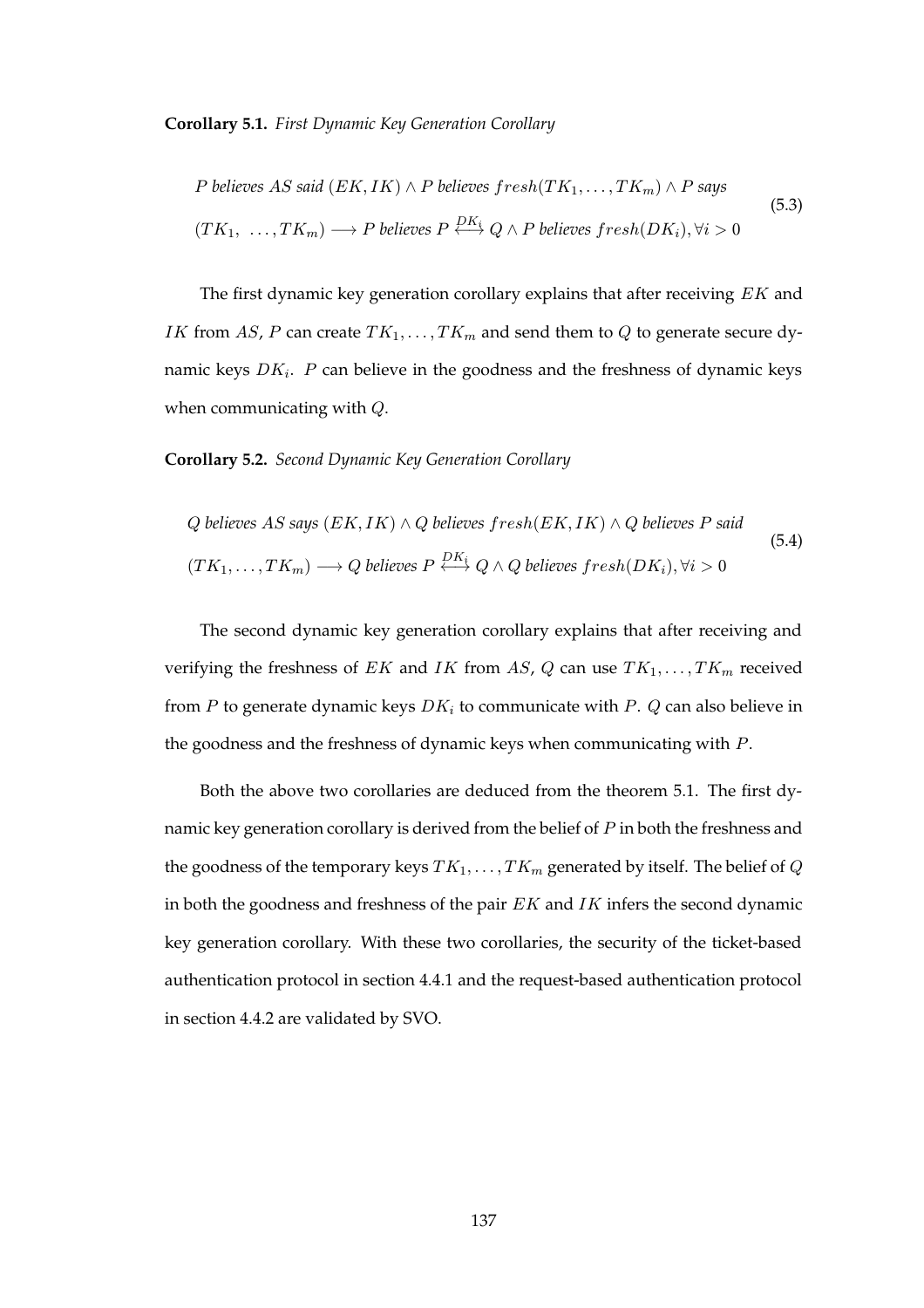# **Security Analysis of the Ticket-Based Authentication Protocol**

The concept underlying ticket-based authentication in section 4.4.1 is derived from Kerberos. A user  $u$  sends a request to  $AS$  in order to ask for a ticket to authenticate to a service s. AS validates u's authentication and authorisation of the request and then issues a ticket with a pair ( $EK$  and  $IK$ ). The ticket also contains a timestamp ( $T_{expire}$ ) to limit the lifetime of the ticket.  $u$  sends the received ticket to  $s$  asking to access  $s$ . s generates  $TK_1, \ldots, TK_m$  and then sends it to u so that both u and s can compute a sequence of dynamic keys  $(DK_i)$ . u and s can use dynamic keys  $DK_i$  to establish a secure communication channel between them. Before analysing the protocol, the following initial assumptions are made.

#### *Initial State Assumptions*

| P1. <i>u</i> believes $u \stackrel{K^{auth}}{\longleftrightarrow} AS$                | P2. <i>s</i> believes $s \stackrel{K_{SG}}{\longleftrightarrow} AS$                                                                                                                                                                                                                                                                         |
|--------------------------------------------------------------------------------------|---------------------------------------------------------------------------------------------------------------------------------------------------------------------------------------------------------------------------------------------------------------------------------------------------------------------------------------------|
| P3. <i>u</i> believes <i>AS</i> controls $u \xleftrightarrow^{K} s$                  | P4. <i>s</i> believes AS controls $u \xleftrightarrow^{K} s$                                                                                                                                                                                                                                                                                |
| P5. <i>u</i> believes AS controls $fresh(EK, IK)$ P6. <i>s</i> believes $fresh(N_s)$ |                                                                                                                                                                                                                                                                                                                                             |
| P7. <i>u</i> believes $fresh(N_u)$                                                   | P8. <i>u</i> believes ${\text{}}$ ${\text{}}$ ${\text{}}$ ${\text{}}$ ${\text{}}$ ${\text{}}$ ${\text{}}$ ${\text{}}$ ${\text{}}$ ${\text{}}$ ${\text{}}$ ${\text{}}$ ${\text{}}$ ${\text{}}$ ${\text{}}$ ${\text{}}$ ${\text{}}$ ${\text{}}$ ${\text{}}$ ${\text{}}$ ${\text{}}$ ${\text{}}$ ${\text{}}$ ${\text{}}$ ${\text{}}$ ${\text{$ |
| P9. s believes $TK_i, \forall i = 1 \dots m$                                         | P10. s believes ${\it fresh}(TK_i), \forall i = 1 \ldots m$                                                                                                                                                                                                                                                                                 |

P1 and P2 state that both  $u$  and  $s$  are assumed to believe their group authentication keys. P3 and P4 state that they also believe in the two key  $EK$  and  $IK$  generated by AS. P5 explains that u believes in the freshness of the initial keys generated by AS. P6, P7 and P8 explain that  $u$  and  $s$  believe the nonces generated by themselves. P9 and P10 state that s believes in the freshness and the goodness of temporary keys  $TK_1, \ldots, TK_m$  created by itself.

*Received Message Assumptions*

P11. AS received  $(UG, N_u, s, h(N_u \oplus s \oplus K_{UG}^{auth})).$ 

- P13. u received  $\{EK,IK, SG, N_u\}K_{UG}^{auth}, \{UG, SG, EK, IK, T_{expire}\}K_{SG}^{auth}.$
- P14. s received  $(SG, \{UG, SG, EK, IK, T_{expire}\}K_{SG}^{auth}, N_u^{'})$ .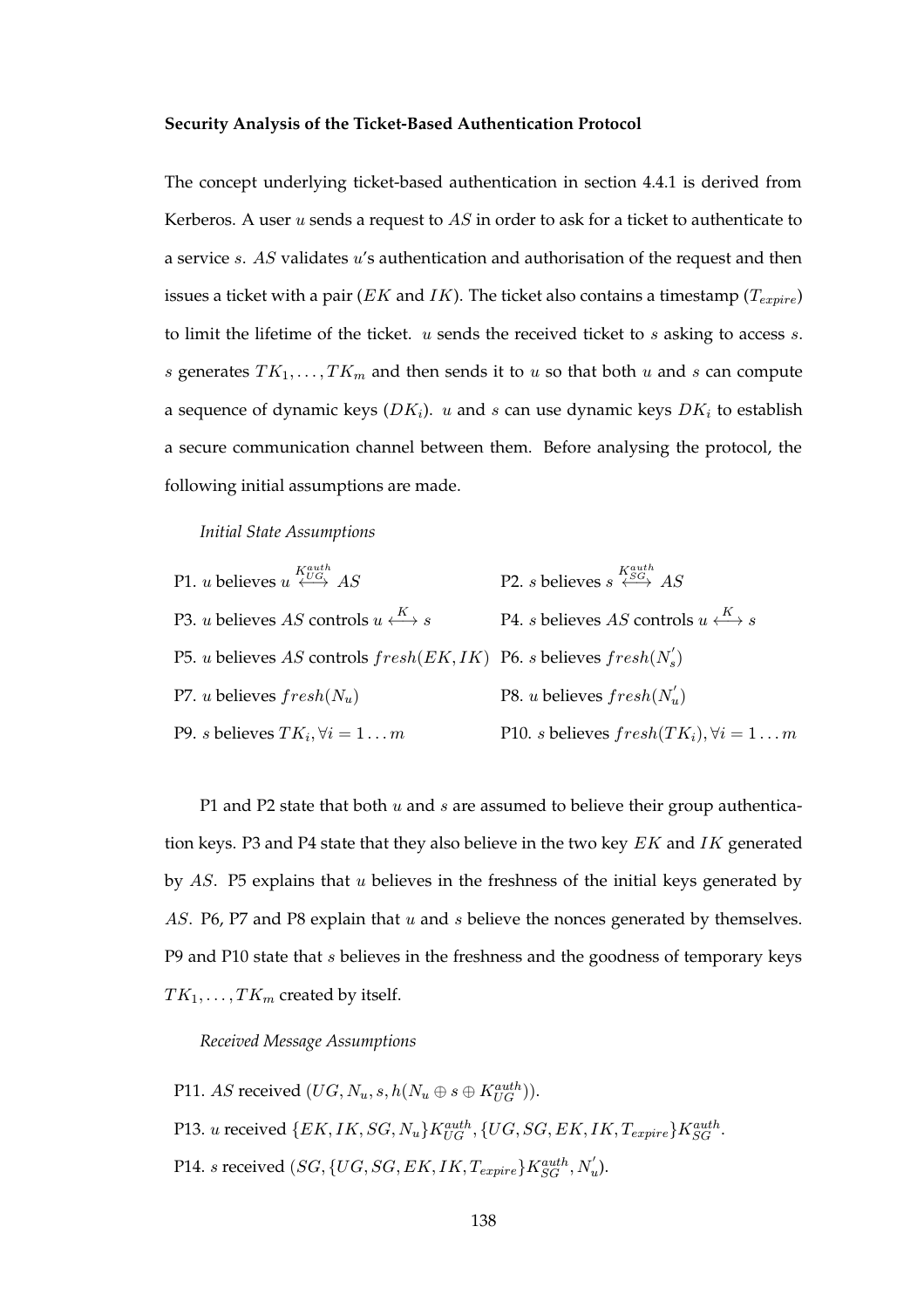- P15. *u* received  $\{TK_1, \ldots, TK_m\}EK, \{N'_u, N'_s\}DK_1$ .
- P16. *s* received  $\{N'_s + 1\}DK_2$ .

*Comprehension assumptions*

- P17. AS believes AS received  $(UG, \langle N_u \rangle_{*AS}, \langle h(N_u \oplus s \oplus K_{UG}^{auth}) \rangle_{*AS}).$
- P18. *u* believes *u* received  $\{ \langle EK, IK \rangle_{*u}, SG, N_u \} K_{UG}^{auth}, \langle \{ UG, SG, EK, IK, T_{expire} \}$  $K_{SG}^{auth} \rangle_{*u}.$
- P19. s believes s received  $(SG, \{UG, SG, \langle EK, IK, T_{expire} \rangle_{*s}\}K^{auth}_{SG}, \langle N'_u \rangle_{*s}).$
- P20. *u* believes *u* received  $\{\langle TK_1,\ldots, TK_m\rangle_{*u}\}\langle EK\rangle_{*u}, \{N'_u,\langle N'_s\rangle_{*u}\}\langle DK_1\rangle_{*u}.$
- P21. *s* believes *s* received  $\{N_s' + 1\} \langle DK_2 \rangle_{*s}$ .

*Interpretation assumptions*

- P22. *u* believes *u* received  $\{ \langle EK, IK \rangle_{*u}, SG, N_u \} K_{UG}^{auth}, \langle \{ UG, SG, EK, IK, T_{expire} \}$  $K^{auth}_{SG}\rangle_{*u}\longrightarrow\ u\ \hbox{believes}\ u\ \hbox{received}\ \{\ u\ \stackrel{\langle EK\rangle_{*u}}{\longleftrightarrow}s,\langle IK\rangle_{*u}, fresh(\langle EK, IK\rangle_{*s}),$  $SG, N_u\}K_{UG}^{auth}, \langle \{UG, SG, EK, IK, T_{expire}\}K_{SG}^{auth} \rangle_{*u}.$
- P23.  $s$  believes  $s$  received  $(SG, \{UG, SG, \langle EK, IK, T_{expire} \rangle_{*s}\}K_{SG}^{auth}, \langle N_u^{'} \rangle_{*s}) \longrightarrow$ s believes  $s$  received  $(SG,\lbrace UG, SG, u\stackrel{\langle EK \rangle_{*}s}\iff s,\langle IK, T_{expire} \rangle_{*s}\rbrace K^{auth}_{SG},\langle N'_u \rangle_{*s}).$
- P24. (u believes u received  $\{langleTK_1, \ldots, TK_m\rangle_{*u}\}\langle EK\rangle_{*u}, \{N'_u, \langle N'_s\rangle_{*u}\}\langle DK_1\rangle_{*u})$  $\wedge (u \text{ believes } u \stackrel{\langle EK \rangle_{\ast s}}{\longleftrightarrow} s) \longrightarrow u \text{ believes } u \text{ received } \{\langle TK_1, \ldots, TK_m \rangle_{\ast u},$  $u\stackrel{\langle EK\rangle_{\ast u}}{\longleftrightarrow} s\big\langle EK\rangle_{\ast u}, \{N'_u,\langle N'_s\rangle_{\ast u}\} \langle DK_1\rangle_{\ast u}.$

# *Derivations for u*

- i. U believes  $u$  received  $\{u\stackrel{\langle EK \rangle_{*u}}{\longleftrightarrow} s,\langle IK \rangle_{*u}, fresh(\langle EK, IK \rangle_{*s}), SG, N_u\}K_{UG}^{auth},$  $\langle \{UG, SG, EK, IK, T_{expire}\}K_{SG}^{auth} \rangle_{*u}$  by modus ponens using P22 and P18.
- ii. u believes AS said {  $u\stackrel{\langle EK \rangle_{*u}}{\longleftrightarrow}s,\langle IK \rangle_{*u}, fresh(\langle EK, IK \rangle_{*s}), SG, N_u\}K_{UG}^{auth},$  $\langle \{UG, SG, EK, IK, T_{expire} \} K_{SG}^{auth} \rangle_{*u}$  by source association, (i), P1 and belief axioms.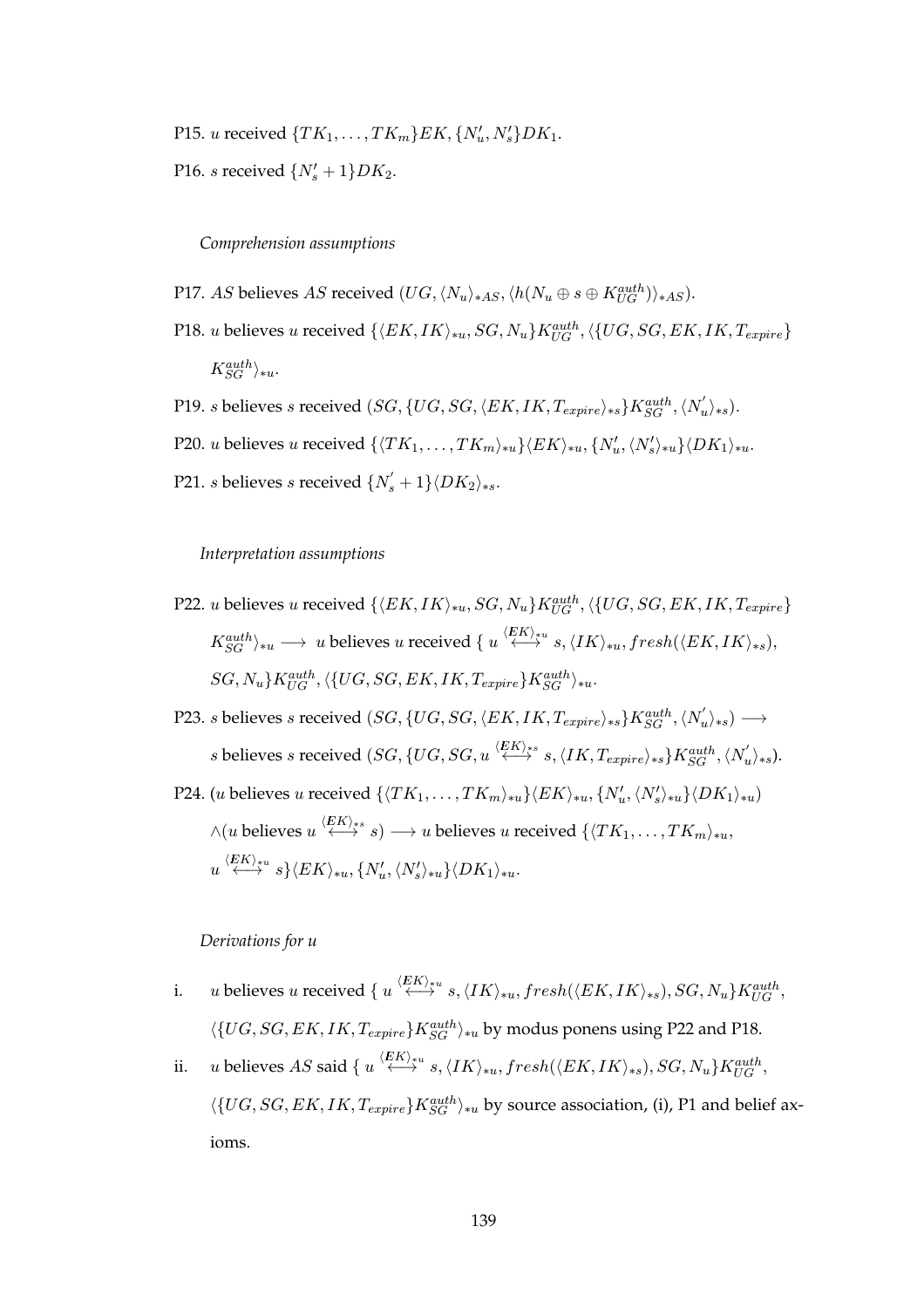- iii.  $u$  believes  $AS$  says  $\{u \stackrel{\langle EK \rangle_{*u}}{\longleftrightarrow} s, \langle IK \rangle_{*u}, fresh(\langle EK, IK \rangle_{*s}), SG, N_u\}K_{UG}^{auth},$  $\langle \{UG, SG, EK, IK, T_{expire} \} K_{SG}^{auth} \rangle_{*u}$  by freshness, none verification, (ii), P7 and belief axioms.
- iv. u believes  $u \stackrel{\langle EK \rangle_{*u}}{\longleftrightarrow} s, \langle IK \rangle_{*u}$  by saying, jurisdiction, (iii), P3 and belief axioms.
- v. *u* believes  ${\text{free}}(EK, IK)_{*u}$  by saying, jurisdiction, (iii), P5 and belief axioms.
- vi.  $u$  believes  $s$  said  $\{\langle TK_1,\ldots, TK_m\rangle_{*u}, u\overset{\langle EK\rangle_{*u}}{\longleftrightarrow} s\}\langle EK\rangle_{*u}$  by source association, P24, (iv) and belief axioms.
- vii. *u* believes  $u \stackrel{DK_i}{\longleftrightarrow} s \wedge u$  believes  $fresh(DK_i)$  by corollary 5.2, (iv), (v), (vi) and belief axiom.
- viii. *u* believes s said  $(N'_u, \langle N'_s \rangle_{*u}, u \stackrel{\langle D K1 \rangle_{*u}}{\longleftrightarrow} s)$  by source association, P24, (vii) and belief axioms.
- ix. u believes s says  $(N'_u, \langle N'_s \rangle_{*u}, u \stackrel{\langle DK1 \rangle_{*u}}{\longleftrightarrow} s)$  by freshness, nonce verification, (vii), (viii) and belief axioms.

From the analysis above, it can be seen that the six authentication goals  $(G1, \ldots,$ G6) in section 2.5.4 for u are met. For u, G1 is achieved in (ix); G2 in (ix) and P8; G3 and G4 in (vii); G5 and G6 in (ix). Similar to this, we conduct the derivations for s.

# *Derivations for s*

- i. s believes  $s$  received  $(SG,\{UG,SG, u \stackrel{\langle EK \rangle_{*} s}{\longleftrightarrow} s,\langle IK, T_{expire} \rangle_{*s}\}K_{SG}^{auth},\langle N^{'}_{u} \rangle_{*s})$  by modus ponens using P23 and P19.
- ii. *s* believes AS said  $(SG, \{UG, SG, u \stackrel{\langle EK \rangle_{*s}}{\longleftrightarrow} s, \langle IK, T_{expire} \rangle_{*s}\}K_{SG}^{auth}, \langle N_u^{'} \rangle_{*s})$  by source association, (i), P2 and belief axioms.
- iii. *s* believes  $u \stackrel{DK_i}{\longleftrightarrow} s \land s$  believes  ${\it fresh}(DK_i)$  by corollary 5.1, (ii), P9, P10, P15 and belief axiom.
- iv. s believes u said  $(N'_s + 1, u \stackrel{\langle D K_2 \rangle * s}{\longleftrightarrow} s)$  by source association, P21, (iii) and belief axioms.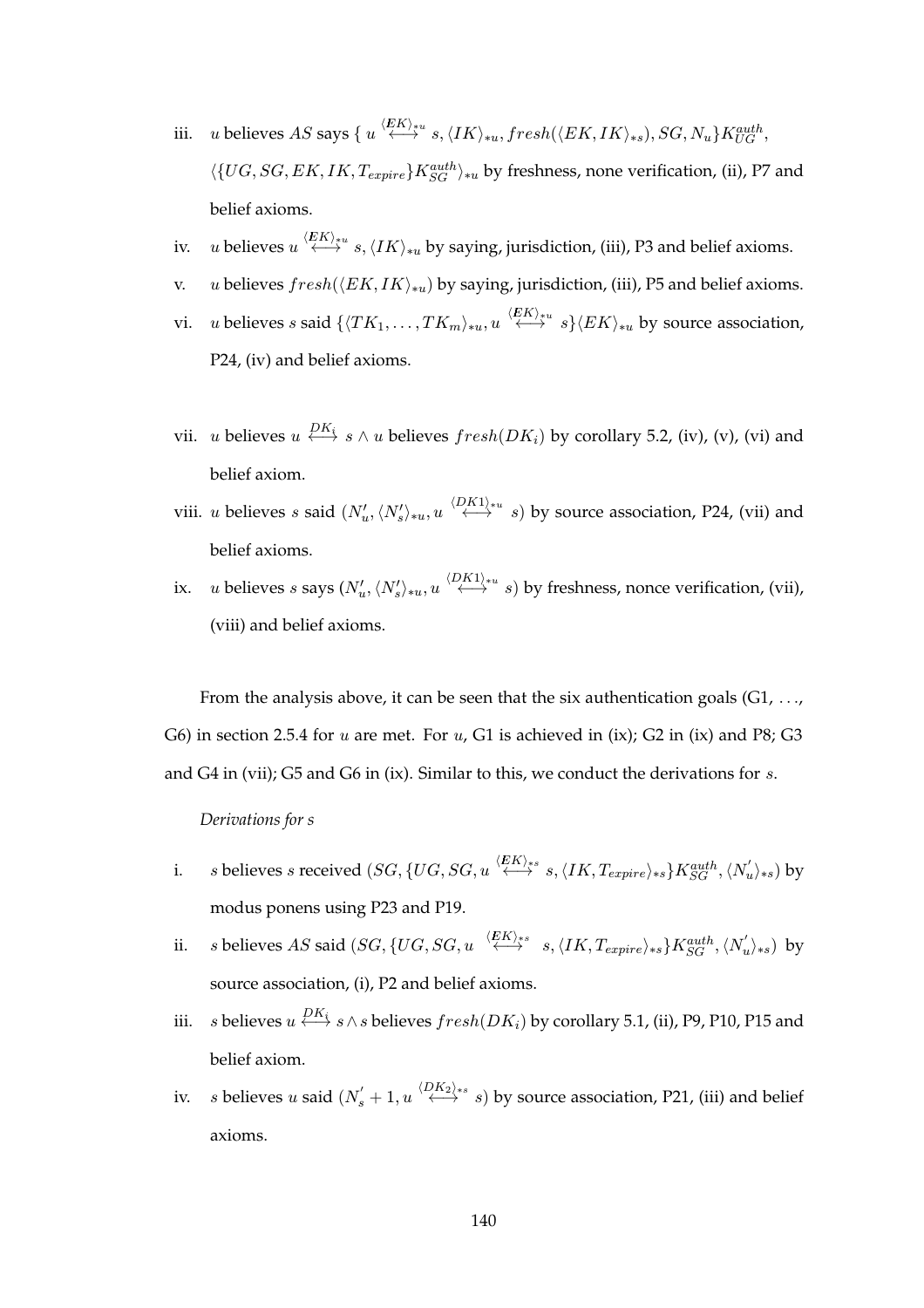v. s believes u says  $(N'_s + 1, u \stackrel{\langle D K_2 \rangle_{*s}}{\longleftrightarrow} s)$  by freshness, nonce verification, (iv) and belief axioms.

Similar to the derivations for  $u$ , the six authentication goals for  $s$  are met. For  $s$ , G1 is achieved in (v); G2 in (v) and P6; G3 and G4 in (iii); G5 and G6 in (v).

In summary, the ticket-based authentication protocol meets its authentication security goals. The derivations for  $u$  and  $s$  show that the six authentication goals are achieved. In the next section, the request-based authentication protocol in section 4.4.1 is analysed.

#### **Security Analysis of the Request-Based Authentication Protocol**

The request-based authentication protocol in section 4.4.2 has six messages. In the first message of the protocol,  $u$  sends an authentication request directly to  $s$ . However,  $u$ and  $s$  do not directly share any secret. Therefore, in the second message,  $s$  asks  $AS$ to authenticate u. To authenticate, u uses its group authentication key  $K_{UG}^{auth}$  while s utilises its group authentication key  $K_{SG}^{auth}$ . After authenticating with AS, u and s receive the pair  $EK$  and  $IK$  and use them to produce a sequence of dynamic keys  $(DK_i)$ . The sequence of dynamic keys is then used to establish a secure channel between  $u$  and  $s$ . The following analysis validates that the request-based authentication protocol meets the six goals for authentication in SVO. Before starting the analysis, the following assumptions are made.

# *Initial State Assumptions*

| P1. <i>u</i> believes $u \stackrel{K_{UG}}{\longleftrightarrow} AS$                             | P2. <i>s</i> believes $s \stackrel{K_{SG}}{\longleftrightarrow} AS$       |
|-------------------------------------------------------------------------------------------------|---------------------------------------------------------------------------|
| P3. <i>u</i> believes <i>AS</i> controls $u \xleftrightarrow{K} s$                              | P4. <i>s</i> believes AS controls $u \stackrel{K}{\longleftrightarrow} s$ |
| P5. u believes AS controls ${\it fresh}(EK,IK)$ P6. s believes AS controls ${\it fresh}(EK,IK)$ |                                                                           |
| P7. <i>u</i> believes $fresh(N_u)$                                                              | P8. <i>u</i> believes $fresh(N'_{u})$                                     |
| P9. s believes ${\it fresh}(N_s)$                                                               | P10. <i>s</i> believes $fresh(N_s)$                                       |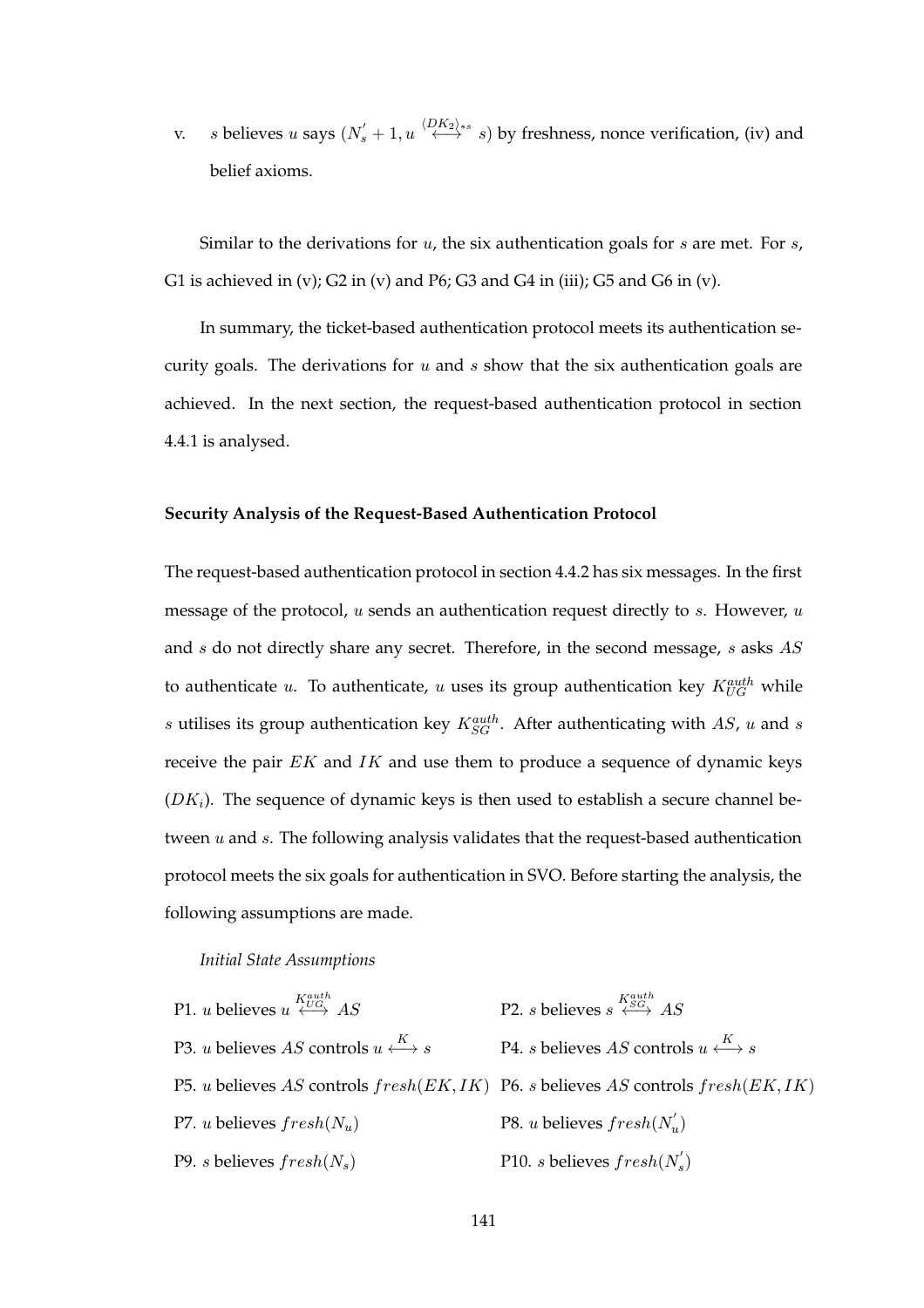P11. s believes  $TK_i$ ,  $\forall i = 1...m$  P12. s believes  $fresh(TK_i)$ ,  $\forall i = 1...m$ 

P1 and P2 state that both  $u$  and  $s$  are assumed to believe their group authentication keys. P3 and P4 explain that both  $u$  and  $s$  also believe in the two keys  $EK$  and IK generated by AS. P5 and P6 explain that they believe in the freshness of the keys generated by AS. P7, P8, P9 and P10 state that  $u$  and  $s$  believe the nonces generated by themselves. P11 and P12 explain that s believes in the freshness of temporary keys  $TK_1, \ldots, TK_m$  created by itself.

*Received Message Assumptions*

- P13. s received  $(UG, N_u, h(N_u \oplus K_{UG}^{auth})).$
- P14. AS received  $(UG, N_u, h(N_u \oplus K_{UG}^{auth}), SG, N_s, h(N_s \oplus K_{SG}^{auth})).$
- P15. s received  $\{EK, IK, N_u\}K_{UG}^{auth}, \{EK, IK, N_s\}K_{SG}^{auth}.$
- P16. *u* received  $\{EK, IK, N_u\}K_{UG}^{auth}, \{TK_1, \ldots, TK_m, N_s'\}EK$ .
- P17. *s* received  $\{N_s' + 1, N_u'\} DK_1$ .
- P18. *u* received  $\{N'_u 1\}DX_2$ .

# *Comprehension assumptions*

- P19. *s* believes *s* received  $(UG, \langle N_u \rangle_{*s}, \langle h(N_u \oplus K_{UG}^{auth}) \rangle_{*s}).$
- P20. AS believes AS received  $(UG, \langle N_u \rangle_{*AS}, h(\langle N_s \rangle_{*AS} \oplus K_{UG}^{auth}), SG, \langle N_s \rangle_{*AS},$  $h(\langle N_s\rangle_{*AS}\oplus K^{auth}_{SG})).$
- P21. *s* believes *s* received  $\langle\{EK, IK, N_u\}K_{UG}^{auth} \rangle_{*s}, \{\langle EK, IK\rangle_{*s}, N_s\}K_{SG}^{auth}.$
- P22. *u* believes *u* received  $\{ \langle EK, IK \rangle_{*u}, N_u \} K_{UG}^{auth}, \{TK_1, \ldots, TK_m, \langle N_s' \rangle_{*u} \} \langle EK \rangle_{*u}.$
- P23. *s* believes *s* received  $\{N_s' + 1, \langle N_u' \rangle_{*s}\}\langle DK_1 \rangle_{*s}.$
- P24. *u* believes *u* received  $\{N'_u 1\} \langle DK_2 \rangle_{*u}$ .

*Interpretation assumptions*

P25.  $s$  believes  $s$  received  $\langle\{EK, IK, N_u\}K_{UG}^{auth}\rangle_{*s}, \{\langle EK, IK\rangle_{*s}, N_s\}K_{SG}^{auth}$ 

 $\longrightarrow \ s$  believes  $s$  received  $\langle \{EK, IK, N_u\} K^{auth}_{UG} \rangle_{*s}, \{N_s, \langle IK \rangle_{*s}, u \stackrel{\langle EK \rangle_{*s}}{\longleftrightarrow} s,$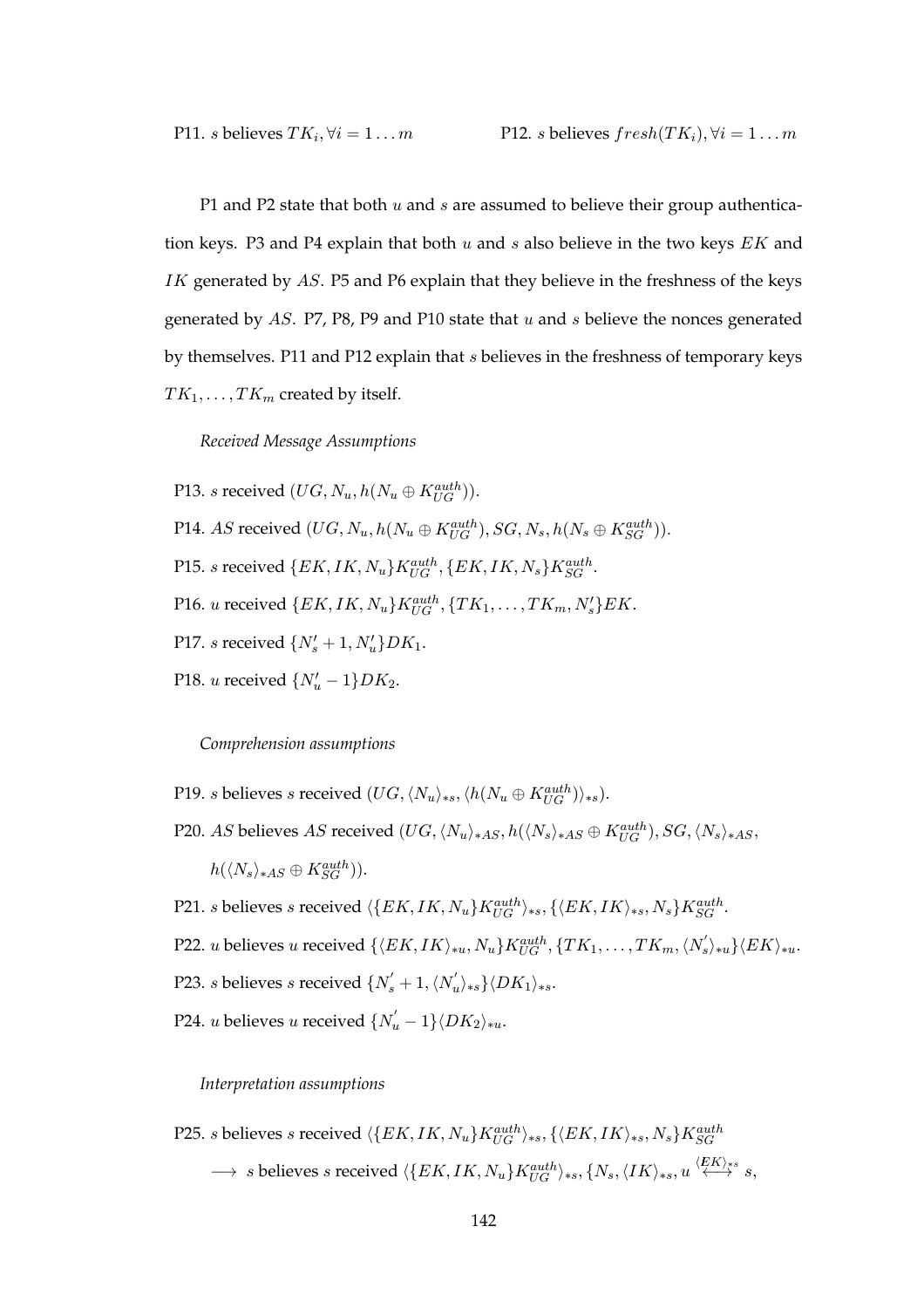${\it fresh}(\langle EK, IK \rangle_{*s}\}K^{auth}_{SG}.$ 

- P26. u believes u received  $\{ {\langle EK, IK \rangle_*}_u, N_u \} K_{UG}^{auth}, \{ TK_1, \ldots, TK_m, \langle N_s' \rangle_*}_u \} {\langle EK \rangle_*}_u$ → u believes u received  $\{u \stackrel{\langle EK \rangle_{*s}}{\longleftrightarrow} s, \langle IK \rangle_{*u}, N_u, fresh(\langle EK, IK \rangle_{*s})\}K_{UG}^{auth},$  $\{(TK_1, \ldots, TK_m, \langle N'_s \rangle, u \stackrel{\langle EK \rangle_{*s}}{\longleftrightarrow} s, \} \langle EK \rangle_{*u}).$
- P27. *s* believes *s* received  $\{N'_s + 1, \langle N'_u \rangle_{*s}\} \langle DK_1 \rangle_{*s} \longrightarrow s$  believes *s* received  $\{N^{'}_{s},\langle N^{'}_{u}\rangle_{*u}, u\stackrel{\langle DK_{1}\rangle_{*s}}{\longleftrightarrow}s\}\langle DK_{1}\rangle_{*u}.$

P28. *u* believes *u* received  $\{N'_u - 1\} \langle DK_2 \rangle_{*u} \longrightarrow u$  believes *u* received  $\{N'_u, \}$  $u\stackrel{\langle D K_2\rangle_{*s}}{\longleftrightarrow} s\} \langle DK_2\rangle_{*u}.$ 

*Derivations for u*

- i. u believes u received  $\{u\stackrel{\langle EK \rangle_{*s}}{\longleftrightarrow} s, \langle IK \rangle_{*u}, N_u, fresh(\langle EK, IK \rangle_{*s})\}K_{UG}^{auth},$  $\{(TK_1,\ldots,TK_m,\langle N'_s\rangle,u\stackrel{\langle EK\rangle_{*s}}{\longleftrightarrow}s,\}\langle EK\rangle_{*u})$  by modus ponens using P26 and P22.
- ii. u believes AS said  $\{u\stackrel{\langle EK \rangle_{*s}}{\longleftrightarrow} s, \langle IK \rangle_{*u}, N_u, fresh(\langle EK, IK \rangle_{*s})\}K^{auth}_{UG}$  by source association, (i), P1 and belief axioms.
- iii.  $u$  believes AS says  $\{u\stackrel{\langle EK \rangle_{\ast s}}{\longleftrightarrow} s,\langle IK \rangle_{\ast u}, N_u, fresh(\langle EK, IK \rangle_{\ast s})\}K^{auth}_{UG}$  by freshness, none verification, (ii), P7 and belief axioms..
- iv. u believes  $u \stackrel{\langle EK \rangle_{*u}}{\longleftrightarrow} s, \langle IK \rangle_{*u}$  by saying, jurisdiction, (iii), P3 and belief axioms.
- v. *u* believes  $fresh(\langle EK, IK\rangle_{*u})$  by freshness axiom, (iii), P3 and P5.
- vi. u believes s said  $\{TK_1,\ldots,TK_m,\langle N'_s\rangle,u\stackrel{\langle EK\rangle_{*s}}{\longleftrightarrow}s,\}\langle EK\rangle_{*u}$  by source association, (i), (iv) and belief axioms.
- vii. u believes  $u \stackrel{DK_i}{\longleftrightarrow} s \wedge u$  believes  ${\it fresh}(DK_i)$  by corollary 5.2, (iv), (v) and (vi) and belief axiom.
- viii. *u* believes *s* said  $(N'_u, u \stackrel{\langle D K_2 \rangle_{*u}}{\longleftrightarrow} s)$  by source association P28, and (vii) and belief axioms.
- ix. u believes s says  $(N'_u, u \stackrel{\langle DK_2 \rangle_{*u}}{\longleftrightarrow} s)$  by freshness, nonce verification, (vii), (viii) and belief axioms.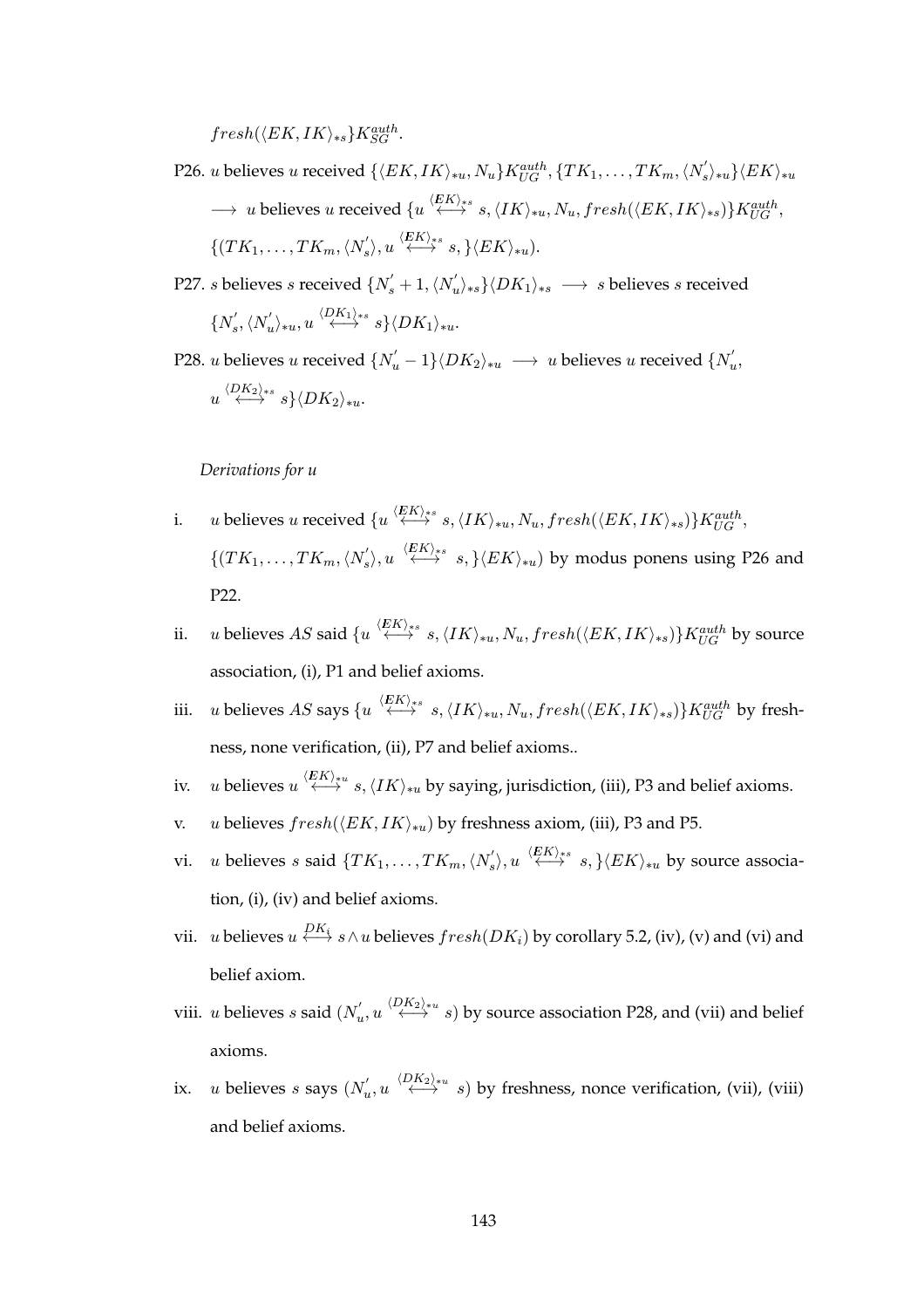From the analysis above, the six authentication goals for  $u$  are met. For  $u$ , G1 is achieved in (ix); G2 in (ix) and P8; G3 and G4 in (vii); G5 and G6 in (ix). Similar to  $u$ , we conduct the derivations for s.

# *Derivations for s*

- i. *s* believes  $s$  received  $\{N_s,\langle IK\rangle_{*s}, u \stackrel{\langle EK\rangle_{*s}}{\longleftrightarrow} s, fresh(\langle EK, IK\rangle_{*s}\}K^{auth}_{SG}$  by modus ponens using P25 and P21.
- ii. *s* believes AS said  $\{N_s,\langle IK\rangle_{*s}, u \stackrel{\langle EK\rangle_{*s}}{\longleftrightarrow} s, fresh(\langle EK, IK\rangle_{*s}\}K_{SG}^{auth}$  by source association, (i), P2 and belief axioms.
- iii. *s* believes  $u \stackrel{DK_i}{\longleftrightarrow} s \land s$  believes  $fresh(DK_i)$  by corollary 5.1, (ii), P11, P12, P16 and belief axiom.
- iv. s believes u said  $(N'_s, \langle N'_u \rangle_{*u}, u \stackrel{\langle DK_1 \rangle_{*s}}{\longleftrightarrow} s)$  by source association, P27, (iii) and belief axioms.
- v. s believes u says  $(N'_s, \langle N'_u \rangle_{*u}, u \stackrel{\langle DK_1 \rangle_{*s}}{\longleftrightarrow} s)$  by freshness, nonce verification, (iv) and belief axioms.

Similar to the derivations for  $u$ , the derivations of  $s$  infer that the authentication for s satisfies the six authentication goals. For s, G1 is achieved in (v); G2 in (v) and P10; G3 and G4 in (iii); G5 and G6 in (v).

Similar to the ticket-based authentication protocol, the request-based authentication protocol also meets the six goals. In the following section, these two proposed authentication protocols of the authentication controller are validated using three wellknown attack methods for authentication protocols.

# **5.1.4 Validation of the Authentication Controller using Possible Attacks**

In this section, the authentication controller and two proposed authentication protocols are validated using common attack methods described in section 2.4. The validation is used to confirm the security analysis for the authentication protocols and the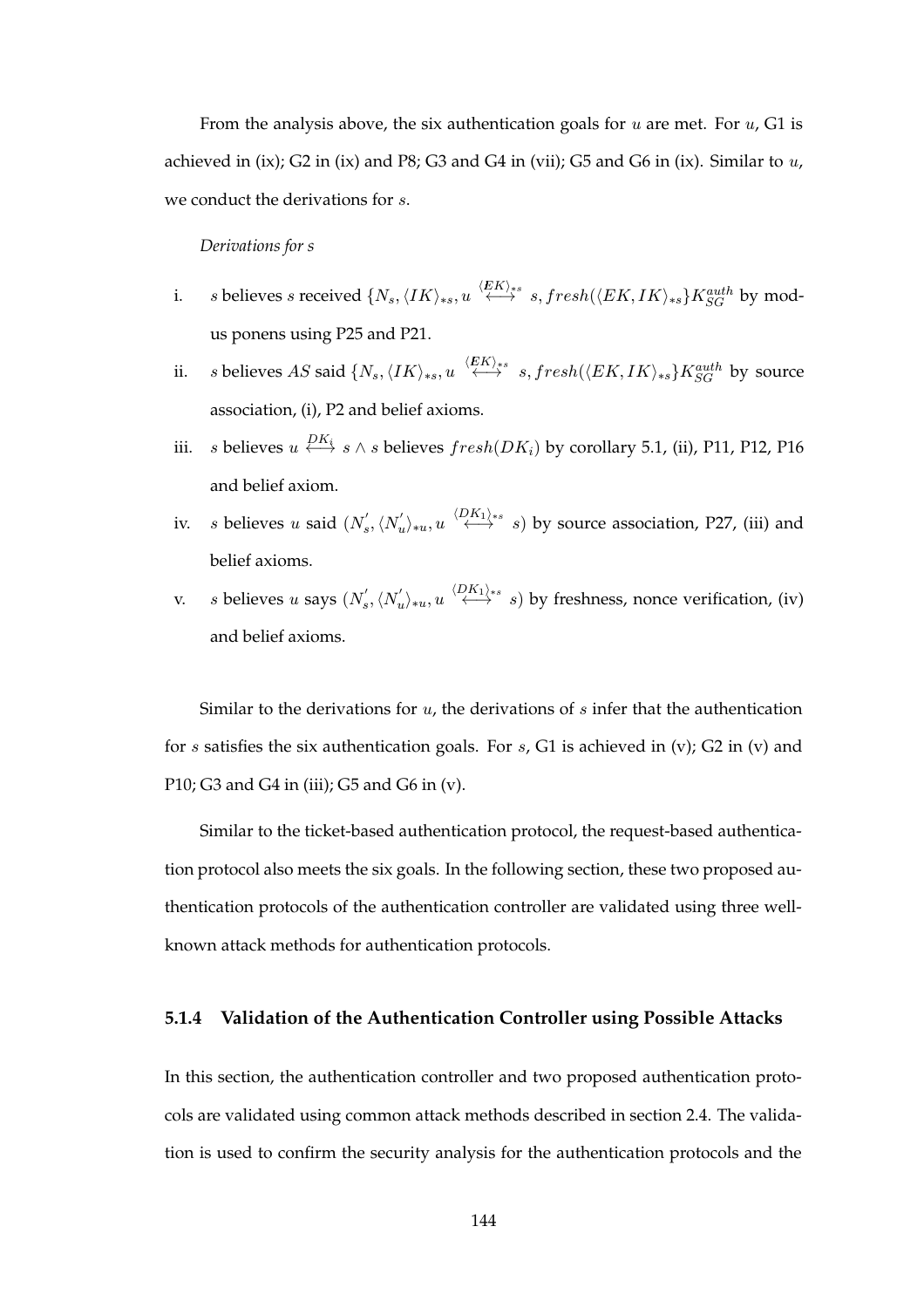authentication controller. In section 2.4, three common types of security attacks on authentication protocols were described: replay attacks, phishing attacks and cryptanalysis attacks. The following theorem 5.2, property 5.1 and property 5.2 show that the proposed authentication protocols are secure under these three types of security attacks.

**Theorem 5.2.** *The request-based authentication protocol in section 4.4.2 and the ticket-based authentication in section 4.4.1 are secure under replay attacks.*

To prove the theorem, two different types of replay attacks (described in section 2.4.1) on the request-based authentication protocol and the ticket-based authentication protocol are examined.

# **External Replay Attacks**

In external replay attacks, the symmetric cryptography using shared authentication keys ( $K_{UG}^{auth}$  and  $K_{SG}^{auth}$ ) and the keys themselves are assumed to be infeasible to break by cryptanalysis. The assumption is reasonable because they are rekeyed by the periodic rekeying operation in section 4.3.1. However, the session keys, temporary keys and dynamic keys  $(EK, IK, TK_1, \ldots, TK_m, DK_1$  and  $DK_2$ ) are breakable by brute force if given a sufficient amount of time. The following analysis finds the possibility of a replay attack using a dynamic key from a past authentication.

# *The Ticket-Based Authentication Protocol*

Among the five messages in the ticket-based authentication protocol in section 4.4.1, there are three items named I1, I2 and I3:

- I1.  $\{EK, IK, SG, N_u\}K_{UG}^{auth}$
- I2.  $\{UG, SG, EK, IK, T_{expire}\}K_{SG}^{auth}$
- I3.  $\{TK_1, TK_2\}EK$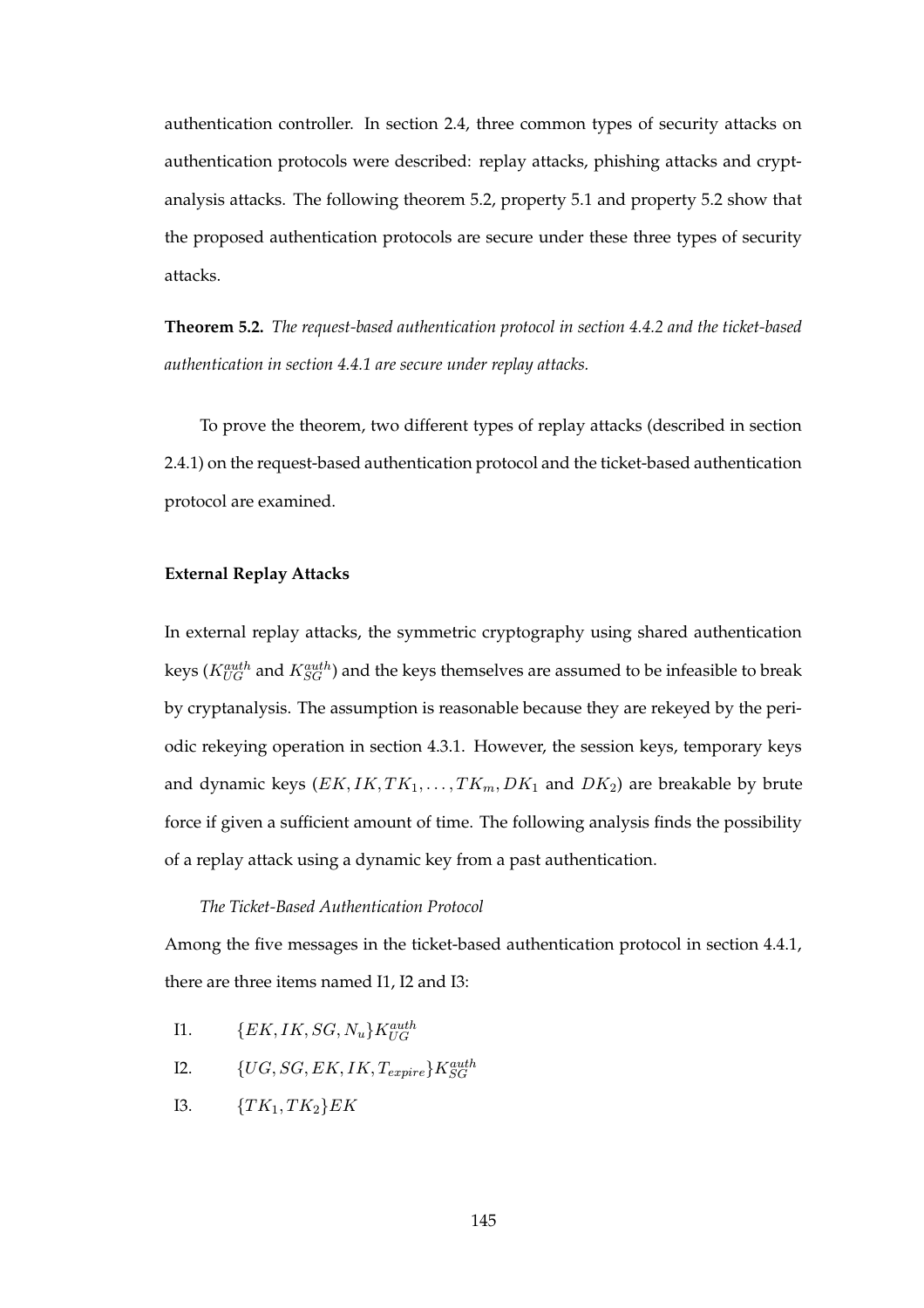These items are the ticket and tokens used in distributing the initial keys and the temporary keys to create dynamic keys (no session key is distributed). I1 can be found in message 2. I2 can be found in messages 2 and 3. I3 is in message 4. (Note - ticket I1 can be re-used in future authentications.) These three items are the main targets for replay attacks.

#### **Lemma 5.1.** *The ticket-based authentication protocol is secure under external replay attacks.*

*Proof.* Assume that two dynamic keys ( $DK_1$  and  $DK_2$ ) from a previous authentication are compromised. To obtain unauthorised access by replaying the three items I1, I2 and I3, an adversary must be able to persuade services to regenerate exactly the same dynamic keys; that is,  $DK_1$  and  $DK_2$ . In the ticket-based authentication protocol, the service is not able to verify the freshness of  $EK$  and  $IK$  generated by  $AS$ . Therefore, an adversary can replay the authentication ticket containing the pair EK and IK. (Note - the control and generation of the temporary keys  $TK_1, \ldots, TK_m$  are managed by the service  $s$ .) The probability of the temporary keys,  $TK'_1, \ldots, TK'_m$ , being generated with exactly the same values as the previous authentication  $(TK_1, \ldots, TK_m)$ is less than or equal to  $\frac{1}{2^{2s}}$  where s is a bit length of the temporary keys. Hence, the probability of convincing the service to generate the same  $DK_1$  and  $DK_2$  to re-use I1, I2 and I3 for authentication is less than or equal to  $\frac{1}{2^{2s}}$ . In other words, it is infeasible to obtain unauthorised keys using replay attacks in the ticket-based authentication protocol. In summary, the ticket-based authentication protocol is able to detect and resist external replay attacks.  $\Box$ 

#### *The Request-Based Authentication Protocol*

Among the six messages in the request-based authentication protocol in section 4.4.2, there are also three items named as I1, I2 and I3.

- I1.  $\{EK, IK, N_u\}K_{UG}^{auth}$
- I2.  $\{EK, IK, N_s\}K_{SG}^{auth}$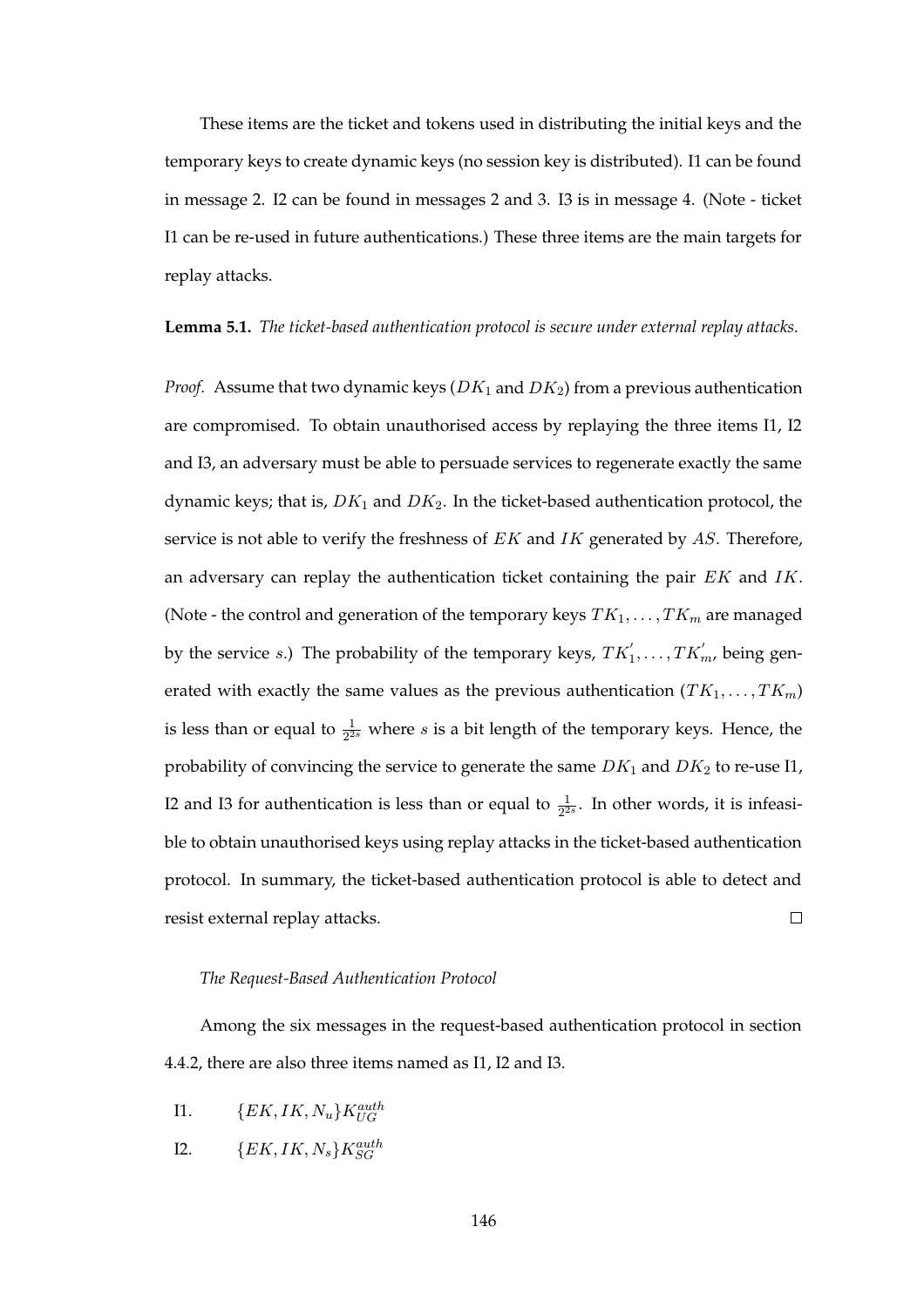# I3.  $\{TK_1, \ldots, TK_m, N'_s\} EK$

These three items are tokens used to distribute the initial keys  $EK$  and  $IK$  and the temporary keys  $TK_1, \ldots, TK_m$  to create dynamic keys. I1 can be found in messages 3 and 4; I2 can be found in message 3; and I3 in message 4. None of these items are re-usable. These three items are also targets for replay attacks.

#### **Lemma 5.2.** *The request-based authentication protocol is secure under external replay attacks.*

*Proof.* The proof is similar to that of the ticket-based authentication protocol. Assume that  $DK_1$  and  $DK_2$  are two previously used and compromised authentication keys. To obtain unauthorised access by replaying the three items I1, I2 and I3, an adversary must be able to persuade services to regenerate exactly the same dynamic keys  $DK<sub>1</sub>$ and  $DK_2$ . To ask the service s to generate  $DK_1$  and  $DK_2$  exactly as in the previous authentication, the adversary needs to convince services that the initial keys and the temporary keys (that is,  $EK, IK, TK_1, \ldots, TK_m$ ) are identical in their values to the previous authentication. In order to do that, the adversary interferes with communication between  $s$  and  $AS$  in message 3 to modify I1 and I2. However, the service  $s$  is also able to verify the freshness of the nonce  $N_s$  to detect the modification in this message. Furthermore,  $TK_1, \ldots, TK_m$  are generated and controlled by service s. Under the request-based authentication protocol, an external replay attack that masquerades as a legal user can therefore be detected.

In another case, imagine that a hostile service masquerades as a legitimate service s to serve the requests of users. Similar to the process of masquerading as a legal user, the hostile service must be able to convince legal users to re-use the initial and temporary keys (that is,  $EK, IK$  and  $TK_1, \ldots, TK_m$ ) from a previous authentication. The hostile service can replay messages having items I1 and I3 in message 4. However, users are also able to verify the nonce  $N_u$  in I1 to detect replay message 4 from the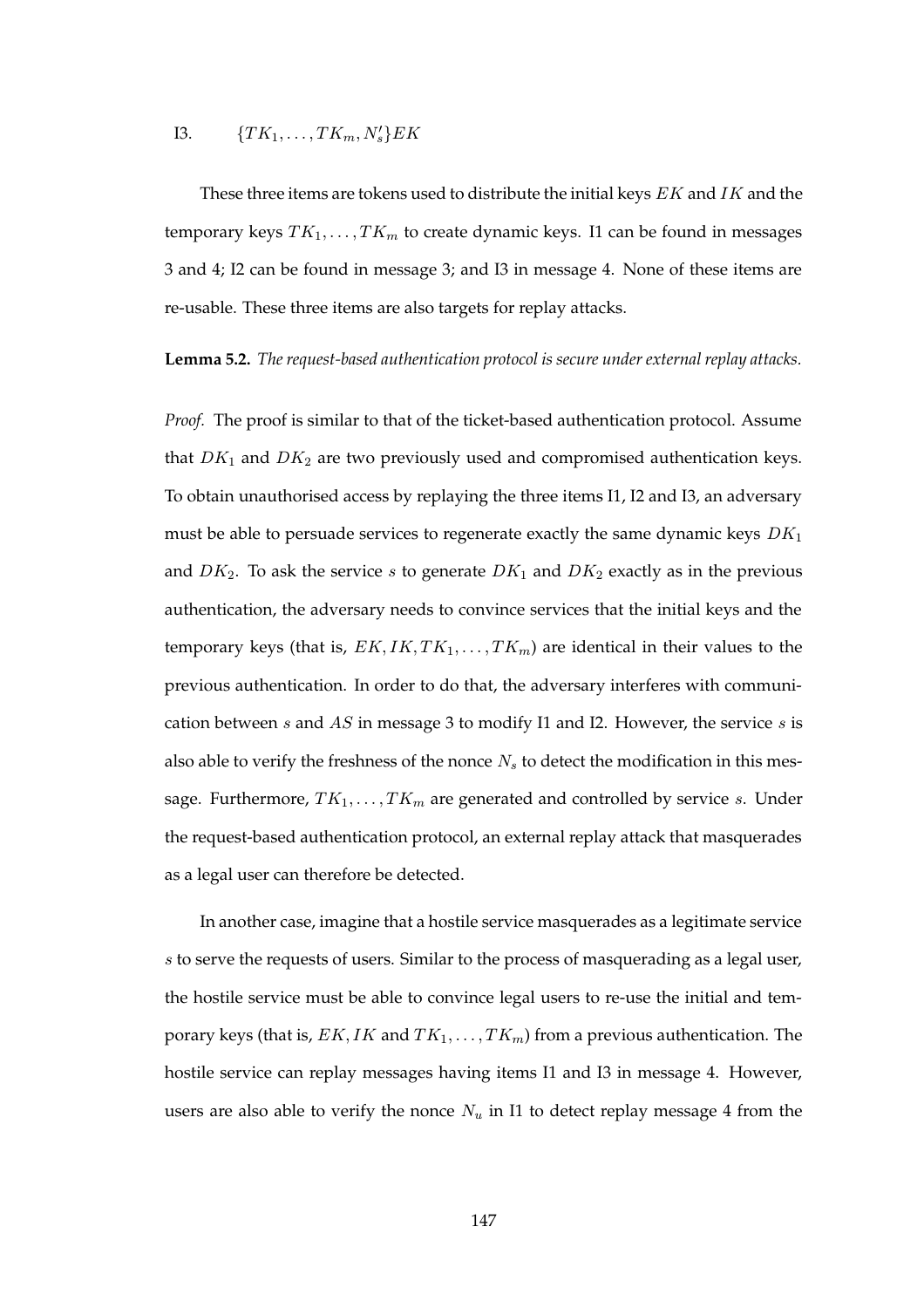masquerading service. In summary, we can conclude that the request-based authentication protocol is able to detect and resist external replay attacks.  $\Box$ 

# **Internal Replay Attacks**

**Lemma 5.3.** *Internal replay attacks cannot be mounted on the request-based and ticket-based authentication protocols.*

*Proof.* Internal replay refers to attacks using part of a previous message from the authentication protocols. In both the six phases of the request-based authentication protocol and the five phases of the ticket-based authentication, a cryptographic key is never repeated. Hence, it is infeasible for an internal penetrator to find a similar cryptographic item to replay a message in order to obtain unauthorised access. It is reasonable to conclude that neither of the two authentication protocols is vulnerable under  $\Box$ internal replay attack.

*Proof.* For theorem 5.2. From lemmas 5.1, 5.2 and 5.3, we can conclude that both the proposed authentication protocols are able to detect and resist known replay attacks.

 $\Box$ 

**Property 5.1.** *The request-based authentication protocol and the ticket-based authentication protocol are secure under cryptanalysis attacks.*

Cryptanalysis attacks (including dictionary attacks) are efforts to break cryptography based upon previously used captured messages. In authentication, cryptanalysis attacks target low entropy password/authentication keys used to encrypt messages in authentication protocols. By detecting patterns from captured ciphertexts and plaintext messages, an adversary may be able to correctly guess the cryptography key. In [BK98], Biryukov and Kushilevitz show that when an adequate amount of ciphertexts are captured, an adversary may be able to perform a successful cryptanalysis to deduce corresponding plaintext or even the cryptographic key. In other words,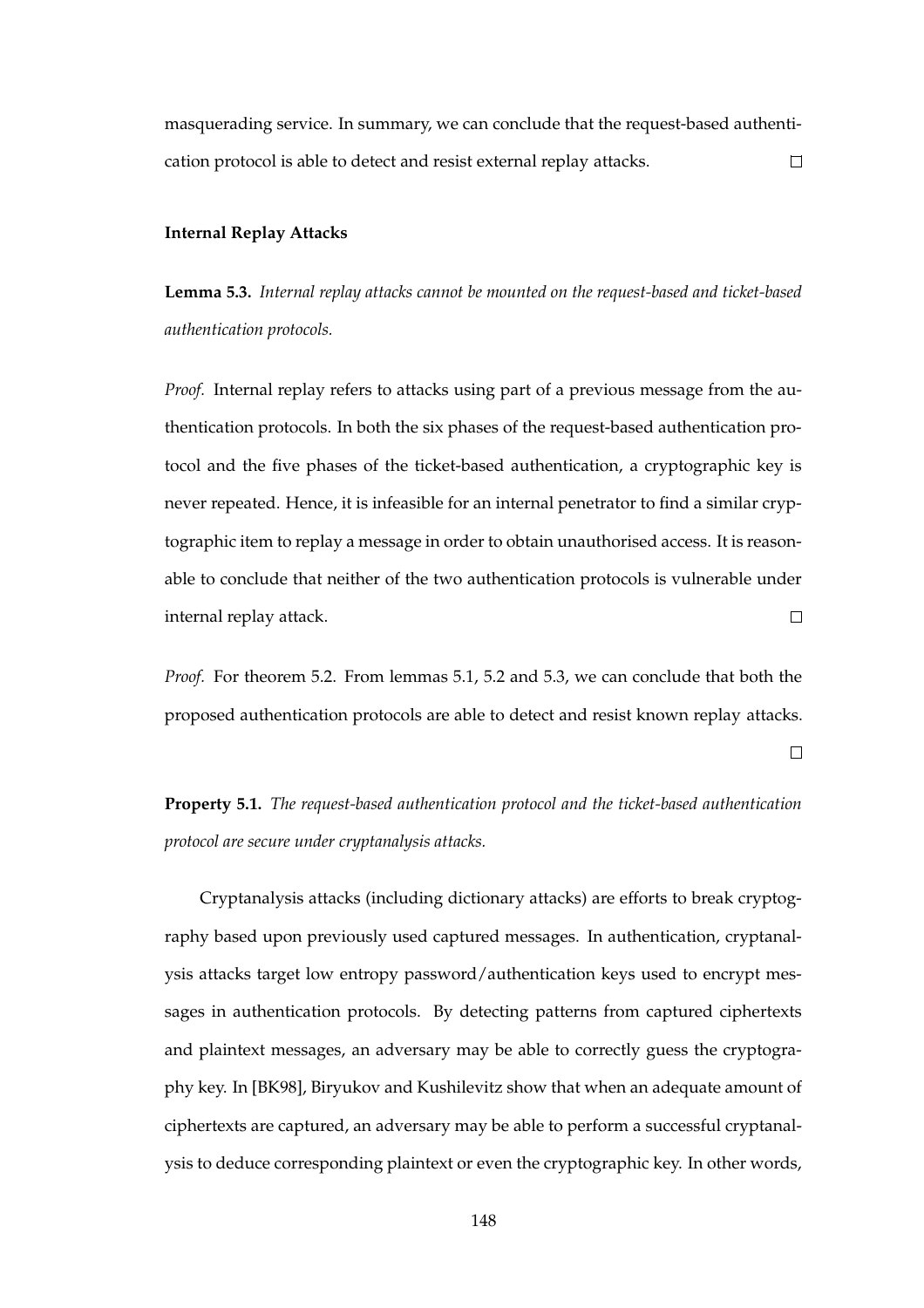a long-term re-usable authentication key that encrypts multiple messages over a long time period for many authentication attempts creates vulnerability to cryptanalysis attacks.

Neither of the two proposed authentication protocols uses session keys nor longterm permanent authentication keys to encrypt messages. In the two authentication protocols, session keys are replaced by dynamic keys that are one-time cryptographic symmetric keys. Even if an adversary were to gain access to a compromised cryptographic dynamic key, the adversary would be unable to obtain further unauthorised access. In addition, authentication keys are refreshed after a certain amount of time by periodic rekeying. Authentication keys are therefore replaced by new keys before they become vulnerable under cryptanalysis as determined by the security requirement for their groups. In summary, the realisation of the authentication controller has minimal risk under cryptanalysis attacks.

**Property 5.2.** *The request-based authentication protocol and the ticket-based authentication protocol are secure under phishing attacks.*

Phishing attacks are made on authentications lacking mutual authentication. This type of attack is likely to be successful where the user or service is able to provide the requested data without having to check with a third party that the request is legitimate. In both the request-based and ticket-based authentication protocols, users have mutual authentication with both the authentication service AS and the services. No authentication key is transferred directly between users and services or the authentication services. The involvement of trusted third parties ensures that phishing attacks cannot be performed successfully in the proposed realisation.

In the above sections, the security of MOGKM and the authentication protocols were verified. The verification showed that MOGKM provides effective group key management to secure group communication. The verification also showed that the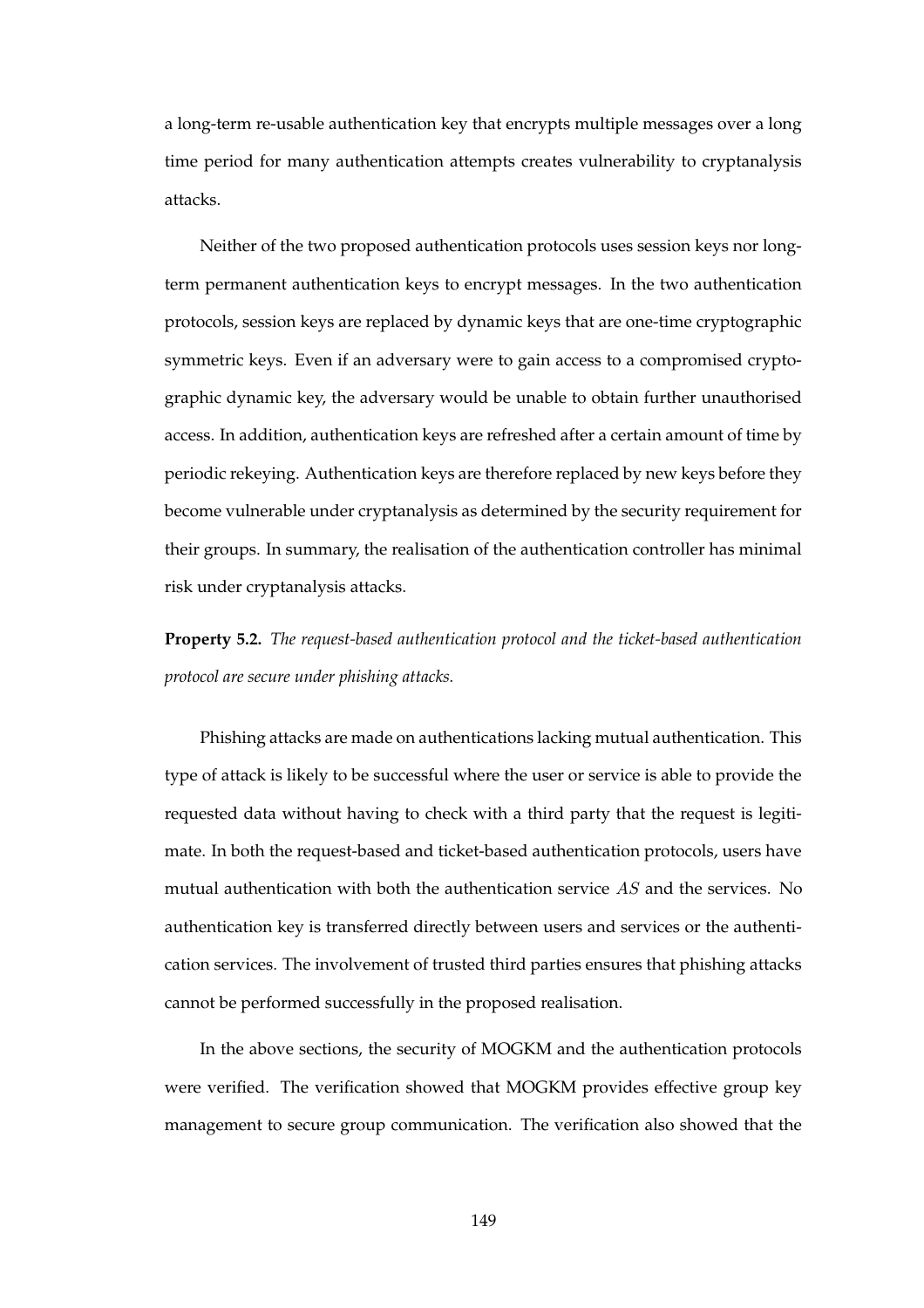two authentication protocols, when used with dynamic keys, can resist attack to provide secure authentication in the authentication controller. In the next section, we examine the security of the combined realised group manager and the authentication controller.

# **5.1.5 Security Analysis of the Realisation of the AMUS Authentication Model**

In the realisation, the authentication keys are shared between the authentication controller and the group manager. Each user group or service group has an authentication key corresponding to its group identity. In the group manager, the authentication keys are secured by the rekeying operations in MOGKM. In the authentication controller, the authentication keys are vital for authenticating user group and service group identities. Analysis presented in sections 5.1.3 and 5.1.4 proves that the authentication controller grants access only to valid entities having authorised authentication keys via one of the two proposed authentication protocols. The formal analysis in section 5.1.3 shows that the two authentication protocols are secure if the key secrecy and the forward key secrecy properties of the authentication keys are ensured. The conditions are presented in the assumptions P1 and P2 (the goodness of  $K_{UG}^{auth}$  and  $K_{SG}^{auth}$ )) in section 5.1.3).

According to Merkle [Mer82], key secrecy [BP05] [BM03] and forward secrecy [ML08] for authentication keys are essential security requirements in authentication. Key secrecy explains that it is infeasible to compute the current cryptographic keys from any other random cryptographic keys. Forward key secrecy in authentication is achieved when a compromised cryptographic key from a previous authentication does not allow a passive adversary to deduce a current or subsequent authentication key in order to obtain unauthorised access in the future. The two following properties of the authentication realisation are used to confirm that the authentication keys in the AMUS model achieve key secrecy and forward key secrecy.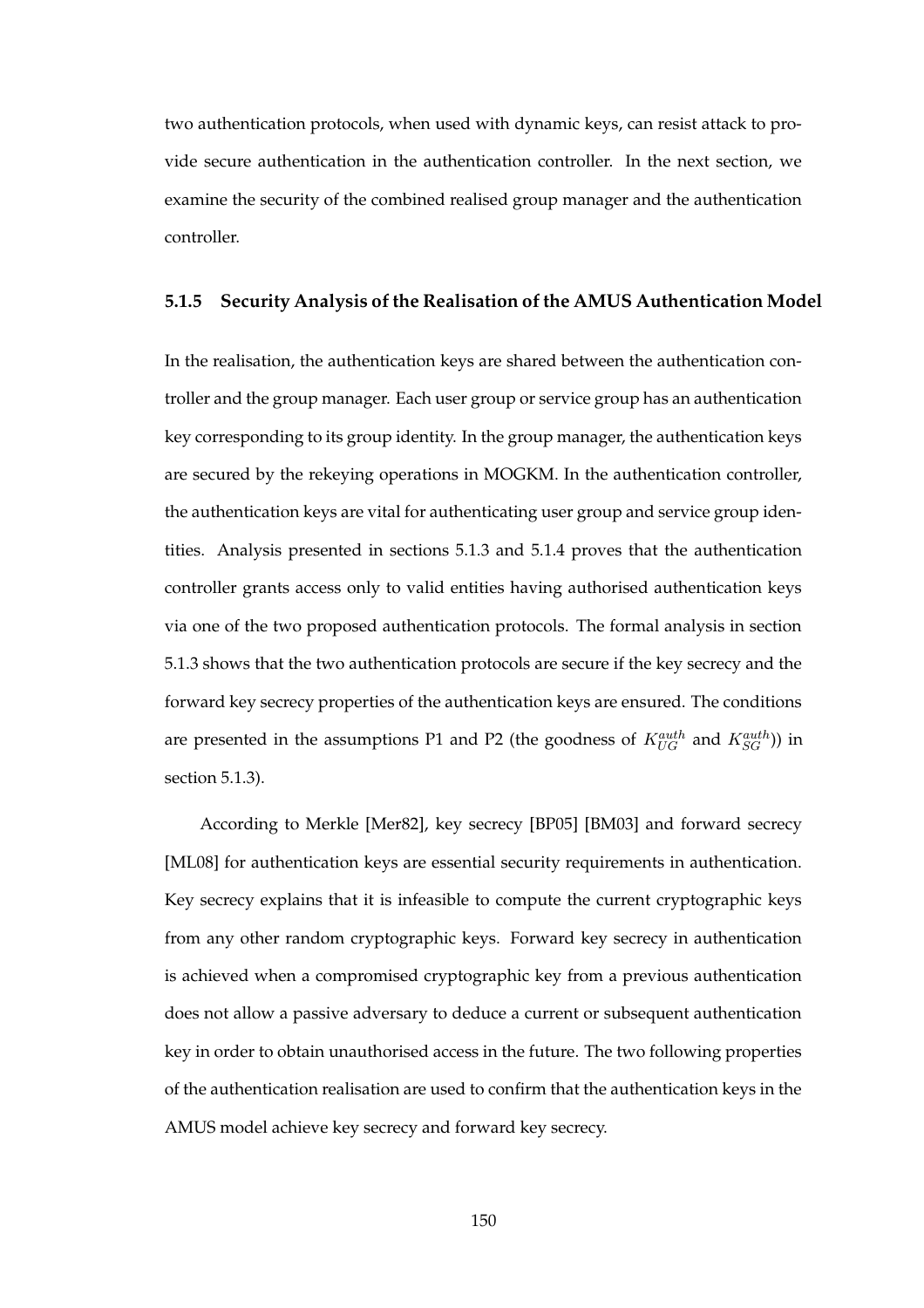# **Property 5.3.** *Authentication keys have key secrecy.*

In the group manager, the authentication keys are securely transferred in group communications by group keys in MOGKM. It is infeasible to compute authentication keys without having the group keys. Thus, because of the key secrecy property for MOGKM in [Wan09], the authentication keys (that is,  $K_{UG}^{auth}$  and  $K_{SG}^{auth}$ ) also have the property of key secrecy.

In the authentication controller, the authentication keys  $K_{UG}^{auth}$  and  $K_{SG}^{auth}$  are used to secure the transferring initial keys  $(EK, IK)$  and the material to create dynamic keys. The authentication keys also validate the authenticity of  $AS$  via nonces  $N_u$  and  $N_s$ . No relationship exists between the authentication keys ( $K_{UG}^{auth}$  and  $K_{SG}^{auth}$ ) and the other keys in the authentication controller. Thus it is infeasible to deduce the authentication keys from compromised past keys.

# **Property 5.4.** *Authentication keys have forward key secrecy.*

The authentication keys are generated randomly and independently from former keys. In the periodic rekeying operation in section 4.3.1, the new values of the authentication keys are derived randomly from the key generation engine of the GKS. The new values thus have no connection to the old values. The three other rekeying operations, member join, member leave and member switch, also renew the authentication keys in the same way. It is thus infeasible to deduce the current authentication keys from the values of former keys.

Based on the above theorems and property, the following theorem proves the security of the authentication realisation of the AMUS model.

**Theorem 5.3.** *The realisation provides secure authentication for members of user groups and service groups.*

*Proof.* The property 5.3 and the property 5.4 explain that only authorised users and services can obtain group keys. According to the security analysis for the realisation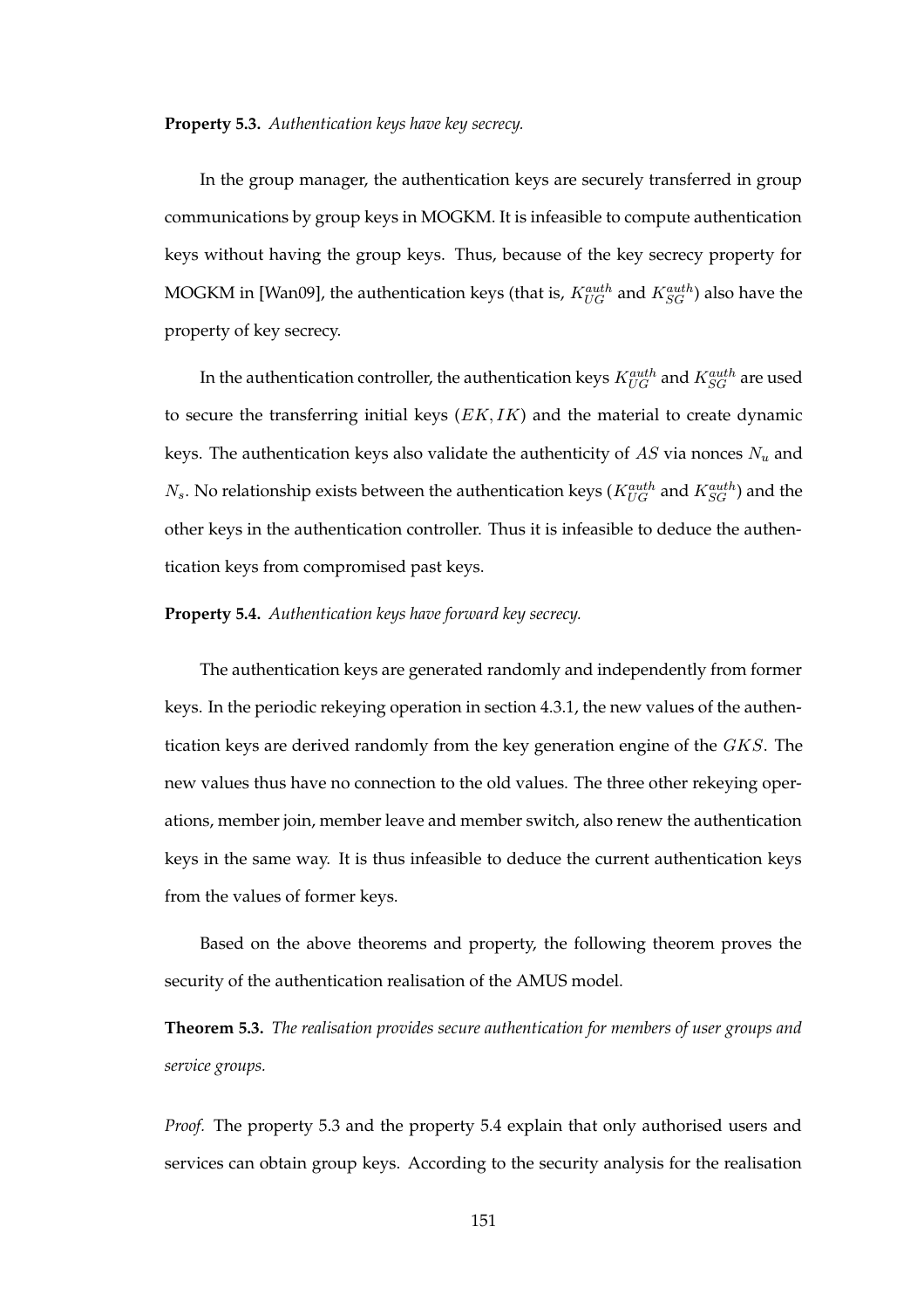of the authentication controller in section 5.1.3, the proposed authentication protocols are secure in verifying authentication for user and service groups. In summary, the realisation warrants that only authorised users and services can perform authentication successfully and consequently access authorised services. Therefore, we can conclude that the authentication realisation is secure.  $\Box$ 

The theorem 5.3 explains the security of the proposed authentication. It shows that authentication and authorisation to access valid services are only given to authorised users via their user groups and service groups. The authentication is able to resist common authentication attacks such as replay attack, cryptanalysis attack and phishing attack. The result of security analysis for the authentication realisation is used to compare with existing approaches in section 5.3.1.

# **5.2 Performance Analysis**

In the previous section, we analysed the realisation of the AMUS authentication model and demonstrated the security of the authentication. We showed that the realisation proposed in chapter 4 is able to resist security attacks on authentication such as replay attacks, phishing attacks and cryptanalysis/dictionary attacks. Usually, to achieve high levels of security, authentication methods have to concede performance. To prove that the AMUS authentication realisation achieves both security and performance, in this section we analyse the performance of the authentication realisation.

The analysis utilises a bottom-up approach. We begin by analysing the performance of MOGKM and the group manager. We then conduct an analysis of the performance of the authentication protocols and the authentication controller. Because of the independence of the group manager and the authentication controller, the performance of these two components is unrelated. The performance of the authentication realisation is instead derived from the authentication protocols in the authentication controller.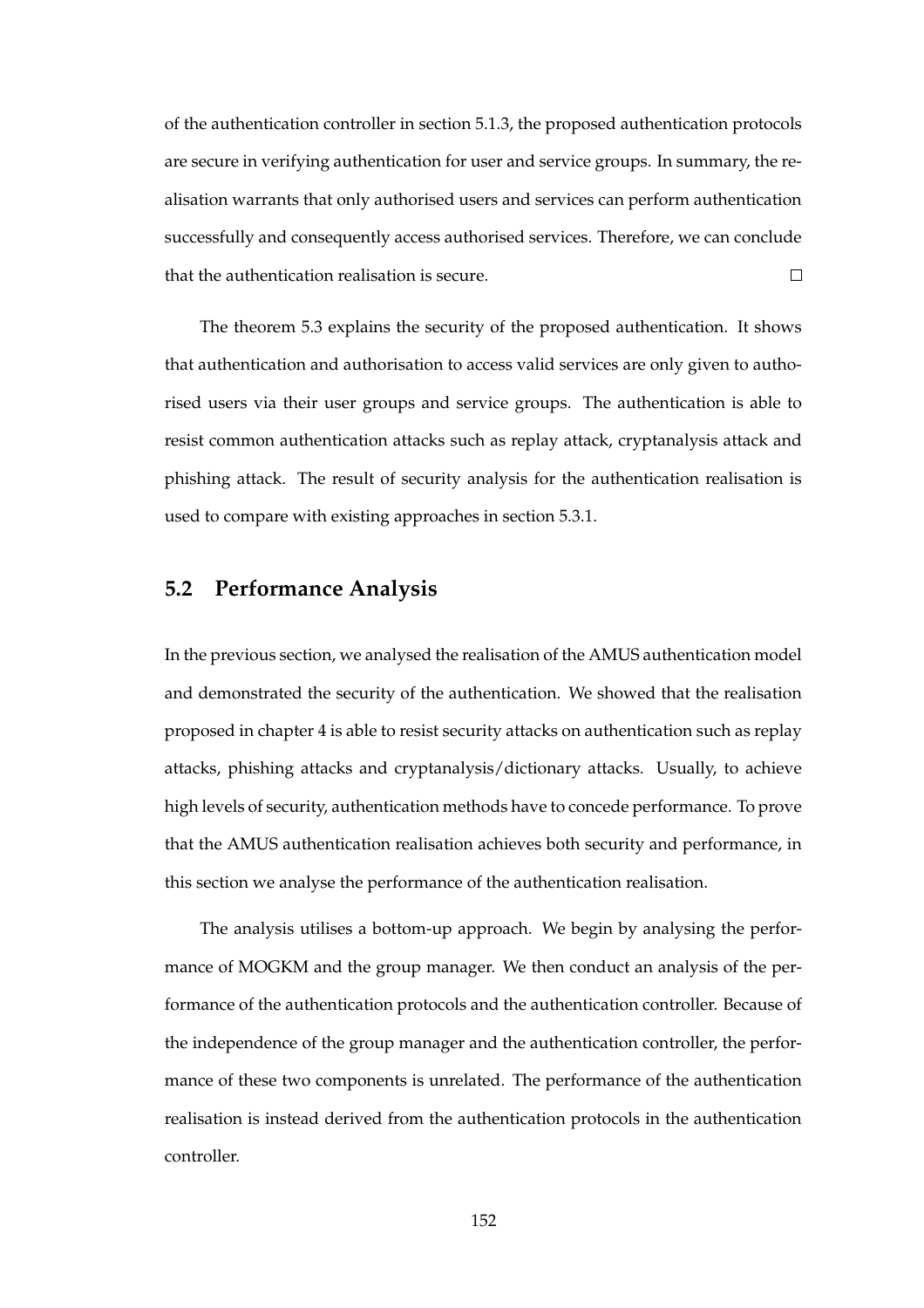The group manager and the authentication controller are independent because they have different functions. The group manager controls group membership management tasks including operations related to memberships of user groups and service groups. In addition to the periodic rekeying operation in section 4.3.1, the other rekeying operations are group membership management functions. These operations are not related to the authentication functions conducted by the authentication controller. Furthermore, the periodic rekeying operation is also independent of the authentication functions of the authentication controller. The key management layer of the group manager is transparent and independent of the authentication layer of the authentication controller. The performances of the two components are thus unconnected.

In this section, the cost of the group manager and the cost of the authentication controller are separately analysed. The cost of the group manager includes the costs of the rekeying operations in MOGKM. These costs do not contribute to the cost of the authentication functions in the authentication controller. The cost of both two types of operations are analysed based on the computation and communication costs. We begin the analysis by examining the performance of the membership management operations in the group manager and conclude the analysis by examining the performance of the authentication operations in the authentication controller.

# **5.2.1 Performance Analysis of the Membership Management Operations**

In this section, the performance of the group membership management operations in the group manager is analysed through the performance of the rekeying operations in MOGKM. In the group manager, two types of groups (user and service) form two separate hierarchical tree structures for group membership management. Each hierarchical tree structure is independently managed by one sub-component of the group manager. The user group sub-component is managed by the  $UGM$  and the service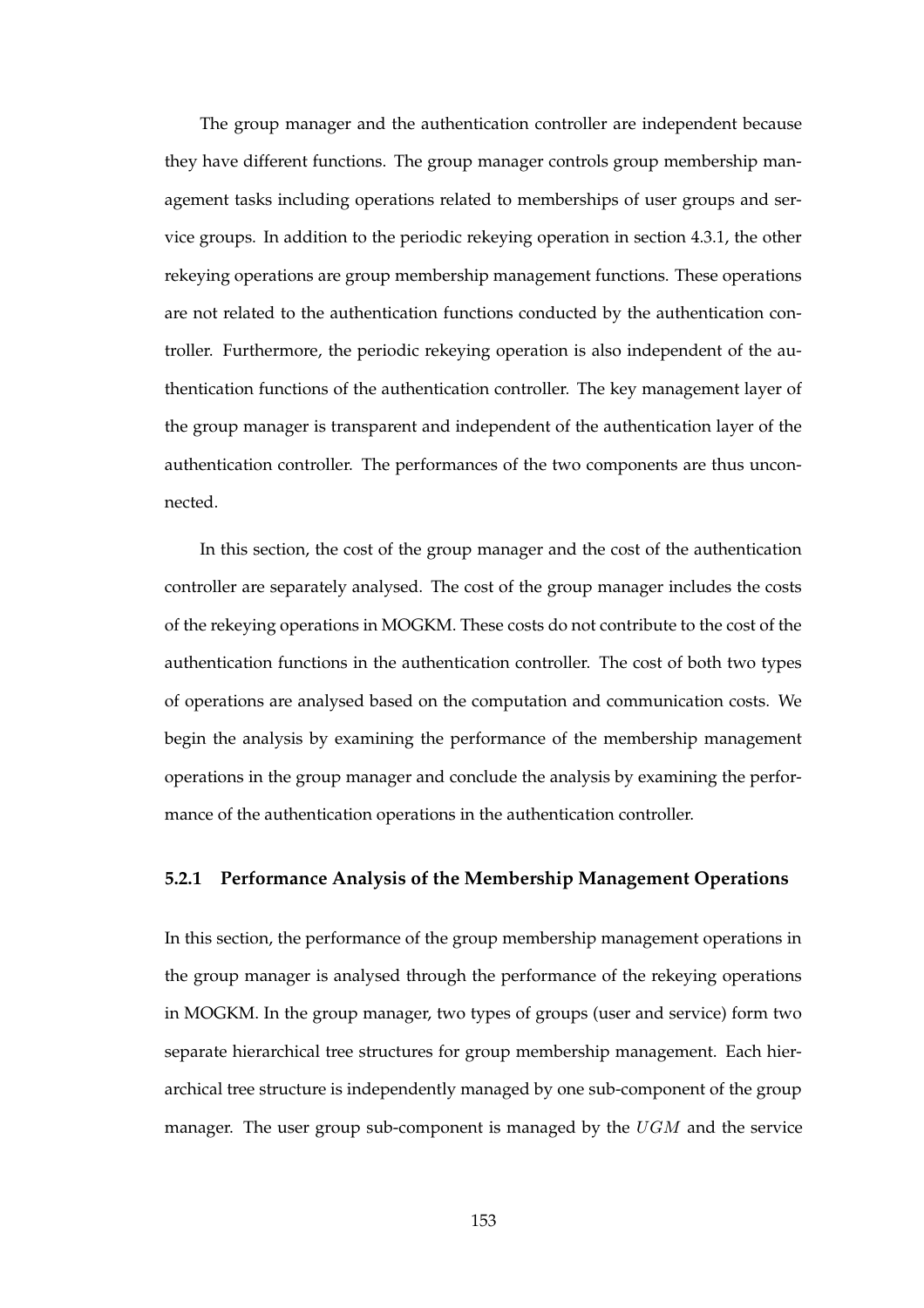group sub-component is managed by the SGM. Both of these adopt MOGKM sharing a  $GKS$  and  $z + 1 \, CKSs$  for handling group membership changes. Although the number of groups on the two trees is different, the trees have similar structures and are managed independently. They can thus be analysed as a single tree in MOGKM with a hierarchical structure but having different sizes. Without losing generality, and in order to simplify presentation, the key tree in MOGKM is assumed to be a completely balanced tree as in other group key management analyses ([LYGL01] [RH03] [PDM03]).

Notation mentioned in table 4.2.2 is repeated to help analyse the performance of MOGKM. Let the average height of the leader-cluster be  $h_l$ . The height of a membercluster is  $h_m$  and the fixed degree of the trees is d. Let r be the number of memberships of the entities  $e$  joining or leaving. Let  $w$  be the number of indirectly affected key-groups from the leaving entity e. We use the analysis based on this notation in order to calculate the average costs of operations of MOGKM. Finally, a simulation is performed to verify the analysis.

# **A. Performance Analysis of Rekeying Operations in MOGKM**

# **Rekeying for Member Join**

When joining a group, the new entity  $e$  is assigned, in the detail layer, to one of two places: either the leader-cluster or a member-cluster.

Based on the location of  $e$  after joining, the cost of the rekeying operation for member join is calculated over three steps:

- 1. In step 1, rekeying in the detail layer, the number of encryptions depends on the location:
	- (a) If e is going to be assigned to the leader-cluster, CKS generates  $h_l+1$  group keys in the leader-cluster and a new key-group-key  $K_{KG_e}$ . The number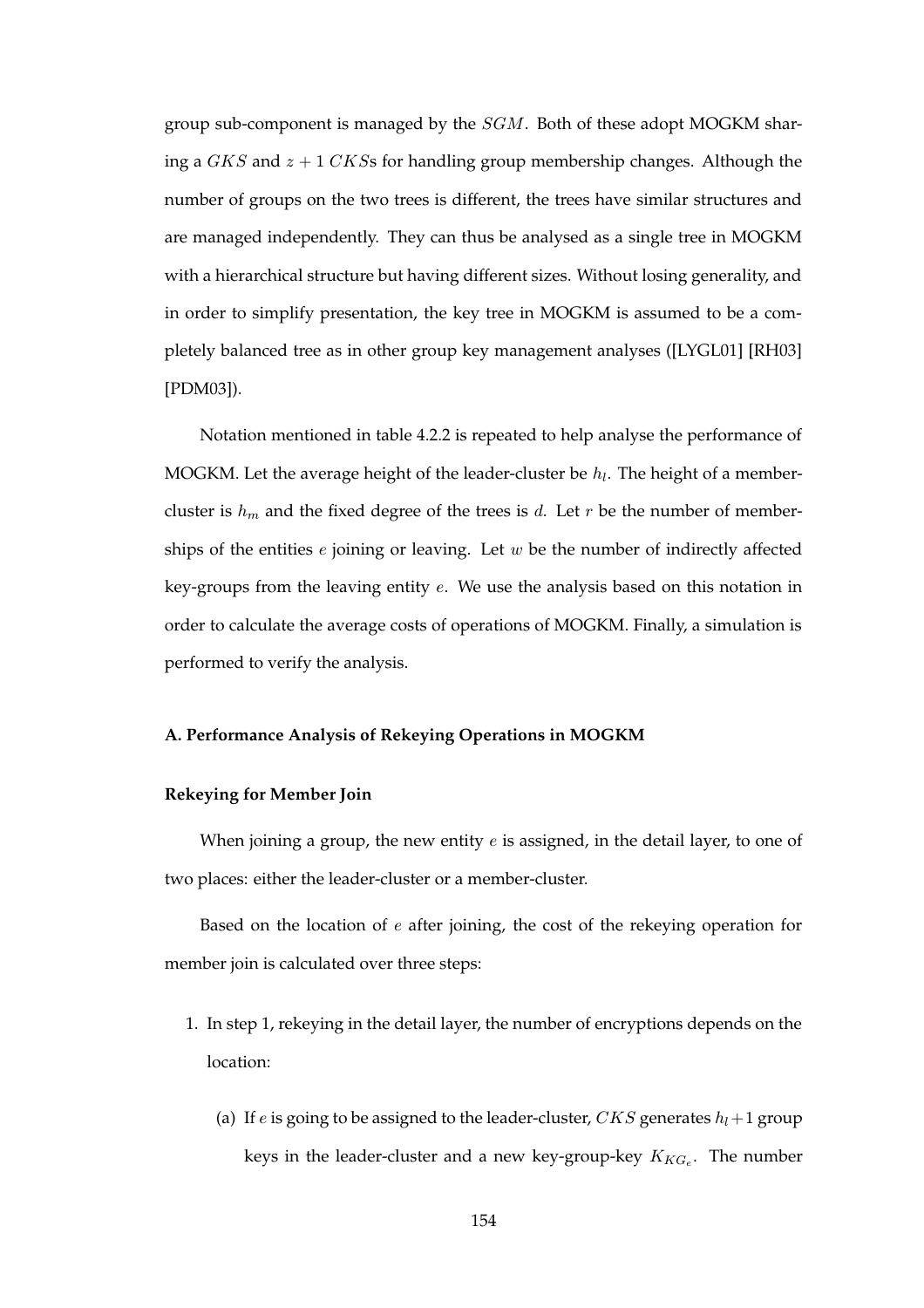of encryptions in this situation is  $h_l + 1$ . CKS also sends one multi-cast message containing  $h_l + 1$  keys to update the group keys.

- (b) If e is going to be assigned to a member-cluster, CKS encrypts  $h_m + 1$  keys and sends one multi-cast message containing  $h_m + 1$  keys.
- 2. In step 2, rekeying for affected keys,  $GKS$  generates  $r$  new entity-group-keys corresponding to r memberships of the entity.
- 3. In the last step,  $GKS$  sends the new group keys to  $e$ . As in the first step, there are two cases:
	- (a) If  $e$  is assigned to the leader-cluster,  $GKS$  encrypts one message containing  $h_l + r + 1$  keys and sends one uni-cast message to e containing  $h_l + r + 1$ keys.
	- (b) If  $e$  is assigned to a member-cluster,  $GKS$  also encrypts one message containing  $h_m+r+1$  keys and sends one uni-cast message containing  $h_m+r+1$ keys.

Table 5.1 summarises the computation and communication costs for each of the steps in case (a).

|        | <b>Encryption Cost</b> |                  | <b>Communication Cost</b> |            |                            |                                  |                          |
|--------|------------------------|------------------|---------------------------|------------|----------------------------|----------------------------------|--------------------------|
|        | $\epsilon$             | GKS              | CKS                       | $\epsilon$ |                            | GKS                              | CKS                      |
| Step 1 | 2                      | $\mathbf{1}$     |                           |            | $h_l + 1 \mid 1$ uni-cast  | 1 multi-cast $(1 \text{ key}) +$ | 1 multi-cast $(h_l + 1)$ |
|        |                        |                  |                           |            | $(r+4$ keys $)+1$          | 1 uni-cast (2 keys)              | keys)                    |
|        |                        |                  |                           |            | uni-cast $(1 \text{ key})$ |                                  |                          |
| Step 2 |                        | $\boldsymbol{r}$ |                           |            |                            | 1 multi-cast $(r \text{ keys})$  |                          |
| Step 3 |                        | $h_l+r+1$        |                           |            |                            | 1 uni-cast $(h_l + r + 1)$       |                          |
|        |                        |                  |                           |            |                            | keys)                            |                          |

Table 5.1: Rekeying Costs for the Member Join Operation in the Leader-Cluster

Table 5.2 summarises the computation and communication costs for each of the steps in case (b).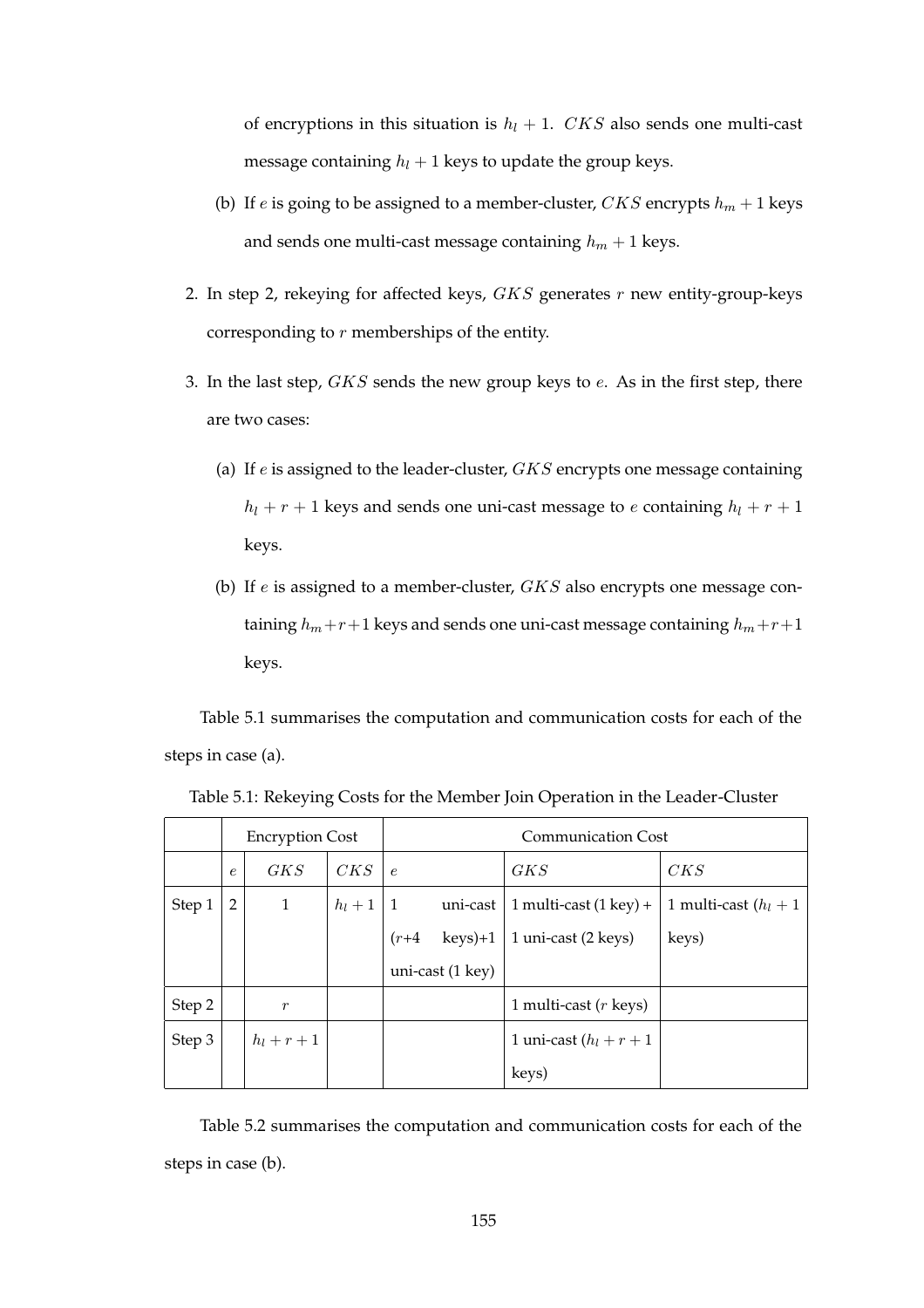|        | <b>Encryption Cost</b> |                  | Communication Cost |                    |                                  |                          |
|--------|------------------------|------------------|--------------------|--------------------|----------------------------------|--------------------------|
|        | $\epsilon$             | GKS              | CKS                | $\epsilon$         | GK S                             | CKS                      |
| Step 1 | 2                      | 1                | $h_m+1$            | 1 uni-cast $(r+4)$ | 1 multi-cast $(1 \text{ key}) +$ | multi-cast<br>-1         |
|        |                        |                  |                    | keys) $+1$ uni-    | 1 uni-cast (2 keys)              | $(h_m + 1 \text{ keys})$ |
|        |                        |                  |                    | cast (1 key)       |                                  |                          |
| Step 2 |                        | $\boldsymbol{r}$ |                    |                    | 1 multi-cast $(r \text{ keys})$  |                          |
| Step 3 |                        | $h_m + r + 1$    |                    |                    | 1 uni-cast $(h_m+r+1)$           |                          |
|        |                        |                  |                    |                    | keys)                            |                          |

Table 5.2: Rekeying Costs for the Member Join Operation in a Member-Cluster

# **Rekeying for Member Leave**

Similar to the member join operation, the cost of the rekeying for member leave is determined from three steps.

- 1. In step 1, GKS receives and verifies the leave request.
- 2. In step 2, the rekeying in the detail layer for member leave has four different situations depending on the original location of leaving entity e.
	- (a) If *e* is from a member-cluster, *CKS* generates  $h_m + 1$  new group keys in the member-cluster and one new  $K_{KG_e}$ . The updating process requires ( $d \times$  $h_m + 2$ ) encryptions. It also uses d uni-cast messages (1 key each),  $h_m - 1$ multi-cast messages (d keys each) and two multi-cast messages (1 key).
	- (b) If  $e$  is a leader-candidate from the leader-cluster,  $CKS$  generates  $h_l$  group keys in the leader-cluster and a new key-group-key  $K_{KG_e}$ . The number of encryptions in this case is  $d \times h_l + z$ . CKS sends (d – 1) uni-cast messages (1 key each),  $(h_l - 1)$  multi-cast messages (d keys each), and  $z + 1$  multi-cast messages (1 key each) to update the group keys.
	- (c) If  $e$  is a cluster-leader and a leader-candidate is available,  $CKS$  generates  $h_l$  group keys in the leader-cluster and a new key-group-key  $K_{KG_e}$ . The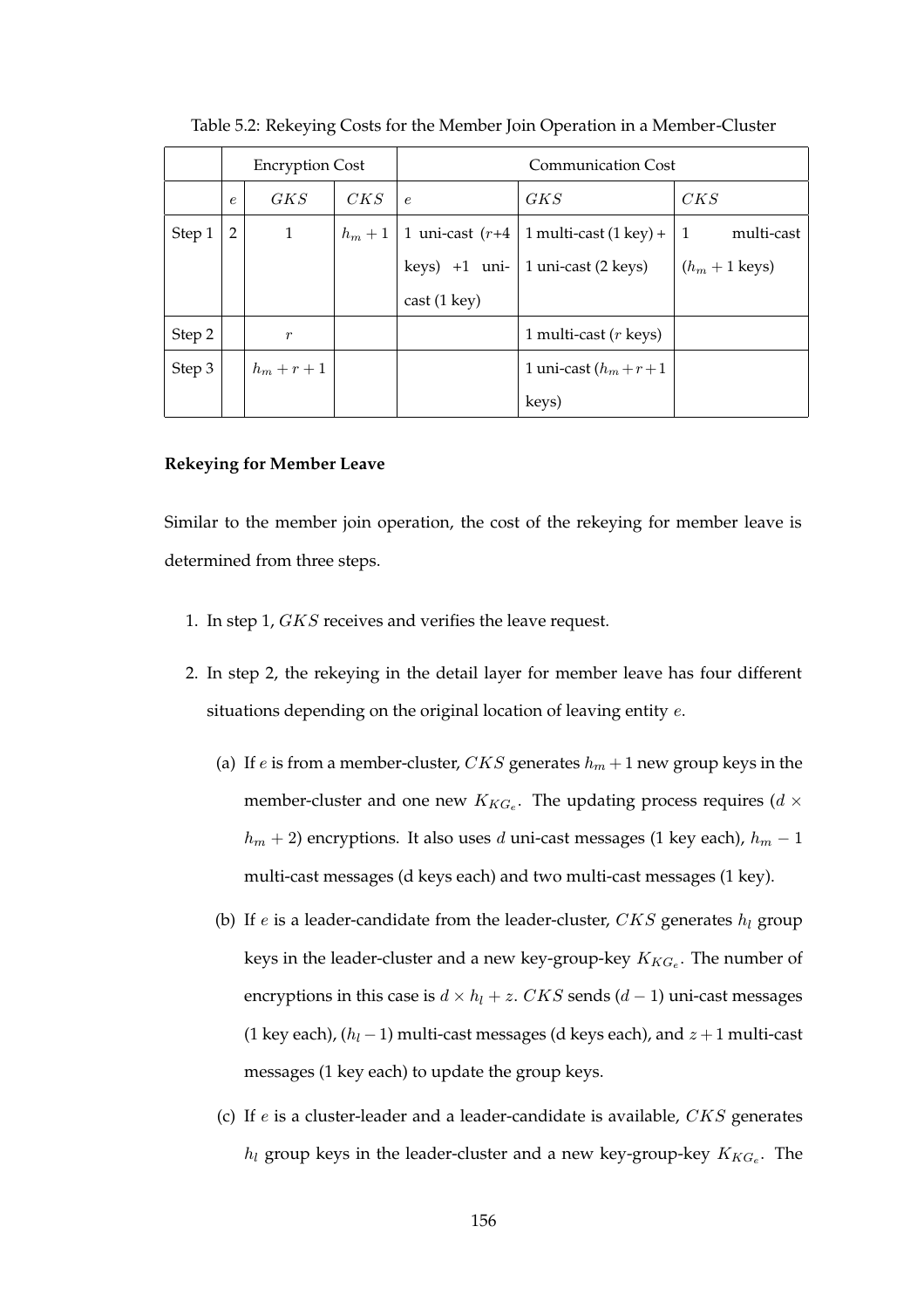number of encryptions in this case is  $d \times (h_m + 1) + z + 1$ . CKS sends (d) uni-cast messages (1 key each),  $(h_l)$  multi-cast messages (d keys each), and  $z + 1$  multi-cast messages (1 key each) to update the group keys.

- (d) If the leaving entity is a cluster-leader and no leader-candidate is available, *CKS* encrypts  $d \times (h_l + h_m) + h_l + z$  keys. It sends 2d – 2 uni-cast messages (1 key each),  $(h_m + h_l - 2)$  multi-cast messages (d keys each), one uni-cast message ( $h_l + 1$  keys) and  $z + 1$  multi-cast messages (1 key each) to update the group keys.
- 3. In step 3, when rekeying the affected keys,  $GKS$  generates  $r$  new keys corresponding to r memberships of the entity. This step takes  $r \times w$  encryptions and  $r$  multi-cast messages ( $w$  keys each).

The computation and communication costs for the rekeying of member leave in the four different cases are summarised in table 5.3, table 5.4, table 5.5 and table 5.6 respectively.

|        | <b>Encryption Cost</b> |                    | <b>Communication Cost</b> |                                              |  |
|--------|------------------------|--------------------|---------------------------|----------------------------------------------|--|
|        | GKS                    | CKS                | GKS                       | CKS                                          |  |
| Step 1 |                        |                    | 1 multi-cast (2 keys)     |                                              |  |
| Step 2 |                        | $d \times h_m + 2$ |                           | d uni-cast (1 key) + $(h_m 1)$ multi-cast (d |  |
|        |                        |                    |                           | $keys$ ) + 2 multi-cast (1 key)              |  |
| Step 3 | $r \times w$           |                    |                           | $r$ multi-cast ( $w$ keys)                   |  |

Table 5.3: Rekeying Costs for a Member Leaving a Member-Cluster

Table 5.4: Rekeying Costs for a Leader-Candidate Leaving a Leader-Cluster

|        | <b>Encryption Cost</b> |                    | Communication Cost    |                                                |  |
|--------|------------------------|--------------------|-----------------------|------------------------------------------------|--|
|        | GKS                    | CKS                | GKS                   | CKS                                            |  |
| Step 1 |                        |                    | 1 multi-cast (2 keys) |                                                |  |
| Step 2 |                        | $d \times h_l + z$ |                       | d uni-cast (1 key) + $(h_m - 1)$ multi-cast (d |  |
|        |                        |                    |                       | $keys) + (z+1)$ multi-cast (1 key)             |  |
| Step 3 | $\times w$             |                    |                       | $r$ multi-cast ( $w$ keys)                     |  |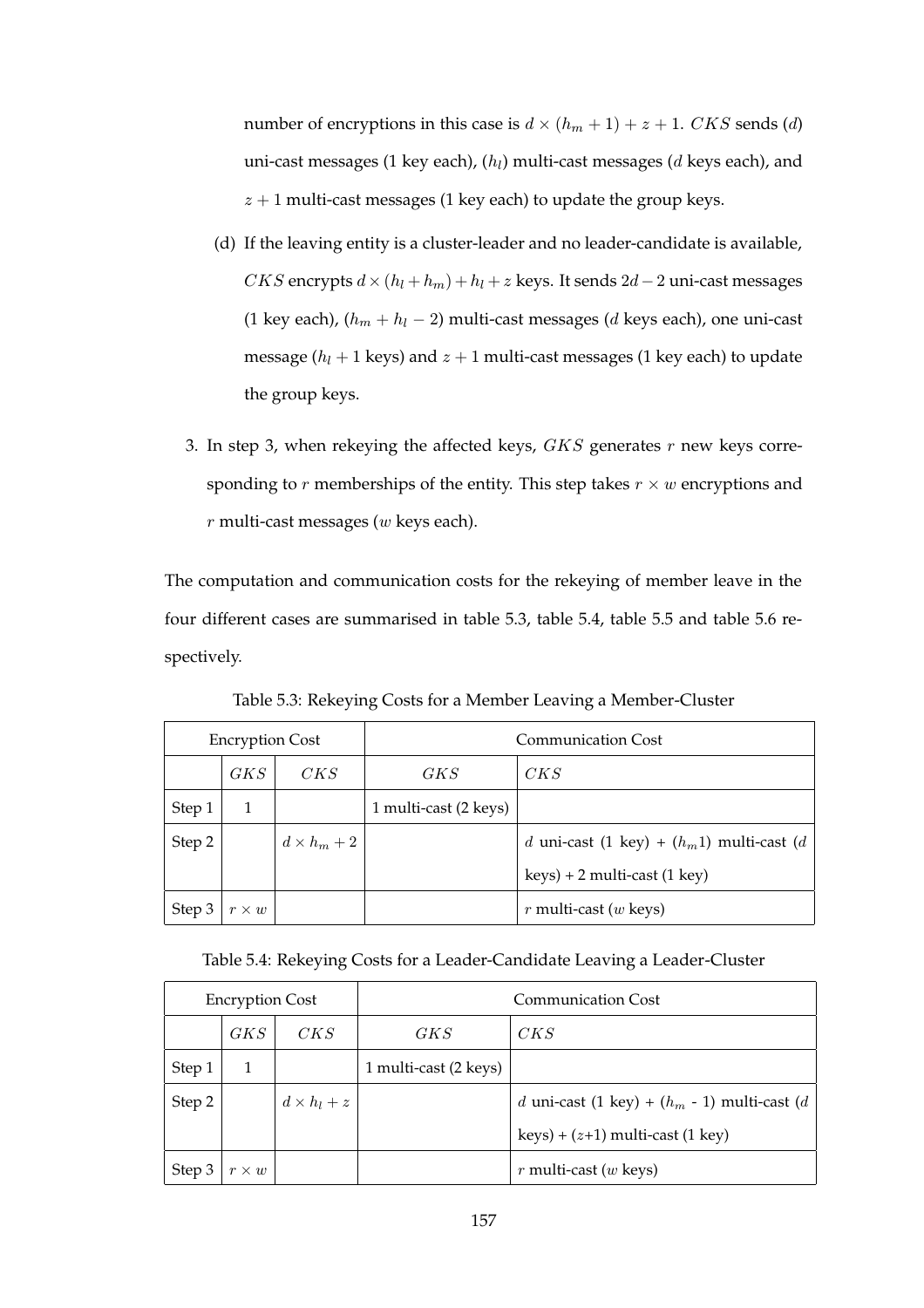| <b>Encryption Cost</b> |            |                             | <b>Communication Cost</b> |                                                |  |
|------------------------|------------|-----------------------------|---------------------------|------------------------------------------------|--|
|                        | GKS        | CKS                         | GKS                       | CKS                                            |  |
| Step 1                 |            |                             | 1 multi-cast (2 keys)     |                                                |  |
| Step 2                 |            |                             |                           | d uni-cast (1 key) + $h_l$ multi-cast (d keys) |  |
|                        |            | $d \times (h_l +$<br>1)+z+1 |                           | $+(z+1)$ multi-cast (1 key)                    |  |
| Step 3                 | $\times w$ |                             |                           | $r$ multi-cast ( $w$ keys)                     |  |

Table 5.5: Rekeying Costs for a Cluster-Leader Leaving with a Leader-Candidate

Table 5.6: Rekeying Costs for a Cluster-Leader Leaving Lacking a Leader-Candidate

|        | <b>Encryption Cost</b> |                   | <b>Communication Cost</b> |                                                                       |  |
|--------|------------------------|-------------------|---------------------------|-----------------------------------------------------------------------|--|
|        | GKS                    | CKS               | <i>GKS</i>                | CKS                                                                   |  |
| Step 1 | 1                      |                   | 1 multi-cast (2 keys)     |                                                                       |  |
| Step 2 |                        | $d \times (h_l +$ |                           | $(2d - 2)$ uni-cast $(1 \text{ key})+1$ uni-cast $(h_l + 1)$          |  |
|        |                        | $h_m$ )<br>$+$    |                           | keys)+( $h_m + h_l - 2$ ) multi-cast ( <i>d</i> keys) +( <i>z</i> +1) |  |
|        |                        | $h_l + z$         |                           | multi-cast (1 key)                                                    |  |
| Step 3 | $r \times w$           |                   |                           | $r$ multi-cast ( $w$ keys)                                            |  |

### **Rekeying for Key-Group Switch**

A group switch operation is a combination of a member leave operation and a member join operation. Because there are two cases of member join and four cases of member leave, the rekeying for a member switch operation involves eight different cases. The performance analysis of rekeying for member switch is based on these eight different cases.

- (a)  $e$  is originally in a member-cluster of a key-group.  $e$  then switches to another member-cluster of another key-group;
- (b)  $e$  is originally in a member-cluster of a key-group.  $e$  then switches to a leadercluster of another key-group (and becomes a leader-candidate);
- (c)  $e$  is originally a leader-candidate of a key-group.  $e$  then switches to a membercluster of another key-group;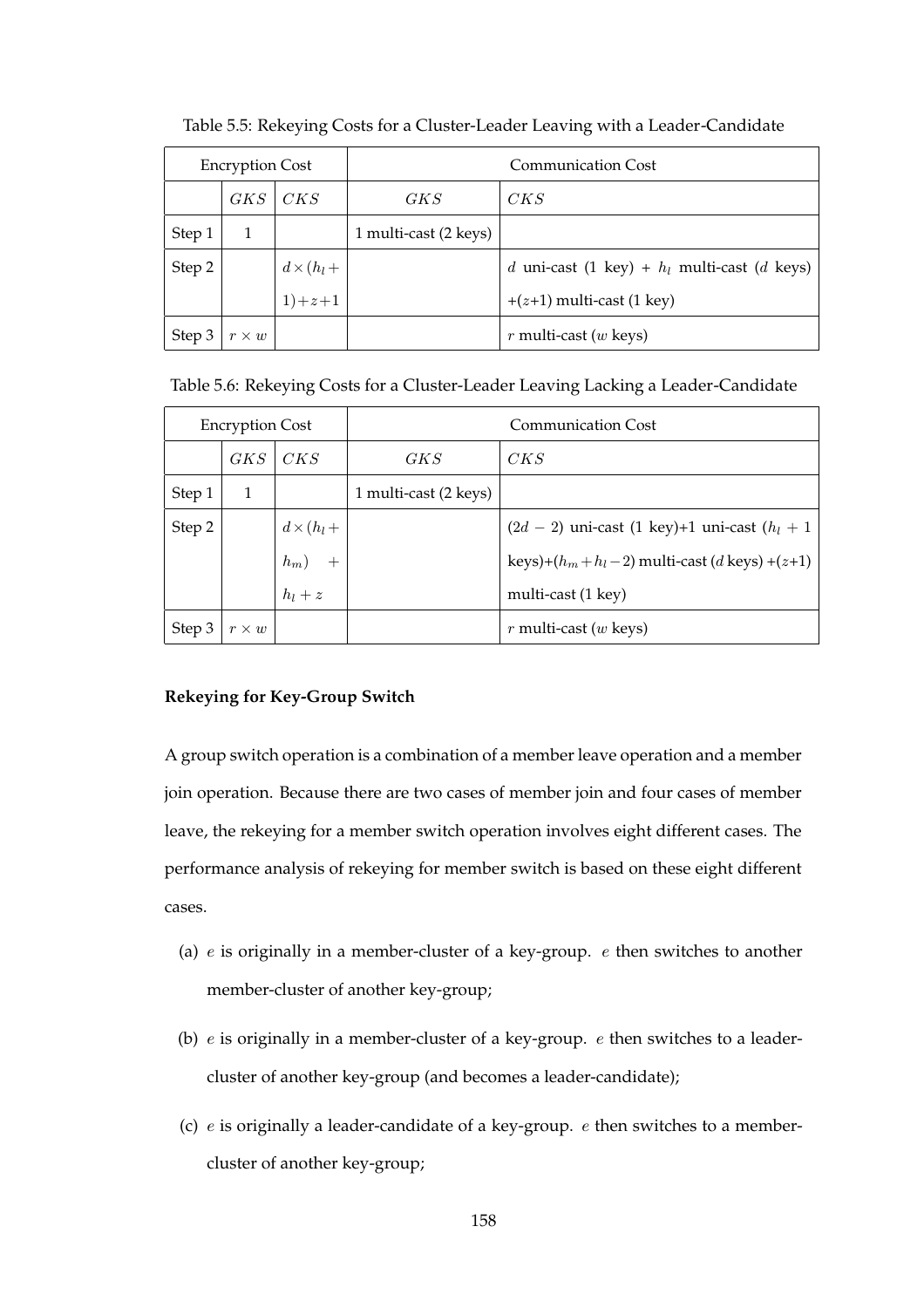- (d)  $e$  is originally a leader-candidate of a key-group.  $e$  then switches to another leader-cluster of another key-group (and becomes a leader-candidate);
- (e) e is originally a cluster-leader of a key-group (with an available leader-candidate). e then switches to a member-cluster of another key-group;
- (f)  $e$  is originally a cluster-leader of a key-group (with (an) available leader-candidate(s)). e then switches to another leader-cluster of another key-group (and becomes a leader-candidate);
- (g)  $e$  is originally a cluster-leader of a key-group (with no available leader-candidate). e then switches to a member-cluster of another key-group; or
- (h)  $e$  is originally a cluster-leader of a key-group (with no available leader-candidate). e then switches to another leader-cluster of another key-group (and becomes a leader-candidate).

The computation and communication costs of rekeying for the member switch operation in the eight different cases are summarised in tables 5.7, 5.8, 5.9, 5.10, 5.11, 5.12, 5.13 and 5.14, respectively.

| <b>Encryption Cost</b> |              |                  |     | <b>Communication Cost</b>               |                                   |                                       |  |
|------------------------|--------------|------------------|-----|-----------------------------------------|-----------------------------------|---------------------------------------|--|
|                        | $\epsilon$   | GKS              | CKS | $\epsilon$                              | GKS                               | CKS                                   |  |
| Step 1                 | $\mathbf{1}$ |                  |     | $h_m + 1$ uni-                          | 1 multi-cast (1 key)              | d uni-cast (1 key)+( $h_m$ -1) multi- |  |
|                        |              |                  |     | $dh_m + \vert \text{ cast (s+1)} \vert$ |                                   | cast ( $d$ keys) + 2 multi-cast (1    |  |
|                        |              |                  | 3   | keys)                                   |                                   | key) + 1 multi-cast $(h_m+1$ keys)    |  |
| Step 2                 |              | $rw+$            |     |                                         | 1 multi-cast $(s \text{ keys}) +$ |                                       |  |
|                        |              | $\boldsymbol{s}$ |     |                                         | $r$ multi-cast ( $w$ keys)        |                                       |  |
| Step 3                 |              | $h_m +$          |     |                                         | 1 uni-cast $(h_m + q + 1)$        |                                       |  |
|                        |              | $q+1$            |     |                                         | keys)                             |                                       |  |

Table 5.7: Rekeying Costs for the Member Switch Operation in Case (a)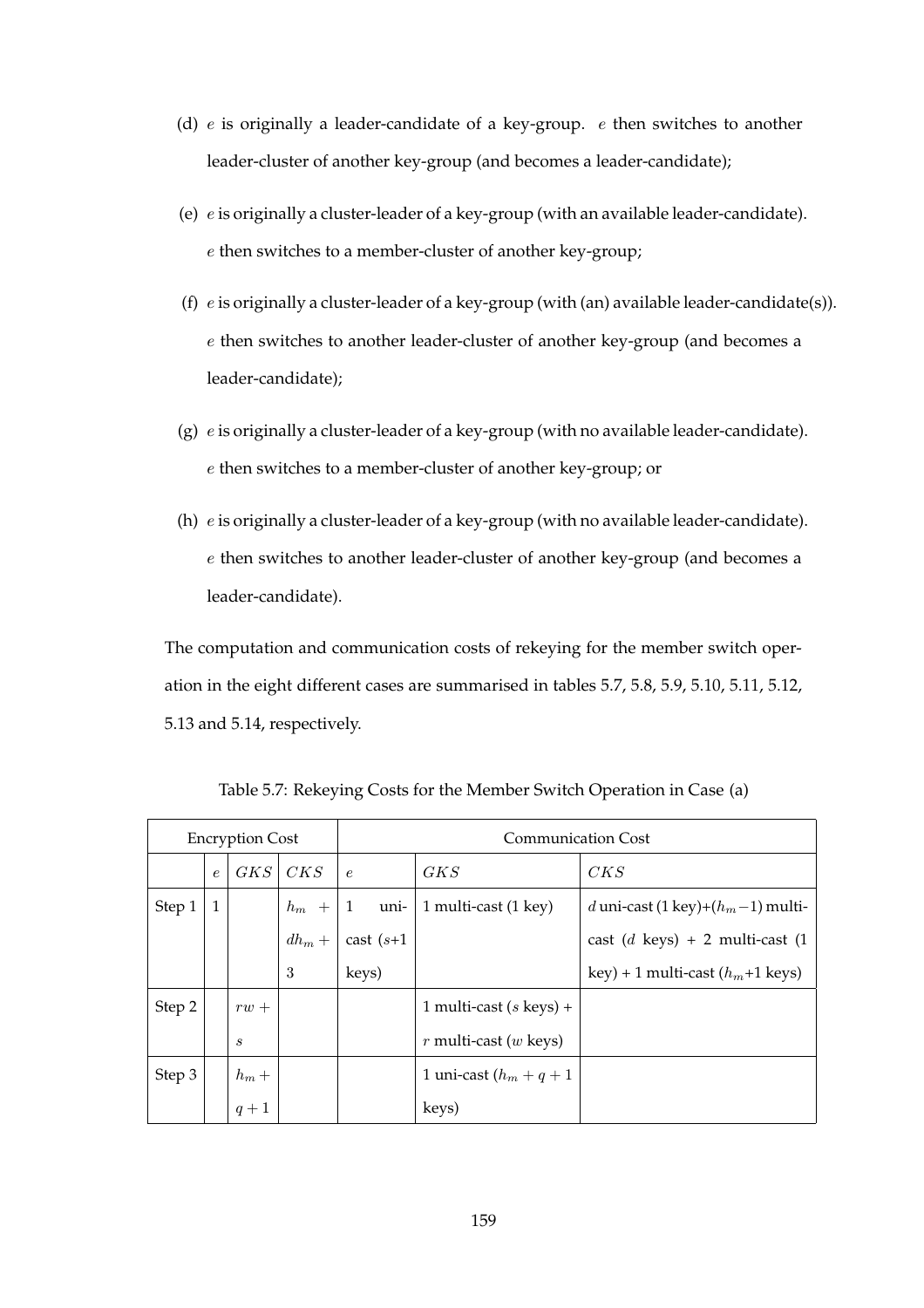| <b>Encryption Cost</b> |              |                             |     | <b>Communication Cost</b>         |                                   |                                                             |
|------------------------|--------------|-----------------------------|-----|-----------------------------------|-----------------------------------|-------------------------------------------------------------|
|                        | $\epsilon$   | GKS                         | CKS | $\epsilon$                        | GK S                              | CKS                                                         |
| Step 1                 | $\mathbf{1}$ |                             |     | $h_l + 1$ uni-                    | 1 multi-cast (1 key)              | <i>d</i> uni-cast $(1 \text{ key}) + (h_m - 1)$             |
|                        |              |                             |     | $dh_m + \vert \text{cast } (s+1)$ |                                   | multi-cast ( $d$ keys) + 2 multi-cast                       |
|                        |              |                             | 3   | keys)                             |                                   | $(1 \text{ key})+1 \text{ multi-cast} (h_l+1 \text{ keys})$ |
| Step 2                 |              | $rw+$                       |     |                                   | 1 multi-cast $(s \text{ keys})$ + |                                                             |
|                        |              | $\mathcal{S}_{\mathcal{S}}$ |     |                                   | $r$ multi-cast ( $w$ keys)        |                                                             |
| Step 3                 |              | $h_l +$                     |     |                                   | 1 uni-cast $(h_l + q + 1)$        |                                                             |
|                        |              | $q+1$                       |     |                                   | keys)                             |                                                             |

Table 5.8: Rekeying Costs for the Member Switch Operation in Case (b)

Table 5.9: Rekeying Costs for the Member Switch Operation in Case (c)

|        | <b>Encryption Cost</b> |                  |          | <b>Communication Cost</b> |                            |                                              |  |
|--------|------------------------|------------------|----------|---------------------------|----------------------------|----------------------------------------------|--|
|        | $\epsilon$             | GKS              | CKS      | $\epsilon$                | GKS                        | CKS                                          |  |
| Step 1 | $\mathbf{1}$           |                  |          | $h_m + 1$ uni-            | 1 multi-cast (1 key)       | d uni-cast $(1 \text{ key}) + (h_m - 1)$     |  |
|        |                        |                  | $dh_l +$ | cast $(s+1)$              |                            | multi-cast ( <i>d</i> keys) + $(z+1)$ multi- |  |
|        |                        |                  | $z+1$    | $ ~$ keys)                |                            | cast (1 key) + 1 multi-cast $(h_m+1)$        |  |
|        |                        |                  |          |                           |                            | keys)                                        |  |
| Step 2 |                        | $rw+$            |          |                           | 1 multi-cast ( $r$ keys) + |                                              |  |
|        |                        | $\boldsymbol{s}$ |          |                           | $r$ multi-cast ( $w$ keys) |                                              |  |
| Step 3 |                        | $h_m +$          |          |                           | uni-cast $(hm+q+1)$<br>1   |                                              |  |
|        |                        | $q+1$            |          |                           | keys)                      |                                              |  |

| Table 5.10: Rekeying Costs for the Member Switch Operation in Case (d) |  |
|------------------------------------------------------------------------|--|
|                                                                        |  |
|                                                                        |  |

| <b>Encryption Cost</b> |              |         |       | <b>Communication Cost</b>           |                            |                                                |
|------------------------|--------------|---------|-------|-------------------------------------|----------------------------|------------------------------------------------|
|                        | $\epsilon$   | GKS     | CKS   | $\epsilon$                          | GKS                        | CKS                                            |
| Step 1                 | $\mathbf{1}$ |         |       | $h_l + 1$ uni-                      | 1 multi-cast (1 key)       | d uni-cast (1 key) + $(h_m-1)$ multi-          |
|                        |              |         |       | $dh_l$ + $\Big  \text{ cast (s+1)}$ |                            | cast ( <i>d</i> keys) + $(z+1)$ multi-cast (1) |
|                        |              |         | $z+1$ | keys)                               |                            | key)+1 multi-cast $(h_l + 1$ keys)             |
| Step 2                 |              | $r(w+)$ |       |                                     | 1 multi-cast ( $r$ keys) + |                                                |
|                        |              | 1)      |       |                                     | $r$ multi-cast ( $w$ keys) |                                                |
| Step 3                 |              | $h_l +$ |       |                                     | 1 uni-cast $(h_l + q + 1)$ |                                                |
|                        |              | $q+1$   |       |                                     | keys)                      |                                                |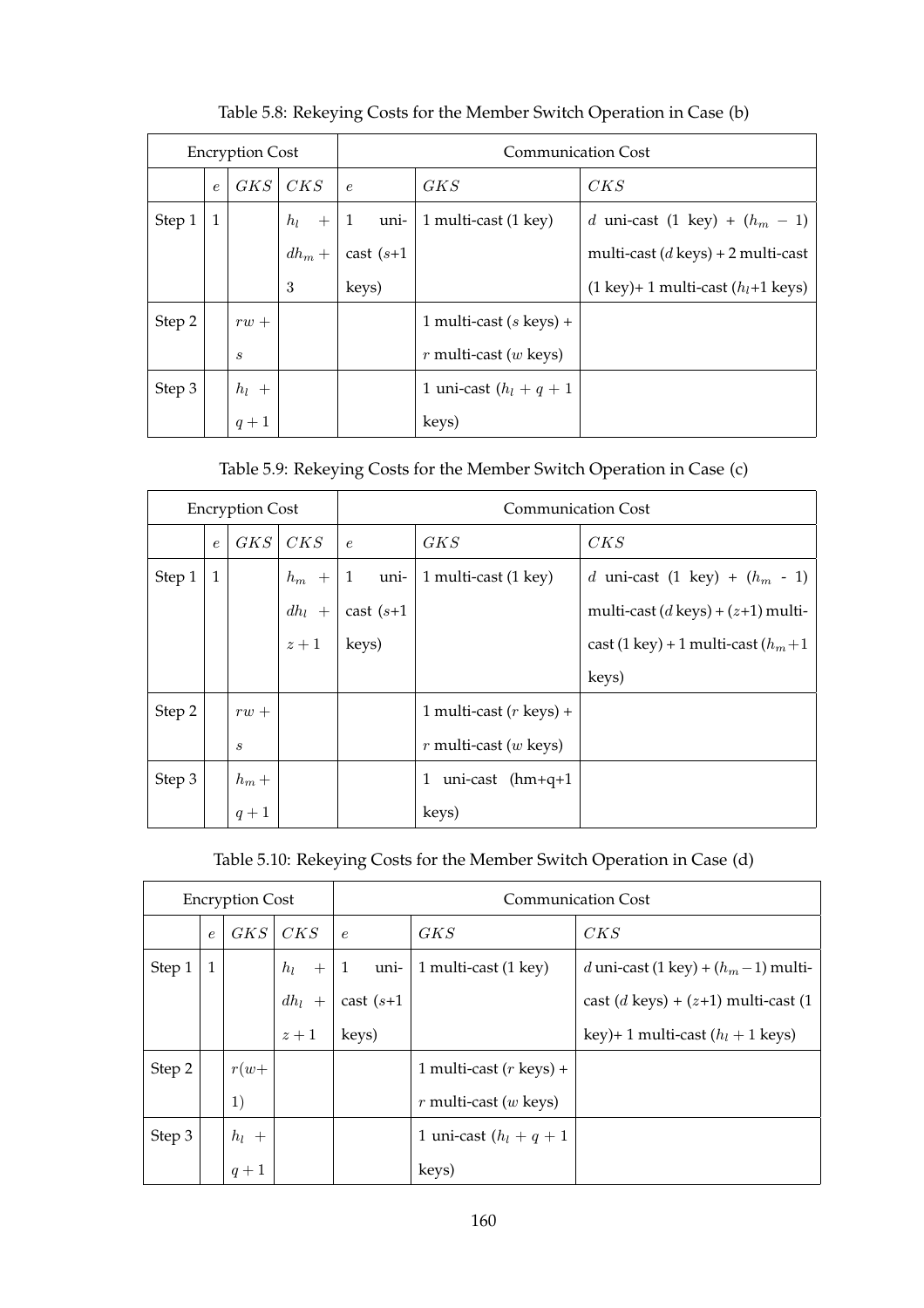| <b>Encryption Cost</b> |            |         |                  | <b>Communication Cost</b> |                            |                                               |
|------------------------|------------|---------|------------------|---------------------------|----------------------------|-----------------------------------------------|
|                        | $\epsilon$ | GKS     | CKS              | $\epsilon$                | GKS                        | CKS                                           |
| Step 1                 |            |         | $+$   1<br>$h_m$ | uni-                      | 1 multi-cast (1 key)       | d uni-cast (1 key) + $h_l$ multi-cast         |
|                        |            |         | $dh_l$<br>$+$    | cast $(s+1)$              |                            | $(d \text{ keys}) + (z+1)$ multi-cast (1 key) |
|                        |            |         | $d+z+2$          | keys)                     |                            | + 1 multi-cast $(h_m+1 \text{ keys})$         |
| Step 2                 |            | $rw+$   |                  |                           | 1 multi-cast ( $r$ keys) + |                                               |
|                        |            | S       |                  |                           | $r$ multi-cast ( $w$ keys) |                                               |
| Step 3                 |            | $h_m +$ |                  |                           | 1 uni-cast $(h_m + q + 1)$ |                                               |
|                        |            | $q+1$   |                  |                           | keys)                      |                                               |

Table 5.11: Rekeying Costs for the Member Switch Operation in Case (e)

Table 5.12: Rekeying Costs for the Member Switch Operation in Case (f)

|        | <b>Encryption Cost</b> |         |               | <b>Communication Cost</b> |                                   |                                                             |
|--------|------------------------|---------|---------------|---------------------------|-----------------------------------|-------------------------------------------------------------|
|        | $\epsilon$             | GKS     | CKS           | $\epsilon$                | GKS                               | CKS                                                         |
| Step 1 |                        |         | $h_l$         | $+   1$ uni-              | 1 multi-cast (1 key)              | d uni-cast (1 key) + $h_l$ multi-                           |
|        |                        |         | $dh_l$<br>$+$ | cast $(s+1)$              |                                   | $\text{cast}(d \text{ keys}) + (z+1) \text{ multi-cast}(1)$ |
|        |                        |         | $d+z+2$ keys) |                           |                                   | key)+1 multi-cast $(h_l + 1$ keys)                          |
| Step 2 |                        | $rw+$   |               |                           | 1 multi-cast $(r \text{ keys}) +$ |                                                             |
|        |                        | S       |               |                           | $r$ multi-cast ( $w$ keys)        |                                                             |
| Step 3 |                        | $h_l +$ |               |                           | 1 uni-cast $(h_l + q + 1)$        |                                                             |
|        |                        | $q+1$   |               |                           | keys)                             |                                                             |

Table 5.13: Rekeying Costs for the Member Switch Operation in Case (g)

| <b>Encryption Cost</b> |              |          |                       | <b>Communication Cost</b> |                            |                                                   |  |
|------------------------|--------------|----------|-----------------------|---------------------------|----------------------------|---------------------------------------------------|--|
|                        | $\epsilon$   | GKS      | CKS                   | $\epsilon$                | GKS                        | CKS                                               |  |
| Step 1                 | $\mathbf{1}$ |          | $h_m$<br>$+$          | $1$ uni-                  | 1 multi-cast               | $(2d-2)$ uni-cast $(1 \text{ key})+1$ uni-cast    |  |
|                        |              |          | $dh_l$<br>$+$         | cast                      |                            | $(h_l + 1 \text{ keys}) + (h_m + h_l - 2)$ multi- |  |
|                        |              |          | $dh_m$ +              | $  (s+1)$                 |                            | cast ( <i>d</i> keys) $+(z+1)$ multi-cast (1      |  |
|                        |              |          | $h_l + z + 1$   keys) |                           |                            | key)+1 multi-cast $(h_m+1$ keys)                  |  |
| Step 2                 |              | $rw + s$ |                       |                           | 1 multi-cast ( $r$ keys) + |                                                   |  |
|                        |              |          |                       |                           | $r$ multi-cast ( $w$ keys) |                                                   |  |
| Step 3                 |              | $h_m+q+$ |                       |                           | $1(h_m+q+1)$ uni-cast      |                                                   |  |
|                        |              | 1        |                       |                           |                            |                                                   |  |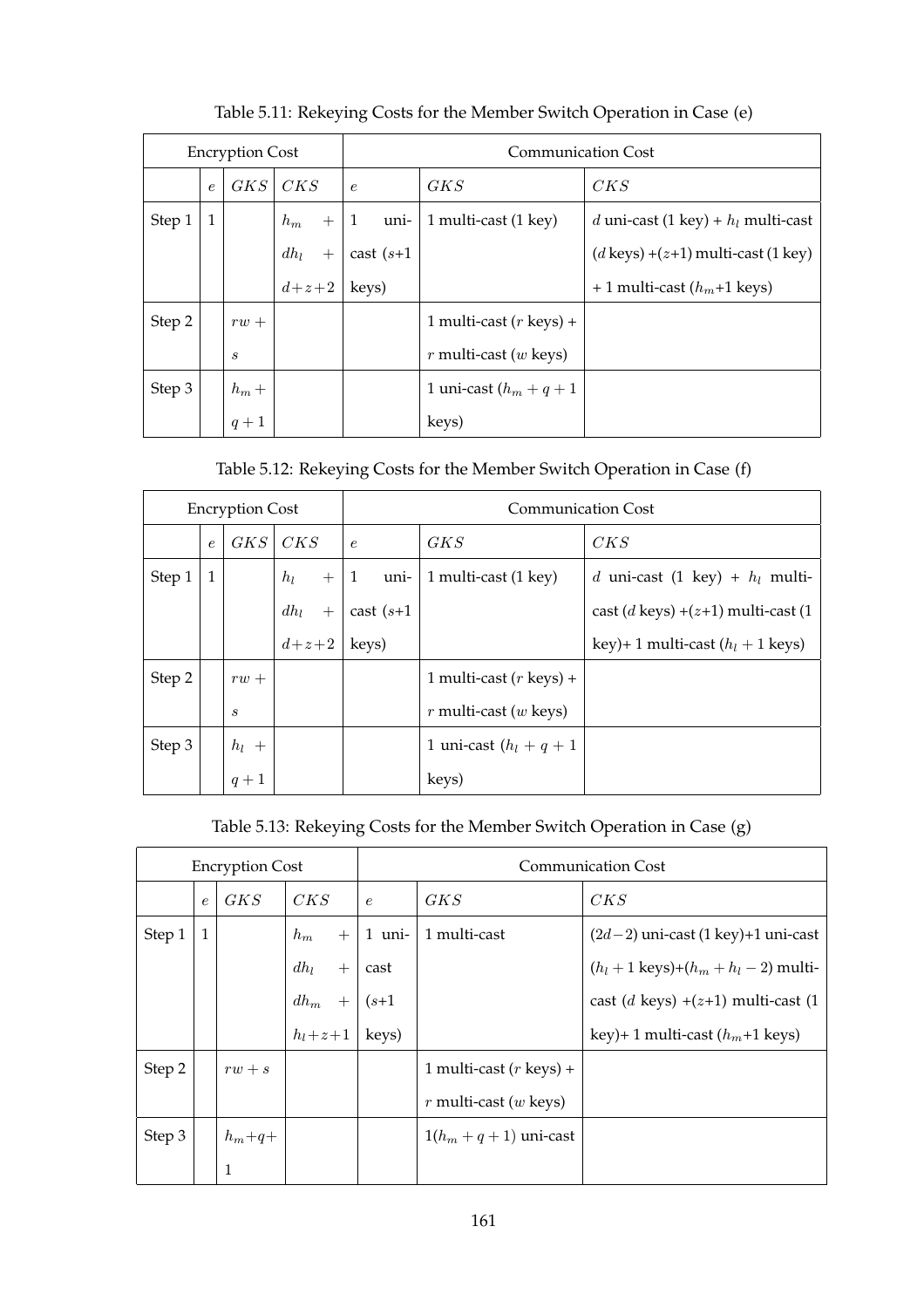| <b>Encryption Cost</b> |              |              |               | <b>Communication Cost</b> |                            |                                                   |
|------------------------|--------------|--------------|---------------|---------------------------|----------------------------|---------------------------------------------------|
|                        | $\epsilon$   | GKS          | CKS           | $\epsilon$                | GKS                        | CKS                                               |
| Step 1                 | $\mathbf{1}$ |              | $dh_l$<br>$+$ | 1 uni-                    | 1 multi-cast (1 key)       | $(2d-2)$ uni-cast $(1 \text{ key})+1$ uni-cast    |
|                        |              |              | $dh_m$<br>$+$ | cast                      |                            | $(h_l + 1 \text{ keys}) + (h_m + h_l - 2)$ multi- |
|                        |              |              | $2h_l + 1$    | $(s+1)$                   |                            | cast ( <i>d</i> keys) $+(z+1)$ multi-cast (1      |
|                        |              |              | $z+1$         | keys)                     |                            | key) + 1 multi-cast $(hl+1$ keys)                 |
| Step 2                 |              | $rw + s$     |               |                           | 1 multi-cast ( $r$ keys) + |                                                   |
|                        |              |              |               |                           | $r$ multi-cast ( $w$ keys) |                                                   |
| Step 3                 |              | $h_l+q+$     |               |                           | 1 uni-cast $(h_l + q + 1)$ |                                                   |
|                        |              | $\mathbf{1}$ |               |                           | keys)                      |                                                   |

Table 5.14: Rekeying Costs for the Member Switch Operation in Case (h)

### **Rekeying for handoff**

The rekeying for the handoff operation in MOGKM can be considered a move from a  $CKS$  to another  $CKS$  without changing the key-group. The cost of rekeying is therefore equivalent to the combined cost of a member leave and a member join operation. However, this cost does not include updating the key-group-key  $K_{KG_e}$  because no membership changes in the key-group. The cost of rekeying for a handoff is thus only the cost of step 1 in rekeying for member switch.

### **Periodic rekeying**

Each entity group in the group manager has a different security requirement. Therefore, each entity group has a different waiting time for the periodic rekeying operation. Each periodic rekeying operation takes one encryption and sends one multi-cast message (one key).

The analysis of MOGKM shows variations in performance for the rekeying operations in different situations. Because the structure of MOGKM is divided into multiple layers and levels, the rekeying operations in MOGKM have different costs in the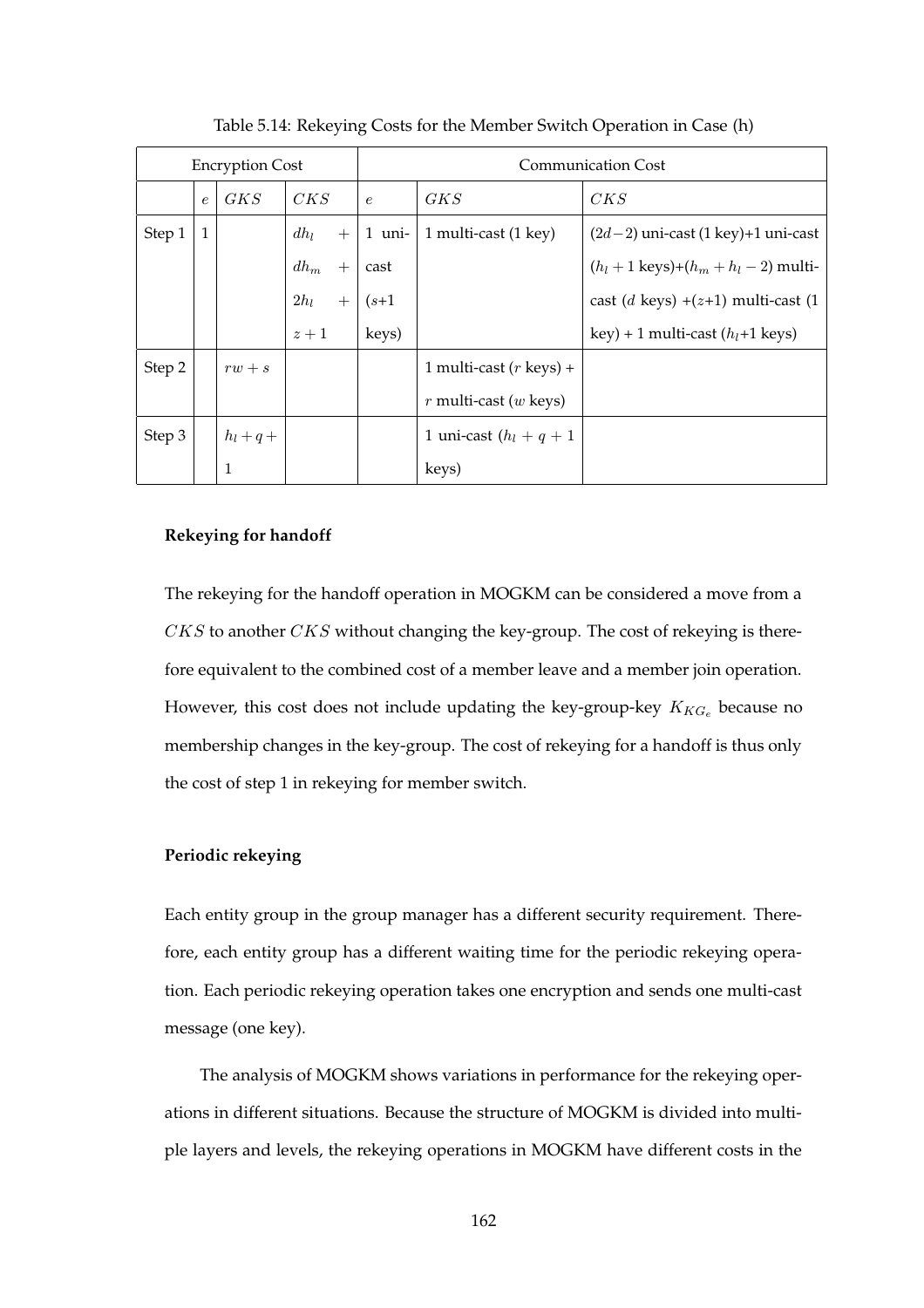different layers or levels of entities. Thus the costs of the rekeying operations (that is, member join, member leave, member switch and handoff), except periodic rekeying, have varying computation and communication costs. The variation in computation and communication costs shows the differences in performance improvement from combining multiple traditional rekeying operations of individuals into rekeying operations in MOGKM. However, the overhead from the rekeying operations across the multiple levels and layers in MOGKM may influence the total costs. The following performance analysis is used to compute the total costs of rekeying operations in MOGKM including the overhead from operations across multiple levels.

### **B. Performance Analysis of MOGKM**

The costs for the group manager are analysed through an example of a group key with  $J$  join requests,  $L$  leave requests,  $S$  switch requests and  $H$  handoff requests. The analysis omits periodic rekeying so that MOGKM can be compared to the LKH group key management scheme. The member change rekeying operations are divided into different types as in table 5.15.

| $J_1$                 | number of join requests whereby entities are assigned into the leader-cluster |
|-----------------------|-------------------------------------------------------------------------------|
|                       |                                                                               |
| $J_2$                 | number of join requests whereby entities are assigned into a member-cluster   |
| $L_1$                 | number of leave requests in which entities are from a member-cluster          |
| $L_2$                 | number of leave requests in which entities are leader-candidates              |
| $L_3$                 | number of leave requests in which entities are cluster-leaders with available |
|                       | candidate(s)                                                                  |
| $L_4$                 | number of leave requests in which entities are cluster-leaders with available |
|                       | candidate(s)                                                                  |
| $S_1, S_2 \ldots S_8$ | number of switch requests cases 1, 2, 3, 4, 5, 6, 7 and 8                     |
| $H_1, H_2 \ldots H_8$ | number of handoff requests cases 1, 2, 3, 4, 5, 6, 7 and 8                    |

Table 5.15: Notation for Analysing Costs of MOGKM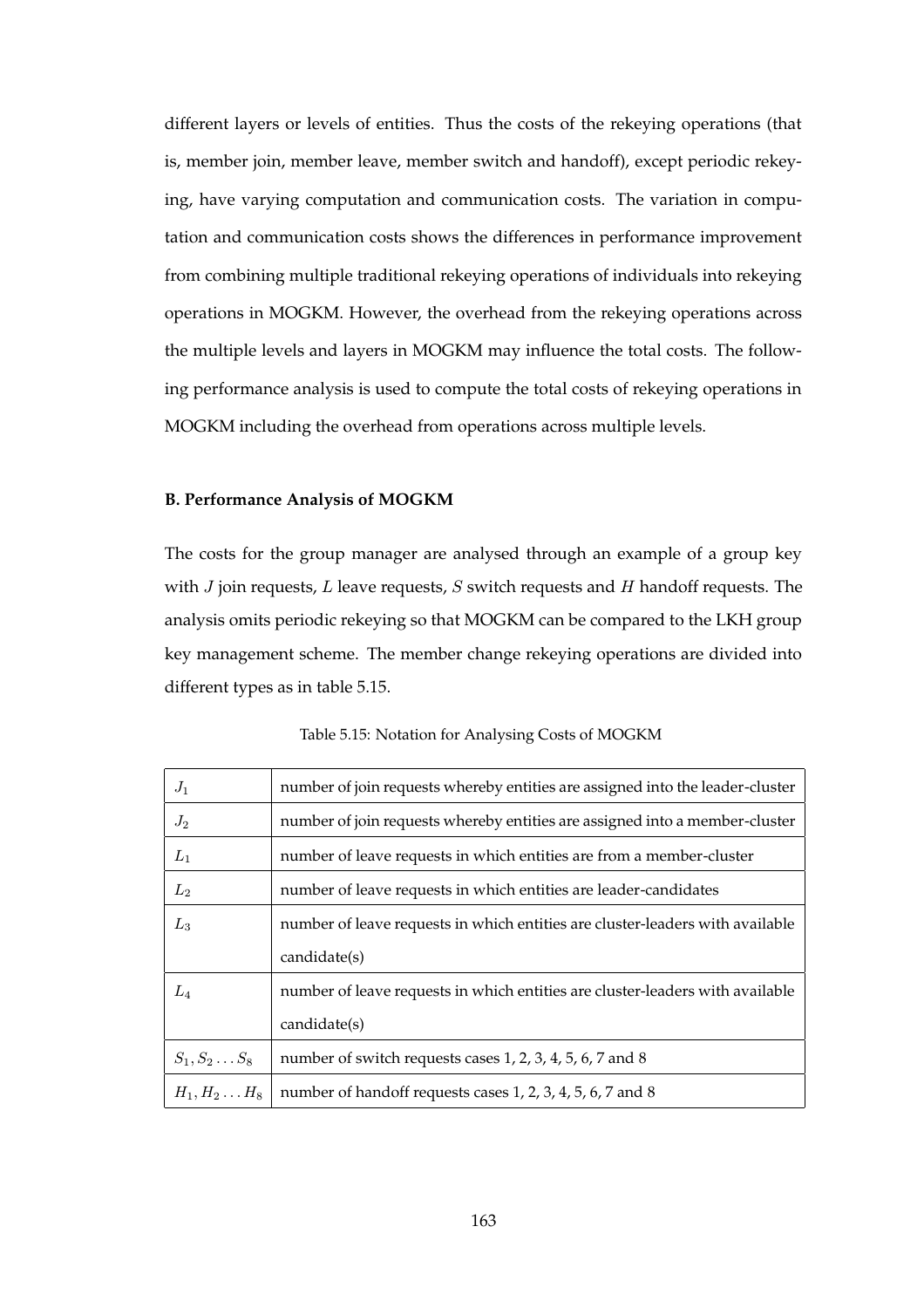The cost of GKS in MOGKM is calculated as follows:

$$
Cost_{GKS-MOGKM} = \sum_{i=1}^{J} Cost_{join_i} + \sum_{j=1}^{L} Cost_{leave_j} + \sum_{k=1}^{S} Cost_{switch_k}
$$
  
= 
$$
\sum_{i=1}^{J_1} Cost_{join1_i} + \sum_{i=1}^{J_2} Cost_{join2_i} + \sum_{i=1}^{4} \sum_{j=1}^{J_i} Cost_{leaveij}
$$
 (5.5)  
+ 
$$
\sum_{i=1}^{8} \sum_{k=1}^{Si} Cost_{switchi_k}
$$

By replacing  $Cost_{join_1}, Cost_{join_2}, Cost_{leave_1}, \ldots, Cost_{leave_4}, Cost_{switch_1}, \ldots, Cost_{switch_7}$ and  $Cost_{switch8}$  with the encryption costs of  $GKS$  in fourteen tables 5.1, 5.2, 5.3, 5.4, 5.5, 5.6, 5.7, 5.8, 5.9, 5.10, 5.11, 5.12, 5.13 and 5.14 respectively, the total encryption cost of GKS in MOGKM is rewritten as:

$$
Cost_{GKS-MOGKM} = J_1 \times (h_l + 2r + 3) + J_2 \times (h_m + 2r + 3)
$$
  
+  $l * r(L_1 + L_2 + L_3 + L_4)$   
+  $(S_1 + S_3 + S_5 + S_7) \times (r \times l + r + h_m + q + 1)$   
+  $(S_2 + S_4 + S_6 + S_8) \times (r \times l + r + h_l + q + 1).$  (5.6)

The total cost of  $(z + 1)$  CKSs in MOGKM is calculated as follows:

$$
Cost_{CKSs-MOGKM} = \sum_{i=1}^{J} Cost'_{join_i} + \sum_{j=1}^{L} Cost'_{leave_j} + \sum_{k=1}^{S} Cost'_{switch_k} + \sum_{l=1}^{H} Cost'_{handoff_l}
$$
  
= 
$$
\sum_{i=1}^{J_1} Cost'_{join1_i} + \sum_{i=1}^{J_2} Cost'_{join2_i} + \sum_{i=1}^{4} \sum_{j=1}^{J_i} Cost'_{leavei_j} + \sum_{i=1}^{8} \sum_{k=1}^{Si} Cost'_{switchi_k} + \sum_{i=1}^{8} \sum_{l=1}^{Hi} Cost'_{handoffi_l}.
$$
  

$$
\sum_{i=1}^{8} \sum_{k=1}^{Si} Cost'_{switchi_k} + \sum_{i=1}^{8} \sum_{l=1}^{Hi} Cost'_{handoffi_l}.
$$
 (5.7)

Similarly, by replacing  $Cost_{join_1}, Cost_{join_2}, Cost_{leave_1}, \ldots, Cost_{leave_4}, Cost_{switch_1}, \ldots,$  $Cost_{switch8}$ ,  $Cost_{handoff_1}$ , ...,  $Cost_{handoff_7}$  and  $Cost_{handoff_8}$  with the encryption costs of CKS in fourteen tables 5.1, 5.2, 5.3, 5.4, 5.5, 5.6, 5.7, 5.8, 5.9, 5.10, 5.11, 5.12, 5.13 and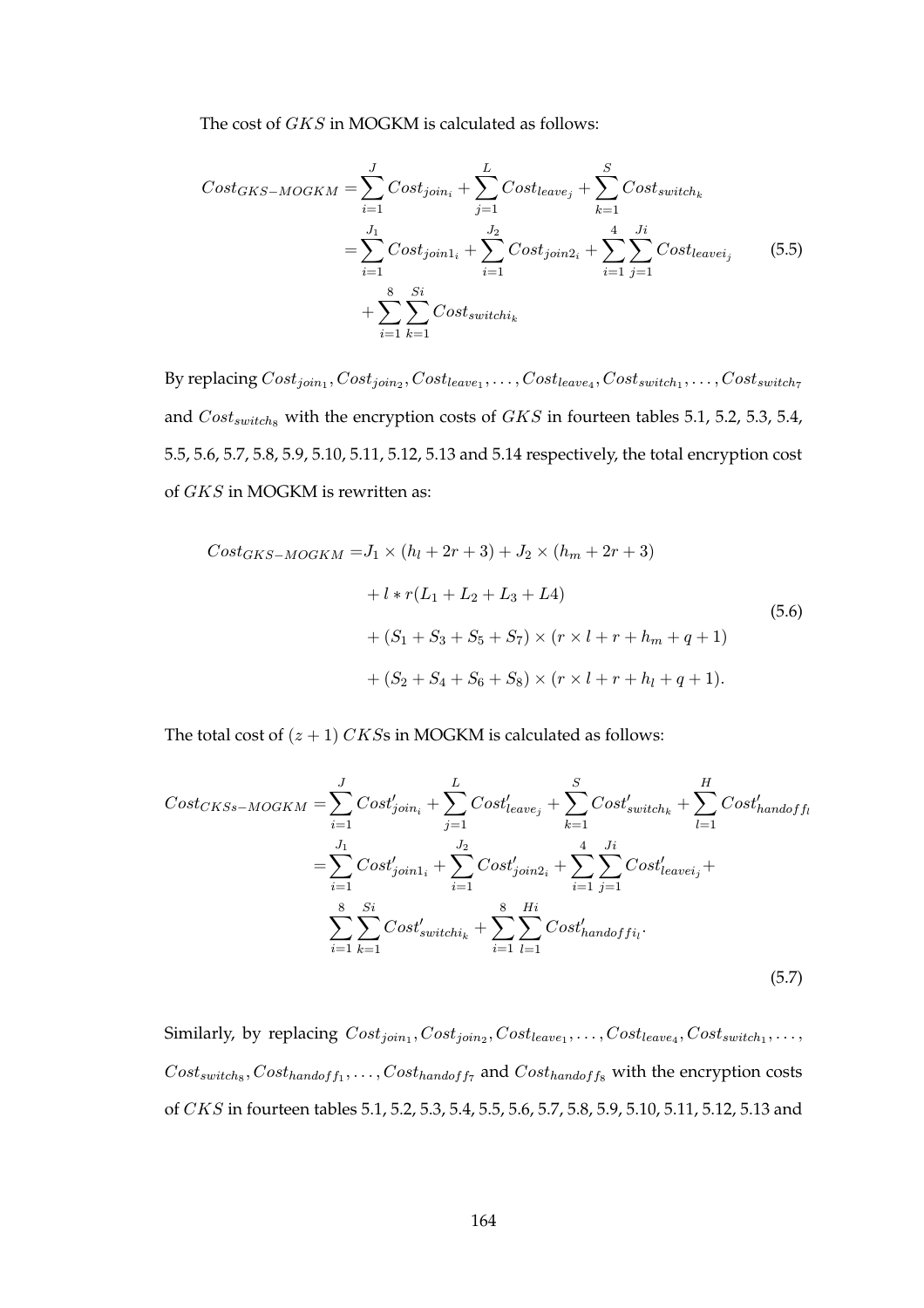### 5.14, the total encryption costs of a  $CKS$  in MOGKM is rewritten as:

$$
Cost_{CKS5-MOGKM} = J_1 \times h_l + J_2 \times h_m + L_1 \times (d \times h_m + 2) + L_2 \times d \times h_l
$$
  
+  $L_3 \times (d \times h_l + d + 3) + L_4 \times (d \times h_l + d \times h_m + h_l)$   
+  $(S_1 + H_1) \times (h_m + d \times h_m + 3)$   
+  $(S_2 + H_2) \times (h_l + d \times h_m + 3)$   
+  $(S_3 + H_3) \times d \times (d \times h_l + h_m + 1)$   
+  $(S_4 + H_4) \times (d \times h_l + h_l + 1)$   
+  $(S_5 + H_5) \times (d \times h_l + d + h_m + 3)$   
+  $(S_6 + H_6) \times (d \times h_l + d + h_l + 3)$   
+  $(S_7 + H_7) \times (d \times h_l + d \times h_m + h_l + h_m + 1)$   
+  $(S_8 + H_8) \times (d \times h_l + d \times h_m + h_l + h_l + 1).$ 

The average cost of a single  $CKS$  is thus equal:

$$
Cost_{CKS-MOGKM} = \frac{Cost_{CKS-s-MOGKM}}{z+1}
$$
\n(5.9)

The total costs MOGKM are distributed over one  $GKS$  and  $\left(z+1\right)CKS$  . The  $GKS$ only handles rekeying operations in the entity layer and the key-group layer. Rekeying operations in the detail layer are managed by  $(z + 1)$  CKSs. However, a single rekeying operation only affects the total costs for one or two  $CKS(s)$ . Therefore, the total costs of MOGKM are distributed among the  $GKS$  and  $CKS$ s as in a hybrid model (a combination of centralised and distributed approaches). The total encryption (computation) costs of  $GKS$  are shown in equation (5.6) and  $CKS(s)$  in equation (5.9). The communication costs of GKS and CKS are similar to the above computation costs. Based on the analysis, a simulation is built to compare the computation costs between MOGKM and LKH in section 5.3.3. A performance analysis for the group manager is presented in the next discussion.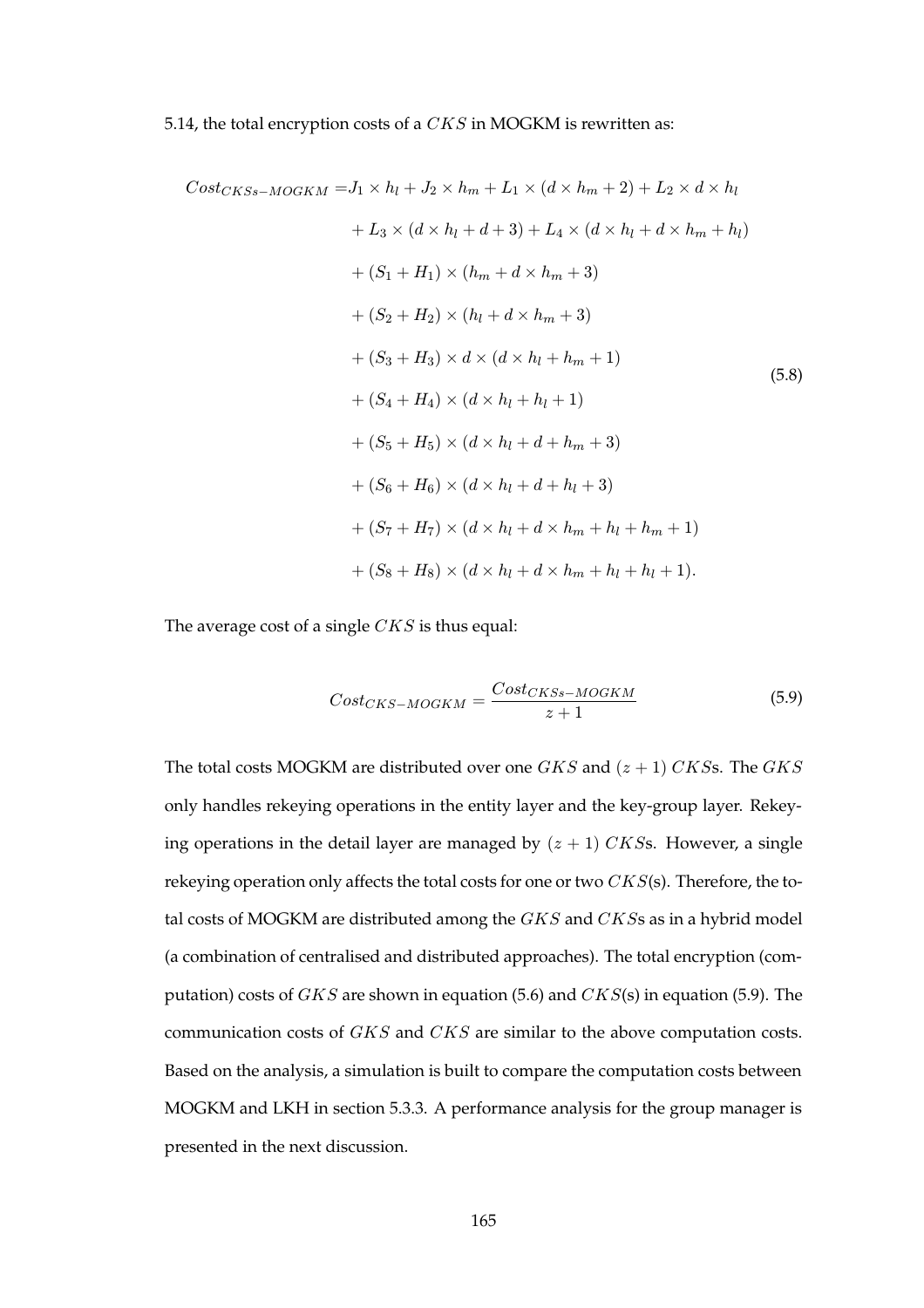### **C. Performance Analysis of the Group Manager**

The group manager contains two separate hierarchical tree structures. One structure supports user groups while the other supports service groups. Both share the same set of key servers (one *GKS* and  $z + 1CKS$ ) to handle membership changes. Despite these similarities, the differences in size and character affect the performances of the two structures. Services are usually smaller in quantity and less dynamic than users. It is therefore assumed that the tree structure relating to service groups contributes fewer rekeying costs to the group manager than the tree structure relating to user groups.

Let  $h_l^u$  and  $h_m^u$  be the average heights of the leader-clusters and member-clusters in the key tree for users and let  $h_l^s$  and  $h_m^s$  be the average heights of the leader-clusters and member-clusters in the key tree for services. Let the number of member join requests in the key tree for users and the key tree for services be  $J_1^u$ ,  $J_2^u$  and  $J_1^s$ ,  $J_2^s$  respectively. Let the number of member leave requests in the key tree for users and the key tree for services be  $L_1^u, \ldots, L_4^u$  and  $J_1^s, \ldots, L_4^s$  respectively. Let the number of member switch requests in the key tree for users and the key tree for services be  $S_1^u, \ldots, S_8^u$  and  $S_1^s, \ldots, S_8^s$ . Let the number of handoff requests in the key tree for users and the key tree for services be  $H_1^u, \ldots, H_8^u$  and  $H_1^s, \ldots, H_8^s$ .

$$
Cost_{GKS-\text{the group manager}} = Cost_{GKS-\text{MOGKM for users}} + Cost_{GKS-\text{MOGKM for services}}
$$
\n(5.10)

Similarly, the total cost for  $z + 1CKS$  is calculated as follows:

$$
Cost_{CKS} - \text{the group manager} = Cost_{CKS} - \text{MOGKM for users} + Cost_{CKS} - \text{MOGKM for services}
$$
\n
$$
(5.11)
$$

Because the key management layer supports the authentication controller, the group manager does not contribute to the total costs of authentication. Operations in the group manager have two main purposes: (1) handling group memberships of user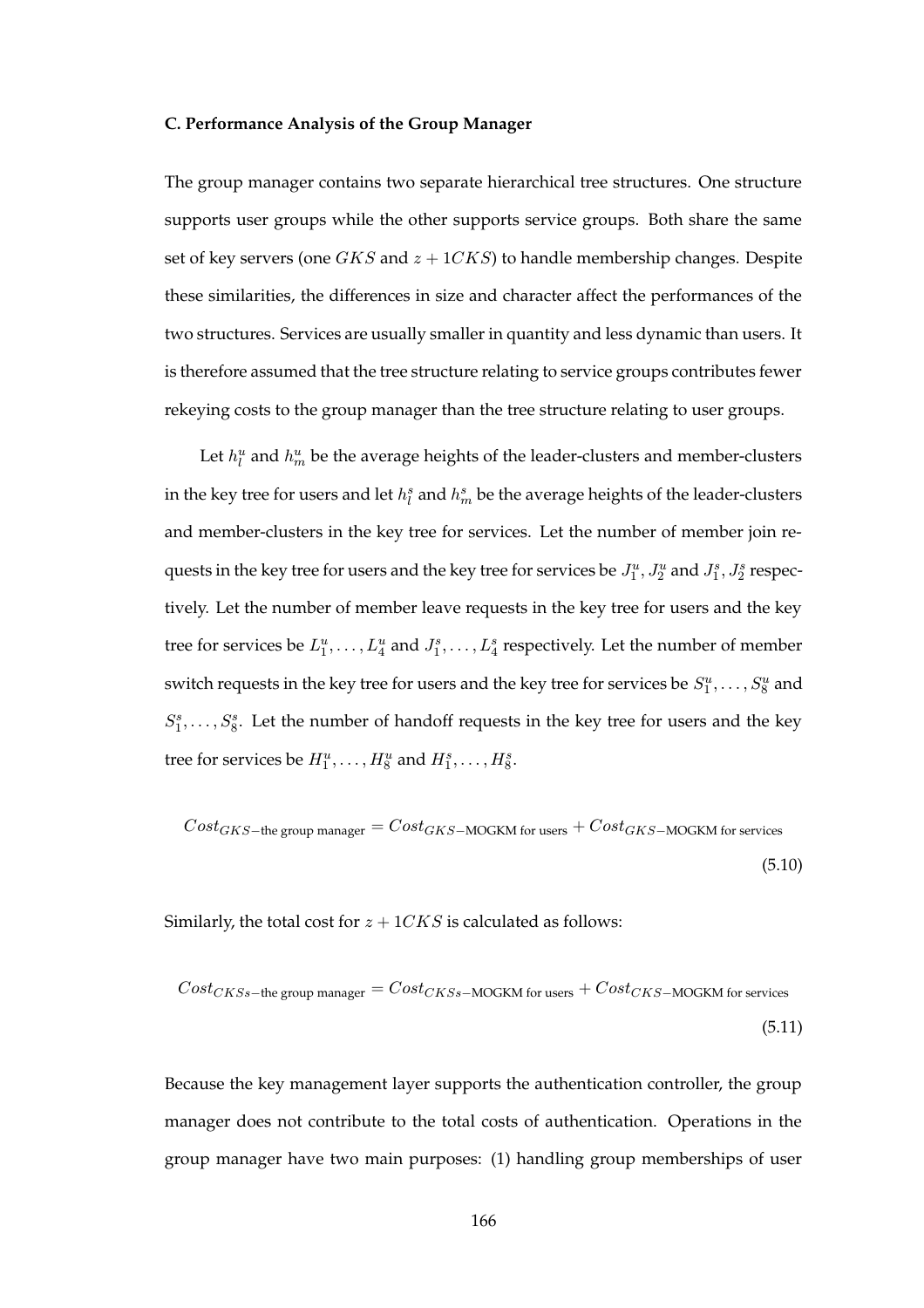groups and service groups; and (2) securely distributing authentication keys to authorised members. The group manager also ensures that multiple replicated authentication services ASs have a unique set of identity data from user groups and service groups without operating identity database mirroring. Because the operations in the group manager are not involved in the authentication layer, they do not contribute to the total costs of authentication in the authentication controller. In the next section, the performance analysis of the authentication controller is presented.

### **5.2.2 Performance Analysis of the Authentication Controller**

The costs of the authentication controller are derived from the authentication verification operations via the authentication protocols. The main function of the authentication controller is authentication verification via the authentication protocols using dynamic keys. An analysis of the performance of the authentication controller is thus also an analysis of the authentication protocols using dynamic keys. Dynamic keys are generated during the authentication in the proposed authentication protocols to secure authentication. The dynamic key generation scheme also contributes to the total costs of the authentication. The following subsection investigates the process to create a sequence of dynamic keys before the sequence is integrated into the authentication protocol.

### **A. Performance Analysis of the Dynamic Key Generation Scheme**

The four steps of the dynamic key generation scheme in section 4.1.3 are summarised in the table 5.16.

Of the operations within the four steps, the key exchanges in step 1 and step 2 involve the largest communication cost. In step 1, two random keys  $EK$  and  $IK$  are generated, encrypted and sent to the involved parties. Step 2 also involves the generation, encryption and then distribution of m random initial temporary keys  $TK_1, \ldots, TK_m$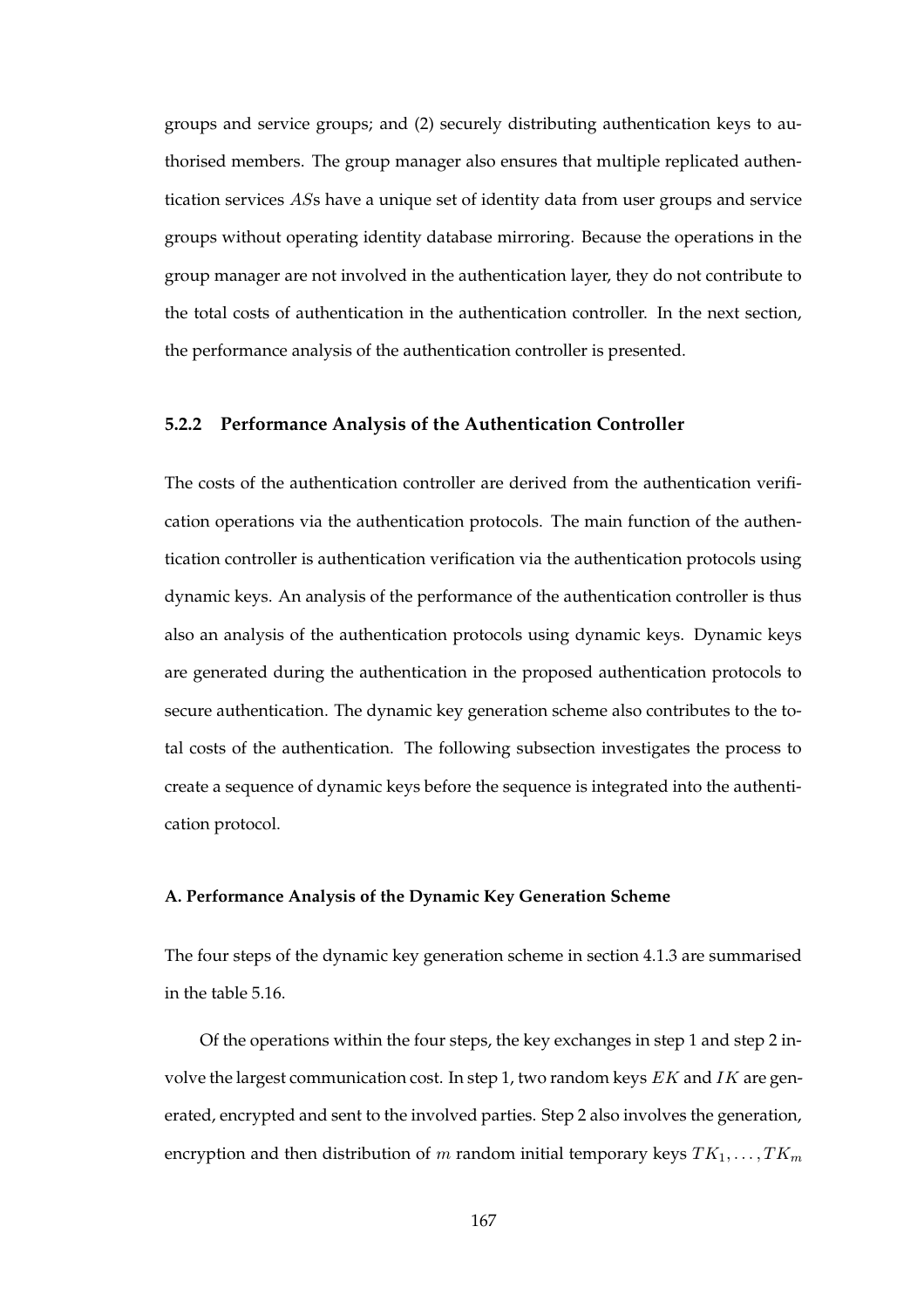| <b>Step</b>  | Operations                                                              |
|--------------|-------------------------------------------------------------------------|
|              | Exchange two keys EK and IK                                             |
| $\mathbf{2}$ | Exchange <i>m</i> temporary key $TK_1, \ldots, TK_m$                    |
| 3            | Compute $SK$ from $m$ addition operations                               |
|              | Compute each dynamic key uses $m$ bit-wise exclusive-ORs operations and |
|              | a hashing operation                                                     |

Table 5.16: The Operations of the Dynamic Key Generation Scheme

to involved parties. In order to reduce costs, these two steps are integrated into the messages of the two authentication protocols. In the ticket-based authentication protocol, step 1 is integrated into messages 2 and 3 while step 2 is integrated into message 4. Similarly, in the request-based authentication protocol, step 1 is integrated into messages 3 and 4; step 2 is integrated into message 4.

#### **B. Performance Analysis of the Authentication Protocols**

In this subsection we analyse the computation and communication costs of the authentication protocols. The computation cost includes the cost to generate nonces and keys. It does not include the costs involved in authorisation and identity look up. The computation cost includes the costs of hashing, encryption, decryption, key generation and basic operations (addition or exclusive-OR). The communication cost is simply the number of messages and their length.

### **B.1 Performance Analysis of the Ticket-Based Authentication Protocol**

#### **B.1.1 Computation Cost of the Ticket-Based Authentication Protocol**

The analysis of the ticket-based authentication protocol can be divided into three sections based on the three involved parties  $(u, s \text{ and } AS)$ . u uses one hashing, two exclusive-ORs, three decryptions and one encryption in the authentication protocol. It also generates two nonces ( $N_u$  and  $N'_u$ ).  $s$  uses two decryptions and two encryptions for authentication. It generates one nonce  $(N'_s)$  and m temporary keys  $(TK_1, TK_m)$ .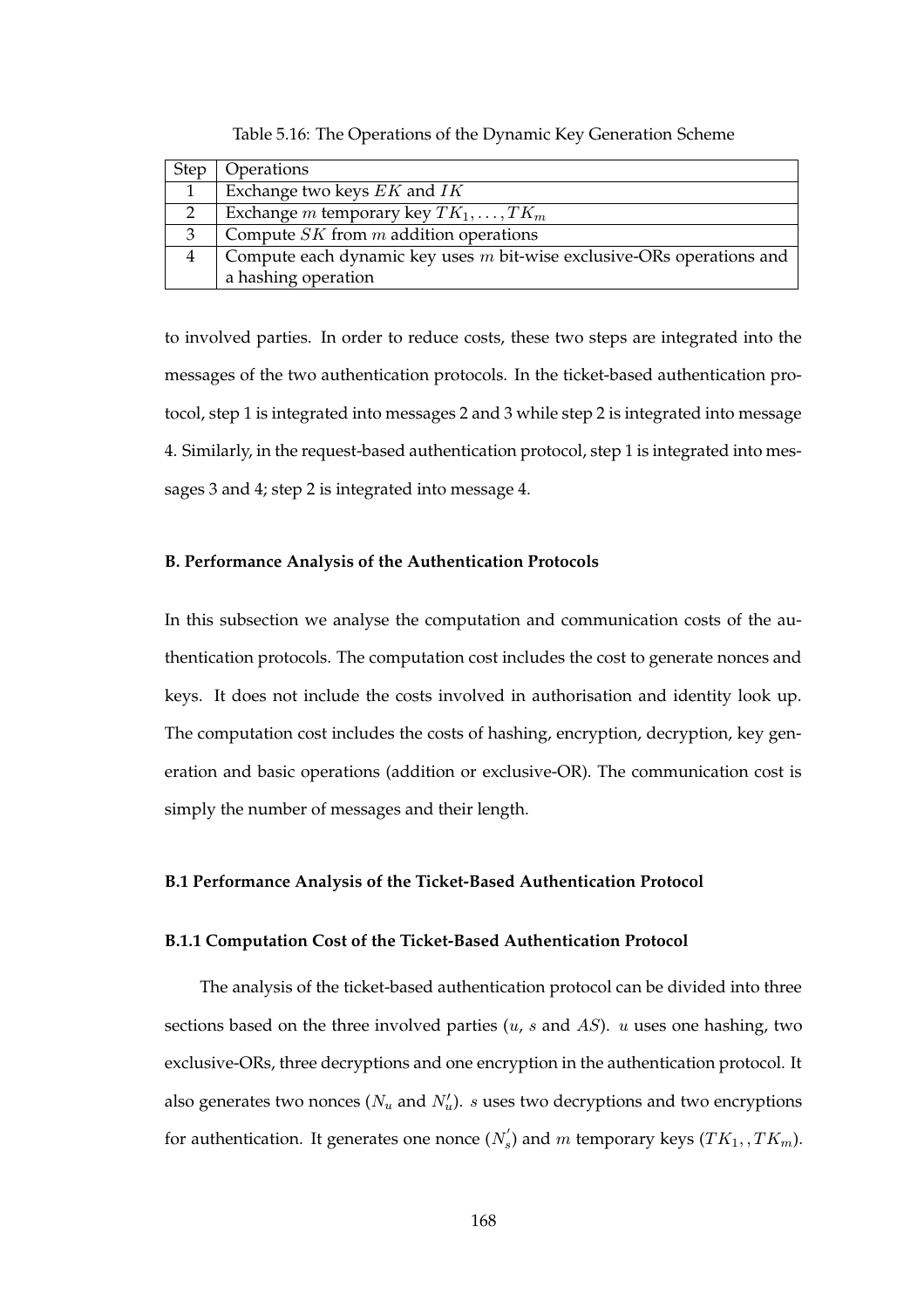The process to generate two dynamic keys  $(DK_1$  and  $DK_2)$  for u and s takes  $2m$ exclusive-ORs,  $m$  additions and two hashings. AS generates two keys ( $EK$  and  $IK$ ). It uses one hashing and two exclusive-ORs to verify the keys and two encryptions to distribute the keys. AS requires two encryptions to create a token and an authentication ticket. The total computation costs of  $u$ ,  $s$  and  $AS$  are summarised in table 5.17.

Table 5.17: Computation Cost of the Ticket-Based Authentication Protocol

|                             | Computational Cost                                           | Genera-<br>Key |
|-----------------------------|--------------------------------------------------------------|----------------|
|                             |                                                              | tion Cost      |
| u                           | 3 hashings, 3 decryptions (total $6+m$ keys), 1 encryption   | 2 nonces       |
|                             | (1 keys), m additions and $2 + 2m$ exclusive-ORs             |                |
| $\mathcal{S}_{\mathcal{S}}$ | 2 hashings, 2 decryptions (total 6 keys), 2 encryptions      | 1 nonce and    |
|                             | (total $m + 2$ keys), m additions and $2 + 2m$ exclusive-ORs | $m$ keys       |
| AS                          | 1 hashings, 2 exclusive-ORs and 2 encryptions (total 9 keys) | 2 keys         |

### **B.1.2 Communication Cost of the Ticket-Based Authentication Protocol**

The ticket-based authentication protocol involves five steps and three parties  $(u,$ s and AS). In order to analyse the costs for each party, the protocol's five messages are allocated to the involved parties.  $u$  sends three messages while  $s$  and  $AS$  send one message each. These are summarised in table 5.18.

Table 5.18: Communication Cost of the Ticket-Based Authentication Protocol

|                   | <b>Communication Cost</b>           |  |  |
|-------------------|-------------------------------------|--|--|
| $\boldsymbol{u}$  | 2 messages (12 values)              |  |  |
| $\mathcal{S}_{0}$ | 3 messages ( $(m+2 \text{ values})$ |  |  |
| AS                | 1 messages (9 values)               |  |  |

### **B.2 Performance Analysis of the Request-Based Authentication Protocol**

### **B.2.1 Computation Cost of the Request-Based Authentication Protocol**

Similar to the ticket-based authentication protocol, the analysis of the computation cost for the request-based authentication protocol is also separated into three parts for the three different involved parties.  $u$  uses one hashing, one exclusive-OR, three decryptions and one encryption in the request-based authentication protocol.  $u$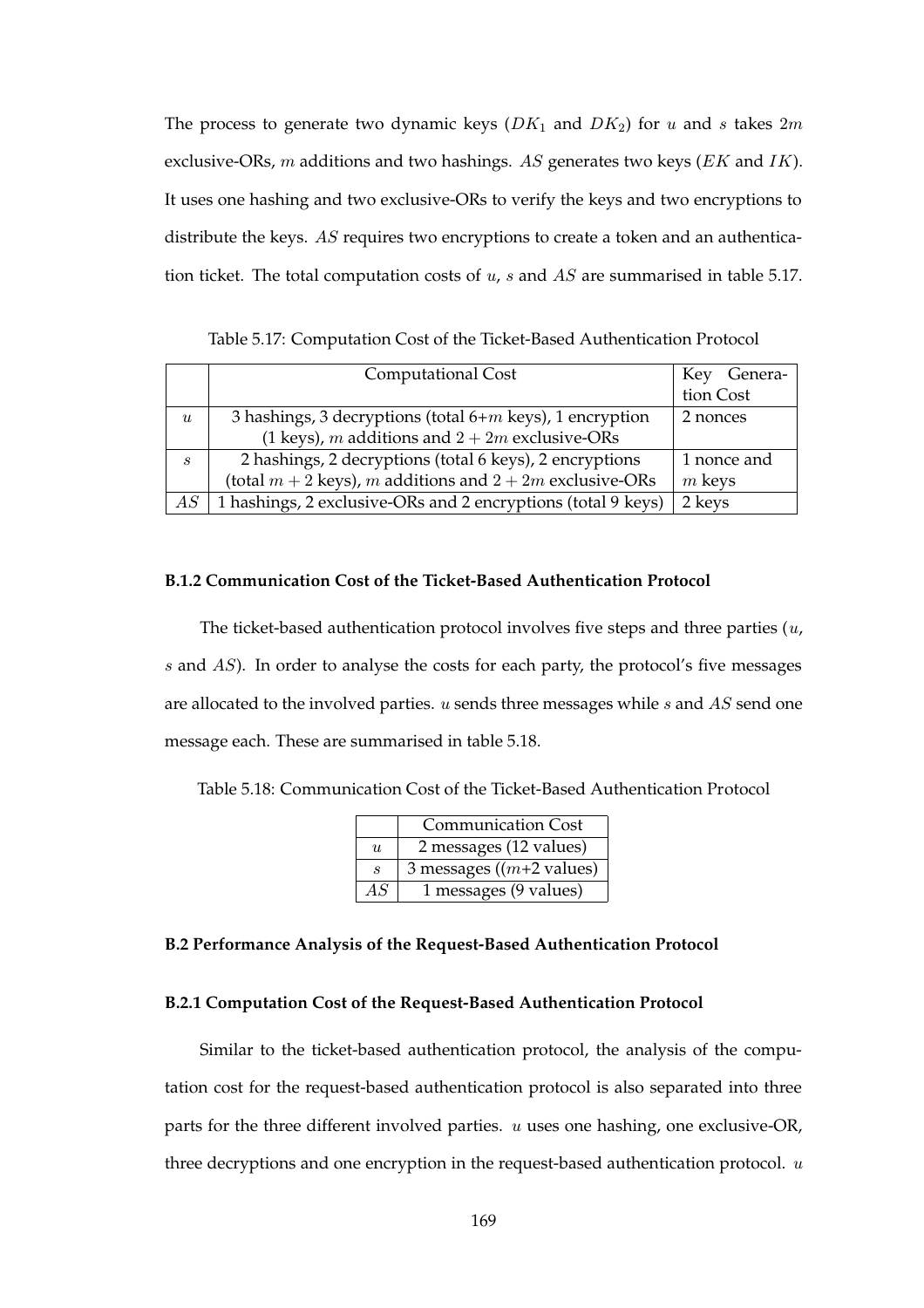also generates two nonces ( $N_u$  and  $N'_u$ ). Similarly, s uses one hashing, one exclusive-OR, two decryptions and two encryptions for authentication. It generates two nonces  $(N_s$  and  $N'_s$ ) and m temporary keys  $(TK_1, \ldots, TK_m)$ . The process to generate two dynamic keys ( $DK_1$  and  $DK_2$ ) for u and s takes  $2m$  exclusive-ORs, m additions and two hashings.  $AS$  generates two keys ( $EK$  and  $IK$ ). It uses two hashings and two exclusive-ORs to verify the message signature and two encryptions to distribute the initial keys. The total computation costs for  $u$ ,  $s$  and  $AS$  are summarised in table 5.19.

Table 5.19: Computation Cost of the Request-Based Authentication Protocol

|                             | <b>Computation Cost</b>                                        | Key Genera-  |
|-----------------------------|----------------------------------------------------------------|--------------|
|                             |                                                                | tion Cost    |
| u                           | 3 hashings, 3 decryptions (total $5 + m$ keys),                | 2 nonces     |
|                             | 1 encryption (2 keys), m additions and $2m + 1$ exclusive-ORs  |              |
| $\mathcal{S}_{\mathcal{S}}$ | 3 hashings, 2 decryptions (total 5 keys), 2 encryptions (total | 2 nonces and |
|                             | $m + 2$ keys), m additions and $2m + 1$ exclusive-ORs          | $m$ keys     |
| AS                          | 2 hashings, 2 exclusive-ors and 2 encryptions (total 6 keys)   | 2 keys       |

### **B.2.2 Communication Cost of the Request-Based Authentication Protocol**

Of the six messages in the request-based authentication protocol,  $u$  sends two messages, s sends three messages and AS sends one message. The communication cost is summarised in table 5.20.

Table 5.20: Communication Cost for the Request-Based Authentication Protocol

|                             | <b>Communication Cost</b>    |  |  |
|-----------------------------|------------------------------|--|--|
| $\boldsymbol{u}$            | 2 messages (5 values)        |  |  |
| $\mathcal{S}_{\mathcal{S}}$ | 3 messages (11 + $m$ values) |  |  |
| AS                          | 1 messages (6 values)        |  |  |

The performance analysis results in B1 and B2 are compared with the described authentication protocols in section 5.3.1. The performance comparison of the two authentication protocols in the next part is used to identify the services that are suitable for the ticket-based authentication protocol and the request-based protocol. The comparison also presents the advantages and disadvantages in terms of the resource consumption of users, services and the authentication service in each protocol.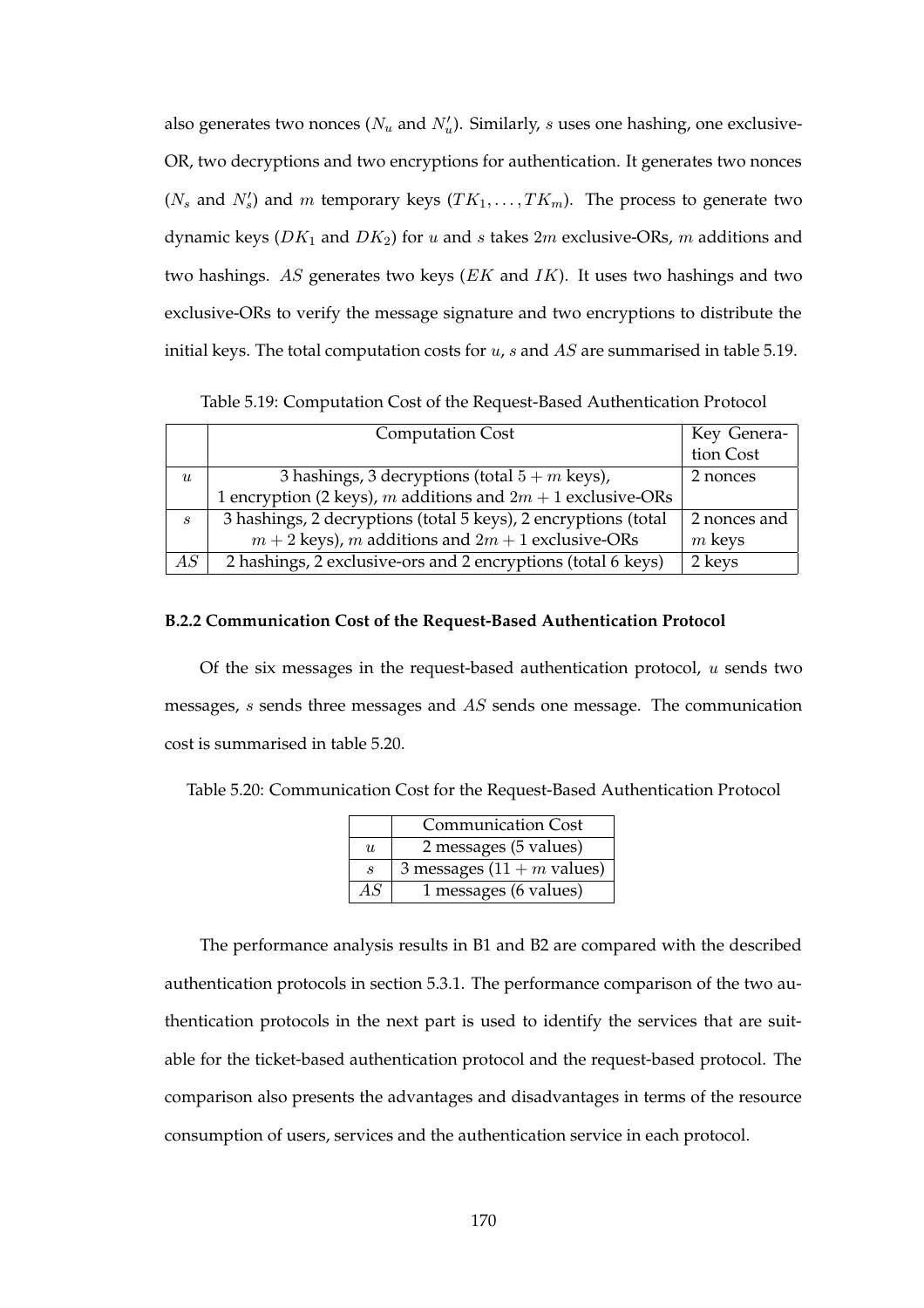## **B.3 Comparison of the Ticket-Based Authentication and the Request-Based Authentication Protocols**

Each protocol has its own advantages and disadvantages in computation and communication. The computation costs of  $u$  and  $s$  of the ticket-based authentication protocol are similar to those of the request-based authentication protocol. In addition, the computation cost of  $AS$  in the ticket-based authentication protocol (1 hashing + 2 encryption (9 keys)) is larger than that of the request-based authentication protocol (2 hashings + 2 encryption (6 keys)). Therefore, the request-based authentication protocol demonstrates a computation advantage for authentication service AS. However, the communication costs of  $u$  and  $s$  in the request-based authentication protocol are larger than those of the ticket-based authentication protocol.

Each authentication protocol is suitable for different types of applications. The above analysis shows that the ticket-based authentication protocol is better suited to services running on mobile devices that have limited computation resources and low bandwidths. In this case, AS incurs higher costs so that the service has lower computation and communication costs. In contrast, the request-based authentication protocol is better suited to services running on dedicated servers in wired networks. Services require greater communication resources to send more messages. However, users  $u$  in the request-based authentication protocol utilise fewer communication resources. In the next section, the above computation and communication costs of both authentication protocols are used to calculate the total cost of the authentication controller.

### **B.4. Performance Analysis of the Authentication Controller**

The total cost of the authentication controller is the combined cost of authentication from the two authentication protocols. Let  $A_1$  and  $A_2$  be the number of authentication requests using the ticket-based authentication protocol and the request-based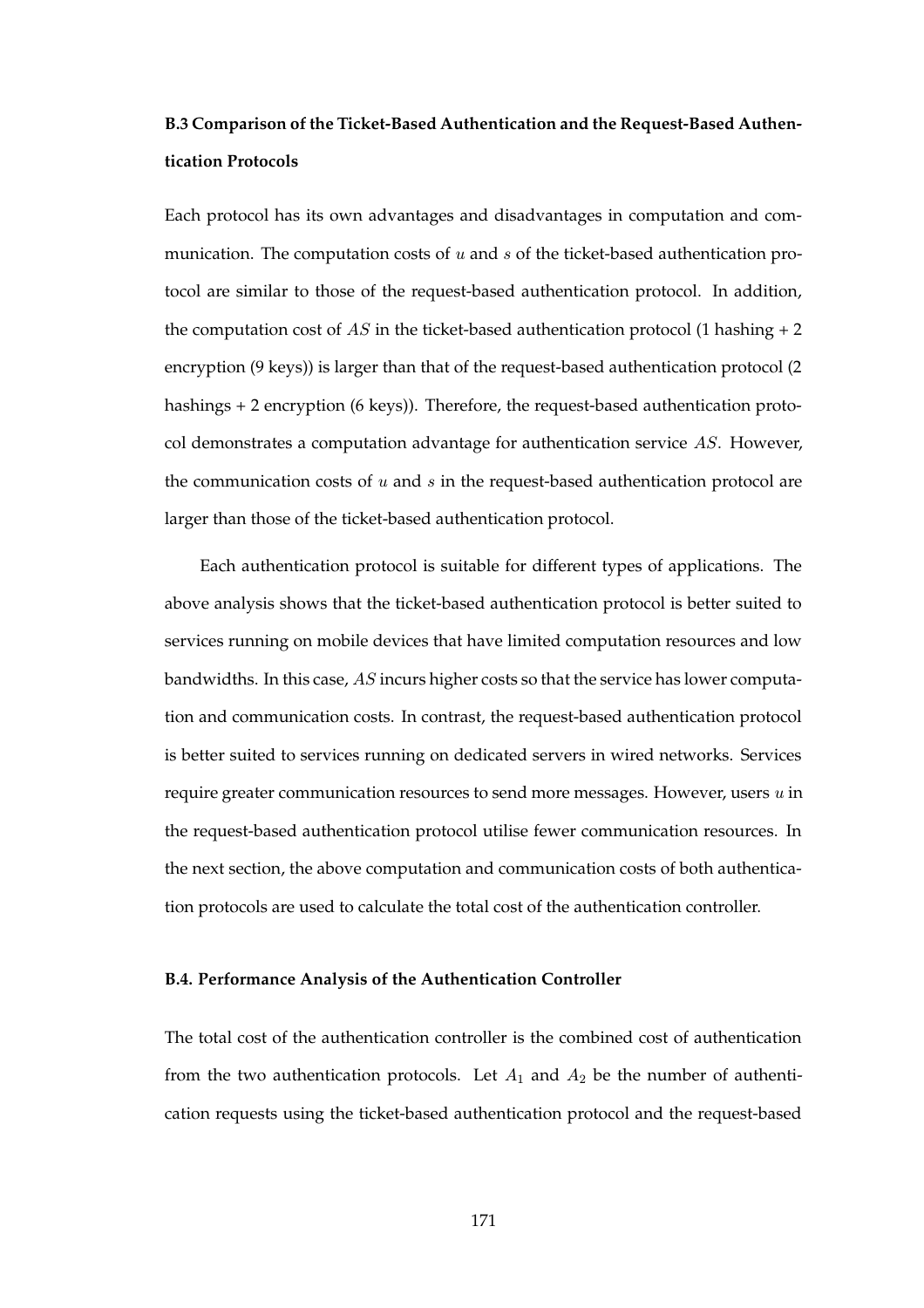authentication protocol respectively. The total costs of the authentication controller are summarised in table 5.21.

|                             | <b>Computation Cost</b> | <b>Communication Cost</b> |
|-----------------------------|-------------------------|---------------------------|
| $\boldsymbol{u}$            | $A_1(10+m) + A_2(10+m)$ | $3A_1 + 2A_2$             |
| $\mathcal{S}_{\mathcal{S}}$ | $A_1(8+m) + A_2(10+m)$  | $A_1 + 3A_2$              |
| AS                          | $10A_1 + 8A_2$          | $A_1 + A_2$               |

Table 5.21: Total Costs for an Authentication in the Authentication Controller

The performance analysis in table 5.21 is used to conduct a simulation to compare AMUS with existing authentication approaches in section 5.3.1. The security and performance analysis of the proposed authentication realisation in section 5.1 and 5.2 are compared and discussed further in the next section.

### **5.3 Discussion**

This section investigates the analysis results of the previous sections to examine in more detail the security and performance features of the authentication realisation and its mechanisms. The results are also compared with previous approaches. The investigation determines that the proposed authentication can achieve both security and efficiency. It also confirms the advantages of the authentication realisation over previous approaches.

In the first subsection, a comparison of the security and performance features between the authentication realisation and other authentication methods (Kerberos, OpenID and PAKE) is presented. The ability to overcome the security vulnerabilities found in section 2.7 is used as the criteria to examine and to compare the security features. The comparison results are used to determine whether the authentication realisation can achieve the security features necessary to resist attacks. Likewise, a performance comparison using computation and communication cost analysis, queueing theory and simulation is given in section 5.3.1. The comparison results are used to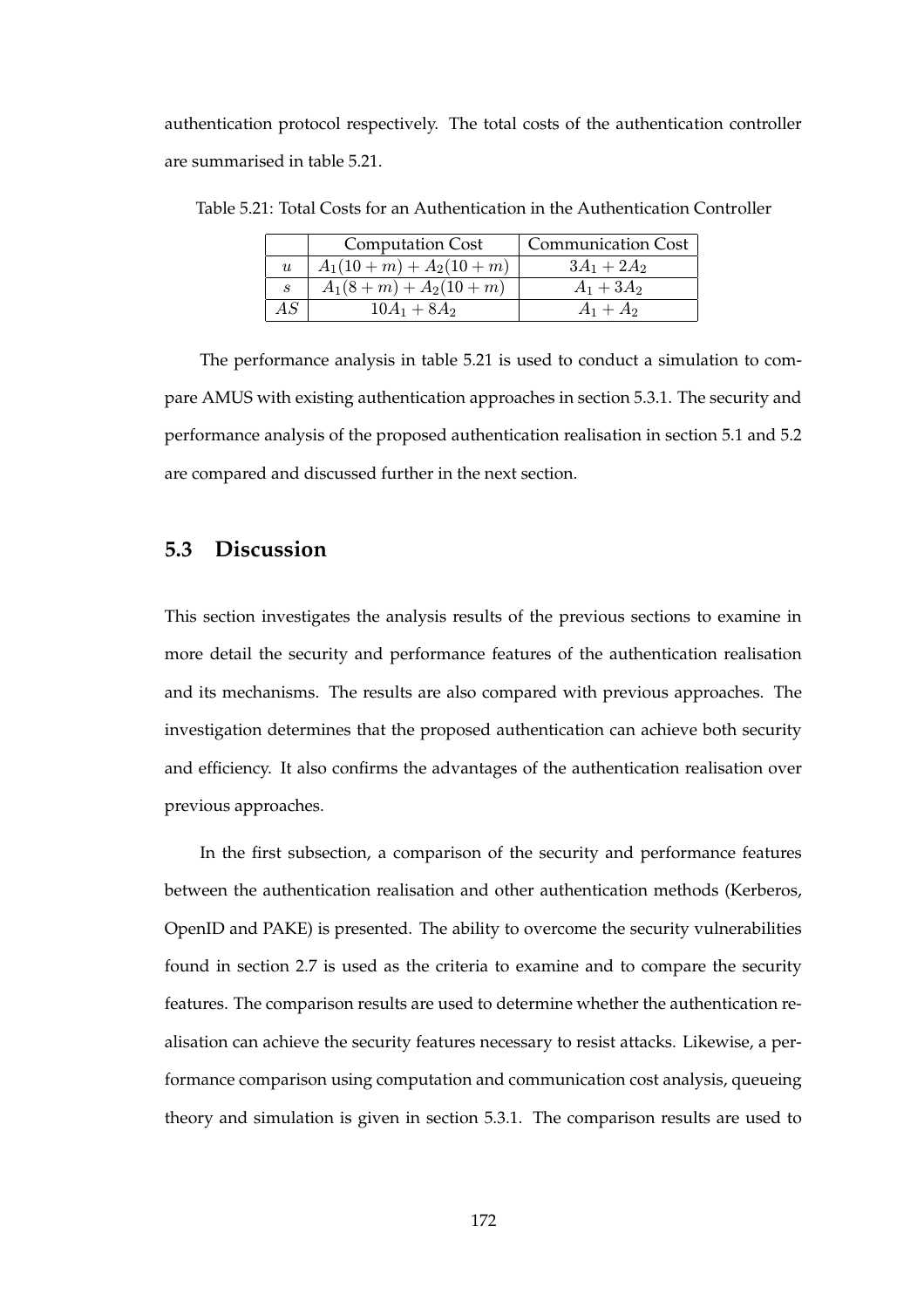confirm the advantages in both security and performance of the authentication realisation over other authentication approaches. The following section, 5.3.2, compares the performance of MOGKM to LKH using queueing theory and simulation. Section 5.3.3 discusses how to meet security requirements while incurring minimal costs in dynamic keys and authentication. An extended authentication model for audit tracing is proposed in section 5.3.4.

# **5.3.1 A Comparison of the Proposed Authentication Protocols with Existing Authentication Protocols**

In this section we compare two features: security and efficiency. The comparison validates the balance between the two goals of security and efficiency. For an authentication method for wireless network users and services to be effective, it is critical that the method balances security and efficiency. Of the two goals, security is the most important.

### **A. Security**

In this section, we examine and compare three existing authentication methods (Kerberos, OpenID and PAKE) (see section 2.7), the ticket-based authentication protocol (TBAP) and the request-based authentication protocol (RBAP) in section 4.4 in light of the three common attacks (replay, cryptanalysis and phishing). The results are listed in table 5.22.

| --------    |          |               |          |
|-------------|----------|---------------|----------|
|             | Replay   | Cryptanalysis | Phishing |
| Kerberos    | Possible | Possible      | Secure   |
| OpenID      | Secure   | Possible      | Possible |
| <b>PAKE</b> | Secure   | Possible      | Secure   |
| <b>TBAP</b> | Secure   | Secure        | Secure   |
| <b>RBAP</b> | Secure   | Secure        | Secure   |

Table 5.22: Security Comparison of Possible Attacks on the Existing Authentication Methods and the Two Proposed Authentication Protocols in the Authentication Realisation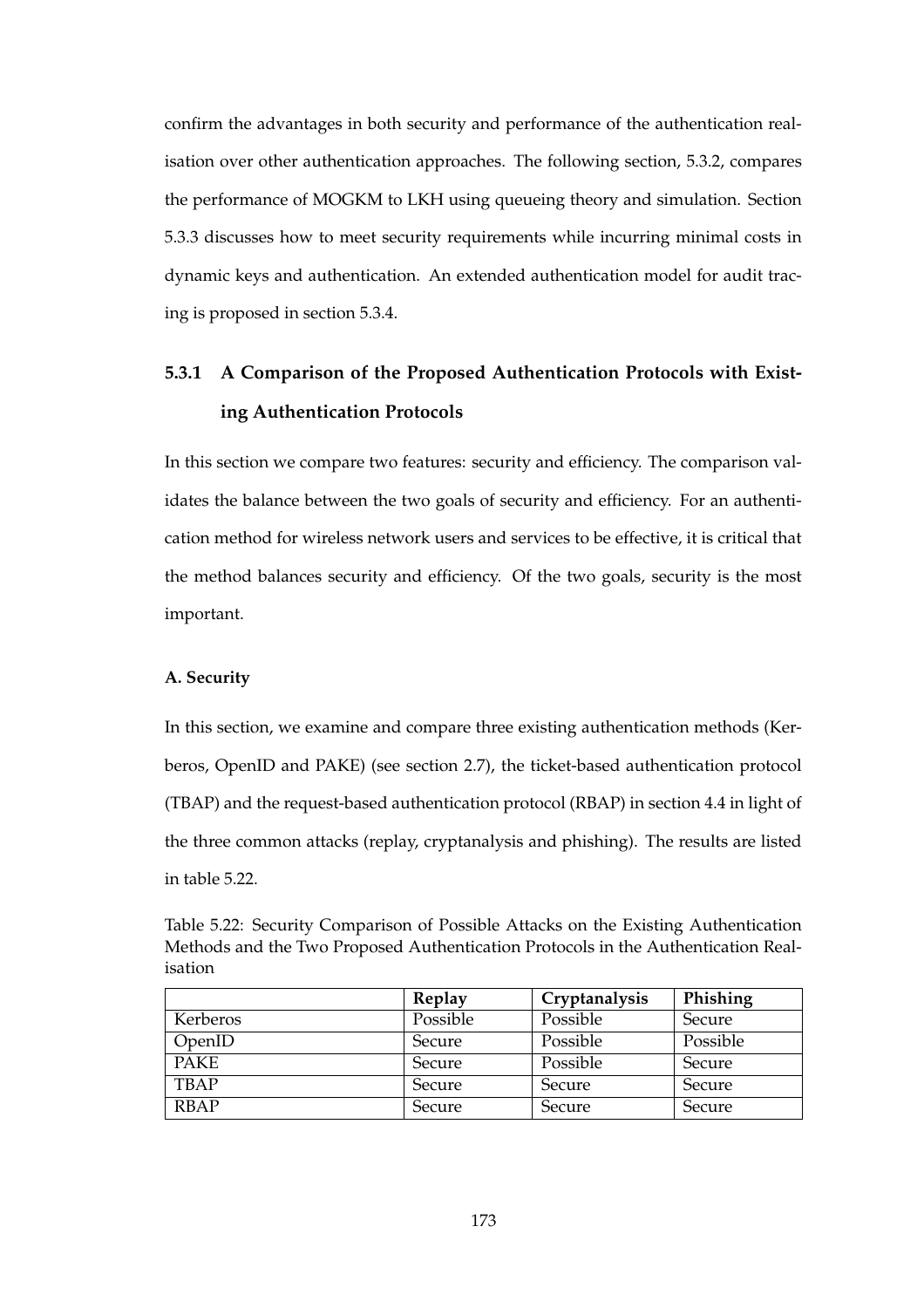The comparison in table 5.22 shows that only the ticket-based and request-based authentication protocols are secure under these three common attacks on authentication. As the proposed authentication is based on group key management and dynamic keys, the proposed authentication realisation with the two authentication protocols is still secure even if one or more dynamic keys or authentication keys are compromised. In contrast, compromised authentication keys or session keys in the three authentication methods may lead to unauthorised access even with the password-based public key cryptographic authentication method (PAKE). Hence, we can conclude that the authentication realisation can achieve security via its two authentication protocols.

### **B. Performance**

We examine the performance of the different authentication methods by two different methods: (1) analysing the total number of encryptions and number of messages; and (2) analysing the response time of the authentication realisation using queueing theory and simulation. The first method is based on an analysis of each of the two authentication protocols in the authentication realisation while the second method is conducted based on the combination of the two authentication protocols as a whole. The results of the comparison using the second method via simulation confirm the comparison results based on the number of encryptions and messages.

#### **B.1 Computation and Communication Comparison**

We compare the results from the existing authentication methods in section 2.7 against the performance analysis results of the ticket-based authentication and the request-based authentication protocols found in section 5.2.2. Two temporary keys  $(m=2)$  in both the ticket-based and the request-based authentication protocols are used for the comparison. The results are shown in table 5.23.

The results in table 5.23 show that the request-based authentication protocol (RBAP) and the ticket-based authentication protocol (TBAP) are more efficient than the other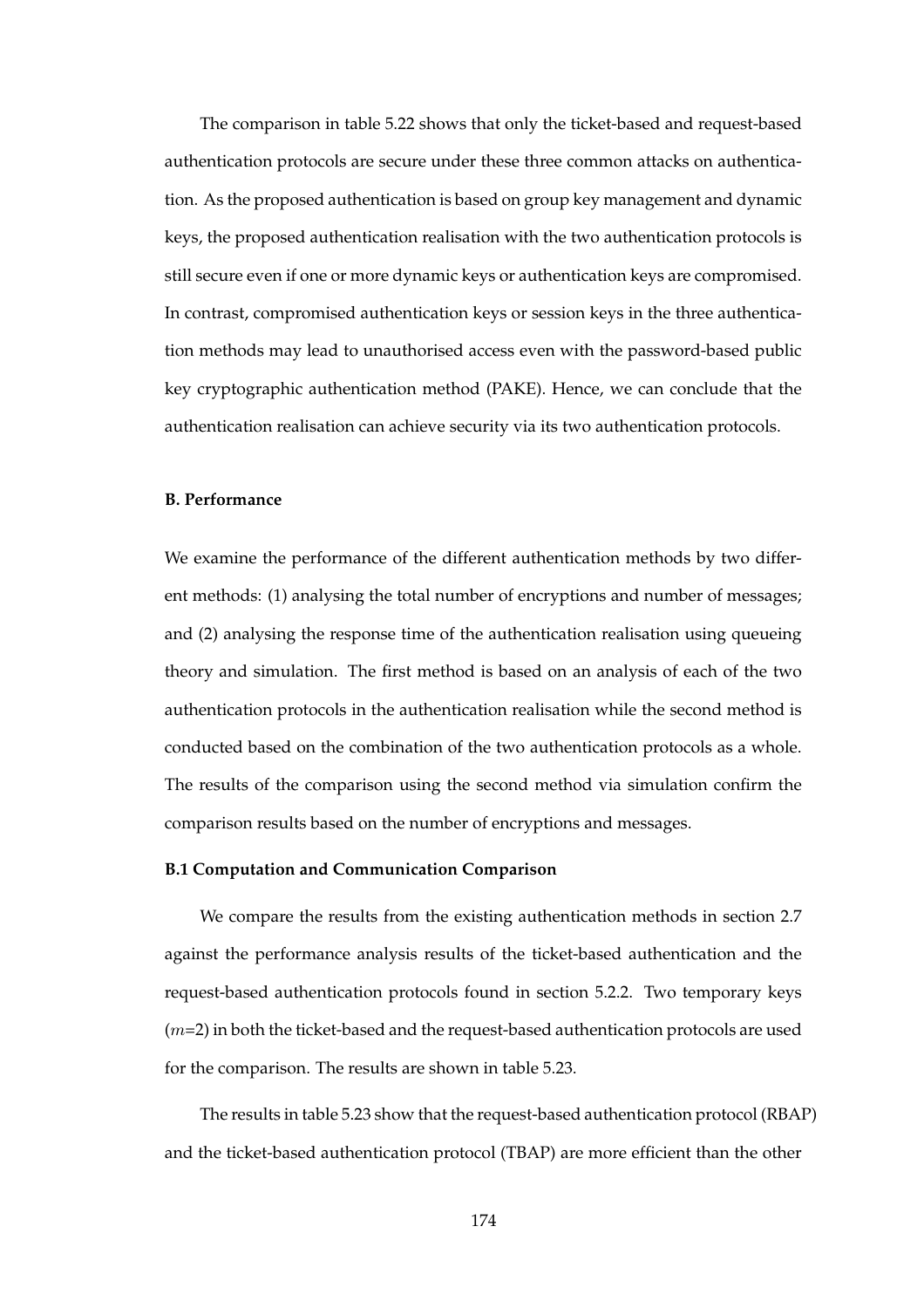|             | Asymmetric | Symmetric  | <b>Number of Messages</b> |
|-------------|------------|------------|---------------------------|
|             | Encryption | Encryption |                           |
| Kerberos    | U          | 23         |                           |
| OpenID      | b          | 62         | 25                        |
| EKE         |            | 12         |                           |
| <b>TBAP</b> | O          | 15         |                           |
| <b>RBAP</b> |            | 14         |                           |

Table 5.23: Performance Comparison of the Proposed Authentication Protocols and the Existing Authentication Methods

authentication methods. The request-based and ticket-based authentication protocols show clear advantages in terms of computation cost as they incur the least computation cost for encryption. Furthermore, the communication cost of these two proposed authentication protocols is no larger than the other protocols.

In the next section, to determine whether the authentication realisation meets the goal of efficiency, the performance of the authentication realisation as a whole is compared to the performance of the Kerberos, OpenID and PAKE approaches when using queueing theory and simulation.

### **B.2 Comparison using Queueing Theory and Simulation**

In this section, queueing theory [GC98] is used to analyse the performance of the authentication realisation. Queueing systems with autonomous services were originally studied in [Bor76] [Bor84] for modelling systems in maths. They allow several performance calculations including the average waiting time in a queue and the average response time. Of the two types of queueing networks (open queueing networks and closed queueing networks), the closed queueing network is more suitable because it has a finite number of users (or requests).

We developed a modelling strategy using closed queueing networks [Kum95] to represent the authentication realisation with one AS and  $T_n + R_n$  services in wireless networks. Let  $T_n$  services using the ticket-based authentication protocol be  $S_{T1}, \ldots, S_{Tn}$ and let  $R_n$  services using the request-based authentication protocol be  $S_{R_1}, \ldots, S_{R_n}$ .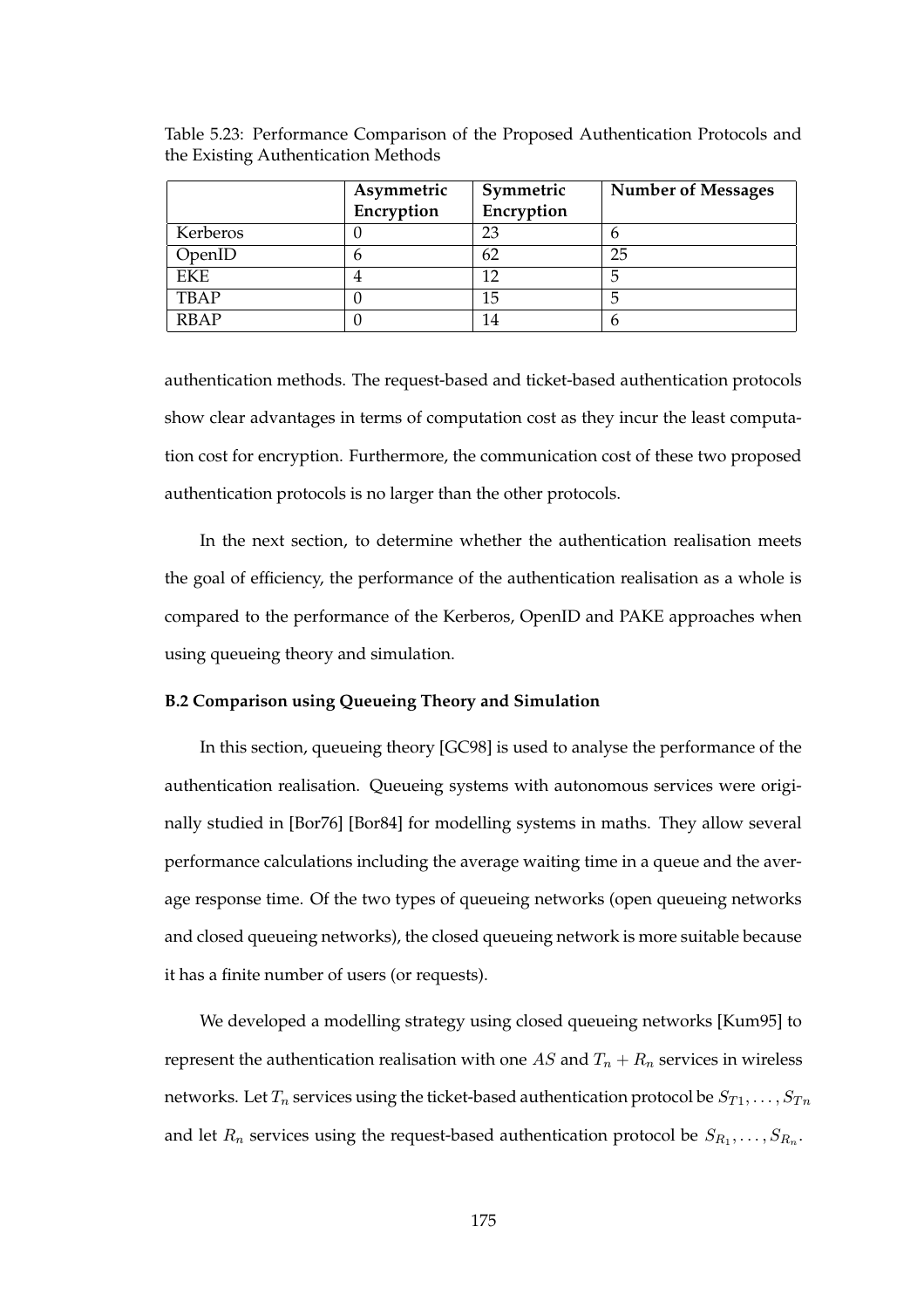This technique allows us to model the authentication realisation with a combinations of  $T_n$  services using the ticket-based authentication protocol and  $R_n$  services using the request-based authentication protocol. Figure 5.1 presents the queueing network topology of the authentication realisation. The queueing network maintains independent Markov chains with Poisson arrivals for  $T_n + R_n$  services. Users travel in the closed queueing network between services and sequentially wait to be served.



Figure 5.1: The Queueing Network Topology for the Authentication Realisation

The performance measurements are derived from the queueing network for each service and the authentication realisation as a whole system. The measurements include the average load (the average number of authentication requests), the average waiting time, the authentication throughput and the response times. The response times obtained from the measurement of the queueing network for the authentication realisation are compared with those of Kerberos, OpenID and PAKE.

Figure 5.2 plots the authentication load against the response times of the authentication realisation for the AMUS model, Kerberos, OpenID and PAKE (we also built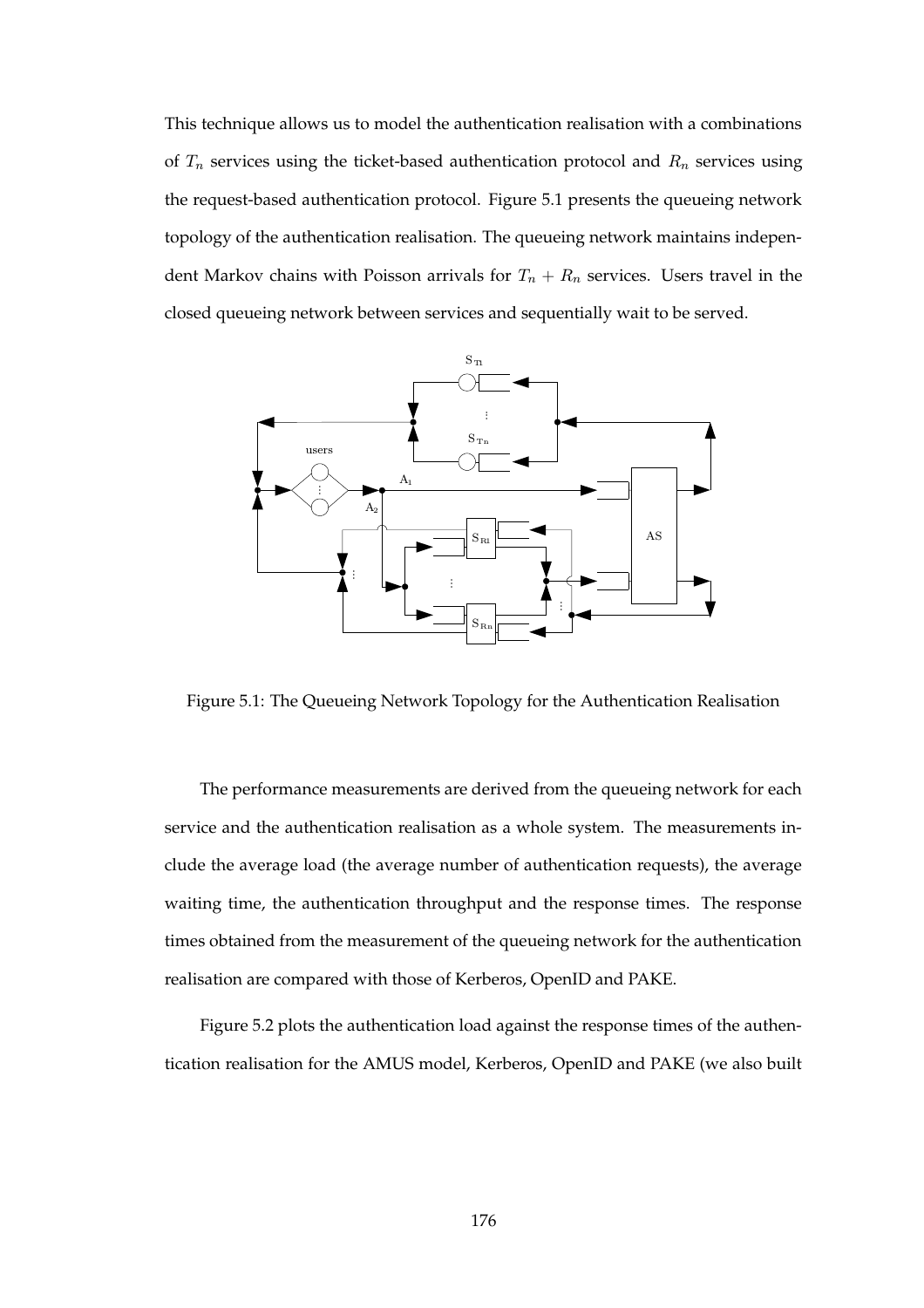queueing networks for these authentication methods). The service times for a single block symmetric encryption/decryption, hash function and a asymmetric encryption/decryption in both services were assumed to be  $19 * 10^{-5}ms$ ,  $8.6 * 10^{-5}ms$  and 0.35ms respectively in a measurement running on a Intel Pentium 4 (Prescott) 2.66Ghz. The service times of these cryptographic operations in mobile devices were assumed to be 0.2ms, 0.9ms and 40ms. The wireless network speed was assumed to be 1,024 kbps in the simulation runs for the authentication realisation, Kerberos, OpenID and PAKE.



Figure 5.2: The Response Time versus Authentication Load Comparison

The response times in figure 5.2 rise from the initial point to demonstrate that the response times of the authentication realisation of the AMUS model are the smallest of all the protocols. Because of the high computation cost associated with using asymmetric key cryptography on mobile devices, the response times for the OpenID and PAKE authentication methods are the highest. Kerberos also has longer response times than the proposed authentication. In conclusion, the use of queueing theory demonstrates the superiority, in terms of performance, of the realisation authentication proposed in the previous section.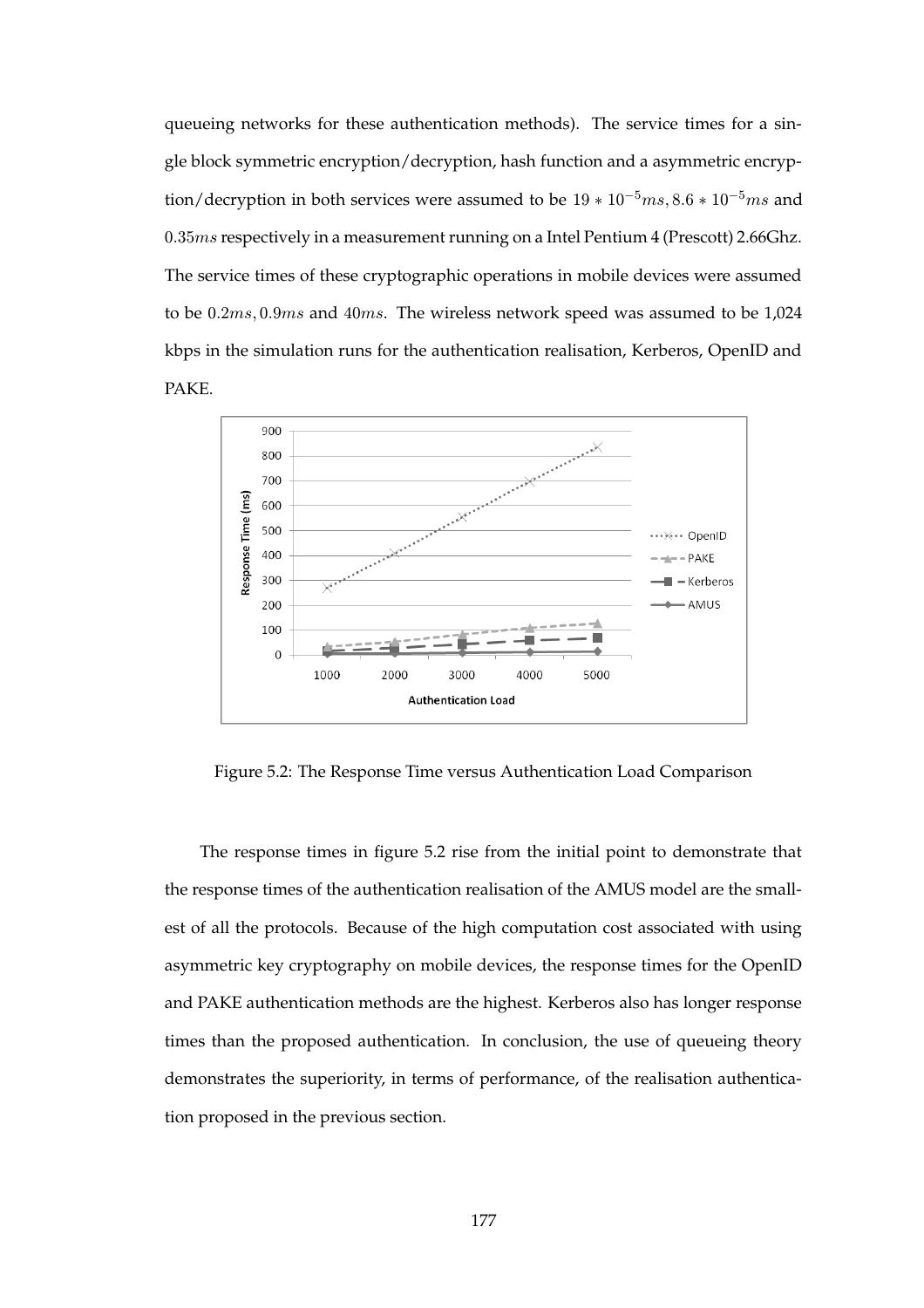In the authentication layer, the advantages in both security and performance of the authentication in wireless networks are achieved by using dynamic key cryptography. In the above comparisons, the authentication realisation is assumed to use two temporary keys ( $m = 2$ ) to create dynamic keys. However, the authentication realisation is not restricted to only two temporary keys for balancing security and efficiency. The number of temporary keys used to create dynamic keys can be increased to enhance security. The following discussion investigates parameter variations in dynamic keys, the effects on security and performance and the weakness of dynamic keys.

### **5.3.2 Discussion of the Dynamic Key Cryptography**

In this subsection we examine features of the dynamic key cryptography used for authentication. The first part (A) answers the question of how to find the smallest key size and number of parameters  $(m)$  for function  $f(.)$  to satisfy the security requirements. The second part (B) investigates how to find the most appropriate length of the dynamic key sequence. The last part (C) discusses the drawbacks of dynamic keys and in particular, synchronisation problems and how to reduce these problems and resynchronise dynamic keys.

### **A. Key Size and Parameters**

Cryptographic systems usually require longer key sizes to achieve higher security. In dynamic key cryptography systems, the security of dynamic key sequences also depends on the key sizes and the number of parameters of function  $f(.)$  to generate dynamic keys as analysed below. To prove this statement, the following theorem is introduced.

**Theorem 5.4.** *The security of a cryptography system using a dynamic key sequence is proportional to the number of parameters* m *for function f(.) used to create dynamic keys and the key size of each dynamic key.*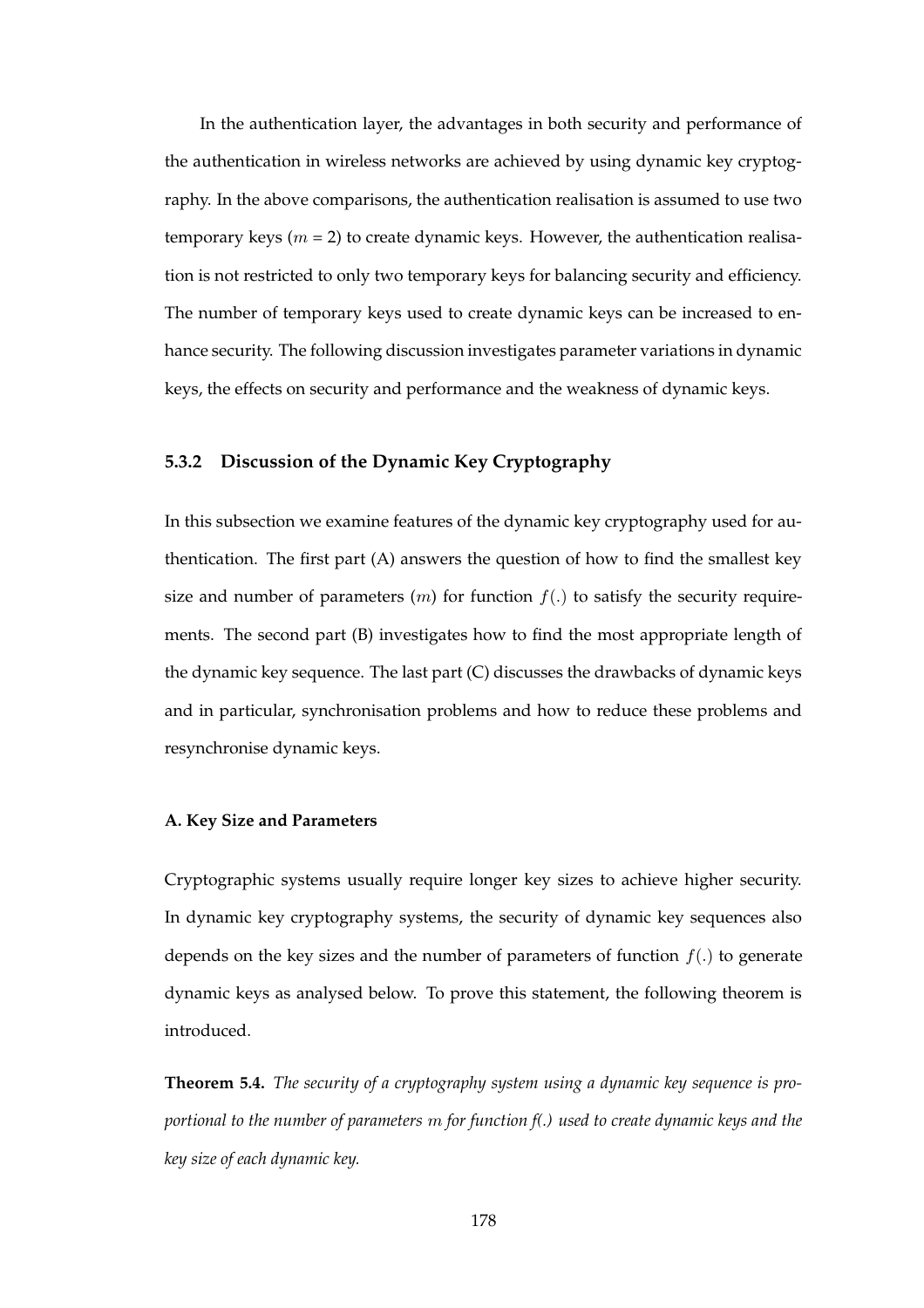*Proof.* Let A be the algorithm to guess a dynamic key. Let the probability of correctly guessing a dynamic key  $DK_i$  be denoted as  $Pr(A(DK_i))$ . To compute the current and future dynamic keys  $DK_c, DK_{c+1}, \ldots$ , an adversary must obtain the function  $f(.)$  as well as its parameters.

The function  $f(.)$  used to generate the current dynamic key  $DK_n$  from  $m+1$  input parameters in the dynamic key generation scheme is written as follows:

$$
DK_n = f(SK, DK_{n-m}, \dots, DK_{n-2}, DK_{n-1})
$$
\n(5.12)

Because of property 4.2 and lemma 4.2, the probability of guessing one dynamic key correctly is assumed to be independent from an adversary's knowledge of any used dynamic key. The security level for a dynamic key cryptographic system is presented as the probability of breaking the sequence of dynamic keys. Assuming that an adversary knows the function  $f(.)$ , the probability of breaking the sequence of dynamic keys can be computed as:

$$
Pr(\{DK_i\}) = Pr(A(SK)) \times Pr(A(DK_{i-m})) \times \ldots \times Pr(A(DK_{i-1})) \tag{5.13}
$$

If the cryptographic algorithm can only be broken by an exhaustive search (that is, a brute-force attack), the probability of correctly guessing  $DK_{i-1}$  is  $\frac{1}{2^s}$ , with  $s$  being the bit length of the dynamic key  $DK_i$ . Where  $m + 1$  is the number of parameters of function  $f(.)$ , the probability of breaking the sequence of dynamic keys can be rewritten as follows: m times

$$
Pr({\{DK_i\}}) = \frac{1}{2^s} \times \overbrace{\frac{1}{2^s} \times \ldots \times \frac{1}{2^s}}^{\text{min times}} = \frac{1}{2^{ms+s}}
$$
(5.14)

This result shows that the security of symmetric cryptography using dynamic keys is proportional to both  $m$  and  $s$ . The probability of breaking the cryptography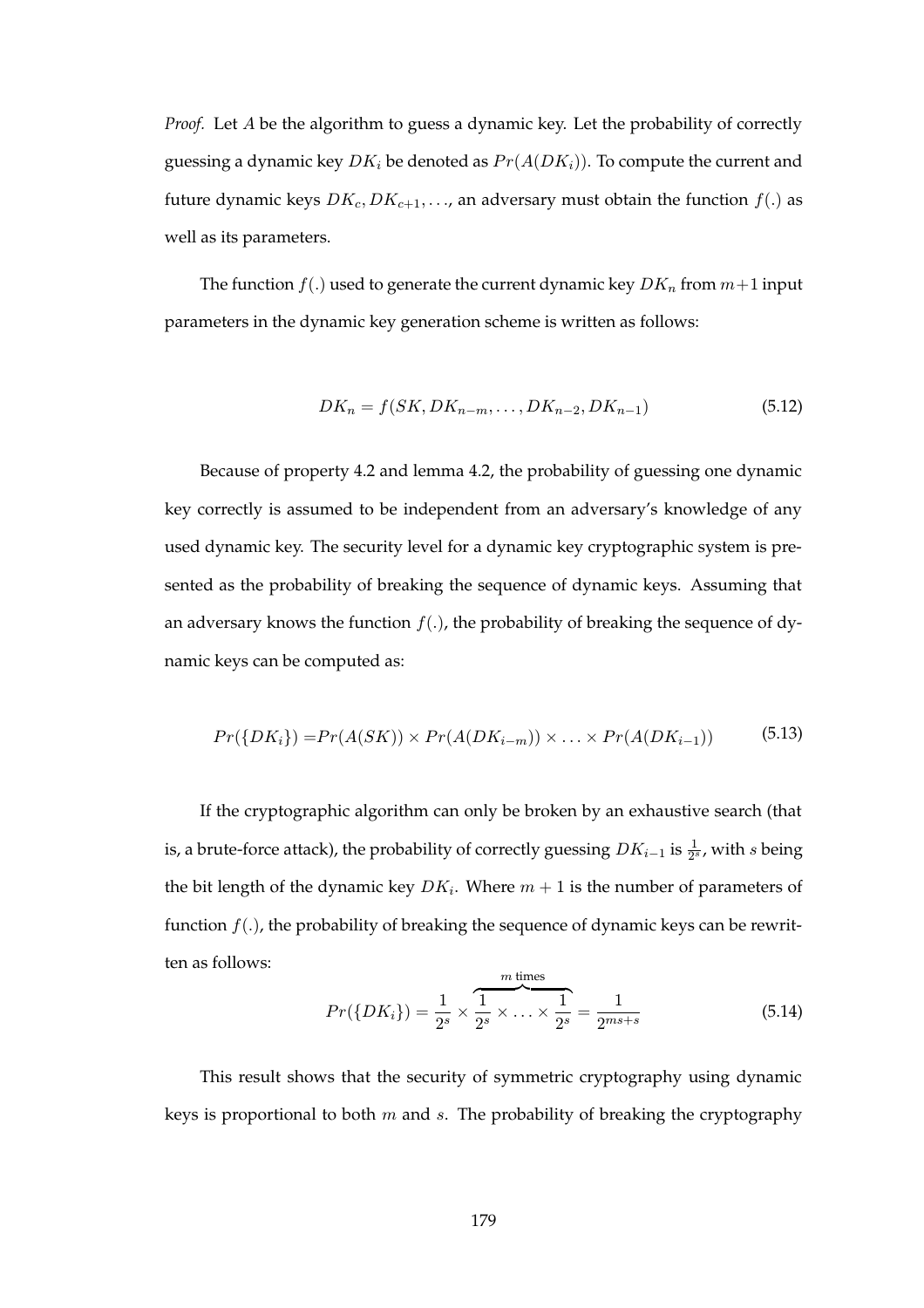system is reduced significantly when either  $m$  or  $s$  is increased. While the probability of breaking a normal session key symmetric cryptographic system is  $\frac{1}{2^s}$ , the probability of breaking a symmetric dynamic key cryptographic system is reduced to  $\frac{1}{2^{ms+s}}$ .  $\Box$ 

The equation (5.14) shows two methods to increase the security of the sequence of dynamic keys. The first method involves increasing the key size  $(s)$  of a dynamic key while the second method involves increasing the number of parameters  $(m)$  used to create the dynamic keys (starting with  $TK_1 \dots TK_m$ ).

However, both of these methods also have disadvantages in terms of high storage, computation and communication costs:

- i. Increasing the key size of the dynamic keys incurs additional encryption and decryption, which in turn often consumes more computational resources. The larger key size also requires slightly more storage space for the longer key size in memory.
- ii. Increasing the number of parameters for function  $f(.)$  will use more memory to ensure all parties remember these parameters. This solution may not suit mobile devices with limited memory and battery power.

Instead of targeting strongly secure dynamic key sequences for all systems, we try to achieve the smallest key size and number of parameters of functions  $f(.)$  while still maintaining the security level for the cryptographic system.

**Corollary 5.3.** *The minimum value of (ms +s) to keep the probability of breaking the dynamic key sequence larger than*  $r$  *is log<sub>2</sub>r*.

*Proof.* Let  $r(r < \frac{1}{2^s}, r \in [0, 1])$  be the highest acceptable probability of breaking the dynamic key sequence, or  $Pr({D K_i}) \leq r$ . The equation (5.14) is deduced as follows: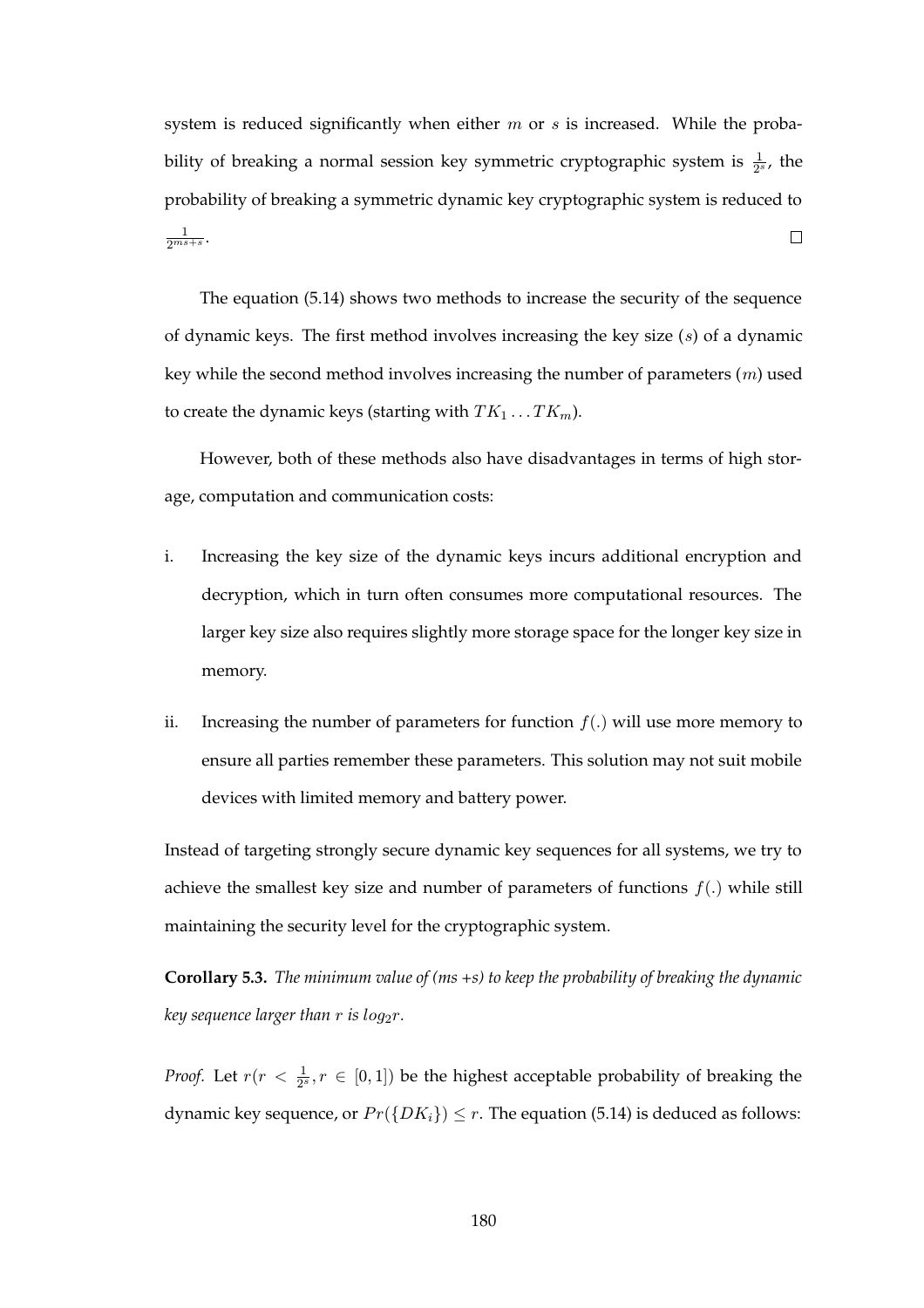$$
\frac{1}{2^{ms+s}} \le r
$$
  
or  $ms + s \ge \log_2 \frac{1}{r} = -\log_2 r$  (5.15)

 $\Box$ 

Figure 5.3 describes the relationship between the requirement of value  $ms + s$  and the value of r.



Figure 5.3: The Relationship Between the Value  $ms + s$  and the Value of  $r$ 

For example, a dynamic key cryptographic system has a 256 bit key size. The highest acceptable probability of breaking the dynamic key sequence  $r$  is  $\frac{1}{2^{1024}}$  (which is equivalent to 1024 bit key cryptography) with the number of parameters  $m$  being  $m \geq 3$ . In other words, the security of a dynamic key cryptographic system using a 256 bit key size and remembering three parameters is equivalent to that of a symmetric cryptographic system using 1024 bit key size without sacrificing computational performance for encryption.

As shown in the analysis above, the sequence of dynamic keys is not secure on an on-going basis. After a period of time, the probability of breaking the dynamic key sequence may be higher than the security requirement level. A new dynamic key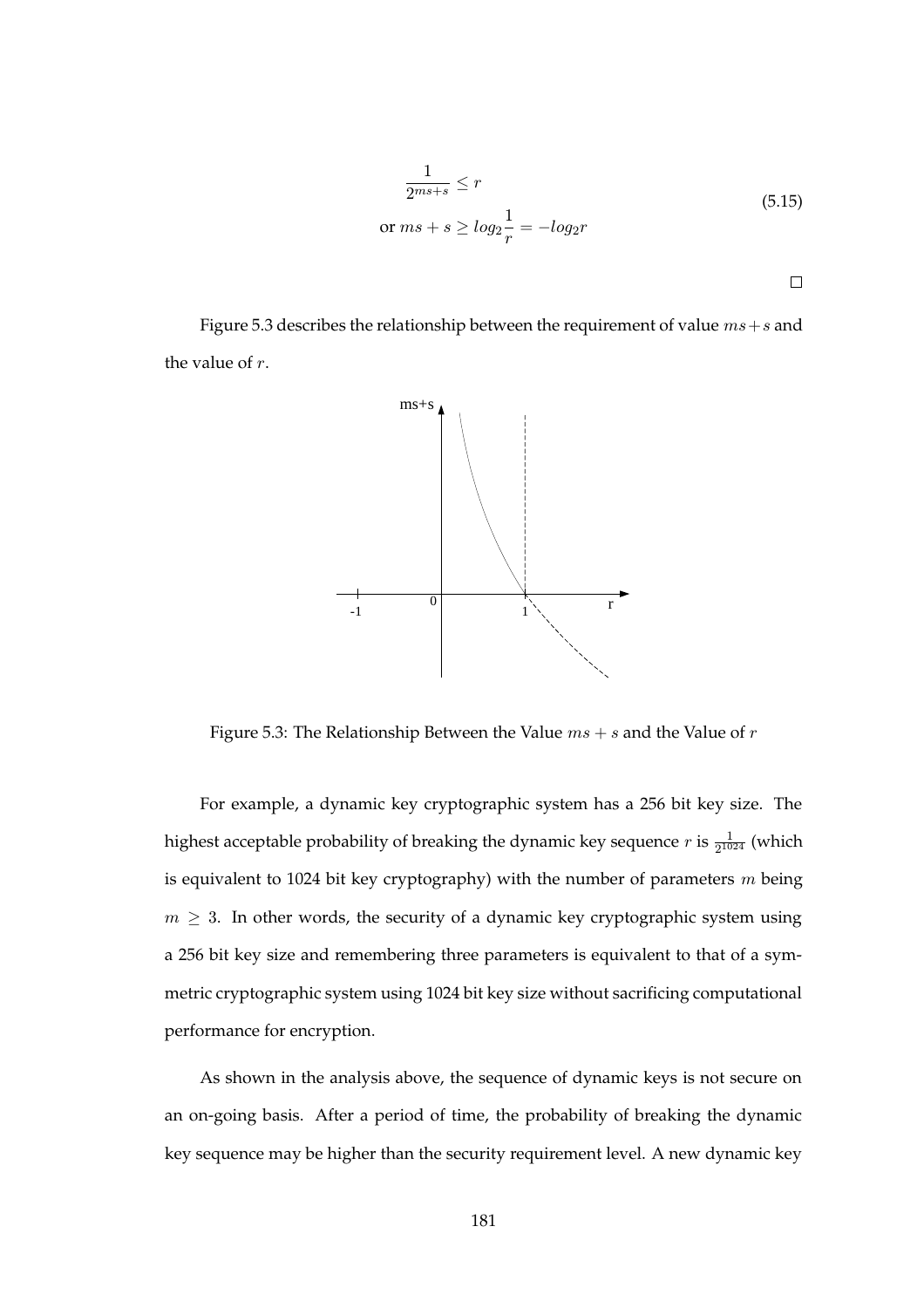sequence needs to be generated using the repeated dynamic key generation scheme to replace the old dynamic key sequence. The following analysis is used to determine the point at which to generate a new dynamic key sequence.

### **B. Dynamic Key Sequence Length**

A dynamic key sequence is only secure for a limited period of time. As in the analysis of theorem 5.4, the probability of breaking the sequence of dynamic keys is  $Pr({DK_i})$  $= \frac{1}{2^{ms+s}}$ . With enough computational power and time, adversaries are able to guess the sequence of dynamic keys. To prevent this vulnerability, once the probability of breaking the dynamic key sequence is higher than the level of security required for the system, the dynamic key sequence is replaced by a new dynamic key sequence using the repeat dynamic key generation scheme.

**Theorem 5.5.** A secure dynamic key sequence has no more than  $\frac{y2^{m+s}}{x} - \frac{y}{xr}$  keys, where y is *the rate of using dynamic keys, x is the trial rate to break a dynamic key sequence and r is the maximum allowed probability of breaking a dynamic key sequence.*

*Proof.* Let x be the average possible number of trials that an adversary can perform to break the dynamic key sequence. At the time  $t$ ,  $xt$  trials are produced. The probability of the adversary correctly guessing the dynamic key sequence is rewritten as follows:

$$
Pr({\{DK_i\}}) = \frac{1}{2^{ms+s} - xt}
$$
\n(5.16)

In the security requirement for the system, let  $r$   $(\frac{1}{2^{ms+s}} < r < \frac{1}{2^s})$  be the maximum probability of breaking the dynamic key sequence in a matter of time and let  $y$  be the average number of dynamic keys used in a unit of time. The condition necessary to maintain the security of the dynamic key sequence is written as follows:

$$
Pr(\{DK_i\}) = \frac{1}{2^{ms+s} - xt} \le r
$$
  
or 
$$
t \le \frac{2^{ms+s}}{x} - \frac{1}{xr}
$$
 (5.17)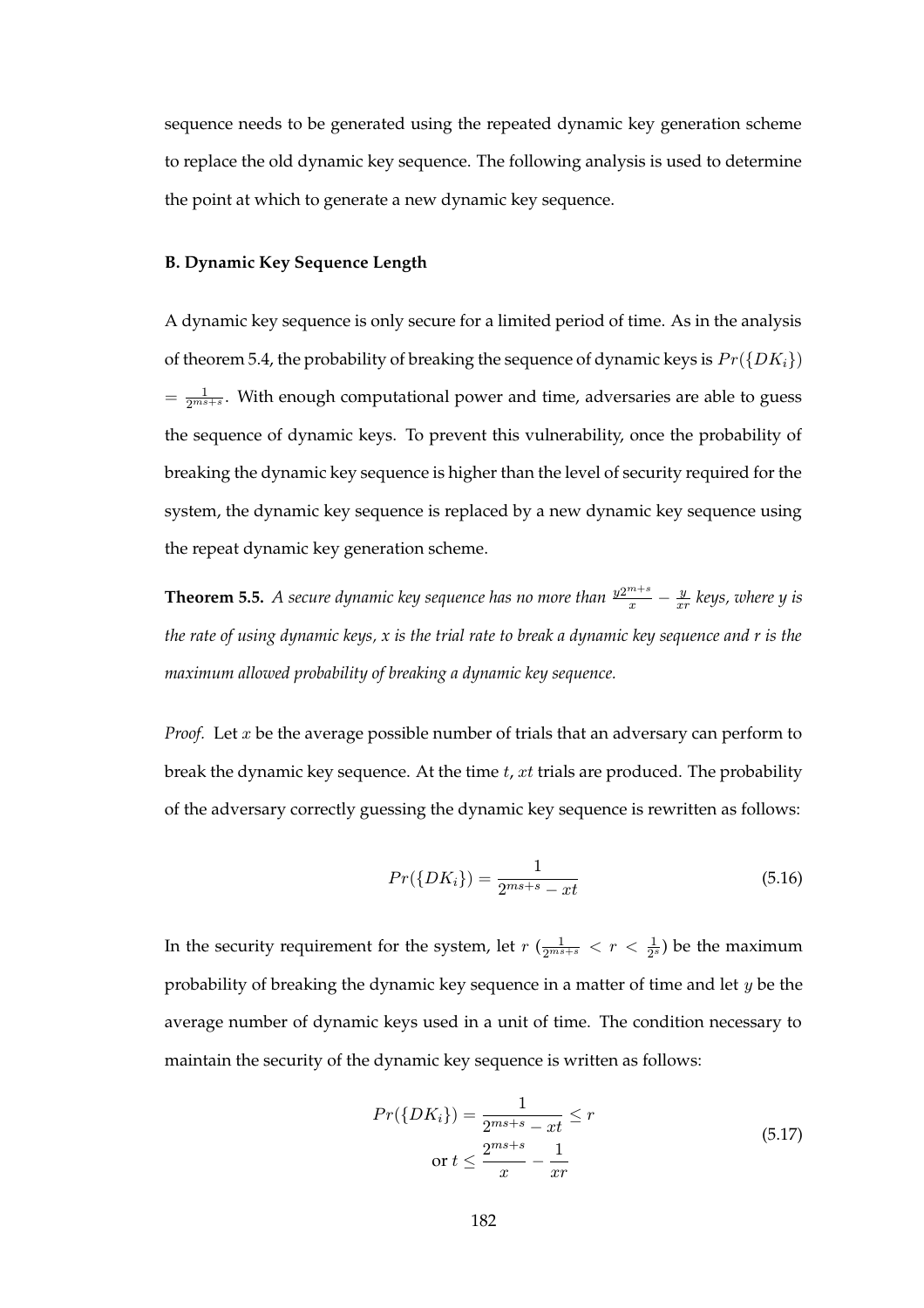Let *n* be the number of dynamic keys have been used in the sequence, or  $n = ty$ . We then have:

$$
n \le \frac{y2^{m+s}}{x} - \frac{y}{xr} \tag{5.18}
$$

Thus, the highest number of secure dynamic keys in the sequence  $n$  is  $\frac{y2^{m+s}}{x} - \frac{y}{xr}$ . When the length of the sequence is higher than this value, the probability of breaking the sequence is larger than  $r$ .  $\Box$ 

For example, let  $x$  be  $2^{64}$ ,  $y = 2^{24}$ ,  $m = 3$ ,  $s = 256$ , and  $r$  be  $\frac{1}{2^{1020}}(\frac{1}{2^{1024}} < r < \frac{1}{2^{256}})$ . *n* should be smaller than  $15 \times 2^{980}$  in order to keep the dynamic key sequence secure. If  $n$  is larger, the repeat dynamic key generation scheme is invoked to generate a new dynamic key sequence.

### **C. The Synchronisation Problem**

Although it has security advantages, dynamic key cryptography has a major drawback known as the synchronisation problem. Based on symmetric cryptography, in a dynamic key cryptography system, the dynamic keys of senders and receivers need to be identical. If the dynamic keys between senders and receivers are not the same, communication breaks down because receivers are no longer able to decrypt messages from senders.

The synchronisation problem results, among other things, from connection problems and malicious attacks from adversaries. Synchronisation problems can arise because of connection problems; communication interruptions are inherent to wireless networks. A synchronisation problem can also happen when an adversary breaks cryptography using a current dynamic key sequence. In another scenario of malicious attack, an adversary can masquerade as a valid sender and send messages encrypted by invalid dynamic keys to confuse a receiver. The adversary can also launch a "man in the middle attack" to interfere with or intercept the communication. If either the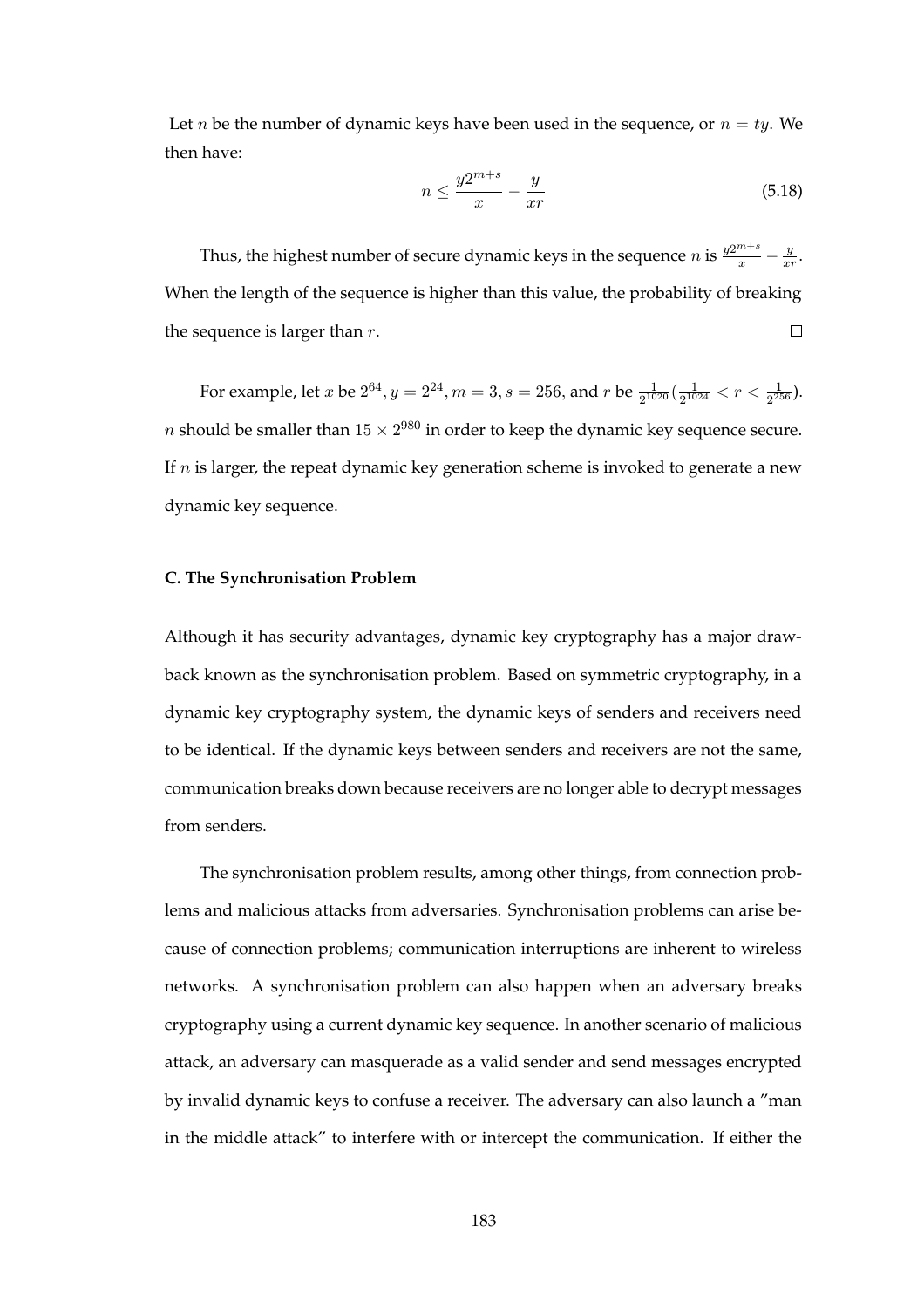receiver or the sender is unaware of the corrupted communication messages, the dynamic keys of the receiver or sender are discarded after being used to decrypt the corrupted messages. The receiver then is no longer able to decrypt future valid messages because its dynamic keys do not match those of the sender.

The risk of the synchronisation problem occurring due to malicious interference can be reduced by appending a message authentication code. A message authentication code is a piece of information normally generated by hashing a message and then adding the hashed message into the original message. The code can be used to authenticate the source and the data integrity of the message. By validating the message authentication code, fraudulent messages from masquerading senders can be detected and ignored by receivers. The order of dynamic keys used between senders and receivers can thus be preserved. However, this approach may create overheads for creating and validating message authentication code that reduce the performance of the cryptography. In addition, message authentication codes are not able to prevent synchronisation problems caused by broken connections or compromised dynamic key sequences.

When a synchronisation problem happens, the resynchronisation dynamic key scheme is invoked to generate a new dynamic key sequence. For example, sender Alice notices that communication with receiver Bob is broken because of a synchronisation problem. Alice sends Bob a resynchronisation message. Bob sends an acknowledgement to Alice and starts the resynchronised dynamic key scheme as follows:

### **Resynchronised Dynamic Key Scheme**

**Step 1:** Both Alice and Bob calculate a new initial key  $EK'$  from the session keys in the old sequence:

$$
EK' = SK \oplus EK \oplus IK \tag{5.19}
$$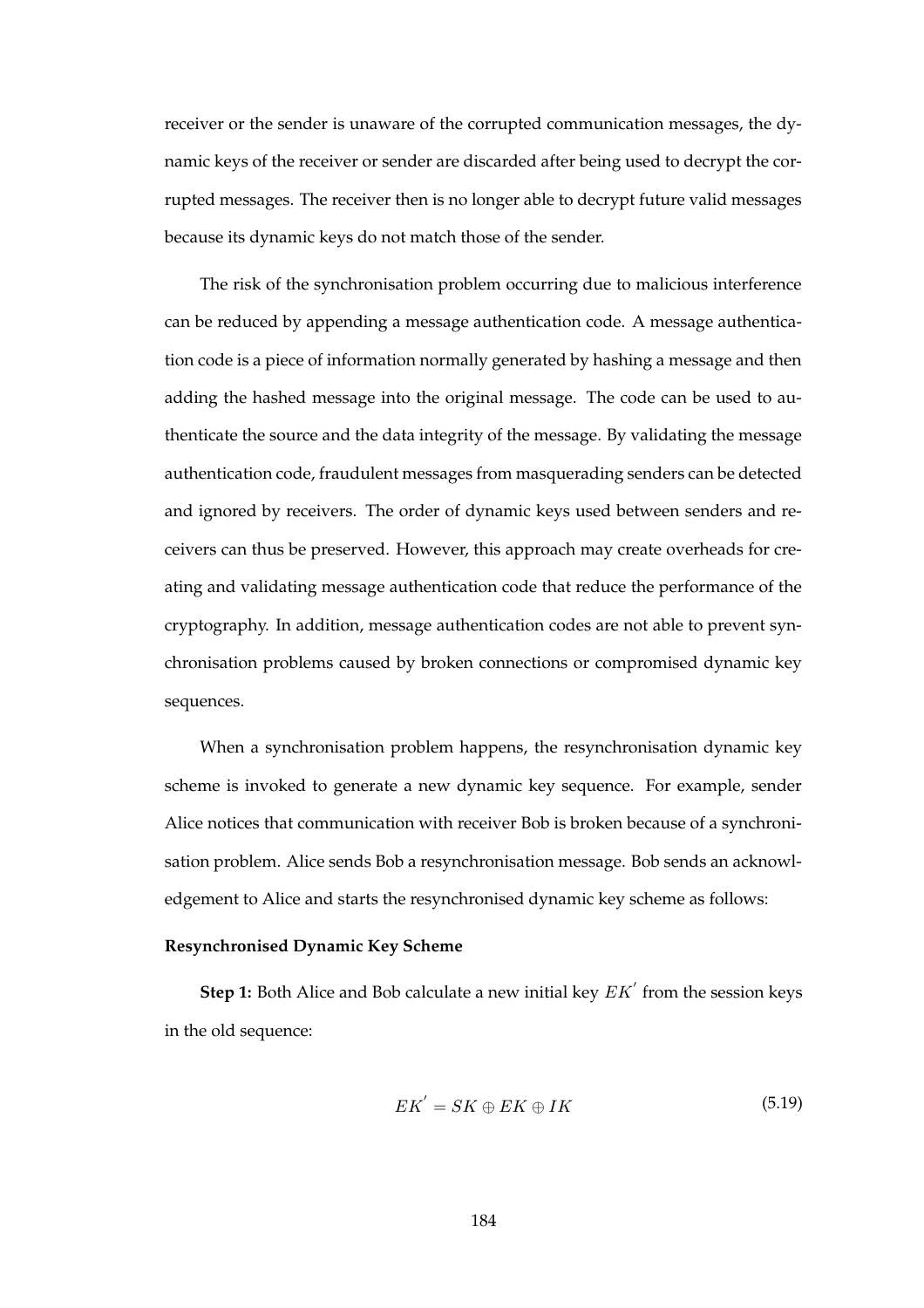**Step 2:** Alice generates a new set of temporary keys  $TK'_1, \ldots, TK'_m$  and sends these to Bob encrypted by  $EK'$ :

$$
A \rightarrow B: \{TK'_1, \ldots, TK'_m\} EK', h(TK_1 \oplus \ldots, TK_m \oplus EK') \tag{5.20}
$$

**Step 3:** Both Alice and Bob compute a new seed key  $SK'$  from  $SK$  and  $TK'_1, \ldots TK'_1$ using additions:

$$
SK' = SK + TK_1 + \dots TK_2 \tag{5.21}
$$

**Steps 4:** Both Bob and Alice generate the sequence of dynamic keys.

This step is the same as step 4 in the initial dynamic key generation scheme. The new seed key  $SK'$  and the new set of temporary keys  $TK'_1, \ldots, TK'_m$  are used to calculate a new sequence of dynamic keys  $TK_1', \ldots, TK_m'.$ 

In addition to the security and performance advantages contributed by dynamic key cryptography in the authentication layer, the authentication realisation also relies on the security and efficiency of the MOGKM scheme used by the group manager in the key management layer. The security of MOGKM is confirmed in section 5.1.1. In the next section, a performance comparison between MOGKM and LKH is presented to demonstrate the performance advantage of the group manager.

### **5.3.3 Comparison Between the MOGKM and LKH**

To analyse the performance of MOGKM, we built another model using closed queueing networks. The model contains one centralised  $GKS$  and a  $z+1$  distributed cell key server CKSs. Each GKS and each CKS are a modelled M/M/1 system. Rekeying operations such as member join, member leave, member switch and handoff are assumed to be queued at  $GKS$  as a Poisson process with constant rate  $\lambda_{join}, \lambda_{leave}, \lambda_{switch}$ and  $\lambda_{handoff}$ . Figure 5.4 presents the queueing network topology of MOGKM.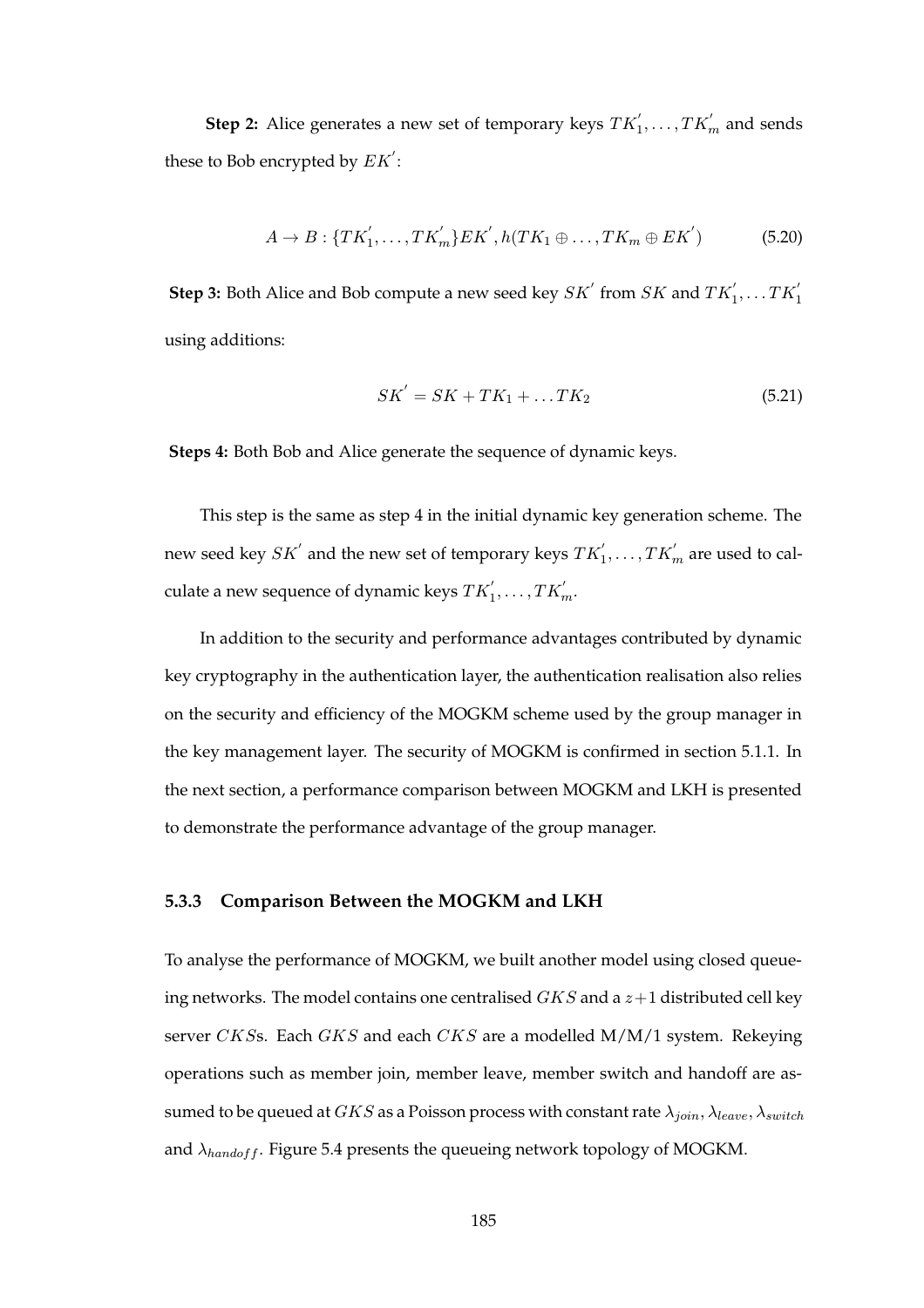

Figure 5.4: The Queueing Network Topology for MOGKM

The response time of MOGKM, derived from the queueing network, is compared to that of LKH. Figure 5.5 plots the response time versus the user load of MOGKM and LKH. The simulation used in the measurement has one GKS and 3 CKSs ( $z = 2$ ).



Figure 5.5: Comparison of Response Times of Rekeying Operations Between LKH and MOGKM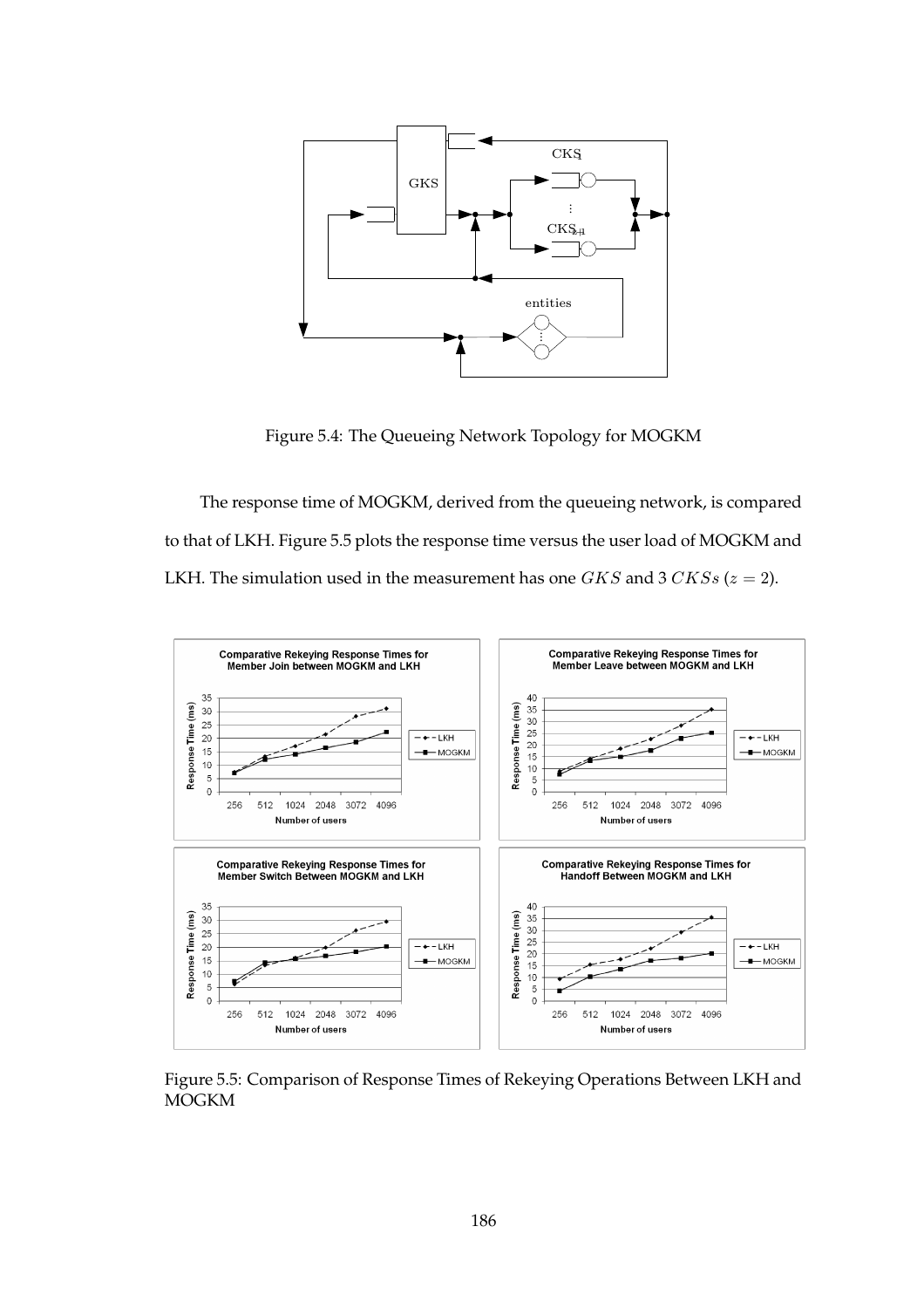The comparison results in figure 5.5 show the performance advantages of MOGKM over LKH. The response times of the member join, member leave and handoff rekeying operations of MOGKM are smaller than those of LKH. Only in rekeying for member switch with less than 1024 entities, the response time of LKH's rekeying operations is smaller than that of MOGKM. However, when the number of entities is larger than 1000, the rekeying for member switch of MOKGM is faster than that of LKH.

In the AMUS authentication model, authentication for wireless network users and services is conducted via their group identities. The use of group identities helps to enhance the scalability of the authentication. However, some services require individual identity authentication for audit tracing. In the next section, an extension of the AMUS authentication model performing individual and group authentication together is presented.

### **5.3.4 An Extension for Authentication with Audit Tracing**

The AMUS authentication model can be extended to perform individual authentication for audit tracing. In the extension, the user's individual identity and its user group identity are verified together in the authentication verification. The identity verification combination renders the authentication extension similar to two-factor authentication [Sch05]. The extended authentication protocol differs slightly from the request-based authentication protocol. The ticket-based authentication protocol can also be modified to have both individual and group authentication. The extended protocol based on the request-based authentication protocol is formalised as follows:

1. 
$$
u \to s : u, UG, N_u, h(N_u \oplus K_{UG}^{auth} \oplus DK_i^u)
$$

2. 
$$
s \to AS: u, UG, N_u, h(N_u \oplus K_{UG}^{auth} \oplus DK_i^u), SG, N_s, h(N_s \oplus K_{SG}^{auth})
$$

- 3.  $AS \to s: \{ EK \} K_{i+1}^u, \{ IK, N_u \} K_{UG}^{auth}, \{ EK, IK, N_s \} K_{SG}^{auth}$
- 4.  $s \to u: \{ EK \} K_{i+1}^u, \{ IK, N_u \} K_{UG}^{auth}, \{ TK_1, \ldots, TK_m, N_s' \} EK$
- 5.  $u \to s: \{N_s' + 1, N_u'\} DK_1$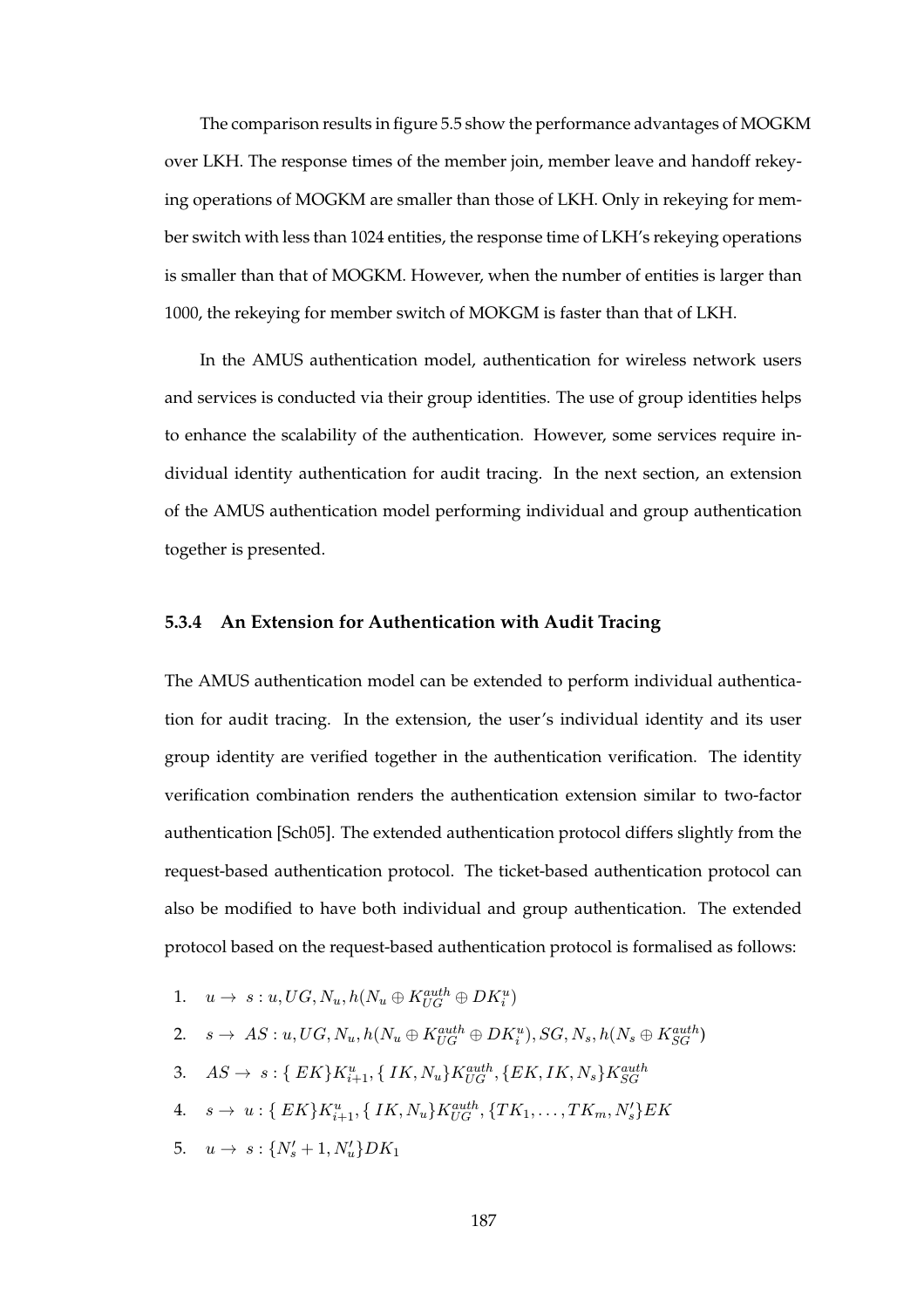6.  $s \to u : \{N'_u - 1\} D K_2$ 

In the extended protocol, both the individual dynamic key  $DK_i^u$  and the user group authentication key  $K_{UG}^{auth}$  are used for authentication. In messages 1 and 2,  $u$ specifies that it wants to authenticate the identities of both  $u$  and  $UG$ . In message 3,  $EK$  is encrypted by  $DK_i^u$  and  $IK$  is encrypted by  $K_{UG}^{auth}$ . Lacking both  $DK_i^u$  and  $K_{UG}^{auth}$ , u is not able to decrypt  $EK$  and  $IK$  to authenticate with s to access the service. In other words,  $u$  needs to be able to use both the authentication keys (  $DK_i^u$  and  $K_{UG}^{auth}$ ) for authentication in the extended authentication protocol. The rest of the protocol remains the same as the request-based authentication protocol.

### **5.4 Summary**

In this chapter, the authentication realisation presented in the previous chapter was analysed and discussed in terms of security and efficiency. In the analysis of security, each component, including the group manager and the authentication controller, was formally analysed. Later, the security of the combination of all the components was verified as an entire authentication. Because the key management layer is transparent to the authentication layer, the performance of the group manager does not affect the performance of the authentication controller. The performance of the group manager and the authentication controller can thus be analysed separately.

The security analysis confirms that the proposed realisation using dynamic keys and MOGKM can provide secure authentication to resist possible attacks. The formal analysis in sections 5.1.1, 5.1.2 and 5.1.3 shows that MOGKM and both the ticketbased and request-based authentication protocols using dynamic keys meet their security goals. The validation results of the three possible types of attacks corroborate that the authentication controller is secure under replay, phishing and cryptanalysis attacks. The group manager using MOGKM only distributes authentication keys to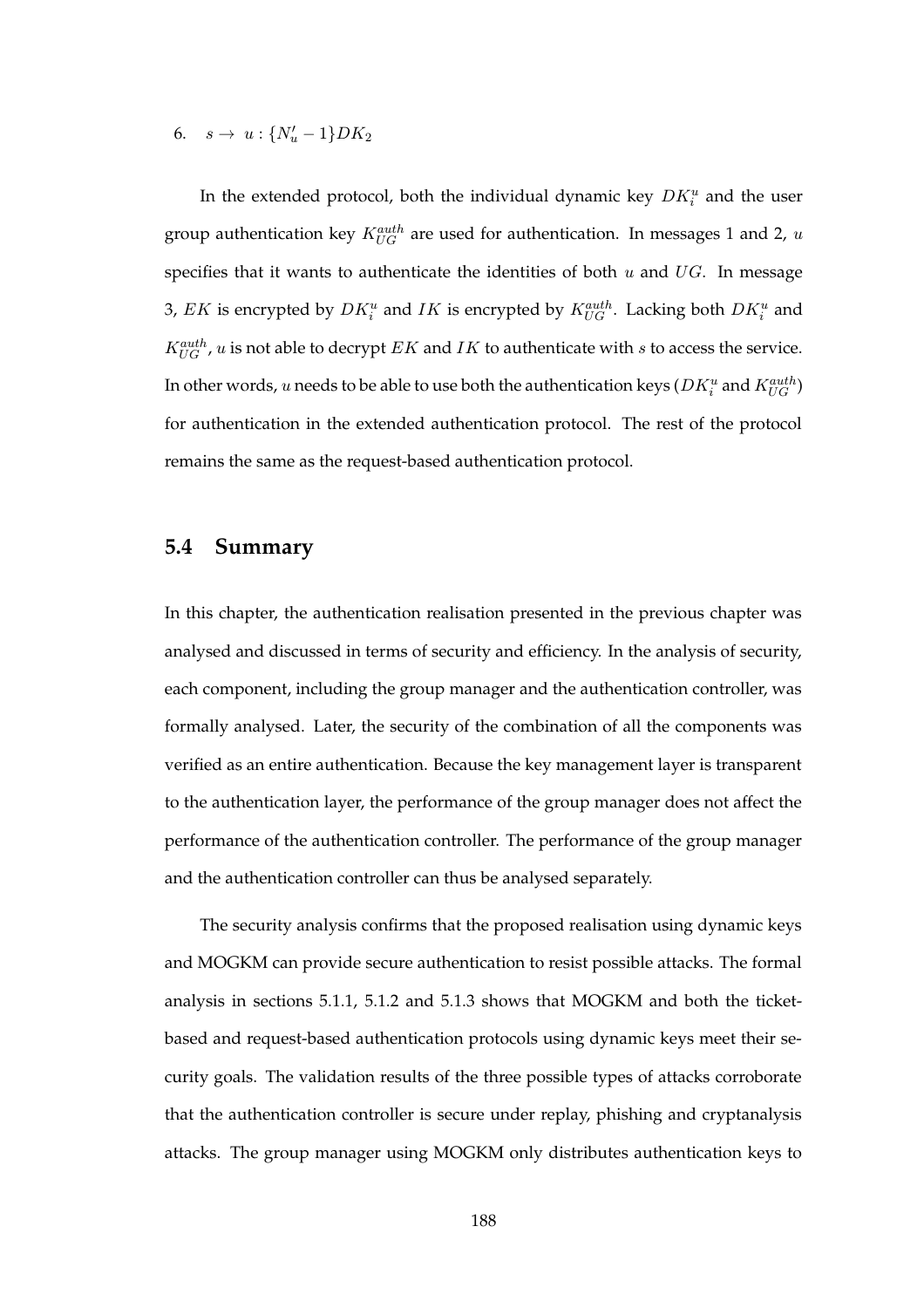valid users and services having authorised group memberships. Likewise, authentication via the authentication controller only allows authorised users to authenticate with, and access, valid services. Finally, the analysis results of the combination of the group manager and the authentication controller prove that the authentication realisation is secure.

The performance analysis shows that the authentication realisation is efficient in wireless networks. In the performance analysis for MOGKM, the cost of the rekeying operations is distributed throughout the hybrid structure by using one GKS and many CKS. The total cost for the rekeying of  $GKS$  and  $CKS$  is found in equations (5.6) and (5.8) and the simulation in section 5.3.3. The ticket-based authentication protocol uses 17 encryptions and 5 messages; the request-based authentication uses 16 encryptions and 6 messages. Each of these two protocols has its own advantages and is suitable for different types of services.

A number of comparisons and discussions were conducted in section 5.3. The comparison in section 5.3.1 showed that the authentication realisation based on dynamic key cryptography and MOGKM has better security and performance features than the three existing authentication methods of Kerberos, OpenID and PAKE. The security and performance features of dynamic key cryptography were discussed in section 5.3.2. The performance comparison between MOGKM and LKH in section 5.3.3 demonstrates that MOGKM is more efficient than LKH in wireless networks.

Finally, an extension of the AMUS authentication model for audit tracing was proposed in section 5.3.4. The extended authentication model supports both individual and group authentication so that services can obtain an individual user identity for auditing tasks as well as a group user identity for authentication and authorisation. The authentication in the extended authentication model is slightly different from the original request-based authentication protocol, but the extension only slightly increases computation and communication costs.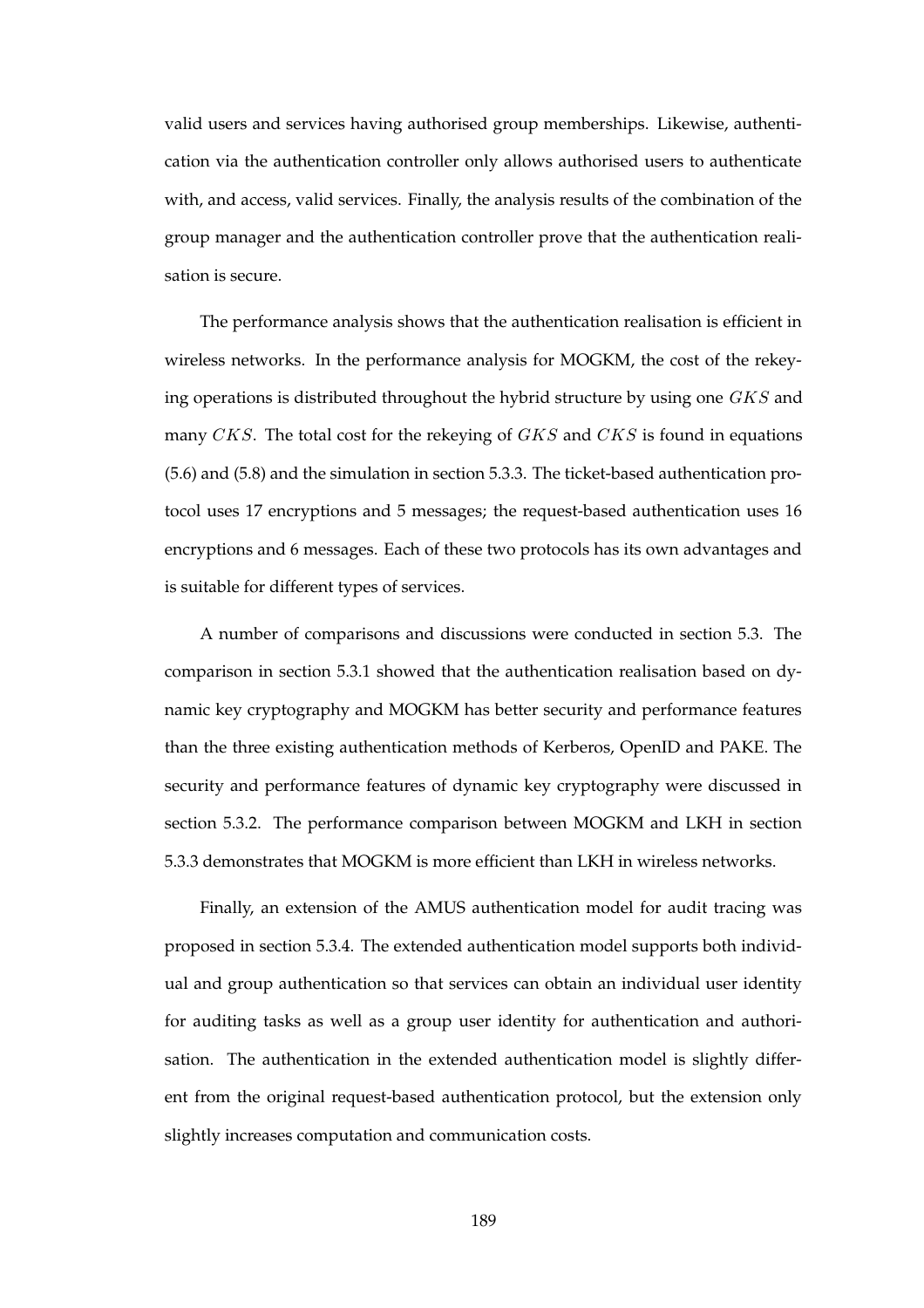This chapter has demonstrated the effectiveness of the AMUS authentication in terms of security and efficiency and thus its suitability for use with mobile devices in wireless networks. The next chapter summarises the qualities of AMUS, the contributions made by this research, potential further research and concludes the thesis.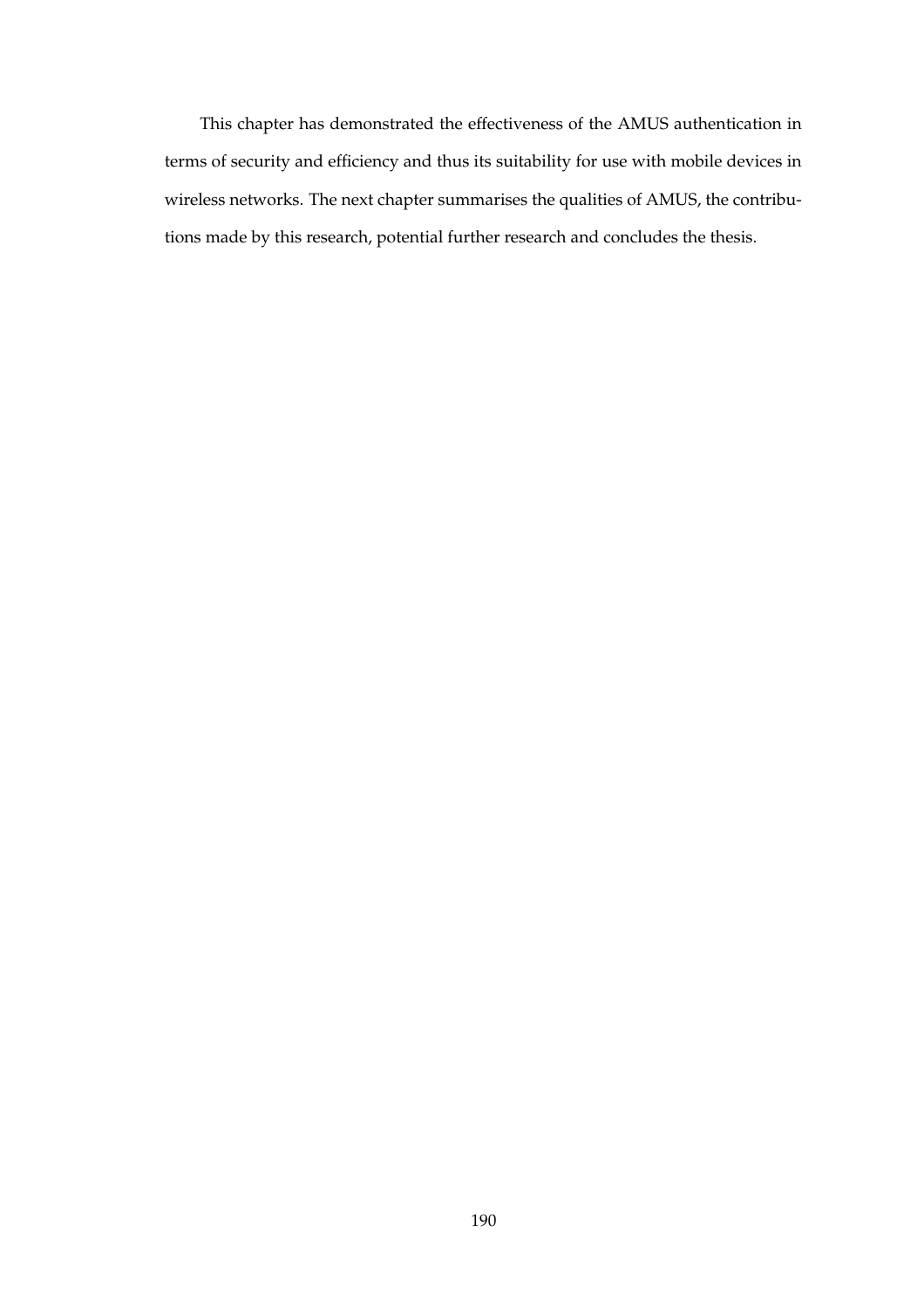# **Chapter 6**

# **Conclusion**

The number of users and services of mobile devices in wireless networks is constantly increasing. Mobile users require secure access to services. The emergence of cloud computing for certain groups of users has also added to the need for strong security. Secure access can be achieved through an authentication model that is characterised by security, flexibility, efficiency and scalability. However, existing approaches lack these properties; they provide authentication for only a limited number of services and users and have drawbacks such as low levels of security due to static shared keys or suffer inefficiencies when groups of users are involved. To overcome the limitations of existing approaches, this thesis has proposed a new authentication model - AMUS - that possesses the required properties.

The AMUS model's *security* protects users and services from unauthorised access and resists common attacks. The idea of deriving a strong dynamic key scheme and applying it together with good group key management in the proposed model (described in chapter 4) not only makes common attacks less possible but also allows the secure sharing of services.

The AMUS model's *efficiency* minimises computation, communication and management costs. In order to achieve the low costs without compromising security, the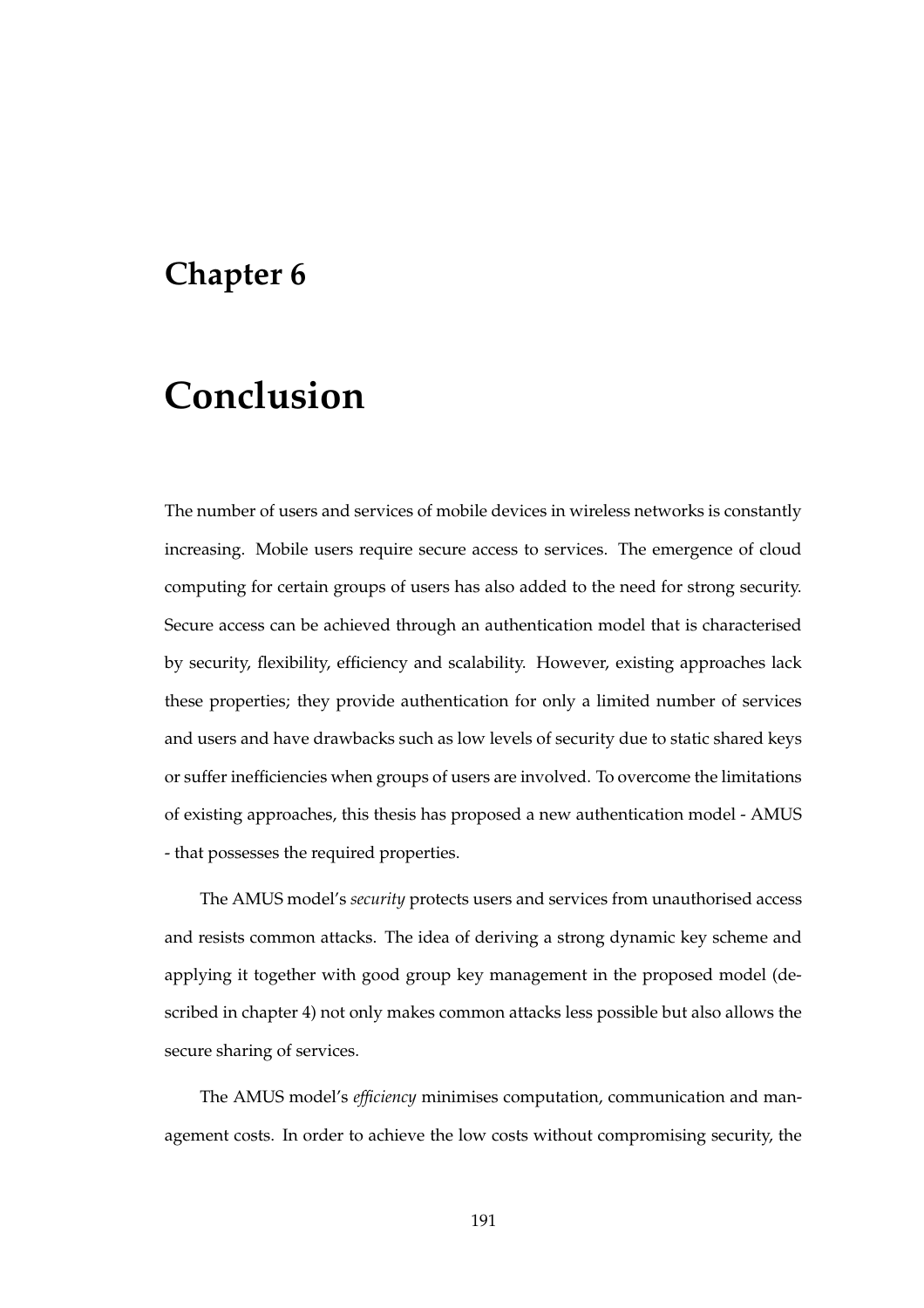dynamic key scheme in section 4.1.3 is employed. The dynamic key scheme enhances security without compromising efficiency. The proposed authentication realisation (chapter 4) and its analysis (chapter 5) demonstrate the model's efficiency.

The AMUS model's *flexibility* allows different cryptographic and group communication mechanisms to be employed to suit different mobile devices and situations. This flexibility is achieved by creating and separating two layers of architecture in the proposed authentication (chapter 3). Implementations can then use different mechanisms in each layer.

The AMUS model's *scalability* enables it to adapt to rapid changes in the number and types of users and services so that it is suitable for both small and large-scale wireless networks. To achieve scalability, the proposed authentication model organises users and services into user groups and service groups (described in chapter 3). To manage group memberships, the group manager of the model in section 3.2.1 and membership-oriented group key management for wireless networks in section 4.2 are employed.

### **6.1 The Research Contribution**

The research in this thesis contributes to future developments in knowledge concerning the prevention of unauthorised access for dynamic wireless network users and services. Its contributions include the following:

• a novel authentication model for wireless network users and services (proposed in chapter 3). The model contains basic elements (users, services, user groups, service groups and identities), a collection of relationships between elements, a group manager and an authentication controller. The group manager handles the management tasks in authentication while the authentication controller conducts authentication tasks. Using these components, the proposed model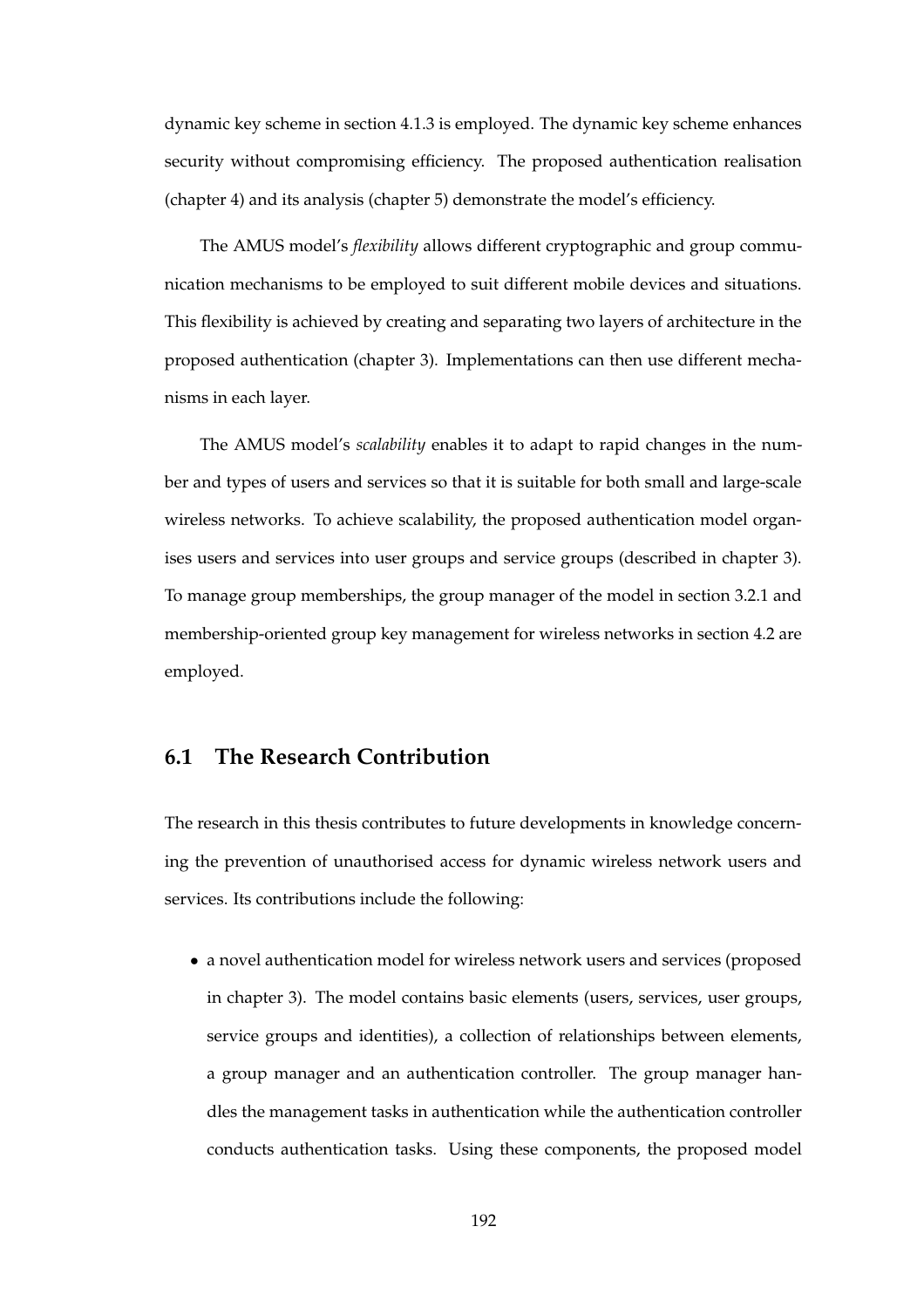reduces management costs and simplifies authentication and authorisation. Unlike existing models, the AMUS model can achieve both structural and load scalability in authentication for large wireless network services and mobile users when under heavy use.

- an authentication architecture (described in chapter 3) derived from the proposed authentication model. The architecture has two layers: the key management layer and the authentication controller layer. These provide a guideline for any realisation of the proposed authentication model. As a result of the twolayer architecture, different mechanisms can be employed in the authentication model according to the situation. The authentication model can thus achieve both flexibility and extendibility. An extension of the authentication model using both individual and group authentication for audit tracing was presented in section 5.4.
- a dynamic key scheme (chapter 4) to support the proposed authentication. The scheme can be used to generate one-time symmetric cryptography keys. It is based on parameters that determine the security level of the dynamic key sequence. Unlike traditional cryptography which relies on key exchange schemes, dynamic keys are generated offline by the dynamic key generation scheme (see section 4.1.3). Dynamic key cryptography has security and efficiency advantages over both traditional long-term shared key and session key cryptography. The produced dynamic keys can help authentication resist replay attacks and reduce cryptanalysis risks (see theorem 5.2 and property 5.1).
- a group key management scheme drawn from the hybrid group key management approach to support authentication in wireless networks (described in chapter 4). The secure group manager (see property 5.3) is used to perform key management and to manage dynamic group memberships and key distributions for wireless network users and services. By dividing the logical structure of the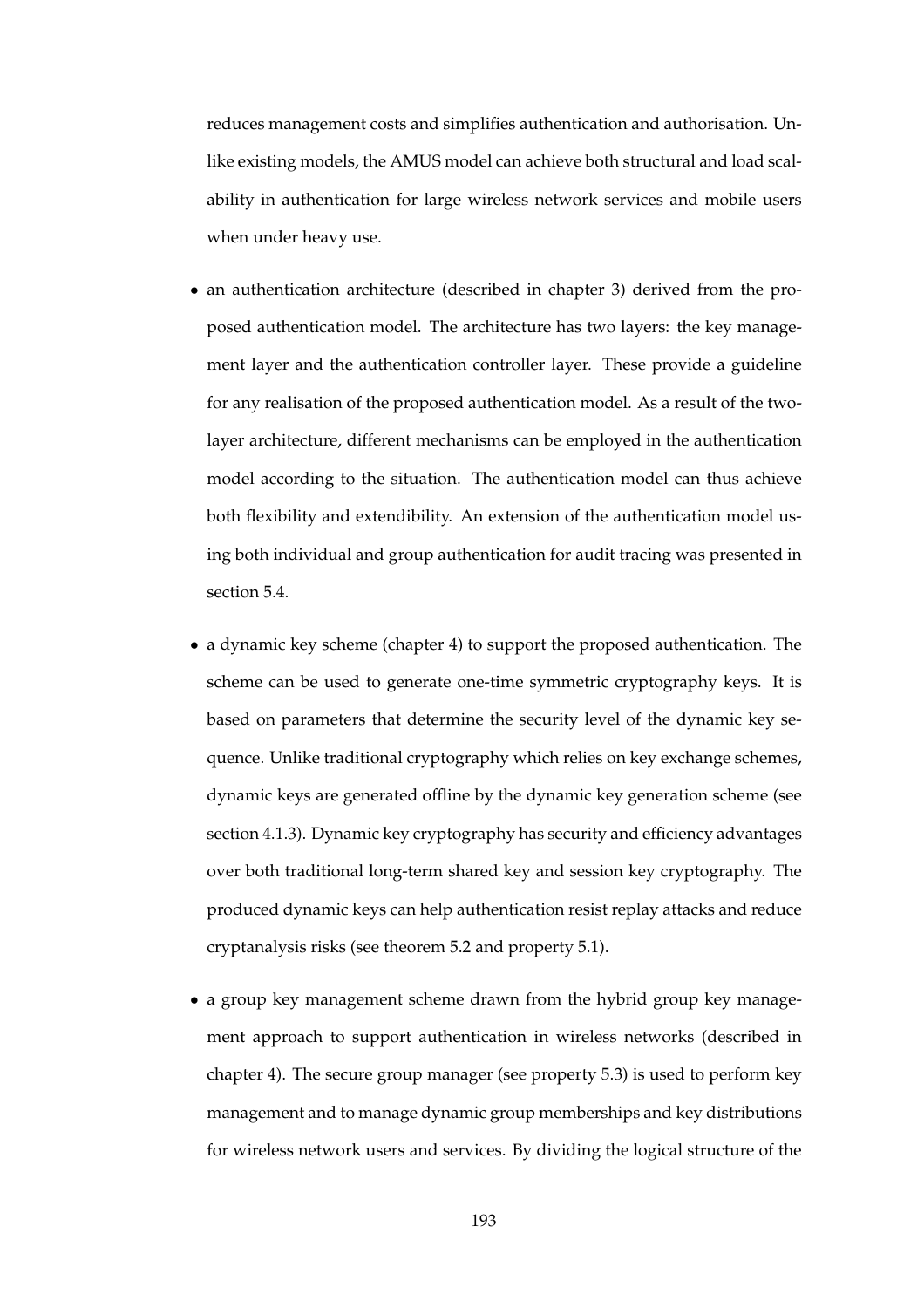original group key tree into three different layers (the entity layer, the key-group layer and the detail layer), the key tree can support scalable multi-membership entities. The work load of group membership management is distributed on a hybrid structure having one *GKS* and multiple *CKSs*. In addition to supporting authentication, the group key manager is also used to secure group communications.

- a dynamic group-based authentication derived from the AMUS authentication model (described in chapter 4). The group key management scheme is utilised in the group manager and dynamic key cryptography is adapted for authentication protocols in the authentication controller. The analysis in chapter 5 found that authentication based on dynamic key cryptography, group key management and the AMUS authentication model achieves strong security and high efficiency, as follows:
	- **–** *Security*. Theorem 5.3 proves that the proposed authentication achieves strong authentication for users and services in wireless networks. The security analysis in section 5.3.1 shows that AMUS authentication is the only model that can resist common attacks that compromise other authentication methods (that is, Kerberos, OpenID and PAKE).
	- **–** *Efficiency*. The analysis (see section 5.2) and comparisons (see section 5.3.1) show the performance advantage of AMUS authentication. AMUS authentication has the lowest computation cost (72% of Kerberos, 0.15% of OpenID and 0.4% of PAKE). It also has lowest communication cost (5 to 6 messages compared to 6 messages in Kerberos, 25 messages in OpenID and 5 messages in PAKE). Authentication services in AMUS also have lower storage and management costs.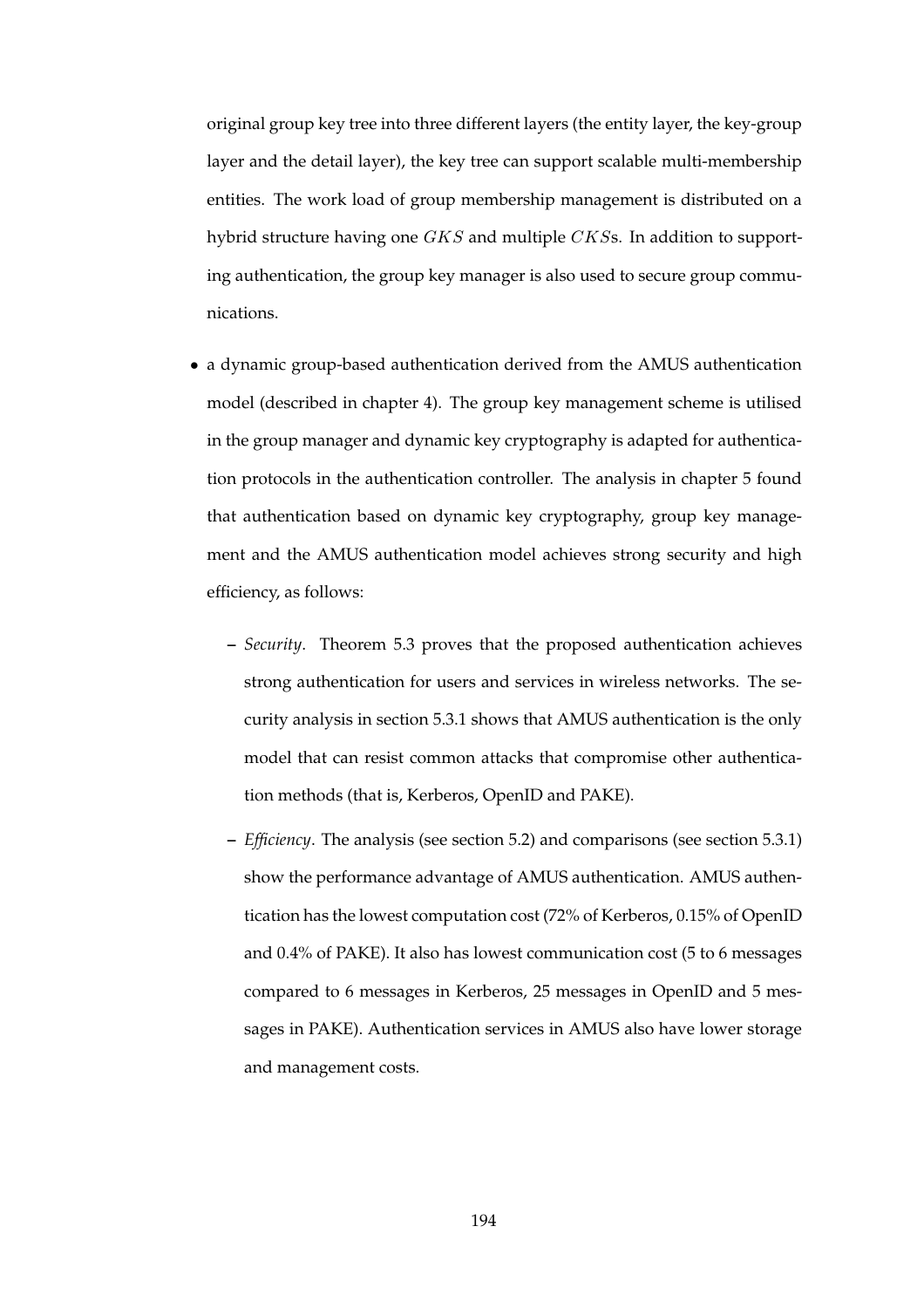In summary, the dynamic group-based authentication derived from AMUS authentication is unique in that it provides strong, secure, efficient, flexible and scalable authentication compared to other authentication approaches for wireless network users and services.

## **6.2 Future Work**

Our research has achieved a number of goals and has also provided us with the opportunity to consider two related future research ideas. To date, little consideration has been given to how best to group users and services with the aim of promoting stronger authentication with higher efficiency. We do not know if classifying users and services for authentication can further improve efficiency. It would also be desirable to be able to integrate authentication and authorisation to provide stronger access controls. In our proposed model, the application of dynamic key theory and group key management ensured strong security. However, we would like to investigate the possibility of integrating authentication and authorisation in order to obtain better access controls for wireless network users and services.

In conclusion, this thesis has demonstrated that the proposed authentication model overcomes the problems of existing authentication approaches and can provide secure, efficient, flexible and scalable authentication for wireless network users and services. It motivates further research in this area in order to protect wireless network users and services and to increase scientific knowledge.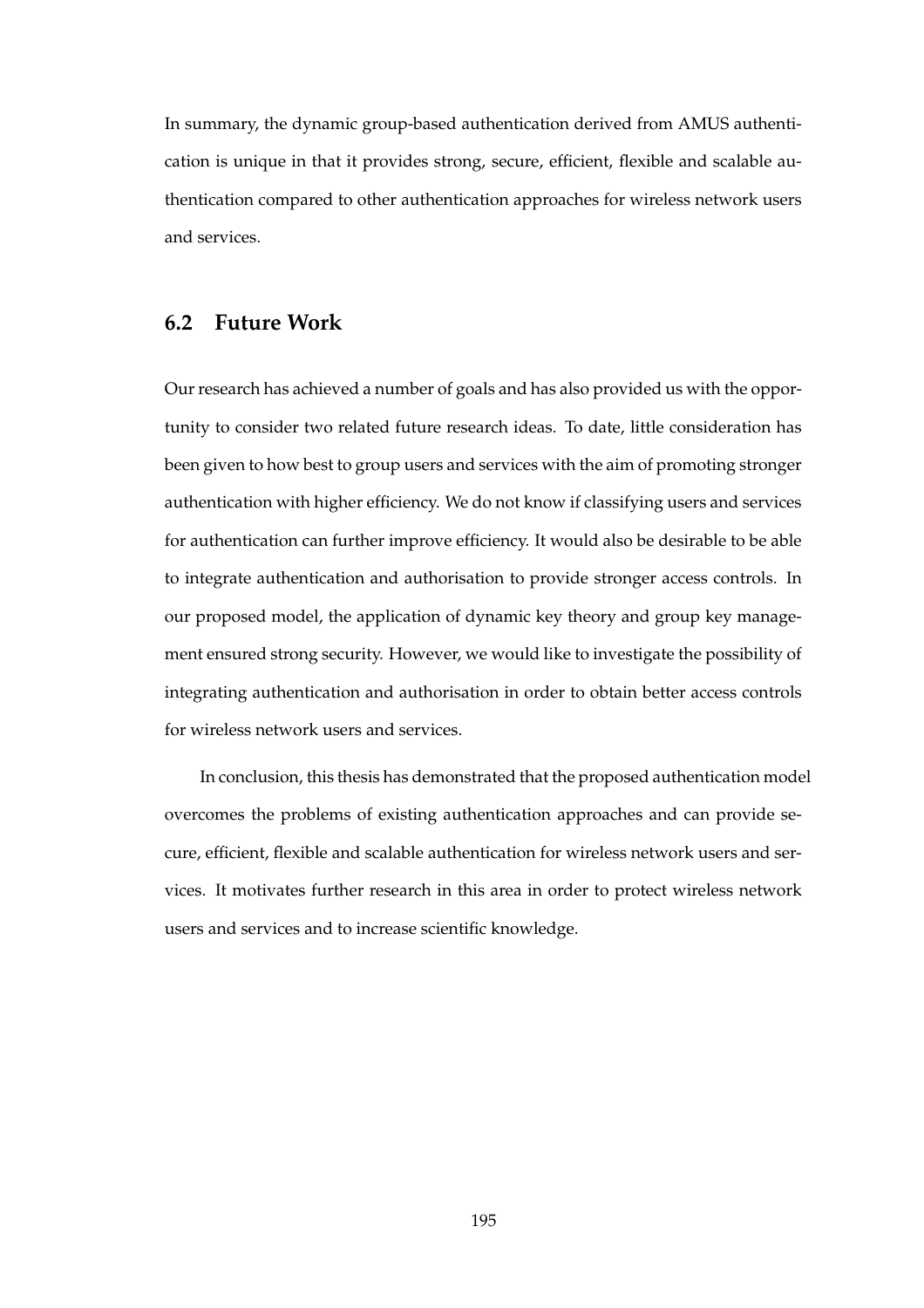## **Bibliography**

- [AG03] Alessandro Aldini and Roberto Gorrieri. A study about trade-off between performance and security in an internet audio mechanism. In *IST/FET International Workshop of Global Computing. Programming Environments, Languages, Security, and Analysis of Systems*, volume 2874 of *Lecture Notes in Computer Science*, pages 203–228, 2003.
- [AGG<sup>+</sup>09] L. Arnone, C. Gonzalez, C. Gayoso, J.Castineira Moreira, and M.Liberatori. Security and BER performance trade-off in wireless communication system applications. *Latin American Applied Research*, 39(3):187–192, 2009.
- [AGIS05] Frank Adelstein, Sandeep K.S. Gupta, Golden G. Richard III, and Loren Schwiebert. *Fundamentals of Mobile and Pervasive Computing*. McGraw-Hill Professional Engineering, 2005.
- [AR07] Hamad Alrimeih and Daler Rakhmatov. Security-performance trade-offs in embedded systems using flexible ECC hardware. *IEEE Design & Test*, 24(6):556–569, 2007.
- [AST00] Giuseppe Ateniese, Michael Steiner, and Gene Tsudik. New multiparty authentication services and key agreement protocols. *IEEE Journal on Selected Areas in Communications*, 18(4):628–639, 2000.
- [AT91] Martin Abadi and Mark R. Tuttle. A semantics for a logic of authentication. In *Proceedings of the Tenth Annual ACM Symposium on Principles of Distributed Computing*, pages 201–216, 1991.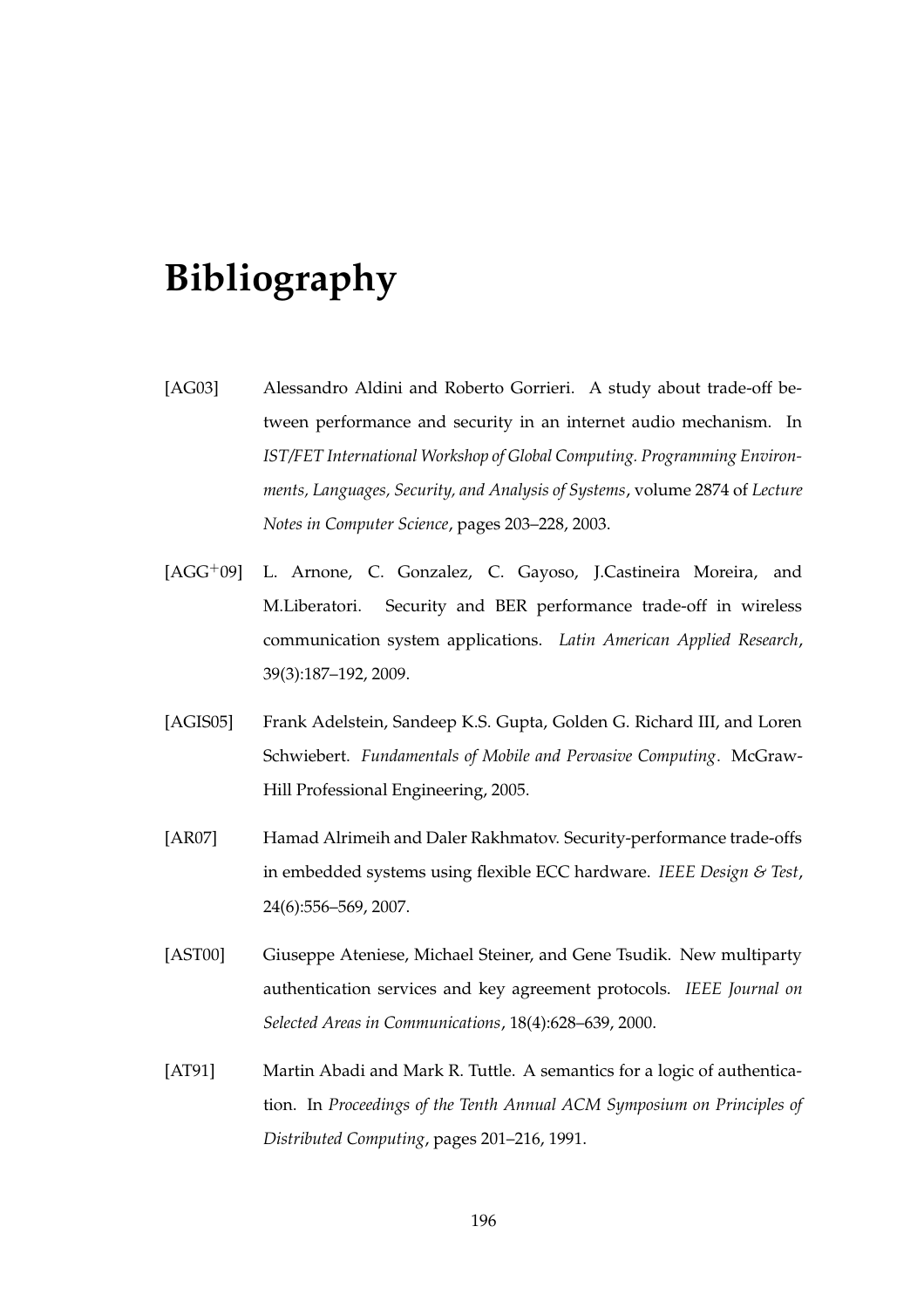- [BAN89] Michael Burrows, Martin Abadi, and Roger Needham. A logic of authentication. *Operating System Review*, 23(5):1–13, 1989.
- [BAN90] Michael Burrows, Martin Abadi, and Roger Needham. A logic of authentication. *ACM Transactions on Computer Systems*, 8(1):18–36, 1990.
- [Bar06] Gregory V. Bard. A challenging but feasible blockwise-adaptive chosenplaintext attack on SSL. In *Proceedings of the International Conference on Security and Cryptography SECRYPT*, pages 7–10. INSTICC Press, 2006.
- [BCEP04] Emmanuel Bresson, Olivier Chevassut, Abdelilah Essiari, and David Pointcheval. Mutual authentication and group key agreement for lowpower mobile devices. *Journal of Computer Communications*, 27(17):1730– 1737, 2004.
- [BCS+99] Deepak Bansal, Anurag Chandra, Rajeev Shorey, Ashutosh Kulshreshtha, and Manish Gupta. Mobility models for cellular systems: cryptography and handoff probability. In *Proceeding of IEEE 49th of Vehicular Technology Conference*, volume 3, pages 1794–1798, 1999.
- [BDR+96] Matt Blaze, Whitfield Diffie, Ronald L. Rivest, Bruce Schneier, Tsutomu Shimomura, Eric Thompson, and Michael Wiener. Minimal key lengths for symmetric ciphers to provide adequate commercial security. Technical report, A report by an ad hoc panel of cryptographers and computer scientists, 1996. Retrieved 15 August, 2009, from http://www. crypto.com/papers.
- [Bel08] Michael Bell. *Introduction to Service-Oriented Modelling: Service Analysis, Design, and Architecture*. Wiley & Sons, 2008.
- [BFMT03] Michele Bugliesi, Riccardo Focardi, Matteo Maffei, and Fabio Tudone. Principles for entity authentication. In *Proceedings of the 5th International Conference Perspectives of System Informatics*, volume 2890 of *Lecture Notes in Computer Science*, pages 294–307, 2003.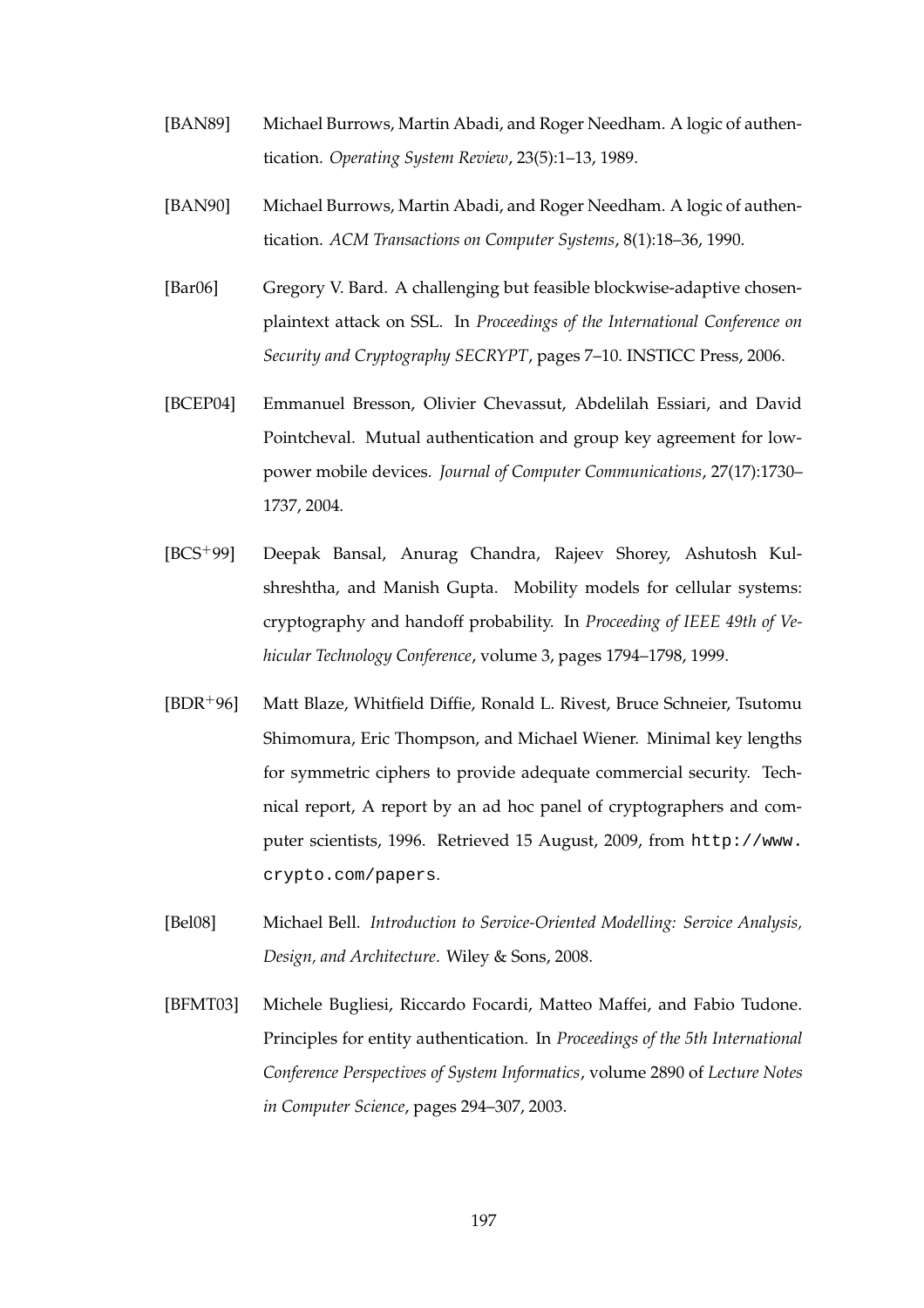- [BK98] Alex Biryukov and Eyal Kushilevitz. From differential cryptanalysis to ciphertext-only attacks. In *Advances in Cryptology — CRYPTO '98*, volume 1462 of *Lecture Notes in Computer Science*, pages 72–88, 1998.
- [BLB+00] Keith Bennett, Paul Layzell, David Budgen, Pearl Brereton, Linda Macaulay, and Malcolm Munro. Service-based software: The future for flexible software. In *Proceedings of the Seventh Asia-Pacific Software Engineering Conference*, 214-221, 2000.
- [BM91] Steven M. Bellovin and Michael Merritt. Limitations of the kerberos protocol. In *Winter 1991 USENIX Conference Proceedings*, pages 253–267, 1991.
- [BM92] Steven M. Bellovin and Michael Merritt. Encrypted key exchange: Password-based protocols secure against dictionary attacks. In *Proceedings of the IEEE Symposium on Research in Security and Privacy*, pages 72– 84, 1992.
- [BM93] Steven M. Bellovin and Michael Merritt. Augmented encrypted key exchange: a password-based protocol secure against dictionary attacks and password file compromise. In *Proceedings of the 1st ACM Conference on Computer and Communications Security*, pages 244–250, 1993.
- [BM03] Colin Boyd and Anish Mathuria. *Protocols for Authentication and Key Establishment*. Springer, 2003.
- [Bon00] Andr B. Bondi. Characteristics of scalability and their impact on performance. In *Proceedings of the 2nd international workshop on Software and performance*, pages 195 – 203, 2000.
- [Bor76] Alexandr Alekseevich Borovkov. *Stochastic Processes in Queueing Theory*. Springer, Berlin, 1976.
- [Bor84] Alexandr Alekseevich Borovkov. *Asymptotic Methods in Queueing Theory*. Wiley, 1984.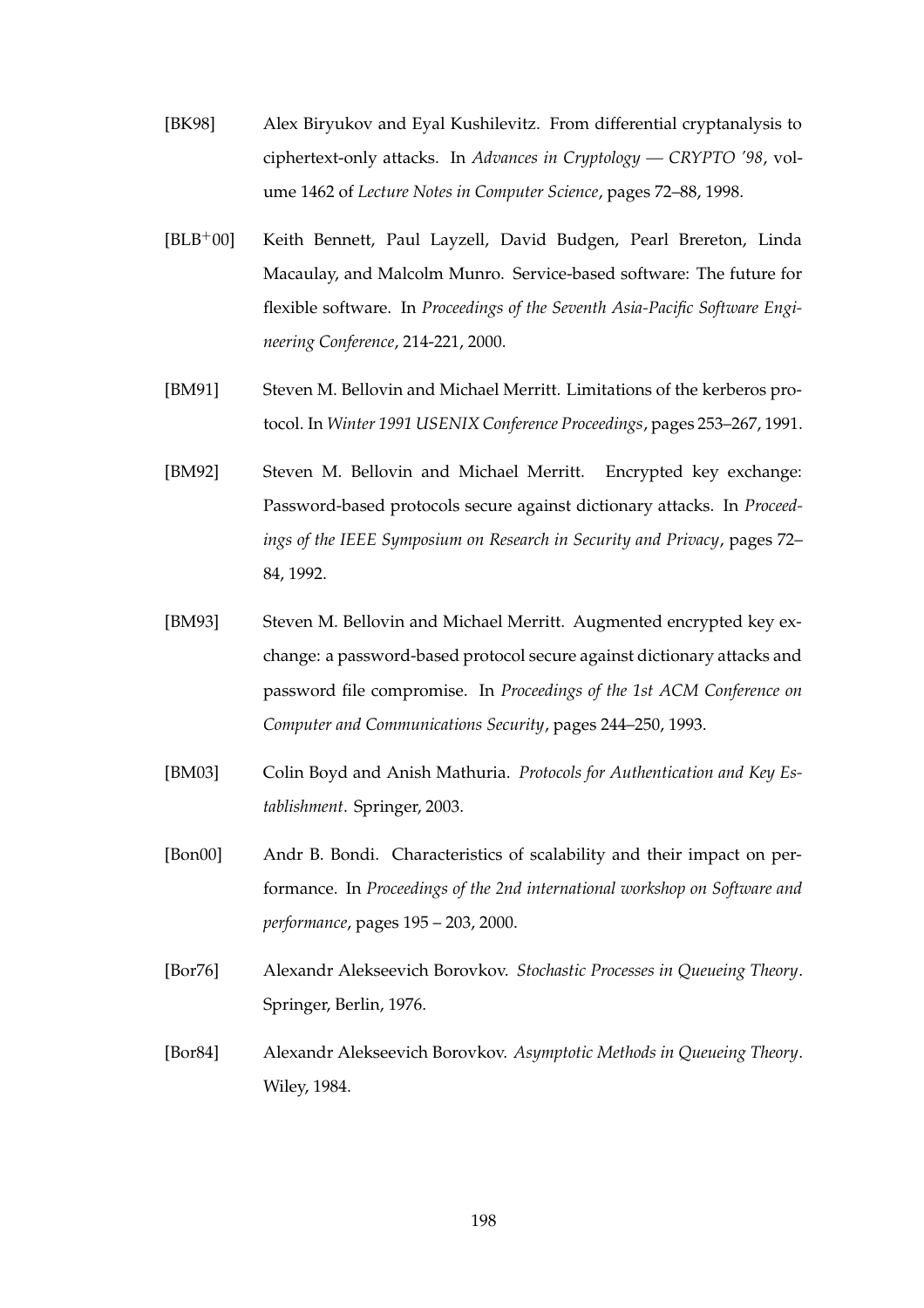- [BP05] Michael Backes and Birgit Pfitzmann. Relating symbolic and cryptographic secrecy. *IEEE Transactions on Dependable and Secure Computing*, 2(2):109–123, 2005.
- [BPR00] Mihir Bellare, David Pointcheval, and Phillip Rogaway. Authenticated key exchange secure against dictionary attacks. In *Advances in Cryptology – Eurocrypt 2000*, volume 1807 of *Lecture Notes in Computer Science*, pages 139–155, 2000.
- [Bry04] Stefan John Bryce. Factors influencing the adoption of wireless networks in New Zealand businesses. Master's thesis, University of Otago, 2004.
- [BSH+98] Carlo Blundo, Alfredo De Santis, Amir Herzberg, Shay Kutten, Ugo Vaccaro, and Moti Yung. Perfectly-secure key distribution for dynamic conferences. *Information and Computation*, 146(1):1–23, 1998.
- [BWZ06] Erik-Oliver Blass, Joachim Wilke, and Martina Zitterbart. A securityenergy trade-off for authentic aggregation in sensor networks. In *Proceeding of the 2nd IEEE Workshop on Wireless Mesh Networks*, pages 135– 137, 2006.
- [CC03] Chin-Chen Chang and Chi-Yien Chung. An efficient session key generation protocol. In *Proceeding of the International Conference on Communication Technology*, pages 203–207, 2003.
- [CC05] Ya-Fen Chang and Chin-Chen Chang. An efficient authentication protocol for mobile satellite communication systems. *ACM SIGOPS Operating Systems Review*, 39(1):70–84, 2005.
- [CCE05] Jin-Hee Cho, Ing-Ray Chen, and Mohamed Eltoweissy. Optimization of batch rekey interval for secure group communications in wireless networks. In *Proceeding of International Conference on Wireless Networks, Communications and Mobile Computing*, volume 1, pages 522–527, 2005.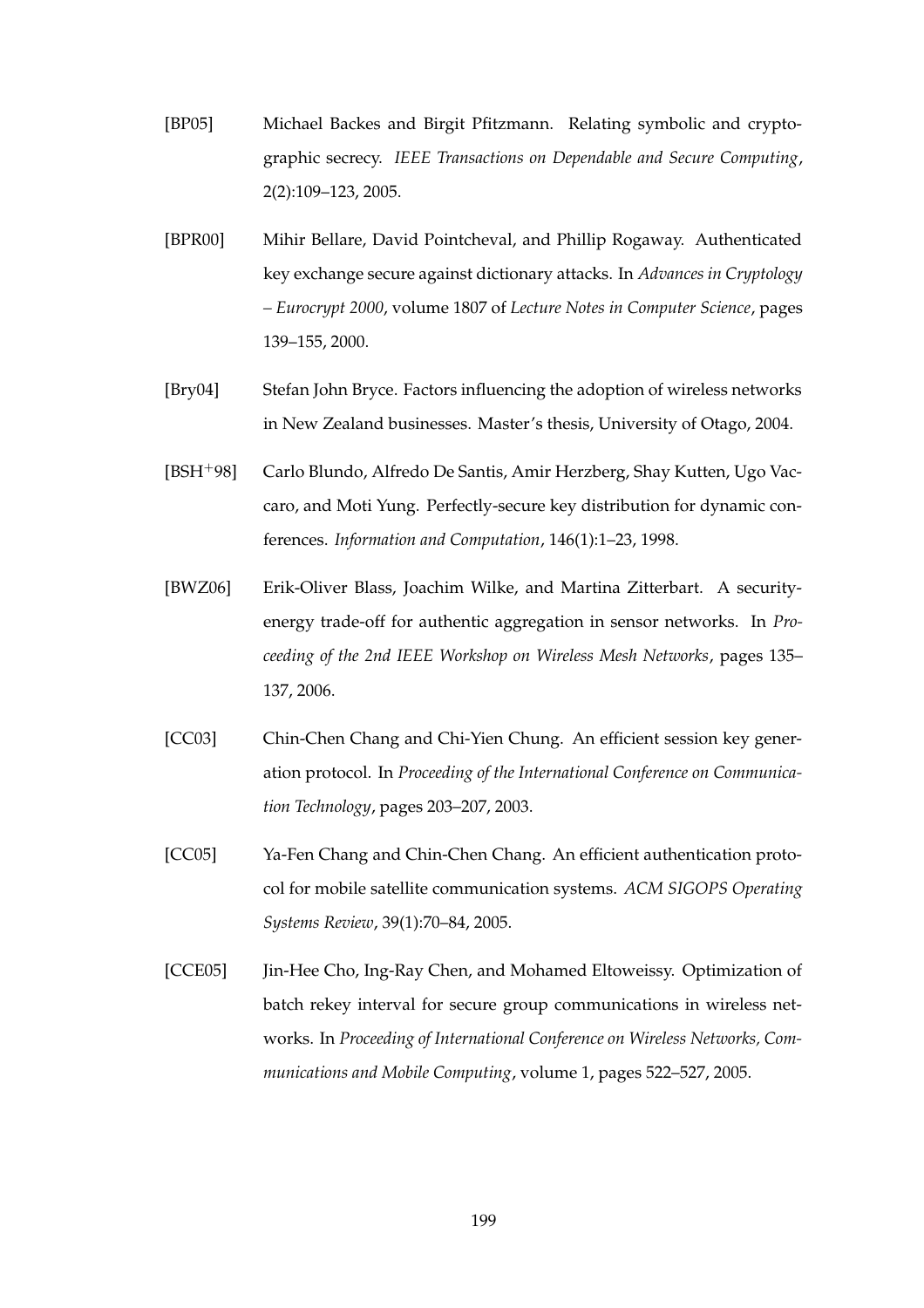- [CCE08] Jin-Hee Cho, Ing-Ray Chen, and Mohamed Eltoweissy. On optimal batch rekeying for secure group communications in wireless networks. *Wireless Networks*, 14(6):915–927, 2008.
- [CCL05] Po-Jen Chuang, Tun-Hao Chao, and Bo-Yi Li. A scalable grouping random key predistribution scheme for large scale distributed sensor networks. In *Proceeding of the Third International Conference on Information Technology and Applications*, volume 2, pages 535–540, 2005.
- [CCSI01] Ghassan Chaddoud, Isabelle Chrisment, Andre Schaff, and Loria Inria. Dynamic group communication security. In *Proceeding of 6th IEEE Symposium on computers and communication*, pages 49–56, 2001.
- [CG06] Jan De Clercq and Guido Grillenmeier. *Microsoft Windows Security Fundamentals*. Digital Press, 2006.
- [CJ03] Hung-Yu Chien and Jinn-Ke Jan. A hybrid authentication protocol for large mobile network. *The Journal of Systems and Software*, 67(2):123–130, 2003.
- [CL06] Tian-Jie Cao and Dong-Dai Lin. Cryptanalysis of two password authenticated key exchange protocols based on {RSA. *IEEE communications letters*, 10(8):623–625, 2006.
- [CQN02] Hao-Hua Chu, Lintian Qiao, and Klara Nahrstedt. A secure multicast protocol with copyright protection. *ACM SIGCOMM Computer Communications Review*, 32(2):42–60, 2002.
- [CQZ09] Tian Jie Cao, Tao Quan, and Bo Zhang. Cryptanalysis of some clientto-client password-authenticated key exchange protocols. *Journal of Networks*, 4(4):263–270, 2009.
- [Cra09] Guy Cranswick. 2009. Google apps total cost of ownership. Retrieved 12 March, 2010, from http://www.misaustralia.com/viewer. aspx?EDP://1242704824150.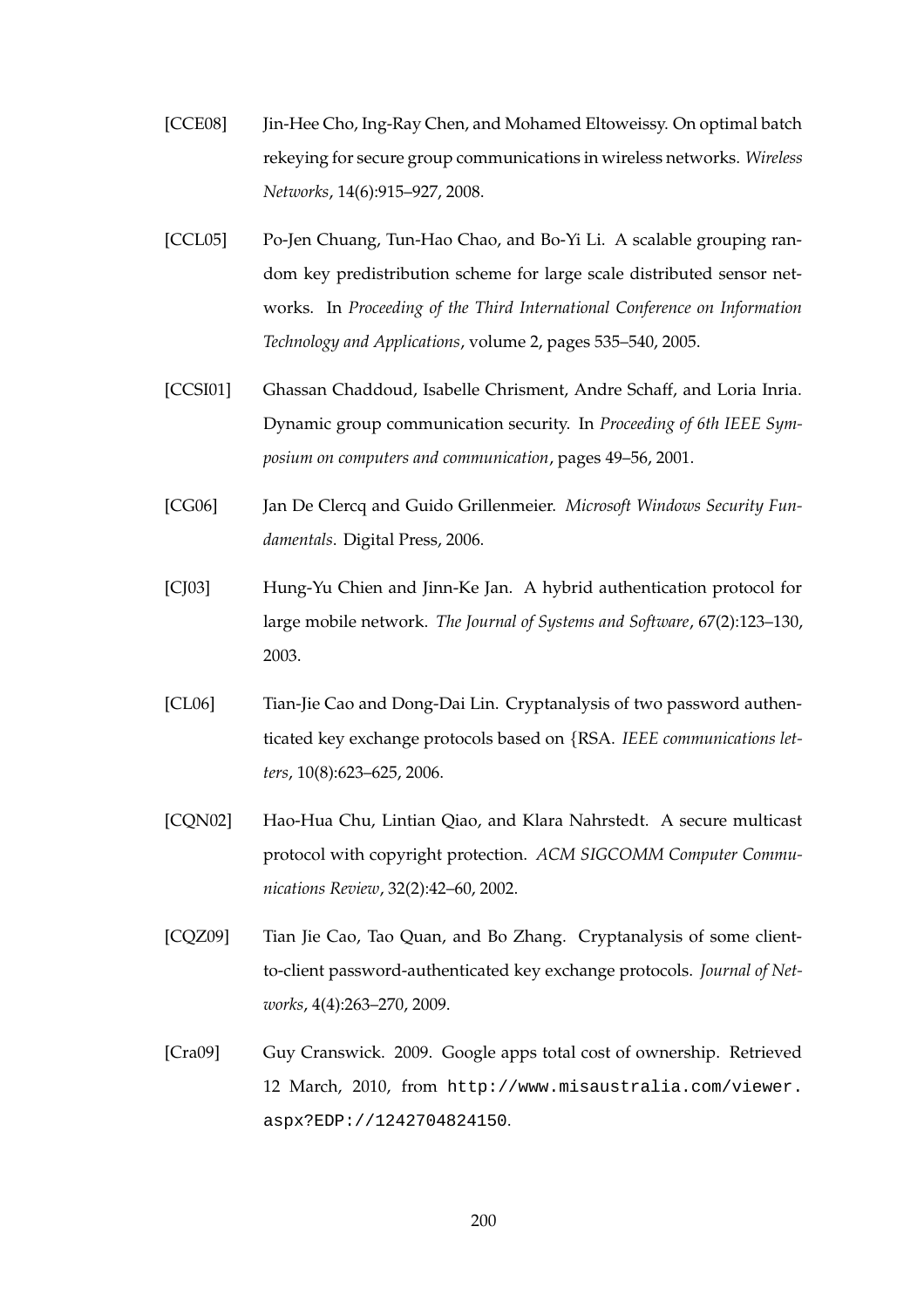- [CS05] Yacine Challal and Hamida Seba. Group key management protocols: A novel taxonomy. *International Journal of Information Technology*, 2(1):105– 118, 2005.
- [Dai09] Wei Dai. Crypto++ 5.6.0 benchmarks. Technical report, 2009. Retrieved 31 October, 2009, from http://www.cryptopp.com/benchmarks. html.
- [Dam90] Ivan Bjerre Damgard. A design principle for hash functions. In *Proceedings of the 9th Annual International Cryptology Conference on Advances in Cryptology*, volume 435 of *Lecture Notes In Computer Science*, pages 416– 427, 1990.
- [DGS98] Marten Van Dijk, Christian Gehrmann, and Ben Smeets. Unconditionally secure group authentication. *Designs, Codes and Cryptography*, 14(3):281– 296, 1998.
- [DH76] Whitfield Diffie and Martin E. Hellman. New directions in cryptography. *IEEE Transactions on Information Theory*, 22(6):644–654, 1976.
- [Dij95] Marten Van Dijk. A linear construction of perfect secret sharing schemes. In *Proceeding of Eurocrypt'94*, volume 950 of *Lecture Node in Computer Science*, pages 23–34, 1995.
- [DPK+09] Marios D. Dikaiakos, George Pallis, Dimitrios Katsaros, Pankaj Mehra, and Athena Vakali. Cloud computing: Distributed internet computing for it and scientific research. *IEEE Internet Computing*, 12(5):10–13, September 2009.
- [DR02] Joan Daemen and Vincent Rijme. *The Design of Rijndael: AES The Advanced Encryption Standard*. Springer-Verlag, 2002.
- [DS81] Dorothy E. Denning and Giovanni Maria Sacco. Timestamps in key distribution protocols. *Communications of the ACM*, 24(8):533–536, 1981.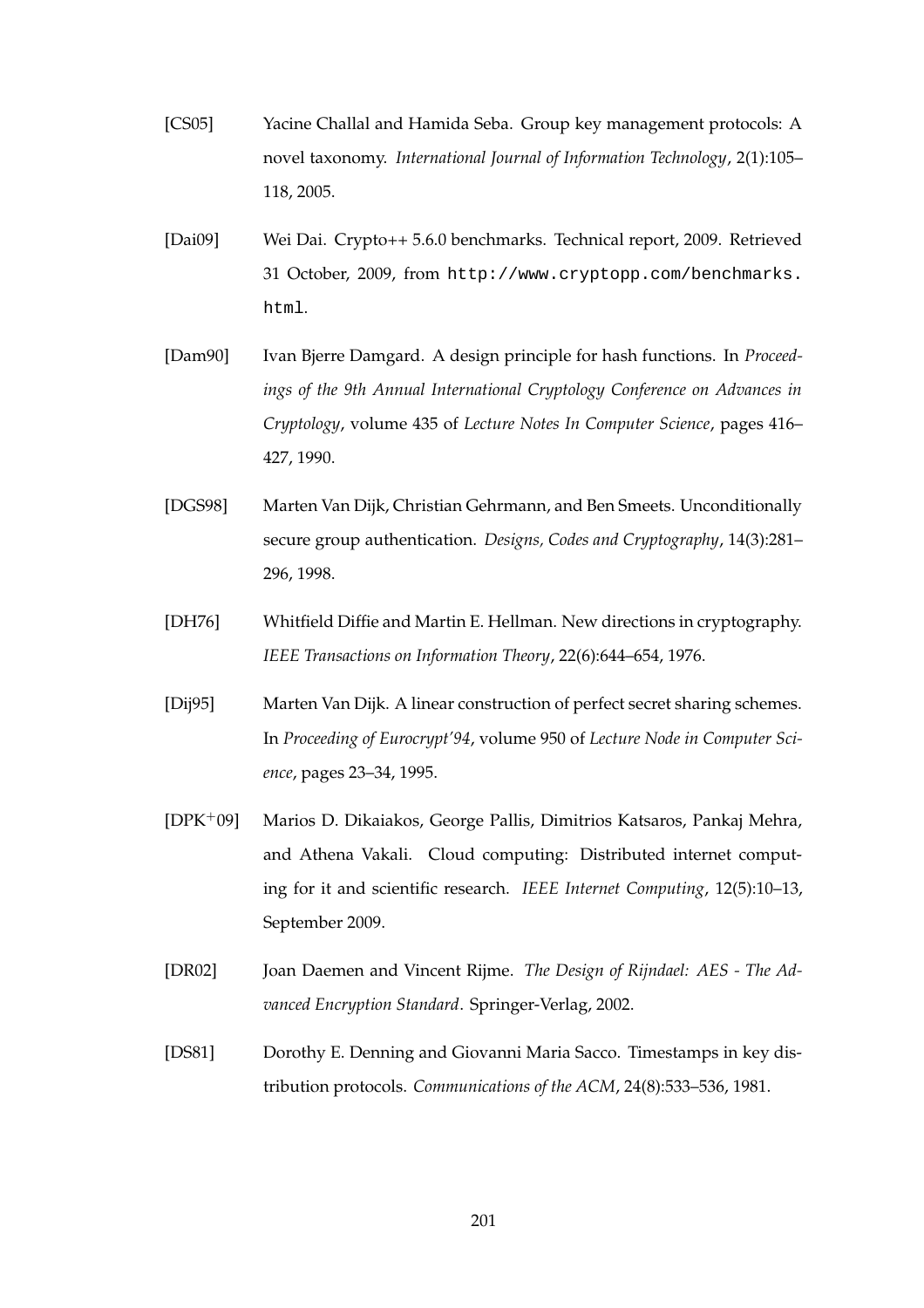- [EHG07] Ty Mey Eap, Marek Hatala, and Dragan Gasevic. Enabling user control with personal identity management. In *Proceeding of the IEEE International Conference on Services Computing SCC 2007*, pages 60–67, 2007.
- [Eld09] Eric Eldon. (2009). Single sign-on service openid getting more usage. Retrieved December 19, 2009, from http://social.venturebeat.com/2009/04/14/ single-sign-on-service-openid-getting-more-usage/.
- [EP01] Jose Esteves and Joan Pastor. Enterprise resource planning systems research: An annotated bibliography. *Communications of AIS*, 7(8):2–54, 2001.
- [FE09] Jean-Anne Fitzpatrick and Jennifer English. (2009). The kerberos authentication system. Retrieved December 18, 2009, from http://www. obscure.org/∼jafitz/250 p1/kerberos.htm.
- [FG96] Armando Fox and Steven D. Gribble. Security on the move: Indirect authentication using kerberos. In *Proceeding of the Second Annual International Conference on Mobile Computing and Network*, pages 155–164, 1996.
- [FKC03] David F. Ferraiolo, D. Richard Kuhn, and Ramaswamy Chandramouli. *Role-Based Access Control*. Artech House Publishers, 2003.
- [Found] OpenID Foundation. (n.d.). Openid foundation website. Retrieved 31 October, 2009, from http://openid.net/.
- [GC98] Donald Gross and Harris M. Carl. *Fundamentals of Queueing Theory*. Wiley, 1998.
- [GNY90] Li Gong, Roger Needham, and Raphael Yahalom. Reasoning about belief in cryptographic protocols. In *Proceeding of the IEEE Computer Society Symposium on Research in Security and Privacy*, pages 234–248, 1990.
- [Gol07] Oded Goldreich. *Foundations of Cryptography: Volume 1, Basic Tools*. Cambridge University Press, 2007.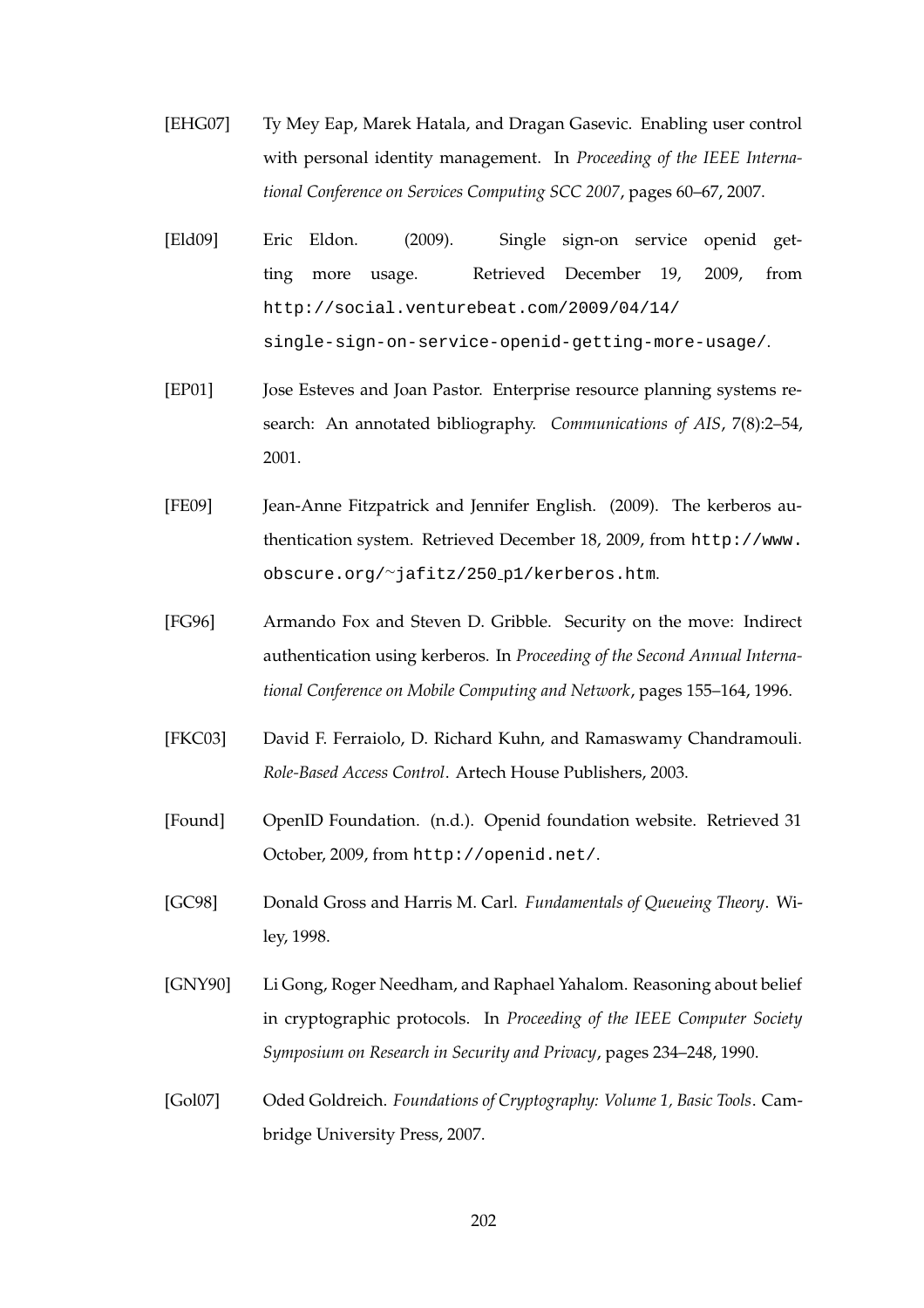- [Gon92] Li Gong. A security risk of depending on synchronized clocked. *ACM SIGOPS Operating Systems Review*, 26(1):49–53, 1992.
- [Gon93] Li Gong. Increasing availability and security of an authentication service. *IEEE Journal on Selected Areas in Communications*, 11(5):657–662, 1993.
- [GS03] Simson Garfinkel and Gene Spafford. *Practical Unix and Internet Security*. O'Reilly Media Inc., 3 edition, 2003.
- [Haa08] Timber Haaker. *Mobile Service Innovation and Business Models*, chapter Mobile Service Bundles, pages 217–232. Springer, 2008.
- [Hal94] Neil Haller. The s/key one-time password system. In *Proceedings of the Internet Society Symposium on Network and Distributed Systems*, pages 151– 157, 1994.
- [Han00] Ben Handley. Resource-efficient anonymous group identification. In *Proceedings of the 4th International Conference on Financial Cryptography*, volume 1962 of *Lecture Notes In Computer Science*, pages 295–312, 2000.
- [Hen03] Ronda R. Henning. Vulnerability assessment in wireless networks. In *Proceeding of the Symposium on Applications and the Internet Workshops*, pages 358–362, 2003.
- [HMV04] Darrel Hankerson, Alfred Menezes, and Scott Vanstone. *Guide to Elliptic Curve Cryptography*. Springer, 2004.
- [HZS03] Robert Hsieh, Zhe Guang Zhou, and Aruna Seneviratne. S-MIP: a seamless handoff architecture for mobile IP. In *Proceeding of the Twenty-Second Annual Joint Conference of the IEEE Computer and Communications INFO-COM 2003*, volume 3, pages 1774– 1784, 2003.
- [Jab96] David P. Jablon. Strong password-only authenticated key exchange. *ACM SIGCOMM Computer Communication Review*, 26(5):5–26, 1996.
- [JL96] William Johnston and Case Larsen. A use-condition centered approach to authenticated global capabilities: Security architectures for large-scale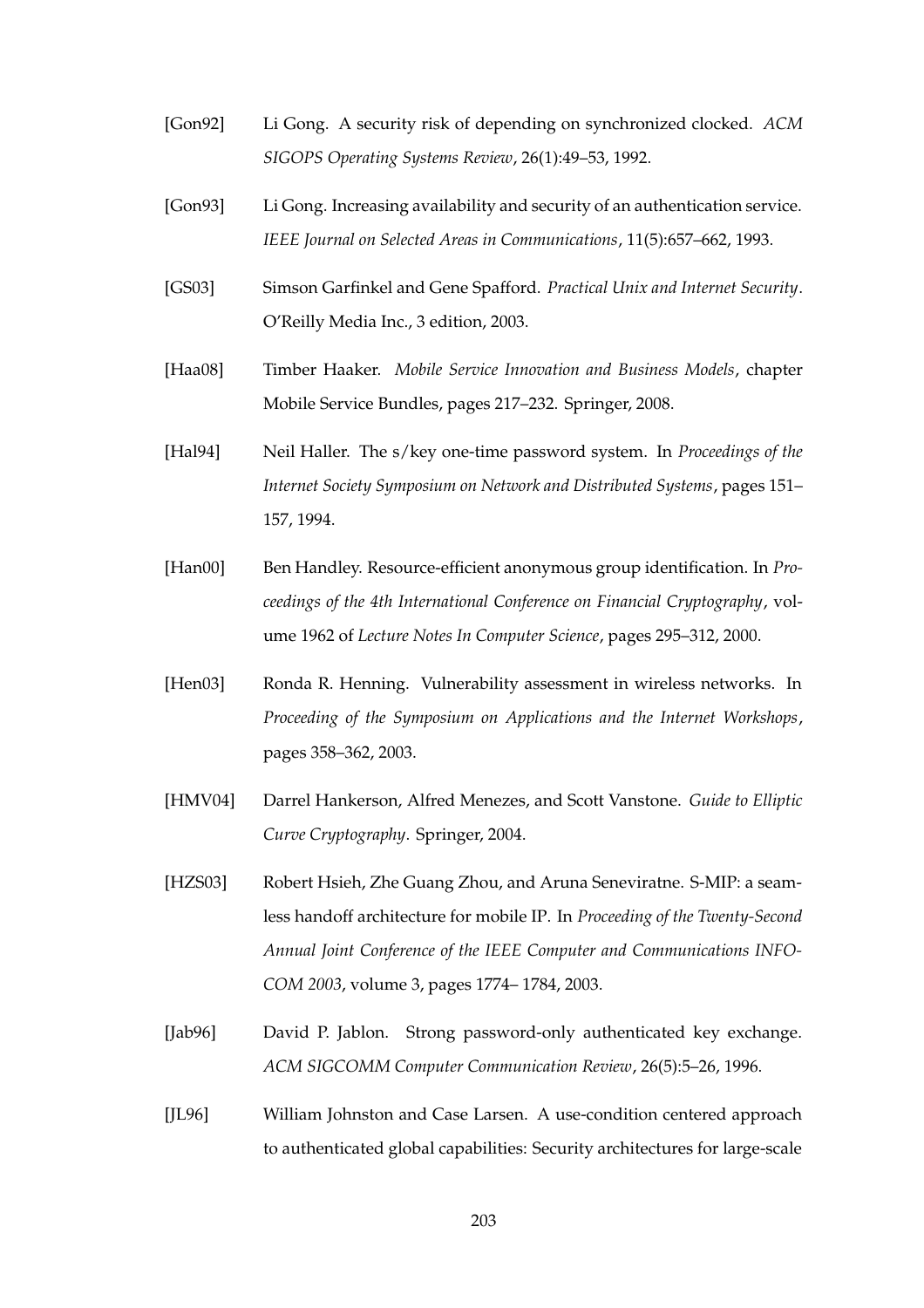distributed collaboratory environments. Technical Report 3885, Ernest Orlando Lawrence Berkeley National Laboratory, 1996.

- [JLP97] Henrique Joao, Jose Legatheaux, and Jorge Paulo. A flexible objectgroup-oriented framework to support large scale collaborative applications. In *Proceeding of the 30th Hawaii International Conference on System Sciences*, volume Volume 1: Software Technology and Architecture, pages 82–91, 1997.
- [Jou09] Antoine Joux. *Algorithmic Cryptanalysis*. Chapman & HallCRC, 2009.
- [JP02] Eliane Jaulmes and Guillaume Poupard. On the security of homage group authentication protocol. In *Proceeding of the 5th International Conference Financial Cryptography*, volume 2339 of *Lecture Notes In Computer Science*, pages 106–116, 2002.
- [JSB07] Xinbo Jiang, Farzad Safaei, and Paul Boustead. Enhancing the multicast performance of structured P2P overlay in supporting massively multiplayer online games. In *Proceeding of 15th IEEE International Conference on Networks*, pages 124 – 129, 2007.
- [JTY97] Philippe Janson, Gene Tsudik, and Moti Yung. Scalability and flexibility in authentication services: The kryptoknight approach. In *Proceedings of the Sixteenth Annual Joint Conference of the IEEE Computer and Communications Societies. Driving the Information Revolution*, pages 725–736, 1997.
- [Kah67] David Kahn. *The Codebreakers*. Macmillan, 1967.
- [Kal03] Burt Kaliski. (2003). TWIRL and RSA key size. Retrieved 31 October, 2009, from http://www.rsa.com/rsalabs/node.asp?id=2004.
- [Kir07] Jeremy Kirk. (May 24, 2007). Researcher: RSA 1024-bit encryption not enough. *PC World, IDG News Service*, Retrieved from http://www.pcworld.com/article/132184/researcher rsa 1024bit encryption not enough.html.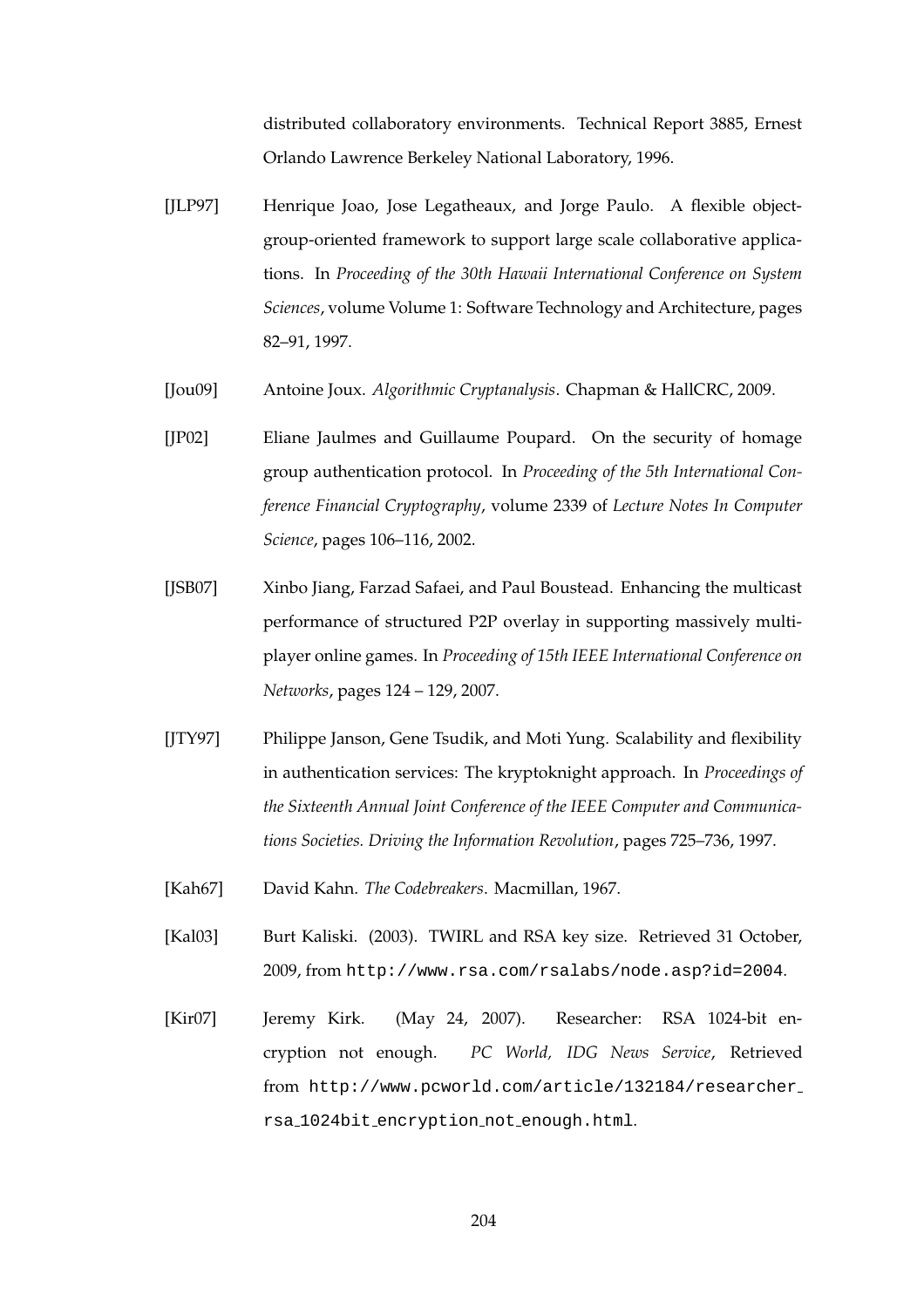- [KKRD03] Thomas Kostas, Diane Kiwior, Gowri Rajappan, and Michel Dalal. Key management for secure multicast group communication in mobile networks. In *Proceeding of DARPA Information Survivability Conference and Exposition*, volume 2, pages 41–43, 2003.
- [KL07] Jonathan Katz and Yehuda Lindell. *Introduction to Modern Cryptography*. Chapman & Hall/CRC, 2007.
- [KM02] Sharifullah Khan and Peter L. Mott. Scalable and dynamic grouping of continual queries. In *Proceedings of the Second International Conference of Advances in Information Systems*, volume 2457 of *Lecture Notes in Computer Science*, pages 31–42, 2002.
- [Kob87] Neal Koblitz. Elliptic curve cryptosystems. *Mathematics of Computation*, 48(177):203–209, 1987.
- [Koc96] Paul C. Kocher. Timing attacks on implementations of diffie-hellman, RSA, DSS, and other systems. In *Proceedings of the 16th Annual International Cryptology Conference on Advances in Cryptology*, volume 1109 of *Lecture Notes in Computer Science*, 104-113, 1996.
- [KPR03] Vlastimil Klma, Ondej Pokorny, and Toms Rosa. Attacking rsa-based sessions in SSL/TLS. In *Proceeding of Cryptographic Hardware and Embedded Systems*, volume 2779 of *Lecture Notes in Computer Science*, pages 426–440, 2003.
- [KSW98] John Kelsey, Bruce Schneier, and David Wagner. Protocol interactions and the chosen protocol. In *Proceedings of the 5th International Workshop on Security Protocols*, volume 136 of *Lecture Notes In Computer Science*, pages 91–104. Springer-Verlag, 1998.
- [Kum95] P.R Kumar. A tutorial on some new methods for performance evaluation of queueing networks. *IEEE journal on selected areas in communications*, 13(6):970–980, 1995.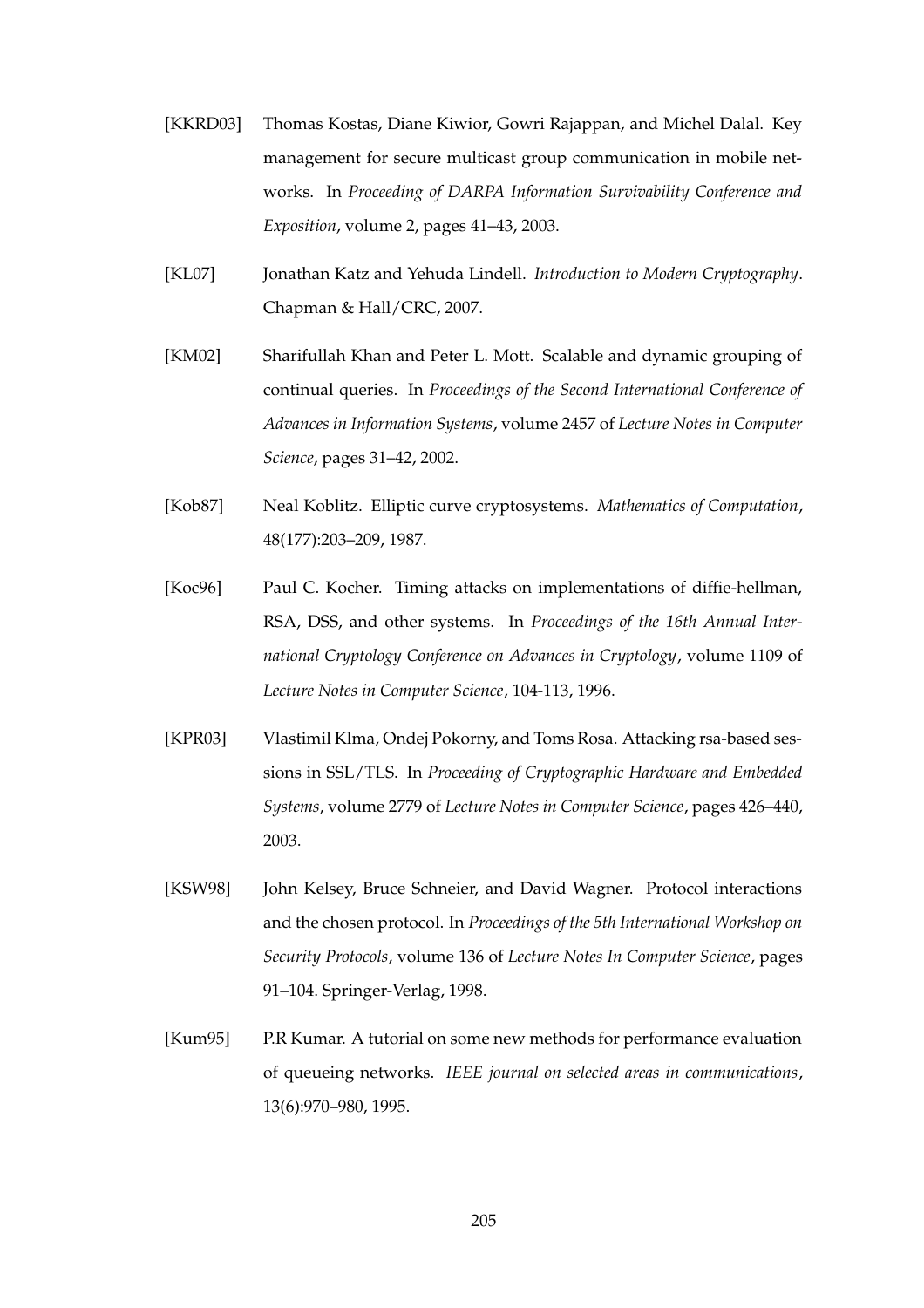- [LB01] Yi Lu and Bharat Bhargava. Achieving flexibility and scalability: A new architecture for wireless network. In *Proceeding of the International Conference on Internet Computing*, pages 1105–1111, 2001.
- [LB07] Men Long and Uri Blumenthal. Manageable one-time password for consumer applications. In *Proceeding of the International Conference on Consumer Electronics, Digest of Technical Papers. ICCE 2007*, pages 1–2, 2007.
- [LC97] Albert Levi and M. Ufuk Caglayan. The problem of trusted third party in authentication and digital signature protocols. In *Proceeding of the Twelfth International Symposium on Computer and Information Sciences*, pages 317– 324, 1997.
- [LJCS08] HwanJin Lee, InKyung Jeun, Kilsoo Chun, and Junghwan Song. A new anti-phishing method in openid. In *Proceeding of The Second International Conference on: Emerging Security Information, Systems and Technologies. SE-CURWARE '08*, pages 243–247, 2008.
- [Lop06] Javier Lopez. Unleashing public-key cryptography in wireless sensor networks. *Journal of Computer Security*, 14(5):469–482, 2006.
- [Luo08] Xiao Luo. The realization of the radius security authentication. In *Proceeding of the 4th International Conference on Wireless Communications, Networking and Mobile Computing*, pages 1–4, 2008.
- [LW08] Wen-Min Li and Qiao-Yan Wen. Efficient verifier-based passwordauthentication key exchange protocol via elliptic curves. In *Proceeding of the 2008 International Conference on Computer Science and Software Engineering*, volume 3, pages 1003–1006, 2008.
- [LYGL01] Xiaozhou Steve Li, Yang Richard Yang, Mohamed G. Gouda, and Simon S. Lam. Batch rekeying for secure group communications. In *Proceedings of the 10th international conference on World Wide Web*, pages 525– 534, 2001.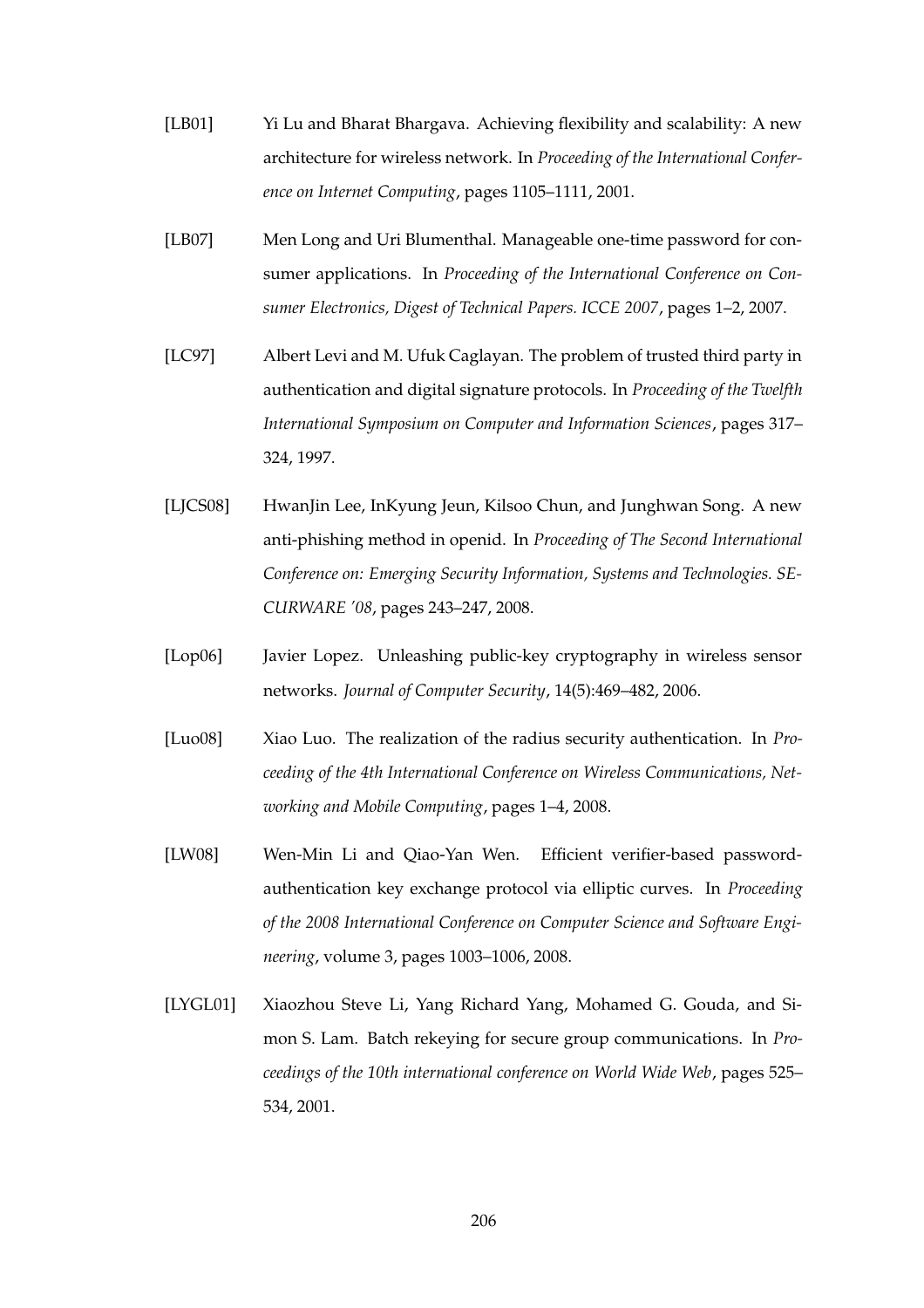- [MB93] Wenbo Mao and Colin Boyd. Towards formal analysis of security protocols. In *Proceeding of the Computer Security Foundation Workshop VI*, pages 147–158, 1993.
- [MCR04] L.A. Martucci, T.C.M.B. Carvalho, and W.V. Ruggiero. A lightweight distributed group authentication mechanism. In *Proceeding of the 4th International Network Conference*, pages 393–400, 2004.
- [Mer82] Ralph Charles Merkle. *Secrecy, Authentication and Public Key Systems*. UMI Research Press,U.S, 1982.
- [MHN97] Ari Medvinsky, Matthew Hur, and B. Clifford Neuman. Public key utilizing tickets for application servers (pktapp). Technical Report RFC 2026, The Internet Engineering Task Force (IETF), http://tools.ietf.org/html/draft-ietf-cat-kerberos-pk-tapp-03, 1997. Retrieved 18 November, 2009.
- [Mil01] Sandra Kay Miller. Facing the challenge of wireless security. *Computer*, 34(7):16–18, 2001.
- [ML08] Jianfeng Ma and Xinghua Li. *Handbook of Research on Wireless Security*, chapter The Provably Secure Formal Methods for Authentication and Key Agreement Protocols, pages 210–235. Information Science Publishing, 2008.
- [MS99] Philip MacKenzie and Ram Swaminathan. Secure network authentication with password identification. Technical report, IEEE P1363 working group, 1999.
- [MSS98] John C. Mitchell, Vitaly Shmatikov, and Ulrich Stern. Finite-state analysis of SSL 3.0. In *Proceedings of the 7th conference on USENIX Security Symposium*, volume 7, pages 201–206, 1998.
- [MvOV96] Alfred Menezes, Paul van Oorschot, and Scott Vanstone. *Handbook of Applied Cryptography*. CRC Press, 1996.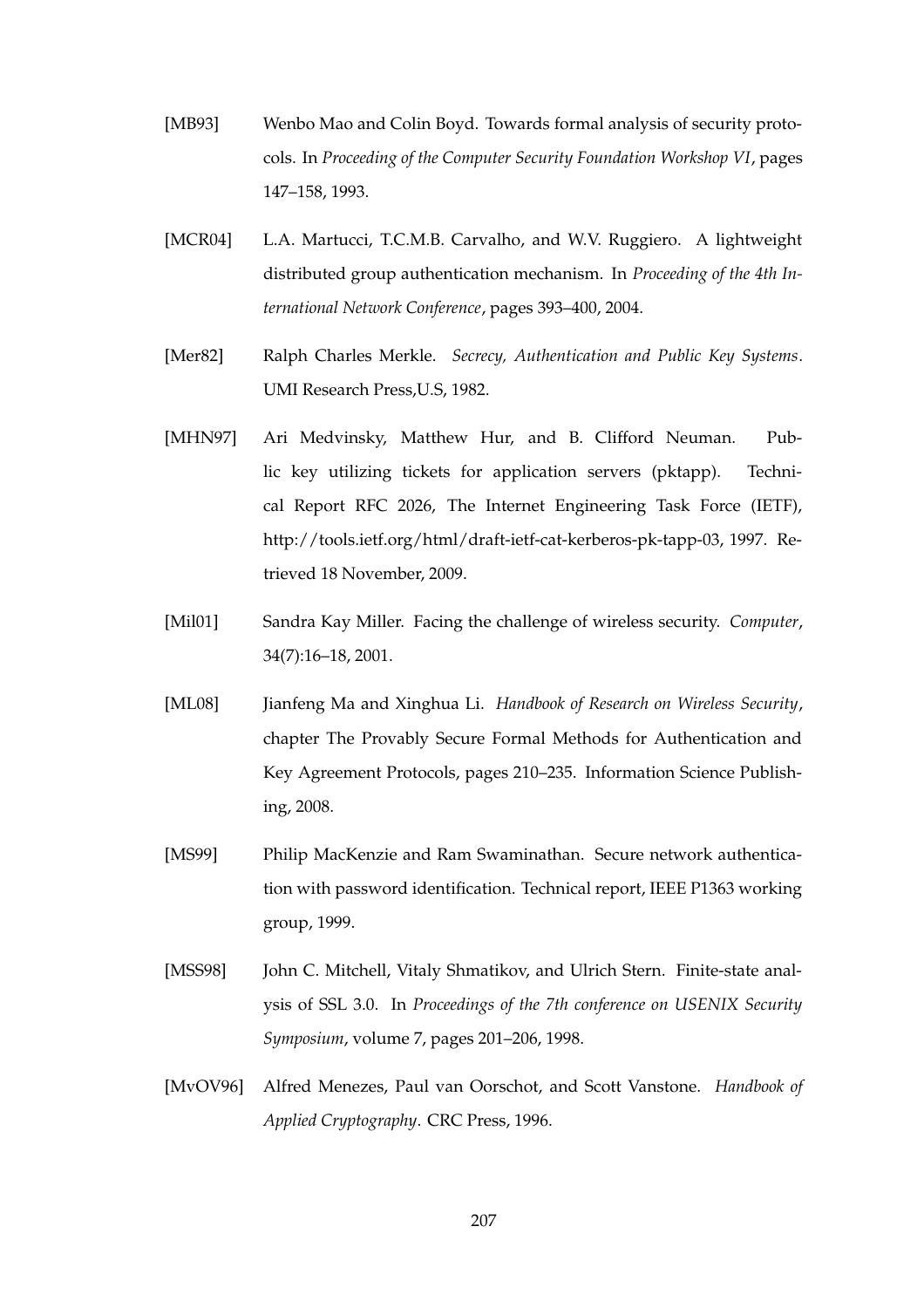- [NKW04] Junghyun Nam, Seungjoo Kim, and Dongho Won. Attacks on bressonchevassut-essiari-pointcheval's group key agreement scheme for lowpower mobile devices. Technical Report Report 2004/251, Cryptology ePrint Archive, 2004.
- [NS78] Roger M. Needham and Michael D. Schroeder. Using encryption for authentication in large networks of computers. *Communications of the ACM*, 21(12):993–999, 1978.
- [NT94] B. Clifford Neuman and Theodore Ts'o. Kerberos: An authentication service for computer networks. *IEEE Communications*, 32(9):33–38, 1994.
- [NWL+09] Huy Hoang Ngo, Yiling Wang, Phu Dung Le, Balasubramaniam Srinivasan, and Vishv Malhotra. A membership oriented group key management for application services. In *Proceeding of the 12th International Conference on Network-Based Information Systems*, 2009.
- [NWL+10] Huy Hoang Ngo, Xianping Wu, Phu Dung Le, Campbell Wilson, and Balasubramaniam Srinivasan. Dynamic key cryptography and applications. *International Journal of Network Security*, 10(3):161–174, 2010.
- [OJ08] Hyun-Kyung Oh and Seung-Hun Jin. The security limitations of sso in openid. In *The 10th International Conference on Advanced Communication Technology, ICACT 2008.*, volume 3, pages 1608–1611, 2008.
- [Opp96] R. Oppliger. *Authentication Systems for Secure Networks*. Artech House, 1996.
- [Opp03] Rolf Oppliger. Microsoft .net passport: A security analysis. *Computer*, 36(7), 2003.
- [PACB98] R. Poovendram, S. Ahmed, S. Corson, and J. Baras. A scalable extension of group key management protocol. In *Proceedings of the 2nd Annual ATRIP Conference*, pages 187–191, 1998.
- [Par10] Ben Parr. 2010. Google wave: A complete guide. Retrieved 12 March, 2010, from http://www.google.com.au/apps/.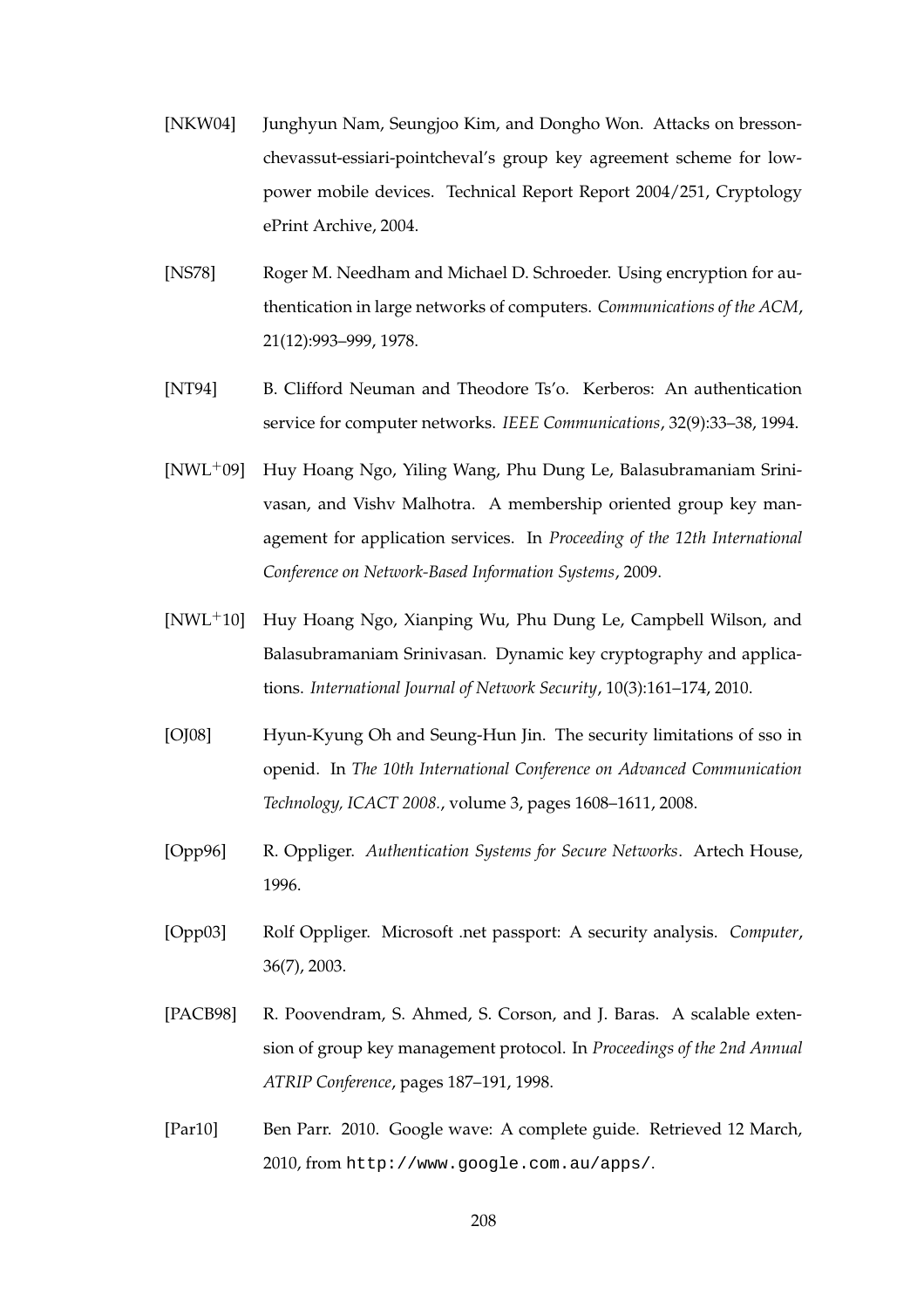- [PDM03] Roberto Di Pietro, Antonio Durante, and Luigi V. Mancini. A reliable key authentication schema for secure multicast communications. In *Proceeding of the 22nd International Symposium on Reliable Distributed Systems (SRDS'03)*, pages 231–241, 2003.
- [PGW06] Raphael C. W. Phan, Bok-Min Goi, and Kah-Hoong Wong. Cryptanalysis of some improved password-authenticated key exchange schemes. *Computer communications*, 29(15):2822–2829, 2006.
- [PJH08] Soohong Park, Seong-Ho Jeong, and Cheolju Hwang. Mobile IPTV expanding the value of IPTV. In *Proceeding of the Seventh International Conference on Networking*, pages 296–301, 2008.
- [PM04] Asad Amir Pirzada and Chris McDonald. Kerberos assisted authentication in mobile ad-hoc networks. In *Proceedings of the 27th Australasian Computer Science Conference*, pages 41–46, 2004.
- [PP03] Souradyuti Paul and Bart Preneel. Analysis of non-fortuitous predictive states of the RC4 keystream generator. In *Proceeding of INDOCRYPT*, pages 52–67, 2003.
- [PQ02] Olivier Pereira and Jean-Jacques Quisquater. Some attacks upon authenticated group key agreement protocols. *Journal of Computer Security*, 11(4):555–580, 2002.
- [PWFK02] Laura Pearlman, Von Welch, Ian Foster, and Carl Kesselman. A community authorization service for group collaboration. In *Proceeding of the IEEE 3rd International Workshop on Policies for Distributed Systems and Networks*, pages 50–59, 2002.
- [Ray03] Eric S. Raymond. *The Art of UNIX Programming*. Addison-Wesley Professional, 2003.
- [RBK08] M. De Reuver, Harry Bouwman, and T.De Koning. *Mobile Service Innovation and Business Models*, chapter The Mobile Context Explored, pages 89–114. Springer, 2008.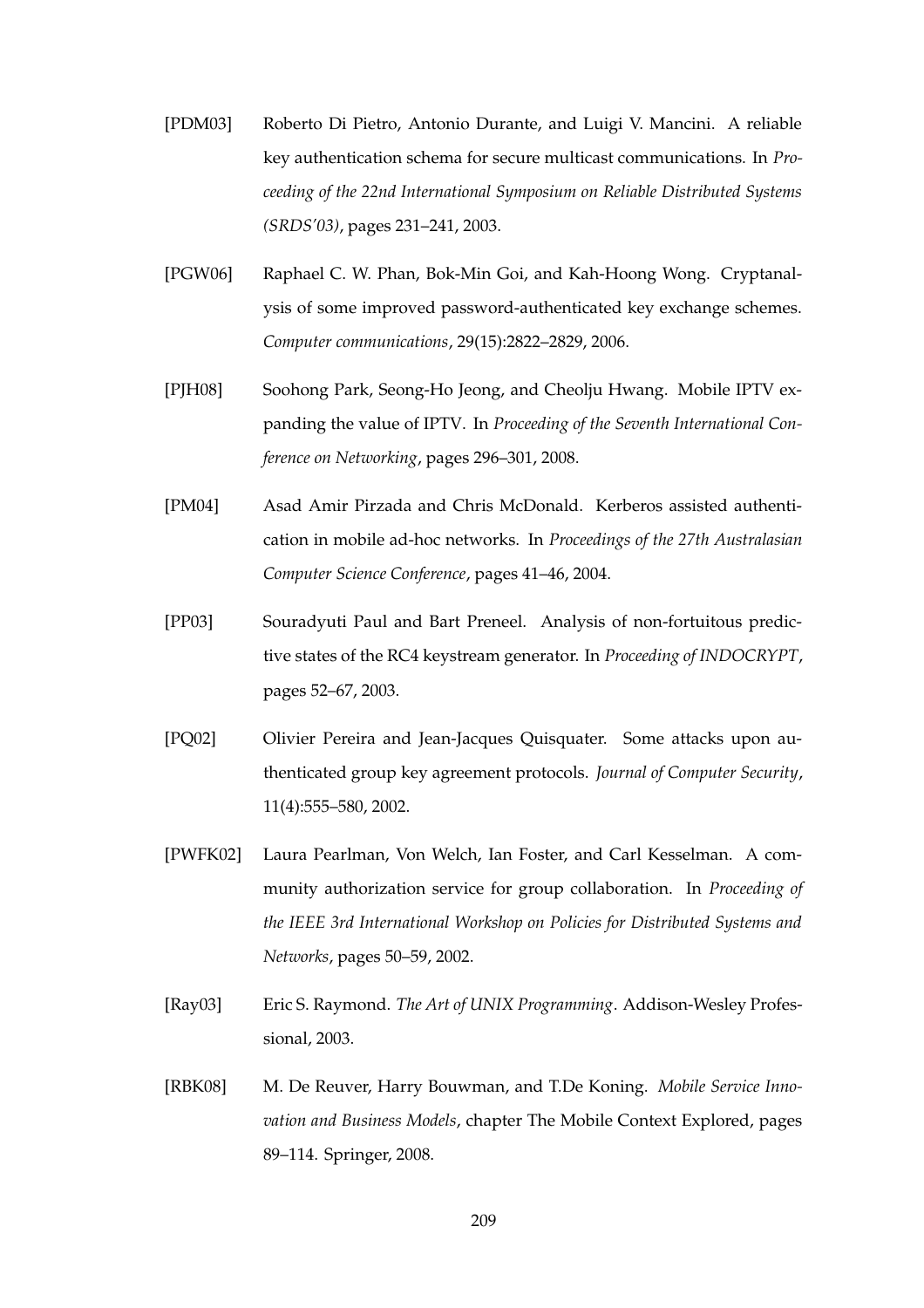- [RH93] Aviel D. Rubin and Peter Honeyman. Formal methods for the analysis of authentication protocols. Technical Report CITI Technical Report 93-7, Center for Information Technology Integration, 1993.
- [RH03] Sandro Rafaeli and David Hutchinson. A survey of key management for secure group communication. *ACM Computing Surveys*, 35(3):309–329, 2003.
- [RR09] John Rittinghouse and James Ransome. *Cloud Computing: Implementation, Management, and Security*. CRC Press, 2009.
- [RSA78] Ronald L. Rivest, Adi Shamir, and Leonard Max Adleman. A method for obtaining digital signatures and public-key cryptosystems. *Communications of the ACM*, 21(2):120–126, 1978.
- [RSA06] RSA. 2006. Wireless adoption increases, security improves in worlds major cities. Retrieved 12 January, 2010, from http://www.rsa.com/ press release.aspx?id=6870.
- [Sal04] Apostolis K. Salkintzis. *Mobile Internet Enabling Technologies and Services*. CRC press LLC, 2004.
- [SC01] Paul Syverson and Iliano Cervesato. The logic of authentication protocols. In *Processing of Foundations of Security Analysis and Design*, volume 2171 of *Lecture Notes In Computer Science*, pages 63–136, 2001.
- [SCFY96] Ravi Sandhu, Edward Coyne, Hal Feinstein, and Charles Youman. Rolebased access control models. *IEEE Computer*, 29(2):38–47, 1996.
- [Sch96] Bruce Schneier. *Applied Cryptography*. John Wiley & Sons, 1996.
- [Sch05] Bruce Schneier. Two-factor authentication: Too little, too late. *Communications of The ACM*, 48(4):136, 2005.
- [Sha49] Claude Shannon. Communication theory of secrecy systems. *Bell System Technical Journal*, 28(4):657–715, 1949.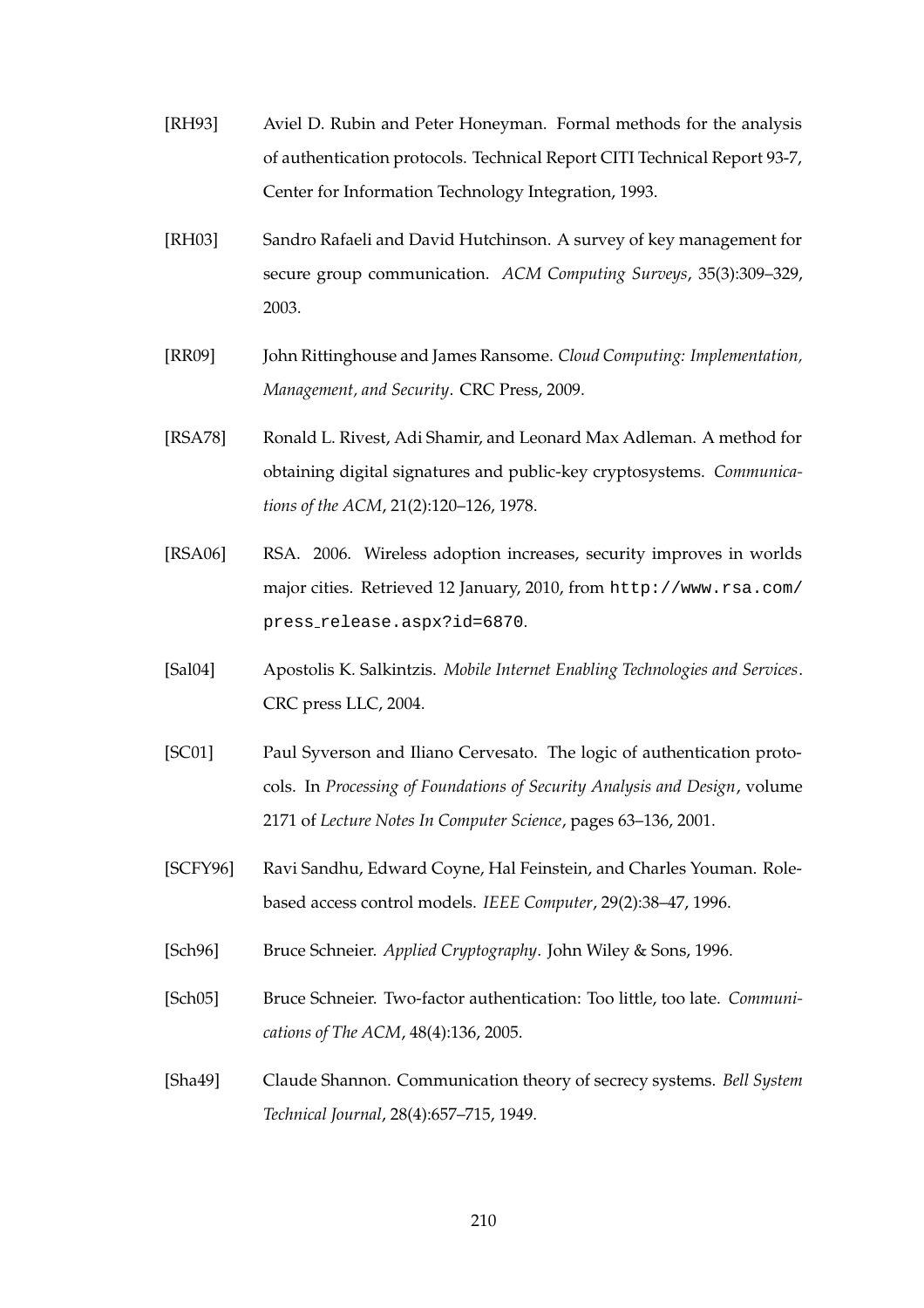- [Shi07] Kyung-Ah Shim. Potential weaknesses of autha password-authenticated key agreement protocols. *Computer Standards & Interface*, 29:580–583, 2007.
- [SHK06] Takamichi Saito, Ryosuke Hatsugai, and Toshiyuki Kito. On compromising password-based authentication over HTTPS. In *Proceedings of the 20th International Conference on Advanced Information Networking and Applications*, volume 1, pages 869–874, 2006.
- [SN03] Chetan Sharma and Yasuhisa Nakamura. *Wireless Data Services Technologies, Business Models and Global Markets*. Cambridge University Press, 2003.
- [SNS88] Jennifer G. Steiner, Clifford Neuman, and Jeffrey I. Schiller. Kerberos: An authentication service for open network systems (version 4). In *Proceedings of the Winter 1988 Usenix Conference*, pages 191–202, 1988.
- [SO94] Paul Syverson and Paul C. Van Oorschot. On unifying some cryptographic protocol logics. In *Proceedings of the 1994 IEEE Computer Society Symposium on Research in Security and Privacy*, pages 14–28, 1994.
- [Sti05] Douglas R. Stinson. *Cryptography: Theory and Practice*. Chapman & Hall/CRC, 3 edition edition, 2005.
- [STL04] Yan Sun, Wade Trappe, and K. J. Ray Liu. A scalable multicast key management scheme for heterogeneous wireless networks. *IEEE/ACM Transactions on Networking*, 12(4):653–666, 2004.
- [SYS97] Shiuh-Pyng Shieh, Wen-Her Yang, and Hun-Min Sun. An authentication protocol without trusted third party. *IEEE Communications Letters*, 1(3), 1997.
- [Syv93] Paul Syverson. On key distribution protocols for repeated authentication. *ACM SIGOPS Operating Systems Review*, 27(4):24–30, 1993.
- [Syv94] Paul Syverson. A taxonomy of replay attacks. In *Proceedings of the 7th IEEE Computer Security Foundations Workshop*, pages 187–191, 1994.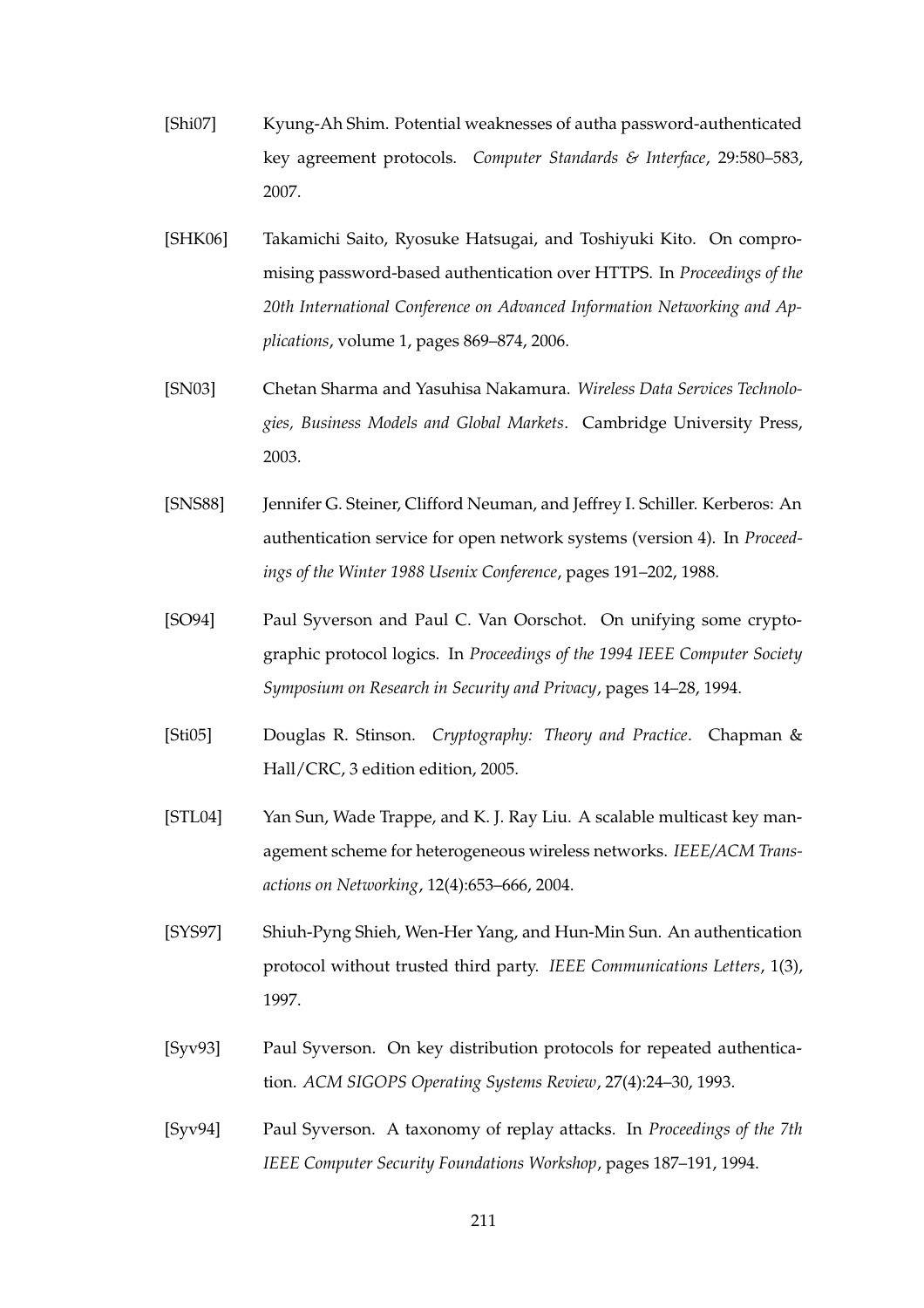- [Tar03] Peter Tarasewich. Designing mobile commerce applications. *Communications of the ACM*, 46(12):57–60, 2003.
- [TLP03] Wei Tang, Ling Liu, and Calton Pu. Trigger grouping: A scalable approach to large scale information monitoring. In *Proceeding of the Second IEEE International Symposium on Network Computing and Applications*, pages 148–155, 2003.
- [TNH+00] Brian Tung, Clifford Neuman, Matthew Hur, Ari Medvinsky, Sasha Medvinsky, John Wray, and Jonathan Trostle. Public key cryptography for initial authentication in kerberos. Technical Report RFC 1510, The Internet Engineering Task Force, http://zinfandel.levkowetz.com/html/draftietf-cat-kerberos-pk-init-11, 2000. Retrieved 18 November, 2009.
- [TRN+98] Brian Tung, Tatyana Ryutov, Clifford Neuman, Gene Tsudik, Bill Sommerfeld, Ari Medvinsky, and Matthew Hur. Public key cryptography for cross-realm authentication in kerberos. Technical Report RFC 1510, The Internet Engineering Task Force (IETF), http://tools.ietf.org/html/draft-ietf-cat-kerberos-pk-cross-04, 1998. Retrieved 18 November, 2009.
- [TvS06] Andrew S. Tanenbaum and Maarten van Steen. *Distributed Systems: Principles and Paradigms*. Prentice Hall, 2006.
- [TW06] John Talbot and Dominic Welsh. *Complexity and Cryptography: An Introduction*. Cambridge University Press, 2006.
- [UD06] Hwayoung Um and Edward J. Delp. A secure group key management scheme for wireless cellular networks. In *Proceeding of the Third International Conference on Information Technology: New Generations (ITNG'06)*, pages 414–419, 2006.
- [Var05] Vijay Varadharajan. Authorization and trust enhanced security for distributed applications. In *Proceeding of the First International Conference in Information Systems Security, ICISS 2005*, Lecture Notes in Computer Science, pages 1–20, 2005.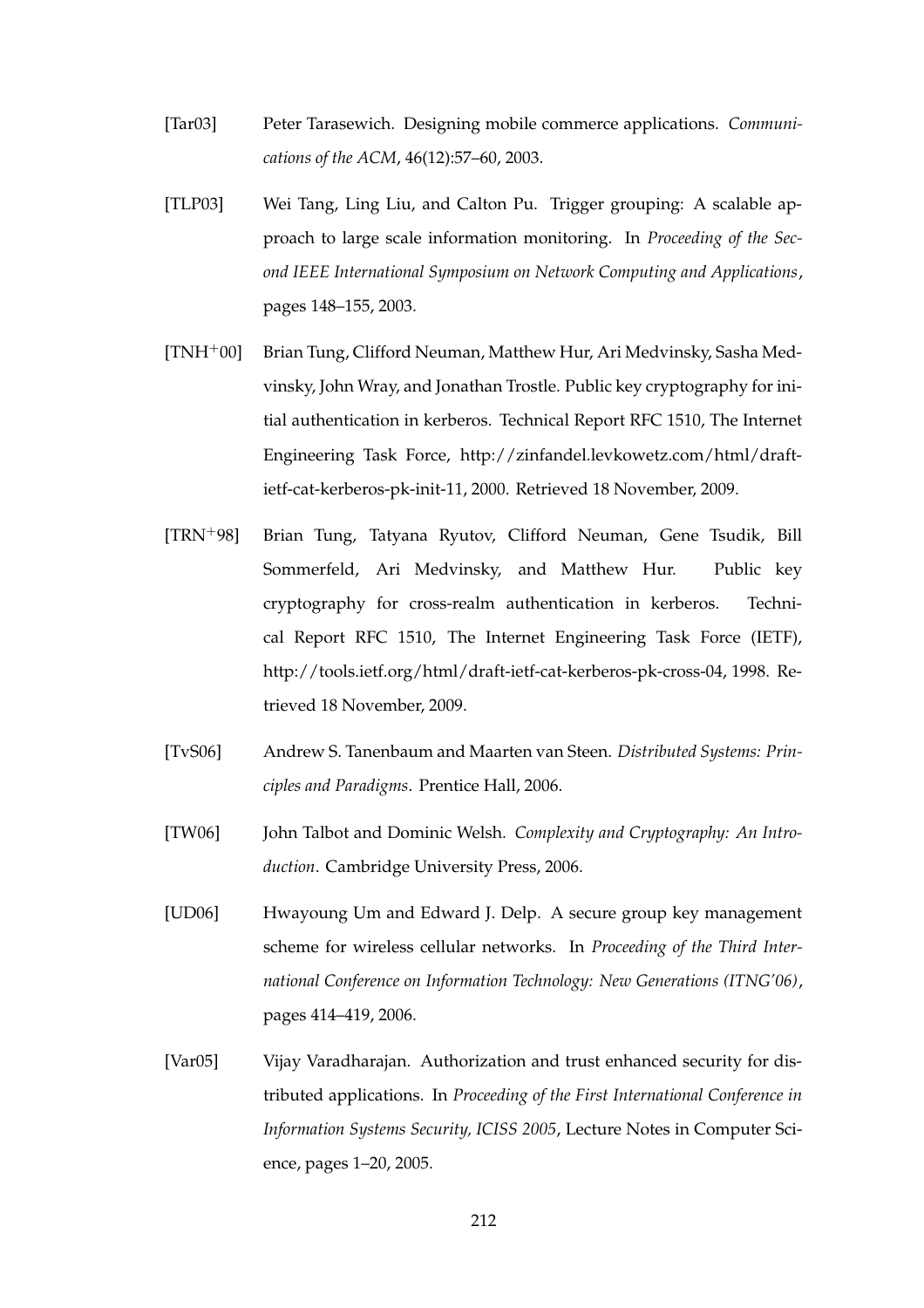- [VMC02] John Viega, Matt Messier, and Pravir Chandra. *Network security with OPENSSL*. O'Reilly, 2002.
- [vO93] Paul C. van Oorschot. Extending cryptographic logics of belief to key agreement protocols. In *Proceeding of the 1st ACM Conference on Computer and Communications Security*, pages 232–243, 1993.
- [VRMCL09] Luis M. Vaquero, Luis Rodero-Merino, Juan Caceres, and Maik Lindner. A break in the clouds: Towards a cloud definition. *ACM SIGCOMM Computer Communication Review*, 39(1):50–55, 2009.
- [Wan09] Yiling Wang. *Key Management for Secure Group Applications in Wireless Networks*. PhD thesis, Monash University, 2009.
- [WGE<sup>+</sup>05] Arvinderpal S. Wander, Nils Gura, Hans Eberle, Vipul Gupta, and Sheueling Chang Shantz. Energy analysis of public-key cryptography for wireless sensor networks. In *Proceeding of the Third IEEE International Conference Pervasive Computing and Communications*, pages 324–328, 2005.
- [WGL98] Chung Kei Wong, Mohamed Gouda, and Simon S. Lam. Secure group communications using key graphs. *ACM SIGCOMM Computer Communication Review*, 28(4):68–79, 1998.
- [Wiknd] Wikipedia. (n.d.). Web service. Retrieved 31 October, 2009, from http: //en.wikipedia.org/wiki/Web service.
- [WL92] Thomas Y.C. Woo and Simon S. Lam. Authentication for distributed systems. *Computer*, 25(1):39–52, 1992.
- [WLS07] Yiling Wang, Phu Dung Le, and Balasubramaniam Srinivasan. Hybrid group key management scheme for secure wireless multicast. In *Proceeding of the 6th IEEE/ACIS International Conference on Computer and Information Science (ICIS 2007)*, pages 346–351, 2007.
- [Wor09] OAuth Core Workgroup. (2009). Oauth core 1.0 revision a. Retrieved 31 October, 2009, from http://oauth.net/core/1.0a.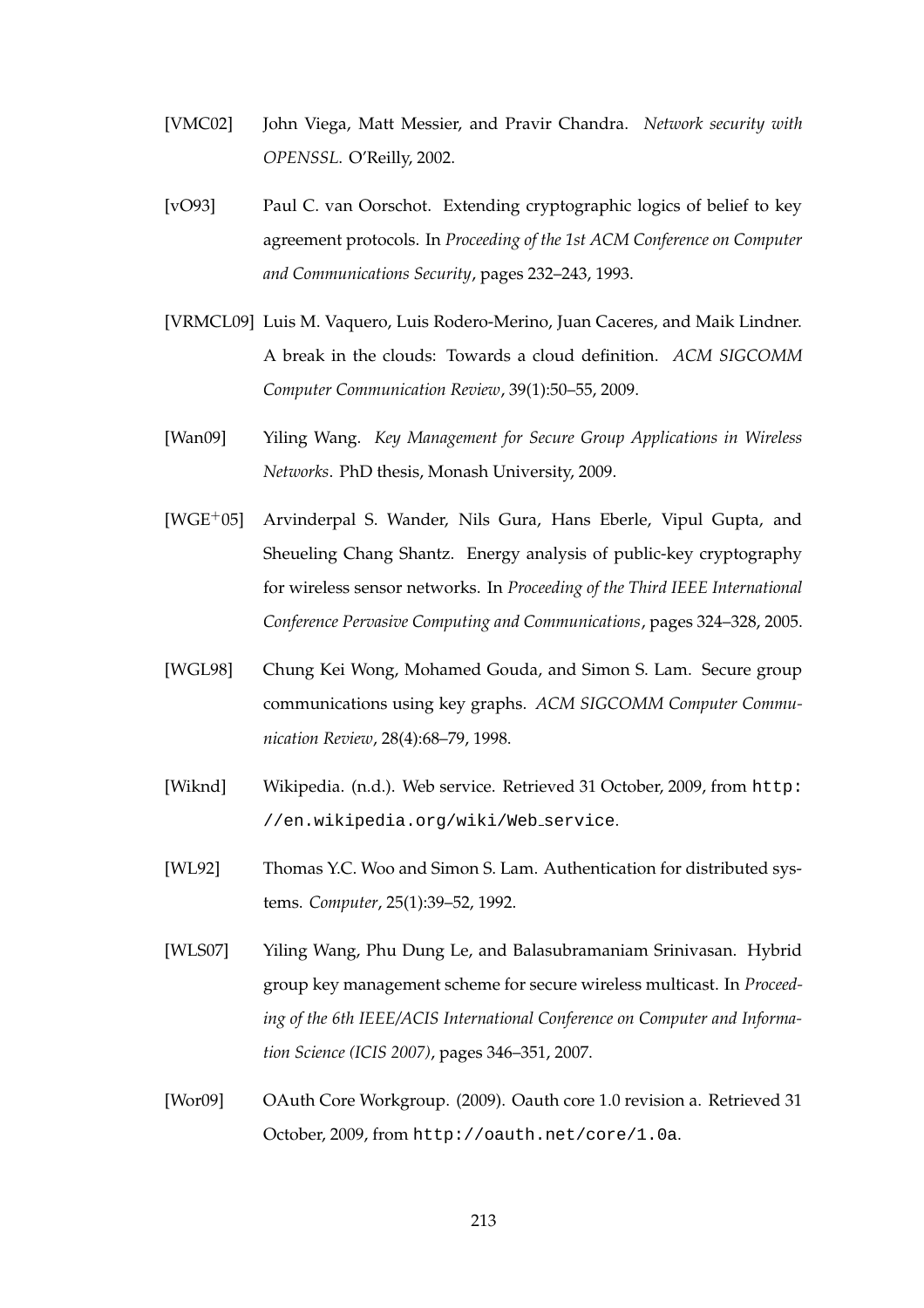- [Wu97] Thomas Wu. The secure remote password protocol. In *Proceedings of the 1998 Internet Society Network and Distributed System Security Symposium*, pages 97–111, 1997.
- [Wu98] Thomas Wu. The secure remote password protocol. In *Proceedings of the 1998 Internet Society Network and Distributed System Security Symposium*, pages 97–111, 1998.
- [Wu09] Xianping Wu. *Security Architecture for Sensitive Information Systems*. PhD thesis, Monash University, 2009.
- [WW04] Zhiguo Wan and Shuhong Wang. Cryptanalysis of two passwordauthenticated key exchange protocols. In *Proceeding of the Australasian Conference on Information Security and Privacy*, volume 3108 of *Lecture Notes in Computer Science*, pages 164–175, 2004.
- [WZ08] Shuhua Wu and Yuefei Zhu. Password-authenticated key exchange between clients in a cross-realm setting. In *Proceeding of IFIP International Conference in Network and Parallel Computing*, volume 5245 of *Lecture Notes in Computer Science*, pages 94–104, 2008.
- [YS03] Su Jung Yu and Joo-Seok Song. An improved password authentication key exchange protocol for 802.11 environment. In *International Conference in Computational Science and Its Applications*, pages 201–209, 2003.
- [YY05] Eun-Jun Yoon and Kee-Young Yoo. Cryptanalysis of password authenticated key exchange based on RSA for imbalanced wireless networks. *IEICE transactions on communications*, 88(6):2627–2628, 2005.
- [YYC05] Chou-Chan Yang, Ya-Wen Yang, and Ting-Yi Chang. Cryptanalysis of an authentication key exchange protocol. *Journal of Applied Sciences*, 5(2):281–283, 2005.
- [ZCY+08] Yang Zhang, Yifan Chen, Rong Yu, Supeng Leng, Huansheng Ning, and Tao Jiang. *Handbook of Research on Wireless Security*, chapter XXI: Access